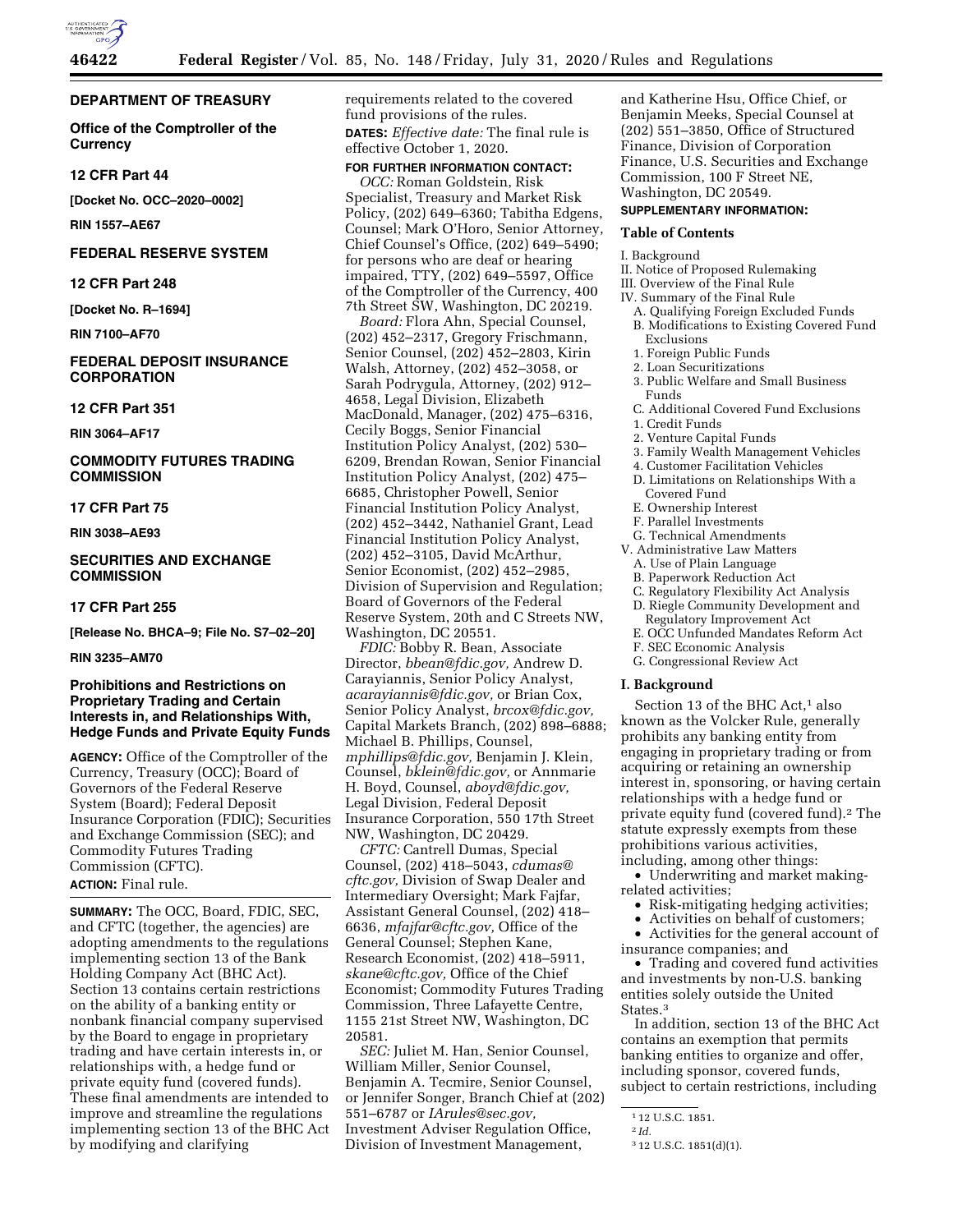that banking entities do not rescue investors in those funds from loss, and are not themselves exposed to significant losses due to investments in or other relationships with these funds.4

Authority under section 13 of the BHC Act for developing and adopting regulations to implement the prohibitions, restrictions, and exemptions of section 13 is shared among the Board, the FDIC, the OCC, the SEC, and the CFTC (individually, an agency, and collectively, the agencies).5 The agencies originally issued a final rule implementing section 13 in December 2013 (the 2013 rule), and those provisions became effective on April 1, 2014.6

The agencies published a notice of proposed rulemaking in July 2018 (the 2018 proposal) that proposed several amendments to the 2013 rule.7 These proposed revisions sought to provide greater clarity and certainty about what activities are prohibited under the 2013 rule—in particular, under the prohibition on proprietary trading—and to better tailor the compliance requirements based on the risk of a banking entity's trading activities. The agencies issued a final rule implementing amendments to the 2013 rule in November 2019 (the 2019 amendments), and those provisions became effective in January 2020.8

As part of the 2018 proposal, the agencies proposed targeted changes to the provisions of the 2013 rule relating to acquiring or retaining an ownership interest in, sponsoring, or having certain relationships with a fund and sought comments on other aspects of the

5 12 U.S.C. 1851(b)(2).

<sup>6</sup> Prohibitions and Restrictions on Proprietary Trading and Certain Interests in, and Relationships with, Hedge Funds and Private Equity Funds; Final Rule, 79 FR 5535 (Jan. 31, 2014).

7Proposed Revisions to Prohibitions and Restrictions on Proprietary Trading and Certain Interests in, and Relationships With, Hedge Funds and Private Equity Funds, 83 FR 33432 (July 17, 2018).

8Prohibitions and Restrictions on Proprietary Trading and Certain Interests in, and Relationships With, Hedge Funds and Private Equity Funds, 84 FR 61974 (Nov. 14, 2019). The regulations implementing section 13 of the BHC Act, as amended through June 1, 2020, are referred throughout as the ''implementing regulations.''

covered fund provisions beyond those changes for which specific rule text was proposed.9 The 2019 amendments finalized those changes to the covered fund provisions for which specific rule text was proposed in the 2018 proposal.10 The agencies indicated they would issue a separate proposal addressing and requesting comment on the covered fund provisions of the rule and other fund-related issues, and, in February 2020, the agencies issued a separate notice of proposed rulemaking that specifically addressed those areas (the 2020 proposal). $11$ 

# **II. Notice of Proposed Rulemaking**

In the 2020 proposal, the agencies proposed revisions to a number of the provisions regarding covered fund investments and activities as well as to other provisions of the implementing regulations related to the treatment of funds. The proposed changes, which were based on comments received in response to the agencies' questions in the 2018 proposal and the agencies' experience with the implementing regulations, were intended to reduce the extraterritorial impact of the implementing regulations, improve and streamline the covered fund provisions, and provide clarity to banking entities regarding the provision of financial services and the conduct of permissible activities in a manner that is consistent with the requirements of section 13 of the BHC Act.

To better limit the extraterritorial impact of the implementing regulations, the 2020 proposal would have exempted the activities of certain funds that are organized outside of the United States and offered to foreign investors (qualifying foreign excluded funds) from the restrictions of the implementing regulations. Under the 2013 rule, in certain circumstances, some foreign funds that are not ''covered funds'' may be subject to the implementing regulations as ''banking entities,'' if they are controlled by a foreign banking entity, and thus could be subject to more onerous compliance obligations than are imposed on similarly-situated U.S. covered funds, even though the foreign funds have limited nexus to the United States. Accordingly, the 2020

proposal would have codified an existing policy statement by the Federal banking agencies (the OCC, Board, and FDIC) that addresses the potential issues related to a foreign banking entity controlling qualifying foreign excluded funds.

The 2020 proposal also would have made modifications to several existing exclusions from the covered fund provisions to provide clarity and simplify compliance with the requirements of the implementing regulations. First, the 2020 proposal would have revised certain restrictions in the foreign public funds exclusion to more closely align the provision with the exclusion for similarly-situated U.S. registered investment companies. Second, the 2020 proposal would have permitted loan securitizations excluded from the definition of covered fund to hold a small amount of non-loan assets, consistent with past industry practice, and would have codified existing stafflevel guidance regarding this exclusion. In addition, the 2020 proposal would have revised the exclusion for small business investment companies to account for the life cycle of those companies and requested comment on whether to clarify the scope of the exclusion for public welfare and other investments to include rural business investment companies and qualified opportunity funds. Finally, the 2020 proposal would have addressed concerns about certain components of the preamble to the 2013 rule related to calculating a banking entity's ownership interests in covered funds.

The agencies also included in the 2020 proposal several new exclusions from the covered fund definition in order to more directly align the regulation with the purpose of the statute. For example, the agencies recognized that the implementing regulations have inhibited banking entities' ability to extend credit by restricting their relationships with credit funds, and the 2020 proposal would have created a new exclusion for such funds. Under the 2020 proposal, banking entities would have been able to invest in and have certain relationships with credit funds that extend the type of credit that a banking entity may provide directly, subject to certain safeguards. Relatedly, the 2020 proposal would have established an exclusion from the definition of covered fund for venture capital funds. This provision was intended to facilitate banking entities' abilities to engage in this important type of development and investment activity, which may facilitate capital formation and provide important financing for small

<sup>4</sup> 12 U.S.C. 1851(d)(1)(G). Other restrictions and requirements include: (1) The banking entity provides bona fide trust, fiduciary, or investment advisory services; (2) the fund is organized and offered only to customers in connection with the provision of such services; (3) the banking entity does not have an ownership interest in the fund, except for a *de minimis* investment; (4) the banking entity complies with certain marketing restrictions related to the fund; (5) no director or employee of the banking entity has an ownership interest in the fund, with certain exceptions; and (6) the banking entity discloses to investors that it does not guarantee the performance of the fund. *Id.* 

<sup>9</sup> 83 FR 33471–87.

<sup>10</sup> In response to the 2018 proposal, the agencies received numerous comments related to covered fund issues for which no specific rule text was proposed. However, in the preamble to the 2019 amendments, the agencies generally deferred public consideration of such comments to a future proposed rulemaking. 84 FR 62016.

<sup>11</sup>Prohibitions and Restrictions on Proprietary Trading and Certain Interests in, and Relationships With, Hedge Funds and Private Equity Funds, 85 FR 12120 (Feb. 28, 2020).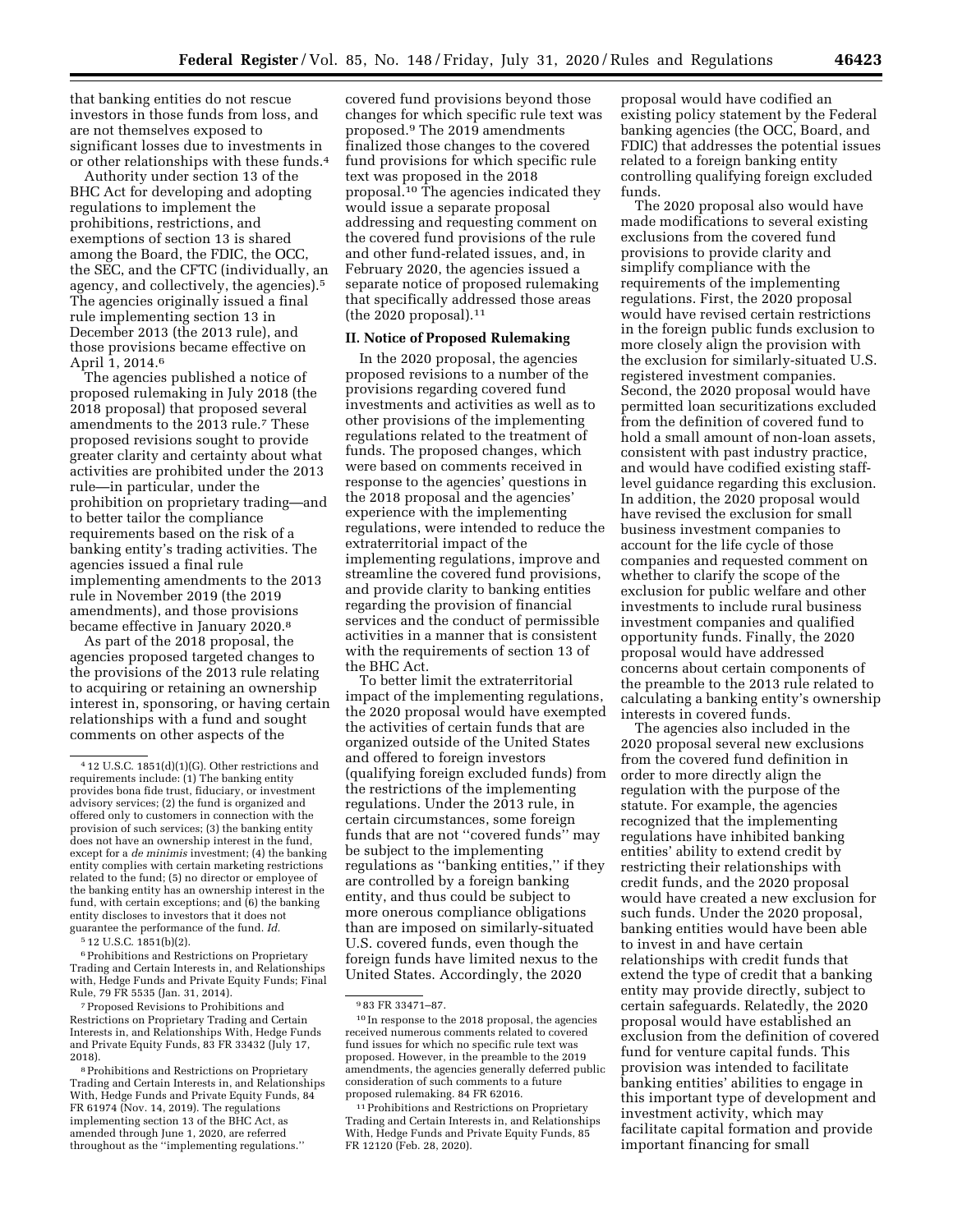businesses, particularly in areas where such financing may not be readily available. In addition, the agencies believed that excluding such activities would be consistent with the purpose of the statute, as it would exclude fund activities that do not present the risks that section 13 of the BHC Act was intended to address.

The 2020 proposal also would have allowed a banking entity to provide certain traditional financial services to its customers via a fund structure, subject to certain safeguards and limitations. First, the 2020 proposal would have excluded from the definition of covered fund an entity created and used to facilitate customer exposures to a transaction, investment strategy, or other service. Second, the 2020 proposal would have excluded from the covered fund definition wealth management vehicles that manage the investment portfolio of a family and certain other closely related persons. Both of these provisions were intended to allow a banking entity to provide such services in the manner best suited to its customers.

In addition, the 2020 proposal would have permitted a banking entity to engage in a limited set of covered transactions with a covered fund that the banking entity sponsors or advises or with which the banking entity has certain other relationships. The implementing regulations generally prohibit all covered transactions between a covered fund and its banking entity sponsor or investment adviser. The agencies, in the 2020 proposal, recognized that the existing restrictions have prevented banking entities from providing certain traditional banking services to covered funds, such as standard payment, clearing, and settlement services.

Lastly, the 2020 proposal would have clarified certain aspects of the definition of ownership interest. Currently, due to the broad definition of ownership interest, some loans by banking entities to covered funds could be deemed ownership interests. The 2020 proposal included a safe harbor for bona fide senior loans or senior debt instruments to make clear that an ''ownership interest'' in a fund would not include such credit interests in the fund. In addition, the 2020 proposal would have clarified the types of creditor rights that may attach to an interest without necessarily causing such an interest to fall within the scope of the definition of ownership interest. Finally, the 2020 proposal would have simplified compliance efforts by tailoring the calculation of a banking entity's compliance with the implementing

regulations' aggregate fund limit and covered fund deduction and provided clarity to banking entities regarding their permissible investments made alongside covered funds.12

The agencies invited comment on all aspects of the 2020 proposal, including specific proposed revisions and questions posed by the agencies. The agencies received approximately 40 unique comments from banking entities and industry groups, public interest groups, and other organizations and individuals. In addition, the agencies received six letters related to the subject matter considered in the 2020 proposal prior to the formal comment period. The agencies are now finalizing the 2020 proposal, with certain changes based on public comments, as described in detail below.13

### **III. Overview of the Final Rule**

Similar to the 2020 proposal, the final rule clarifies and simplifies compliance with the implementing regulations, refines the extraterritorial application of section 13 of the BHC Act, and permits additional fund activities that do not present the risks that section 13 was intended to address. The agencies received comments from a diverse set of commenters: Comments from banking entities and financial services industry trade groups were generally supportive of the 2020 proposal and recommended additional modifications, while several organizations and individuals were generally opposed to the 2020 proposal.

 $^{\rm 12}$  Separately, the agencies proposed various technical edits to the implementing regulations. *See infra* Section IV.G (Technical Amendments).

 $^{\rm 13}$  Comments are generally discussed in the relevant sections, *infra.* The agencies also received several miscellaneous comments. One commenter suggested revising § \_\_\_\_.21 (Termination of<br>activities or investments; penalties for violations) of the implementing regulations to provide for mandatory prison time for violations of the implementing regulations. Anonymous. The agencies believe that this comment is beyond the scope of the current rulemaking. Another commenter encouraged the agencies to exempt from the implementing regulations international banks with a small presence in the United States. Institute of International Bankers (IIB). The agencies believe that this comment is beyond the scope of the current rulemaking. A third commenter claimed that the 2020 proposal improperly assumed that the implementing regulations have certain burdens and that it did not adequately assess the costs and benefits of the proposed revisions to the implementing regulations. Occupy the SEC (Occupy). Contrary to the commenter's suggestions, the **Federal Register** notice for the 2020 proposal contained extensive discussion of the costs and benefits of the 2020 proposal. *See* 85 FR 12151–76. This final rule contains similar analyses. *See infra,*  Section IV (Administrative Law Matters). Several commenters expressed support for the comment letters submitted by other organizations. *E.g.,* IIB; European Banking Federation (EBF); Goldman Sachs Group, Inc. (Goldman Sachs); and Canadian Bankers Association (CBA). Finally, one comment was not relevant. *See* Charity Colleen Crouse.

As described further below, the agencies have adopted many of the proposed changes to the implementing regulations, with certain targeted adjustments.

To reduce the extraterritorial impact of the implementing regulations, the final rule, similar to the 2020 proposal, exempts the activities of certain funds that are organized outside of the United States and offered to foreign investors (qualifying foreign excluded funds) from certain restrictions of the implementing regulations. Specifically, the final rule codifies an existing policy statement by the Federal banking agencies that addresses the potential issues related to a foreign banking entity controlling a qualifying foreign excluded fund. The final rule contains some modifications to the proposed exemption—the antievasion provision and compliance program requirements—to address comments that the proposed exemption would have unintentionally continued to subject qualifying foreign excluded funds to these requirements.

The final rule also revises, as proposed, but with some modifications, several existing exclusions from the covered fund provisions, to provide clarity and simplify compliance with the requirements of the implementing regulations. First, the final rule revises certain restrictions in the foreign public funds exclusion to more closely align the provision with the exclusion for similarly situated U.S. registered investment companies. Second, the final rule permits loan securitizations excluded from the definition of covered fund to hold a small amount of debt securities, consistent with past industry practice, and codifies existing staff-level guidance regarding this exclusion. In addition, the final rule revises the exclusion for small business investment companies to account for the life cycle of those companies and clarifies the scope of the exclusion for public welfare and other investments to include rural business investment companies and qualified opportunity funds. Finally, the final rule clarifies the calculation of ownership interests in covered funds that are attributed to a banking entity.

The final rule adopts—as proposed, with some modifications—several new exclusions from the covered fund definition to more closely align the regulation with the purpose of the statute. First, the final rule establishes a new exclusion for funds that extend credit to permit the same credit-related activities that banking entities can engage in directly. In addition, the final rule creates an exclusion for venture capital funds to help ensure that banking entities can indirectly facilitate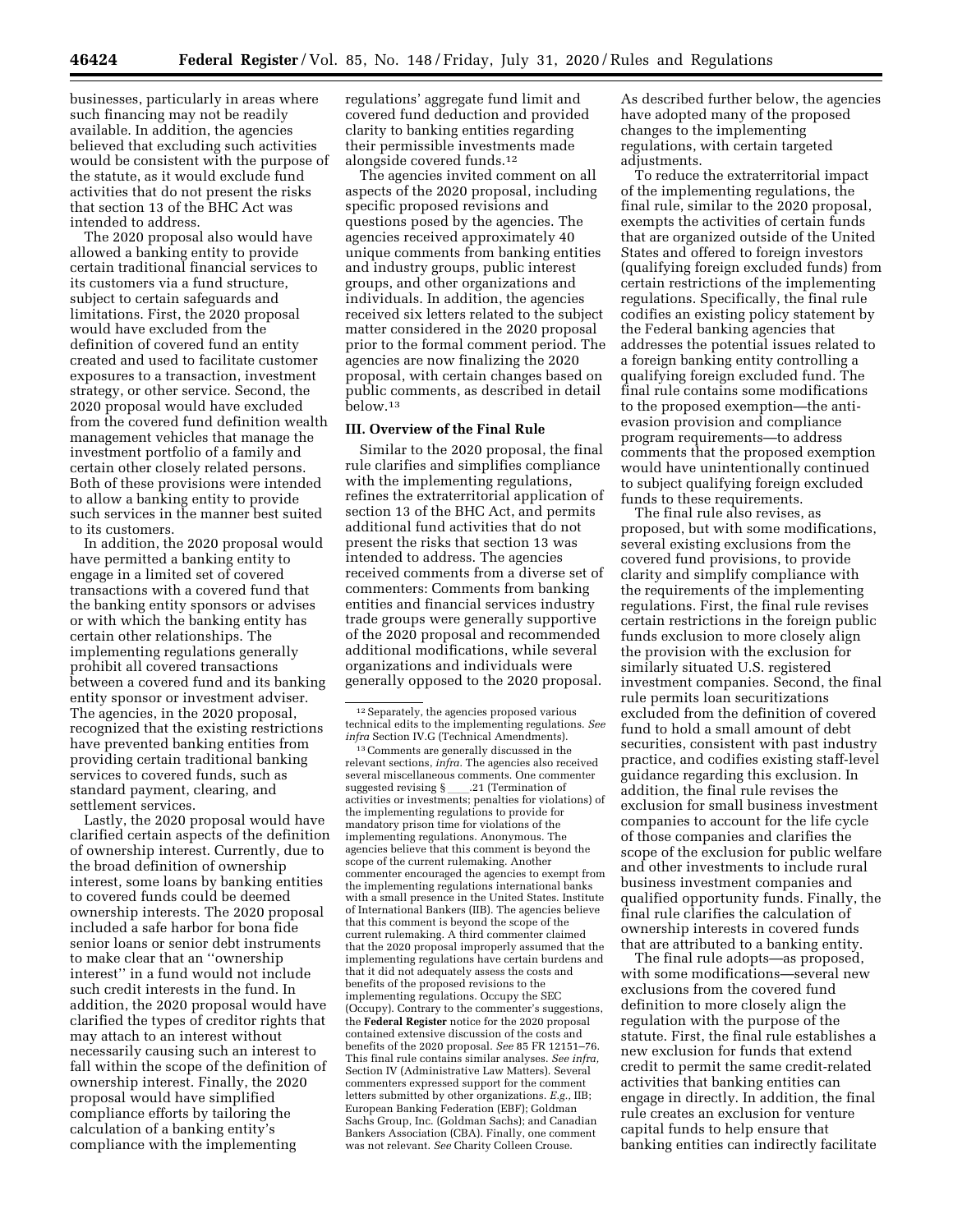this important type of development and investment activity to the same degree that banking entities can do so directly. Finally, the final rule adopts two exclusions for family wealth management and customer facilitation vehicles to provide banking entities flexibility to provide advisory and other traditional banking services to customers through a fund structure.

In an effort to clarify and simplify compliance with the implementing regulations, the final rule adopts revisions to the provisions that govern the relationship between a banking entity and a fund and the definition of ownership interest. Specifically, the final rule permits established, codified categories of limited low-risk transactions between a banking entity and a related fund, including riskless principal transactions, and allows a banking entity to engage in certain transactions with a related fund in connection with payment, clearing, and settlement activities. In addition, the final rule would provide an express safe harbor for senior loans and senior debt and provide clarity about the types of creditor rights that would be considered within the scope of the definition of ownership interest. Finally, the agencies are adopting revisions, as proposed, to provide clarity regarding a banking entity's permissible investments in the same investments as a covered fund organized or offered by such banking entity.

## *Frequently Asked Questions*

The staffs of the agencies have addressed several questions concerning the implementing regulations through a series of staff Frequently Asked Questions (FAQs).14 In the 2020 proposal, the agencies indicated that the proposed rule would not modify or revoke any previously issued staff FAQs, unless otherwise specified.15 Several commenters recommended codifying specific FAQs and making explicit that other FAQs would continue to be in effect, unmodified.16 Consistent with the 2020 proposal and commenters' suggestions, the final rule does not modify or revoke any

15 85 FR 12122–23.

previously issued staff FAQs, unless otherwise specified.17

# *Comment Period*

Since the issuance of the 2020 proposal, the COVID–19 global pandemic has substantially disrupted activity in the United States and in other countries. The effects of the COVID–19 disruptions have created many challenges for households and businesses, and the agencies received comments requesting that the agencies extend the comment period for the 2020 proposal or delay the rulemaking more generally.18 In contrast, one commenter expressed support for the rapid approval of the 2020 proposal, to provide banking entities regulatory relief during a period of financial stress.19 The agencies announced on April 2, 2020, that they would consider comments submitted before May 1, 2020.20 The agencies, however, do not believe that further delay of the rule is warranted, given the volume, depth, and diversity of comments submitted. The agencies believe, as well, that the final rule may provide clarity to banking entities that will enable banking entities to engage in financial services and other permissible activities in a manner that both is consistent with the requirements of section 13 of the BHC Act and will facilitate capital formation and economic activity.

## *Effective and Compliance Dates*

The **Federal Register** notice accompanying the finalization of the 2019 amendments provided for a rolling compliance system.21 The effective date of the amendments was January 1, 2020, and firms are required to comply with the revisions by January 1, 2021. Until the mandatory compliance date, banking entities are required to comply with the 2013 rule, or alternatively, a banking entity may voluntarily comply, in whole or in part, with the 2019 amendments prior to the compliance date.

Several commenters on the 2020 proposal suggested that the agencies provide for voluntary early compliance with the final rule.<sup>22</sup> One commenter also suggested establishing a transition period of at least one year.23

20*[https://www.federalreserve.gov/newsevents/](https://www.federalreserve.gov/newsevents/pressreleases/bcreg20200402a.htm)  [pressreleases/bcreg20200402a.htm.](https://www.federalreserve.gov/newsevents/pressreleases/bcreg20200402a.htm)* 

22*E.g.,* SIFMA; FSF; Japanese Bankers Association (JBA); and ABA.

The effective date for the final rule will be October 1, 2020, to accommodate the requirements of the Riegle Community Development and Regulatory Improvement Act.24 The agencies do not believe an extended compliance or transition period is necessary because the final rule largely tailors the regulations implementing section 13 of the BHC Act rather than increases compliance burdens.

## **IV. Summary of the Final Rule**

# *A. Qualifying Foreign Excluded Funds*

Since the adoption of the 2013 rule, a number of foreign banking entities, foreign government officials, and other market participants have expressed concerns regarding instances in which certain funds offered and sold outside of the United States are excluded from the covered fund definition but still could be considered banking entities in certain circumstances (foreign excluded funds).25 This situation may occur if a foreign banking entity controls the foreign fund. A foreign banking entity could be considered to control the fund based on common corporate governance structures abroad, such as where the fund's sponsor selects the majority of the fund's directors or trustees, or the foreign banking entity otherwise controls the fund for purposes of section 13 of the BHC Act. As a result, such a fund would be subject to the requirements of section 13 and the implementing regulations, including restrictions on proprietary trading, restrictions on investing in or sponsoring covered funds, and compliance obligations.

The Federal banking agencies released a policy statement on July 21, 2017 (the policy statement), to address concerns about the possible unintended consequences and extraterritorial impact of section 13 and the implementing regulations for foreign excluded funds.26 The policy statement noted that the Federal banking agencies would not take action against a foreign banking entity 27 based on attribution of

27 ''Foreign banking entity'' was defined for purposes of the policy statement to mean a banking Continued

<sup>14</sup>*See [https://www.occ.treas.gov/topics/](https://www.occ.treas.gov/topics/capitalmarkets/financial-markets/trading-volckerrule/volcker-rule-implementation-faqs.html) [capitalmarkets/financial-markets/trading](https://www.occ.treas.gov/topics/capitalmarkets/financial-markets/trading-volckerrule/volcker-rule-implementation-faqs.html)[volckerrule/volcker-rule-implementation-faqs.html](https://www.occ.treas.gov/topics/capitalmarkets/financial-markets/trading-volckerrule/volcker-rule-implementation-faqs.html)*  (OCC); *[https://www.federalreserve.gov/bankinforeg/](https://www.federalreserve.gov/bankinforeg/volcker-rule/faq.htm)  [volcker-rule/faq.htm](https://www.federalreserve.gov/bankinforeg/volcker-rule/faq.htm)* (Board); *[https://www.fdic.gov/](https://www.fdic.gov/regulations/reform/volcker/faq.html) [regulations/reform/volcker/faq.html](https://www.fdic.gov/regulations/reform/volcker/faq.html)* (FDIC); *[https://](https://www.sec.gov/divisions/marketreg/faq-volcker-rule-section13.htm) [www.sec.gov/divisions/marketreg/faq-volcker-rule](https://www.sec.gov/divisions/marketreg/faq-volcker-rule-section13.htm)[section13.htm](https://www.sec.gov/divisions/marketreg/faq-volcker-rule-section13.htm)* (SEC); *[https://www.cftc.gov/](https://www.cftc.gov/LawRegulation/DoddFrankAct/Rulemakings/DF_28_VolckerRule/index.htm) [LawRegulation/DoddFrankAct/Rulemakings/DF](https://www.cftc.gov/LawRegulation/DoddFrankAct/Rulemakings/DF_28_VolckerRule/index.htm)*\_ *28*\_*[VolckerRule/index.htm](https://www.cftc.gov/LawRegulation/DoddFrankAct/Rulemakings/DF_28_VolckerRule/index.htm)* (CFTC).

<sup>16</sup>*E.g.,* Securities Industry and Financial Markets Association (SIFMA); Financial Services Forum (FSF); and IIB.

<sup>17</sup> 85 FR 12122–23.

<sup>18</sup>*E.g.,* Better Markets, Inc. (Better Markets) and Kathy Bowman.

<sup>19</sup>American Bankers Association (ABA).

<sup>21</sup> 84 FR 61974.

<sup>24</sup>*See infra,* Section V.D (Riegle Community Development and Regulatory Improvement Act).

<sup>25</sup>The implementing regulations generally exclude covered funds from the definition of ''banking entity.'' 2013 rule § \_\_\_\_.2(c)(2)(i).<br>However, because foreign excluded funds are not covered funds, they can become banking entities through affiliation with other banking entities.

<sup>26</sup>Statement regarding Treatment of Certain Foreign Funds under the Rules Implementing Section 13 of the Bank Holding Company Act (July 21, 2017), *available at [https://](https://www.federalreserve.gov/newsevents/pressreleases/files/bcreg20170721a1.pdf)*

*[www.federalreserve.gov/newsevents/pressreleases/](https://www.federalreserve.gov/newsevents/pressreleases/files/bcreg20170721a1.pdf)  [files/bcreg20170721a1.pdf.](https://www.federalreserve.gov/newsevents/pressreleases/files/bcreg20170721a1.pdf)*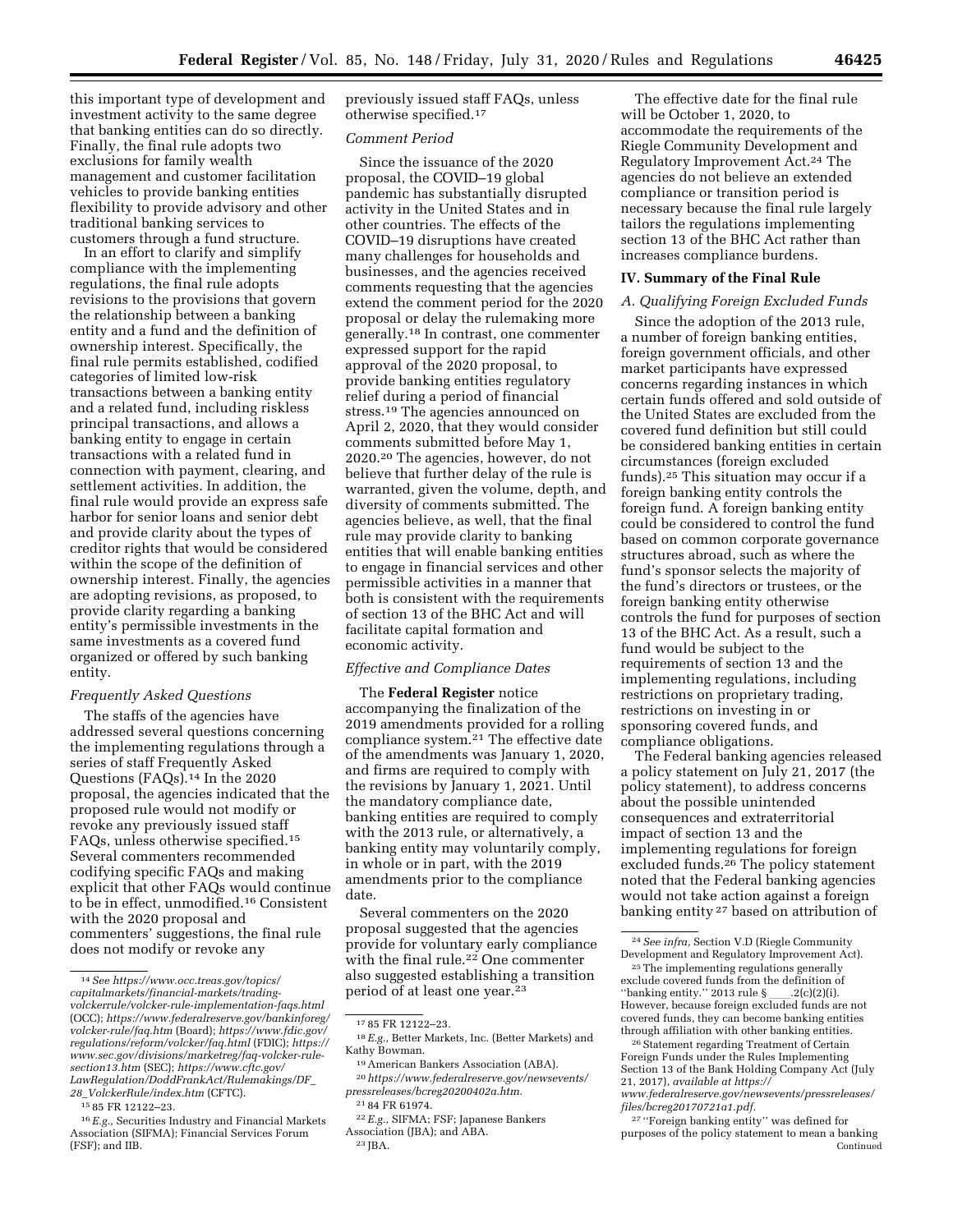the activities and investments of a qualifying foreign excluded fund to a foreign banking entity, or against a qualifying foreign excluded fund as a banking entity, for a period of one year while staffs of the agencies considered alternative ways in which the implementing regulations could be amended, or other appropriate action could be taken, to address the issue. The policy statement has since been extended and is currently scheduled to expire on July 21, 2021.28

For purposes of the policy statement, a ''qualifying foreign excluded fund'' means, with respect to a foreign banking entity, an entity that:

(1) Is organized or established outside the United States and the ownership interests of which are offered and sold solely outside the United States;

(2) Would be a covered fund were the entity organized or established in the United States, or is, or holds itself out as being, an entity or arrangement that raises money from investors primarily for the purpose of investing in financial instruments for resale or other disposition or otherwise trading in financial instruments;

(3) Would not otherwise be a banking entity except by virtue of the foreign banking entity's acquisition or retention of an ownership interest in, or sponsorship of, the entity;

(4) Is established and operated as part of a bona fide asset management business; and

(5) Is not operated in a manner that enables the foreign banking entity to evade the requirements of section 13 or implementing regulations.

To be eligible for this relief, the foreign banking entity's acquisition or retention of any ownership interest in, or sponsorship of, the qualifying foreign excluded fund must meet the requirements for permitted covered fund activities and investments solely outside the United States, as provided in section 13(d)(1)(I) of the BHC Act and § ll.13(b) of the implementing regulations, as if the qualifying foreign excluded fund were a covered fund. To provide greater clarity and certainty to banking entities and qualifying foreign excluded funds, and to limit the extraterritoriality of the rule, the 2020 proposal included a permanent

exemption from the section 13 restrictions on proprietary trading and investing in or sponsoring covered funds for the activities of qualifying foreign excluded funds. The proposed exemption generally included the same eligibility criteria from the policy statement, although it included a modified version of the anti-evasion provision such that, in order to qualify, a fund could not be operated in a manner that enables "any other banking" entity'' (rather than ''the foreign banking entity'') to evade the requirements of section 13 or the implementing regulations.

The agencies requested comment on all aspects of this exemption. Commenters were generally supportive of the 2020 proposal to exempt qualifying foreign excluded funds from certain requirements of the implementing regulations.29 Two commenters expressed opposition to the proposed exemption.30

Some commenters requested that qualifying foreign excluded funds be excluded from the definition of banking entity.31 One commenter expressed concern that the 2020 proposal would require qualifying foreign excluded funds to establish section 13 of the BHC Act compliance programs, imposing costs on qualifying foreign excluded funds.32 This commenter noted that there may be situations under section 13 of the BHC Act where a foreign banking entity controls a qualifying foreign excluded fund, but under foreign law does not have the necessary authority to require it to adopt a section 13 compliance program. As such, this commenter advocated for either excluding this type of fund from the definition of banking entity or exempting this type of fund from the compliance program requirements under the rule.33 One commenter expressed concern that a qualifying foreign excluded fund would still need to comply with various restrictions under section 13, including the provisions of §\_\_\_\_.14 of the<br>implementing regulations (*i.e.,* Super 23A) and the compliance program requirements.34

Some commenters requested that the agencies change the anti-evasion

provision of the qualifying foreign excluded funds definition so that it would only apply to the specific foreign banking entity, in a manner consistent with the policy statement.<sup>35</sup> One of these commenters suggested, as an alternative, revising the provision so that it would only apply to ''any affiliated banking entities.'' 36

One commenter requested an antievasion safe harbor and changes to allow a fund to be a qualifying foreign excluded fund when a non-U.S. banking entity serves as a management company to the fund and is approved to provide fund management in accordance with local law.37 This commenter also requested that the agencies limit the requirements in the proposed qualifying foreign excluded funds definition to only those set forth in §\_\_\_.13(b) of the<br>rule for covered fund activities conducted by foreign banking entities solely outside the United States, and treat as qualifying foreign excluded funds those funds for which the foreign banking entity cannot exercise voting rights.

Pursuant to their authority under section  $13(d)(1)(J)$  of the BHC Act, the agencies are adopting the exemption for the activities of qualifying foreign excluded funds substantially as proposed, but with modifications to the anti-evasion provision and compliance program requirements. Specifically, the agencies are exempting the activities of qualified foreign excluded funds from the restrictions on proprietary trading and investing in or sponsoring covered funds, if the acquisition or retention of the ownership interest in, or sponsorship of, the qualifying foreign excluded fund by the foreign banking entity meets the requirements for permitted covered fund activities and investments conducted solely outside the United States, as provided in<br>§ .13(b) of the rule.<sup>38</sup> Under the § \_\_\_\_.13(b) of the rule.<sup>38</sup> Under the<br>final rule, a qualifying foreign excluded fund has the same meaning as in the policy statement as described above and in the 2020 proposal, except for the modification to the anti-evasion provision, as described below.

Section  $13(d)(1)(J)$  of the BHC Act gives the agencies rulemaking authority to exempt activities from the prohibitions of section 13, provided the agencies determine that the activity in question would promote and protect the safety and soundness of the banking entity and the financial stability of the

entity that is not, and is not controlled directly or indirectly by, a banking entity that is located in or organized under the laws of the United States or any State. *Id.* 

<sup>28</sup>Statement regarding Treatment of Certain Foreign Funds under the Rules Implementing Section 13 of the Bank Holding Company Act (July 17, 2019), *available at [https://](https://www.federalreserve.gov/newsevents/pressreleases/files/bcreg20190717a1.pdf)*

*[www.federalreserve.gov/newsevents/pressreleases/](https://www.federalreserve.gov/newsevents/pressreleases/files/bcreg20190717a1.pdf)  [files/bcreg20190717a1.pdf.](https://www.federalreserve.gov/newsevents/pressreleases/files/bcreg20190717a1.pdf)* 

<sup>29</sup>SIFMA; Bank Policy Institute (BPI); Bundesverband Investment und Asset Management e.V. (BVI); American Investment Council (AIC); ABA; European Fund and Asset Management Association (EFAMA); Shareholder Advocacy

 $^{30}$  Occupy and Data Boiler Technologies LLC<br>(Data Boiler).

<sup>&</sup>lt;sup>31</sup> IIB; JBA; CBA; Credit Suisse; and EBF.<br><sup>32</sup> JBA.<br><sup>33</sup> JBA. <sup>33</sup> Credit Suisse.

<sup>35</sup> IIB; JBA; Credit Suisse; and EBF.

<sup>36</sup>Credit Suisse.

<sup>37</sup> JBA.

<sup>&</sup>lt;sup>38</sup> See final rule §\_\_\_\_.13(b).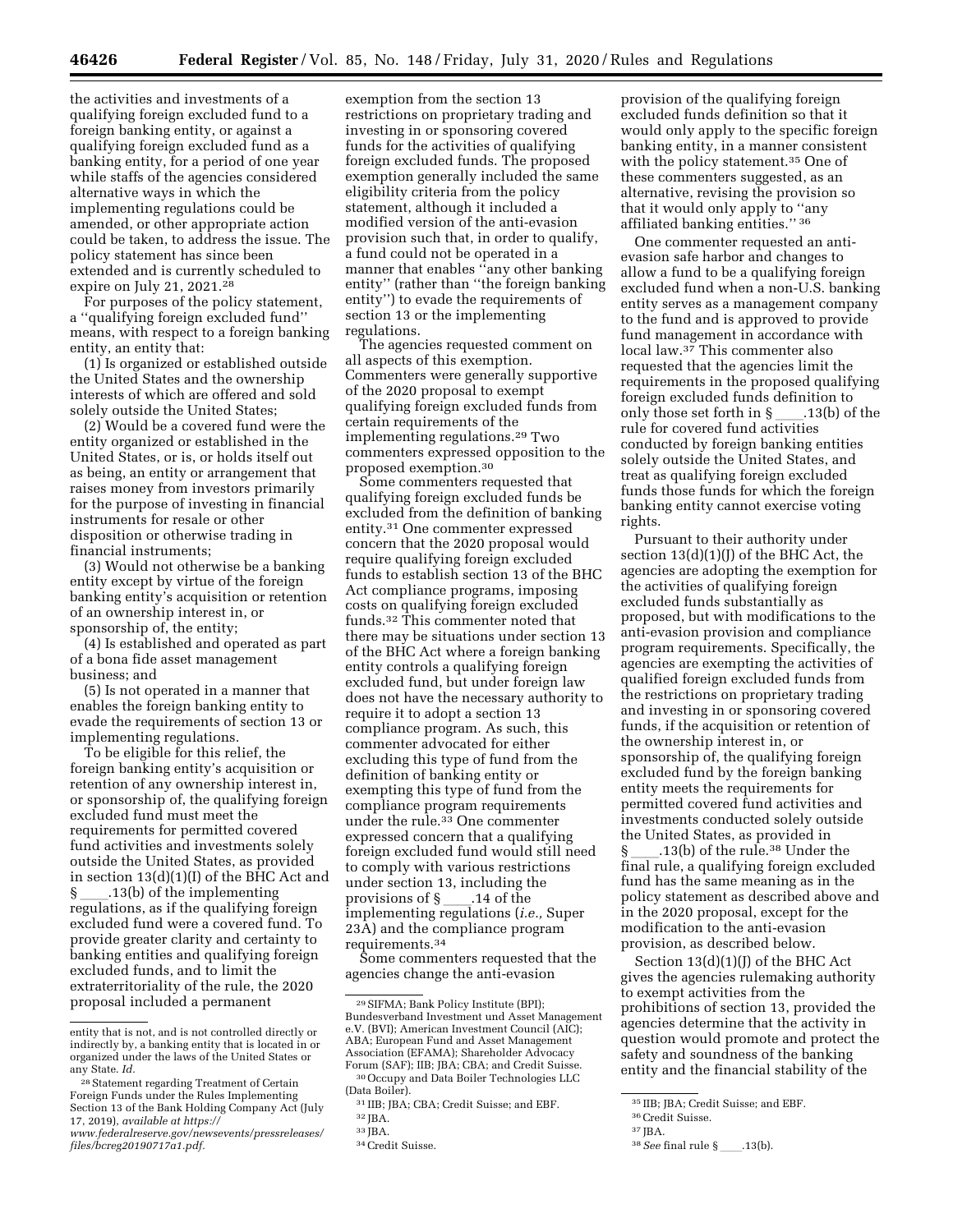United States.39 For the reasons described below, the agencies have determined that exempting the activities of qualifying foreign excluded funds promotes and protects the safety and soundness of banking entities and U.S. financial stability.

This relief is expected to promote and protect the safety and soundness of such funds and their foreign banking entity sponsors by putting them on a level playing field with their foreign competitors that are not subject to the implementing regulations. If the activities of these foreign funds were subject to the restrictions applicable to banking entities, their asset management activities could be significantly disrupted, and their foreign banking entity sponsors may be at a competitive disadvantage to other foreign bank and non-bank market participants conducting asset management business outside of the United States. Exempting the activities of these foreign funds allows their foreign banking entity sponsors to continue to conduct their asset management business outside the United States as long as the foreign banking entity's acquisition of an ownership interest in or sponsorship of the fund meets the requirements in  $\S$  \_\_\_\_\_.13(b) of the implementing regulations. Thus, the exemption is

expected to have the effect of promoting the safety and soundness of these foreign funds and their sponsors, while at the same time limiting the extraterritorial impact of the implementing regulations, consistent with the purposes of sections  $13(d)(1)(H)$  and (I) of the BHC Act.

The exemption is also expected to promote and protect U.S. financial stability. While qualifying foreign excluded funds have a very limited nexus to the U.S. financial system, the exemption would promote U.S. financial stability by providing additional capital and liquidity to U.S. capital markets without a concomitant increase in risk borne by U.S. entities. Because the exemption requires that the foreign banking entity's acquisition of an ownership interest in or sponsorship of the fund meets the requirements in § ll.13(b) of the final rule, the exemption will help ensure that the risks of investments made by these foreign funds will be booked at foreign entities in foreign jurisdictions, thus promoting and protecting U.S. financial stability. Additionally, subjecting such funds to the requirements of the implementing regulations could precipitate disruptions in foreign capital markets, which could generate spillover effects in the U.S. financial system.

In response to comments regarding the anti-evasion provision, the final rule specifies that the qualifying foreign excluded fund must not be operated in a manner that enables the banking entity that sponsors or controls the qualifying foreign excluded fund, or any other affiliated banking entity (other than a qualifying foreign excluded fund), to evade the requirements of section 13 of the BHC Act or the final rule. This change is meant to clarify the scope of the anti-evasion provision and provide certainty for banking entities that sponsor or control the qualifying foreign excluded fund.

Consistent with feedback from several commenters, the agencies also have modified compliance requirements with respect to qualifying foreign excluded funds. While, under the final rule, the activities of a qualifying foreign excluded fund are exempted from the proprietary trading restrictions of  $\S$  ...3(a) and the covered fund<br>restrictions of  $\S$  ...3(a) of the final restrictions of § \_\_\_\_.10(a) of the final<br>rule, the qualifying foreign excluded fund is still a banking entity. Absent any additional changes, the qualifying foreign excluded fund could become subject to the compliance requirements of § 20. However, since these qualifying foreign excluded funds are exempted from the proprietary trading requirements of  $\S$  .3(a) and covered<br>fund restrictions of  $\S$  .10(a) of the fund restrictions of §\_\_\_\_.10(a) of the<br>final rule, the agencies believe that requiring a compliance program for the fund itself is overly burdensome and unnecessary. The requirements in

§ 20 are intended to ensure and monitor compliance with the proprietary trading and covered fund provisions, and there would be no benefit to applying these requirements to an entity that is exempt from those provisions. Therefore, under the final rule, qualifying foreign excluded funds are not required to have compliance programs or comply with the reporting and additional documentation requirements under § \_\_\_\_.20. However,<br>any banking entity that owns or sponsors a qualifying foreign excluded fund will still be required to have in place appropriate compliance programs for itself and its other subsidiaries and provide reports and additional documentation as required by  $\S$  \_\_\_\_\_.20.

The final rule does not amend the definition of ''banking entity'' as requested by several commenters. Because ''banking entity'' is specifically defined in section 13 of the BHC Act, the agencies find it appropriate to address concerns related to foreign

excluded funds through their exemptive rulemaking authority.

The agencies are not making any change regarding the applicability of § 14 of the implementing regulations, which imposes limitations on relationships with covered funds, with respect to qualifying foreign excluded funds. The agencies believe it is appropriate to retain the application<br>of  $\S$  .14 to qualifying foreign .14 to qualifying foreign excluded funds to limit risks that may be borne by banking entities located in the United States through transactions with such funds.40 Further, given the limited set of circumstances in which § ll.14 would apply (*i.e.,* a transaction between a foreign excluded fund and a covered fund that is sponsored or advised by the same banking entity), the agencies do not believe that it is overly burdensome for a banking entity that sponsors or controls a qualifying foreign excluded fund to ensure that it is not in violation of  $\S$  .14.

# *B. Modifications To Existing Covered Fund Exclusions*

In the preamble to the 2013 rule, the agencies acknowledged that the covered fund definition was expansive.41 To effectively tailor the covered fund provisions to the types of entities that section 13 of the BHC Act was intended to cover, the 2013 rule excluded various types of entities from the covered fund definition.42 In response to comments received on the 2020 proposal, and based on experience implementing the rule, the agencies are modifying certain of the existing exclusions, as described below, to make them more appropriately structured to effectuate the intent of the statute and its implementing regulations.

### **1. Foreign Public Funds**

## *2013 Rule*

To provide consistent treatment for U.S. registered investment companies and their foreign equivalents, the implementing regulations exclude foreign public funds from the definition of covered fund.43 A foreign public fund

42*See id.* 

43 In adopting the foreign public fund exclusion, the agencies' view was that it was appropriate to exclude these funds from the ''covered fund'' Continued

<sup>39</sup> 12 U.S.C. 1851(d)(1)(J).

<sup>40</sup>A U.S. banking entity's exposure to a fund that would be a qualifying foreign excluded fund with respect to a foreign banking entity may still be a covered fund with respect to a U.S. banking entity under  $\S$  \_\_\_\_\_. 10(b)(1)(iii) of the implementing regulations. A U.S. banking entity's investment in and relationship with such a fund could therefore be subject to the entirety of the applicable prohibitions and restrictions of Subpart C of the implementing regulations.

<sup>41</sup>*See* 79 FR 5677.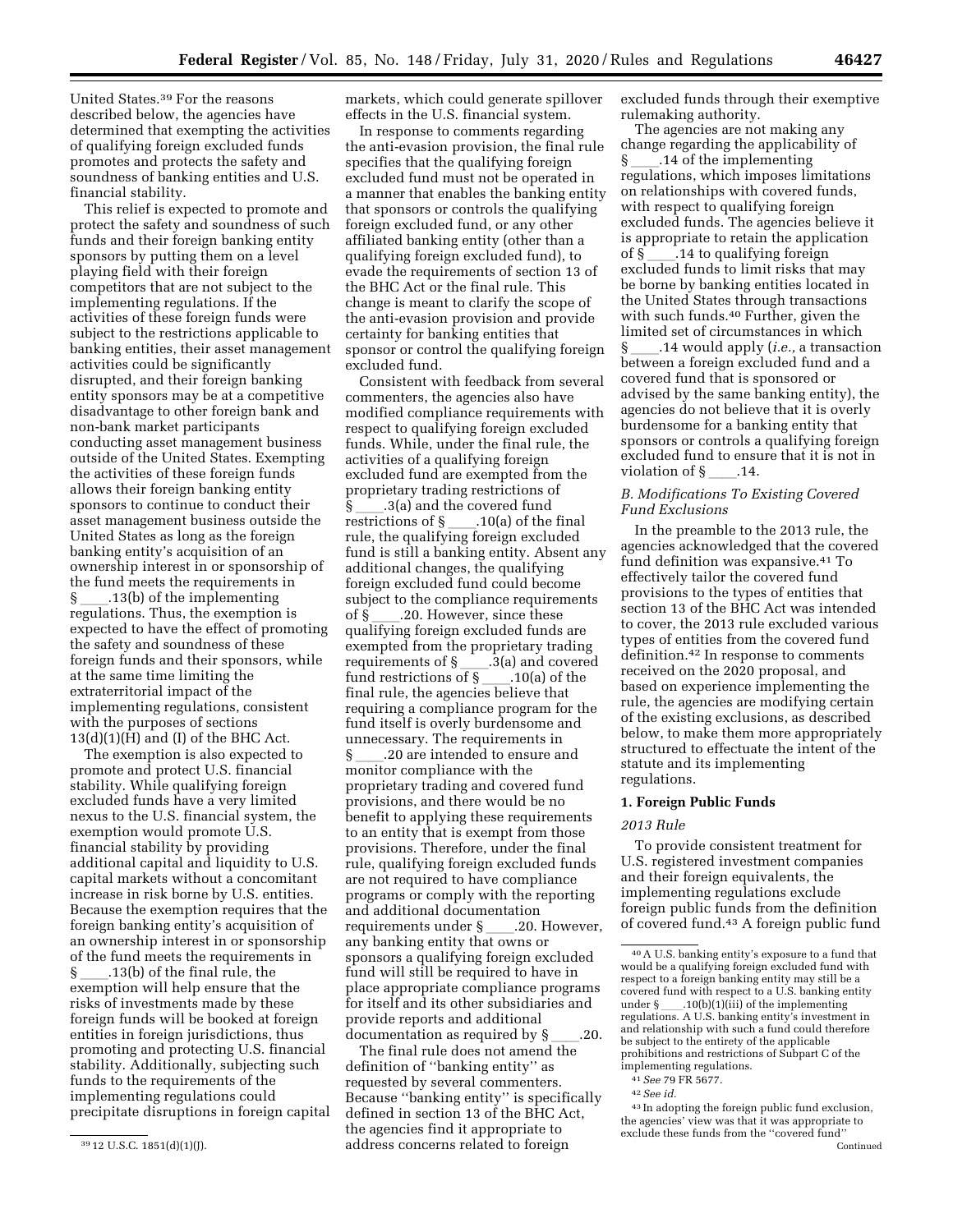is generally defined under the 2013 rule as any issuer that is organized or established outside of the United States and the ownership interests of which are (1) authorized to be offered and sold to retail investors in the issuer's home jurisdiction and (2) sold predominantly through one or more public offerings outside of the United States.44 The agencies stated in the preamble to the 2013 rule that they generally expect that an offering is made predominantly outside of the United States if 85 percent or more of the fund's interests are sold to investors that are not residents of the United States.45 The 2013 rule defines ''public offering'' for purposes of this exclusion to mean a ''distribution,'' as defined in

§ \_\_\_\_.4(a)(3) of subpart B, of securities<br>in any jurisdiction outside the United States to investors, including retail investors, provided that the distribution complies with all applicable requirements in the jurisdiction in which such distribution is being made; the distribution does not restrict availability to only investors with a minimum level of net worth or net investment assets; and the issuer has filed or submitted, with the appropriate regulatory authority in such jurisdiction, offering disclosure documents that are publicly available.46

The 2013 rule places an additional condition on a U.S. banking entity's ability to rely on the foreign public fund exclusion with respect to any foreign fund it sponsors.47 The foreign public fund exclusion is only available to a U.S. banking entity with respect to a foreign fund sponsored by the U.S. banking entity if, in addition to the requirements discussed above, the fund's ownership interests are sold predominantly to persons other than the sponsoring banking entity, the issuer (or affiliates of the sponsoring banking entity or issuer), and employees and directors of such entities.<sup>48</sup> The agencies stated in the preamble to the 2013 rule that, consistent with the agencies' view concerning whether a foreign public fund has been sold predominantly

outside of the United States, the agencies generally expect that a foreign public fund would satisfy this additional condition if 85 percent or more of the fund's interests are sold to persons other than the sponsoring U.S. banking entity and the specified persons connected to that banking entity.49

#### *2020 Proposal*

In the 2020 proposal, the agencies acknowledged that some of the conditions of the 2013 rule's foreign public fund exclusion may not be necessary to ensure consistent treatment of foreign public funds and U.S. registered investment companies. Moreover, some conditions may make it difficult for a non-U.S. fund to qualify for the exclusion or for a banking entity to validate whether a non-U.S. fund qualifies for the exclusion, resulting in certain non-U.S. funds that are similar to U.S. registered investment companies being treated as covered funds.

To address these concerns, the 2020 proposal would have made certain modifications to the foreign public fund exclusion. First, the agencies proposed to replace the requirement that the fund be authorized to be offered and sold to retail investors in the issuer's home jurisdiction (the home jurisdiction requirement) and the requirement that the fund interests be sold predominantly through one or more public offerings outside of the United States, with a requirement that the fund is authorized to offer and sell ownership interests, and such interests are offered and sold, through one or more public offerings outside of the United States. This change would have permitted foreign funds to qualify for the exclusion if they are organized in one jurisdiction but only authorized to be sold to retail investors in another jurisdiction, as this is a fairly common way for foreign retail funds to be organized. Also, no longer requiring a fund to be sold predominantly through one or more public offerings was intended to reduce the difficulty that banking entities have described in determining and monitoring the distribution history and patterns of a third-party sponsored fund or a sponsored fund whose interests are sold through third-party distributors.

The agencies also proposed modifying the definition of ''public offering'' from the implementing regulations to add a new requirement that the distribution be subject to substantive disclosure and retail investor protection laws or regulations, to help ensure that foreign funds qualifying for this exclusion are

sufficiently similar to U.S. registered investment companies. Additionally, the 2020 proposal would have only applied the condition that the distribution comply with all applicable requirements in the jurisdiction where it is made to instances in which the banking entity acts as the investment manager, investment adviser, commodity trading advisor, commodity pool operator, or sponsor. This proposed change was intended to address the potential difficulty that a banking entity investing in a third-party sponsored fund may have in determining whether the distribution of such fund complied with all the requirements in the jurisdiction where it was made.

To simplify the requirements of the exclusion and address concerns described by banking entities with the difficulty in tracking the sale of ownership interests to employees and their immediate family members, the 2020 proposal would have eliminated the limitation on selling ownership interests of the issuer to employees (other than senior executive officers) of the sponsoring banking entity or the issuer (or affiliates of the banking entity or issuer). This change was intended to help align the treatment of foreign public funds with that of U.S. registered investment companies, as the exclusion for U.S. registered investment companies has no such limitation. The 2020 proposal would have continued to limit the sale of ownership interests to directors or senior executive officers of the sponsoring banking entity or the issuer (or their affiliates), as the agencies believed that such a requirement would be simpler for a banking entity to track.

Finally, the 2020 proposal requested comment on the appropriateness of the expectation stated in the preamble to the 2013 rule that, for a U.S. banking entity-sponsored foreign fund to satisfy the condition that it be ''predominantly'' sold to persons other than the sponsoring U.S. banking entity and certain persons connected to that banking entity, at least 85 percent of the ownership interests in the fund should be sold to such other persons.

# *Discussion of Comments and the Final Rule*

The agencies are adopting all of the proposed changes and are making certain adjustments in response to comments received, as discussed below.

Commenters on the 2020 proposal generally supported the proposed changes to the foreign public funds

definition because they are sufficiently similar to

U.S. registered investment companies. 79 FR 5678. <sup>44</sup> 2013 rule §ll.10(c)(1); *see also* 79 FR 5678. 45 79 FR 5678.

<sup>&</sup>lt;sup>46</sup> 2013 rule § \_\_\_\_.10(c)(1)(iii). <sup>47</sup> Although the discussion of this condition generally refers to U.S. banking entities for ease of reading, the condition also applies to foreign subsidiaries of a U.S. banking entity. *See* 2013 rule § \_\_\_\_.10(c)(1)(ii) (applying this limitation "[w]ith respect to a banking entity that is, or is controlled directly or indirectly by a banking entity that is, located in or organized under the laws of the United States or of any State and any issuer for which such banking entity acts as sponsor'').

<sup>48</sup> See 2013 rule § 10(c)(1)(ii). 49 79 FR 5678.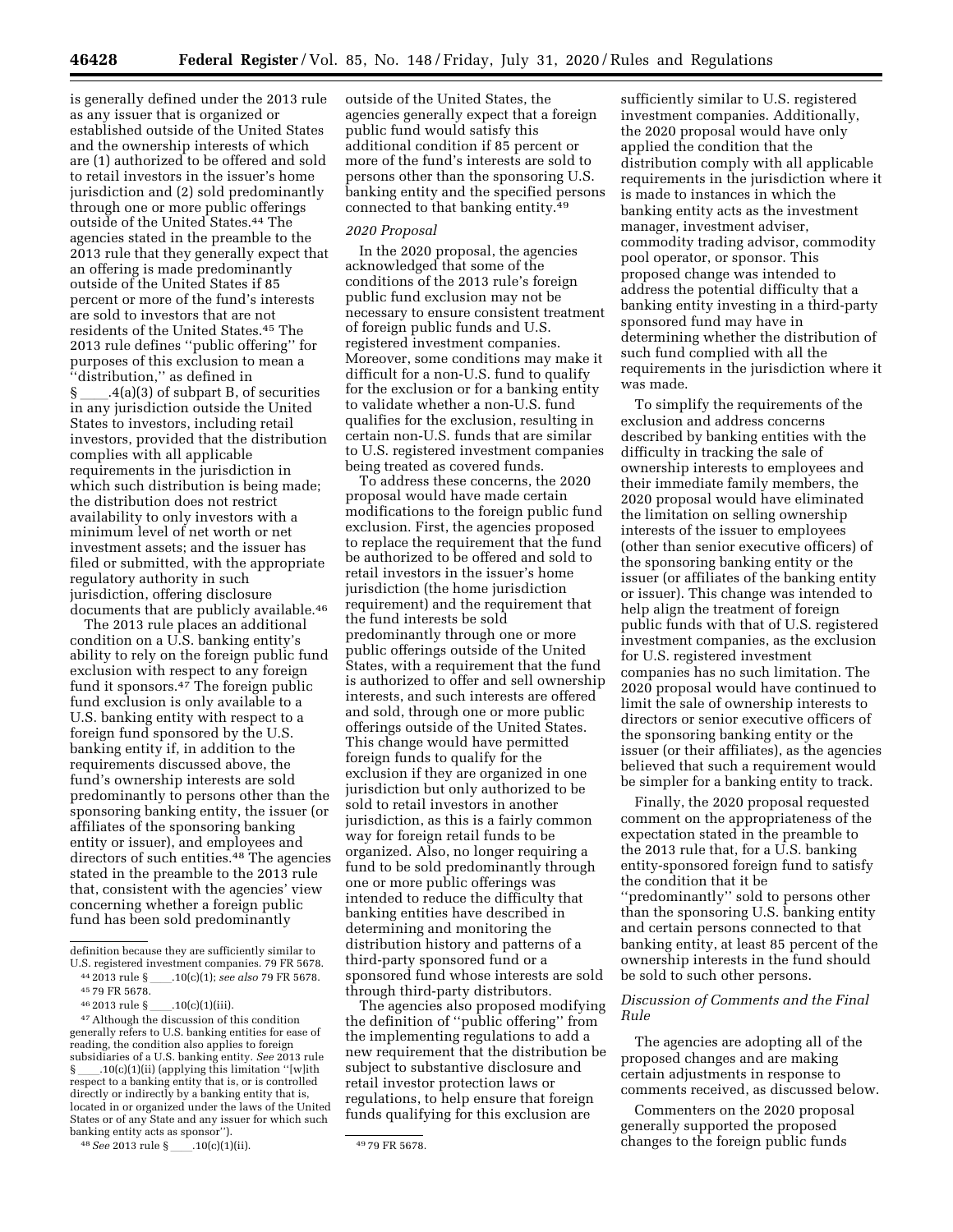exclusion.50 Specifically, commenters supported the elimination of the home jurisdiction requirement and the requirement that the fund be sold predominantly through one or more public offerings.51 Commenters supported the proposed change to the ''public offering'' definition to include a requirement that a distribution be subject to substantive disclosure and retail investor protection laws or regulations,52 but did not recommend further specifying what substantive disclosure and investor protection requirements should apply because they generally viewed it as unnecessary and overly prescriptive.53 Commenters also supported eliminating the restriction on share ownership by employees (other than senior executives and directors) of the U.S. banking entity that sponsors the foreign public fund.54 In response to a specific question in the 2020 proposal, one commenter indicated that the proposed changes to the foreign public funds exclusion would not increase the risk of evasion of the requirements of section 13 and the implementing regulations, and thus no additional antievasion measures were necessary.55 Another commenter stated that the proposed changes were less than ideal but were acceptable after balancing compliance costs and benefits.56

Commenters also recommended additional changes to further align the treatment of foreign public funds with that of U.S. registered investment companies or to prevent evasion of the rule.57 Specifically, some commenters recommended eliminating the requirement that a fund actually be sold through a public offering and, instead, only require that a fund be authorized

54FSF.

55SIFMA.

57One commenter recommended that the agencies create an exclusion from the ''proprietary trading'' definition for the activities of regulated funds, including foreign public funds, under certain circumstances. ICI. The agencies note that such a change is not within the scope of this rulemaking. 58 IIB; SIFMA; and EBF.

to be sold through a public offering.58 These commenters generally viewed this requirement as burdensome and difficult to administer and noted that U.S. registered investment companies are not required to be sold in public distributions. The agencies do not consider the fact that there is no requirement for U.S. registered investment companies to be actually sold through public offerings as a sufficient rationale for removing this requirement from the foreign public fund exclusion. Requiring foreign public funds to be sold through one or more public offerings is intended to ensure that such funds are in fact public funds and thus sufficiently similar to U.S. registered investment companies. While there may be certain limited scenarios where a U.S. registered investment company is not sold to retail investors, the agencies believe that the vast majority of U.S. registered investment companies are sold to retail investors. Furthermore, U.S. registered investment companies are subject to robust registration, reporting, and other requirements that are familiar to the agencies, whereas foreign public funds are subject to a differing array of requirements depending on the jurisdiction where they are authorized to be sold. These other jurisdictions may have less developed requirements for retail funds, which may increase the likelihood of a fund seeking authorization for public distribution in certain foreign jurisdictions solely as a means of avoiding the covered fund prohibition. The agencies believe that eliminating this requirement would increase the risk of evasion by permitting foreign funds that may be authorized for sale to retail investors in a foreign jurisdiction—but are only sold through private offerings where no substantive disclosure or retail investor protections exist—to qualify for the exclusion. Such funds would not be comparable to U.S. registered investment companies and would not be the type of fund that foreign public fund exclusion was intended to address. Accordingly, the agencies are not adopting this suggested modification.

One trade association commenter suggested eliminating a provision in the ''public offering'' requirement that prohibits a distribution from being limited to investors with a minimum net worth or net investment assets because some of its members distribute funds, including mutual funds, in offerings that do not meet this requirement but that are nonetheless subject to substantive disclosure and retail

investor protection requirements. Similar to the reasons for retaining the requirement that a foreign public fund actually be sold through one or more public offerings, the agencies believe that retaining this requirement is necessary to ensure that funds qualifying for this exclusion are sufficiently similar to U.S. registered investment companies. In fact, one of the identifying characteristics of a covered fund is that its offerings are limited to investors with minimum net worth or net investment assets.59 The agencies therefore believe that foreign funds that limit their offerings to investors with a minimum net worth or net investment assets are generally not sufficiently similar to U.S. registered investment companies, and thus the agencies are not adopting this suggested change to the ''public offering'' definition.

One commenter opposed the proposed elimination of the requirement in the ''public offering'' definition that a distribution comply with all applicable requirements in the jurisdiction in which such distribution is being made for a banking entity that does not serve as the fund's investment manager, investment adviser, commodity trading advisor, commodity pool operator, or sponsor.60 The final rule adopts this modification as proposed, because the agencies believe the other eligibility criteria for a fund to qualify under the foreign public fund exclusion are sufficient to appropriately identify these funds. In addition, the agencies recognize that it may be difficult or impossible for a banking entity that invests in a third-party fund to know whether the fund's distribution complied with all applicable requirements in the jurisdiction where it was distributed.

One commenter recommended that the agencies require 85 percent of a foreign public fund's ownership interests be sold to and owned by ''bona fide'' retail investors in the fund's home jurisdiction.61 However, for the same reasons that the agencies are eliminating the home jurisdiction requirement and the requirement that a fund be sold predominantly through public offerings,

<sup>50</sup> IIB; SIFMA; BPI; ABA; EBF; EFAMA; FSF; Investment Company Institute (ICI); BVI; CBA; Committee on Capital Markets Regulation (CCMR); Data Boiler; Goldman Sachs; Investment Adviser Association (IAA); JBA; SAF; and U.S. Chamber of Commerce Center for Capital Markets Competitiveness (CCMC).

<sup>51</sup> IIB; SIFMA; BPI; ABA; EBF; EFAMA; FSF; ICI; BVI; and CBA.

<sup>52</sup> IIB; EFAMA; FSF; ICI; and BVI.

<sup>53</sup> IIB; ICI; and CBA. One commenter supported this assertion by stating that 95 percent of the world's securities markets, including all major emerging markets, have substantive disclosure and retail investor protection rules that are guided by the International Organization of Securities Commissions' common principles for retail funds and the detailed policy work that informs those principles. ICI.

<sup>56</sup> Data Boiler.

<sup>59</sup>Under the Investment Company Act, certain funds whose offerings are limited to investors with minimum net worth or net investment assets are exempt from registration as investment companies. *See* 15 U.S.C. 80a–3(c)(7). These funds are generally treated as covered funds under section 13 of the BHC Act and the implementing regulations. *See* 12 U.S.C. 1851(h)(2); implementing regulations  $\S$  . 10(b)(1)(i).

<sup>§</sup> \_\_\_\_.10(b)(1)(i).<br><sup>60</sup> Data Boiler.

<sup>61</sup>Oleh Zadorestskyy. This commenter also suggested that the agencies require proof that the investors were non-U.S. persons.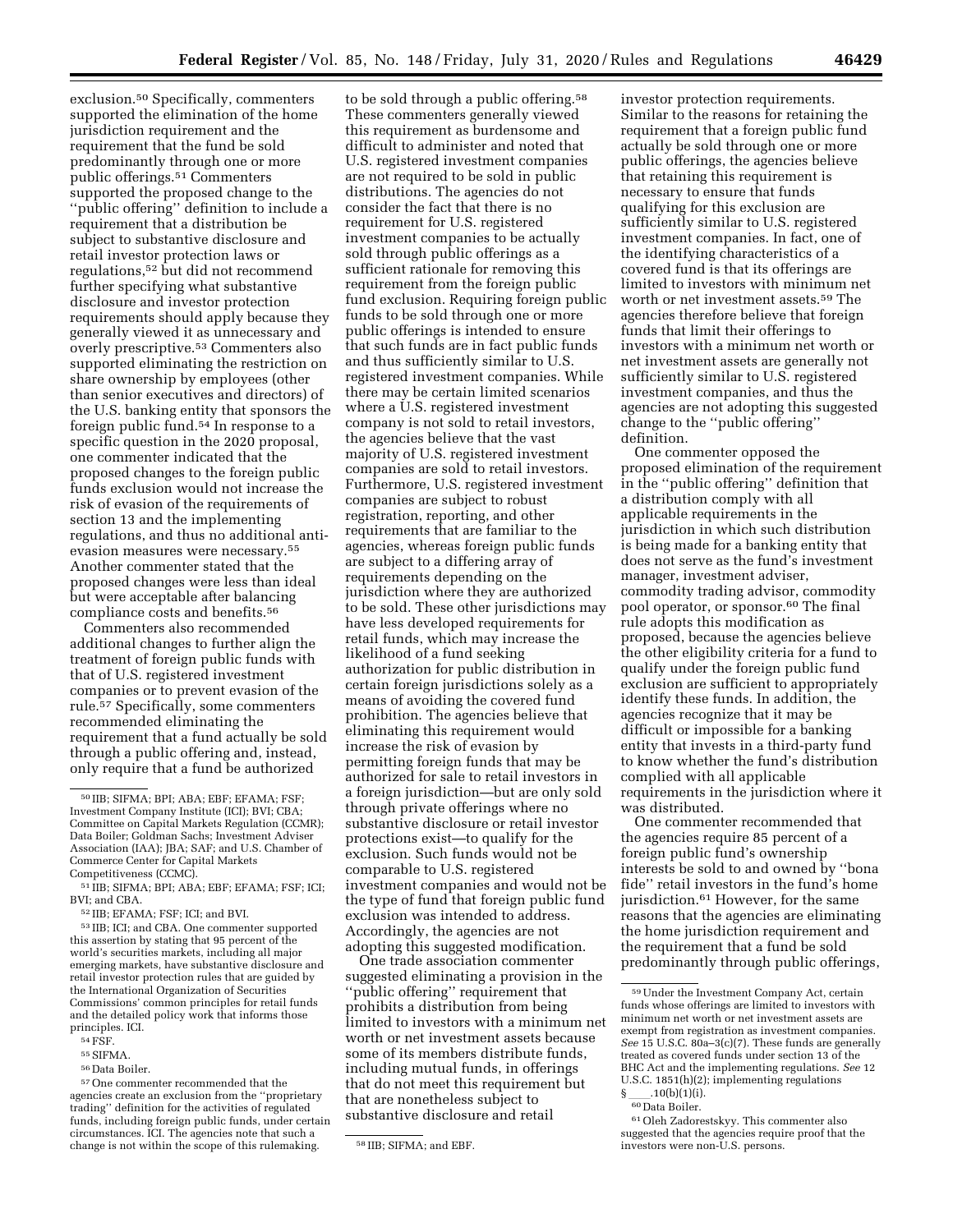the agencies are not adopting this requirement.

Some commenters suggested that the agencies identify common foreign fund types that are presumed to qualify for the exclusion for foreign public funds for the purpose of improving efficiency and simplifying compliance with the rule.62 Other commenters recommended that issuers listed on an internationallyrecognized exchange and available in retail-level denominations should automatically qualify for the exclusion for similar reasons.63 Although the agencies expect many such funds will qualify for the exclusion, the agencies decline to adopt either of these suggested changes, as both would require the agencies' review and ongoing monitoring of foreign laws and regulations to ensure that the types of funds that would qualify under these provisions are sufficiently similar to U.S. registered investment companies and that their exclusion as foreign public funds would continue to be appropriate.

Some commenters recommended that the agencies entirely eliminate the restrictions on share ownership by parties affiliated with a U.S. banking entity sponsor of a foreign public fund.64 Other commenters suggested that, if the restrictions on share ownership by banking entities affiliated with the sponsor were retained, the restrictions on share ownership by senior executives and directors should be removed.65 The commenters generally viewed these requirements as unnecessary and burdensome to track and monitor. As discussed in the preamble to the 2013 rule, these requirements are intended to prevent evasion of section 13 of the BHC Act.<sup>66</sup> Additionally, the agencies note that U.S. banking entity sponsors of foreign public funds would need to track the ownership of such funds by their affiliates and management officials even if the requirements were eliminated in order to determine whether they control such funds for BHC Act purposes.<sup>67</sup> Thus, for a U.S. banking entity relying on this exclusion with respect to a fund that it sponsors, the agencies are retaining the requirement that the fund be sold predominantly to persons other

than the U.S. banking entity sponsor, the fund, affiliates of such sponsoring banking entity or fund, and the directors and senior executive officers of such entities (collectively, ''U.S. banking entity sponsor and associated parties'').

Relatedly, some commenters recommended that the agencies modify their expectation of the level of ownership of a foreign public fund that would satisfy the requirement that a fund be ''predominantly'' sold to persons other than its U.S. banking entity sponsor and associated parties, 68 which, in the preamble to the 2013 rule, the agencies stated was 85 percent or more (which would permit the U.S. banking entity sponsor and associated parties to own the remaining 15 percent). These commenters asserted that the relevant ownership threshold for U.S. registered investment companies is 25 percent, and that, for foreign public funds, the threshold should be the same. The agencies agree that the permitted ownership level of a foreign public fund by a U.S. banking entity sponsor and associated parties should be aligned with the functionally equivalent threshold for banking entity investments in U.S. registered investment companies, which is 24.9 percent.69 Accordingly, the agencies have amended this provision in the final rule to require that more than 75 percent of the fund's interests be sold to persons other than the U.S. banking entity sponsor and associated parties.70

One commenter recommended that, with respect to foreign public funds

70For a U.S. banking entity that sponsors a foreign public fund, crossing the 24.9 percent ownership threshold (other than during a permitted seeding period) would cause the fund to be a covered fund (if no other exclusion applied), in which case the banking entity would be in violation of the 3 percent per-fund investment limit. *See*  implementing regulations  $\S$  \_\_\_\_.12(a)(2)(ii)(A). The agencies believe that such a strict prohibition against a U.S. banking entity acquiring 25 percent or more of a foreign public fund that it sponsors is appropriate because of the elevated risk of evasion by the sponsoring banking entity, which may be able to control the investments made by the fund.  $71$  IIB.

sponsored by U.S. affiliates of foreign banking entities, the agencies exclude the sponsoring U.S. banking entity's non-U.S. affiliates and their directors and employees from the restrictions on share ownership, provided that such non-U.S. affiliates are not controlled by a U.S. banking entity.71 This commenter asserted that there is no U.S. financial stability or safety and soundness benefit to applying this restriction to such non-U.S. affiliates and their directors and employees, as the risks of any such investments are borne solely outside the United States. However, with the change described above, which permits a U.S. banking entity sponsor and associated parties to hold less than 25 percent of a foreign public fund, the agencies do not believe that this change is necessary. Even if the requirement were modified as the commenter suggested, the banking entity and its affiliates would still be limited to owning less than 25 percent of the fund without the fund becoming a banking entity.

One commenter requested that the agencies modify § \_\_\_\_.12(b)(1) of the<br>implementing regulations, which governs attribution of ownership interests in covered funds to banking entities, to clarify that the banking entity ''or an affiliate'' can provide the advisory, administrative, or other<br>services required in § .12(b)(1 services required in §\_\_\_\_.12(b)(1)(ii)(B)<br>for the non-attribution rule to apply. The commenter requested this

clarification because<br>§ .12(b)(1)(ii)(B) is cross-referenced § \_\_\_\_.12(b)(1)(ii)(B) is cross-referenced<br>by FAQ 14, which, as discussed above, states that a foreign public fund will not be treated as a banking entity if it complies with the test in<br>  $\S$  .12(b)(1)(ii) (*i.e.*, the banking

§ ll.12(b)(1)(ii) (*i.e.,* the banking entity holds less than 25 percent of the voting shares in the foreign public fund and provides advisory, administrative, or other services to the fund). The agencies confirm that the requested interpretation is correct and, accordingly, have amended § \_\_\_\_.12(b)(1)(ii) of the implementing<br>regulations to clarify that the ownership limit applies to the banking entity and its affiliates, in the aggregate, and the requirement that the banking entity provide advisory or other services can be satisfied by the banking entity or its affiliates.

One commenter noted that FAQ 16, which relates to the seeding period for foreign public funds, uses 3 years as an example of the duration of such a seeding period, and requested that the agencies confirm that a foreign public fund's seeding period can be longer than

<sup>62</sup> IIB and EBF.

<sup>63</sup> IIB; SIFMA; BPI; ABA; FSF; and CBA.

 $^{64}$  SIFMA and FSF.

<sup>65</sup>SIFMA; BPI; ICI; and CCMC.

<sup>66</sup> 79 FR 5678–79.

<sup>67</sup>*See* 12 CFR 225.2(e); 12 CFR 225.31(d)(2)(ii). If a foreign public fund is controlled by a banking entity for BHC Act purposes, such fund could also be being treated as a banking entity under section 13. See implementing regulations §\_\_\_\_.2(c); FAQ 14.

<sup>68</sup>BPI; FSF; ICI; and CCMC.

<sup>69</sup>Although the implementing regulations do not explicitly prohibit a banking entity from acquiring 25 percent or more of a U.S. registered investment company, a U.S. registered investment company would become a banking entity if it is affiliated with another banking entity (other than as described in § \_\_\_\_.12(b)(1)(ii) of the implementing<br>regulations). *See* 79 FR 5732 (''[F]or purposes of section 13 of the BHC Act and the final rule, a registered investment company . . . will not be considered to be an affiliate of the banking entity if the banking entity owns, controls, or holds with the power to vote less than 25 percent of the voting shares of the company or fund, and provides investment advisory, commodity trading advisory, administrative, and other services to the company or fund only in a manner that complies with other limitations under applicable regulation, order, or other authority.'').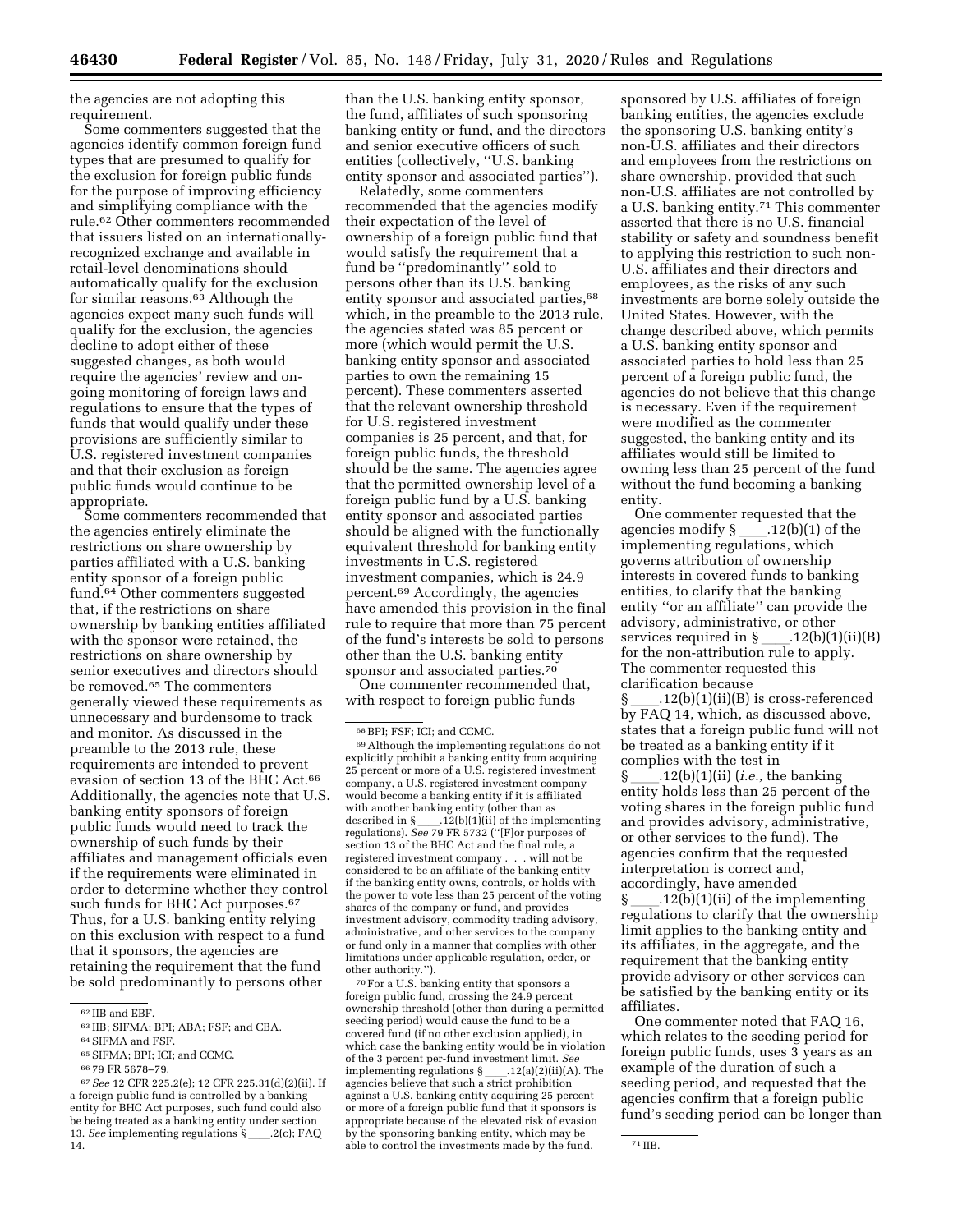3 years.72 Another commenter requested that the agencies codify the 3-year seeding period in the implementing regulations.73 The agencies believe that, depending on the facts and circumstances of a particular foreign public fund, the appropriate duration of its seeding period may vary and, under certain facts and circumstances, may exceed three years. The agencies believe that this flexibility is appropriate and thus decline to further specify such a limit. Another commenter requested that the agencies codify the foreign public fund seeding FAQ,74 FAQ 14, and FAQ 16, both described above, in the implementing regulations.75 The agencies decline to codify these FAQs at this time but note that the final rule does not modify or revoke any previously issued staff FAQs, unless otherwise specified.

In the final rule, the agencies are adopting the amendments to the foreign public funds exclusion as proposed, with the additional modifications described above. The agencies believe the revised requirements will make the foreign public fund exclusion more effective by expanding its availability, providing clarity, and simplifying compliance with its requirements, while continuing to ensure that the funds that qualify are sufficiently similar to U.S. registered investment companies.

### 2. Loan Securitizations

Section 13 of the BHC Act provides that ''[n]othing in this section shall be construed to limit or restrict the ability of a banking entity . . . to sell or securitize loans in a manner otherwise permitted by law.'' 76 To effectuate this statutory mandate, the 2013 rule excluded from the definition of covered fund loan securitizations that issue asset-backed securities and hold only loans, certain rights and assets that arise from the structure of the loan securitization or from the loans supporting a loan securitization, and a small set of other financial instruments (permissible assets).77

Since the adoption of the 2013 rule, several banking entities and other

- 75 IIB.
- 76 12 U.S.C. 1851(g)(2).

participants in the loan securitization industry have commented that the limited set of permissible assets has inappropriately restricted their ability to use the loan securitization exclusion. In the 2018 proposal, the agencies asked several questions regarding the efficacy and scope of the exclusion and the Loan Securitization Servicing FAQ.78 Comments focused on permitting small amounts of non-loan assets and clarifying the treatment of leases and related assets.

In response to these concerns, the 2020 proposal would have codified the Loan Securitization Servicing FAQ and permitted loan securitizations to hold a small amount of non-loan assets. The agencies requested comment on all aspects of the proposed changes to the loan securitization exclusion, and comments were generally supportive of the proposed revisions.79 Several commenters also suggested revisions to the 2020 proposal.<sup>80</sup> Comments are discussed in detail below.81

#### Servicing Assets

The implementing regulations permit loan securitizations to hold rights or other assets (servicing assets) that arise from the structure of the loan securitization or from the loans supporting a loan securitization.<sup>82</sup> Rights or other servicing assets are assets designed to facilitate the servicing of the underlying loans or the distribution of proceeds from those loans to holders of the asset-backed securities.83 In response to confusion regarding the scope of the provisions permitting servicing assets and a separate provision limiting the types of

80*E.g.,* SIFMA; CCMC; BPI; and IIB.

81One commenter suggested that some jurisdictions' risk retention rules may vary from the regulations implementing section 15G of the Exchange Act (15 U.S.C. 78o–11), which requires a banking entity to retain and maintain a certain minimum interest in certain asset-backed securities. *See* IIB. This commenter recommended allowing banking entities to hold certain investments in compliance with certain foreign laws (*e.g.,*  European risk retention rules). The agencies understand that rules for risk retention vary across jurisdictions. However, the agencies believe that the requested action is outside the scope of the current rulemaking. In addition, another commenter requested that the agencies clarify the definition of asset-backed securities as used in the loan securitization exclusions. *See* Arnold & Porter Kaye Scholer LLP (Arnold & Porter). The agencies discuss the definition of asset-backed securities in Section IV.C.1.iii (Credit Funds), *infra.* 

<sup>82</sup> §§ll.2(t); ll.10(c)(8)(i)(D); ll.10(c)(8)(v). 83*See, e.g.,* FASB Statement No. 156: Accounting for Servicing of Financial Assets, ¶ 61 (FAS 156).

permitted securities, the staffs of the agencies released the Loan Securitization Servicing FAQ. The FAQ clarified that a servicing asset may or may not be a security, but if the servicing asset is a security, it must be a permitted security under the rule.

The 2020 proposal would have codified the Loan Securitization Servicing FAQ in the implementing regulations to clarify the scope of the servicing asset provision.<sup>84</sup> Commenters generally supported the codification of the Loan Securitization Servicing FAQ, indicating that such a codification would promote transparency and ensure continued use of the loan securitization exclusion.85 For the above reasons, the final rule adopts the codification of the Loan Securitization Servicing FAQ as proposed.

## Cash Equivalents

The loan securitization exclusion permits issuers relying on the exclusion to hold certain types of contractual rights or assets related to the loans underlying the securitization, including cash equivalents. In response to questions about the scope of the cash equivalents provision, the Loan Securitization Servicing FAQ stated that ''cash equivalents'' means high quality, highly liquid investments whose maturity corresponds to the securitization's expected or potential need for funds and whose currency corresponds to either the underlying loans or the asset-backed securities.<sup>86</sup> To promote transparency and clarity, the 2020 proposal would have codified this additional language in the Loan Securitization Servicing FAQ regarding the meaning of ''cash equivalents.'' 87 The agencies did not propose requiring ''cash equivalents'' to be ''short term,'' because the agencies recognized that a loan securitization may need greater flexibility to match the maturity of high quality, highly liquid investments to its expected or potential need for funds. Commenters generally supported the codification of the definition of ''cash equivalents'' in the loan securitization

86*See supra,* n.14.

 $87 2020$  proposed rule §\_\_\_\_.10(c)(8)(iii)(A).

<sup>72</sup> IAA.

<sup>73</sup>CCMC.

<sup>74</sup>The foreign public fund seeding FAQ states that staffs of the agencies would not advise that a seeding vehicle that is operated pursuant to a written plan to become a foreign public fund and that meets certain conditions be treated as a covered fund during such seeding period.

<sup>&</sup>lt;sup>77</sup> See 2013 rule § \_\_\_\_.10(c)(8). Loan is further defined as any loan, lease, extension of credit, or secured or unsecured receivable that is not a security or derivative. Implementing regulations  $\sin 2(t)$ .

<sup>78</sup> 83 FR 33480–81.

<sup>79</sup>*E.g.,* SIFMA; BPI; Managed Funds Association (MFA); PNC Financial Services Group, Inc. (PNC); Goldman Sachs; Loan Syndications and Trading Association (LSTA); and Structured Finance Association (SFA).

<sup>84</sup>The 2020 proposal also clarified that special units of beneficial interest and collateral certificates meeting the requirements of paragraph (c)(8)(v) of the exclusion that are securities need not meet the requirements of paragraph (c)(8)(iii) of the<br>exclusion. See 2020 proposal  $\underbrace{\S$  \_\_\_\_\_.10(c)(8)(i)(B). exclusion. See 2020 proposal § The agencies are adopting this revision, as proposed.

<sup>85</sup>*E.g.,* SIFMA; PNC; and SFA. One commenter indicated that the current Loan Securitization Servicing FAQ was sufficient and that codifying the FAQ was not necessary; however, the commenter did not elaborate on or justify this position. Data Boiler.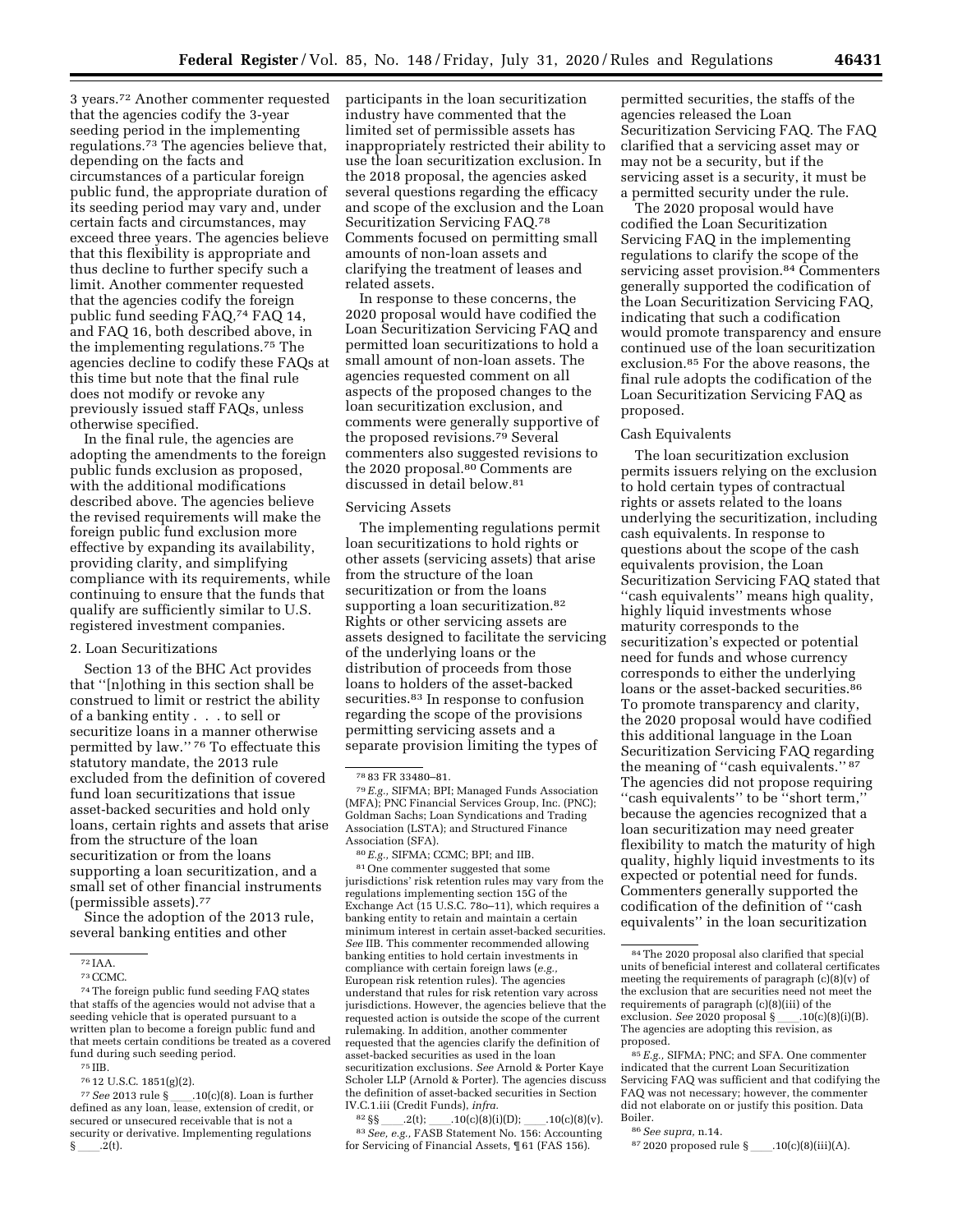exclusion.88 The final rule adopts the codification of ''cash equivalents'' as proposed.

# Limited Holdings of Certain Debt Securities

In the preamble to the 2013 rule, the agencies declined to permit loan securitizations to hold a certain amount of non-loan assets.89 The agencies supported a narrow scope of permissible assets in loan securitizations, suggesting that such an approach would be consistent with the purpose of section 13 of the BHC Act.<sup>90</sup>

Several commenters on the 2018 proposal disagreed with the agencies' views and supported expanding the range of permissible assets in an excluded loan securitization. After considering the comments received on the 2018 proposal, the 2020 proposal would have allowed a loan securitization vehicle to hold up to five percent of the fund's total assets in nonloan assets. The agencies indicated that authorizing loan securitizations to hold small amounts of non-loan assets could, consistent with section 13 of the BHC Act, permit loan securitizations to respond to investor demand and reduce compliance costs associated with the securitization process without significantly increasing risk to banking entities and the financial system.91 The agencies requested comment on, among other things, the maximum amount of permitted non-loan assets, the methodology for calculating the cap on non-loan assets, and whether the agencies should limit the type of assets that could be held under the non-loan asset provision. Specifically, the agencies requested comment on whether the non-loan asset provision should be limited to debt securities or should exclude certain financial instruments such as derivatives and collateralized debt obligations.

Commenters were generally supportive of allowing loan securitizations to hold a limited amount of non-loan assets.92 These commenters indicated that the requirements for the current loan securitization exclusion are too restrictive and excessively limit use of the exclusion and prevent issuers from responding to investor demand, and suggested that a limited bucket of non-loan assets would not

fundamentally alter the characteristics and risks of securitizations or otherwise increase risks in banking entities or the financial system.93

Several commenters recommended against limiting the type of assets that could be held per the non-loan asset provision.94 For example, one commenter stated that allowing excluded loan securitizations to invest in any class of asset would allow those vehicles to achieve investment goals during periods of constrained loan supply, while another commenter indicated that such a restriction would be unnecessary given that the low limit on non-loan assets would constrain risks.95 In contrast, one commenter suggested limiting the type of permissible assets to securities with risk characteristics similar to loans.96

Numerous commenters suggested raising the cap on non-loan assets from five percent of assets to ten percent of assets,97 while one commenter indicated that a five percent cap would be sufficient.98 Commenters that supported an elevated limit on non-loan assets generally argued that a ten percent limit would further reduce compliance burdens while not materially increasing risk.99

Several commenters also suggested a method for calculating the cap on nonloan assets: The par value of assets on the day they are acquired.100 These commenters suggested that relying on par value is accepted practice in the loan securitization industry and would obviate concerns related to tracking amortization or prepayment of loans in a securitization portfolio.101 One of these commenters further specified that the limit should be calculated (1) according to the par value of the acquired assets on the date of investment over the securitization's total collateral pool and (2) only at the time of investment.102 Another commenter indicated that the cap should be calculated as the lower of the purchase price and par value of the non-

qualifying assets over the issuer's aggregate capital commitments plus its subscription based credit facility.103 A third commenter suggested having a separate valuation mechanism for equity securities, which the commenter suggested should be market value upon acquisition.104

Finally, two commenters opposed allowing excluded loan securitizations to hold non-loan assets and suggested that such a change would be contrary to the purpose of section 13 of the BHC Act or would result in loan securitizations with differing risk characteristics, potentially increasing monitoring costs on investors.105 In addition, a commenter claimed that the 2020 proposal to allow excluded loan securitizations to hold non-loan assets would be contrary to section 13 of the BHC Act.106 Specifically, this commenter suggested that the rule of construction in 12 U.S.C. 1851(g)(2) only permits the securitization or sale of loans and that legislative history supports this reading of the statute.

The agencies previously concluded and continue to believe they have legal authority to adopt the proposed allowance for a limited amount of nonloan assets.107 Section 13(g)(2) of the BHC Act states, ''[n]othing in this section shall be construed to limit or restrict the ability of a banking entity or nonbank financial company supervised by the Board to sell or securitize loans in a manner otherwise permitted by law.'' 108 This rule of construction is permissive—it allows the agencies to design the regulations implementing section 13 in a way that accommodates and does not unduly ''limit or restrict'' the ability of banking entities to sell or securitize loans. Contrary to the commenter's argument, this provision does not mandate that any loan securitization exclusion only relate to loans. As discussed in this section and the preamble to the 2020 proposal,<sup>109</sup> the agencies believe that allowing excluded loan securitizations to hold limited amounts of non-loan assets would, in fact, promote the ability of

107*See* 79 FR 5688–92 (stating, for example, that ''[t]he [a]gencies also do not believe that they lack the statutory authority to permit a loan securitization relying on the loan securitization exclusion to use derivative[s,] as suggested by [Occupy]'' and that, more broadly, the agencies have the authority to allow excluded loan securitizations to hold non-loan assets).

108 12 U.S.C. 1851(g)(2).

<sup>88</sup>*E.g.,* LSTA; PNC; and SIFMA. One commenter expressed opposition to this codification but did not elaborate or justify this position. *See* Data Boiler.

<sup>89</sup> 79 FR 5687–88.

<sup>90</sup> 79 FR 5687.

<sup>91</sup> 85 FR 12128–29.

<sup>92</sup>*E.g.,* SIFMA; CCMC; ABA; Credit Suisse; MFA; Goldman Sachs; LSTA; BPI; and SFA.

<sup>93</sup>*E.g.,* LSTA and Goldman Sachs.

<sup>94</sup>*E.g.,* MFA; LSTA; and SFA. One commenter also requested that the agencies make clear that the non-loan assets would not be subject to the other provisions of the loan securitization exclusion. LSTA.

<sup>95</sup>SFA and LSTA.

<sup>96</sup> JBA.

<sup>97</sup>SIFMA; CCMC; ABA; Credit Suisse; MFA; Goldman Sachs; LSTA; and SFA.

<sup>98</sup>PNC. Another commenter who generally supported the proposed modifications to the loan securitization exclusion did not urge the agencies to raise the cap on non-loan assets. *See* BPI.

<sup>99</sup>*E.g.,* LSTA; SIFMA; and Goldman Sachs.

<sup>100</sup>SIFMA; BPI; ABA; and LSTA.

<sup>101</sup>SIFMA and BPI.

<sup>102</sup>BPI.

<sup>103</sup> Goldman Sachs.

<sup>104</sup>SFA.

<sup>105</sup> JBA and Data Boiler.

<sup>&</sup>lt;sup>106</sup> Occupy.

<sup>109</sup> 85 FR 12128–29.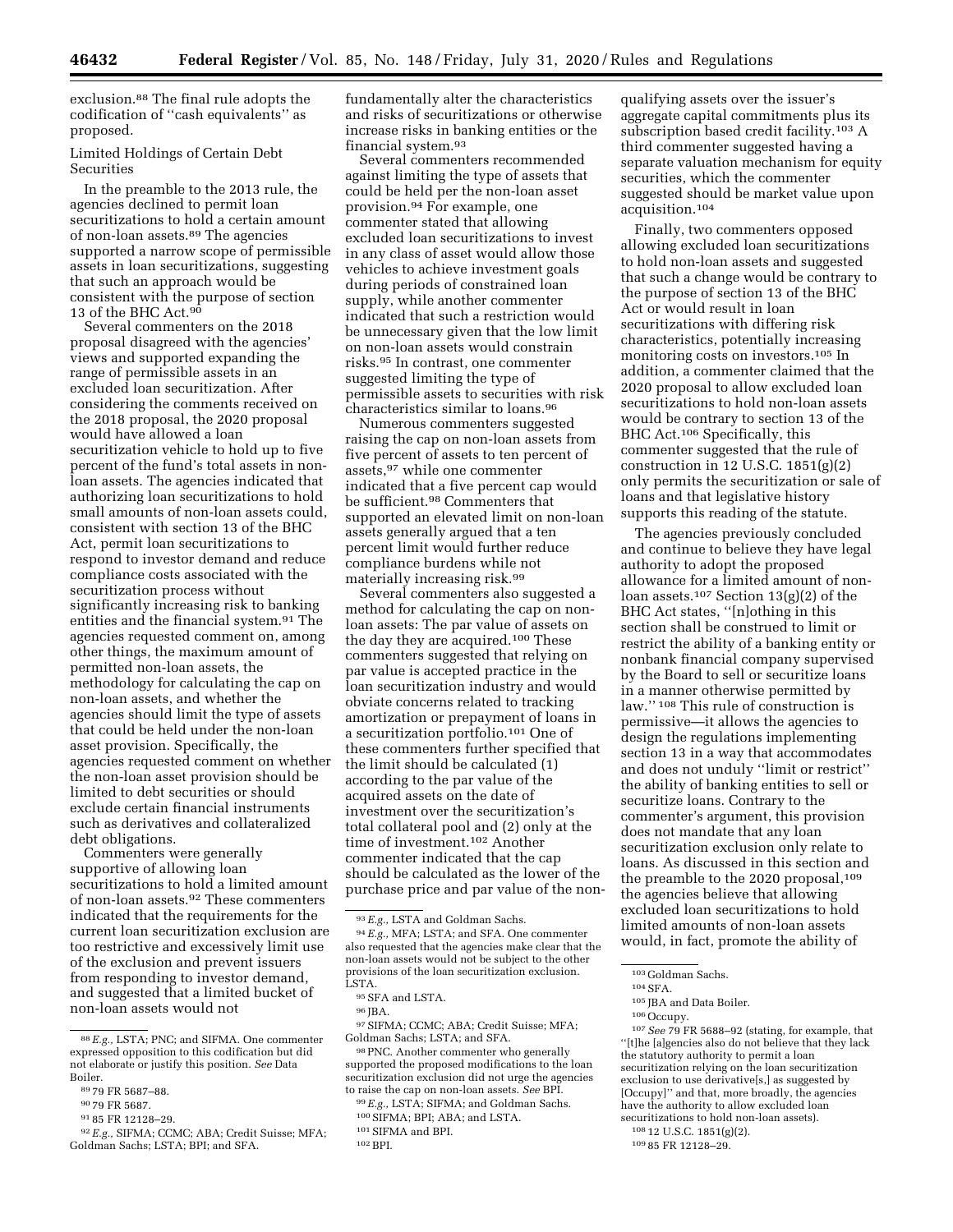banking entities to sell or securitize loans.

After considering the foregoing comments, the agencies are revising the loan securitization exclusion to permit a loan securitization to hold a limited amount of debt securities. Loan securitizations provide an important mechanism for banking entities to fund lending programs. Allowing loan securitizations to hold a small amount of debt securities in response to customer and market demand may increase a banking entity's capacity to provide financing and lending. To minimize the potential for banking entities to use this exclusion to engage in impermissible activities or take on excessive risk, the final rule permits a loan securitization to hold debt securities (excluding asset-backed securities and convertible securities), as opposed to any non-loan assets, as the 2020 proposal would have allowed.110

Although several commenters supported allowing a loan securitization to hold any non-loan asset to provide flexibility and allow the issuer's investment manager to respond to changing market demands, the agencies believe that limiting the assets to debt securities is more consistent with the activities of an issuer focused on securitizing loans, rather than engaging in other activities. The agencies have determined, consistent with the views of another commenter, that non-loan assets with materially different risk characteristics from loans could change the character and complexity of an issuer and raise the type of concerns that section 13 of the BHC Act was intended to address. Moreover, as described further below, limiting the assets to those with risk characteristics that are similar to loans will allow for a simpler and more transparent calculation of the five percent limit, which will facilitate banking entities' compliance with the exclusion. For the same reasons, the final rule does not permit a loan securitization to hold asset-backed securities or convertible securities as part of its five percent allowance for debt securities. This helps to ensure that a loan securitization will not be exposed to complex financial instruments and will retain the general characteristic of a loan securitization issuer.

Similarly, to reduce potential risktaking and to ensure that the fund is composed almost entirely of loans with minimal non-loan assets, the final rule retains the 2020 proposal's five percent limit on non-loan assets. Commenters differed on whether raising the limit on

non-loan assets was appropriate or necessary to ensure flexibility, and it is not clear what benefit would accrue to issuers who could hold debt securities of, for example, seven or ten percent versus five percent. The amount of nonloan assets held by a fund should not be so significant that it fundamentally changes the character of the fund from one that is engaged in securitizing loans to one that is engaged in investing in other types of assets.

The agencies are also clarifying the methodology for calculating the five percent limit on non-convertible debt securities.<sup>111</sup> The 2020 proposal only provided that ''the aggregate value of any such other assets must not exceed five percent of the aggregate value of the issuing entity's assets'' and requested comment about how the agencies should calculate this limit.112 As suggested by several commenters, the final rule specifies that the limit on nonconvertible debt securities must be calculated at the most recent time of acquisition of such assets. Specifically, the aggregate value of debt securities<br>held under  $\S$  .10(c)(8)(i)(E) of the held under § \_\_\_\_.10(c)(8)(i)(E) of the<br>final rule may not exceed five percent of the aggregate value of loans held under  $\S$  .10(c)(8)(i)(A), cash and cash equivalents held under  $\S$  .10(c)(8)(iii)(A), and debt securities held under

 $\S$  .10(c)(8)(i)(E), where the value of the loans, cash and cash equivalents, and debt securities is calculated at par value at the time any such debt security is purchased.113

The agencies have chosen the most recent time of acquisition of nonconvertible debt securities as the moment of calculation to simplify the manner in which the 5 percent cap applies. This would permit an issuer that, at some point in its life, held debt securities in excess of five percent of its assets to qualify for the exclusion if it came into compliance with the five percent limit prior to a banking entity relying on the exclusion with respect to such issuer. The agencies believe that a continuous monitoring obligation could impose significant burdens on excluded issuers and could cause an issuer to be disqualified from the loan securitization exclusion based on market events not under its control. It is also unnecessary to require this calculation at other intervals because limiting permissible assets to those that have similar characteristics as loans addresses the potential for evasion of the five percent

limit that could arise if the issuer held more volatile assets.114

In the final rule, this measurement is based only on the value of the loans and debt securities held under

 $\S\$  .10(c)(8)(i)(A) and (E) and the cash and cash equivalents held under  $\S$  .10(c)(8)(iii)(A) rather than the aggregate value of all of the issuing entity's assets. The purpose of the five percent limit is to ensure the investment pool of a loan securitization is composed of loans. Therefore, the calculation takes into account the assets that should make up the issuing entity's investment pool and excludes the value of other rights or incidental assets, as well as derivatives held for risk management. This further simplifies the calculation methodology by excluding assets that may be more complex to value and that are ancillary to the loan securitization's investment activities. This straightforward calculation methodology will ensure that the loan securitization exclusion remains easy to use and will facilitate banking entities' compliance with the exclusion.

The agencies recognize that a loan securitization's transaction agreements may require that some categories of loans, cash equivalents, or debt securities be valued at fair market value for certain purposes. To accommodate such situations, the exclusion provides that the value of any loan, cash equivalent, or permissible debt security may be based on its fair market value if (1) the issuing entity is required to use the fair market value of such loan or debt security for purposes of calculating compliance with concentration limitations or other similar calculations under its transaction agreements and (2) the issuing entity's valuation methodology values similarly situated assets, for example non-performing loans, consistently. This provision is intended to provide issuers with the flexibility to leverage existing calculation methodologies while preventing issuers from using inconsistent methodologies in a manner to evade the requirements of the exclusion.

#### Leases

A commenter on the 2018 proposal suggested that the loan securitization exclusion be expanded to cover leases and related assets, including operating or capital leases.115 In response, in the 2020 proposal the agencies stated that they were ''not proposing to separately

 $110$  Final rule § \_\_\_\_. $10(c)(8)(i)(E)$ .

<sup>&</sup>lt;sup>111</sup> Final rule § \_\_\_\_\_,  $10(c)(8)(i)(E)(1)$ –(2).<br>112.2020 proposel §  $10(c)(8)(i)(E)$ , 95 <sup>112</sup> 2020 proposal § \_\_\_\_.10(c)(8)(i)(E); 85 FR<br>'129 12129.

<sup>113</sup>Final rule §ll.10(c)(8)(i)(E)(*1*)–(*2*).

<sup>114</sup>The agencies also have authority to address acts that function as an evasion of the requirements of the exclusion. *See* implementing regulations

<sup>§</sup>ll.21. 115*See* 85 FR 12128.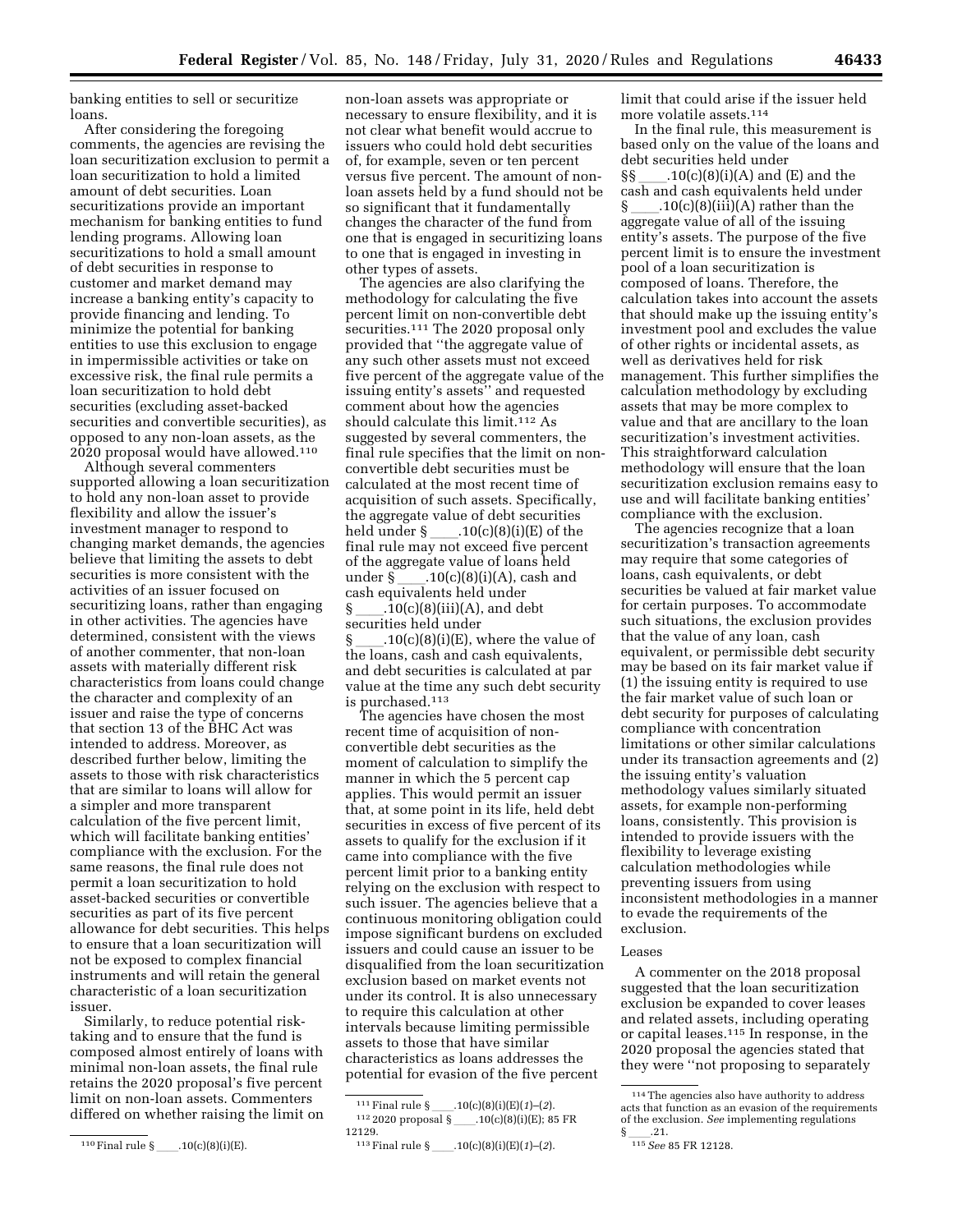list leases within the loan securitization exclusion because leases are included in the definition of loan and thus are permitted assets for loan securitizations under the current exclusion.'' 116 That same commenter made a comment on the 2020 proposal urging the agencies to reconsider explicitly including operating leases and leased properties in the loan securitization exclusion.<sup>117</sup> This commenter asserted that unless the agencies specifically revise the definition of ''rights or other assets'' to explicitly include leased property, then securitization vehicles with operating leases that rely on the residual property value after expiration of the lease to support their asset-backed securities would not be able to qualify under the loan securitization exemption, despite the 2013 rule's provisions for special units of beneficial interest and collateral certificates.

Consistent with the 2020 proposal, the agencies are not separately listing leases within the loan securitization exclusion because leases are included in the definition of loan and thus are permitted assets for loan securitizations under the current exclusion. The agencies are also not modifying the definition of ''rights or other assets'' to explicitly include leased property, as any residual value of such leased property upon expiration of an operating lease should meet the requirements to constitute an asset that is related or incidental to purchasing or otherwise acquiring and holding loans.

3. Public Welfare and Small Business Funds

# i. Public Welfare Funds

Section 13(d)(1)(E) of the BHC Act permits, among other things, a banking entity to make and retain investments that are designed primarily to promote the public welfare of the type permitted under 12 U.S.C. 24(Eleventh). $118$ Consistent with the statute, the implementing regulations exclude from the definition of ''covered fund'' issuers that make investments that are designed primarily to promote the public welfare, of the type permitted under paragraph 11 of section 5136 of the Revised Statutes of the United States (12 U.S.C. 24), including the welfare of low- and moderate-income communities or families (such as providing housing, services, or jobs) (the public welfare investment exclusion).119

- 118*See* 12 U.S.C. 1851(d)(1)(E).
- 119 Implementing regulations
- $\_10(c)(11)(ii)(A).$

The 2020 proposal noted that the OCC's regulations implementing 12 U.S.C. 24(Eleventh) provide that investments that receive consideration as qualified investments under the regulations implementing the Community Reinvestment Act (CRA) are public welfare investments for national banks.120 The 2020 proposal requested comment on whether any change should be made to clarify that all permissible public welfare investments, under any agency's regulation, are excluded from the covered fund restrictions.121 The 2020 proposal specifically asked whether investments that would receive consideration as qualified investments under the CRA should be excluded from the definition of covered fund, either by incorporating these investments into the public welfare investment exclusion or by establishing a new exclusion for CRA-qualifying investments.122

In addition, the 2020 proposal requested comment on whether Rural Business Investment Companies (RBICs) are typically excluded from the definition of ''covered fund'' because of the public welfare investment exclusion or another exclusion and on whether the agencies should expressly exclude RBICs from the definition of covered fund.123 RBICs are licensed under a program designed to promote economic development and job creation in rural communities by investing in companies involved in the production, processing, and supply of food and agriculturerelated products.124

The Tax Cuts and Jobs Act established the ''opportunity zone'' program to provide tax incentives for long-term investing in designated economically distressed communities.125 The program allows taxpayers to defer and reduce taxes on capital gains by reinvesting gains in ''qualified opportunity funds'' (QOF) that are required to have at least 90 percent of their assets in designated low-income zones.126 The 2020 proposal requested comment on whether many or all QOFs would meet the terms of the public welfare investment exclusion and on whether the agencies should expressly exclude QOFs from the definition of covered fund.127

Commenters generally supported clarifying that funds that make investments that qualify for consideration under the CRA qualify for the public welfare investment exclusion.128 Commenters noted that this clarification would be consistent with the OCC's regulations concerning public welfare investments and the CRA, provide greater certainty, and avoid unnecessarily chilling public welfare investment activities.129 One commenter stated that some banking entities have been reluctant to invest in certain community development funds due to uncertainty as to whether these funds were covered funds.130 This commenter stated that explicitly excluding funds that qualify for consideration under the CRA from the definition of covered fund would eliminate this uncertainty and would help support the type of community development efforts that the public welfare investment exclusion was designed to promote.131 In addition, some commenters recommended excluding funds that qualify for the public welfare investment exclusion from the definition of ''banking entity."<sup>132</sup>

Commenters also generally favored explicitly excluding RBICs and QOFs from the definition of ''covered fund,'' either by adopting new exclusions, or by clarifying the scope of the public welfare investment exclusion.<sup>133</sup> Commenters stated that explicitly excluding these funds from the definition of ''covered fund'' would be consistent with the statutory provision permitting public welfare investments. Commenters stated that RBICs and QOFs must make investments that are clearly designed primarily to promote the public welfare because they are required to invest primarily in ways that promote job creation in rural communities (which may have significant low- and moderate-income populations or be economically disadvantaged and in need of revitalization or stabilization) and in economically distressed communities, respectively.134 Commenters stated that

132*See* SIFMA; BPI; ABA; and IIB.

 $\frac{1}{116}$  *Id.* 

<sup>117</sup>SFA.

<sup>120</sup>*See* 85 FR 12130; 12 CFR 24.3. 121*See* 85 FR 12130 (noting that such a change

could provide additional certainty regarding community development investments made through fund structures).

<sup>122</sup>*See id.* 

<sup>123</sup>*See id.* 

<sup>124</sup>*See id.* 

<sup>125</sup>*See id.* 

<sup>126</sup>*See id.* 

<sup>127</sup>*See id.* 

<sup>128</sup>*See* SIFMA; FSF; BPI; ABA; PNC; Community Development Venture Capital Alliance (CDVCA); IIB; and Data Boiler (stating that incorporating the CRA public welfare exemption may ease some challenges faced by communities during the current COVID pandemic, but all PWI should not be excluded).

<sup>129</sup>*See* SIFMA; FSF; and CDVCA.

<sup>130</sup>*See* CDVCA.

<sup>131</sup>*See id.* 

<sup>133</sup>*See* SIFMA; FSF; ABA (addressing QOFs); and Small Business Investor Alliance (SBIA)

<sup>(</sup>addressing RBICs).

<sup>134</sup>*See* SIFMA and FSF.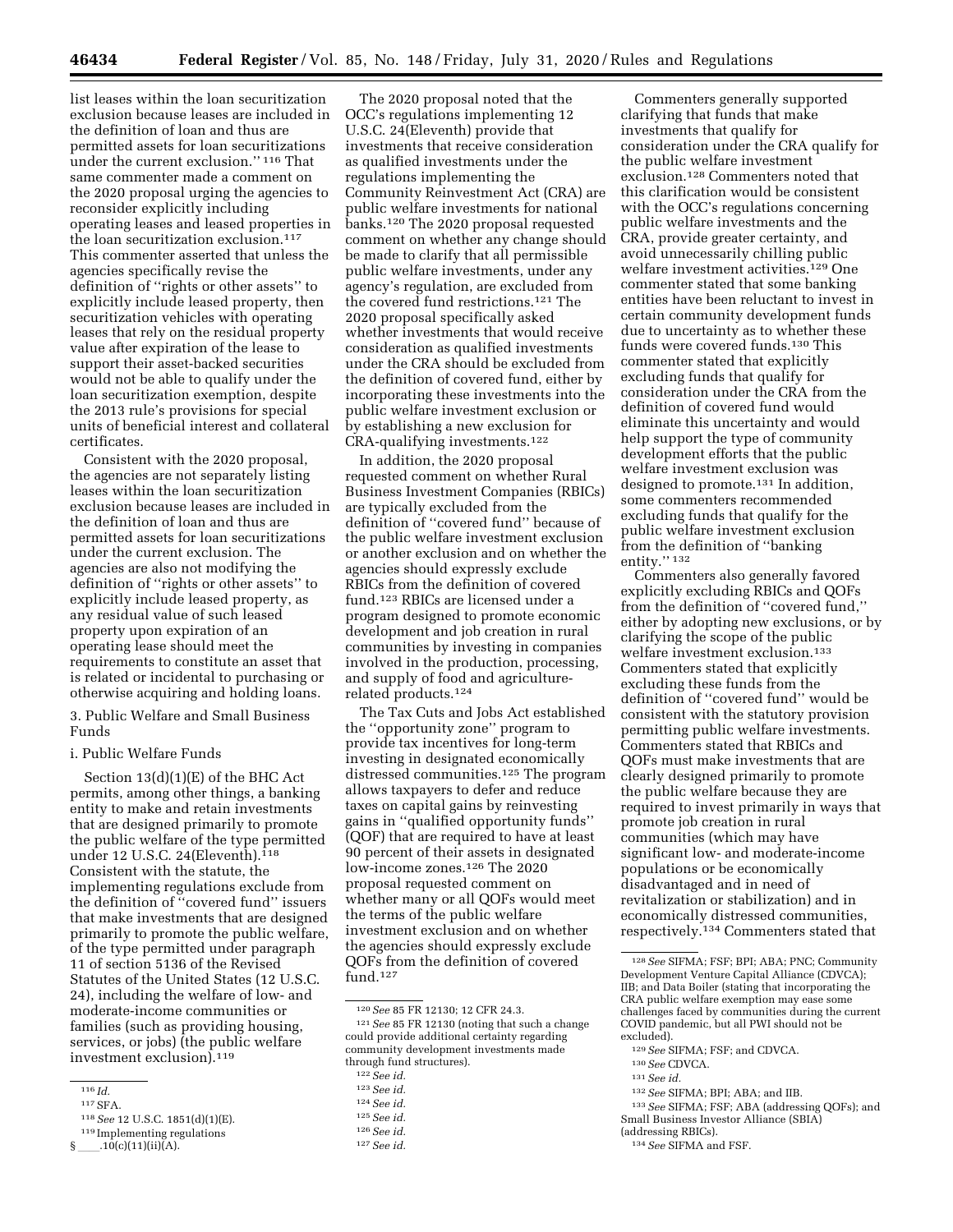certain RBICs and QOFs qualify for the public welfare investment exclusion, but providing an express exclusion for these funds would reduce uncertainty and associated compliance burdens and would encourage banking entities to provide capital to projects that promote economic development in rural and low-income communities.135 One commenter stated that RBICs and QOFs engage in investments that are substantively similar or identical to those of public welfare investment funds that are already excluded from the definition of covered fund and of the type that Congress recognized that section 13 of the BHC Act was not designed to prohibit.136 Another commenter stated that explicitly excluding RBICs would result in the provision of valuable expertise and services to RBICs and provide funding and assistance to small businesses and low- and moderate-income communities.137 One commenter expressed skepticism about providing a new exclusion for RBICs and QOFs but suggested that certain of these funds may currently qualify for the public welfare investment exclusion.138 Another commenter stated that it is not necessary to expressly exclude QOFs from the definition of covered fund, noting that these funds should be of the type primarily intended to promote the public welfare of low- and moderateincome areas and should therefore qualify for the current public welfare investment exclusion.139

After carefully considering the comments received, the agencies are revising the public welfare investment exclusion to explicitly incorporate funds, the business of which is to make investments that qualify for consideration under the Federal banking agencies' regulations implementing the CRA.140 Explicitly excluding these types of investments from the definition of covered fund clarifies and gives full effect to the statutory exemption for public welfare investments.141 In addition, this clarification will reduce uncertainty and will facilitate public welfare investments by banking entities.

The agencies are also adopting explicit exclusions from the definition

- 137*See* SBIA.
- 138*See* Data Boiler.
- 
- 139*See* PNC.
- <sup>140</sup> Final rule § \_\_\_\_.10(c)(11)(ii)(A).<br><sup>141</sup> *See* 12 U.S.C. 1851(d)(1)(E). A banking entity

of covered fund for RBICs and QOFs in § \_\_\_\_.10(c)(11) of the final rule. These<br>types of funds were created by Congress to promote development in rural and low-income communities, and, due to their similarity to SBICs and public welfare investments, the agencies believe that section 13 of the BHC Act was not intended to restrict the types of funds that engage in those activities. RBICs are companies licensed under the Rural Business Investment Program, a program designed to promote economic development and the creation of wealth and job opportunities among individuals living in rural areas and to help meet the equity capital investment needs primarily of smaller enterprises located in such areas.142 Likewise, QOFs were developed as part of a program to promote long-term investing in designated economically distressed communities and are required to have at least 90 percent of their assets in designated low-income zones.143 Congress created RBICs and QOFs to encourage investment in rural areas, small enterprises, and low-income areas. Providing an explicit exclusion for these funds in the implementing regulations gives effect to section 13 of the BHC Act's provision permitting public welfare investments and avoids chilling the activities of funds that were not the target of section 13 of the BHC Act.144 Although many of these funds may already qualify for the public welfare investment exclusion, the agencies are explicitly excluding these funds from the definition of covered fund to reduce uncertainty and compliance burden. Thus, under the final rule, a covered fund does not include an issuer that has elected to be regulated or is regulated as a RBIC, as described in 15 U.S.C. 80b–3(b)(8)(A) or (B), or that has terminated its participation as a RBIC in accordance with 7 CFR 4290.1900 and does not make any new investments (other than investments in cash equivalents, which, for the purposes of this paragraph, means high quality, highly liquid investments whose maturity corresponds to the issuer's expected or potential need for funds and whose currency corresponds to the issuer's

144*See* 12 U.S.C. 1851(d)(1)(E); 156 Cong. Rec. S5896 (daily ed. July 15, 2010) (Statement of Sen. Merkley) (noting that Section 13(d)(1)(E) permits investments ''of the type'' permitted under 12 U.S.C. 24 (Eleventh), including ''a range of lowincome community development and other projects,'' but ''is flexible enough to permit the [agencies] to include other similar low-risk investments with a public welfare purpose'').

assets) after such termination.145 Likewise, under the final rule, a covered fund does not include an issuer that is a QOF, as defined in 26 U.S.C. 1400Z– 2(d).146

The final rule does not exclude funds that qualify for the public welfare investment exclusion from the definition of ''banking entity'' as requested by some commenters.147 The term ''banking entity'' is specifically defined in section 13 of the BHC Act.148 In addition, the agencies do not believe that applying the definition of banking entity places an undue burden on banking entities' public welfare investments. The agencies believe that banking entities are able to design their permissible public welfare investments so as not to cause the investment fund to become a banking entity. For public welfare investment funds that are banking entities, the agencies believe that the burden-reducing amendments adopted in this final rule and the 2019 amendments should mitigate concerns about compliance burdens.

# ii. Small Business Investment Companies

Consistent with section 13 of the BHC Act,<sup>149</sup> the implementing regulations exclude from the definition of ''covered fund'' SBICs and issuers that have received notice from the Small Business Administration to proceed to qualify for a license as an SBIC, which notice or license has not been revoked.150 The agencies proposed revising the exclusion for SBICs to clarify how the exclusion would apply to SBICs that surrender their licenses during winddown phases.151 Specifically, the agencies proposed revising the exclusion for SBICs to apply explicitly to an issuer that has voluntarily surrendered its license to operate as an SBIC in accordance with 13 CFR 107.1900 and does not make new investments (other than investments in cash equivalents) after such voluntary

<sup>146</sup> Final rule § \_\_\_\_.10(c)(11)(iv). As with other types of issuers excluded from the covered fund definition, a banking entity must have independent authority to invest in a QOF.

- 147*See* SIFMA and BPI.
- 148 12 U.S.C. 1851(h)(1).
- 149*See* 12 U.S.C. 1851(d)(1)(E) (permitting investments in SBICs).
- 150*See* implementing regulations
- 

<sup>135</sup>*See* SIFMA and FSF.

<sup>136</sup>*See* SIFMA.

must have independent authority to make a public welfare investment. For example, a banking entity that is a state member bank may make a public welfare investment to the extent permissible under 12 U.S.C. 338a and 12 CFR 208.22.

<sup>142</sup>*See, e.g.,* Rural Business Investment Company (RBIC) Program, 85 FR 16519, 16520 (Mar. 24, 2020).

<sup>143</sup>*See* 26 U.S.C. 1400Z–2(d).

<sup>&</sup>lt;sup>145</sup> Final rule § \_\_\_\_\_.10(c)(11)(iii). As with SBICs, discussed below, the final rule contemplates that an issuer that ceases to be a RBIC during wind-down may continue to qualify for the exclusion from the definition of ''covered fund'' for RBICs if the issuer satisfies certain conditions designed to prevent abuse.

<sup>§</sup>ll.10(c)(11)(i). 151*See* 85 FR 12131.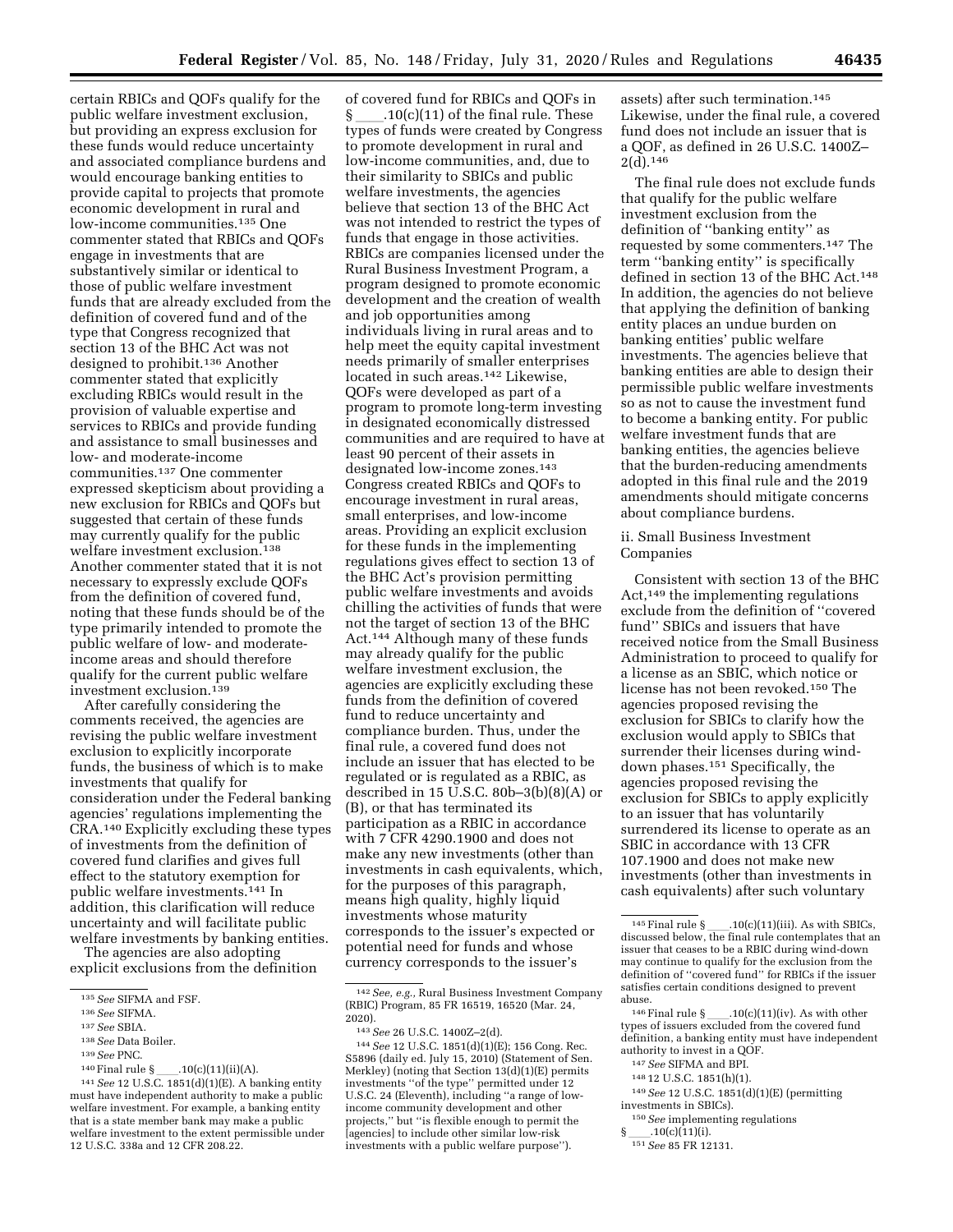surrender.<sup>152</sup> The agencies explained that applying the exclusion to an issuer that has surrendered its SBIC license is appropriate because of the statutory exemption for investments in SBICs and because banking entities may otherwise become discouraged from investing in SBICs due to concerns that an SBIC may become a covered fund during its winddown phase.153 The agencies further noted that the proposed revisions included a number of requirements designed to ensure that the exclusion would not be abused.154 In particular, the exclusion would apply only to an issuer that voluntarily surrenders its license in accordance with 13 CFR 107.1900 and that does not make any new investments (other than investments in cash equivalents).155

Most commenters that directly addressed the 2020 proposal's revisions concerning SBICs supported the proposed revisions, stating that the proposed revisions would provide greater certainty to banking entities wishing to invest in SBICs and would increase investment in small businesses.156 One commenter stated that revising the exclusion for SBICs would prevent a banking entity from being forced to sell an interest in an SBIC that became a covered fund for reasons outside of the banking entity's control.157 Commenters further noted that the proposed revisions included sufficient safeguards against evasion and did not present safety or soundness concerns.158 One commenter recommended against revising the exclusion from the definition of covered fund for SBICs. This commenter expressed concern about frequent buying and selling of SBICs and noted that section 13 of the BHC Act and its implementing regulations do not prohibit a banking entity from lending to small businesses.159 The commenter further expressed concern that an SBIC that surrenders its license may be doing so because it has failed or no longer wishes to comply with the Small Business Administration's regulations.160

After carefully considering the comments received, the agencies are adopting the revisions to the exclusion from the definition of covered fund for SBICs, as proposed.161 The revisions

- 156*See* SIFMA; BPI; ABA; PNC; and SBIA. 157*See* SBIA.
- 158*See* SIFMA; BPI; and SBIA.
- 159*See* SIFMA; BPI; and SBIA.
- 160*See* Data Boiler.

will provide greater certainty to banking entities, give full effect to the provision of section 13 of the BHC Act that permits investments in SBICs, and support capital formation for small businesses. In response to one commenter's concerns regarding the exclusion for SBICs,<sup>162</sup> the agencies note that a banking entity's investment in an SBIC must comply with all applicable laws and regulations, including the prohibition against proprietary trading under section 13 of the BHC Act and its implementing regulations. Furthermore, as noted above, the revised exclusion for SBICs includes safeguards designed to prevent abuse or evasion. In particular, the exclusion would only apply to an issuer that has voluntarily surrendered its license to operate as an SBIC in accordance with 13 CFR 107.1900 and that does not make new investments (other than investments in cash equivalents) after such voluntary surrender.

# *C. Additional Covered Fund Exclusions*

In addition to modifying certain existing exclusions, the agencies are creating four new exclusions from the definition of ''covered fund'' to better tailor the provision to the types of entities that section 13 was intended to cover. These exclusions are for credit funds, venture capital funds, family wealth management vehicles, and customer facilitation vehicles.

### General Comments

Many commenters were broadly supportive of the proposed new exclusions from the definition of ''covered fund.'' 163 Some commenters recommended adopting additional exclusions for an array of fund types and situations, including for tender bond vehicles,164 ownership interests erroneously acquired or retained,165 certain real estate funds,166 and funds in their seeding period.167 The agencies are declining to adopt these suggested exclusions because the requested actions are outside the scope of the current rulemaking. In addition, one commenter urged the agencies to redefine the definition of ''covered fund,'' to rely on a characteristics-based approach.168 The agencies decline to revise the definition of ''covered fund''

for the reasons articulated in the preamble to the 2013 rule.169

# 1. Credit Funds

# i. Background and 2020 Proposal

In the preamble to the 2013 rule, the agencies declined to establish an exclusion from the definition of covered fund for funds that make loans, invest in debt, or otherwise extend the type of credit that banking entities may provide directly under applicable banking law (credit funds).170 The agencies cited concerns about whether credit funds could be distinguished from private equity funds and hedge funds and the possible evasion of the requirements of section 13 of the BHC Act through the availability of such an exclusion. In addition, the agencies suggested that some credit funds would be able to operate using other exclusions from the definition of covered fund in the 2013 rule, such as the exclusion for joint ventures or the exclusion for loan securitizations.171

However, commenters on the 2018 proposal noted that many credit funds have not been able to utilize the joint venture and loan securitization exclusions. In response, the agencies included in the 2020 proposal a specific exclusion for credit funds. Under the 2020 proposal, a credit fund would have been an issuer whose assets consist solely of:

- Loans;
- Debt instruments;

• Related rights and other assets that are related or incidental to acquiring, holding, servicing, or selling loans, or debt instruments; and

• Certain interest rate or foreign exchange derivatives.172

The proposed exclusion would have been subject to certain additional requirements to reduce evasion concerns and help ensure that banking entities invest in, sponsor, or advise credit funds in a safe and sound manner. For example, the proposed exclusion would have imposed (1) certain activity requirements on the credit fund, including a prohibition on proprietary trading;  $1^{73}$  (2) disclosure and safety and soundness requirements on banking entities that sponsor or serve as an advisor for a credit fund; 174 (3) safety and soundness requirements on all banking entities that invest in or have certain relationships with a credit

<sup>152</sup>*See id.* 

<sup>153</sup>*See id.;* 12 U.S.C 1851(d)(1)(E). 154*See* 85 FR 12131. 155*See id.* 

<sup>&</sup>lt;sup>161</sup> See final rule §\_\_\_\_10(c)(11)(i).

<sup>162</sup>*See* Data Boiler.

<sup>163</sup>*E.g.,* SIFMA; JBA; Credit Suisse; and SAF.

<sup>164</sup>SIFMA.

<sup>165</sup>SIFMA and BPI.

<sup>166</sup> IAA.

<sup>167</sup>ABA.

<sup>168</sup> JBA.

<sup>169</sup>*See* 79 FR 5671.

<sup>170</sup>*See* 79 FR 5705.

<sup>171</sup> *Id.* 

 $^{172}$  2020 proposal § \_\_\_\_.10(c)(15)(i).

 $173\,2020$  proposal §\_\_\_\_.10(c)(15)(ii).

 $174\,2020$  proposal §\_\_\_\_.10(c)(15)(iii).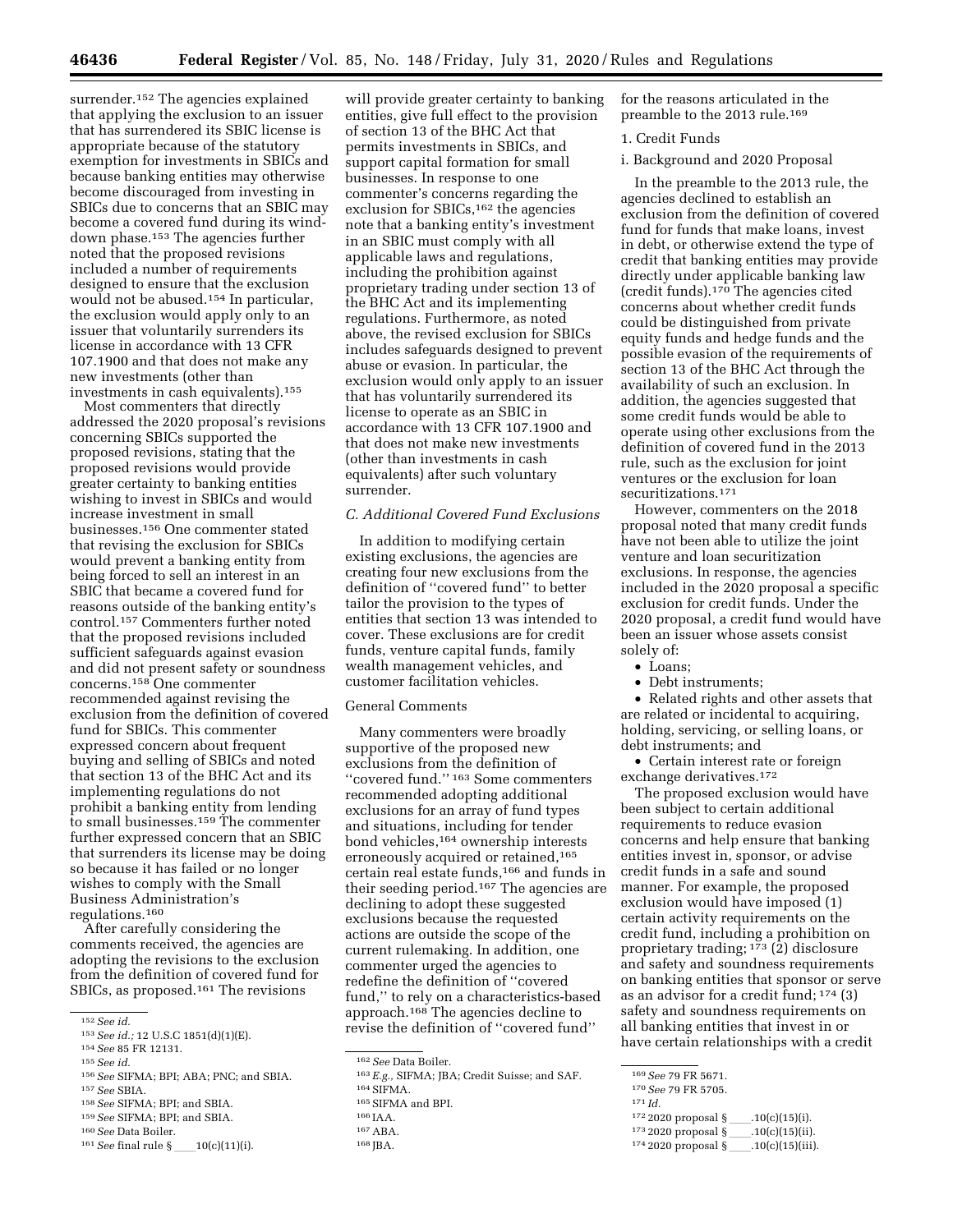fund; 175 and (4) restrictions on the banking entity's investment in, and relationship with, a credit fund.176 The proposed exclusion also would have permitted a credit fund to receive and hold a limited amount of equity securities (or rights to acquire equity securities) that were received on customary terms in connection with the credit fund's loans or debt instruments.177

#### ii. Comments

The agencies requested comment on all aspects of the proposed credit fund exclusion. In addition, the agencies solicited comment on specific provisions of the proposed exclusion, including the permissibility of certain assets and requirements related to the activities of the credit fund and the relationship between a banking entity and a credit fund.178

### General

Commenters were generally supportive of adopting an exclusion for credit funds, and several commenters suggested specific revisions to the proposed exclusion.179 Several commenters supportive of the 2020 proposal urged the agencies not to adopt any further limitations on the proposed exclusion and indicated that the proposed exclusion would not increase the risk of evasion of the requirements of section 13 of the BHC Act.180 Two commenters expressed general opposition to or concern about the proposed credit fund exclusion.181

#### Asset Requirements

Commenters were generally supportive of allowing a credit fund to invest broadly in loans and debt instruments, certain related assets, and certain derivatives.182 One commenter recommended against delineating between permissible and nonpermissible types of loans and debt instruments, arguing that credit funds

 $^{176}$  2020 proposal  $\mathrm{\S}_{-}$   $^{177}$  2020 proposal  $\mathrm{\S}_{-}$ .10(c)(15)(i)(C)(1)(*iii*).

179*E.g.,* CCMC; AIC; SIFMA; FSF; ABA; Arnold & Porter; and Goldman Sachs.

181 Better Markets and Data Boiler. One of these commenters suggested that banking entities should instead rely on the exclusions for joint ventures and loan securitizations. Data Boiler.

182*E.g.,* SIFMA; Arnold & Porter; and ABA. One commenter also noted that the permissible holding period for debt previously contracted varies depending on applicable regulations and suggested that the agencies specify the holding period for debt previously contracted assets owned by a credit fund and provide for an extension process. Arnold & Porter.

should be able to extend credit to the same degree as would be permitted for the banking entity to extend directly.183 Another commenter encouraged the agencies to clarify and expand the definition of debt instrument and derivatives, to include all tranches of debt, collateralized loan and collateralized debt obligations, and any derivatives related to hedging credit risk, such as credit default swaps and total return swaps.184 In addition, a commenter suggested clarifying that no specific credit standard applies to loans held by a credit fund.185 One commenter also urged the agencies to establish a safe harbor to the permissible asset restrictions for banking entities that rely, in good faith, on a representation by the credit fund that the credit fund only invests in permissible assets.<sup>186</sup>

Two commenters recommended limiting permissible assets to only loans or debt instruments, and not equity.187 In contrast, a range of commenters argued that allowing a credit fund to receive certain assets, like equity, related to an extension of credit would promote the sale of loans and extensions of credit.188 Some of these commenters suggested that taking equity as partial consideration for extending credit is commonplace in the debt and loan markets and that such a provision could ensure that credit funds are able to facilitate loan and debt workouts and restructurings, a critical financial intermediation function.189 Most commenters supportive of the 2020 proposal were generally opposed to a

<sup>184</sup> Credit Suisse. See also Arnold & Porter (recommending expanding the types of permissible derivatives, to allow for more effective hedging and

<sup>185</sup> ABA. 186Arnold & Porter.<br><sup>187</sup> Data Boiler and Better Markets. One of these commenters argued that the inclusion of non-loan instruments would be contrary to the purpose of section 13 of the BHC Act. Data Boiler. As indicated by the agencies in the preamble to the 2020 proposal, taking limited amounts of non-loan or debt assets as consideration for an extension of credit is common and is a permitted practice for insured depository institutions. Therefore, the agencies believe it would not be inconsistent with section 13 of the BHC Act to facilitate the sale of loans by establishing a credit fund exclusion that allows a credit fund to hold a limited amount of certain equity instruments related to extensions of credit. See also the discussion about permitting excluded loan securitizations to hold a small amount of non-loan assets, *supra* Section IV.B.2 (Loan Securitizations).

188*E.g.,* SIFMA; Credit Suisse; ABA; and Arnold & Porter.

189*E.g.,* SIFMA; Credit Suisse; and Arnold & Porter.

quantitative limit on the amount of equity securities (or rights to acquire an equity security) received on customary terms in connection with such loans or debt instruments that could be held by a credit fund, citing compliance costs and diminished flexibility,190 but some commenters indicated that a limitation of 20 or 25 percent of total assets could be acceptable if the agencies were to impose a limit.191

Commenters supportive of allowing credit funds to hold certain related assets, such as equity, in connection with an extension of credit suggested that the provision would not raise significant safety and soundness or evasion concerns. For example, one commenter claimed that such a provision would not raise the risk of evasion, in part, because equity options received as consideration generally expire unexercised.192 Other commenters argued that the activity requirements of the exclusion would prevent a credit fund from becoming actively involved in the purchase and sale of equity instruments.193 Another commenter suggested that the agencies could impose a requirement that nonloan or non-debt assets be acquired on arms-length terms and adhere to bank safety and soundness standards.194

Separately, several commenters recommended allowing excluded credit funds to hold any type of asset, up to a certain percentage of aggregate assets, either 20 or 25 percent of a credit fund's total assets.195 These commenters asserted that permitting a credit fund to own equity securities and other assets would help the fund more effectively provide credit, without altering the character of the credit fund, and would reduce compliance burdens associated with launching and operating a credit fund.196 In addition, these commenters claimed that a limited bucket for nonloan and non-debt assets would be consistent with the ability of banking entities and some business development companies to invest in equity.197

Banking Entity and Issuer Requirements

Generally, commenters either agreed that certain restrictions to ensure that a credit fund is actually engaged in prudently providing credit and credit

- 192Arnold & Porter.
- 193 Goldman Sachs and FSF.

195SIFMA; FSF; Credit Suisse; ABA; and Goldman Sachs. One commenter also suggested a

formula for determining the cap. Goldman Sachs. 196*E.g.,* SIFMA and Goldman Sachs.

197 *Id.* 

<sup>&</sup>lt;sup>175</sup> 2020 proposal §<sub>\_\_\_\_</sub>\_.10(c)(15)(iv).<br><sup>176</sup> 2020 proposal §\_\_\_\_.10(c)(15)(v).

<sup>178</sup>*See* 85 FR 12133.

<sup>180</sup>*E.g.,* SIFMA; Credit Suisse; Goldman Sachs; and Arnold & Porter.

<sup>183</sup>SIFMA. The same commenter also urged the agencies to permit credit funds to hold commodity forward contracts, which the commenter argued may be an appropriate hedge for extensions of<br>credit to agricultural businesses. SIFMA.

<sup>190</sup>SIFMA; FSF; CCMC; AIC; ABA; and Goldman Sachs.

<sup>191</sup>SIFMA and CCMC.

<sup>194</sup>ABA.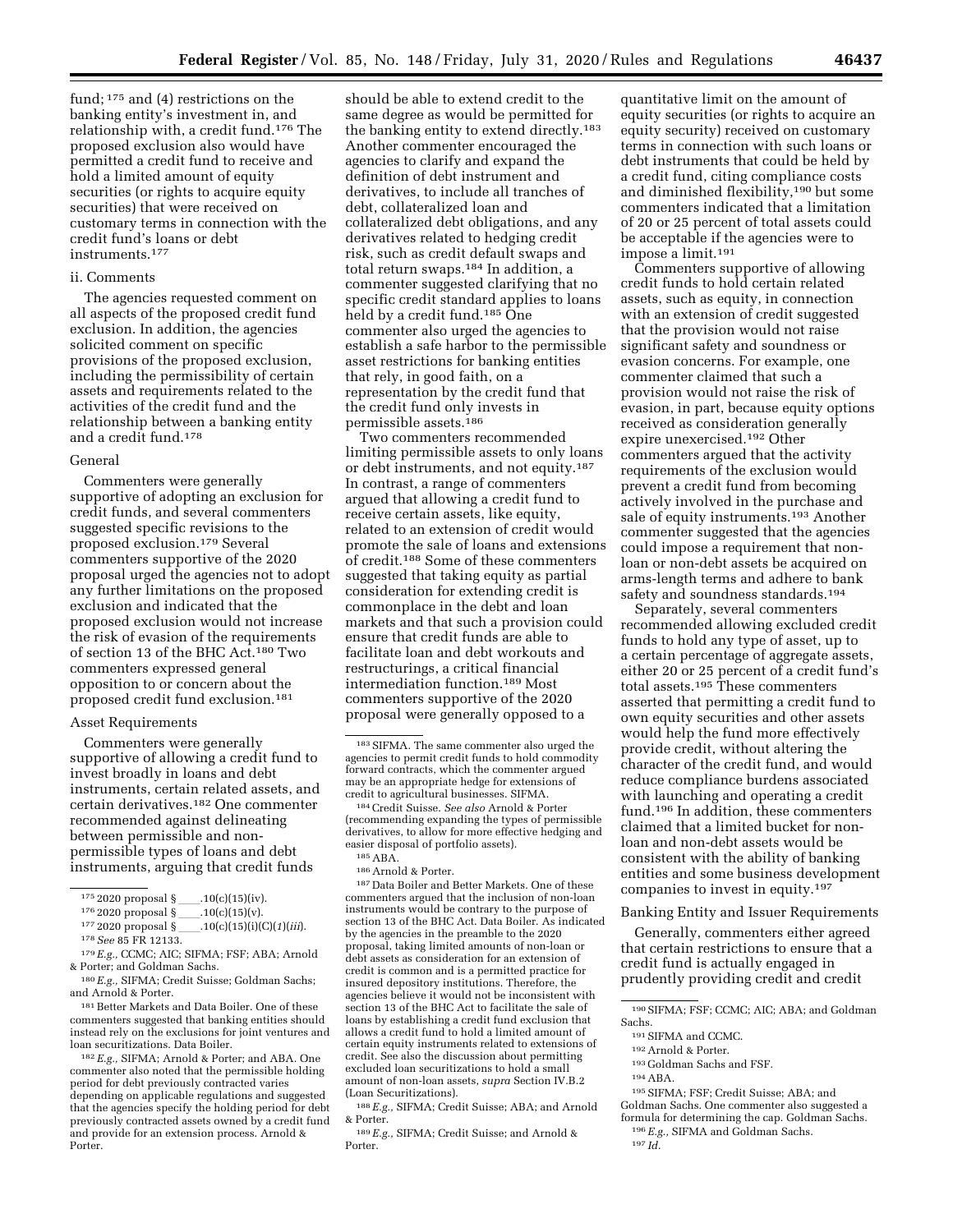intermediation and is not operated for the purpose of evading the provisions of section 13 of the BHC Act were appropriate or did not object to the inclusion of these requirements.198 Several commenters, however, offered revisions to the activities, sponsor or advisor, banking entity, or investment and relationship limit requirements. For example, several commenters requested clarification on the prohibition on proprietary trading by an excluded credit fund contained in

§ \_\_\_\_.10(c)(15)(ii)(A) of the 2020<br>proposal. One commenter suggested that the definition of proprietary trading for a credit fund should depend on the definition used by the banking entity.199 Another commenter encouraged the agencies to incorporate the exclusions and exemptions from the prohibition on proprietary trading into the credit fund exclusion's prohibition on proprietary trading.200 A third commenter recommended making explicit that exercising rights for certain related assets, such as an equity warrant, is not proprietary trading.201

Commenters also requested revisions to and clarification about the limits on a banking entity's investment in, and relationship with, a credit fund. One commenter argued that the imposition of § \_\_\_\_.14 of the implementing<br>regulations (which imposes limitations on the relationship between a banking entity and a fund it sponsors or advises) would be duplicative of (1) the requirement that the banking entity not, directly or indirectly, guarantee, assume, or otherwise insure the obligations or performance of the credit fund and (2) certain conflict of interest, high-risk, and safety and soundness restrictions.202 Another commenter claimed that there was little benefit to imposing the requirements of  $\S$  \_\_\_\_\_.14<br>(described above) and  $\S$  .15 (which (described above) and §\_\_\_\_.15 (which<br>imposes certain material conflicts of interest, high-risk investments, and safety and soundness and financial stability requirements on permitted covered fund activities) of the implementing regulations in the context of credit funds and suggested that the partial application of  $\S$  \_\_\_\_\_.14, in partial application of § \_\_\_\_.14, in<br>particular, could lead to unexpected and

- 201Arnold & Porter.
- 202SIFMA.

inappropriate outcomes, such as allowing a banking entity to invest in the equity of a credit fund, but not the debt instruments issued by that same credit fund.203 That same commenter also recommended eliminating<br> $\S$  .10(c)(15)(v)(B) of the 2020 § \_\_\_\_.10(c)(15)(v)(B) of the 2020<br>proposal—which would have required that the banking entity's investment in, and relationship with, the credit fund be conducted in compliance with, and subject to, applicable banking laws and regulations—because applicable banking laws and regulations apply regardless of the banking entity's use of the credit fund exclusion.204

In addition, a commenter argued that banking entities that serve as investment advisers or commodity trading advisors to credit funds should not be subject to the disclosure and safety and soundness requirements of § \_\_\_\_.10(c)(15)(iii) of<br>the 2020 proposal since investment advisers and commodity trading advisors who do not otherwise sponsor or invest in a fund are generally not subject to section 13 of the BHC Act. The commenter argued that § ll.10(c)(15)(iii) of the 2020 proposal would impose differing requirements on a credit fund depending on whether the investment adviser or commodity trading advisor was an insured depository institution or a bank holding company. That commenter also claimed that the portfolio requirements in § \_\_\_\_.10(c)(15)(iv)(B) of the 2020<br>proposal could require banking entities to establish complex compliance programs to assess credit fund compliance with state and foreign laws and that the agencies should limit the scope of the provision to only federal banking laws and regulations.205

Finally, one commenter contended that the application of certain requirements in the exclusion is contingent on the type of banking entity that invests in or sponsors a credit fund and urged the agencies to make explicit that only the identity of the sponsor of the credit fund, and not its affiliates or third-party investors, determines which portfolio quality and safety and soundness requirements apply to the credit fund.206 More generally, this commenter asked the agencies to make explicit in the preamble to the final rule that the actions of unaffiliated, thirdparty banking entities do not affect whether a banking entity may invest in a fund.207

#### Other Comments

Commenters also submitted several miscellaneous comments about the proposed exclusion for credit funds. One commenter requested that the agencies clarify the definition of assetbacked securities as used in the proposed credit fund exclusion and the current loan securitization exclusion.208 That same commenter also urged the agencies to revise the proposed credit fund exclusion to allow banking entities with more stringent credit requirements, such as insured depository institutions, to invest in credit funds that hold distressed debt.209

Finally, the 2020 proposal requested comment on whether to combine the proposed credit fund exclusion with the loan securitization exclusion. Commenters were generally opposed to combining the two exclusions, citing different classes of assets in which the two types of issuers invest and a fundamental difference in structure (loan securitizations issue asset-backed securities, while credit funds do not).<sup>210</sup> In addition, one commenter argued that while combining the two exclusions would increase the simplicity of the rule, such an amalgamated exclusion could result in increased compliance burdens for issuers who are accustomed to the lack of credit requirements in the current loan securitization exclusion.211

# iii. Final Exclusion

After consideration of the comments, the agencies are adopting the credit fund exclusion as proposed, with certain modifications. The agencies believe that the credit fund exclusion in the final rule (1) addresses the application of the covered fund provisions to credit-related activities that certain banking entities are permitted to engage in directly and (2) is consistent with Congress's intent that section 13 of the BHC Act limit banking entities' investment in and relationships with hedge funds and private equity funds, but not limit or restrict banking entities' ability to extend credit.212 The agencies also believe that the credit fund exclusion in the final rule, with the eligibility criteria described below, will address concerns the agencies expressed in the preamble to the 2013

<sup>198</sup>*E.g.,* SIFMA; Better Markets; FSF; and Goldman Sachs. One commenter also indicated that the disclosure requirement for banking entities that sponsor or advise funds is appropriate. Arnold & Porter.

<sup>199</sup>SIFMA. For example, the commenter suggested that a credit fund sponsored by a banking entity subject to the market risk rule should be permitted to use the definitions of proprietary trading and trading account in  $\S$  .  $3(b)(1)(ii)$ .

<sup>200</sup>FSF.

<sup>203</sup>Arnold & Porter.

<sup>204</sup>Arnold & Porter.

<sup>205</sup> *Id.* 

<sup>206</sup> *Id.* 

<sup>207</sup> *Id.* 

<sup>208</sup> *Id.* 

<sup>209</sup> *Id.* 

<sup>210</sup>SIFMA; FSF; CCMC; Credit Suisse; and Data Boiler.

<sup>211</sup>Arnold & Porter.

<sup>212</sup>*See* 12 U.S.C. 1851(g)(2), (h)(2). Paragraph (g)(2) of section 13 of the BHC Act makes clear that the Volcker rule is not intended to impede banking entities' ability to extend credit by, for example, selling loans or securitize loans. *See* 12 U.S.C.  $1851(g)(2)$ .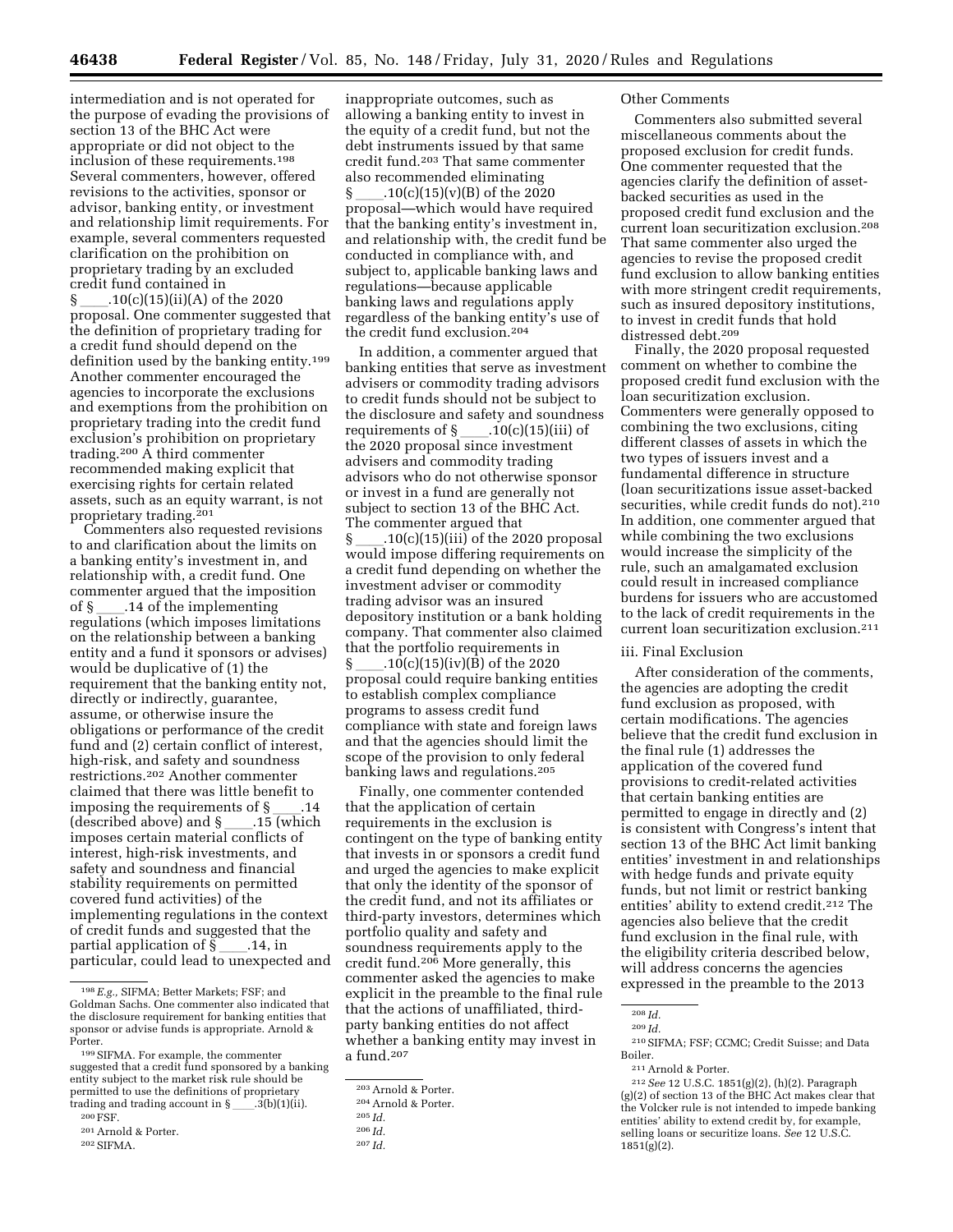rule about the ability to administer an exclusion for credit funds and the potential evasion of section 13 of the BHC Act.213 Banking entities already have experience using and complying with the loan securitization exclusion. Establishing an exclusion for credit funds based on the framework provided by the loan securitization exclusion allows banking entities to provide traditional extensions of credit regardless of the specific form, whether directly via a loan made by a banking entity, or indirectly through an investment in or relationship with a credit fund that transacts primarily in loans and certain debt instruments.

The credit fund exclusion limits the universe of potential funds that can rely on the exclusion by clearly specifying the types of activities in which those funds may engage. Excluded credit funds can transact in or hold only loans; debt instruments that would be permissible for the banking entity relying on the exclusion to hold directly; certain rights or assets that are related or incidental to the loans or debt instruments, including equity securities (or rights to acquire an equity security) received on customary terms in connection with such loans or debt instruments; and certain interest rate and foreign exchange derivatives. The credit fund exclusion, with these eligibility criteria, should not raise evasion concerns. Similarly, the agencies' expectations regarding the amount of permissible equity securities (or rights to acquire an equity security) held and the requirement that the credit fund not engage in activities that would constitute proprietary trading should help to ensure that the extensions of credit, whether directly originated or acquired from a third party, are held by the credit fund for the purpose of facilitating lending and not for the purpose of evading the requirements of section 13. Finally, the restrictions on guarantees and other limitations should eliminate the ability and incentive for either the banking entity sponsoring a credit fund or any affiliate to provide additional support beyond the ownership interest retained by the sponsor. Thus, the agencies expect that, together, the criteria for the credit fund exclusion will prevent a banking entity from having any incentive to bail out such funds in periods of financial stress or otherwise expose the banking entity to the types of risks that the covered fund provisions of section 13 were intended to address.

Consistent with commenters' suggestions, the agencies are keeping

separate the credit fund exclusion and the loan securitization exclusion because the structures and purposes of those two types of issuers differ sufficiently to warrant different requirements. For example, loan securitizations and credit funds have different asset composition and different financing and legal structures. Therefore, the agencies are finalizing a credit fund exclusion separate from the loan securitization exclusion.

#### Asset Requirements

Under the final rule, a credit fund, for the purposes of the credit fund exclusion, is an issuer whose assets consist solely of:

- Loans;
- Debt instruments;<br>• Related rights and

• Related rights and other assets that are related or incidental to acquiring, holding, servicing, or selling loans, or debt instruments; and

• Certain interest rate or foreign exchange derivatives.214

Several provisions of the exclusion are similar to and modeled on conditions in the loan securitization exclusion to ease compliance burdens. For example, any derivatives held by the credit fund must relate to loans, permissible debt instruments, or other rights or assets held and reduce the interest rate and/or foreign exchange risks related to these holdings.215 In addition, any related rights or other assets held that are securities must be cash equivalents, securities received in lieu of debts previously contracted with respect to loans held or, unique to the credit fund exclusion, equity securities (or rights to acquire equity securities) received on customary terms in connection with the credit fund's loans or debt instruments.216

In the 2020 proposal, the agencies requested comment on whether to impose a limit on the amount of equity securities (or rights to acquire equity securities) that may be held by an excluded credit fund.217 After a review of the comments and further deliberation, the agencies are not adopting a quantitative limit on the amount of equity securities (or rights to acquire equity securities) that may be held by an excluded credit fund. Any such equity securities or rights are

<sup>215</sup> Final rule § \_\_\_\_\_. 10(c)(15)(i)(D).<br><sup>216</sup> Final rule § \_\_\_\_\_. 10(c)(15)(i)(C). In a minor <sup>216</sup> Final rule § \_\_\_\_.10(c)(15)(i)(C). In a minor change from the 2020 proposal, the agencies are making clear that rights or other assets held under paragraph (c)(15)(i)(C) of that section may not include any derivative, other than a derivative that meets the requirements of paragraph (c)(15)(i)(D) of that section.

limited by the requirements that they be (a) received on customary terms in connection with the fund's loans or debt instruments and (b) related or incidental to acquiring, holding, servicing, or selling those loans or debt instruments. The agencies generally expect that the equity securities or rights satisfying those criteria in connection with an investment in loans or debt instruments of a borrower (or affiliated borrowers) would not exceed five percent of the value of the fund's total investment in the borrower (or affiliated borrowers) at the time the investment is made. The agencies understand that the value of those equity securities or other rights may change over time for a variety of reasons, including as a result of market conditions and business performance, as well as more fundamental changes in the business and the credit fund's corresponding management of the investment (*e.g.,* exchanges of debt instruments for equity in connection with mergers and restructurings or a disposition of all portion of the credit investment without a corresponding disposition of the equity securities or rights due to differences in market conditions or other factors). Accordingly, the agencies can foresee various circumstances where the relative value of such equity securities or rights in a borrower (or affiliated borrowers) would over the life of the investment exceed five percent on a basis consistent with the requirements. Nonetheless, the agencies expect that the fund's exposure to equity securities (or other rights), individually and collectively and when viewed over time, would be managed on a basis consistent with the fund's overall purpose.

The agencies are also not imposing additional restrictions on the types of equity securities (or rights to acquire an equity security) that a credit fund may hold. The final rule prevents a banking entity from relying on the credit fund exclusion unless any debt instruments and equity securities (or rights to acquire an equity security) held by the credit fund and received on customary terms in connection with the credit fund's loans or debt instruments are permissible for the banking entity to acquire and hold directly and a sponsor of a credit fund must ensure that the credit fund complies with certain safety and soundness standards.218 Combined with the prohibition on proprietary trading by a credit fund, $219$  these limitations are expected to prevent evasion of section 13 of the BHC Act and should be sufficient to prevent

<sup>213</sup>*See* 79 FR 5705.

<sup>&</sup>lt;sup>214</sup> Final rule  $\frac{\gamma}{2}$ .10(c)(15)(i).<br><sup>215</sup> Final rule  $\frac{\gamma}{2}$ .10(c)(15)(i)(

<sup>217</sup> 85 FR 12133.

<sup>&</sup>lt;sup>218</sup> Final rule § \_\_\_\_\_.  $10(c)(15)(iv)(B)$ , (iii)(B).  $219$  Final rule § \_\_\_\_\_.  $10(c)(15)(ii)(A)$ .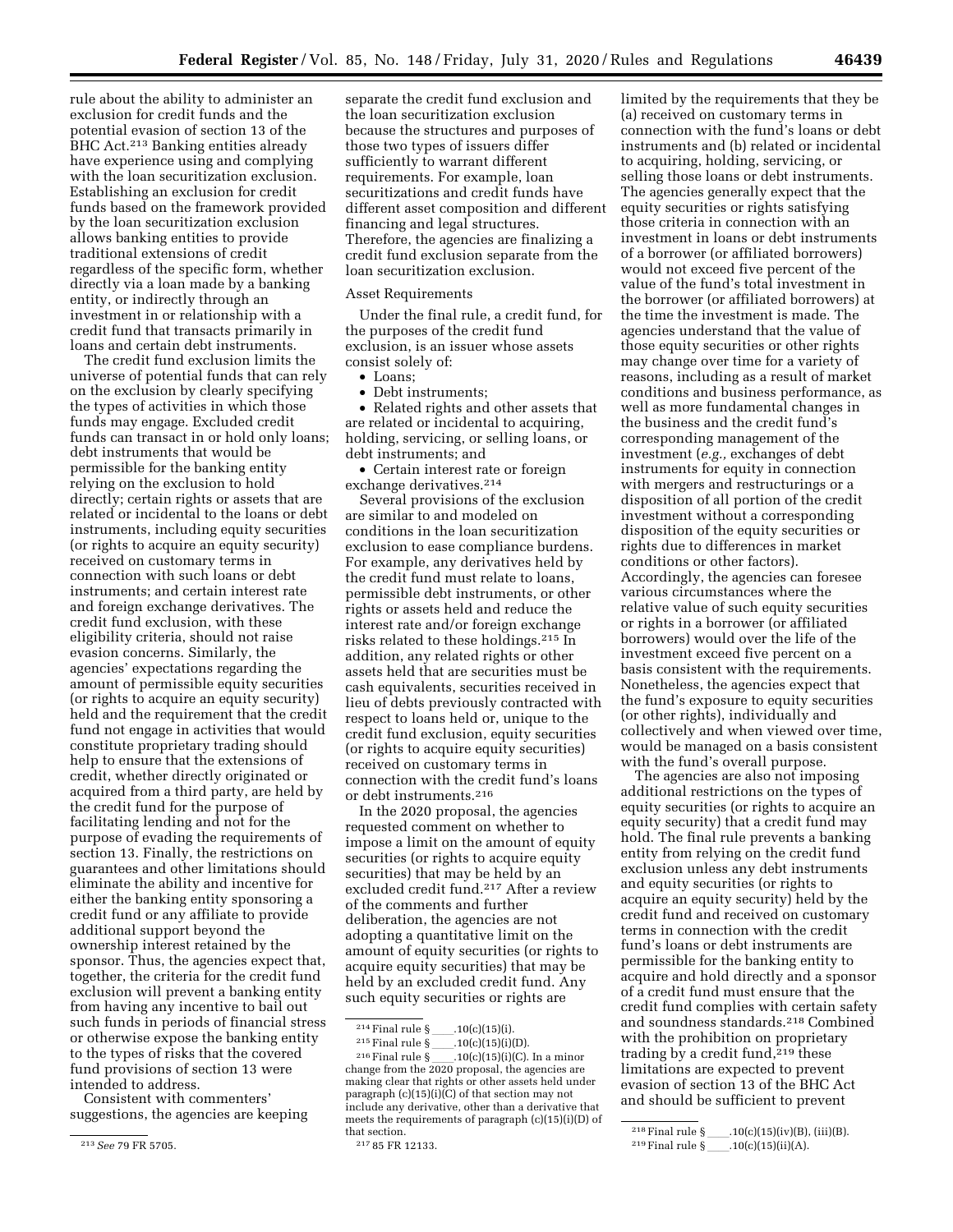banking entities from investing in or sponsoring credit funds that hold excessively risky equity securities (or rights to acquire an equity security).<sup>220</sup>

The agencies are, however, clarifying that the provision allowing related rights and other assets does not separately permit the holding of derivatives. The preamble to the 2020 proposal made clear that ''any derivatives held by the credit fund must relate to loans, permissible debt instruments, or other rights or assets held, and reduce the interest rate and/ or foreign exchange risks related to these holdings."  $2^{21}$  The agencies suggested then and currently believe that allowing a credit fund issuer to hold derivatives not related to interest rate or foreign exchange hedging would not be necessary to facilitate the indirect extension of credit by banking entities and may pose the very risks that section 13 of the BHC Act was intended to reach. To ensure that the credit fund exclusions does not inadvertently allow the holding of certain derivatives unrelated to interest rate and/or foreign exchange risks, the final rule explicitly excludes derivatives from permissible related right and other assets.222

The agencies are not adopting a broad expansion of permissible assets, as recommended by several commenters. Contrary to commenters' suggestions, allowing credit funds to hold unlimited amounts of non-debt instruments or derivatives, such as credit default or total return swaps, could present evasion concerns and is not necessary for effectuating the rule of construction.223 The agencies believe

<sup>222</sup> Final rule §\_\_\_\_\_.10(c)(15)(i)(C)(2).

223The agencies' rationale, in the preamble to the 2013 rule, for limiting the permissible assets for the loan securitization exclusion is particularly relevant. *See* 79 FR 5691 (''Under the final rule as adopted, an excluded loan securitization would not be able to hold derivatives that would relate to risks

that only those instruments that facilitate the extension of credit and directly-related hedging activities should be permitted under the exclusion. For example, allowing the unlimited holding of credit default swaps by a majority owned or sponsored credit fund could raise the risks that section 13 of the BHC Act was intended to address. Moreover, permitting excluded credit funds to invest up to 25 percent of total assets in any type of asset could turn the exclusion for credit funds into an exclusion for the type of funds that section 13 of the BHC Act was intended to address. Such a result would be contrary to section 13 of the BHC Act.

There are several additional changes recommended by commenters that the agencies are not including in the final rule. Specifically, the final rule does not:

• Allow excluded credit funds to hold commodity forward contracts. Although these contracts have legitimate value as hedging instruments, the agencies do not believe this type of hedging activity is consistent with the purpose of the exclusion for credit funds, which is to allow banking entities to share the risks of their permissible lending activities or to engage in permissible lending activities indirectly through a fund structure.

• Permit banking entities that are insured depository institutions or their operating subsidiaries to invest in credit funds through a contribution to a credit fund of troubled loans and debt previously contracted assets from the banking entity's portfolio. The conditions in the final rule are intended to ensure that a credit fund generally engages in activities that the banking entity may engage in directly and that the banking entity's investment in and relationship with the fund are conducted in a safe and sound manner.

The agencies decline to deviate from these standards for any particular type of credit fund because doing so could permit activities that raise the type of concerns that section 13 of the BHC Act was intended to address.

• Further specify the holding period for securities held in lieu of debts previously contracted held by a credit fund. Generally, a banking entity may not rely on this exclusion unless any debt instruments and equity securities (or rights to acquire equity securities) held by the fund would be permissible for the banking entity to acquire and hold directly under applicable federal banking laws and regulations. However, the requirement that a banking entity be able to hold a given asset directly does not apply to securities held in lieu of debts previously contracted under the final regulations. Because a banking entity's ability to invest in or sponsor an excluded credit fund is not contingent on how long the credit fund holds securities held in lieu of debts previously contracted, the agencies do not believe it is necessary to amend the regulations to impose a specific holding period on securities held by a credit fund in lieu of debts previously contracted.224

• Revise or expand on the definition of debt instrument. The agencies believe that the term debt instrument already has a general meaning that is used in the marketplace and by regulators and that a new definition is unnecessary given this widely understood meaning and could cause confusion.

• Adopt a safe harbor for banking entities that rely, in good faith, on a representation by the credit fund that it only invests in permissible assets. It is the responsibility of the banking entity to ensure that it complies with section 13 of the BHC Act and the implementing regulations, and such responsibility cannot be substituted solely with a representation from a credit fund.

## Activity Requirements

The agencies are adopting the activity requirements for issuers in the 2020 proposal without revision. Under the final rule, a credit fund is not a covered fund, provided that:

• The fund does not engage in activities that would constitute proprietary trading, as defined in  $\S$  \_\_\_\_\_.3(b)(1)(i) of the rule, as if the fund were a banking entity; 225 and

<sup>220</sup>One commenter suggested requiring that equity securities (or rights to acquire an equity security) be acquired via arms-length market transactions and adhere to bank safety and soundness standards. *See* ABA. Under the final rule, a banking entity may not rely on the credit fund exclusion unless any equity securities (or rights to acquire an equity security) held by the credit fund are permissible for the banking entity to acquire and hold directly under applicable federal banking laws and regulations. Final rule  $.10(c)(15)(iv)(B)$ . In addition, the final rule requires that equity securities (or rights to acquire an equity security) related or incidental to acquiring, holding, servicing, or selling such loans or debt instruments must be received on customary terms in connection with such loans or debt instruments. Final rule § \_\_\_\_.10(c)(15)(i)(C)(*1)(iii*).<br>Finally, a banking entity's investment in, and relationship with, the issuer must comply with the limitations imposed in §\_\_\_\_.15, as if the issuer<br>were a covered fund. Final rule  $\frac{S}{S}$  . 10(c)(15)(v)(A).

<sup>221</sup> 85 FR 12132.

to counterparties or issuers of the underlying assets referenced by these derivatives because the operation of derivatives, such as these, that expand potential exposures beyond the loans and other assets, would not in the Agencies' view be consistent with the limited exclusion contained in the rule of construction under section 13(g)(2) of the BHC Act, and could be used to circumvent the restrictions on proprietary trading and prohibitions in section 13(f) of the BHC Act. The Agencies believe that the use of derivatives by an issuing entity for asset-backed securities that is excluded from the definition of covered fund under the loan securitization exclusion should be narrowly tailored to hedging activities that reduce the interest rate and/or foreign exchange risks directly related to the asset-backed securities or the loans supporting the asset-backed securities because the use of derivatives for purposes other than reducing interest rate risk and foreign exchange risks would introduce credit risk without necessarily relating to or involving a reduction of interest rate risk or foreign exchange risk.'').

<sup>224</sup>The agencies note that banking entities must otherwise comply with applicable law. *See infra, Additional Banking Entity Requirements.*   $225$  Final rule § \_\_\_\_\_. 10(c)(15)(ii)(A).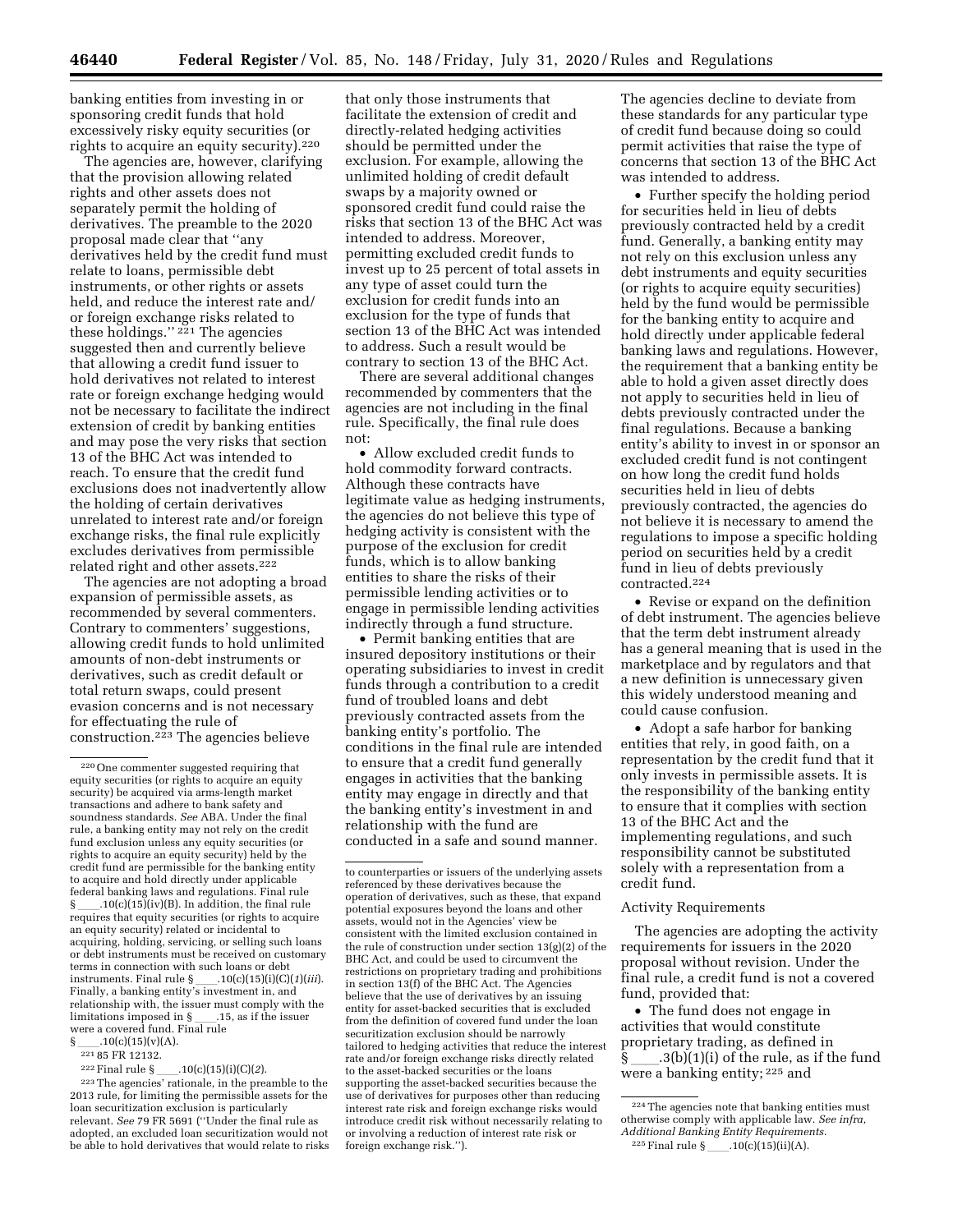• The fund does not issue assetbacked securities.226

The agencies decline to adopt changes recommended by commenters because the agencies believe the activity requirements are clear and appropriate. The first provision explicitly references the prohibition on proprietary trading by a banking entity in § \_\_\_\_.3 of the<br>implementing regulations and, in particular, the short-term intent prong contained in § \_\_\_\_.3(b)(1)(i). For the<br>avoidance of doubt, a credit fund would not be able to elect a different definition of proprietary trading or trading account. Varying the definition of proprietary trading depending on the type of banking entity that sponsors or invests in the credit fund, as suggested by a commenter, could result in conflicting requirements for credit funds with multiple banking entity investors and generally increase compliance burdens on credit funds. The agencies also note that activities permitted under  $\S$  .10(c)(15) generally would not be considered proprietary trading, provided that an excluded credit fund does not purchase or sell one or more financial instruments principally for the purpose of short-term resale, benefit from actual or expected short-term price movements, realize short-term arbitrage profits, or hedge one or more of the positions resulting from the purchases or sales of financial instruments.

The agencies are not expressly incorporating the permitted activities in §§ \_\_\_\_.4, \_\_\_\_.5, and \_\_\_\_.6 of the<br>implementing regulations into the text of the final credit fund exclusion. The exclusion for credit funds is intended to allow banking entities to share the risks of otherwise permissible lending activities. Accordingly, the agencies would not expect that a credit fund would be formed for the purpose of engaging, or in the ordinary course would be engaged, in the activities permitted under §§ \_\_\_\_.4, \_\_\_\_.5, and

.6 of the implementing regulations. Nevertheless, to the extent that a credit fund seeks to engage in any of those activities as an exemption from the prohibition on engaging in proprietary trading, as defined in §\_\_\_.3(b)(1)(i) of<br>the final rule, and does so in compliance with the requirements and conditions of the applicable exemption, then the final rule would not preclude such activities.227 Similarly, with

respect to the exclusions from the definition of proprietary trading contained in § \_\_\_\_.3(d) of the<br>implementing regulations, the agencies note that the trading activities identified<br>in  $\S$  .3(d) are by definition not in §\_\_\_\_.3(d) are by definition not<br>deemed to be proprietary trading, such that the performance by an excluded credit fund of those activities would not be inconsistent with the final credit fund exclusion.228

Finally, the agencies are not revising the definition of ''asset-backed security'' in the implementing regulations. The definition of ''asset-backed security'' in the implementing regulations specifically refers to the meaning specified in section 3(a)(79) of the Exchange Act (15 U.S.C. 78c(a)(79)).229 This definition is used elsewhere in banking law,230 and banking entities and others in the loan securitization industry have adapted their operations in reliance of the definition contained in the Exchange Act. Moreover, the 2013 rule included the requirement that the fund issue asset backed securities as part of the loan securitization criteria, and banking entities have become familiar with this definition, as they have implemented and utilized the exclusion.

# *Requirements for a Sponsor, Investment Adviser, or Commodity Trading Advisor*

The agencies are adopting the proposed requirements for a sponsor, investment adviser, or commodity trading advisor to an excluded credit fund with one modification.

Investors in a credit fund that a banking entity sponsors or for which the banking entity serves as an investment adviser or commodity trading advisor may have expectations related to the performance of the credit fund that raise bailout concerns. To ensure that these investors are adequately informed of the banking entity's role in the credit fund, the final rule requires a banking entity that acts as a sponsor, investment adviser, or commodity trading advisor

to an excluded credit fund to provide prospective and actual investors the disclosures specified in § ll.11(a)(8) of the implementing regulations.231

Second, a banking entity that acts as a sponsor, investment adviser, or commodity trading advisor must ensure that the activities of the credit fund are consistent with safety and soundness standards that are substantially similar to those that would apply if the banking entity engaged in the activities directly.<sup>232</sup> The agencies note, contrary to the suggestion of a commenter, that this provision does not apply to any investment adviser or commodity trading advisor to a credit fund who does not also sponsor or acquire an ownership interest in the credit fund. Rather, the requirements in  $\S$  .10(c)(15) apply only to a sponsor, investment adviser, or commodity trading adviser that relies on the exclusion to sponsor or acquire an ownership interest in the credit fund. The covered fund provisions in § ll.10 of the implementing regulations only affect the operations of banking entities that, as principal, directly or indirectly, acquire or retain any ownership interest in or sponsor a covered fund.233 Thus, the safety and soundness provision only applies to banking entities that sponsor an excluded credit fund or that have an ownership interest in an excluded credit fund and also serve as an investment adviser or commodity trading advisor to the fund.

More generally, to clarify an issue raised by some commenters, the agencies note that whether a specific banking entity may use the credit fund exclusion to make or have an otherwise impermissible investment in or relationship with a credit fund is contingent on the permissible activities of the banking entity. That is, the same fund may be a covered fund with respect to one banking entity and an excluded credit fund with respect to a different banking entity. A banking entity continues to be responsible for ensuring that its particular investment, sponsorship, or adviser activities comply with section 13 of the BHC Act and its implementing regulations. This principle applies to paragraphs (iii), (iv), and (v) of the credit fund exclusion.

 $226$  Final rule §\_\_\_\_.10(c)(15)(ii)(B).

<sup>227</sup>The agencies recognize, however, that compliance with certain requirements and conditions in §§ \_\_\_\_.4, \_\_\_\_.5, and \_\_\_\_.6 of the<br>implementing regulations may be inapt and/or highly impractical in the context of a credit fund, particularly given the asset and activity restrictions contained in  $\S$  \_\_\_\_.10(c)(15). For example, the

exemptions for underwriting and market makingrelated activities in  $\S$  \_\_\_\_.4 require that a banking entity relying on such exemptions, among other things, be licensed or registered to engage in the applicable activity in accordance with applicable law. Moreover, to the extent that a credit fund is a banking entity with significant trading assets and liabilities (*i.e.,* because it, together with its affiliates and subsidiaries, has trading assets and liabilities that equal or exceed \$20 billion over the four previous calendar quarters), it also would be required to maintain a separate compliance program specific to those exemptions.

<sup>&</sup>lt;sup>228</sup> Similarly, trading activity that satisfies the 60-<br>day rebuttable presumption in §  $3(b)(4)$  would day rebuttable presumption in §\_\_\_\_.3(b)(4) would<br>be presumed not to be proprietary trading for these purposes.

<sup>&</sup>lt;sup>229</sup> Implementing regulations §\_\_\_\_.10(d)(2).<br><sup>230</sup> *See* 12 CFR 244 (Credit Risk Retention).

<sup>&</sup>lt;sup>231</sup> Final rule § \_\_\_\_\_.10(c)(15)(iii)(A). These disclosures include, among other things, that losses are borne solely by investors and not the banking entity, that investors should examine fund documents, and that ownership interests are not insured by the FDIC or guaranteed. Final rule<br> $\S$  .11(a)(8).

 $\S$  \_\_\_\_.11(a)(8).<br><sup>232</sup> Final rule §

<sup>232</sup>Final rule §ll.10(c)(15)(iii)(B). <sup>233</sup> Implementing regulations  $\S$  \_\_\_\_\_. 10(a)(1).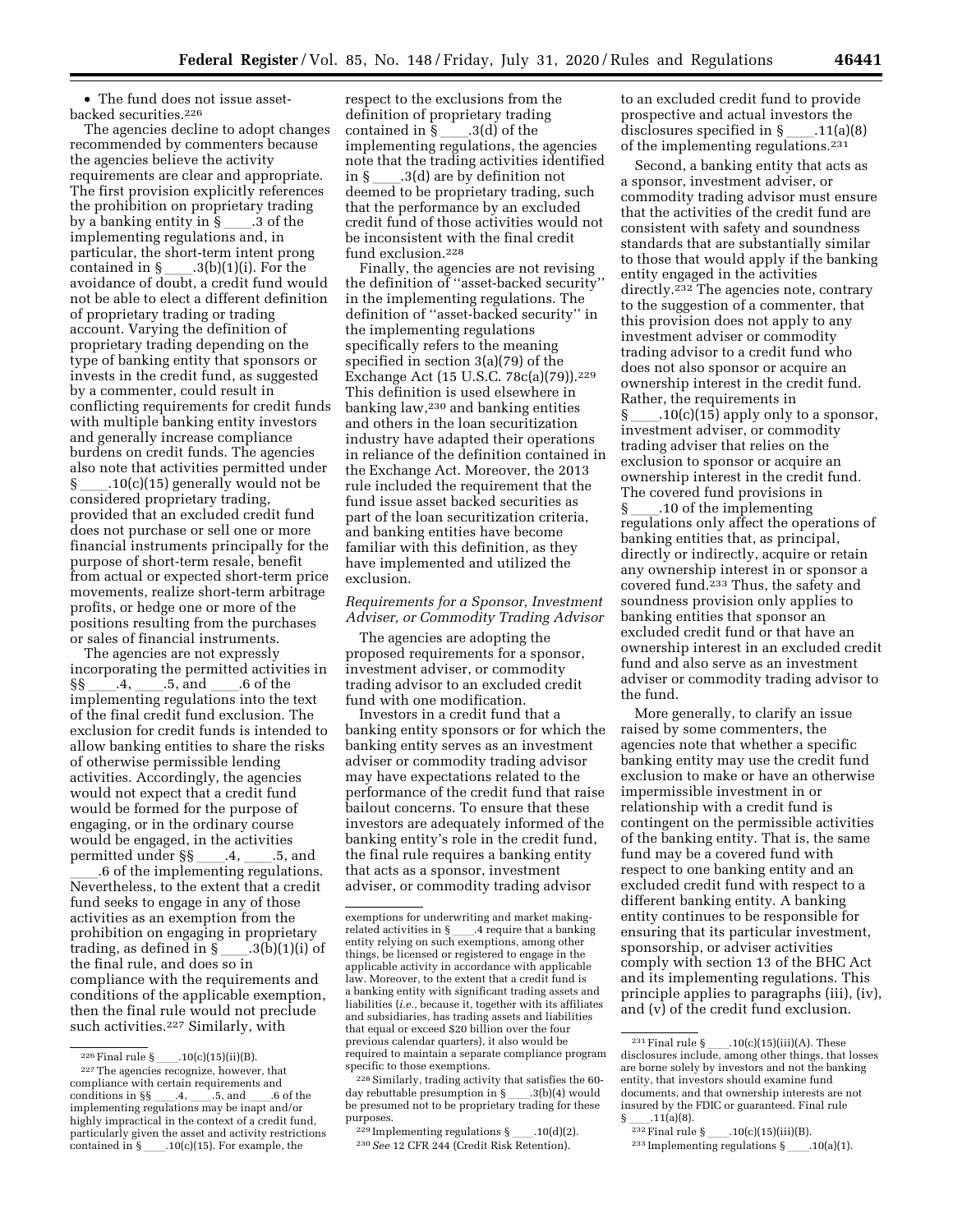The final rule moves the requirement that the banking entity must comply with  $\S$  \_\_\_\_\_.14 of the implementing<br>regulations to  $\S$  \_\_\_\_\_.10(c)(15)(iii). This regulations to § \_\_\_\_.10(c)(15)(iii). This<br>organizational change is in response to commenters that requested the agencies confirm that that the  $\S$ . 14 limitations do not apply to a banking entity that merely invests in a credit fund, as opposed to a banking entity that sponsors or advises the fund. The agencies believe this change is appropriate because the limitations on banking entities' relationships with a covered fund in §\_\_\_\_.14 only apply<br>when a banking entity serves, directly or indirectly, as the investment manager, investment adviser, commodity trading advisor, or sponsor to a covered fund.234 In addition, the agencies appreciate that mere investment by a banking entity in a credit fund does not raise the type of concerns Super 23A was intended to address, and thus the agencies are<br>applying §\_\_\_\_.14 only when a banking applying § \_\_\_\_.14 only when a banking<br>entity acts as a sponsor, investment adviser, or commodity trading advisor to a credit fund, in each case as though the credit fund were a covered fund.<sup>235</sup><br>The limitations in § .15 of the The limitations in §\_\_\_\_.15 of the<br>implementing regulations regarding material conflicts of interest, high-risk investments, and safety and soundness and financial stability remain applicable to banking entities' investment in, and relationship with, excluded credit funds.

## *Additional Banking Entity Requirements*

As provided in the 2020 proposal, a banking entity may not rely on the credit fund exclusion if it guarantees the performance of the fund.<sup>236</sup> In a revision to the 2020 proposal, under the final rule a banking entity may not rely on the credit fund exclusion if the fund holds any debt instruments or equities (or rights to acquire an equity security) received on customary terms in connection with loans or debt instruments held by the credit fund that the banking entity is not permitted to acquire and hold directly under applicable federal banking laws and regulations.237 This change is to clarify, as suggested by a commenter, that this requirement is specific only to federal banking laws and regulations. Whether a credit fund's holdings are permissible for a banking entity to hold under state or foreign laws is not relevant to compliance with section 13 of the BHC Act. That said, the agencies note that banking entities must comply with the

laws of the jurisdiction applicable to its activities and operations and should be cognizant of whether a credit fund it sponsors or in which it invests complies with the laws of the jurisdictions in which the credit fund operates.<sup>238</sup>

#### *Investment and Relationship Limits*

Finally, the agencies are adopting the proposed provisions related to a banking entity's investment in and relationship with a credit fund with one revision. Under the final rule, a banking entity's investment in, and relationship with, the issuer must comply with the limitations in § \_\_\_\_.15 of the<br>implementing regulations regarding material conflicts of interest, high-risk investments, and safety and soundness and financial stability, in each case as though the credit fund were a covered fund.239

In addition, a banking entity's investment in, and relationship with, a credit fund must be conducted in compliance with, and subject to, applicable banking laws and regulations, including the safety and soundness standards applicable to the banking entity.240 The agencies believe it is important to highlight that the requirements applicable to the banking entity also govern the ability of the banking entity to invest in a fund that relies on the credit fund exclusion as well as the types of transactions that a banking entity may conduct with such funds.241 This means, for example, that a banking entity that invests in or has a relationship with a credit fund is subject to capital charges and other requirements under applicable banking law.242

- 2. Venture Capital Funds
- i. Venture Capital Funds

### *2020 Proposal*

The 2020 proposal included an exclusion for ''qualifying venture capital funds.'' 243 As described in the 2020 proposal, venture capital funds that provide capital to small and start-up

- $239$  Final rule § \_\_\_\_\_.  $10(c)(15)(v)(A)$ .
- $240$  Final rule § \_\_\_\_.  $10(c)(15)(v)(B)$ .

241The agencies also note that

 $\S$  . .10(c)(15)(v)(B) does not impose any additional burdens and should not generate confusion.

242For example, a banking entity's investment in or relationship with a credit fund could be subject to the regulatory capital adjustments and deductions relating to investments in financial subsidiaries or in the capital of unconsolidated financial institutions, if applicable. *See* 12 CFR 217.22.

 $243 2020$  proposal §\_\_\_\_.10(c)(16).

businesses are covered funds unless they can rely on an exclusion other than section 3(c)(1) or 3(c)(7) to avoid registration under the Investment Company Act of 1940 (Investment Company Act) or qualify for an exclusion under the implementing regulations.

Under the 2020 proposal, the exclusion would have been available to ''qualifying venture capital funds,'' which the 2020 proposal defined as an issuer that meets the definition in 17 CFR 275.203(*l*)–1 (Rule 203(*l*)–1), as well as several additional criteria. Specifically, the agencies proposed to exclude from the definition of covered fund an issuer that:

• Is a venture capital fund as defined in Rule 203(*l*)–1; and

• Does not engage in any activity that would constitute proprietary trading, under  $\S$  .3(b)(1)(i), as if it were a banking entity.

With respect to any banking entity that acts as sponsor, investment adviser, or commodity trading advisor to the issuer, and that relies on the exclusion to sponsor or acquire an ownership interest in the qualifying venture capital fund, the banking entity would have been required to:

• Provide in writing to any prospective and actual investor the disclosures required under  $\S$  .11(a)(8), as if the issuer were a covered fund; and

• Ensure that the activities of the issuer are consistent with the safety and soundness standards that are substantially similar to those that would apply if the banking entity engaged in the activities directly.

In addition, a banking entity that relied on the exclusion would not have been permitted, directly or indirectly, to guarantee, assume, or otherwise insure the obligations or performance of the issuer. Finally, the 2020 proposal would have required a banking entity's ownership interest in or relationship with a qualifying venture capital fund to:

• Comply with the limitations imposed in  $\S$  \_\_\_\_\_. 14 (except the banking entity may acquire and retain any ownership interest in the issuer) and  $\S$  .15 of the implementing regulations, as if the issuer were a covered fund; and

• Be conducted in compliance with and subject to applicable banking laws and regulations, including applicable safety and soundness standards.

<sup>234</sup> Final rule  $\frac{\gamma}{2}$ .14(a)(1).<br>235 Final rule  $\frac{\gamma}{2}$ .10(c)(15)

<sup>&</sup>lt;sup>235</sup> Final rule § \_\_\_\_\_.10(c)(15)(iii)(C).<br><sup>236</sup> Final rule § \_\_\_\_\_.10(c)(15)(iv).

<sup>236</sup> Final rule  $\frac{\gamma}{2}$ .10(c)(15)(iv).<br>237 Final rule 8 10(c)(15)(iv)(1

 $237$  Final rule §\_\_\_\_\_.10(c)(15)(iv)(B).

<sup>238</sup>For example, banking entities that are organized under state or foreign laws may, depending on the nature of the organization, need to comply with other laws.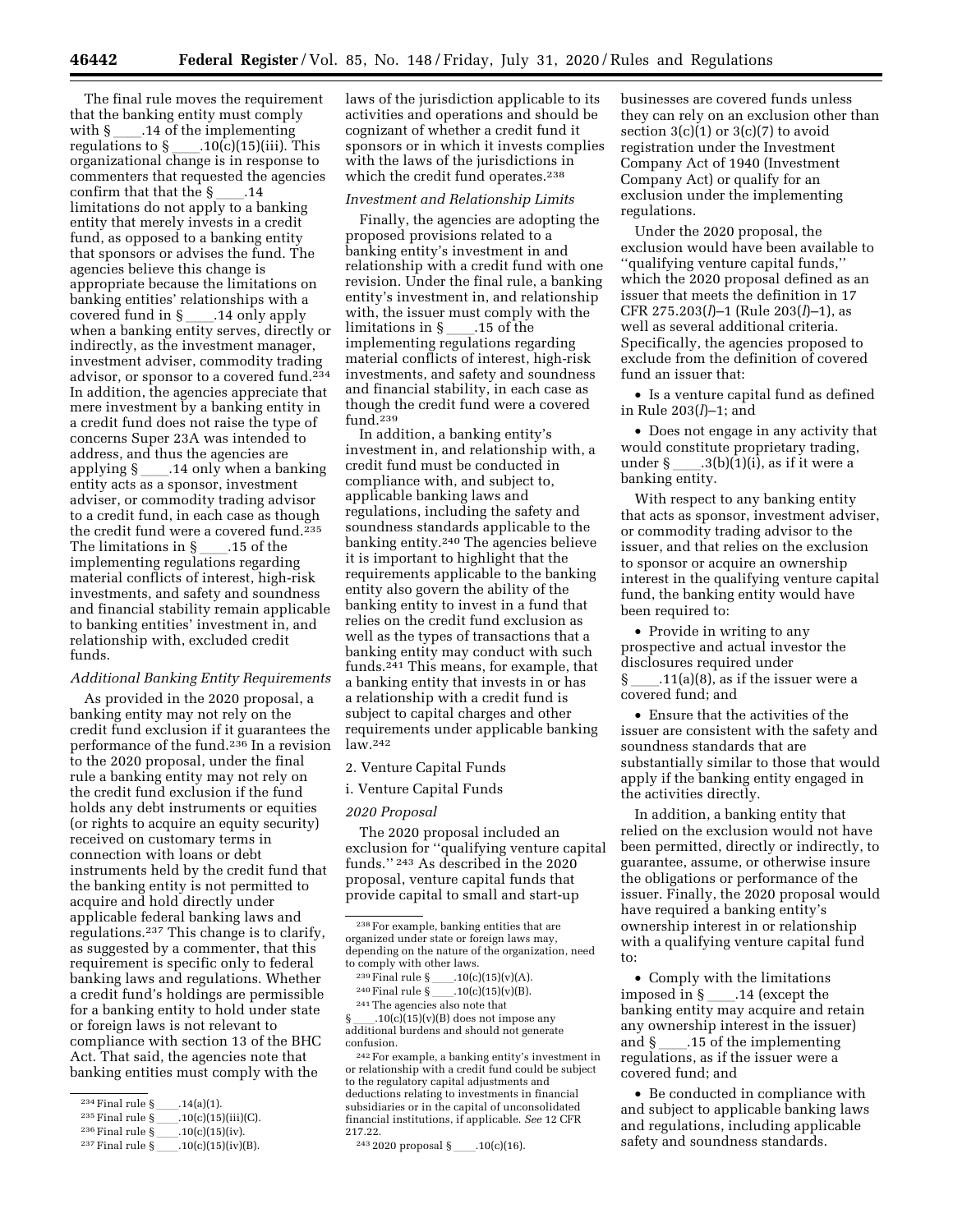## *Comments*

Several commenters supported an exclusion for venture capital funds.244 Some of these commenters argued the Volcker Rule has severely impacted investment in venture funds and businesses and that venture capital is a critical financing source for innovative businesses.245 These commenters described their view of the positive economic impact of venture capital investment.246 For example, these commenters said companies funded with venture capital promote research and development and job creation.247 Similarly, several commenters argued that venture capital investments by banking entities can contribute to economic growth, innovation, and job creation.248 At least one commenter said increased venture capital investment may increase employment by small employers.249

Several commenters said an exclusion for venture capital funds would benefit underserved regions where venture capital funding is not readily available currently.250 One commenter said venture capital fund sizes are often too small for institutional investors, and banks have historically served an important source of investment for small and regional venture capital funds.251 This commenter said the loss of banking entities as limited partners in venture capital funds has had a disproportionate impact on cities and regions with emerging entrepreneurial ecosystems areas outside of Silicon Valley and other traditional technology centers.252 Two commenters noted that an exclusion for venture capital funds would promote investments in and financing to small businesses and startups in a broad range of geographic areas, industries, and sectors.253

Commenters said that an exclusion for venture capital funds would promote the safety and soundness of banking entities.<sup>254</sup> One commenter said the exclusion would allow banks to diversify and to compete with non-

- 248*E.g.,* FSF; SIFMA; and Goldman Sachs. 249SAF.
- 250FSF; SIFMA; CCMC; and NVCA.
- 251NVCA.
- 252 *Id.*
- 253FSF and SIFMA.
- 254FSF; SIFMA; and Goldman Sachs.

banking entities.255 Commenters also said that the proposed exclusion allows banking entities to make investments indirectly through a fund structure that they could make directly 256 and incorporates criteria and activity restrictions that address any concerns about safety and soundness or evasion.257

Several commenters supported defining a qualifying venture capital fund by reference to Rule 203(*l*)–1 as proposed.258 These commenters also said the rule should not incorporate additional criteria as discussed in the preamble to the 2020 proposal, such as additional limitations on revenues or qualifying investments.259 These commenters said additional criteria are unnecessary to ensure that the fund is a bona fide venture capital fund and could unnecessarily limit the scope of qualifying venture capital funds.260 On the other hand, one commenter said the rule should include additional criteria to ensure qualifying venture capital funds serve the public interest and do not cause the harms at which section 13 of the Bank Holding Company Act was directed.261 One commenter argued defining venture capital fund by reference to Rule 203(*l*)–1 would be too narrow because it would exclude shares of emerging growth companies (EGCs) from being classified as qualifying investments and would not reflect certain companies that operate as venture investors and are exempt from having to register as an investment company but may not meet the technical definition of a venture capital fund under Rule 203(*l*)–1 (*e.g.,* startup incubators).262

While supporting an exclusion for qualifying venture capital funds generally, a few commenters recommended revisions to the proposed exclusion.263 Some commenters proposed changes to the requirement that the fund not engage in any activity that would constitute proprietary trading, under § \_\_\_\_.3(b)(1)(i), as if it<br>were a banking entity.<sup>264</sup> One of these commenters said qualifying venture capital funds should be permitted to engage in permitted proprietary trading consistent with  $\S$ <sub>5</sub>  $\ldots$ 4,  $\ldots$ 5, and .6 of the implementing

257FSF and SIFMA.

258SIFMA; NVCA; FSF; and ABA.

259SIFMA; NVCA; FSF; and ABA.

260 *Id.* 

- 263FSF and SIFMA.
- 
- 264FSF and SIFMA.

regulations.265 Another commenter said the definition of proprietary trading for funds should be the same as the definition that applies to the banking entity and that having two definitions is not reasonable or cost-effective.266

Commenters also supported changes to the requirement that the banking entity's investment in and relationship with qualifying venture capital funds must comply with  $\S$ . 14 of the implementing regulations. One commenter recommended eliminating the requirement that would apply § \_\_\_\_.14 to a banking entity's<br>relationship with a venture capital fund.267 This commenter said that other proposed conditions adequately address bailout and safety and soundness concerns.268 Other commenters said the agencies should clarify that § \_\_\_\_.14<br>does not apply to a banking entity that simply invests in a qualifying venture capital fund (as opposed to a banking entity that sponsors or advises the fund).269

Other commenters did not support the proposed exclusion for qualifying venture capital funds.<sup>270</sup> One of these commenters said if the agencies do adopt an exclusion for qualifying venture capital funds, the exclusion must include additional requirements to ensure that excluded venture capital funds serve the public interest and do not cause the harms at which section 619 of the Dodd-Frank Act was directed. Specifically, this commenter said the rule should: (1) Restrict all fund investments to ''qualifying investments'' or at least very significantly restrict investments in non-qualifying investments (*e.g.,* limit them to no more than five percent of the fund's aggregate capital), (2) impose a minimum securities holding period and portfolio company revenue limitation of \$35 million (or a similarly appropriate and low figure) to ensure the fund is truly focused on medium-to-long term venture (as opposed to growth stage) investments, and (3) quantitatively limit the use of leverage as a key means for distinguishing excluded venture capital funds from statutorily prohibited activities involving private equity funds.271

269NVCA and ABA.

270Better Markets and Data Boiler. Another commenter said an exemption for venture capital funds was not supported by the 2020 proposal and not permitted under the law. Occupy.

271Better Markets.

<sup>244</sup>Representatives Gonzalez, Steil, Stivers, Barr, Hill, Riggleman, Zeldin, Davidson, Budd, Gooden, Rose, Emmer, Timmons, Posey, Kustoff, and Loudermilk (Gonzalez et al.); Crapo; FSF; SIFMA; CCMC; IIB; Goldman Sachs; Credit Suisse; AIC; National Venture Capital Association (NVCA); ABA; and SAF.

<sup>245</sup>*E.g.,* Gonzalez et al. and NVCA.

<sup>246</sup> Gonzalez et al.; NVCA; and CCMC. 247 *Id.* 

<sup>255</sup>SIFMA.

<sup>256</sup>NVCA.

<sup>&</sup>lt;sup>261</sup> Better Markets.

<sup>262</sup>CCMC.

<sup>265</sup>FSF.

<sup>266</sup>SIFMA.

<sup>267</sup>SIFMA.

<sup>268</sup> *Id.*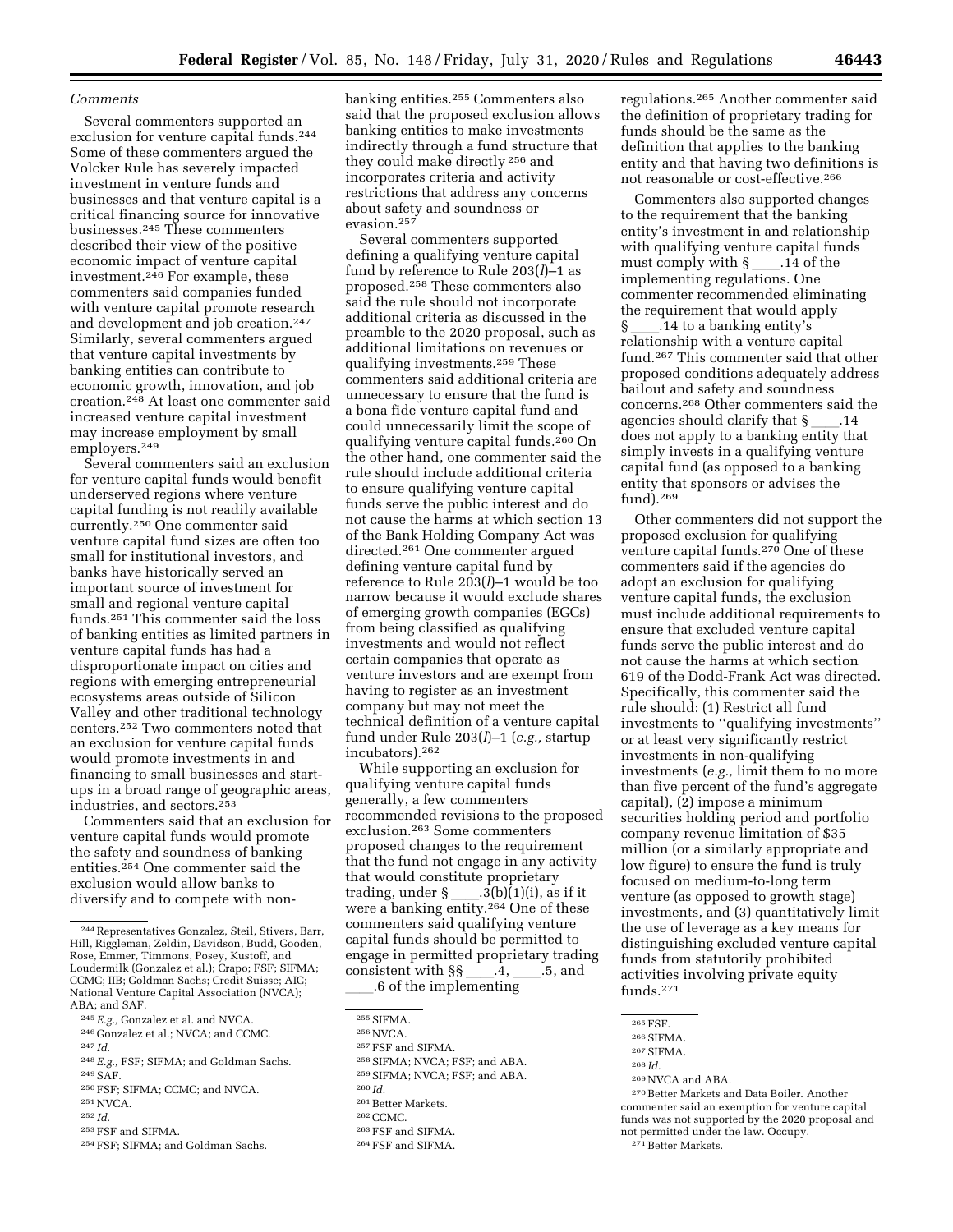## *Final Exclusion*

The final rule adopts the proposed exclusion for qualifying venture capital funds with one clarifying change. The exclusion for qualifying venture capital funds will be available to an issuer that:

• Is a venture capital fund as defined in Rule 203(*l*)–1; and

• Does not engage in any activity that would constitute proprietary trading, under  $\S$  .3(b)(1)(i), as if it were a banking entity. 272

With respect to any banking entity that acts as sponsor, investment adviser, or commodity trading advisor to the issuer, and that relies on the exclusion to sponsor or acquire an ownership interest in the qualifying venture capital fund, the banking entity will be required to:

• Provide in writing to any prospective and actual investor the disclosures required under  $.11(a)(8)$ , as if the issuer were a covered fund;

• Ensure that the activities of the issuer are consistent with the safety and soundness standards that are substantially similar to those that would apply if the banking entity engaged in the activities directly; and

• Comply with the restrictions imposed in § \_\_\_\_.14 (except the<br>banking entity may acquire and retain any ownership interest in the issuer), as if the issuer were a covered fund.273

Like the 2020 proposal, a banking entity that relies on the exclusion may not, directly or indirectly, guarantee, assume, or otherwise insure the obligations or performance of the issuer.274

Finally, like the 2020 proposal, the final rule requires a banking entity's ownership interest in or relationship with a qualifying venture capital fund to:

• Comply with the limitations imposed in  $\S$  .15 of the implementing regulations, as if the issuer were a covered fund; and

• Be conducted in compliance with and subject to applicable banking laws and regulations, including applicable safety and soundness standards.<sup>275</sup>

The agencies believe the exclusion for qualifying venture capital funds will support capital formation, job creation, and economic growth, particularly with respect to small businesses and start-up companies. These banking entity investments in qualifying venture capital funds can benefit the broader financial system by improving the flow

of financing to small businesses and start-ups. The agencies expect that the new exclusion for qualifying venture capital funds will provide banking entities with an additional avenue for providing funding to smaller businesses, which can help to support job creation and economic growth.

As described further below, the requirements of the exclusion, including the SEC's definition of venture capital fund in Rule 203(*l*)–1, address the concerns the agencies expressed in the preamble to the 2013 rule that the activities and risk profiles of venture capital funds are not readily distinguishable from those of funds that section 13 of the BHC Act was intended to capture. Accordingly, the agencies determined these requirements will give effect to the language and purpose of section 13 of the BHC Act without allowing banking entities to evade the requirements of section 13.

An exclusion for qualifying venture capital funds is permitted by the statutory language of section 13 of the BHC Act. As the agencies discussed in the preamble to the 2013 final rule, the language, structure, and purpose of section 13 of the BHC Act authorize the agencies to adopt a tailored definition of ''covered fund'' that focuses on vehicles used for purposes that were the target of the funds prohibition.276 The agencies do not believe the fact that Congress expressly distinguished venture capital funds from other types of private funds in other contexts is dispositive. In this context, the agencies do not believe that the differences in how the terms private equity fund and venture capital fund are used in the Dodd-Frank Act prohibit this exclusion. Rather, the text of section 619 and the Dodd-Frank Act as a whole indicate that venture capital funds were not the intended target of the funds prohibition. The plain language of the statutory prohibition applies to hedge funds and private equity funds.277 This language is silent with respect to venture capital funds. In Title IV of the Dodd-Frank Act, Congress mandated specific treatment for venture capital funds for purposes of the registration requirements under the Investment Advisers Act of 1940 (''Advisers Act'').278 This provision suggests that Congress knew how to accord specific treatment for venture capital funds. Yet, Congress did not list venture capital funds among the types of funds that were restricted under

section 13.279 That Congress did not intend to prohibit venture capital fund investments is further supported by the legislative history of section 13, in which several Members of Congress specifically addressed venture capital funds in the context of the funds prohibition.280

Like the 2020 proposal, the final rule incorporates the definition of venture capital fund from Rule 203(*l*)–1. Most commenters accepted or supported the proposed approach to incorporate the definition of venture capital fund in Rule 203(*l*)–1.281 For the reasons discussed in the 2020 proposal,282 the agencies believe this definition

280*See* 156 Cong. Rec. E1295 (daily ed. July 13, 2010) (statement of Rep. Eshoo) (''the purpose of the Volcker Rule is to eliminate risk-taking activities by banks and their affiliates while at the same time preserving safe, sound investment activities that serve the public interest . . . Venture capital funds do not pose the same risk to the health of the financial system. They promote the public interest by funding growing companies critical to spurring innovation, job creation, and economic competitiveness. I expect the regulators to use the broad authority in the Volcker Rule wisely and clarify that funds . . . such as venture capital funds, are not captured under the Volcker Rule and fall outside the definition of 'private equity.' ''); 156 Cong. Rec. S5905 (daily ed. July 15, 2010) (statement of Sen. Dodd) (confirming ''the purpose of the Volcker rule is to eliminate excessive risk taking activities by banks and their affiliates while at the same time preserving safe, sound investment activities that serve the public interest'' and stating ''properly conducted venture capital investment will not cause the harms at which the Volcker rule is directed. In the event that properly conducted venture capital investment is excessively restricted by the provisions of section 619, I would expect the appropriate Federal regulators to exempt it using their authority under section  $619[d][1](\bar{j})$ . . .'') and 156 Cong. Rec. S6242 (daily ed. July 26, 2010) (statement of Sen. Scott Brown) (''One other area of remaining uncertainty that has been left to the regulators is the treatment of bank investments in venture capital funds. Regulators should carefully consider whether banks that focus overwhelmingly on lending to and investing in start-up technology companies should be captured by one-size-fits-all restrictions under the Volcker rule. I believe they should not be. Venture capital investments help entrepreneurs get the financing they need to create new jobs. Unfairly restricting this type of capital formation is the last thing we should be doing in this economy.'').

281SIFMA; NVCA; FSF; ABA; and Goldman Sachs.

<sup>272</sup> Final rule § \_\_\_\_\_. 10(c)(16)(i).<br>273 Final rule § \_\_\_\_\_. 10(c)(16)(ii).

<sup>&</sup>lt;sup>273</sup> Final rule §\_\_\_\_\_.10(c)(16)(ii).<br><sup>274</sup> Final rule §\_\_\_\_.10(c)(16)(iii).

<sup>274</sup> Final rule  $\sum_{275 \text{Final} \text{ rule } 8} 10(c)(16)(iii).$ 

<sup>&</sup>lt;sup>275</sup> Final rule  $\S$  \_\_\_\_\_\_.10(c)(16)(iv).

<sup>276</sup> 79 FR 5671.

<sup>277</sup> 12 U.S.C. 1851(a)(1)(B).

<sup>278</sup> 15 U.S.C. 80b–3(*l*).

<sup>279</sup> In the preamble to the 2013 final rule, the agencies cited to Congressional reports related to Title IV that characterized venture capital funds as ''a subset of private investment funds specializing in long-term equity investment in small or start-up businesses.'' 79 FR 5704 (quoting S. Rep. No. 111– 176 (2010)). However, there is no indication in the statutory text itself that Congress intended to treat venture capital funds identically to private equity funds. Moreover, the agencies did not address the difference in terminology that Congress used in section 402 of the Dodd-Frank Act (''private funds'') and section 619 (''hedge funds'' and ''private equity funds"). The difference between these two termsspecifically, the broader term ''private funds'' used in Title IV—may indicate why Congress found it necessary to exclude venture capital explicitly in section 407 but not in section 619.

<sup>282</sup> 85 FR 12135–12136.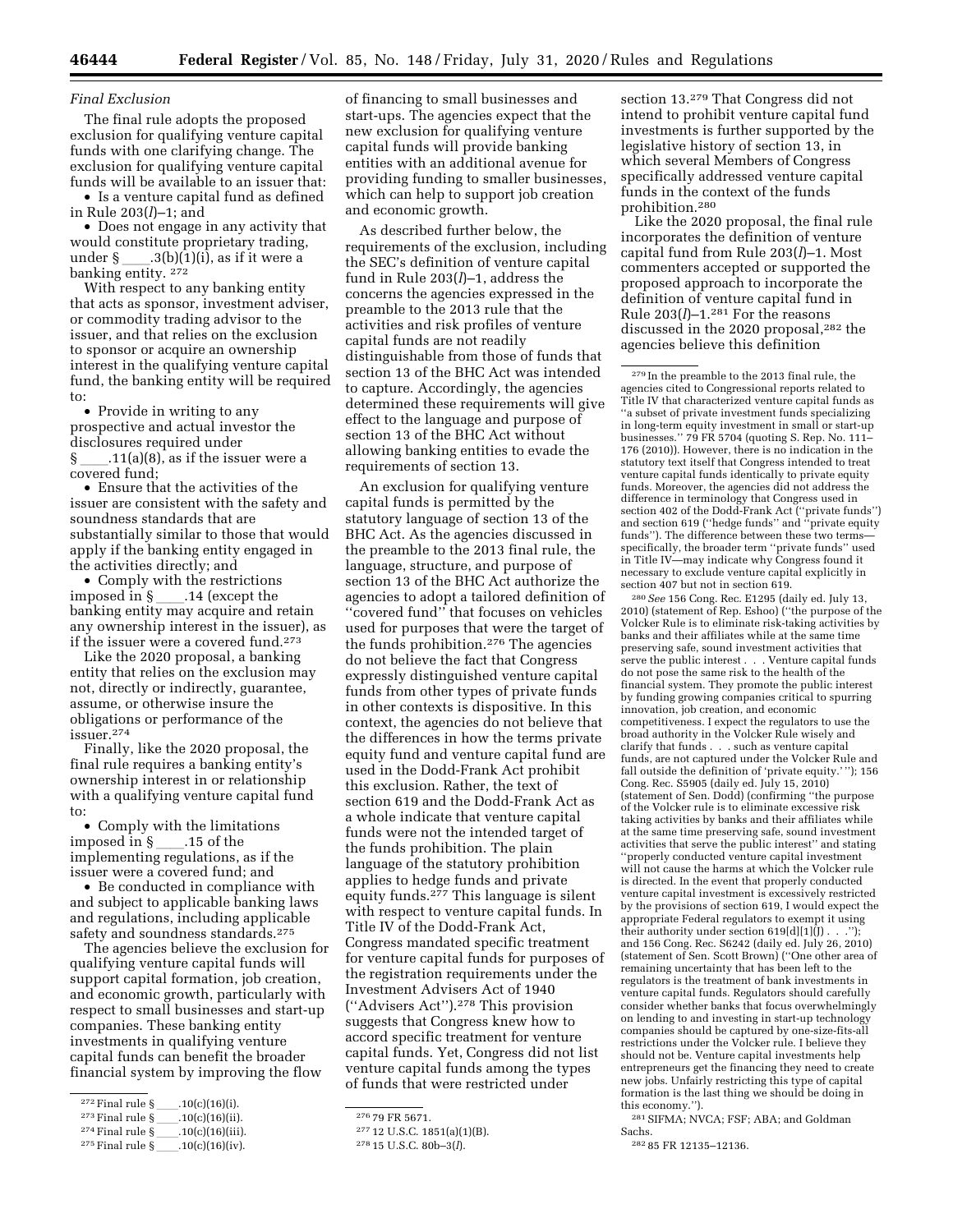accurately identifies venture capital funds and addresses the concerns the agencies identified in declining to adopt an exclusion for venture capital funds in the 2013 rule.

The SEC has defined ''venture capital fund'' as any private fund 283 that:

• Represents to investors and potential investors that it pursues a venture capital strategy;

• Immediately after the acquisition of any asset, other than qualifying investments or short-term holdings, holds no more than 20 percent of the amount of the fund's aggregate capital contributions and uncalled committed capital in assets (other than short-term holdings) that are not qualifying investments, valued at cost or fair value, consistently applied by the fund;

• Does not borrow, issue debt obligations, provide guarantees or otherwise incur leverage, in excess of 15 percent of the private fund's aggregate capital contributions and uncalled committed capital, and any such borrowing, indebtedness, guarantee or leverage is for a non-renewable term of no longer than 120 calendar days, except that any guarantee by the private fund of a qualifying portfolio company's obligations up to the amount of the value of the private fund's investment in the qualifying portfolio company is not subject to the 120 calendar day limit;

• Only issues securities the terms of which do not provide a holder with any right, except in extraordinary circumstances, to withdraw, redeem or require the repurchase of such securities but may entitle holders to receive distributions made to all holders pro rata; and

• Is not registered under section 8 of the Investment Company Act, and has not elected to be treated as a business development company pursuant to section 54 of that Act.284

'Qualifying investment'' is defined in the SEC's regulation to be: (1) An equity security issued by a qualifying portfolio company that has been acquired directly by the private fund from the qualifying portfolio company; (2) any equity security issued by a qualifying portfolio company in exchange for an equity security issued by the qualifying portfolio company described in (1); or (3) any equity security issued by a company of which a qualifying portfolio company is a majority-owned subsidiary, as defined in section 2(a)(24) of the Investment Company Act, or a

predecessor, and is acquired by the private fund in exchange for an equity security described in (1) or (2).<sup>285</sup>

''Qualifying portfolio company,'' in turn, is defined in the SEC's regulation to be a company that: (1) At the time of any investment by the private fund, is not reporting or foreign traded and does not control, is not controlled by or under common control with another company, directly or indirectly, that is reporting or foreign traded; (2) does not borrow or issue debt obligations in connection with the private fund's investment in such company and distribute to the private fund the proceeds of such borrowing or issuance in exchange for the private fund's investment; and (3) is not an investment company, a private fund, an issuer that would be an investment company but for the exemption provided by 17 CFR 270.3a–7, or a commodity pool.<sup>286</sup> The SEC explained that the definitions of ''qualifying investment'' and ''qualifying portfolio company'' reflect the typical characteristics of investments made by venture capital funds and that these definitions work together to cabin the definition of venture capital fund to only the funds that Congress understood to be venture capital funds during the passage of the Dodd-Frank Act.287

In the preamble to the regulation adopting this definition of venture capital fund, the SEC explained that the definition's criteria distinguish venture capital funds from other types of funds, including private equity funds and hedge funds. For example, the SEC explained that it understood the criteria for ''qualifying portfolio companies'' to be characteristic of issuers of portfolio securities held by venture capital funds and, taken together, would operate to exclude most private equity funds and hedge funds from the venture capital fund definition.288 The SEC also explained that the criteria for ''qualifying investments'' under the SEC's regulation would help to differentiate venture capital funds from other types of private funds, such as leveraged buyout funds.289 The SEC further explained that its regulation's restriction on the amount of borrowing,

debt obligations, guarantees or other incurrence of leverage was appropriate to differentiate venture capital funds from other types of private funds that may engage in trading strategies that use financial leverage and may contribute to systemic risk.<sup>290</sup>

This definition of venture capital fund helps to distinguish the investment activities of venture capital funds from those of hedge funds and private equity funds, which was one of the agencies' primary concerns in declining to adopt an exclusion for venture capital funds in the 2013 rule. Further, this definition includes criteria reflecting the characteristics of venture capital funds that the agencies believe may pose less potential risk to a banking entity sponsoring or investing in venture capital funds and to the financial system—specifically, the smaller role of leverage financing and a lesser degree of interconnectedness with the public markets.291 These characteristics help to address the concern expressed in the preamble to the 2013 rule that the activities and risk profiles for banking entities regarding sponsorship of, and investment in, venture capital fund activities are not readily distinguishable from those funds that section 13 of the BHC Act was intended to capture.

One commenter said requiring that a fund satisfy the requirements of Rule 203(*l*)–1 would have the effect of making the exclusion too narrow. This commenter said the exclusion for qualifying venture capital funds should permit investments in EGCs and, more generally, should ''reflect the evolving nature of the venture capital industry and not rely solely on the existing SEC definition.'' 292 The final rule does not modify the requirement that a qualifying venture capital fund must satisfy the requirements of Rule 203(*l*)–1. These requirements focus the exclusion on the types of less mature and start-up portfolio companies that characterize traditional venture capital activities. At the same time, the definition of qualifying venture capital fund does not preclude investments in EGCs because a qualifying venture capital fund could make investments in EGCs within the 20 percent limit for non-qualifying investments. Because the requirement that a qualifying venture capital fund

<sup>283</sup>For purposes of 17 CFR 275.203(*l*)–1, ''private fund'' is defined as ''an issuer that would be an investment company, as defined in section 3 of the Investment Company Act, but for section 3(c)(1) or 3(c)(7) of that Act.'' 15 U.S.C. 80b–2(a)(29). 284 17 CFR 275.203(*l*)–1(a).

<sup>285</sup> 17 CFR 275.203(*l*)–1(c)(3).

<sup>286</sup> 17 CFR 275.203(*l*)–1(c)(4).

<sup>287</sup>*See* Exemptions for Advisers to Venture Capital Funds, Private Fund Advisers With Less Than \$150 Million in Assets Under Management, and Foreign Private Advisers, 76 FR 39646, 39657 (Jul. 6, 2011).

<sup>288</sup> 76 FR 39656.

<sup>289</sup>*See, e.g.,* 76 FR 39653 (explaining that a limitation on secondary market purchases of a qualifying portfolio company's shares would recognize ''the critical role this condition played in differentiating venture capital funds from other types of private funds'').

<sup>290</sup> 76 FR 39662. *See also* 76 FR 39657 (''We proposed these elements of the qualifying portfolio company definition because of the focus on leverage in the Dodd-Frank Act as a potential contributor to systemic risk as discussed by the Senate Committee report, and the testimony before Congress that stressed the lack of leverage in venture capital investing.'').

<sup>291</sup> 76 FR 39662.

<sup>292</sup>CCMC.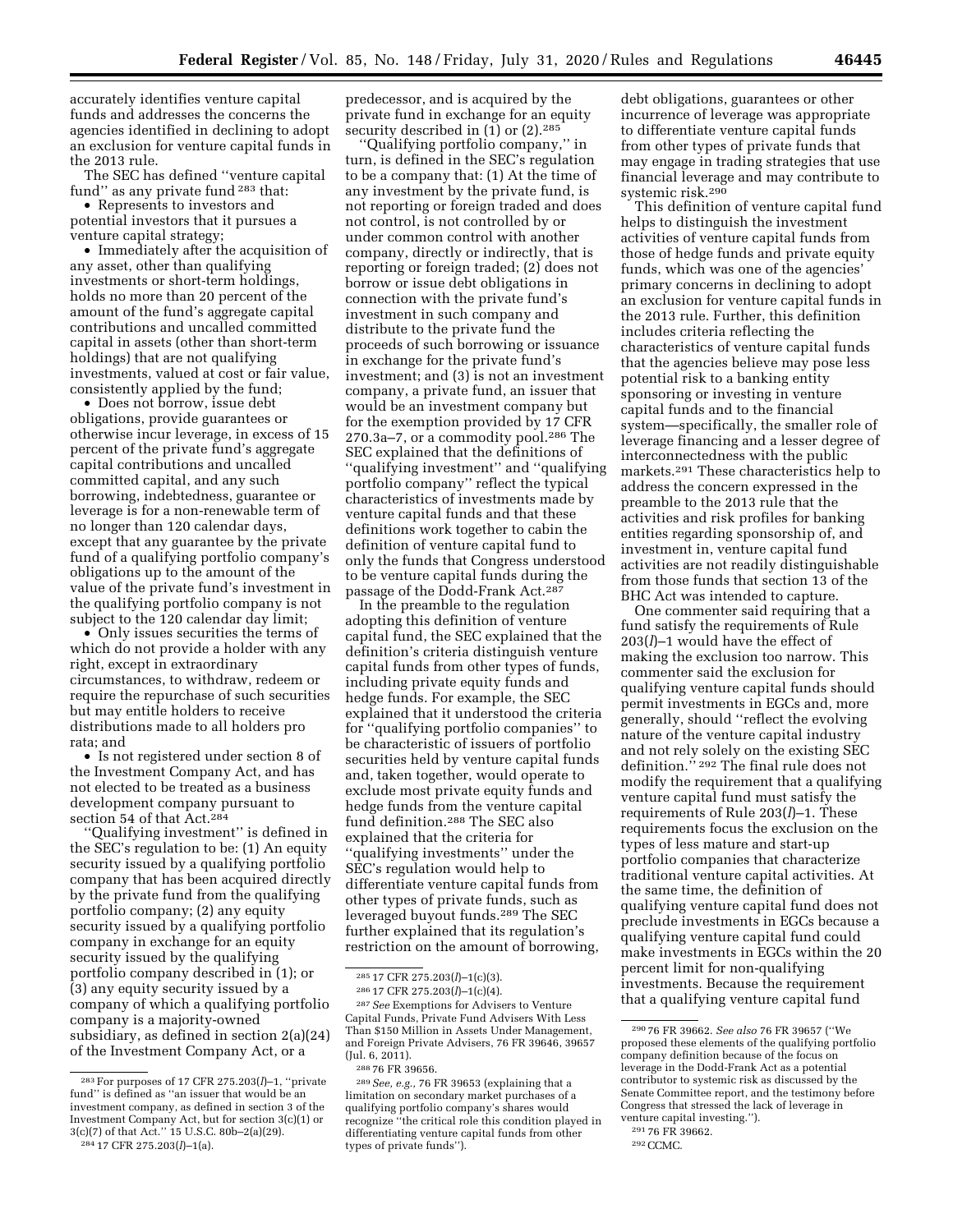must satisfy the requirements of Rule 203(*l*)–1 does not preclude investments in EGCs and helps to distinguish qualifying venture capital funds from the type of funds that section 13 of the BHC Act was intended to restrict, the agencies have determined to adopt the requirement that a qualifying venture capital fund must be a venture capital fund as defined in Rule 203(*l*)–1.

The final rule adopts the requirement that a qualifying venture capital fund may not engage in any activity that would constitute proprietary trading<br>under  $\S$  .3(b)(1)(i), as if the issuer under § \_\_\_\_.3(b)(1)(i), as if the issuer<br>were a banking entity.<sup>293</sup> As described in the 2020 proposal, this requirement helps to promote the specific purposes of section 13 of the BHC Act.294 The agencies are not adopting any changes to this requirement, as recommended by some commenters. The agencies are not expressly incorporating the permitted activities in §§\_\_\_\_.4, \_\_\_\_.5, and \_\_\_\_.6<br>of the implementing regulations into the text of the qualifying venture capital fund exclusion. The exclusion for qualifying venture capital funds is intended to allow banking entities to share the risks of otherwise permissible long-term venture capital activities. Accordingly, the agencies would not expect that a qualifying venture capital fund would be formed for the purpose of engaging, or in the ordinary course would be engaged, in the activities permitted under  $\S \$ <sub>1, 1</sub>.5, and<br>6 of the implementing regulations

6 of the implementing regulations.<br>Moreover, such activities could reflect a Moreover, such activities could reflect a purpose other than making long-term venture capital investments. Nevertheless, to the extent that a qualifying venture capital fund seeks to engage in any of those activities as an exemption from the prohibition on engaging in proprietary trading, as defined in § \_\_\_\_.3(b)(1)(i) of the final<br>rule, and does so in compliance with the requirements and conditions of those permitted activities, then the final rule would not preclude such activities.295 Similarly, with respect to

the exclusions from the definition of proprietary trading in §\_\_\_\_.3(d) of the<br>implementing regulations, the agencies note that that the trading activities identified in §\_\_\_.3(d) are by<br>definition not deemed to be proprietary trading, such that the performance by an qualifying fund of those activities would not be inconsistent with the final qualifying venture capital fund exclusion.296

The final rule does not define proprietary trading by reference to the prong of paragraph \_\_\_\_.3(b)(1) that<br>would apply to the banking entity, as recommended by some commenters, because the agencies do not believe this change would be effective or simplify the exclusion. Unlike some banking entities, venture capital funds (that are not themselves banking entities) are not subject to the market risk capital rule, and thus there is generally no need to evaluate a venture capital fund's investments under the market risk capital framework. Moreover, applying the prong that would apply to the relevant banking entity could result in one venture capital fund becoming subject to both prongs. The agencies believe this would complicate evaluation of a qualifying venture capital fund's eligibility for the exclusion, both for banking entities and the agencies. The agencies do not agree with one commenter's argument that requiring funds sponsored by banking entities that are subject to the market risk capital rule test to apply the shortterm intent test for purposes of the covered funds provisions would introduce unnecessary complexity and compliance costs for these banking entities. As the agencies described in the preamble to the 2019 final rule, the Federal banking agencies' market risk capital rule 297 incorporates the same short-term intent standard as the short-<br>term intent test in  $\S$  .3(b)(1)(i).<sup>298</sup> term intent test in §\_\_\_.3(b)(1)(i).<sup>298</sup><br>Therefore, market risk capital rule covered banking entities continue to apply the short-term intent standard as part of their compliance with the market risk capital rule. Similar processes may be employed to apply the short-term intent standard to qualifying venture capital funds.

298 84 FR 61986.

The final rule adopts the requirement that a banking entity that serves as a sponsor, investment adviser, or commodity trading advisor to a qualifying venture capital fund may not rely on the exclusion for qualifying venture capital funds unless it provides the disclosures required under  $\S$  \_\_\_\_\_.11(a)(8) to prospective and actual investors in the fund. This requirement promotes one of the purposes of section 13 of the BHC Act, which is to prevent banking entities from bailing out funds that they sponsor or advise. The final rule also adopts the requirement that a banking entity that serves as a sponsor, investment adviser, or commodity trading advisor to a qualifying venture capital fund must ensure the activities of the qualifying venture capital fund are consistent with safety and soundness standards that are substantially similar to those that would apply if the banking entity engaged in the activity directly. Therefore, a banking entity may not rely on this exclusion to sponsor or invest in an investment fund that exposes the banking entity to the type of high-risk trading and investment activities that the covered fund provisions of section 13 of the BHC Act were intended to restrict.

In the final rule, the requirement that the banking entity must comply with § .14 of the implementing regulations is moved to § ll.10(c)(16)(ii). This change clarifies that this requirement applies to a banking entity that acts as sponsor, investment adviser, or commodity trading adviser to the qualifying venture capital fund and does not apply to a banking entity that merely invests in a

qualifying venture capital fund. The final rule does not eliminate the requirement that a banking entity's investment in or relationship with a qualifying venture capital fund must comply with § \_\_\_\_.14 of the<br>implementing regulations, as recommended by one commenter. The agencies do not agree that applying the requirements of § \_\_\_\_.14 is duplicative<br>of the requirement that the banking entity not directly or indirectly guarantee, assume, or otherwise insure the obligations or performance of the issuer. In addition to prohibiting guarantees, § \_\_\_\_.14 also prohibits<br>other types of transactions that function as extensions of credit or that could raise the type of bail-out concerns that section 13 of the BHC Act was intended to address. The agencies also do not agree that applying the requirements of § 14 is duplicative of the requirement that the banking entity's investment in and relationships with

<sup>&</sup>lt;sup>293</sup> Final rule §\_\_\_\_.10(c)(16)(i)(B).

<sup>294</sup> 85 FR 12136.

<sup>295</sup>As the agencies noted in the discussion of the final credit fund exclusion, compliance with certain requirements and conditions in  $\dots$ 4,  $\dots$ 5, and requirements and conditions in  $\frac{4}{\text{}}$ ,  $\frac{1}{\text{}}$ ,  $\frac{1}{\text{}}$ , and 6 of the implementing regulations may be

 $\frac{1}{\ln 2}$ .6 of the implementing regulations may be<br>inant and/or highly impractical in the context o inapt and/or highly impractical in the context of a qualifying venture capital fund, particularly given the activity restrictions contained in §ll.10(c)(16). For example, the exemptions for underwriting and market making-related activities in \_\_\_\_\_.4 require that a banking entity relying on such exemptions, among other things, be licensed or registered to engage in the applicable activity in accordance with applicable law. Moreover, to the extent that a qualifying venture capital fund is a banking entity with significant trading assets and liabilities (*i.e.,* because it, together with its affiliates and subsidiaries, has trading assets and liabilities

that equal or exceeds \$20 billion over the four previous calendar quarters), it also would be required to maintain a separate compliance program specific to those exemptions.

<sup>296</sup>Similarly, and consistent with the discussion of the final credit fund exclusion, trading activity that satisfies the 60-day rebuttable presumption in  $\S$  3(b)(4) would be presumed not to be § \_\_\_\_.3(b)(4) would be presumed not to be proprietary trading for these purposes.

<sup>297</sup>*See* 12 CFR part 3, subpart F; part 217, subpart F; part 324, subpart F.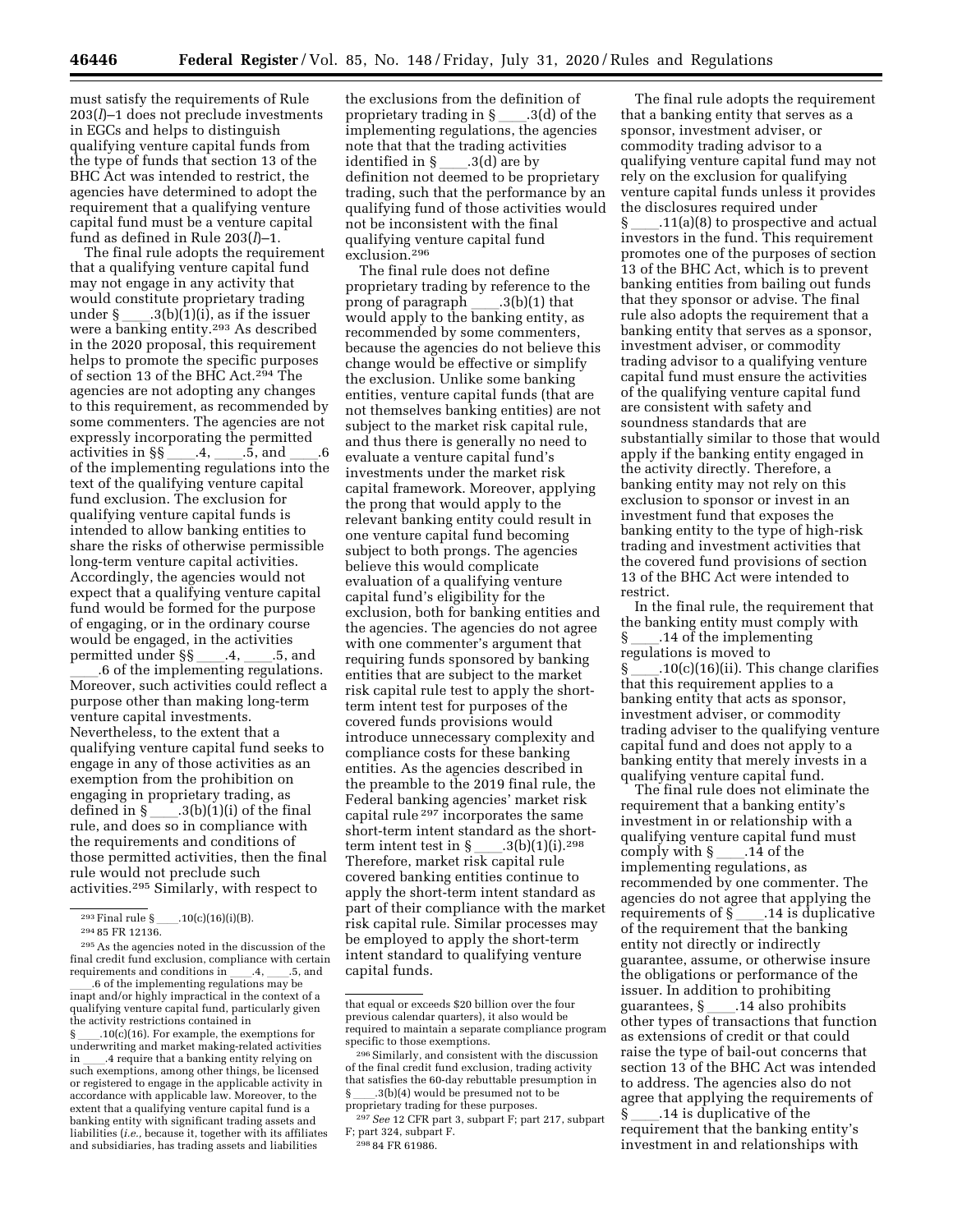the qualifying venture capital fund must comply with the backstop provisions in § ll.15. The backstop provisions in § \_\_\_\_.15 address high-risk assets and<br>high-risk trading strategies, and material conflicts of interest, but do not address extensions of credit that may not entail a ''substantial financial loss'' to the banking entity. The agencies do not expect that applying  $\S$  \_\_\_\_\_. 14 to a banking entity that sponsors or advises a qualifying venture capital fund will unduly interfere with the effectiveness of the exclusion. The final rule incorporates revisions to § \_\_\_\_.14 that<br>will improve banking entities' ability to enter into certain ordinary course transactions with sponsored and advised funds.299 The agencies expect these changes will mitigate concerns that applying the requirements of § ll.14 to qualifying venture capital funds will limit the exclusion's utility.300

The final rule adopts the requirement that the banking entity must not guarantee, assume, or otherwise insure the obligations or performance of a qualifying venture capital fund.301 The final rule also adopts the requirements that a banking entity's ownership in or relationship with a qualifying venture capital fund must comply with the limitations in § \_\_\_\_.15 of the<br>implementing regulations, as if the issuer were a covered fund, and be conducted in compliance with, and subject to, applicable banking laws and regulations, including applicable safety and soundness standards.<sup>302</sup> These requirements promote several of the purposes of section 13 of the BHC Act. The requirement that the banking entity not guarantee, assume, or otherwise ensure the obligations or performance of a qualifying venture capital fund promotes the purpose of preventing banking entities from bailing out the fund. The requirements that a banking entity's ownership in or relationship with a qualifying venture capital fund must comply with the limitations in § ll.15 of the implementing regulations, as if the issuer were a covered fund, and be conducted in compliance with, and subject to,

applicable banking laws and regulations, including applicable safety and soundness standards, prevent a qualifying venture capital fund from being used to expose a banking entity to the type of high-risk trading and investment activities that the covered fund provisions of section 13 of the BHC Act were intended to restrict. To the extent a fund would expose a banking entity to a high-risk assets or a high-risk trading strategy, the fund would not be a qualifying venture capital fund. Therefore, prior to making an investment in a qualifying venture capital fund, a banking entity would need to ensure that the fund's investment mandate and strategy would satisfy the requirements of  $\S$ . 15. In addition, a banking entity would need to monitor the activities of a qualifying venture capital fund to ensure it satisfies these requirements on an ongoing basis.

The agencies do not believe that any additional conditions to the exclusion for qualifying venture capital funds are necessary. One commenter said that the exclusion should (1) restrict all fund investments to ''qualifying investments'' or at least very significantly restrict investments in non-qualifying investments (*e.g.,* limit them to no more than five percent of the fund's aggregate capital), (2) impose a minimum securities holding period and portfolio company revenue limitation of \$35 million (or a similarly appropriate and low figure) to ensure the fund is truly focused on medium-to-long term venture (as opposed to growth stage) investments, and (3) quantitatively limit the use of leverage as a key means for distinguishing excluded venture capital funds from statutorily prohibited activities involving private equity funds.303 The agencies have determined not to impose any additional criteria for the reasons discussed below.

First, the agencies decline to limit a qualifying venture capital fund's nonqualifying investments to five percent or less of total assets. The agencies agree with commenters that it is necessary to provide some amount of flexibility for a venture capital fund to make investments that deviate from the typical form of venture capital investment activity. For example, the agencies understand that certain common venture capital fund activities, such as secondary acquisition of portfolio company shares from founders, are not qualifying investments under Rule 203(*l*)–1. The agencies agree with commenters, as well as with the rationale the SEC provided in the 2011

adopting release, that said providing flexibility for this type of non-qualifying investment is consistent with the overall goal of identifying funds engaged in a venture capital strategy. In making this determination, the agencies find it significant that the SEC considered this issue as part of its 2011 rulemaking and concluded that a 20 percent bucket for non-qualifying investments was appropriate.304 Moreover, all activities of a qualifying venture capital fund, including any investments that would be non-qualifying investments under Rule 203(*l*)–1, will be subject to the other requirements in §\_\_\_\_.10(c)(16),<br>including the requirement that the fund not engage in proprietary trading and not result in a material exposure by the banking entity to a high-risk asset or high-risk trading strategy.

The agencies also decline to impose additional requirements, such as a minimum securities holding period or a portfolio company revenue limitation. The agencies believe a minimum securities holding period is unnecessary in light of the requirements that the fund (1) represent to investors and potential investors that it pursues a venture capital strategy 305 and (2) not engage in any activity that would constitute proprietary trading under  $\S$  .3(b)(1)(i), as if it were a banking entity.306

The agencies also considered whether to include a portfolio company revenue limitation, as discussed in the preamble to the 2020 proposal. Most commenters did not support imposing a revenue limitation, while one commenter supported imposing a limitation of \$35 million. After considering all comments received, the agencies determined that a revenue limit could unnecessarily disadvantage certain companies because the revenues of startups can vary greatly based on industry and geography. The agencies determined it would be unnecessarily restrictive to create a revenue limit that could limit funding to otherwise eligible portfolio companies. Again, the agencies found it significant that the SEC expressly considered this issue as part of the 2011 rulemaking and determined that any ''single factor test could ignore the complexities of doing business in different industries or regions'' and ''could inadvertently restrict venture capital funds from funding otherwise promising young small companies."<sup>307</sup> In addition, the definition of ''qualifying portfolio company'' in the SEC's rule

<sup>299</sup>*See infra,* Section IV.D (Limitations on Relationships with a Covered Fund).

<sup>300</sup>The commenter that recommended eliminating the requirement that the banking entity's investment in or relationship with a qualifying venture capital fund said that doing so would ''limit the utility and related benefits of the qualifying venture capital fund exclusion, regardless of the proposed new exceptions to Super 23A.'' SIFMA. However, the commenter did not provide any examples or further explain how the utility of the exclusion would be impacted.

 $301$  Final rule § \_\_\_\_\_.  $10(c)(16)(iii)$ .

 $302$  Final rule § \_\_\_\_\_.  $10(c)(16)(iv)$ .  $303$  Better Markets.

<sup>304</sup> 76 FR 39683.

<sup>305</sup> 17 CFR 275.203(*l*)–(1)(a)(1).

<sup>306</sup> Final rule § \_\_\_\_\_.10(c)(16)(i)(B).

<sup>307</sup> 76 FR 39649.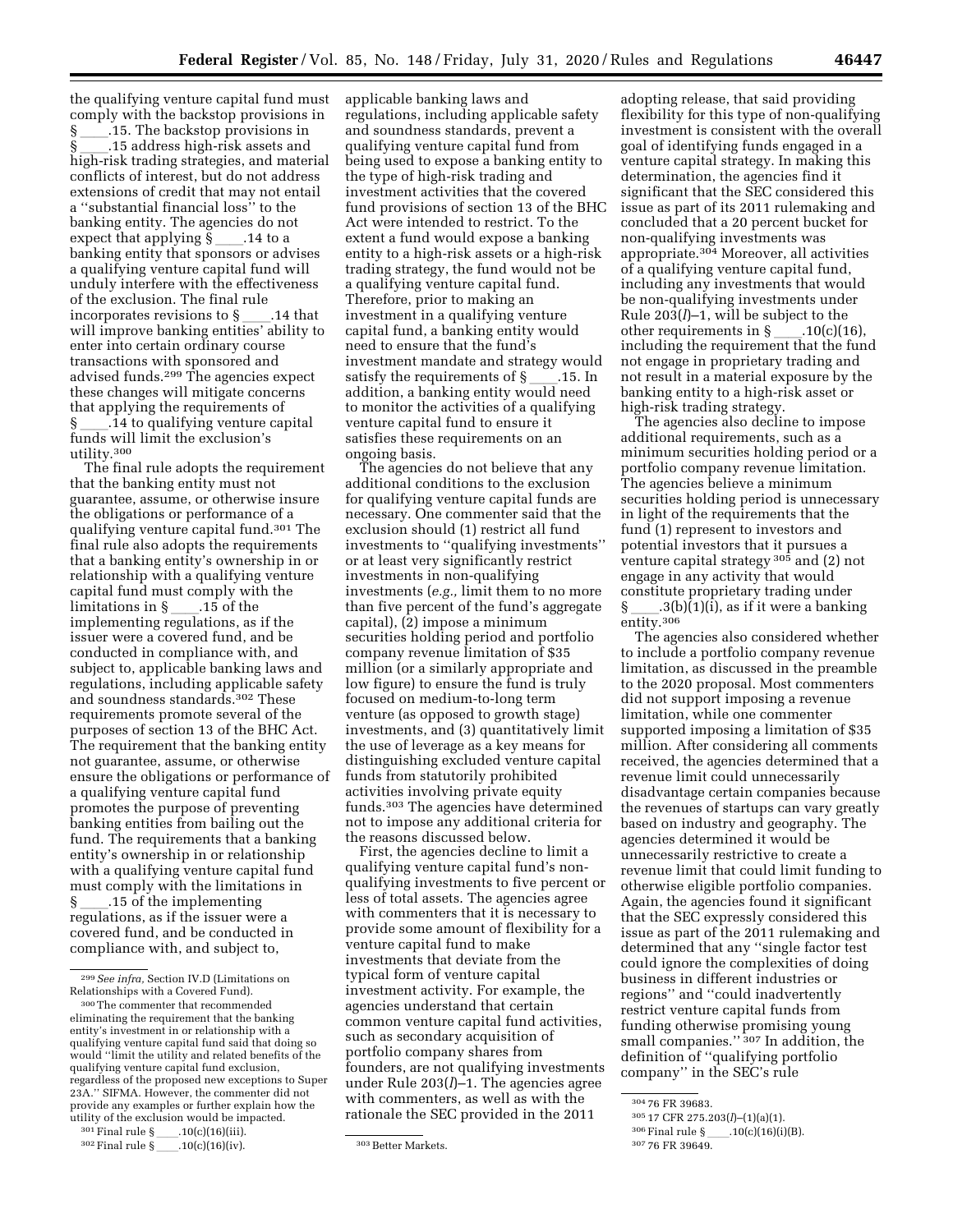incorporates appropriate standards that distinguish newer ventures from more established companies. In particular, a ''qualifying portfolio company'' may not be ''reporting or foreign traded'' and may not control, be controlled by or under common control with another company that is reporting or foreign traded.308 A ''reporting or foreign traded'' company for these purposes means a company that is subject to the reporting requirements under section 13 or 15(d) of the Securities Exchange Act of 1934 or having a security listed or traded on any exchange or organized market operating in a foreign jurisdiction.<sup>309</sup> In addition to publicly offered companies, this definition excludes issuers if they have more than \$10 million in total assets and a class of equity securities, such as common stock, that is held of record by either 2,000 or more persons or 500 or more persons who are not accredited investors.310 In adopting the ''reporting or foreign traded'' requirement of Rule 203(*l*)–1, the SEC explained that it found ''a key consideration by Congress'' was that venture capital funds ''are less connected with the public markets and may involve less potential systemic risk.'' 311 This condition that qualifying portfolio companies not be capitalized by the public markets serves to limit the type of companies in which a qualifying venture capital fund may invest.

Finally, the agencies determined it is unnecessary to include an additional quantitative limit on the use of leverage because the exclusion incorporates a leverage limit. Specifically, Rule 203(*l*)– 1 provides that a venture capital fund may not borrow or otherwise incur leverage in excess of 15 percent of the fund's aggregate capital contributions and uncalled capital commitments, and then only on a short-term basis. Because the exclusion already incorporates a limit on leverage for a qualifying venture capital fund, it is not necessary for the final rule to incorporate an additional limit on leverage.

# ii. Long-Term Investment Funds

In the preamble to the 2020 proposal, the agencies asked whether the final rule should include an exclusion for long-term investment funds. In the preamble, the agencies asked if an exclusion should be provided for issuers (1) that make long-term investments that a banking entity could make directly, (2) that hold themselves out as entities or

arrangements that make investments that they intend to hold for a set minimum time period, such as two years, (3) whose relevant offering and governing documents reflect a long-term investment strategy, and (4) that meet all other requirements of the proposed qualifying venture capital fund exclusion (other than that the issuers would be venture capital funds as defined in Rule 203(*l*)–1.

Several commenters supported an exclusion for long-term investment funds.312 Many of these commenters said an exclusion for qualifying longterm investment funds would help to close gaps in the availability of financing that exist under the implementing regulations while promoting and protecting the safety and soundness of the banking entity and the financial stability of the U.S.313 These commenters said the exclusion would allow banking entities to diversify their assets and income streams, thereby reducing the overall risk of their assets and operations and increasing their resiliency against failure.314 Several of these commenters supported an exclusion for long-term investment funds because they said it would allow banking entities to do indirectly through a fund structure the same activities they may conduct directly.315 Some

312 Gonzalez et al.; Crapo; FSF; SIFMA; CCMC; CCMR; IIB; Goldman Sachs; AIC; and ABA. One commenter said the final rule should exclude an issuer with the following characteristics: (1) Its investment strategy or business purpose is to invest in assets in which a financial holding company would be permitted to invest directly; (2) it holds itself out to investors as acquiring and holding longterm assets for at least two years; (3) it does not engage in activities that would constitute impermissible proprietary trading (as defined in the implementing regulations) if conducted directly by a banking entity; and (4) if it is sponsored by a banking entity, (A) the sponsoring banking entity and its affiliates cannot, directly or indirectly, guarantee, assume or otherwise insure its obligations, (B) it must comply with the disclosure obligations under §  $.11(a)(8)$  of the rule and (C) the sponsoring banking entity must comply with<br>the limitations imposed by  $\S$  .14 (except that the limitations imposed by §\_\_\_\_.14 (except that<br>the banking entity may acquire and retain any ownership interest in the issuer) and §\_\_\_\_.15, as<br>if the vehicle were a covered fund. The commenter said these conditions would adequately address concerns regarding evasion, promote long-term capital formation, and exclude certain entities that are inadvertently captured by the definition of ''covered fund'' such as certain incubators. Goldman Sachs.

313SIFMA; AIC; and CCMR. One commenter said an exclusion for long-term investment funds is necessary because the proposed exclusion for qualifying venture capital funds would not address incubators and other issuers that do not hold themselves out as pursuing a venture capital strategy. Goldman Sachs. Two commenters said excluding long-term investment funds would provide certainty for banking entities that hold interests in ''inadvertent'' or ''accidental'' investment companies. SIFMA and Goldman Sachs. 314 *Id.* 

315FSF; CCMR; AIC; CCMC; and SIFMA.

commenters said long-term investment vehicles do not engage in short-term proprietary trading or the high-risk activities that section 619's backstop provisions are intended to address.<sup>316</sup>

One commenter said the rule should not establish an exclusion for long-term investment vehicles because section 619 of the Dodd-Frank Act was put in place to reorient banks away from risky speculative activities and toward responsible lending to businesses and households.317

The final rule does not include an exclusion for long-term investment funds. After reviewing all comments received, the agencies determined that it remains difficult to distinguish effectively such funds from the type of funds that section 13 of the BHC Act was designed to restrict. A general exclusion for long-term investment funds would be too broad of an approach for addressing specific types of issuers, such as inadvertent investment companies and incubators that do not hold themselves out as engaging in a venture capital strategy, as described by some commenters. An exclusion based primarily on the length of time that an issuer holds its investments could be overbroad because it could also permit funds that are engaged in the type of investment activity that section 13 of the BHC Act was designed to restrict. Moreover, the agencies believe the exclusions for credit funds and qualifying venture capital funds will improve banking entities' ability to provide long-term financing through certain fund structures in a manner that is consistent with the statute.

#### 3. Family Wealth Management Vehicles

The agencies are adopting an exclusion from the definition of<br>"covered fund" under § .10 ''covered fund'' under §ll.10(b) of the rule for any entity that acts as a ''family wealth management vehicle.'' This exclusion is available to an entity that is not, and does not hold itself out as being, an entity or arrangement that raises money from investors primarily for the purpose of investing in securities for resale or other disposition or otherwise trading in securities. For family wealth management vehicles that are trusts, the grantor(s) must be family customers.318 For non-trust family

<sup>308</sup> 17 CFR 275.203(*l*)–1(c)(4).

<sup>309</sup> 17 CFR 275.203(l)–1(c)(5).

<sup>310</sup> 15 U.S.C. 78*l*(g).

<sup>311</sup> 76 FR 39656.

<sup>316</sup>ABA and CCMC.

<sup>317</sup>Robert Rutowski.

 $318$  Under § \_\_\_\_.  $10(c)(17)(iii)(B)$  of the final rule, a ''family customer'' is a ''family client,'' as defined in Rule 202(a)(11)(G)–1(d)(4) of the Advisers Act (17 CFR 275.202(a)(11)(G)–1(d)(4)); or any natural person who is a father-in-law, mother-in-law, brother-in-law, sister-in-law, son-in-law or daughter-in-law of a family client, or a spouse or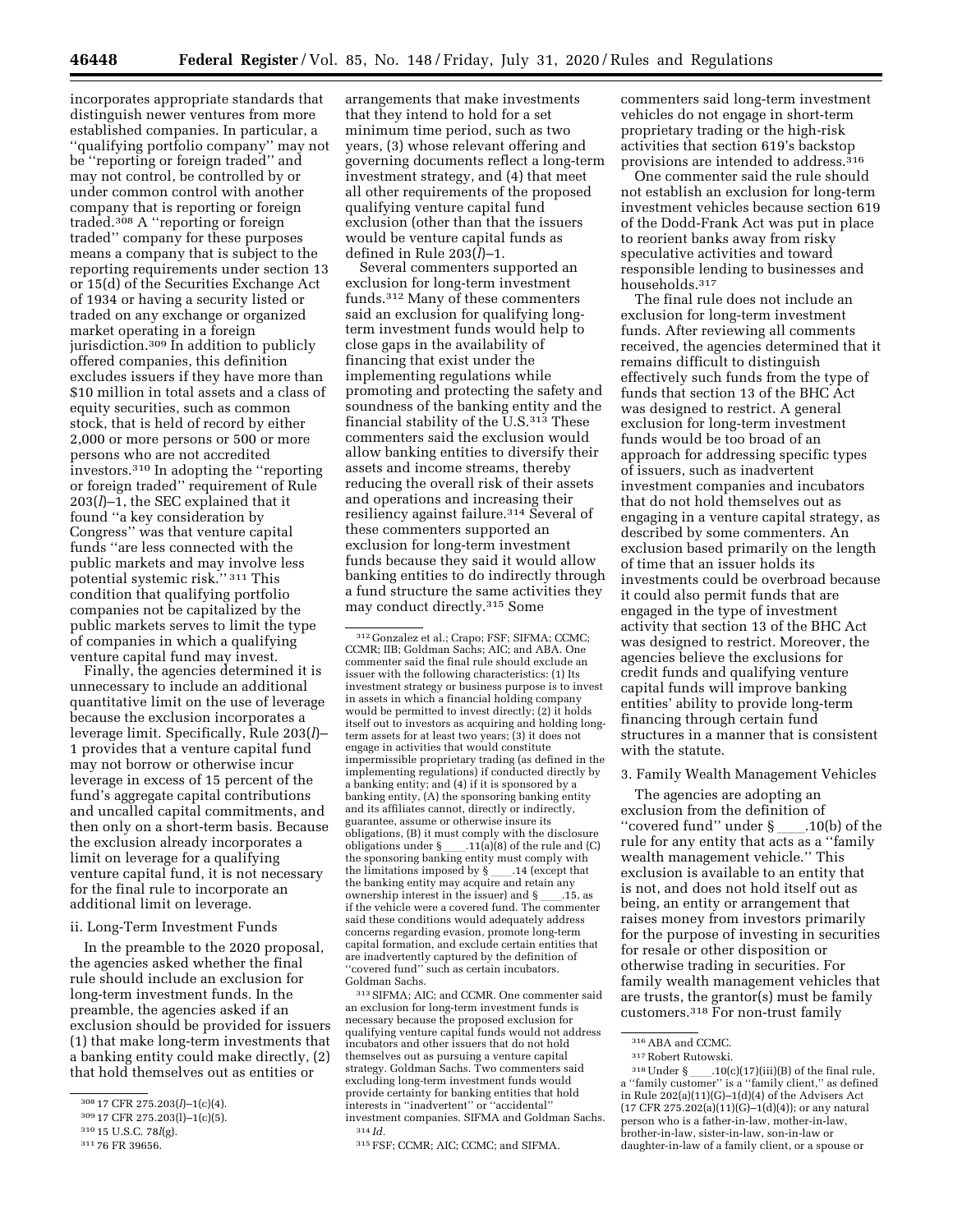wealth management vehicles, family customers must own a majority of the voting interests (directly or indirectly) as well as a majority of interests in the entity. Ownership of non-trust family wealth management vehicles is generally limited to family customers and up to five closely related persons of the family customers.319 However, there is a *de minimis* ownership allowance that permits one or more entities, including a banking entity, that are not family customers or closely related persons, to acquire or retain, as principal, up to an aggregate 0.5 percent of the family wealth management vehicle's outstanding ownership interests for the purpose of and to the extent necessary for establishing corporate separateness or addressing bankruptcy, insolvency, or similar concerns.320

In addition, a banking entity may rely on the exclusion only if the banking entity: (1) Provides bona fide trust, fiduciary, investment advisory, or commodity trading advisory services to the entity; (2) does not, directly or indirectly, guarantee, assume, or otherwise insure the obligations or performance of such entity; (3) complies with the disclosure obligations under  $\S$  .11(a)(8), as if such entity were a covered fund, provided that the content may be modified to prevent the disclosure from being misleading and the manner of disclosure may be modified to accommodate the specific circumstances of the entity; (4) does not acquire or retain, as principal, an ownership interest in the entity, other than up to an aggregate 0.5 percent of the family wealth management vehicle's outstanding ownership interests for the purpose of and to the extent necessary for establishing corporate separateness or addressing bankruptcy, insolvency, or similar concerns; (5) complies with the requirements of  $\S$  $\sim$  14(b) and

.15, as if such entity were a covered fund; and (6) except for riskless principal transactions as defined in  $\S$  . 10(d)(11),<sup>321</sup> complies with the

321 ''Riskless principal transaction'' means a transaction in which a banking entity, after

requirements of 12 CFR 223.15(a), as if such banking entity and its affiliates were a member bank and the entity were an affiliate thereof.322

In the 2020 proposal, the agencies requested comment on whether to exclude family wealth management vehicles from the definition of ''covered fund.'' 323 Several commenters supported this exclusion stating, generally, that it would reduce uncertainty for banking entities about the permissibility of providing traditional banking, investment management, and trust and estate planning services to family wealth management vehicle clients.324 As discussed below, other commenters opposed the exclusion or recommended revisions to it.325

The agencies believe that the exclusion for family wealth management vehicles will appropriately allow banking entities to structure services or transactions for customers, or to otherwise provide traditional customer-facing banking and asset management services, through a vehicle, even though such a vehicle may rely on section  $3(c)(1)$  or  $3(c)(7)$  of the Investment Company Act or would otherwise be a covered fund under the implementing regulations.326 The agencies believe the exclusion for family wealth management vehicles will effectively tailor the definition of covered fund by permitting banking entities to continue to provide traditional banking and asset management services that do not involve the types of risks section 13 of the BHC Act was designed to address. As the agencies noted in the preamble to the 2013 rule, section 13 and the implementing regulations were designed in part to permit banking entities to continue to provide client-

 $322$  Final rule § \_\_\_\_\_.  $10(c)(17)(ii)$ .

324*See, e.g.,* Goldman Sachs; FSF; CCMR; IAA; ABA; BPI; PNC; and SIFMA.

325*See, e.g.,* Better Markets, Data Boiler; SIFMA; BPI; ABA.

 $^{\rm 326}$  Several commenters supported the exclusion, with two stating that many family wealth management vehicles do not rely on the exclusions in 3(c)(1) and (c)(7) of the Investment Company Act and are not covered funds under the implementing regulations. *See* ABA and PNC. Banking entities that sponsor or invest in family wealth management vehicles that are not subject to the covered funds provisions under section 13 of the BHC Act or the implementing regulations would not need to rely on this exclusion.

oriented financial services, including asset management services.327 Furthermore, the agencies believe that the provisions of the exclusion will work together to sufficiently reduce the likelihood that these vehicles could be used to evade the requirements of section 13 or the implementing regulations.

One of the commenters that opposed the exclusion expressed concern with the agencies adding an exclusion from the definition of ''covered fund'' that they believed would only benefit a few wealthy families.328 Banking entities may provide asset management services to families through a trust structure. The agencies believe that banking entities should have flexibility to offer such asset management services to families through a fund structure subject to appropriate limits. As noted above, the agencies believe the exclusion for family wealth management vehicles will effectively tailor the definition of covered fund by permitting banking entities to continue to provide traditional banking and asset management services that do not involve the types of risks section 13 was designed to address.

The agencies continue to believe that the exclusion for family wealth management vehicles is consistent with section  $13(d)(1)(D)$ , which permits banking entities to engage in transactions on behalf of customers, when those transactions would otherwise be prohibited under section 13.329 The exclusion will similarly allow banking entities to provide traditional services to customers through vehicles used to manage the wealth and other assets of those customers and their families.

Another commenter suggested that, rather than providing an exclusion for family wealth management vehicles through a rulemaking, the agencies should instead provide no-action relief on a case-by-case basis.330 The agencies do not believe that a case-by case approach would further the aims of section 13 or the implementing regulations. The agencies believe that a case-by-case approach would be

- 328*See* Better Markets.
- 329 12 U.S.C. 1851(d)(1)(D).

spousal equivalent of any of the foregoing. All terms defined in Rule 202(a)(11)(G)–1 of the Advisers Act (17 CFR 275.202(a)(11)(G)–1) have the same meaning in the family wealth management vehicle exclusion.<br><sup>319</sup>Under §

<sup>&</sup>lt;sup>319</sup>Under § \_\_\_\_.10(c)(17)(iii)(A) of the final rule, "closely related person" means "a natural person (including the estate and estate planning vehicles of such person) who has longstanding business or personal relationships with any family customer.

<sup>320</sup>This 0.5 percent ownership interest represents the aggregate amount of a family wealth management vehicle's ownership interests that may be acquired or retained by all entities that are neither a family customer nor a closely related person.

receiving an order to buy (or sell) a security from a customer, purchases (or sells) the security in the secondary market for its own account to offset a contemporaneous sale to (or purchase from) the customer. Final rule  $\S$  \_\_\_\_\_. 10(d)(11). The allowance for riskless principal transactions in the final rule does not affect the independent application of the Board's Regulation W (12 CFR part 223).

<sup>323</sup> 85 FR 12120.

<sup>327</sup>*See* 79 FR 5541 (describing the 2013 rule as ''permitting banking entities to continue to provide, and to manage and limit the risks associated with providing, client-oriented financial services that are critical to capital generation for businesses of all sizes, households and individuals, and that facilitate liquid markets. These client-oriented financial services, which include underwriting, market making, and asset management services, are important to the U.S. financial markets and the participants in those markets.'').

<sup>330</sup> Data Boiler.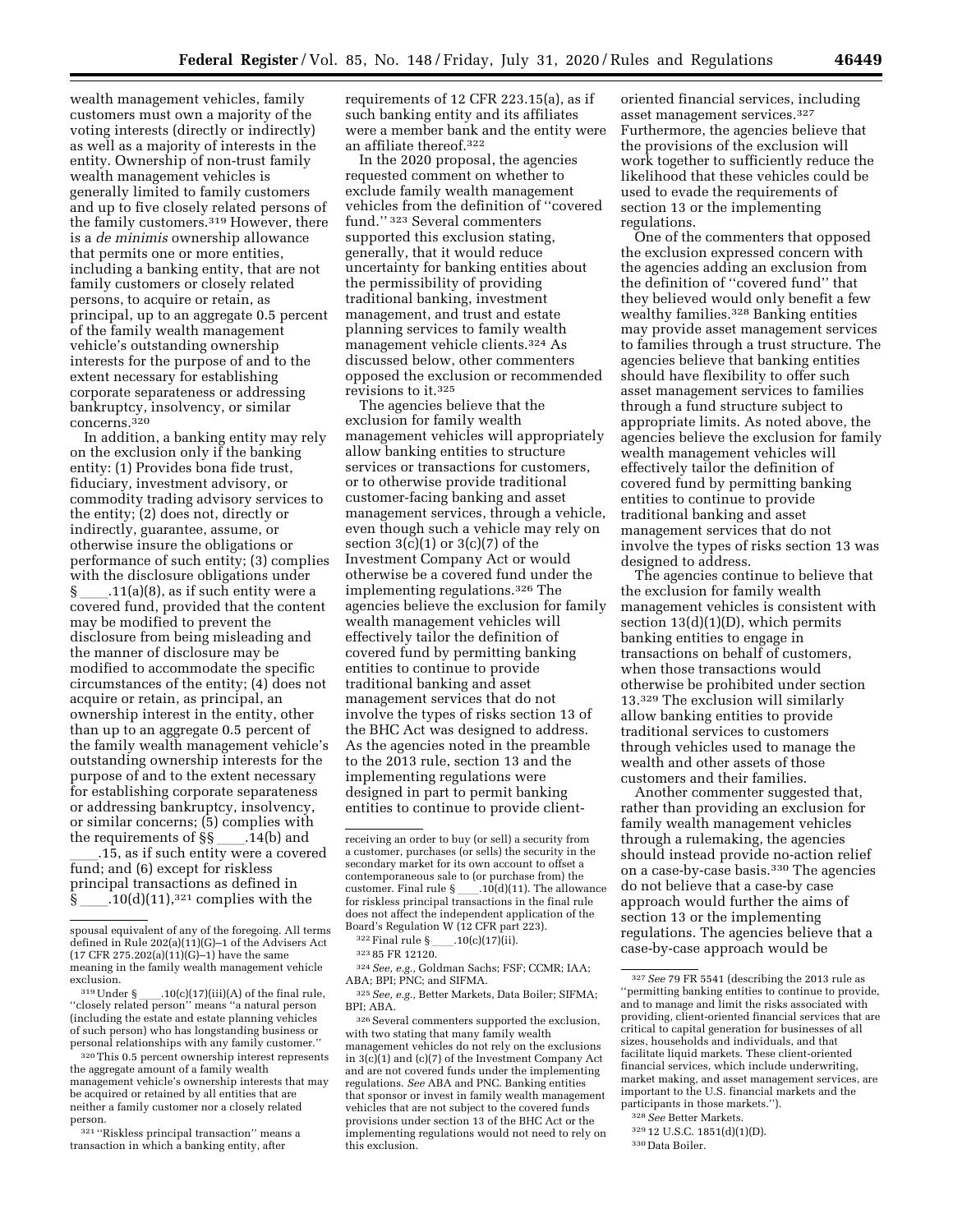unnecessarily burdensome and difficult to administer. This approach would also unnecessarily deviate from the agencies' treatment of other excluded entities under the implementing regulations and hinder transparency and consistency.

The agencies believe that the adopted exclusion for a family wealth management vehicle will appropriately distinguish it from the type of entity that the covered funds provisions of section 13 of the BHC Act were intended to capture. The exclusion requires that a family wealth management vehicle not raise money from investors primarily for the purpose of investing in securities for resale or other disposition or otherwise trading in securities. This aspect of the exclusion will help to differentiate family wealth management vehicles from covered funds, which raise money from investors for this purpose.

In addition, the family wealth management vehicle exclusion contains ownership limits designed to ensure that the vehicle is used to manage the wealth and other assets of customers and their families. One such limit is the definition of ''family customer.'' As proposed, the definition of ''family customer'' is based on the definition of ''family client'' in rule 202(a)(11)(G)– 1(d)(4) under the Advisers Act (the family office rule), and also incorporates certain in-laws and their spouses and spousal equivalents. Several commenters supported this approach, 331 however, one commenter suggested that the agencies exclude in-laws, their spouses and their spousal equivalents from the definition of ''family customer.'' 332 The agencies believe that in-laws, their spouses and spousal equivalents share the same close familial relations as others included in the definition of ''family client.'' Furthermore, the agencies believe that the final rule's definition of ''family customer'' reflects the types of relationships typically present in family wealth management vehicles.333 Reflecting those relationships prevents unnecessary constraints on the utility of the exclusion and will allow banking entities to provide traditional banking services to these clients.

Another ownership limit designed to ensure that a family wealth management vehicle is used to manage the wealth and other assets of customers and their families is the requirement that a majority of the interests in the entity are owned by family customers.334 The

inclusion of this limit in the final rule is a modification from the 2020 proposal which only required family customers to own a majority of the voting interests (directly or indirectly) in the entity. One commenter suggested this modification to ensure that the exclusion is not used to evade the intent of section 13 and the implementing regulations.335 The agencies believe this modification is an appropriate means of ensuring that the exclusion is used by banking entities that are providing services to family wealth management vehicles, rather than to hedge funds or private equity funds.

Another commenter suggested additional ownership limits for family wealth management vehicles, including limits on the vehicle's ability to restructure, to prevent evasion of the prohibitions of section 13 and the implementing regulations.336 However, as discussed above, the agencies believe that the requirements of the exclusion, along with the conditions a banking entity must meet in order to rely on it, will help to ensure that banking entities will not be able to use family wealth management vehicles as a means to evade section 13 and the implementing regulations.

Another ownership limit designed to ensure that a family wealth management vehicle is used to manage the wealth and other assets of customers and their families is the requirement that only up to five closely related persons of family customers may hold ownership interests in the vehicle.337 The agencies proposed to permit three closely related persons to hold ownership interests. Several commenters supported allowing a finite number of closely related persons of family customers to hold ownership interests.338 However, some commenters suggested that the proposed limit of three closely related persons did not reflect the typical manner in which family wealth management vehicles are constituted and would unnecessarily constrain the availability of the exclusion.339 These commenters recommended that the agencies modify the proposed rule to allow for up to ten closely related persons to invest in family wealth management vehicles.340 One of these commenters stated that increasing the number of closely related persons would allow banking entities to provide traditional wealth management and estate planning services to family

337 Final rule §\_\_\_\_\_.10(c)(17)(i)(B)(3). 338*See, e.g.,* BPI; SIFMA; PNC; and ABA.

wealth management vehicles and that the other conditions imposed by the proposed rule would keep such vehicles from evading the covered fund provisions of the implementing regulations.341 The commenter further noted that a limit of ten closely related persons would align the exclusion with the numerical limitation of unaffiliated owners provided for in the joint venture exclusion.342

The final rule will allow up to five closely related persons to hold ownership interests in a family wealth management vehicle. Commenters indicated that many family wealth management vehicles currently include more than three closely related persons.343 The agencies believe that the final rule will more closely align the exclusion with the current composition of family wealth management vehicles, thereby increasing the utility of the exclusion without allowing such a large number of non-family customer owners to suggest the entity is in reality a hedge fund or private equity fund. Additionally, the agencies believe that requiring family customers to own a majority of the interests in the family wealth management vehicle will serve as an additional safeguard against evasion of the provisions of section 13 of the BHC Act.

As proposed, the final rule's definition of ''closely related person'' is ''a natural person (including the estate and estate planning vehicles of such person) who has longstanding business or personal relationships with any family customer." <sup>344</sup> One commenter suggested that the definition of ''closely related person'' should include only persons with personal relationships with family customers and not also business relationships.345 The agencies believe that it is not practical or worthwhile to exclude business relationships from the definition of ''closely related person'' because it would require banking entities to engage in an assessment of relationships that are likely to include elements common in both personal and business relationships. The agencies also believe that requiring these relationships to be ''longstanding'' will help ensure that they are bona fide established relationships and not simply related to the planned investment activities through the family wealth management vehicle.

<sup>331</sup>*See, e.g.,* SIFMA; BPI; and ABA.

<sup>332</sup>*See* Better Markets.

<sup>333</sup>*See, e.g.,* SIFMA; BPI; and ABA.

<sup>334</sup> Final rule §\_\_\_\_\_.10(c)(17)(i)(B)(2).

<sup>335</sup>*See* ABA.

<sup>336</sup>*See* Data Boiler.

<sup>339</sup>*See, e.g.,* BPI; SIFMA; ABA; and PNC.

<sup>340</sup>*See, e.g.,* SIFMA; BPI; ABA; and PNC.

<sup>341</sup>*See* SIFMA.

<sup>342</sup>*See* SIFMA.

<sup>343</sup>*See, e.g.,* BPI; ABA; and PNC.

 $344$  Final rule § \_\_\_\_\_.  $10(c)(17)(iii)(A)$ .

<sup>345</sup>*See, e.g.,* Better Markets.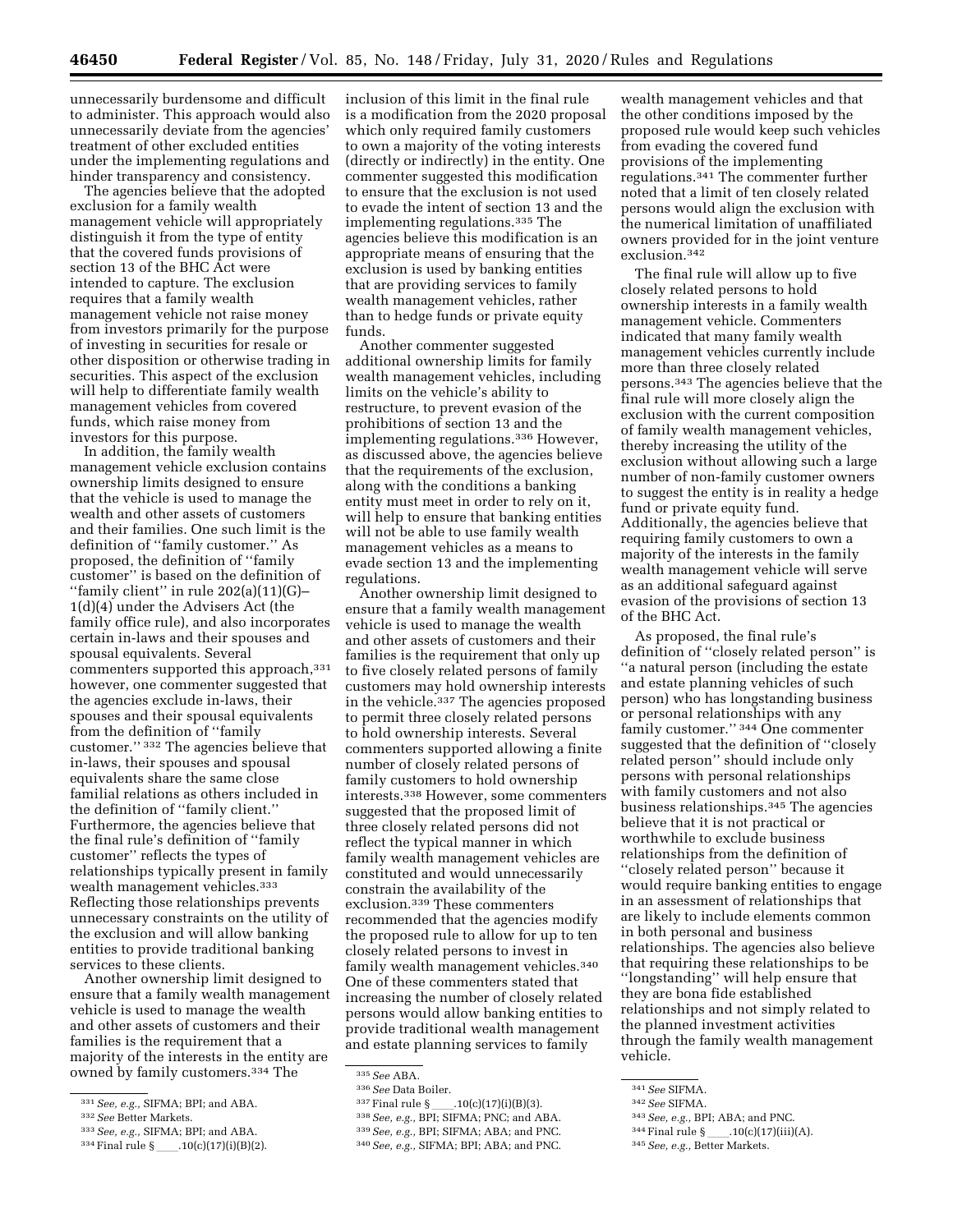In a change to the 2020 proposal, the final rule permits any entity, or entities—not only banking entities—to acquire or retain, as principal, up to an aggregate 0.5 percent of the entity's outstanding ownership interests, for the purpose of and to the extent necessary for establishing corporate separateness or addressing bankruptcy, insolvency, or similar concerns.346 Some commenters requested that the agencies include this modification because often, family wealth management vehicles use unaffiliated third parties—such as thirdparty trustees or similar service providers—when structuring family wealth management vehicles.347 The agencies believe that permitting *de minimis* ownership by non-banking entity third parties is appropriate and in some cases necessary to reflect the typical structure of family wealth management vehicles. The *de minimis*  ownership provision recognizes that ownership by an entity other than a family customer or closely related person may be necessary under certain circumstances—such as establishing corporate separateness or addressing bankruptcy, insolvency, or similar matters. Whether the entity that owns a *de minimis* amount is a banking entity or some other third party does not raise any concerns that are not sufficiently addressed by the aggregate ownership limit and the narrow circumstances in which such entities may take an ownership interest. The agencies recognize that without this modification, family wealth management vehicles may be forced to engage in less effective and/or efficient means of structuring and organization because the exclusion would limit the vehicle's access to some customary service providers that have traditionally taken small ownership interests for structuring purposes. The agencies are therefore expanding the types of entities that may acquire or retain the *de minimis* ownership interest to include any third party. However, the aggregate *de minimis* amount and the purpose for which it may be owned is unchanged from the 2020 proposal.

As stated above, under the final rule, a banking entity may only rely on the exclusion with respect to a family wealth management vehicle if the banking entity meets certain conditions.348 The agencies believe that, collectively, the conditions of the exclusion will help to ensure that family wealth management vehicles are used for client-oriented financial services

provided on arms-length, market terms, and to prevent evasion of the requirements of section 13 of the BHC Act and the implementing regulations. In addition, these conditions are based on existing conditions in other provisions of the implementing regulations,349 which the agencies believe will facilitate banking entities' compliance with the exclusion.

As proposed, the agencies are not applying § \_\_\_\_.14(a), which applies<br>section 23A of the Federal Reserve Act to banking entities' relationships with covered funds, to family wealth management vehicles because the agencies understand that the application of § \_\_\_\_.14(a) to family wealth<br>management vehicles could prohibit banking entities from providing the full range of banking and asset management services to customers using these vehicles.350 The agencies are, however, applying §§ \_\_\_\_.14(b) and \_\_\_\_.15 to<br>family wealth management vehicles, as proposed, because the agencies continue to believe that it will help ensure that banking entities and their affiliates' exposure to risk remains appropriately limited.

The agencies are also adopting a prohibition, with modifications described below, on banking entity purchases of low-quality assets from family wealth management vehicles that would be prohibited under Regulation W concerning transactions with affiliates (12 CFR 223.15(a))—as if such banking entity were a member bank and the entity were an affiliate thereof—to prevent banking entities from ''bailing out'' family wealth management vehicles.351 Regulation W (12 CFR

350*See* SIFMA (stating that it agreed with the agencies' approach of not applying § \_\_\_\_.14 to<br>relationships between banking entities and family wealth management vehicles because doing so would prevent banking entities from making ordinary extensions of credit and entering into a number of other transactions with family wealth management vehicles that are critical to the banking entity providing traditional asset management and estate planning services).

 $351$  Final rule § \_\_\_\_\_.  $10(c)(17)(ii)(F)$ .

223.15(a)) provides that a member bank may not purchase a low-quality asset from an affiliate unless, pursuant to an independent credit evaluation, the member bank had committed itself to purchase the asset before the time the asset was acquired by the affiliate.352 Several commenters requested clarification that the exclusion permits banking entities to engage in riskless principal transactions to purchase assets—including low quality assets for purposes of section 223.15 of the Board's Regulation W—from family wealth management vehicles.353 Commenters stated that the need for such asset purchases may arise as a result of a family customer's preferences and that permitting the banking entities to engage in such purchases may facilitate the family customer's sale of the asset.354 Commenters stated that allowing these transactions would pose minimal market or credit risk to a banking entity because the banking entity would purchase and sell the same asset contemporaneously.355 Furthermore, one commenter stated that without clarity on the permissiveness of riskless principal transactions, family wealth management vehicles would be forced to obtain the services of a thirdparty service provider to sell low quality assets, which would increase costs and operational complexity of the family wealth management vehicles without furthering the aims of section 13 of the BHC Act or the implementing regulations.356

The agencies believe that permitting a banking entity to engage in riskless principal transactions that involve the purchase of low-quality assets from a family wealth management vehicle is unlikely to pose a substantive risk of evading section 13 of the BHC Act. In a riskless principal transaction, the riskless principal (the banking entity) buys and sells the same security contemporaneously, and the asset risk passes promptly from the customer (family wealth management vehicle, in this context) through the riskless principal to a third-party.357 The agencies are adopting the condition that banking entities and their affiliates comply with the requirements of 12 CFR 223.15(a), as if such banking entity and its affiliates were a member bank and the entity were an affiliate. However, in a change from the 2020 proposal and in response to the concerns raised by

- 353*See, e.g.,* BPI and SIFMA.
- 354*See, e.g.,* BPI and SIFMA.

357*See* 67 FR 76597.

<sup>346</sup>Final rule §ll.10(c)(17)(i)(C). 347*See, e.g.,* SIFMA and BPI.

<sup>348</sup> Final rule §\_\_\_\_.10(c)(17)(ii).

<sup>&</sup>lt;sup>349</sup> *See* implementing regulations §§ \_\_\_\_.11(a)(5) (imposing, as a condition of the exemption for organizing and offering a covered fund, that a banking entity and its affiliates do not, directly or indirectly, guarantee, assume, or otherwise insure the obligations or performance of the covered fund or of any covered fund in which such covered fund invests); \_\_\_\_\_.11(a)(8) (imposing, as a condition of<br>the exemption for organizing and offering a covered fund, that the banking entity provide certain disclosures to any prospective and actual investor in the covered fund); \_\_\_\_.10(c)(2)(ii) (allowing, as a condition of the exclusion from the covered fund definition for wholly-owned subsidiaries, for the holding of up to 0.5 percent of outstanding ownership interests by a third party for limited purposes); and \_\_\_\_.14(b) (subjecting certain<br>transactions with covered funds to section 23B of the Federal Reserve Act).

<sup>352</sup> 12 CFR 223.15(a).

<sup>355</sup>*See, e.g.,* SIFMA and BPI. 356*See* SIFMA.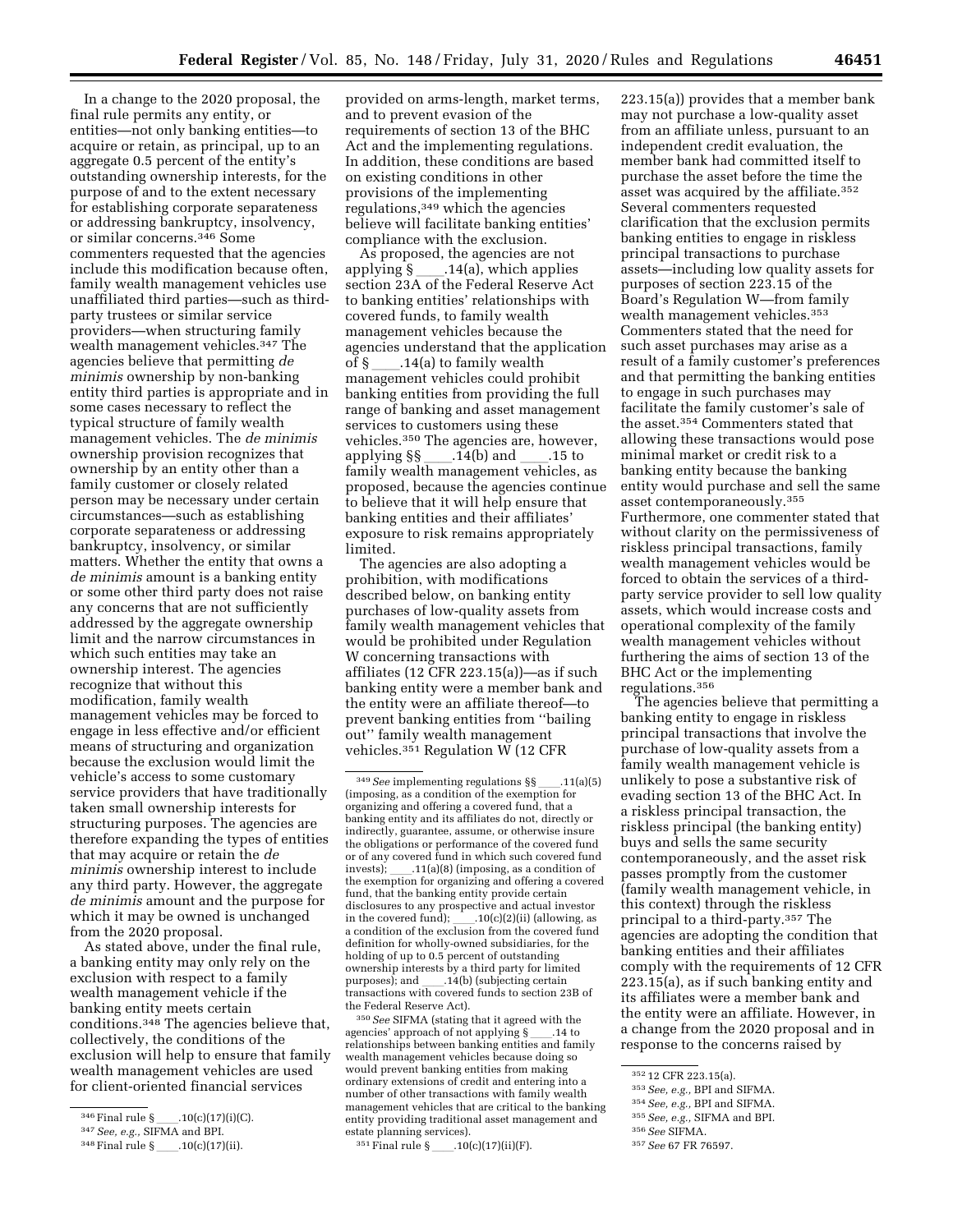commenters, the condition will explicitly exclude from those requirements transactions that meet the definition of riskless principal transactions as defined in<br>§ .10(d)(11). The definition of § \_\_\_\_.10(d)(11). The definition of<br>riskless principal transactions adopted in § \_\_\_\_.10(d)(11) is similar to the<br>definition adopted in the Board's Regulation W, as this definition is appropriately narrow and generally familiar to banking entities.358 The agencies expect that, together, the adopted criteria for the family wealth management vehicle exclusion will prevent a banking entity from being able to bail out such entities in periods of financial stress or otherwise expose the banking entity to the types of risks that the covered fund provisions of section 13 were intended to address.

Several commenters requested that the agencies remove the condition that banking entities and their affiliates comply with the disclosure obligations under  $\S$  .11(a)(8) of the final rule, as if the vehicle were a covered fund, because such disclosures would not apply to a vehicle that a banking entity was not organizing and offering pursuant to § \_\_\_\_.11(a) of the final rule<br>and therefore would be confusing.<sup>359</sup> In particular, these commenters stated that the required disclosure under

 $.11(a)(8)$  concerning the banking entity's ''ownership interests'' in the fund and referencing the fund's ''offering documents'' may create confusion in circumstances where the banking entity does not own an interest in the family wealth management vehicle, or where such vehicles do not have offering documents. Also, commenters requested confirmation from the agencies that banking entities would be permitted to (i) modify the required disclosures to reflect the specific circumstances of their relationship with, and the particular structure of, their family wealth management vehicle clients; and (ii) satisfy the written disclosure requirement by means other than including such disclosures in the governing document(s) of the family wealth management vehicle(s).360

The agencies are adopting the condition that banking entities and their affiliates comply with the disclosure obligations under § \_\_\_\_.11(a)(8) of the<br>final rule with respect to family wealth management vehicles. However, in a change from the 2020 proposal and in response to the concerns raised by commenters, the condition will

explicitly permit banking entities and their affiliates to modify the content of such disclosures to prevent the disclosure from being misleading and also permit banking entities to modify the manner of disclosure to accommodate the specific circumstances of the entity.361 The obligations under  $\S$  \_\_\_\_\_.11(a)(8) of the final rule apply in connection with the exemption for organizing and offering covered funds, which would typically require the preparation and distribution of offering documents. The agencies, however, understand that many family wealth management vehicles may not have offering documents. The agencies have an interest in providing family wealth management vehicle customers with the substance of the disclosure, rather than a concern with the specific wording of the disclosure or with the document in which the disclosure is provided. Accordingly, the agencies have provided that the content of the disclosure may be modified to prevent the disclosure from being misleading and the manner of disclosure may be modified to accommodate the specific circumstances of the family wealth

management vehicle.<br>For example, § For example,  $\S$  \_\_\_\_.11(a)(8) requires disclosure that an investor "should read the fund offering documents before investing in the covered fund.'' In order to accurately reflect the specific circumstances of a family wealth management vehicle for which there are no offering documents, the modified provision will allow the banking entity to revise this disclosure to reference the appropriate disclosure documents, if any, provided in connection with the vehicle. Similarly, the agencies understand the specific wording of the disclosures in § \_\_\_\_.11(a)(8) of the rule<br>may need to be modified to accurately reflect the specific circumstances of the banking entity's relationship with the family wealth management vehicle. For example, a banking entity that holds no ownership interest in the family wealth management vehicle may modify the disclosure required in

 $\S$  \_\_\_\_\_.11(a)(8)(i)(A) to reflect its lack of ownership. Moreover,  $\S$  \_\_\_\_\_.11(a)(8) ownership. Moreover, § \_\_\_.11(a)(8)<br>requires that the banking entity provide these disclosures, ''such as through disclosure in the . . . offering documents.'' The agencies expect that a banking entity could satisfy these

disclosure delivery obligations in a number of ways, such as by including them in the family wealth management vehicle's governing documents, in account opening materials or in supplementary materials (*e.g.,* a separate disclosure document provided by the banking entity solely for purposes of complying with this exclusion and providing the required disclosures).

### 4. Customer Facilitation Vehicles

The agencies are adopting an exclusion from the definition of ''covered fund'' under §ll.10(b) of the rule for any issuer that acts as a ''customer facilitation vehicle.'' The customer facilitation vehicle exclusion will, as proposed, be available for any issuer that is formed by or at the request of a customer of the banking entity for the purpose of providing such customer (which may include one or more affiliates of such customer) with exposure to a transaction, investment strategy, or other service provided by the banking entity.362

A banking entity may only rely on the exclusion with respect to an issuer provided that: (1) All of the ownership interests of the issuer are owned by the customer (which may include one or more of its affiliates) for whom the issuer was created; 363 and (2) the banking entity and its affiliates: (i) Maintain documentation outlining how the banking entity intends to facilitate the customer's exposure to such transaction, investment strategy, or service; (ii) do not, directly or indirectly, guarantee, assume, or otherwise insure the obligations or performance of such issuer; (iii) comply with the disclosure obligations under  $\S$  .11(a)(8), as if such issuer were a covered fund, provided that the content may be modified to prevent the disclosure from being misleading and the manner of disclosure may be modified to accommodate the specific circumstances of the issuer; (iv) do not acquire or retain, as principal, an ownership interest in the issuer, other than up to an aggregate 0.5 percent of the issuer's outstanding ownership interests for the purpose of and to the extent necessary for establishing corporate separateness or addressing bankruptcy, insolvency, or similar concerns; (v) comply with the

<sup>358</sup> 12 CFR 223.3(ee).

<sup>359</sup>*See, e.g.,* ABA and PNC.

<sup>360</sup>*See, e.g.,* BPI.

<sup>361</sup> In the 2020 proposal, the agencies had indicated that for purposes of the proposed exclusion, a banking entity could satisfy these written disclosure obligations in a number of ways and could modify the specific wording of the disclosures in  $\S$  . 11(a)(8) to accurately reflect the specific circumstances of the family wealth management vehicle.

 $^{362}\rm{Final}$  rule § \_\_\_.10(c)(18)(i).  $^{363}\rm{Notwithstanding this condition, up to an}$ aggregate 0.5 percent of the issuer's outstanding ownership interests may be acquired or retained by one or more entities that are not customers if the ownership interest is acquired or retained by such parties for the purpose of and to the extent necessary for establishing corporate separateness or addressing bankruptcy, insolvency, or similar concerns. Final rule  $\sin 10(c)$ (18)(ii)(B).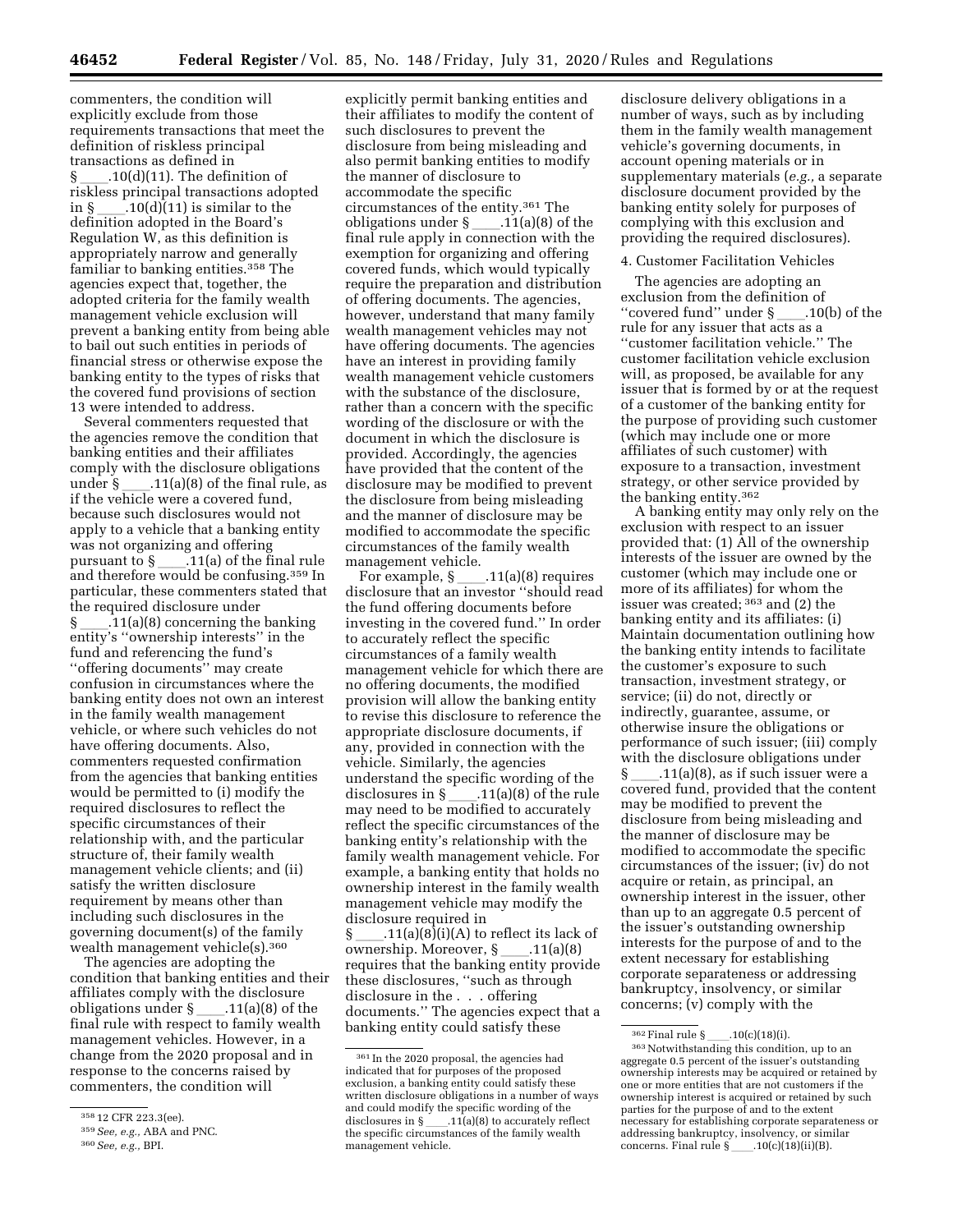requirements of  $\S\S$  \_\_\_\_.14(b) and<br>15 as if such issuer were a co  $\frac{15}{100}$  as if such issuer were a covered. fund; and (vi) except for riskless principal transactions as defined in § \_\_\_\_.10(d)(11), comply with the<br>requirements of 12 CFR 223.15(a), as if such banking entity and its affiliates were a member bank and the entity were an affiliate thereof.364

The agencies continue to believe that this exclusion will appropriately allow banking entities to structure certain types of services or transactions for customers, or to otherwise provide traditional customer-facing banking and asset management services, through a vehicle, even though such a vehicle may rely on section  $3(c)(1)$  or  $3(c)(7)$  of the Investment Company Act or would otherwise be a covered fund under the final rule. Most commenters that addressed this exclusion were supportive,365 stating that it would provide banking entities with greater flexibility to meet client needs and objectives.366 Some commenters found the exclusion's conditions to be reasonable and sufficient.367 However, two commenters recommended that the agencies impose additional limitations on the exclusion.368 One of these commenters argued that the exclusion would permit, and possibly encourage, banking entities to increase their risk exposures through the use of customer facilitation vehicles, and the agencies should minimize such risk exposures and promote risk monitoring and management.369

The agencies continue to believe that these vehicles do not expose banking entities to the types of risks that section 13 of the BHC Act was intended to restrict, and that this exclusion is consistent with section 13(d)(1)(D), which permits banking entities to engage in transactions on behalf of customers, when such transactions would otherwise be prohibited under section 13. The agencies have elsewhere tailored the 2013 rule to allow banking entities to meet their customers' needs.370 This exclusion will similarly

370For example, the agencies in 2019 amended the exemption for risk-mitigating hedging activities to allow banking entities to acquire or retain an ownership interest in a covered fund as a riskmitigating hedge when acting as an intermediary on behalf of a customer that is not itself a banking entity to facilitate the exposure by the customer to the profits and losses of the covered fund. *See* 2019 amendments § \_\_\_\_.13(a)(1)(ii). *See also* 2019

allow banking entities to provide customer-oriented financial services through a vehicle when that vehicle's purpose is to facilitate a customer's exposure to those services.371 As stated in the 2020 proposal, the agencies do not believe that section 13 of the BHC Act was intended to interfere unnecessarily with the ability of banking entities to provide services to their customers simply because the customer may prefer to receive those services through a vehicle or through a transaction with a vehicle instead of directly with the banking entity.372 Some commenters agreed, stating that customer facilitation vehicles would not expose banking entities to the types of risks that section 13 was intended to prohibit or limit, particularly given that such vehicles will be subject to a number of conditions, as discussed below.373

The exclusion will, as proposed, require that the vehicle be formed by or at the request of the customer.374 One commenter suggested that the agencies remove this requirement, arguing that it would inhibit a banking entity's ability to provide customers with services in a timely manner.375 However, the agencies continue to believe that this requirement is an important component of the exclusion because it helps differentiate customer facilitation vehicles from covered funds that are organized and offered by the banking entity. As stated in the 2020 proposal, the requirement will not preclude a banking entity from marketing its customer facilitation vehicle services or discussing with its customers prior to the formation of such vehicles the

371This exclusion does not require that the customer relationship be pre-existing. In other words, the exclusion will be available for an issuer that is formed for the purpose of facilitating the exposure of a customer of the banking entity where the customer relationship begins only in connection with the formation of that issuer. The agencies took a similar approach to this question in describing the exemption for activities related to organizing and<br>offering a covered fund under  $\S$  .11(a) of the offering a covered fund under §\_\_\_\_.11(a) of the<br>2013 rule. *See* 79 FR 5716. The agencies indicated that section  $13(d)(1)(G)$ , under which the exemption<br>under § .11(a) was adopted, did not explicitly under § \_\_\_\_.11(a) was adopted, did not explicitly<br>require that the customer relationship be preexisting. Similarly, section  $13(d)(1)(D)$  does not explicitly require a pre-existing customer relationship.

372 85 FR 12120.

 $373\,See$  SIFMA and ABA.  $^{374}\rm{Final}$  rule  $\S$  \_\_\_\_.10(c)

<sup>374</sup> Final rule § \_\_\_\_.10(c)(18)(i).<br><sup>375</sup> SIFMA (stating that requiring a banking entity to wait for a customer to request formation would delay the banking entity's ability to provide services to the customer without any corresponding regulatory benefit).

potential benefits of structuring such services through a vehicle.<sup>376</sup>

As in the 2020 proposal, the agencies are not specifying the types of transaction, investment strategy or other service that a customer facilitation vehicle may be formed to facilitate.377 One commenter recommended specifying that the exclusion only allow vehicles to be formed for extensions of intraday credit, and payment, clearing, and settlement services, and only for purposes of operational efficiency.378 Another commenter argued that attempting to specify may prevent banking entities from being able to appropriately respond to a customer's requests.379 The agencies continue to believe that providing flexibility enhances the utility of this exclusion. Specifically, the agencies note that the purpose of this exclusion is to allow banking entities to provide customeroriented financial services through vehicles, providing customers with exposure to a transaction, investment strategy, or other service that the banking entity may provide to such customers directly. Limiting the type of transaction, investment strategy, or service for which the customer facilitation vehicle may be formed would interfere with this purpose. Accordingly, the agencies are adopting this requirement as proposed.

Under the final rule, similar to the 2020 proposal, a banking entity will be able to rely on the customer facilitation vehicle exclusion only under certain conditions, as stated above.380 Commenters supported most of the conditions, stating that the exclusion imposes reasonable conditions that provide safeguards.381 Commenters also suggested modifications to certain conditions, as discussed below.382 The agencies are adopting the conditions, largely as proposed. However, the agencies are modifying the conditions that relate to *de minimis* ownership of the vehicle, the requirements of 12 CFR 223.15(a), and the disclosure obligations under  $\S$  .11(a)(8), as discussed below.

As proposed, the exclusion would have permitted banking entities and their affiliates to acquire or retain, as principal, an ownership interest in the issuer up to 0.5 percent of the issuer's outstanding ownership interests, for the purpose of and to the extent necessary

- 
- 379*See* SIFMA.
- 

382*See, e.g.,* SIFMA; BPI; and FSF.

<sup>&</sup>lt;sup>364</sup> Final rule § \_\_\_\_.10(c)(18)(ii).<br><sup>365</sup> *See, e.g., SIFMA*; BPI; ABA; Credit Suisse; FSF; Goldman Sachs; and IAA.

<sup>366</sup>*See, e.g.,* SIFMA; BPI; ABA; and Goldman Sachs.

<sup>367</sup>*See, e.g.,* SIFMA; FSF; and SAF.

<sup>368</sup>*See* Better Markets and Data Boiler.

<sup>369</sup>*See* Better Markets.

amendments § \_\_\_\_.3(d)(11) (excluding from the<br>definition of ''proprietary trading'' the entering into of customer-driven swaps or customer-driven security-based swaps and matched swaps or security-based swaps under certain conditions).

<sup>376 85</sup> FR 12120.<br>377 Final rule §

<sup>377</sup>Final rule §ll.10(c)(18)(i). 378*See* Data Boiler.

<sup>&</sup>lt;sup>380</sup> Final rule § \_\_\_\_.10(c)(18)(ii).<br><sup>381</sup> *See, e.g., SIFMA*; FSF; and SAF.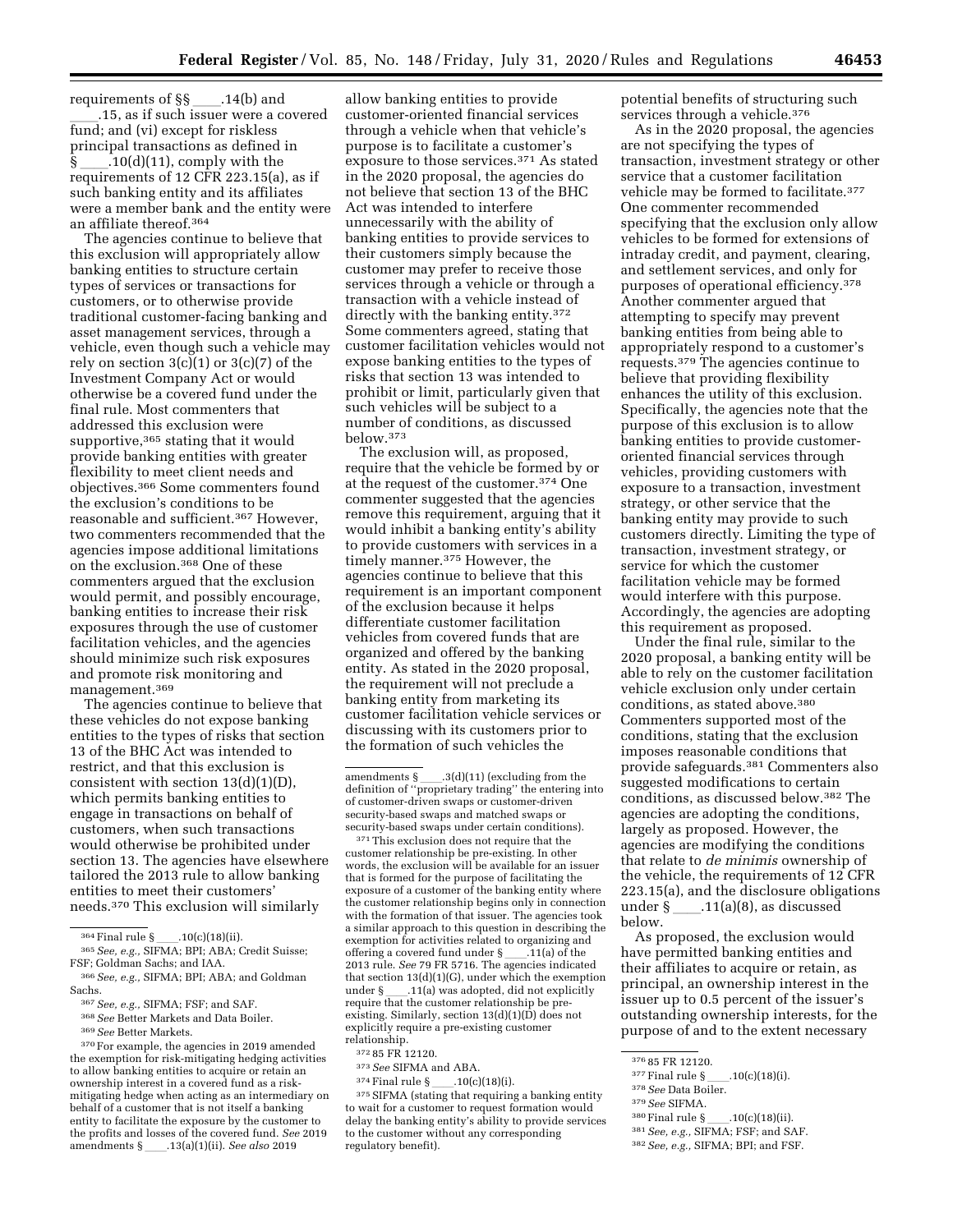for establishing corporate separateness or addressing bankruptcy, insolvency, or similar concerns.383 Similar to their request for family wealth management vehicles, commenters suggested that the agencies specifically allow any party that is unaffiliated with the customer, rather than only the banking entities and their affiliates, to own this *de minimis* interest.384 For the same reasons as discussed above with respect to family wealth management vehicles, the agencies are modifying the *de minimis* ownership provision such that up to an aggregate 0.5 percent of the issuer's outstanding ownership interests may be acquired or retained by one or more entities that are not customers if the ownership interest is acquired or retained by such parties for the purpose of and to the extent necessary for establishing corporate separateness or addressing bankruptcy, insolvency, or similar concerns.385

The agencies are adopting, with modifications, the condition for a banking entity to comply with the requirements of 12 CFR 223.15(a), as if such banking entity were a member bank and the issuer were an affiliate thereof.386 As discussed above, several commenters recommended that the agencies clarify that the family wealth management vehicle exclusion permits banking entities to engage in riskless principal transactions to purchase assets—including low quality assets for purposes of section 223.15 of the Board's Regulation W—from family wealth management vehicles.387 One such commenter also suggested that, for purposes of consistency, the agencies should similarly clarify that banking entities are permitted to engage in such riskless principal transactions with customer facilitation vehicles.388

The purpose of the proposed requirement that a customer facilitation vehicle must comply with 12 CFR 223.15(a) was the same for both the family wealth management vehicle and the customer facilitation vehicle exclusions—to help ensure that the exclusions do not allow banking entities to ''bail out'' either vehicle.389 For the

<sup>385</sup> Final rule § \_\_\_\_.10(c)(18)(ii)(B).<br><sup>386</sup> Final rule § \_\_\_\_.10(c)(18)(ii)(C)(6). 12 CFR <sup>386</sup> Final rule § \_\_\_\_.10(c)(18)(ii)(C)(6). 12 CFR 223.15(a) provides that a member bank may not purchase a low-quality asset from an affiliate unless, pursuant to an independent credit evaluation, the member bank had committed itself to purchase the asset before the time the asset was acquired by the affiliate. 12 CFR 223.15(a).

387*See, e.g.,* BPI and SIFMA. *See supra,* Section IV.C.3 (Family Wealth Management Vehicles).

388*See* BPI.

same reasons discussed above with respect to family wealth management vehicles, the agencies have modified the requirement to exclude from the requirements of 12 CFR 223.15(a) transactions that meet the definition of riskless principal transactions as<br>defined in  $\S$  . 10(d)(11).<sup>390</sup> Si defined in §\_\_\_\_.10(d)(11).<sup>390</sup> Similar to the agencies' approach with respect to family wealth management vehicles, the agencies expect that, together, the adopted criteria for this exclusion will prevent a banking entity from being able to bail out customer facilitation vehicles in periods of financial stress or otherwise expose the banking entity to the types of risks that the covered fund provisions of section 13 of the BHC Act were intended to address.

The agencies are modifying the condition that the banking entity and its affiliates comply with the disclosure<br>obligations under  $\S$  \_\_\_\_\_.11(a)(8), as if obligations under § \_\_\_\_.11(a)(8), as if<br>such issuer were a covered fund, to provide clarification that the content of the disclosure may be modified to prevent the disclosure from being misleading and the manner of disclosure may be modified to accommodate the specific circumstances of the issuer.391 Commenters requested that the agencies provide such clarification in the context of family wealth management vehicles.392 Although the agencies did not receive any comments with respect to this condition in the context of this exclusion, the agencies are similarly modifying this condition under this exclusion. The agencies believe that these disclosures will provide important information to the customers for whom these vehicles will be used to provide services—whether they are family customers under the family wealth management vehicle exclusion or other customers under this exclusion. The agencies' treatment of this condition for family wealth management vehicles, as described above, will similarly apply to this condition for customer facilitation vehicles.393

The agencies are adopting, as proposed, the condition that all of the ownership interests of the issuer are owned by the customer (which may include one or more of the customer's affiliates) for whom the issuer was created (other than a *de minimis* interest that may be held by others, as discussed above).394 The agencies continue to believe that this condition is

 $390$  Final rule §\_\_\_\_\_.10(c)(18)(ii)(C)(6).

 $391$  Final rule § \_\_\_\_\_. 10(c)(18)(ii)(C)(3). 392*See supra,* Section IV.C.3 (Family Wealth Management Vehicles).

appropriate to prevent banking entities from using this exclusion for customer facilitation vehicles to evade the restrictions of section 13 of the BHC Act. To help track compliance, a banking entity and its affiliates will, as proposed, have to maintain documentation outlining how the banking entity intends to facilitate the customer's exposure to a transaction, investment strategy, or service.395

The agencies are also adopting, as proposed, the condition that the banking entity and its affiliates do not, directly or indirectly, guarantee, assume, or otherwise insure the obligations or performance of such issuer.396 The agencies continue to believe that this condition is appropriate and consistent with the goal of preventing banking entities from bailing out their customer facilitation vehicles. Commenters generally agreed, supporting the condition as one that is reasonable and appropriate in addressing the agencies' potential evasion concerns.397

Finally, the agencies are adopting, as proposed, the condition that the banking entity and its affiliates comply<br>with the requirements of §§ .14(b) with the requirements of  $\S\$ <sub>....</sub>.14(<br>and .15, as if such issuer were a and \_\_\_\_.15, as if such issuer were a<br>covered fund.<sup>398</sup> The agencies requested comment in the 2020 proposal whether this exclusion should also require that the banking entity and its affiliates comply with the requirements of all of § ll.14. One commenter argued that requiring compliance with the<br>requirements of all of § 14 would requirements of all of § \_\_\_.14 would<br>eliminate the utility of this exclusion.<sup>399</sup> The same commenter supported the condition, as proposed, stating that requiring compliance with only  $\S$  \_\_\_\_\_.14(b), which would apply the requirements in section 23B of the Federal Reserve Act, and the application of the prudential backstops under § \_\_\_\_.15 would serve as adequate<br>safeguards to avoid the risk of bailout or other evasion concerns.400 The agencies continue to believe that this condition will help ensure that banking entities and their affiliates' exposure to risk remains appropriately limited.

The agencies continue to believe that, collectively, the conditions on the exclusion will help to ensure that

<sup>383</sup>*See* 2020 proposed rule

 $10(c)(18)(ii)(B)(4).$ 

<sup>384</sup>*See* SIFMA; BPI; and FSF.

<sup>389</sup>*See* 85 FR 12120.

<sup>393</sup> *Id.* 

 $394$  Final rule §§ \_\_\_\_.  $10(c)(18)(ii)(A)–(B)$ .

 $395$  Final rule §\_\_\_\_\_.10(c)(18)(ii)(C)(1).

 $396$  Final rule §\_\_\_\_\_.10(c)(18)(ii)(C)(2).

<sup>397</sup>*See, e.g.,* SIFMA; FSF; and Data Boiler.

<sup>398</sup> Final rule §\_\_\_\_.10(c)(18)(ii)(C)(5).

<sup>399</sup>*See* FSF (stating that if banking entities were required to comply with all of §\_\_\_\_.14, they would<br>not be able to enter into swaps and other covered transactions with the customer facilitation vehicle for their clients, many of whom seek such transactions through the use of such vehicles). 400*See* FSF.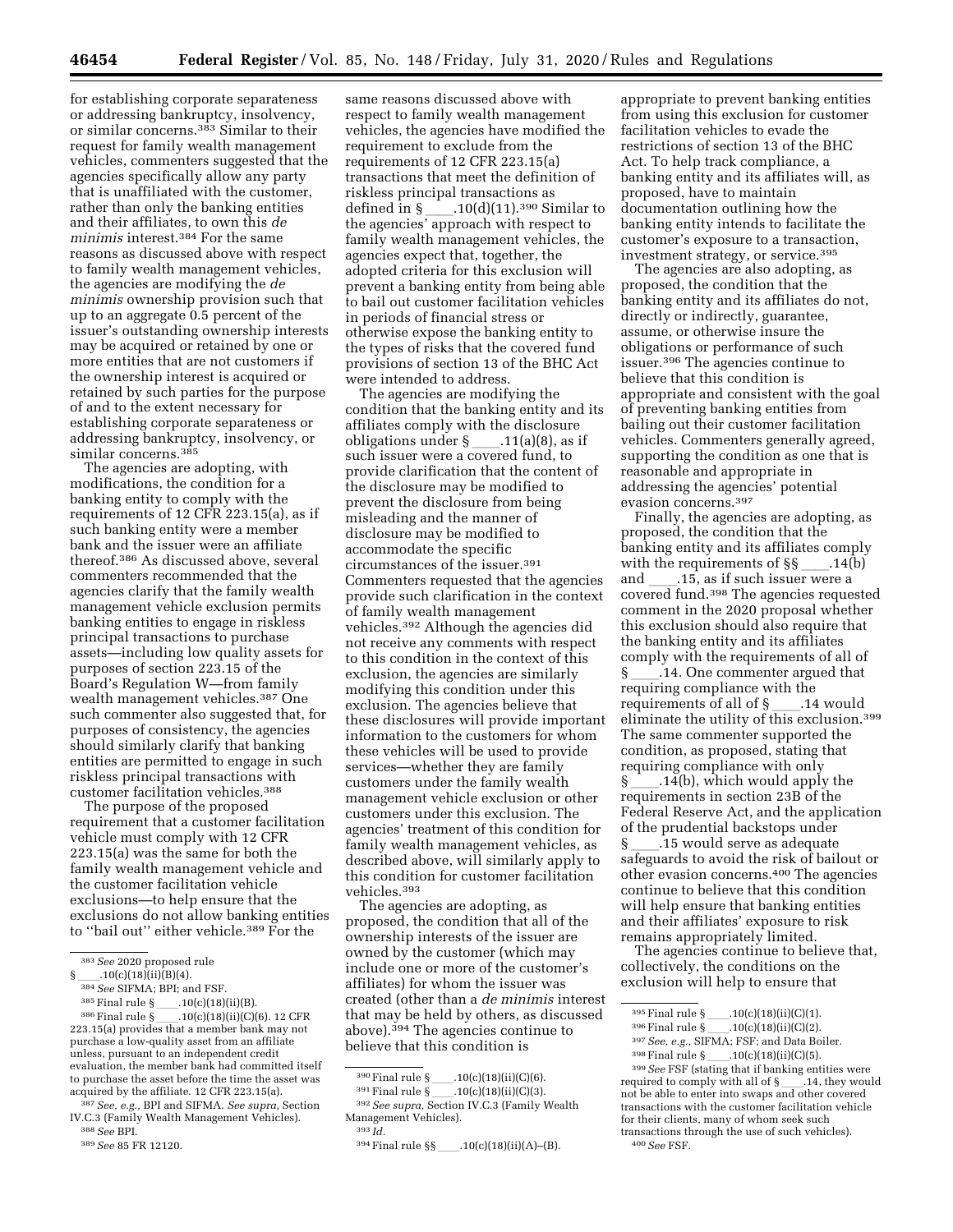customer facilitation vehicles are used for customer-oriented financial services provided on arms-length, market terms, and to prevent evasion of the requirements of section 13 of the BHC Act and the final rule. The agencies also continue to believe that the adopted conditions will be consistent with the purposes of section 13.

As in the 2020 proposal, the agencies will not apply §\_\_\_\_.14(a) to customer<br>facilitation vehicles because the agencies understand that this would prohibit banking entities from providing the full range of banking and asset management services to customers using these vehicles. Commenters generally supported this approach,<sup>401</sup> and one noted that applying § \_\_\_\_.14(a) to these<br>vehicles would undo any practical utility of the exclusion.402

# *D. Limitations on Relationships With a Covered Fund*

In the 2020 proposal, the agencies proposed to amend the regulations implementing section 13(f)(1) of the BHC Act to permit banking entities to engage in a limited set of covered transactions with covered funds for which the banking entity directly or indirectly serves as investment manager, investment adviser, or sponsor, or that the banking entity organizes and offers pursuant to section 13(d)(1)(G) of the BHC Act (such funds, related covered funds).403

Section 13(f)(1) of the BHC Act generally prohibits a banking entity from entering into a transaction with a related covered fund that would be a covered transaction as defined in section 23A of the Federal Reserve Act as if the banking entity was a member bank and the covered fund was an affiliate.404 The 2020 proposal would have amended the application of section 13(f)(1) of the BHC Act in limited circumstances, by allowing a banking entity to enter into certain covered transactions with a related covered fund that would be permissible without limit for a state member bank to enter into with an affiliate under section 23A of

the Federal Reserve Act. In addition, the 2020 proposal would have allowed a banking entity to enter into short-term extensions of credit with, and purchase assets from, a related covered fund in connection with payment, clearing, and settlement activities. The agencies invited comment on the past interpretation of section 13(f)(1) of the BHC Act,<sup>405</sup> and the proposed amendments to the regulations implementing section  $13(f)(1).406$ 

As described in the 2020 proposal, the agencies believe the statutory rulemaking authority under paragraph  $(d)(1)(I)$  of section 13 of the BHC Act permits the agencies to determine that banking entities may enter into covered transactions with related covered funds that would otherwise be prohibited by section 13(f)(1) of the BHC Act, provided that the rulemaking complies with applicable statutory requirements.407 This interpretation of the agencies' rulemaking authority is supported both by the inclusion of other covered transactions within the permitted activities listed in paragraph (d)(1) of section 13 and by the manner in which section 13(f)(1) of the BHC Act is incorporated in the list of permitted activities in paragraph (d)(1), as described below.

Section 23A of the Federal Reserve Act limits the aggregate amount of covered transactions between a member bank and its affiliates, while section 13(f)(1) of the BHC Act generally prohibits covered transactions between a banking entity and a related covered fund, with no minimum amount of permissible covered transactions.408

408 12 U.S.C. 371c, 12 U.S.C. 1851(f)(1). The term ''covered transaction'' is defined in section 23A of the Federal Reserve Act to mean, with respect to an affiliate of a member bank, (1) a loan or extension of credit to the affiliate, including a purchase of assets subject to an agreement to repurchase; (2) a purchase of or an investment in securities issued by the affiliate; (3) a purchase of assets from the affiliate, except such purchase of real and personal property as may be specifically exempted by the Board by order or regulation; (4) the acceptance of securities or other debt obligations issued by the affiliate as collateral security for a loan or extension of credit to any person or company; (5) the issuance of a guarantee, acceptance, or letter of credit, including an endorsement or standby letter of credit, on behalf of an affiliate; (6) a transaction with an affiliate that involves the borrowing or lending of securities, to the extent that the transaction causes a member bank or a subsidiary to have credit exposure to the affiliate; or (7) a derivative transaction, as defined in paragraph (3) of section 5200(b) of the Revised Statutes of the United States (12 U.S.C. 84(b)), with an affiliate, to

Despite the general prohibition on certain covered transactions in section 13(f)(1), section 13 also authorizes a banking entity to own an interest in a related covered fund, which would be a ''covered transaction'' for purposes of section 23A of the Federal Reserve Act.409 In addition to this apparent conflict between paragraphs 13(d) and (f) with respect to covered fund ownership, there are other elements of these paragraphs that introduce ambiguity about the interpretation of the term ''covered transaction'' as used in section 13(f) of the BHC Act. For example, despite the general prohibition on covered funds, another part of section 13 permits a bank entity ''to acquire or retain an ownership interest in a covered fund in accordance with the requirements of section 13.'' 410 In the preamble to the 2013 rule, the agencies specifically interpreted section 13 to allow such investments noting that a contrary interpretation would make the specific language that permits covered transactions between a banking entity and a related covered fund ''mere surplusage." <sup>411</sup> The statute also prohibits a banking entity that organizes or offers a hedge fund or private equity fund from directly or indirectly guaranteeing, assuming, or otherwise insuring the obligations or performance of the fund (or of any hedge fund or private equity fund in which such hedge fund or private equity fund invests).412 To the extent that section 13(f) prohibits all covered transactions between a banking entity and a related covered fund, however, the independent prohibition on guarantees in section  $13(d)(1)(G)(v)$  would seem to be unnecessary and redundant.413

Although the agencies previously expressed doubt about their ability to permit banking entities to enter into covered transactions with related covered funds pursuant to their authority under section  $13(d)(1)(J)$  of the BHC Act,414 the activities permitted pursuant to paragraph (d) specifically contemplate allowing a banking entity to enter into certain covered

- 411 *Id.*
- 412 12 U.S.C. 1851(d)(1)(G)(v).
- 413*See* 12 U.S.C. 371c(b)(7)(E); 12 CFR

<sup>401</sup>*See, e.g.,* SIFMA and BPI.

<sup>402</sup>*See* SIFMA.

<sup>403</sup>*See* 2020 proposal §ll.14(a)(2), (3); 85 FR 12143–12146.

<sup>404</sup> 12 U.S.C. 1851(f)(1); *see also* 12 U.S.C. 371c. Section 13(f)(3) of the BHC Act also provides an exemption for prime brokerage transactions between a banking entity and a covered fund in which a covered fund managed, sponsored, or advised by that banking entity has taken an ownership interest. 12 U.S.C. 1851(f)(3). In addition, section 13(f)(2) subjects any transaction permitted under section 13(f) (including a permitted prime brokerage transaction) between a banking entity and covered fund to section 23B of the Federal Reserve Act. 12 U.S.C. 1851(f)(2); *see* 12 U.S.C. 371c–1.

<sup>405</sup> In the preamble to the 2013 rule, the agencies noted that ''[s]ection 13(f) of the BHC Act does not incorporate or reference the exemptions contained in section 23A of the FR Act or the Board's Regulation W.'' 79 FR 5746.

<sup>406</sup> 85 FR 12145–46.

<sup>407</sup> 12 U.S.C. 1851(b)(2), (d)(1)(J), (d)(2).

the extent that the transaction causes a member bank or a subsidiary to have credit exposure to the affiliate. *See* 12 U.S.C. 371c(b)(7), as amended by Pub. L. 111.203, section 608 (July 21, 2010). Section 13(f) of the BHC Act does not alter the applicability of section 23A of the Federal Reserve Act and the Board's Regulation W to covered transactions between insured depository institutions and their affiliates.

<sup>409</sup> 12 U.S.C. 1851(d)(1)(G); (d)(4).

<sup>410</sup> 79 FR 5746.

 $223.3(h)(4)$ .

<sup>414</sup>*See* 76 FR 68912 n.313.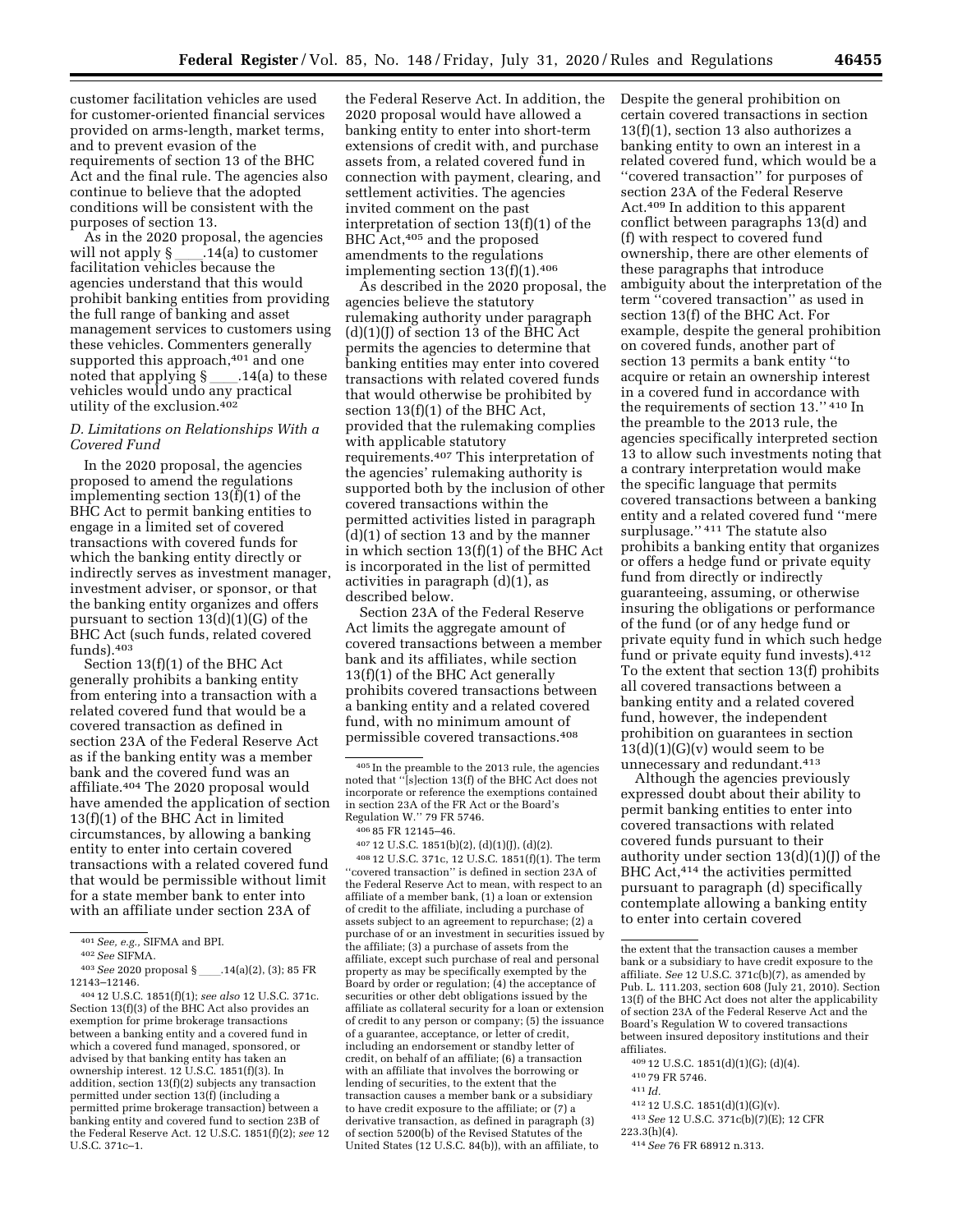transactions with related funds.415 The exceptions in section 13(f)(1) are also expressly incorporated into the statutory list of permitted activities, specifically in section  $13(d)(1)(G)(iv).416$  By virtue of the conflict between paragraphs (d) and (f) of section 13, and the inclusion of specific covered transactions within the permitted activities in paragraph (d) of section 13, the agencies continue to believe that the authority granted pursuant to paragraph (d)(1)(J) to determine that other activities are not prohibited by the statute authorizes the agencies to exercise rulemaking authority to determine that banking entities may enter into covered transactions with related covered funds that would otherwise be prohibited by section 13(f)(1) of the BHC Act, provided that the rulemaking complies with applicable statutory requirements.417

Several commenters expressed support for the proposed amendments to the regulations implementing section 13(f)(1) of the BHC Act that would have permitted a banking entity to engage in a limited set of covered transactions with a related covered fund.418 Some commenters recommended that the agencies clarify whether a banking entity may enter into exempt transactions with a related covered fund in the circumstance where such transactions would be exempt from section 23A of the Federal Reserve Act only if a bank entered into such transactions with a securities affiliate.419 A few commenters also recommended that the agencies adopt a new exclusion allowing a banking entity to offer other types of extensions of credit to a related covered fund, including extensions of credit in the ordinary course of business.420 Other commenters recommended that the agencies clarify that section 13(f)(1) does not apply outside of the United States.421 The commenters noted that such an approach would limit the extraterritorial effect of section 13(f)(1), and would better align section 13(f)(1) with the manner in which section 23A of the Federal Reserve Act applies outside of the United States.

As discussed below, the final rule adopts the proposed amendments from the 2020 proposal with minor modifications. The agencies believe that, under certain circumstances, it is

- 415 12 U.S.C. 1851(d)(1)(G); (d)(4).<br><sup>416</sup> 12 U.S.C. 1851(d)(1)(G)(iv).<br><sup>417</sup> 12 U.S.C. 1851(b)(2), (d)(1)(J), (d)(2).<br><sup>418</sup> *See, e.g.,* ABA; BPI; CBA; Data Boiler; EBF;<br>FSF; IIB; PNC; and SIFMA.
- 
- <sup>419</sup> ABA; BPI; FSF; and SIFMA.<br><sup>420</sup> BPI and PNC.<br><sup>421</sup> CBA; EBF; and IIB.

appropriate to permit banking entities to enter into certain covered transactions with related covered funds, in the manner described in the amendments to<br>§ .14 of the implementing § \_\_\_\_.14 of the implementing<br>regulations. Consistent with the 2020 proposal, these amendments do not modify the definition of ''covered transaction'' but instead authorize banking entities to engage in limited transactions with related covered funds. Any transactions permitted by these revisions must still meet the eligibility requirements for the particular transaction, and the banking entity must also comply with certain conflict of interest, high-risk, and safety and soundness restrictions with respect to such transactions. The agencies are also expressly providing that a banking entity may enter into certain riskless principal transactions with a related covered fund, as described below.

Exempt Transactions Under Section 23A and the Board's Regulation W; Riskless Principal Transactions

The final rule adopts the amendments to the regulations implementing section 13(f)(1) of the BHC Act to permit banking entities to enter into exempt transactions permitted under section 23A and the Board's Regulation W. Specifically, the final rule permits a banking entity to engage in certain covered transactions with a related covered fund that would be exempt from the quantitative limits, collateral requirements, and low-quality asset prohibition under section 23A of the Federal Reserve Act, including certain transactions that would be exempt pursuant to section 223.42 of the Board's Regulation W.422

Section 23A of the Federal Reserve Act is designed to protect against a depository institution suffering losses in transactions with affiliates, and to limit the ability of a depository institution to transfer to its affiliates the ''subsidy'' arising from the depository institution's access to the Federal safety net.423 Nevertheless, a member bank may enter into certain ''exempt'' covered transactions set forth in section 23A of the Federal Reserve Act and the Board's Regulation W, without regard to the quantitative limits, collateral requirements, and low-quality asset prohibition of section 23A and the Board's Regulation W, provided such transactions meet the criteria specified in Regulation W.424

Under the Board's Regulation W, a member bank may enter into certain exempt covered transactions only with a securities affiliate. Specifically, under these exempt covered transactions, a member bank may enter into transactions to purchase marketable securities, to purchase municipal securities, and to enter into riskless principal transactions only with a securities affiliate.<sup>425</sup> In permitting such transactions under Regulation W, the Board previously concluded that the condition that such transactions were permissible only with a securities affiliate was an important consideration that helped justify the exemption, noting that securities affiliates generally must be registered as broker-dealers, and are therefore subject to SEC supervision and examination, and are required to keep detailed records concerning each securities transaction.426

The exempt transactions specified in section 23A of the Federal Reserve Act and Regulation W are structured in a manner so as not to present the same concerns about a depository institution suffering losses or transferring the subsidy arising from the depository institution's access to the Federal safety net. The agencies believe that the same rationale that supports the exemptions in section 23A of the Federal Reserve Act and the Board's Regulation W also supports exempting such transactions from the prohibition on covered transactions between a banking entity and related covered funds under section 13(f)(1) of the BHC Act, provided that such transactions are subject to the same requirements and conditions specified in Regulation W. In particular, the agencies note that these exemptions generally do not present significant risks of loss and serve important public policy objectives.427

Several commenters recommended that the agencies clarify whether a banking entity may enter into certain transactions with a related covered fund that would be permissible under the Board's Regulation W if entered into between a bank and a securities affiliate,

<sup>422</sup>*See* 12 U.S.C. 371c(d); 12 CFR 223.42. 423For a brief background on section 23A of the

Federal Reserve Act, see Transactions Between Member Banks and Their Affiliates, 67 FR 76560– 765561 (December 12, 2002).

<sup>424</sup>*See* 12 U.S.C. 371c(d); 12 CFR 223.42.

<sup>425</sup> 12 CFR 223.42(f), (g), (m).

<sup>426</sup> 67 FR 76591 (December 12, 2002); *see* 67 FR 76593, 76597.

<sup>427</sup>For example, intraday extensions of credit are exempt covered transactions under section 23A of the Federal Reserve Act. The Board previously has noted that ''[i]ntraday overdrafts and other forms of intraday credit generally are not used as a means of funding or otherwise providing financial support for an affiliate. Rather, these credit extensions typically facilitate the settlement of transactions between an affiliate and its customers when there are mismatches between the timing of funds sent and received during the business day.'' 67 FR 76596.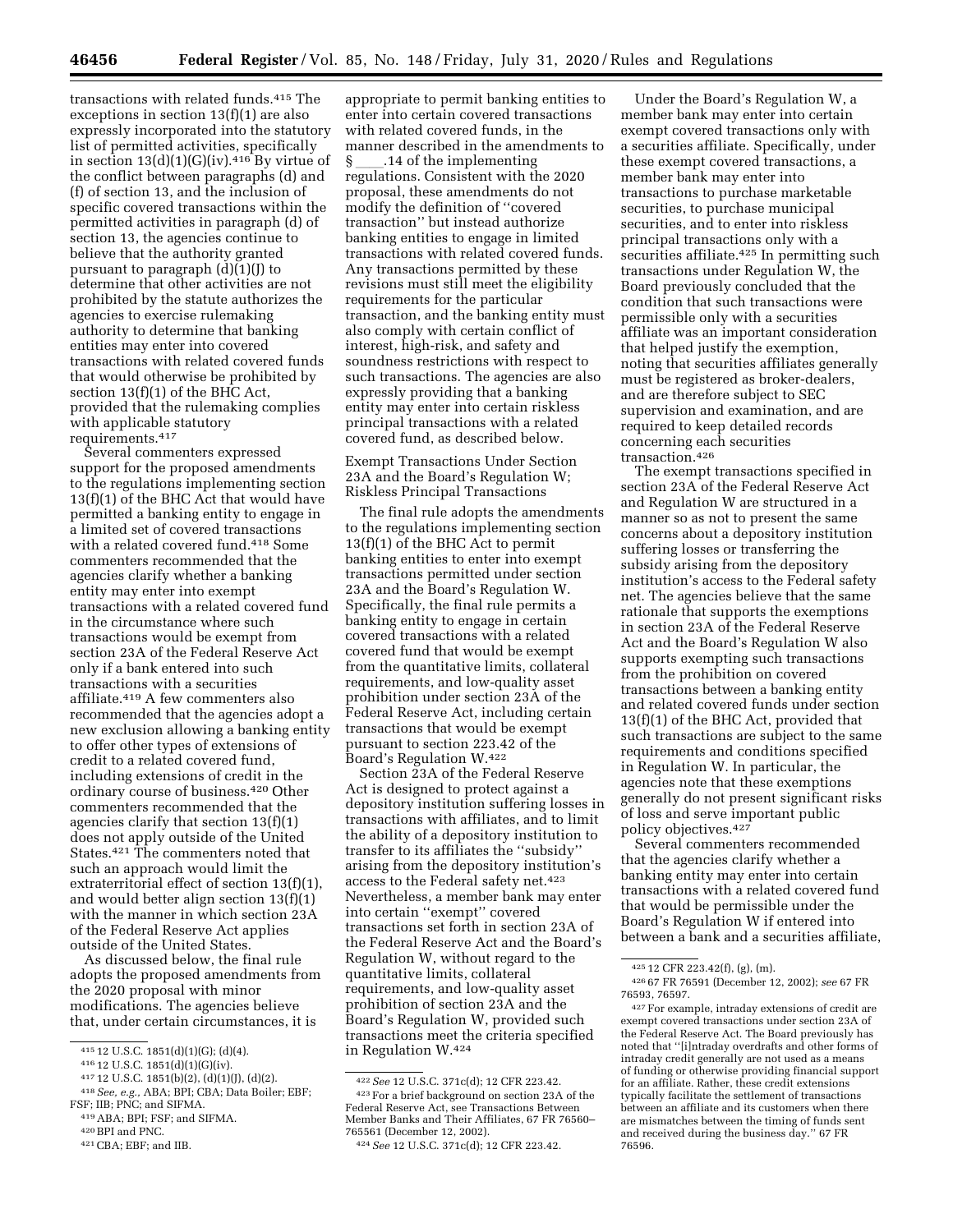even if the covered fund would not meet the eligibility criteria to be a ''securities affiliate'' under the Board's Regulation W.428 As noted above, Regulation W imposes various conditions and requirements on transactions that a bank enters into with its affiliates, and permits a bank to enter into transactions involving the purchase of marketable securities, the purchase of municipal securities, and riskless principal transactions only with an affiliate that is a ''securities affiliate'' as defined in Regulation W. With respect to purchases of marketable securities and municipal securities, the final rule follows the approach adopted in Regulation W, and permits a banking entity to enter into such covered transactions with a related covered fund only if those transactions would meet all of the eligibility criteria to qualify as exempt transactions under Regulation W, including the requirement that the related covered fund meets the requirements to be a securities affiliate.<sup>429</sup> As noted above, the exempt transactions specified in Regulation W include various limits and conditions that both limit the risks of such transactions and allow the Federal banking agencies to monitor compliance. Generally, the final rule retains the eligibility criteria for exempt covered transactions defined in Regulation W. The agencies believe that these conditions serve important policies, and appropriately limit the scope of the exempt transactions permissible under the implementing regulations.

The final rule permits banking entities to enter into riskless principal transactions with a related covered fund, including in circumstances where the covered fund is not a ''securities affiliate.'' 430 In a riskless principal transaction, the riskless principal (the banking entity) buys and sells the same security contemporaneously, and the asset risk passes promptly from the affiliate (the related covered fund) through the riskless principal to a third party.431 In permitting such transactions under Regulation W, the Board

429 In addition to requiring that an affiliate be a securities affiliate, the exemptions under Regulation W permitting a bank to purchase marketable securities or municipal securities in certain circumstances require the bank to retain records about the underlying transaction. *See* 12 CFR 223.42(f)(6), (g)(3)(iii)(B).

previously found that there was no regulatory benefit to subjecting riskless principal transactions to section 23A of the Federal Reserve Act, because such transactions closely resemble securities brokerage transactions, and these transactions do not allow the affiliate to transfer risk to the affiliate acting as a riskless principal.432

Although the 2020 proposal would have permitted a banking entity to enter into a riskless principal transaction with a covered fund provided it met the criteria in Regulation W, the final rule adopts a standalone exception to differentiate riskless principal transactions specifically from other transactions that would be exempt transactions under the Board's Regulation W.433 In connection with permitting banking entities to enter into riskless principal transactions with related covered funds in a separate exception from Super 23A, the agencies are defining riskless principal<br>transactions in §\_0.10 of the transactions in § \_\_\_\_.10 of the<br>regulations. The definition of riskless principal transactions adopted in the final rule is similar to the definition adopted in the Board's Regulation W, as this definition is appropriately narrow and generally familiar to banking entities.434

In addition, and as discussed in more detail below, banking entities may separately rely on the independent exception for acquisitions of assets in connection with payment, clearing, and settlement services. The agencies expect that in many instances, subject to other applicable laws and regulations, a banking entity may be able to engage in acquisitions of assets in connection with payment, clearing, and settlement services, without relying on the exception permitting banking entities to enter into covered transactions with their related covered funds that would be exempt under Regulation W.

Short-Term Extensions of Credit and Acquisitions of Assets in Connection With Payment, Clearing, and Settlement Services

The final rule adopts the proposed amendments in the 2020 proposal that would have permitted a banking entity to provide short-term extensions of credit to, and purchase assets from, a related covered fund, subject to appropriate limits. Under the final rule, each short-term extension of credit or purchase of assets must be made in the ordinary course of business in connection with payment transactions;

securities, derivatives, or futures clearing; or settlement services. In addition, each extension of credit must be required to be repaid, sold, or terminated no later than five business days after it was originated. Additionally, the proposed five business day criterion is consistent with the Federal banking agencies' capital rules and would generally limit banking entities to transactions with normal settlement periods, which have lower risk of delayed settlement or failure, when providing short-term extensions of credit.435 Each short-term extension of credit must also meet the same requirements applicable to intraday extensions of credit under section 223.42(*l*)(1)(i) and (ii) of the Board's Regulation W (as if the extension of credit was an intraday extension of credit, regardless of the duration of the extension of credit). Under these requirements, the banking entity making a short-term extension would have to meet the same requirements as it would to engage in an intraday extension of credit under Regulation W (and as incorporated in the implementing regulations). Specifically, the banking entity would need to have policies and procedures to manage the credit exposure and must have no reason to believe that the related covered fund will have difficulty repaying the extension of credit in accordance with its terms. Finally, each extension of credit or purchase of assets permitted by these revisions must also comply with certain conflict of interest, high-risk, and safety and soundness restrictions, and must otherwise be permissible for the banking entity to enter into with the fund.436

<sup>428</sup>ABA; BPI; FSF; and SIFMA. Under the Board's Regulation W, a ''securities affiliate'' is defined as ''[a]n affiliate of the member bank that is registered with the Securities and Exchange Commission as a broker or dealer; or . . . [a]ny other securities broker or dealer affiliate of a member bank that is approved by the Board.'' 12 CFR 223.3(gg).

<sup>430</sup>*Cf.* 12 CFR 223.42(m).

<sup>431</sup>*See* 67 FR 76597.

<sup>432</sup> *Id.* 

<sup>433</sup> 12 CFR 223.42.

<sup>434</sup>*See* 12 CFR 223.3(ee).

<sup>435</sup>*See* 78 FR 62110 (October 11, 2013). While the Federal banking agencies require firms to track and monitor the credit risk exposure for transactions involving securities, foreign exchange instruments, and commodities that have a risk of delayed settlement, this requirement does not apply to other types of transactions which may be used in providing a short-term extension of credit (*e.g.,*  repo-style transactions). Additionally, banking entities typically monitor credit extensions by counterparty, and not by transaction type. Thus, the final rule is consistent with the approach taken in the Federal banking agencies' capital rule, without imposing an additional compliance burden without a corresponding benefit. *See, e.g.,* 12 CFR 3.2; 217.2; 324.2 (defining derivative contract to include unsettled securities with a contractual settlement or delivery lag that is longer than the lesser of the market standard for the particular instrument or five business days); 12 CFR 3.38(d); 217.38(d); 324.38(d) (noting that an institution must hold riskbased capital against any delivery-versus-payment or payment-versus-payment transaction with a normal settlement period if the counterparty has not made delivery within five business days after settlement).

<sup>436</sup>For example, an investment fund with respect to which a member bank or its affiliate is an Continued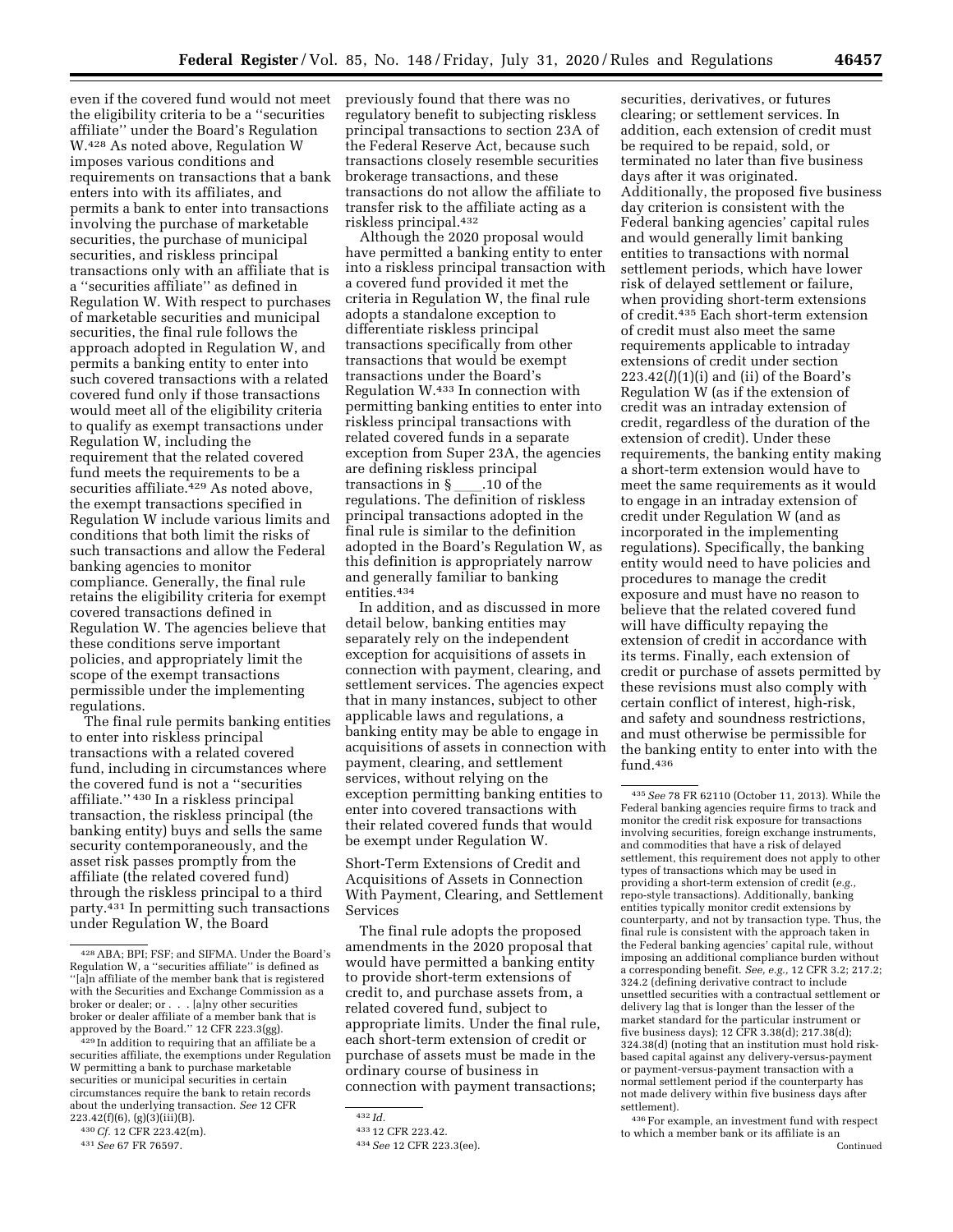The agencies do not believe it would be appropriate to permit banking entities to enter into other covered transactions with a related covered fund, outside of the exceptions noted above. Although some commenters recommended expanding this exception to allow banking entities to enter into limited amounts of covered transactions with related covered funds, the agencies believe that permitting banking entities to engage in other covered transactions with related covered funds would potentially raise the concerns that paragraph 13(f)(1) was intended to address.

The agencies also do not believe that it would be appropriate to limit the application of section 13(f)(1) to the United States as some commenters recommended, at this time. The agencies note that other amendments in the final rule (for example, amendments to the treatment of foreign excluded funds and foreign public funds) may help address some of the commenters' concerns about the extraterritorial application of section 13(f)(1).

Impact of the Amendments on Safety and Soundness and U.S. Financial Stability

The agencies expect that the amendments in the final rule described above would generally promote and protect the safety and soundness of banking entities and U.S. financial stability. In comments previously submitted to the agencies, banking entities that sponsor or serve as the investment adviser to covered funds have argued that the inability to engage in any covered transactions with such funds, particularly those types of transactions that are expressly exempted under section 23A of the Federal Reserve Act and the Board's Regulation W, has limited the services that they or their affiliates can provide. The commenters said that amending the regulations to permit limited covered transactions with related covered funds would not create any new incentives for the banking entity to financially support the related covered fund in times of stress and would not otherwise permit the banking entity to indirectly engage in proprietary trading through the related covered fund.437 For example, when a banking entity sponsors or advises a covered fund, the prohibition on covered transactions between the banking entity (and its affiliates) and the covered fund may limit the ability of the

As discussed below, the agencies believe that the exceptions in the final rule would generally promote and protect the safety and soundness of banking entities and U.S. financial stability by allowing banking entities to reduce operational risk.

Currently, the restrictions under section 13(f)(1) of the BHC Act substantially limit the ability of a banking entity to both (1) organize and offer a covered fund, or act as an investment adviser to the covered fund, and (2) provide custody or other services to the fund. As a result, a third party is required to provide other necessary services for the fund's operation, including payment, clearing, and settlement services that are generally provided by the fund's custodian, even when the banking entity sponsor of the fund typically provides those services to other funds it sponsors. This is the case even when the third party may not offer the same quality of services available through an affiliate, or where the third party may charge more for the same services that could be provided by an affiliate. This increases the potential for problems at the thirdparty service provider (*e.g.,* an operational failure or a disruption to normal functioning) to affect the banking entity or the fund, which were required to use the third-party service provider as a result of the restrictions under section 13(f)(1). Those problems may then spread among financial institutions or markets and thereby threaten the stability of the U.S. financial system. By amending  $\S$  .14(a), therefore, the final rule allows a banking entity to reduce both operational risk and interconnectedness to other financial institutions by directly providing a broader array of services to a fund it organizes and offers, or advises. The agencies believe that reducing these risks will promote and protect the safety and soundness of banking entities.438

The final rule also would promote and protect U.S. financial stability by reducing interconnectedness among firms. The provision of custodial services among depository institutions in the United States is highly concentrated, with the four largest

providers, all of which remain subject to the Volcker Rule, holding more than 85 percent of custodial assets. Requiring a banking entity that organizes and offers a covered fund to use a third party to provide these services could increase the interconnections between these firms and the risk that distress at one banking entity would be spread to the others. The authorized covered transactions would permit banking entities to provide a more comprehensive suite of services to related covered funds, reducing interconnectedness by reducing the need to rely on third parties to provide such services.

The final rule also retains important limits on the transactions that a banking entity may enter into with a related covered fund, including limitations that apply to transactions within the new exceptions in the regulations implementing § \_\_\_\_.14(a). As specified<br>in the statute, such activities are permissible only ''to the extent permitted by any other provision of Federal or state law, and subject to the limitations under section 13(d)(2) of the BHC Act and any restrictions or limitations that the appropriate Federal banking agencies, the Securities and Exchange Commission, and the Commodity Futures Trading Commission, may determine . . . "439 Section 13(d)(2) of the BHC Act also imposes additional restrictions on any activities authorized pursuant to section (d)(1), including those activities authorized by rulemaking pursuant to section (d)(1)(J).<sup>440</sup>

Sections  $\_\_14(b)$  and  $\_\_14(c)$  of the regulations implementing section 13 of the BHC Act both generally require that a banking entity may enter into certain transactions specified in section 23B of the Federal Reserve Act (including ''covered transactions'' as defined in section 23A of the Federal Reserve Act) with related covered funds only on terms and under circumstances that are substantially the same (or at least as favorable) as to the banking entity as those prevailing at the time for comparable transactions with or involving other nonaffiliated companies, or in the absence of comparable transactions, on terms and under circumstances that the banking entity in good faith would offer to, or would apply to, nonaffiliated companies.441

investment adviser may be subject to additional restrictions under Section 23A of the Federal Reserve Act. *See* 12 U.S.C. 371c(b)(1)(D). 437*See* 85 FR 12144.

banking entity and its affiliates to provide other services, such as trade settlement services, to the covered fund.

<sup>438</sup>The agencies believe that the same rationales that supported exempting certain covered transactions in section 23A of the Federal Reserve Act and the Board's Regulation W also support permitting a banking entity to engage in those exempt covered transactions with a related covered fund, subject to the same terms and conditions as applicable under section 23A and Regulation W.

<sup>439</sup> 12 U.S.C. 1851(d)(1).

<sup>440</sup> 12 U.S.C. 1851(d)(2); *see also* 2013 rule  $\frac{3}{10}$ .7 and  $\frac{1}{10}$ .15.

<sup>441</sup> 12 U.S.C. 1851(f)(2); *see* 12 U.S.C. 371c– 1(a)(1).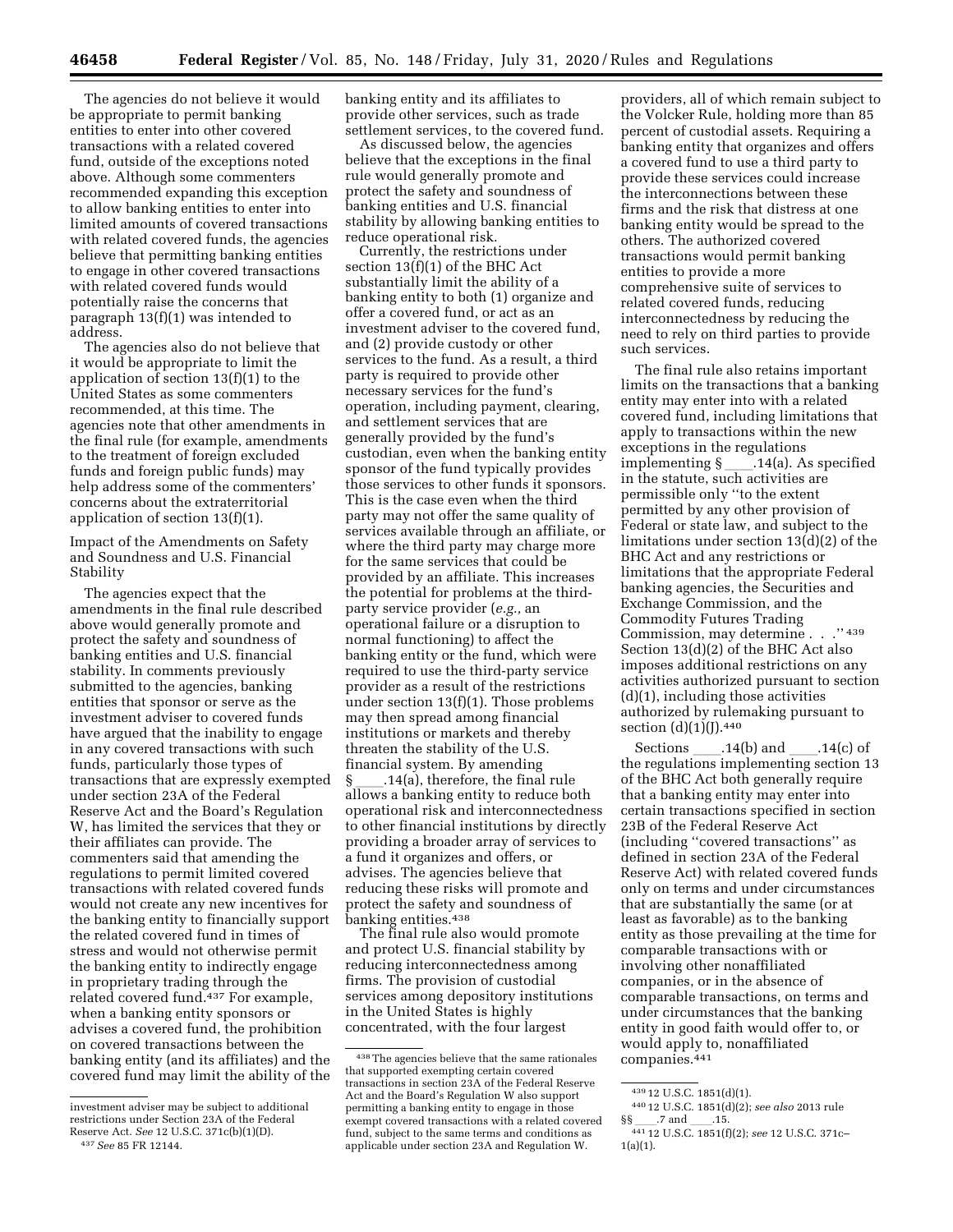The agencies therefore have determined that the amendments to  $\S$  .14(a) of the final rule, in the manner described above, would promote and protect both the safety and soundness of banking entities, and U.S. financial stability.

#### *E. Ownership Interest*

1. Definition of ''Ownership Interest''

The 2013 rule defines an ''ownership interest'' in a covered fund to mean any equity, partnership, or other similar interest. Some banking entities have expressed concern about the inclusion of the term ''other similar interest'' in the definition of ''ownership interest,'' and have indicated that the definition of this term could lead to the inclusion of debt instruments that have standard covenants within the definition of ownership interest. Under the 2013 rule, ''other similar interest'' is defined as an interest that:

• Has the right to participate in the selection or removal of a general partner, managing member, member of the board of directors or trustees, investment manager, investment adviser, or commodity trading advisor of the covered fund (excluding the rights of a creditor to exercise remedies upon the occurrence of an event of default or an acceleration event);

• Has the right under the terms of the interest to receive a share of the income, gains or profits of the covered fund;

• Has the right to receive the underlying assets of the covered fund after all other interests have been redeemed and/or paid in full (excluding the rights of a creditor to exercise remedies upon the occurrence of an event of default or an acceleration event);

• Has the right to receive all or a portion of excess spread (the positive difference, if any, between the aggregate interest payments received from the underlying assets of the covered fund and the aggregate interest paid to the holders of other outstanding interests);

• Provides under the terms of the interest that the amounts payable by the covered fund with respect to the interest could be reduced based on losses arising from the underlying assets of the covered fund, such as allocation of losses, write-downs or charge-offs of the outstanding principal balance, or reductions in the amount of interest due and payable on the interest;

• Receives income on a pass-through basis from the covered fund, or has a rate of return that is determined by reference to the performance of the underlying assets of the covered fund; or

• Any synthetic right to have, receive, or be allocated any of the rights above.442

This definition focuses on the attributes of the interest and whether it provides a banking entity with economic exposure to the profits and losses of the covered fund, rather than its form. Under the 2013 rule, a debt interest in a covered fund can be an ownership interest if it has the same characteristics as an equity or other ownership interest (*e.g.,* provides the holder with certain voting rights; the right or ability to share in the covered fund's profits or losses; or the ability, directly or pursuant to a contract or synthetic interest, to earn a return based on the performance of the fund's underlying holdings or investments).

In the 2018 proposal, the agencies requested comment on all aspects of the 2013 rule's application to securitization transactions, including the definition of ownership interest. Specifically, the agencies asked whether there were any modifications that should be made to the 2013 rule's definition of ownership interest.443 Among other things, the agencies requested comments on whether they should modify

§ \_\_\_\_.10(d)(6)(i)(A) to provide that the<br>''rights of a creditor to exercise remedies upon the occurrence of an event of default or an acceleration event'' include the right to participate in the removal of an investment manager for cause, or to nominate or vote on a nominated replacement manager upon an investment manager's resignation or removal.444

A number of comments received on the 2018 proposal supported the agencies' suggestion to modify

 $\S$  .10(d)(6)(i)(A) and to expressly permit creditors to participate in the removal of an investment manager for cause, or to nominate or vote on a nominated replacement manager upon an investment manager's resignation or removal without causing an interest to become an ownership interest.445 However, a few of these commenters on the 2018 proposal noted that this modification would not address all issues with the condition as banks sometimes have contractual rights to participate in the selection or removal of a general partner, managing member or member of the board of directors or trustees of a borrower that are not limited to the exercise of a remedy upon an event of default or other default

event.446 Therefore, these commenters proposed eliminating the ''other similar interest'' clause from the definition altogether or, alternatively, replacing the definition of ownership interest with the definition of ''voting securities'' from the Board's Regulation Y.

A number of commenters on the 2018 proposal argued that debt interests issued by covered funds and loans to third-party covered funds not advised or managed by a banking entity should be excluded from the definition of ownership interest.447 Other commenters suggested reducing the scope of the definition of ownership interest to apply only to equity and equity-like interests that are commonly understood to indicate a bona fide ownership interest in a covered fund.448 One other commenter asked the agencies to clarify conditions under the "other similar interest" clause.<sup>449</sup> Specifically, the commenter asked the agencies to clarify whether the right to receive all or a portion of the spread extends to using the excess spread or any debt repaid from collections on underlying assets of a special purpose entity to pay principal or interest that is otherwise owed is not an ownership interest. Another commenter asked the agencies not to modify the definition of ownership interest as, the commenter argued, there is nothing under section 13 of the BHC Act that limits or restricts the ability of a banking entity or nonbank financial company to sell or securitize loans in a manner permitted by law.450

In response to comments received on the 2018 proposal and in order to provide clarity about the types of interests that would be considered within the scope of the definition of ownership interest, the 2020 proposal would have amended the parenthetical in § \_\_\_\_.10(d)(6)(i)(A) to specify that<br>creditors' remedies upon the occurrence of an event of default or an acceleration event, which include, for example, the right to participate in the removal of an investment manager for cause or to nominate or vote on a nominated replacement manager upon an occurrence of an event of default, would not be considered an ownership interest for this reason alone.451 The 2020 proposal also sought comment on whether it would be appropriate to

<sup>442 2013</sup> rule §\_\_\_\_.10(d)(6)(i).

<sup>443</sup> 83 FR 33481.

<sup>444</sup> *Id.* 

<sup>445</sup>*See, e.g.,* SFIG; JBA; LSTA; and IAA.

<sup>446</sup>*See* SFIG.

<sup>447</sup>*See, e.g.,* Capital One et al. and BPI.

<sup>448</sup>*See, e.g.,* ABA and CAE.

<sup>449</sup>*See* SFIG.

<sup>450</sup>*See* Data Boiler.

<sup>451</sup>The definition of ''ownership interest'' in the implementing regulations is independent from the definition of ''voting securities'' in the Board's Regulation Y.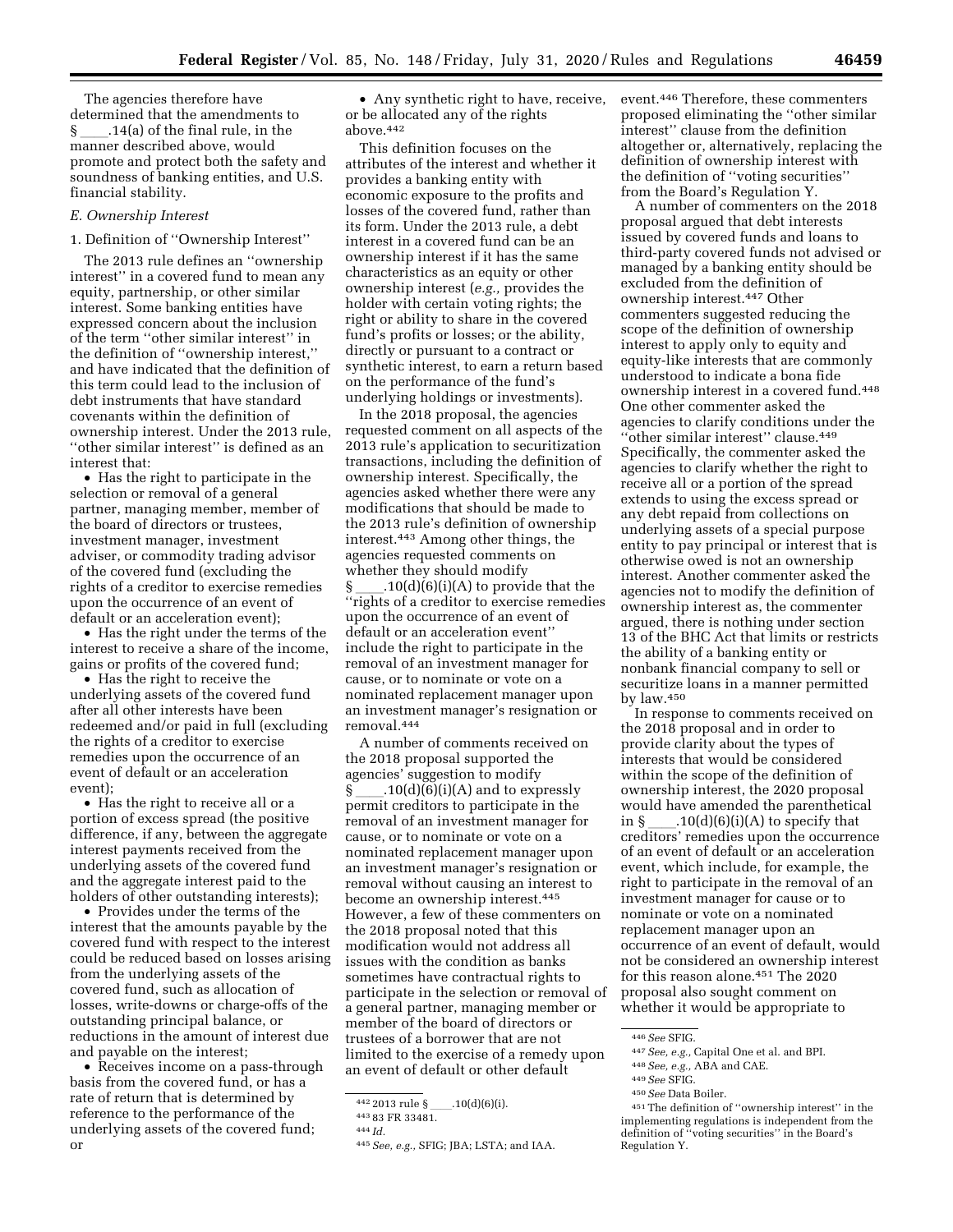further allow for an interest to confer the right to participate in any removal of an investment manager for cause, or to nominate or vote on a nominated replacement manager upon an investment manager's resignation or removal, whether or not an event of default or an acceleration event has occurred, without that interest being deemed an ownership interest. Such additional ''for cause'' termination events may include the insolvency of the investment manager, the breach by the investment manager of certain representations or warranties, or the occurrence of a ''key person'' event or a change in control with respect to the investment manager.

Commenters on the 2020 proposal generally supported the proposed amendment to the definition of ownership interest to specify that creditors' remedies upon the occurrence of an event of default or an acceleration event include the right to participate in the removal of an investment manager for cause or to nominate or vote on a nominated replacement manager upon an occurrence of an event of default. In the view of these commenters, the proposed clarification would appropriately recognize that the ability of a holder to vote on removal or appointment of managers for cause is not a right limited to equity holders. However, many of these commenters asserted that creditors' rights are also provided to debt holders in circumstances other than an event of default or acceleration. These commenters therefore recommended the proposed amendments be expanded to include additional for cause events that are independent of an event of default or acceleration, such as the insolvency of the investment manager or breach of the investment management or collateral management agreement.452

In light of comments received on the 2020 proposal, the agencies recognize that it is customary for debt holders to hold certain rights to participate in the removal or replacement of an investment manager for cause that may be triggered by events other than default or acceleration events. The agencies believe that debt interests that include the rights of a creditor to participate in the for-cause removal or replacement of an investment manager under certain circumstances do not necessarily constitute the type of interest Section 13 of the BHC Act is intended to capture as an ownership interest. The agencies are therefore finalizing, with certain modifications, the amendments to  $\S$  .10(d)(6)(i)(A) in order to provide

clarity about the types of creditor rights that may attach to an interest without that interest being deemed an ownership interest. The agencies have modified the scope of the definition of ownership interest in the final rule to allow for certain additional rights of creditors that are not triggered exclusively by an event of default or acceleration to attach to a debt interest without such interests being deemed ownership interests. In addition to such rights arising under events of default or acceleration, under the final rule, the definition of ownership interest does not include rights of a creditor to participate in the removal or replacement of an investment manager for cause in connection with:

(1) The bankruptcy, insolvency, conservatorship or receivership of the investment manager;

(2) the breach by the investment manager of any material provision of the covered fund's transaction agreements applicable to the investment manager;

(3) the breach by the investment manager of material representations or warranties;

(4) the occurrence of an act that constitutes fraud or criminal activity in the performance of the investment manager's obligations under the covered fund's transaction agreements;

(5) the indictment of the investment manager for a criminal offense, or the indictment of any officer, member, partner or other principal of the investment manager for a criminal offense materially related to his or her investment management activities;

(6) a change in control with respect to the investment manager;

(7) the loss, separation or incapacitation of an individual critical to the operation of the investment manager or primarily responsible for the management of the covered fund's assets; or

(8) other similar events that constitute ''cause'' for removal of an investment manager, provided that such events are not solely related to the performance of the covered fund or to the investment manager's exercise of investment discretion under the covered fund's transaction agreements.

The 2020 proposal also would have provided a safe harbor from the definition of ownership interest, as suggested by some commenters to the 2018 proposal.453 The safe harbor was intended to address concerns of commenters to the 2018 proposal that some ordinary debt interests could be construed as an ownership interest. The 2020 proposal, therefore, would have

provided that any senior loan or other senior debt interest that meets all of the following characteristics would not be considered to be an ownership interest:

(1) The holders of such interest do not receive any profits of the covered fund but may only receive: (i) Interest payments which are not dependent on the performance of the covered fund; and (ii) fixed principal payments on or before a maturity date (which may include prepayment premiums intended solely to reflect, and compensate holders of the interest for, foregone income resulting from an early prepayment);

(2) The entitlement to payments on the interest is absolute and may not be reduced because of the losses arising from the covered fund, such as allocation of losses, write-downs or charge-offs of the outstanding principal balance, or reductions in the principal and interest payable; and

(3) The holders of the interest are not entitled to receive the underlying assets of the covered fund after all other interests have been redeemed and/or paid in full (excluding the rights of a creditor to exercise remedies upon the occurrence of an event of default or an acceleration event).

Commenters on the 2020 proposal generally supported the proposed safe harbor from the definition of ownership interest for certain senior loans or senior debt interests that do not have equity-like characteristics.454 However, certain commenters also requested that the agencies clarify that the safe harbor is available to senior loans and senior debt interests where repayment of principal may vary as a result of acceleration or amortization provisions.455 Additionally, certain commenters also requested that the agencies clarify that the reference to senior loans or senior debt interests in the proposed safe harbor includes all exposures that would meet the definition of ''investment grade'' found in 12 CFR part 1 and implementing guidelines, as long as such exposures comply with the proposed conditions.456

The agencies intended for the proposed conditions of the safe harbor to provide clarity and predictability to banking entities by enabling them to determine more readily whether an interest would be an ownership interest under the regulations implementing section 13 of the BHC Act. After considering comments received, the

<sup>452</sup>*See, e.g.,* SIFMA. 453*See* SFIG.

<sup>454</sup>*See, e.g.,* SIFMA; BPI; LSTA; Mortgage Bankers Association; and PNC.

<sup>455</sup>*See* SIFMA.

<sup>456</sup>*See, e.g.,* LSTA and SFA.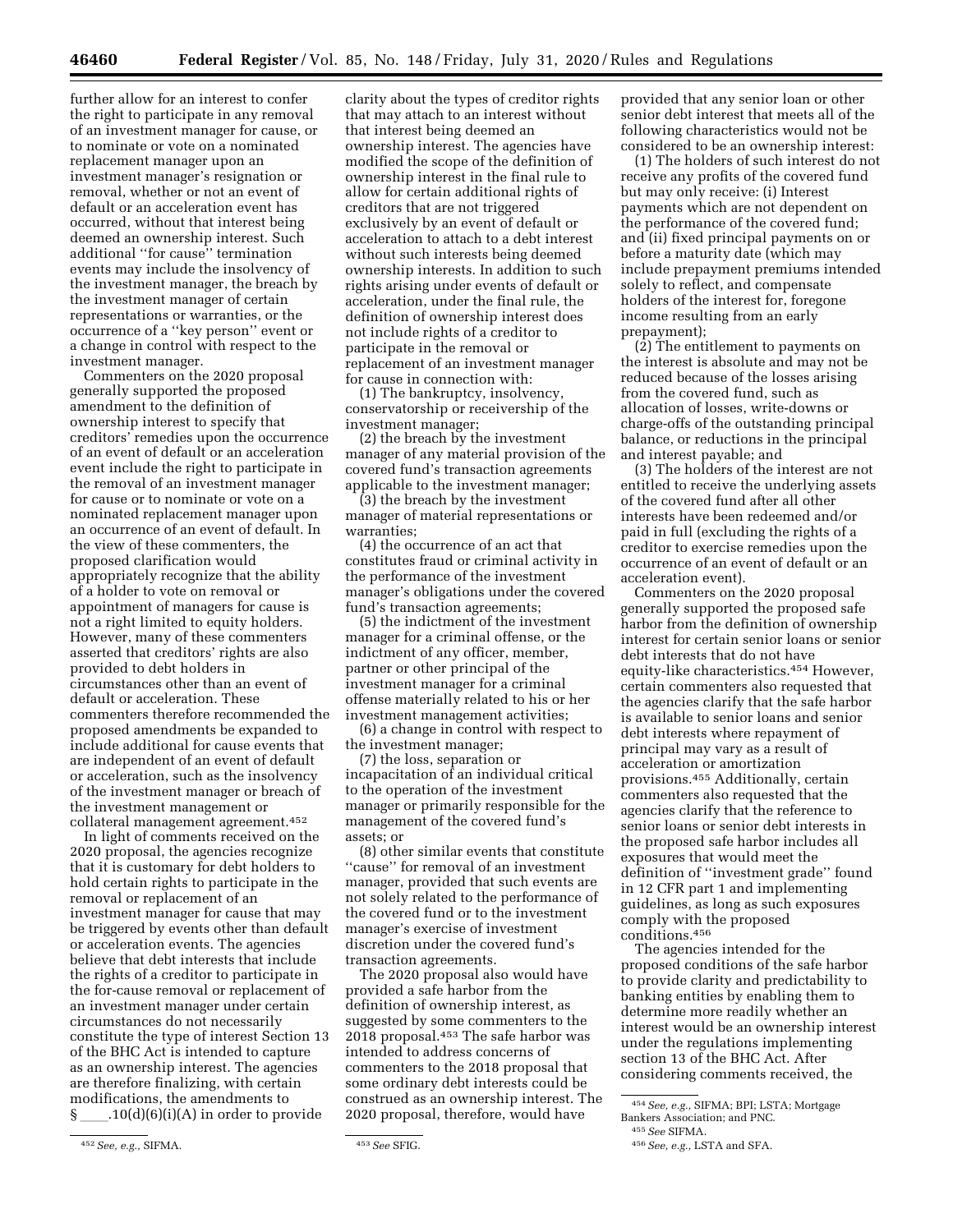agencies have included the conditions from the 2020 proposal for the safe harbor with a modification to § \_\_\_\_.10(d)(6)(ii)(B)(*1*)(*ii*). The<br>modification requires that the senior loan or senior debt interest involves, among other things, repayment of a fixed principal amount, on or before a maturity date, in a contractuallydetermined manner (which may include prepayment premiums intended solely to reflect, and compensate holders of the interest for, forgone income resulting from an early prepayment). The agencies believe this modification will provide additional clarity that the safe harbor is available to senior loan and senior debt interests where contractual principal payments vary over the life of a senior loan or senior debt interest for reasons such as amortization and acceleration provided that the total amount of principal required to be repaid over the life of the instrument does not change. The agencies believe this modification to the safe harbor under the final rule will ensure that debt interests that do not have equitylike characteristics are not considered ownership interests. Additionally, the agencies believe that the conditions are rigorous enough to prevent banking entities from evading the prohibition on acquiring or retaining an ownership interest in a covered fund.

Further, in response to certain commenters' request that the agencies clarify that the reference to senior loans or senior debt interests in the proposed safe harbor includes all exposures that would meet the definition of ''investment grade'' found in 12 CFR part 1 and implementing guidelines, the agencies have determined that such a provision would be inappropriate for purposes of the safe harbor conditions in the final rule. Unlike the safe harbor provisions in the final rule regarding ownership interests, such a provision would not ensure that debt interests that have equity-like characteristics are treated as ownership interests for purposes of subpart C of the final rule.

In response to the 2020 proposal, one commenter requested that the agencies modify the condition in

 $\S$  \_\_\_\_.10(d)(6)(i)(B) of the implementing<br>regulations and  $\S$  .10(d)(6)(ii)(B)(1) regulations and § \_\_\_\_.10(d)(6)(ii)(B)(1)<br>of the 2020 proposal, which states that an interest that has the right to receive a share of the income, gains or profits of the covered fund is considered an ownership interest, to clarify that the condition would not include amounts payable to securitization noteholders in accordance with a contractual priority of payments, commonly referred to as a ''waterfall,'' so long as such amounts are limited to fixed principal and interest

determined on a fixed or typical index floating rate basis.457 Specifically, the commenter suggested a modification to this condition to clarify that the term ''profit'' is intended to mean ''net profits'' out of concern for the potential ambiguity of how the condition would apply to amounts received by securitization noteholders in accordance with the securitization's waterfall of payment. Another commenter disagreed with any revision to the 2020 proposed rule that would only cover as an ownership interest an interest which has the right to receive a share of the "net" income, gains or profits of the covered fund.458 The final rule does not modify § \_\_\_\_.10(d)(6)(i)(B) of the<br>implementing regulations or  $\S$  .10(d)(6)(ii)(B)(1) of the 2020 proposal. However, the agencies clarify that a debt interest in a covered fund would not be considered an ownership interest solely because the interest is entitled to receive an allocation of collections from the covered fund's underlying financial assets in accordance with a contractual priority of payments.

2. Fund Limits and Covered Fund Deduction

The 2020 proposal included amendments to the implementing regulations to better align the manner in which a banking entity calculates the aggregate fund limit and covered fund deduction with the manner in which it calculates the per fund limit, as it relates to investments by employees of the banking entity. Specifically, consistent with how investments by employees and directors are treated generally under the existing rule of construction in § \_\_\_\_.12(b)(1)(iv), the<br>2020 proposal would have modified  $\S\$  \_\_\_\_\_.12(c) and \_\_\_\_\_.12(d) to require attribution of amounts paid by an employee or director to acquire a restricted profit interest only when the banking entity has financed the acquisition.

The 2013 rule excludes from the definition of ownership interest certain restricted profit interests.459 To be

458*See* Data Boiler. <sup>459</sup> 2013 rule § \_\_\_\_.10(d)(6)(ii). Under the 2013 rule, the exclusion from the definition of ownership interest is limited to restricted profit interests held by an entity, employee, or former employee in a covered fund for which the entity or employee serves as investment manager, investment adviser, commodity trading advisor, or other service provider. As noted in the preamble to the 2013 rule, the term ''restricted profit interest'' was used to avoid any confusion from using the term ''carried interest,'' which is used in other contexts. The proposed rule would focus on the treatment of restricted profit interests for purposes of calculating

excluded from the definition of ownership interest, the restricted profit interest must also meet various other conditions, including that any amounts invested in the covered fund—including amounts paid by the entity, an employee of the entity, or former employee of the entity—are within the applicable limits under  $\S$  \_\_\_\_\_.12 of the 2013 rule.<sup>460</sup><br>Under §

Under § \_\_\_\_.12 of the 2013 rule,<br>different calculation methodologies apply for purposes of calculating compliance with the per fund limit, the aggregate fund limit, and the covered fund deduction.461 For purposes of calculating a banking entity's compliance with the aggregate fund limit and the covered fund deduction, the banking entity must include any amounts paid by the banking entity or an employee in connection with obtaining a restricted profit interest in the covered fund.462

The agencies did not receive comments on the proposed change in the treatment of restricted profit interests. Several commenters recommended that the agencies eliminate the per fund limit, the aggregate fund limit, and the covered fund deduction with respect to any ownership interest held by a banking entity in any covered fund, if that interest is held pursuant to underwriting and market making activities.463

With respect to the proposed change in the treatment of restricted profit interests, the agencies continue to believe that it is appropriate for a banking entity to count amounts invested by the banking entity (or its affiliates) to acquire restricted profit interests in a fund organized and offered by the banking entity for purposes of the aggregate fund limit and covered fund deduction. However, the agencies believe attribution of employee and director ownership of restricted profit interests to a banking entity may not be necessary in the circumstance when a banking entity does not finance, directly

<sup>460</sup> 2013 rule § \_\_\_\_\_\_.10(d)(6)(ii)(C).<br><sup>461</sup> 2013 rule § \_\_\_\_\_\_.12(b)(1)(iv). As noted in the <sup>461</sup> 2013 rule §<sub>\_\_\_\_</sub>\_\_.12(b)(1)(iv). As noted in the preamble to the 2013 rule, the attribution to a banking entity of ownership interests acquired by an employee or director using financing provided by the banking entity ensures that funding provided by the banking entity to acquire ownership interests in the fund, whether provided directly or indirectly, is counted against the per fund limit and aggregate fund limit. *See* 79 FR 5733.

4<sup>62</sup> 2013 rule § \_\_\_\_\_.10(d)(6)(C); §§ \_\_\_\_\_.12(c)(1), (d). *See also* 12 U.S.C. 1851(d)(1)(G).

<sup>457</sup>*See* SFA.

compliance with the aggregate fund limit and covered fund deduction but would not address in any way the treatment of such profit interests under other laws, including under Federal income tax law. *See* 79 FR 5706, n.2091.

<sup>463</sup>BPI; FSF; IIB; and SIFMA.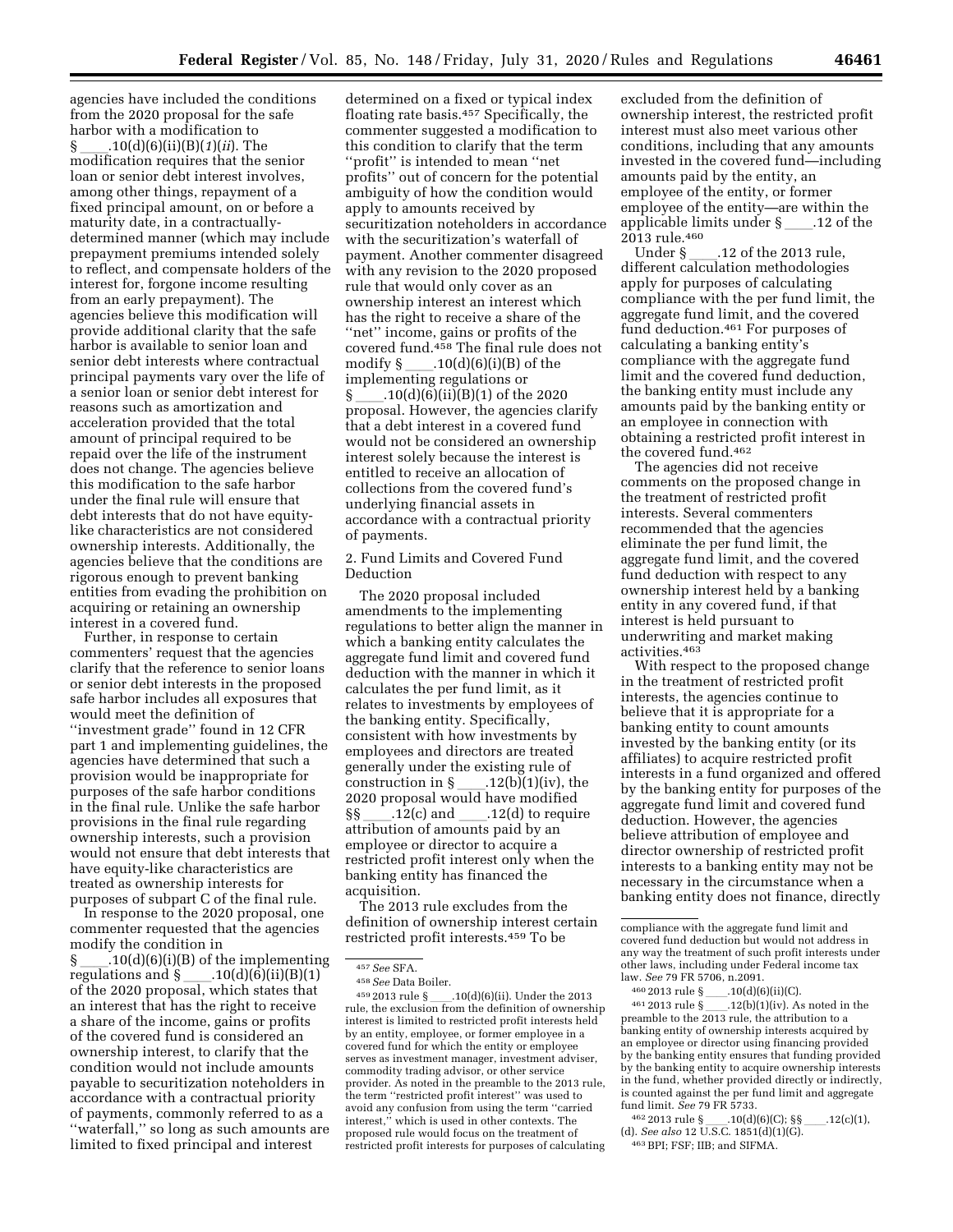or indirectly, the employee's or director's acquisition of a restricted profit interest in a covered fund organized or offered by the banking entity. The final rule amends the implementing regulations to limit the attribution of an employee's or director's restricted profit interest in a covered fund organized or offered by the banking entity to only those circumstances in which the banking entity has directly or indirectly financed the acquisition of the restricted profit interest. The agencies expect that this amendment will simplify a banking entity's compliance with the aggregate fund limit and covered fund deduction provisions of the rule, and more fully recognize that employees and directors may use their own resources, not provided by the banking entity, to invest in ownership interests or restricted profit interests in a covered fund they advise (for example, to align their personal financial interests with those of other investors in the covered fund).

The final rule does not adopt the recommendation from commenters that the agencies should eliminate the per fund limit, aggregate fund limit, or covered fund deduction requirements. The 2019 amendments adopted several changes to simplify the covered fund compliance requirements for banking entities that engage in market making or underwriting with respect to a thirdparty covered fund. Specifically, the 2019 amendments eliminated the aggregate fund limit and capital deduction requirements for the value of ownership interests in third-party funds acquired or retained in connection with permissible market making or underwriting activities (*i.e.,* covered funds that the banking entity does not advise or organize and offer pursuant to  $\S$  .11(a) or (b) of the implementing regulations). In discussing this change in the preamble to the 2019 amendments, the agencies noted that the amendments to the treatment of ownership interests in third-party funds were intended to better align the compliance requirements for underwriting and market making involving covered funds with the risks that those activities entail.464 The compliance challenges associated with underwriting and market making in ownership interests in covered funds is particularly acute with respect to thirdparty covered funds. As discussed in the preamble to the 2019 amendments, ''a banking entity can more readily determine whether a fund is a covered fund if the banking entity advises or

464*See* 84 FR 62017.

organizes and offers the fund.'' 465 While section 13 of the BHC Act provides the agencies greater flexibility to adopt changes in the treatment of ownership interests in third-party funds, it prescribes specific requirements that apply to funds that the banking entity advises, or organizes and offers. Specifically, section 13 provides that a banking entity must not acquire or retain an ownership interest in a fund organized and offered by the banking entity except for a *de minimis*  investment subject to and in compliance with paragraph (d)(4) of section 13 of the BHC Act.466 Therefore, the final rule does not adopt the change recommended by commenters to modify the treatment of ownership interests in related covered funds that are held by a banking entity in connection with market making and underwriting activities.

#### *F. Parallel Investments*

The 2020 proposal included a new<br>rule of construction in  $\S$  .12(b) rule of construction in §\_\_\_\_.12(b)<br>clarifying that banking entities are not required to treat investments alongside covered funds as investments in covered funds if certain conditions are met.467 As explained in the 2020 proposal, this rule of construction was meant to provide clarity in light of a discrepancy between the preamble to the 2013 rule and the text of the implementing regulations.

The implementing regulations require that a banking entity hold no more than three percent of the total ownership interests of a covered fund that the banking entity organizes and offers<br>pursuant to § .11.<sup>468</sup> Section pursuant to  $\frac{1}{2}$ .11.<sup>468</sup> Section<br>.12(b)(1)(i) of the implementi

ll.12(b)(1)(i) of the implementing regulations requires that, for purposes of this ownership limitation, ''the amount and value of a banking entity's permitted investment in any single covered fund shall include any ownership interest held under §\_\_\_.12<br>directly by the banking entity, including any affiliate of the banking entity.'' 469 Section ll.12(b) also includes several other rules of construction that address circumstances under which an investment in a covered fund would be attributed to a banking entity.

The 2011 notice of proposed rulemaking included a proposed provision that would have required attribution of certain direct investments by a banking entity alongside, or

466 12 U.S.C. 1851(d)(1)(G)(iii).

otherwise in parallel with, a covered fund.470 The agencies declined to adopt this provision in the 2013 rule after considering the language of the statute as well as commenters' views on that provision.471

The 2013 rule restricts a banking entity's investment in a covered fund organized and offered pursuant to<br>§ .11 to three percent of the to § ll.11 to three percent of the total number or value of the outstanding ownership interests of the fund. That regulatory requirement is consistent with section 13(d)(4) of the BHC Act, which limits the size of investments by a banking entity in a hedge fund or private equity fund.472 Neither section 13(d)(4) of the BHC Act nor the text of the implementing regulations requires a banking entity to treat an otherwise permissible investment the banking entity makes alongside a covered fund as an investment in the covered fund. The text of the 2013 rule does not impose any quantitative limits on any investments by banking entities made alongside, or otherwise in parallel with, covered funds.473 However, in the preamble to the 2013 rule, the agencies discussed the potential for evasion of the per fund limit and aggregate fund limit and stated that ''if a banking entity makes investments side by side in substantially the same positions as the covered fund, then the value of such investments shall be included for purposes of determining the value of the banking entity's investment in the covered fund.'' 474 The agencies also stated that ''a banking entity that sponsors the covered fund should not itself make any additional side by side co-investment with the covered fund in a privately negotiated investment unless the value of such co-investment is less than 3% of the value of the total amount co-invested by other investors in such investment.'' 475

The 2020 proposal included a new rule of construction to address investments made by banking entities alongside covered funds. This proposed rule of construction was intended to clarify in the rule text that banking

471 In declining to adopt this parallel investment provision, the agencies noted that banking entities rely on a number of investment authorities and structures to make investments and meet the needs of their clients. 79 FR 5734.

472 12 U.S.C. 1851(d)(4).

473Any investment by the banking entity would need to comply with the proprietary trading restrictions in Subpart B of the implementing regulations.

474 79 FR 5734.

475*See id.* 

<sup>465</sup> *Id.* 

<sup>467</sup>*See* 85 FR 12149.

<sup>468</sup>*See id.* at 12148; implementing regulations §ll.12. 469*See* implementing regulations

 $\S$  \_\_\_\_\_\_. 12(b)(1)(i).

 $\rm ^{470}$  Prohibitions and Restrictions on Proprietary Trading and Certain Interests in, and Relationships With, Hedge Funds and Private Equity Funds, 76 FR 68846, 68951–52 (Nov. 7, 2011).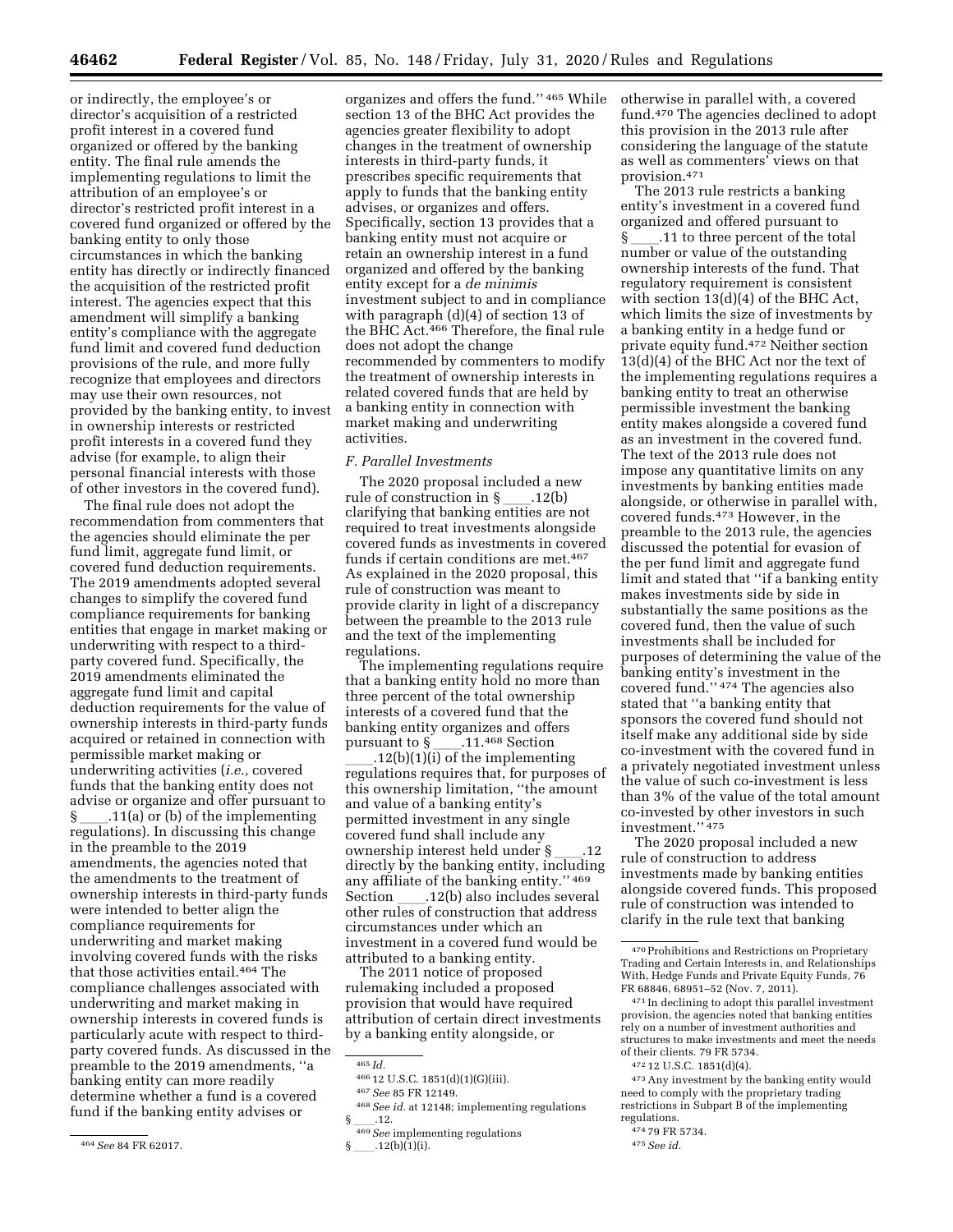entities are not required to treat a direct investment by a banking entity alongside a covered fund as an investment in the covered fund if certain conditions are met. Specifically,<br>proposed  $\S$  .12(b)(5) provided that:  $.12(b)(5)$  provided that:

(1) A banking entity shall not be required to include in the calculation of the investment limits under  $.12(a)(2)$  any investment the banking entity makes alongside a covered fund as long as the investment is made in compliance with applicable laws and regulations, including applicable safety and soundness standards.

(2) A banking entity shall not be restricted under § \_\_\_\_.12 in the amount<br>of any investment the banking entity makes alongside a covered fund as long as the investment is made in compliance with applicable laws and regulations, including applicable safety and soundness standards.476

In the preamble to the 2020 proposal, the agencies recognized that banking entities rely on a number of investment authorities and structures to make investments and meet the needs of their clients and shareholders.477 The agencies indicated that the proposed rule of construction would provide clarity to banking entities so that they may make such investments for the benefit of their clients and shareholders, provided that those investments comply with applicable laws and regulations.<sup>478</sup> The preamble to the 2020 proposal went on to note several restrictions that may apply to a banking entity's investment alongside a covered fund. For example, a banking entity may not engage in prohibited proprietary trading alongside a covered fund. Likewise, a banking entity must have authority to make any investment alongside a covered fund under applicable banking and other laws and regulations and must ensure that the investment complies with applicable safety and soundness standards. For example, national banks are restricted in their ability to make direct equity investments under 12 U.S.C. 24 (Seventh) and 12 CFR part 1. In addition, a banking entity that invests alongside a covered fund that the banking entity organizes and offers under the asset management exemption in  $\S$  .11 would need to comply with all the conditions of that exemption, which, among other things, prohibits the banking entity from guaranteeing, assuming, or otherwise insuring the obligations or performance of the covered fund. Thus, a banking entity

would not be permitted to make a direct investment alongside a covered fund that the banking entity organizes and offers for the purpose of artificially maintaining or increasing the value of the fund's positions. Likewise, the banking entity would also need to ensure that any direct investment alongside an organized and offered covered fund does not cause the sponsoring banking entity's permitted organizing and offering activities to violate the prudential backstops under<br>§ .15.<sup>479</sup>

 $\frac{\S}{\S}$  .15.<sup>479</sup><br>Most commenters that addressed the proposed rule of construction supported adopting the proposed revision.480 Commenters stated that the rule of construction was consistent with section 13 of the BHC Act, would not increase the types of risks that section 13 of the BHC Act was meant to address, and would not raise concerns about evading section 13 of the BHC Act.481 Commenters noted that banking entities would need to hold their investments in a manner consistent with relevant authorities and the associated risk management and other prudential and regulatory limits and controls, including stringent capital requirements, for these types of investments.482 Some commenters also requested that the agencies permit employees and directors of a banking entity that sponsors a covered fund to invest directly in that covered fund, regardless of whether the employees or directors provide services to the covered fund on behalf of their banking entity employer.483 The agencies received one comment opposing the proposed rule of construction.484 This commenter characterized the proposed rule of construction as permitting proprietary trading at arm's length but without a limit on the ownership interest that a banking entity may hold and stated that parallel investments should be subject to the limitations that would apply to direct investments in covered funds.485

After carefully considering the comments received, the agencies are adopting the rule of construction in

- 483*See* ABA and PNC.
- 484*See* Data Boiler.

 $\S$  .12(b)(5), as proposed.<sup>486</sup> As described above and in the 2020 proposal, this rule of construction is consistent with the text of section 13 of the BHC Act, which does not prohibit a banking entity from making otherwise permissible investments directly when doing so alongside a covered fund. This rule of construction will also reduce compliance burden by clarifying that a banking entity is not required under § ll.12 of the final rule to attribute to the banking entity direct investments made alongside a covered fund for purposes of the *de minimis* investment limitation. In response to the commenter who opposed the rule of construction,487 the agencies note that the rule of construction is consistent with section 13 of the BHC Act and each investment by a banking entity must comply with laws and regulations, including any applicable safety and soundness standards.

As discussed in the preamble to the 2020 proposal, the rule of construction will not prohibit a banking entity from having investment policies, arrangements or agreements to invest alongside a covered fund in all or substantially all of the investments made by the covered fund or to fund all or any portion of the investment opportunities made available by the covered fund to other investors. Accordingly, a banking entity could market a covered fund it organizes and offers pursuant to §\_\_\_\_.11 on the basis<br>of the banking entity's expectation that it would invest in parallel with the covered fund in some or all of the same investments, or the expectation that the banking entity would fund one or more co-investment opportunities made available by the covered fund. However, as discussed in the preamble to the 2020 proposal, the agencies would expect that any such investment policies, arrangements or agreements would ensure that the banking entity has the ability to evaluate each investment on a case-by-case basis to confirm that the banking entity does not make any investment unless the investment complies with applicable laws and

<sup>476</sup>*See* 85 FR 12149.

<sup>477</sup> *Id. See also* 79 FR 5734.

<sup>478</sup> 85 FR 12149.

<sup>479</sup>*See id.* In particular, to the extent the investment would result in a material conflict of interest between the banking entity and its clients, for example because the banking entity may exit the position at a different time or on different terms than the covered fund, the banking entity would be required to provide timely and effective disclosure in accordance with  $\S$  \_\_\_\_.15(b) prior to making the investments. *Id.* 

<sup>480</sup>*See* FSF; SIFMA; BPI; IIB; Goldman Sachs; PNC; and ABA.

<sup>481</sup>*See* FSF; SIFMA; and BPI.

<sup>482</sup>*See* FSF; SIFMA; and BPI.

<sup>485</sup>*See id.* 

<sup>&</sup>lt;sup>486</sup> Final rule § \_\_\_\_.12(b)(5). These kinds of investments could be, for example, parallel investments or co-investments. For these purposes, ''parallel investments'' generally refers to a series of investments that are made side-by-side with a covered fund, and ''co-investments'' generally refers to a specific investment opportunity that is made available to third-parties when the general partner or investment manager for the covered fund determines that the covered fund does not have sufficient capital available to make the entire investment in the target portfolio company or determines that it would not be suitable for the covered fund to take the entire available investment.

<sup>487</sup>*See* Data Boiler.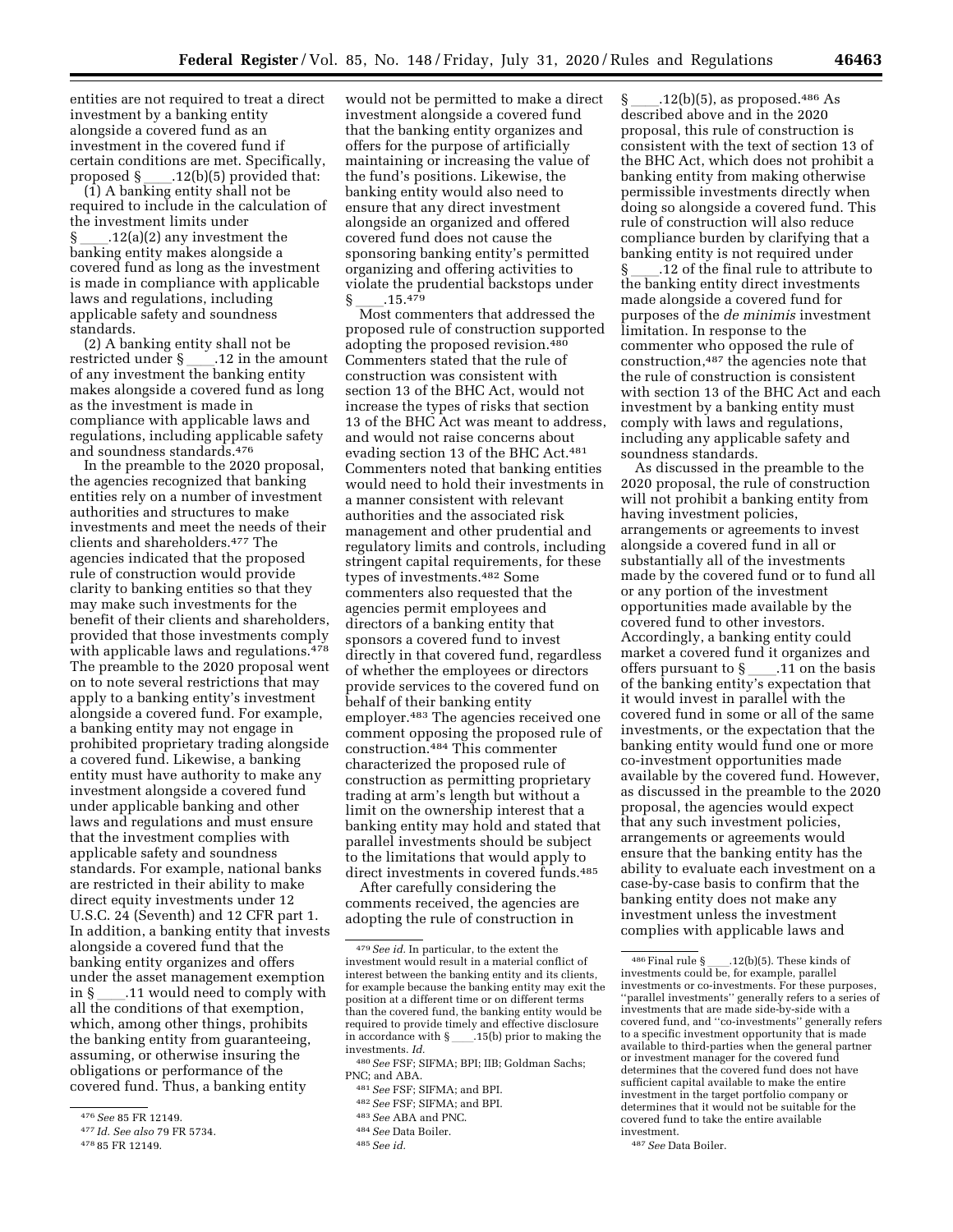regulations, including any applicable safety and soundness standards. The agencies believe that this would further ensure that the banking entity is not exposed to the types of risks that section 13 of the BHC Act was intended to address.

As discussed earlier and in the preamble to the 2020 proposal, the agencies recognize that the 2011 proposed rule would have required a banking entity to apply the per fund limit and aggregate fund limit to a direct investment alongside a covered fund when, among other things, a banking entity is contractually obligated to make such investment alongside a covered fund. The agencies continue to believe that such a prohibition is not necessary given the agencies' expectation that a banking entity would retain the ability to evaluate each investment on a caseby-case basis to confirm that the banking entity does not make any investment unless the investment complies with applicable laws and regulations, including any applicable safety and soundness standards.

The 2013 rule imposes certain attribution rules and eligibility requirements for investments by directors and employees of a banking entity in covered funds organized and % offered by the banking entity.<br>Specifically,  $\S$  .12(b)(1)(iv) of the Specifically, § \_\_\_\_.12(b)(1)(iv) of the<br>2013 rule requires attribution of an investment by a director or employee of a banking entity who acquires an ownership interest in his or her personal capacity in a covered fund sponsored by the banking entity if the banking entity, directly or indirectly, extends financing for the purpose of enabling the director or employee to acquire the ownership interest in the fund and the financing is used to acquire such ownership interest in the covered fund. Section \_\_\_\_.11(a)(7)<br>prohibits investments by any director or employee of the banking entity (or an affiliate thereof) in the covered fund, other than any director or employee who is directly engaged in providing investment advisory, commodity trading advisory, or other services to the covered fund at the time the director or employee makes the investment.

As discussed in the preamble to the 2020 proposal, the agencies recognize that directors and employees of banking entities may participate in investments alongside a covered fund, for example on an ad hoc basis or as part of a compensation arrangement. Consistent with the agencies' rule of construction regarding direct investments by banking entities alongside a covered fund, the agencies would expect that any direct investments (whether a series of parallel

investments or a co-investment) by a director or employee of a banking entity (or an affiliate thereof) made alongside a covered fund in compliance with applicable laws and regulations would not be treated as an investment by the director or employee in the covered fund. Accordingly, such a direct investment would not be attributed to the banking entity as an investment in the covered fund, regardless of whether the banking entity arranged the transaction on behalf of the director or employee or provided financing for the investment. $488$  Similarly, the requirements under § .11 requirements under § \_\_\_\_.11(a)(7)<br>limiting the directors and employees that are eligible to invest in a covered fund organized and offered by the banking entity to those that are directly engaged in providing specified services to the covered fund would not apply to any such direct investment.489

With respect to investments in a covered fund, the agencies decline to permit an employee or director of a banking entity that organizes and offers a covered fund to make investments in that covered fund if the director or employee does not provide services to the covered fund on behalf of the banking entity, as requested by some commenters.490 The restriction on these types of director and employee investments is required by the statute.491

# *G. Technical Amendments*

The agencies proposed five sets of clarifying technical edits to the implementing regulations. Specifically, the agencies proposed to (1) amend  $.12(b)(1)(ii)$  to add a comma after the words ''SEC-regulated business development companies'' in both places where that phrase is used; (2) amend § ll.12(b)(4)(i) to replace the phrase ''ownership interest of the master fund'' with the phrase ''ownership interest in the master fund''; (3) amend  $\S$  \_\_\_\_\_.12(b)(4)(ii) to replace the phrase

<sup>489</sup>*See* 2013 rule §ll.11(a)(7) (prohibiting investments by any director or employee of the banking entity (or an affiliate thereof) *in a covered fund* organized and offered by the banking entity, other than any director or employee who is directly engaged in providing investment advisory, commodity trading advisory, or other services to the covered fund at the time the director or employee makes the investment) (emphasis added). 490*See* ABA and PNC.

491*See* 12 U.S.C. 1851(d)(1)(G)(vii).

''ownership interest of the fund'' with the phrase ''ownership interest in the fund;'' (4) amend §§ll.10(c)(3)(i) and

 $\frac{10(c)(10)(i)}{10(c)}$  to replace the word ''comprised'' with the word ''composed;'' and (5) amend

§ ll.10(c)(8)(iv)(A) to replace the word ''of'' in the phrase ''contractual rights of other assets'' with the word ''or.''

The agencies did not receive comment on these provisions and are adopting the technical amendments as proposed.

#### **V. Administrative Law Matters**

# *A. Use of Plain Language*

Section 722 of the Gramm-Leach-Bliley Act 492 requires the Federal banking agencies to use plain language in all proposed and final rules published after January 1, 2000. The Federal banking agencies sought to present the proposed rule in a simple and straightforward manner and did not receive any comments on plain language.

#### *B. Paperwork Reduction Act*

Certain provisions of the final rule contain ''collection of information'' requirements within the meaning of the Paperwork Reduction Act (PRA) of 1995 (44 U.S.C. 3501–3521). In accordance with the requirements of the PRA, the agencies may not conduct or sponsor, and a respondent is not required to respond to, an information collection unless it displays a currently valid Office of Management and Budget (OMB) control number. The agencies reviewed the final rule and determined that the final rule creates new recordkeeping requirements and revises certain disclosure requirements that have been previously cleared under various OMB control numbers. The agencies did not receive any specific comments on the PRA. The agencies are extending for three years, with revision, these information collections. The information collection requirements contained in this final rule have been submitted by the OCC and FDIC to OMB for review and approval under section 3507(d) of the PRA (44 U.S.C. 3507(d)) and section 1320.11 of the OMB's implementing regulations (5 CFR 1320). The Board reviewed the final rule under the authority delegated to the Board by OMB. The Board will submit information collection burden estimates to OMB, and the submission will include burden for Federal Reservesupervised institutions, as well as burden for OCC-, FDIC-, SEC-, and CFTC-supervised institutions under a holding company. The OCC and the

<sup>&</sup>lt;sup>488</sup> See 2013 rule §\_\_\_\_.12(b)(1)(iv) (requiring attribution of an investment by a director or employee *in a covered fund* organized and offered by the banking entity, where the banking entity, directly or indirectly, extends financing for the purpose of enabling the director or employee to acquire the ownership interest in the covered fund and the financing is used to acquire such ownership interest in the covered fund) (emphasis added).

<sup>492</sup>Public Law 106–102, section 722, 113 Stat. 1338, 1471 (1999).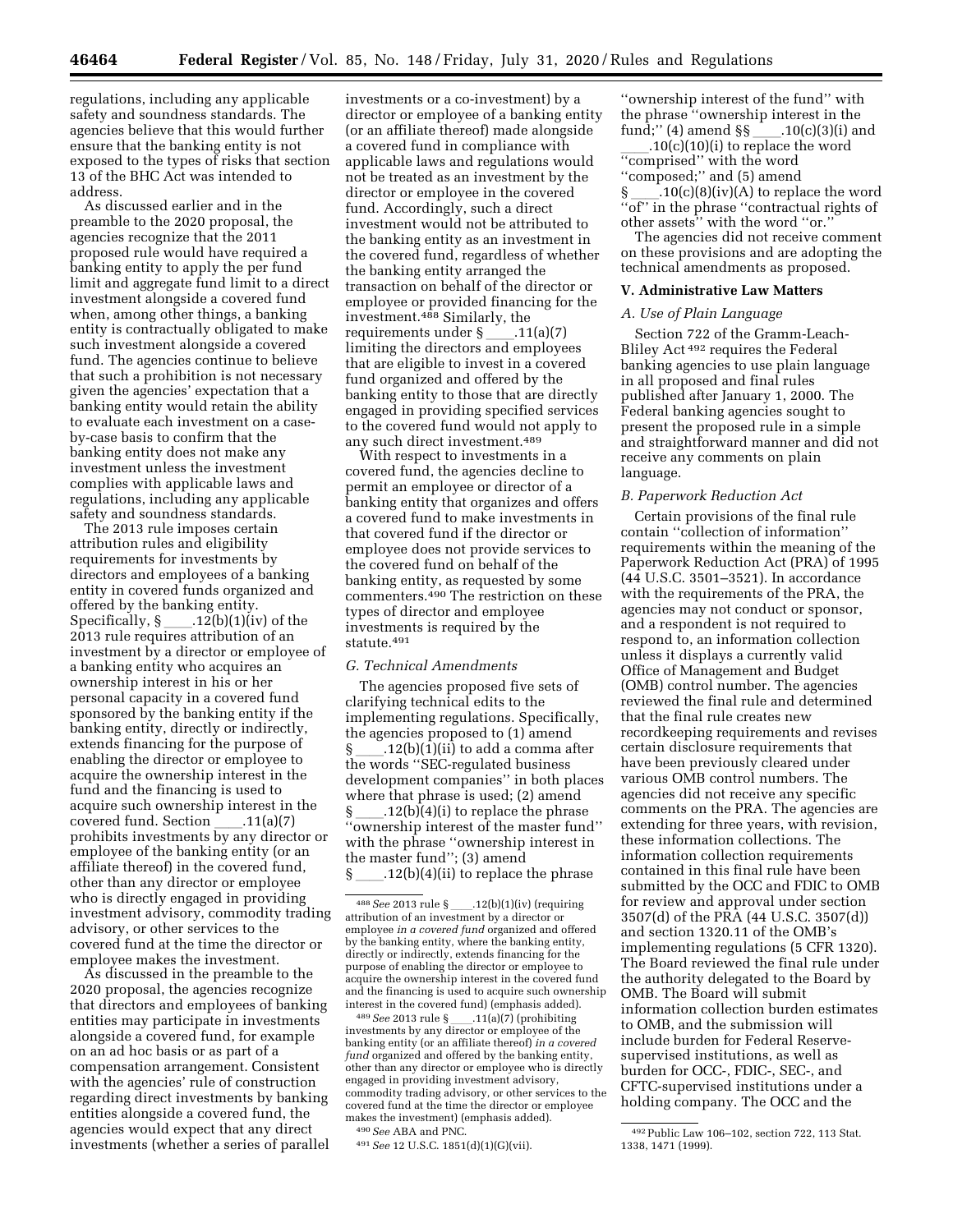FDIC will take burden for banking entities that are not under a holding company.

#### *Abstract*

Section 13 of the BHC Act generally prohibits any banking entity from engaging in proprietary trading or from acquiring or retaining an ownership interest in, sponsoring, or having certain relationships with a covered fund, subject to certain exemptions. The exemptions allow certain types of permissible trading and asset management activities.

## *Current Actions*

The final rule contains requirements subject to the PRA, and the changes relative to the implementing regulations are discussed herein. The new recordkeeping requirements are found in section \_\_\_\_.10(c)(18)(ii)(C)(1) and<br>the modified disclosure requirements are found in section \_\_\_\_.11(a)(8)(i). The<br>modified information collection requirements would implement section 13 of the BHC Act. The respondents are for-profit financial institutions, including small businesses. A covered entity must retain these records for a period that is no less than 5 years in a form that allows it to promptly produce such records to the relevant agency on request.

## *Recordkeeping Requirements*

Section \_\_\_\_.10(c)(18)(ii)(C)(1)<br>requires a banking entity relying on the exclusion from the covered fund definition for customer facilitation vehicles to maintain documentation outlining how the banking entity intends to facilitate the customer's exposure to a transaction, investment strategy, or service. The agencies estimate that the new recordkeeping requirement will be incurred once a year with an average hour per response of 10 hours.

### *Disclosure Requirements*

Section \_\_\_\_.11(a)(8)(i), which<br>requires banking entities that organize and offer covered funds to make certain disclosures to investors in such funds, is being expanded to also apply to banking entities relying on exclusions for credit funds, venture capital funds, family wealth management vehicles, or customer facilitation vehicles. The agencies estimate that the current average hours per response of 0.1 will increase to 0.5.

Revision, With Extension, of the Following Information Collections

*Estimated average hours per response:* 

## *Reporting*

- Section ll.4(c)(3)(i)—0.25 hours for an average of 20 times per year.
- Section ll.12(e)—20 hours (Initial set-up 50 hours) for an average of 10
- times per year.<br>Section  $.20(d)$ —41 hours (Initial set-up 125 hours) quarterly.
- Section  $\_\_2.20(i)$ —20 hours.

#### *Recordkeeping*

- Section  $\qquad \qquad .3(d)(3)$ —1 hour (Initial set-up 3 hours).
- Section  $.4(b)(3)(i)(A) 2$  hours quarterly.
- Section  $\_\_4(c)(3)(i)$ —0.25 hours for an average of 40 times per year.
- Section  $.5(c)$ —40 hours (Initial setup 80 hours).
- Section  $.10(c)(18)(ii)(C)(1) 10$ hours.<br>Section
- Section  $\frac{.11(a)(2)-10 \text{ hours}}{.20(b)-265 \text{ hours}}$  $.20(b)$ —265 hours (Initial
- set-up 795 hours). Section  $.20(c)$ —100 hours (Initial
- set-up 300 hours).
- Section  $\frac{.20(d) 10 \text{ hours}}{.20(e) 200 \text{ hours}}$ 
	- Section \_\_\_\_\_.20(e)—200 hours.<br>Section \_\_\_\_\_.20(f)(1)—8 hours.
	-
- Section  $\frac{1}{2}$ .20(f)(2)—40 hours. Section \_\_\_\_.20(f)(2)—40 hours<br>(Initial set-up 100 hours).
- *Disclosure*
- Section \_\_\_\_.11(a)(8)(i)—0.5 hours for<br>an average of 26 times per year.

#### OCC

*Title of Information Collection:*  Reporting, Recordkeeping, and Disclosure Requirements Associated with Restrictions on Proprietary Trading and Certain Relationships with Hedge Funds and Private Equity Funds.

*Frequency:* Annual, quarterly, and event driven.

*Affected Public:* Businesses or other for-profit.

*Respondents:* National banks, state member banks, state nonmember banks, and state and federal savings associations.

*OMB control number:* 1557–0309. *Estimated number of respondents:* 39. *Revisions estimated annual burden:*  302 hours.

*Estimated annual burden hours:*  20,410 hours (3,681 hour for initial setup and 16,729 hours for ongoing).

#### Board

*Title of Information Collection:*  Reporting, Recordkeeping, and Disclosure Requirements Associated with Regulation VV.

*Frequency:* Annual, quarterly, and event driven.

*Affected Public:* Businesses or other for-profit.

*Respondents:* State member banks, bank holding companies, savings and loan holding companies, foreign banking organizations, U.S. State branches or agencies of foreign banks, and other holding companies that control an insured depository institution and any subsidiary of the foregoing other than a subsidiary for which the OCC, FDIC, CFTC, or SEC is the primary financial regulatory agency. The Board will take burden for all institutions under a holding company including:

• OCC-supervised institutions,

• FDIC-supervised institutions,

• Banking entities for which the CFTC is the primary financial regulatory agency, as defined in section 2(12)(C) of the Dodd-Frank Act, and

• Banking entities for which the SEC is the primary financial regulatory agency, as defined in section 2(12)(B) of the Dodd-Frank Act.

*Legal authorization and confidentiality:* This information collection is authorized by section 13 of the BHC Act (12 U.S.C. 1851(b)(2) and 12 U.S.C. 1851(e)(1)). The information collection is required in order for covered entities to obtain the benefit of engaging in certain types of proprietary trading or investing in, sponsoring, or having certain relationships with a hedge fund or private equity fund, under the restrictions set forth in section 13 and the final rule. If a respondent considers the information to be trade secrets and/or privileged, such information could be withheld from the public under the authority of the Freedom of Information Act (5 U.S.C. 552(b)(4)). Additionally, to the extent that such information may be contained in an examination report, such information could also be withheld from the public (5 U.S.C. 552 (b)(8)).

*Agency form number:* FR VV.

*OMB control number:* 7100–0360. *Estimated number of respondents:*  255.

*Revisions estimated annual burden:*  7,880 hours.

*Estimated annual burden hours:*  36,112 hours (4,381 hour for initial setup and 31,731 hours for ongoing).

#### FDIC

*Title of Information Collection:*  Volcker Rule Restrictions on Proprietary Trading and Relationships with Hedge Funds and Private Equity Funds.

*Frequency:* Annual, quarterly, and event driven.

*Affected Public:* Businesses or other for-profit.

*Respondents:* State nonmember banks, state savings associations, and certain subsidiaries of those entities.

*OMB control number:* 3064–0184. *Estimated number of respondents:* 10.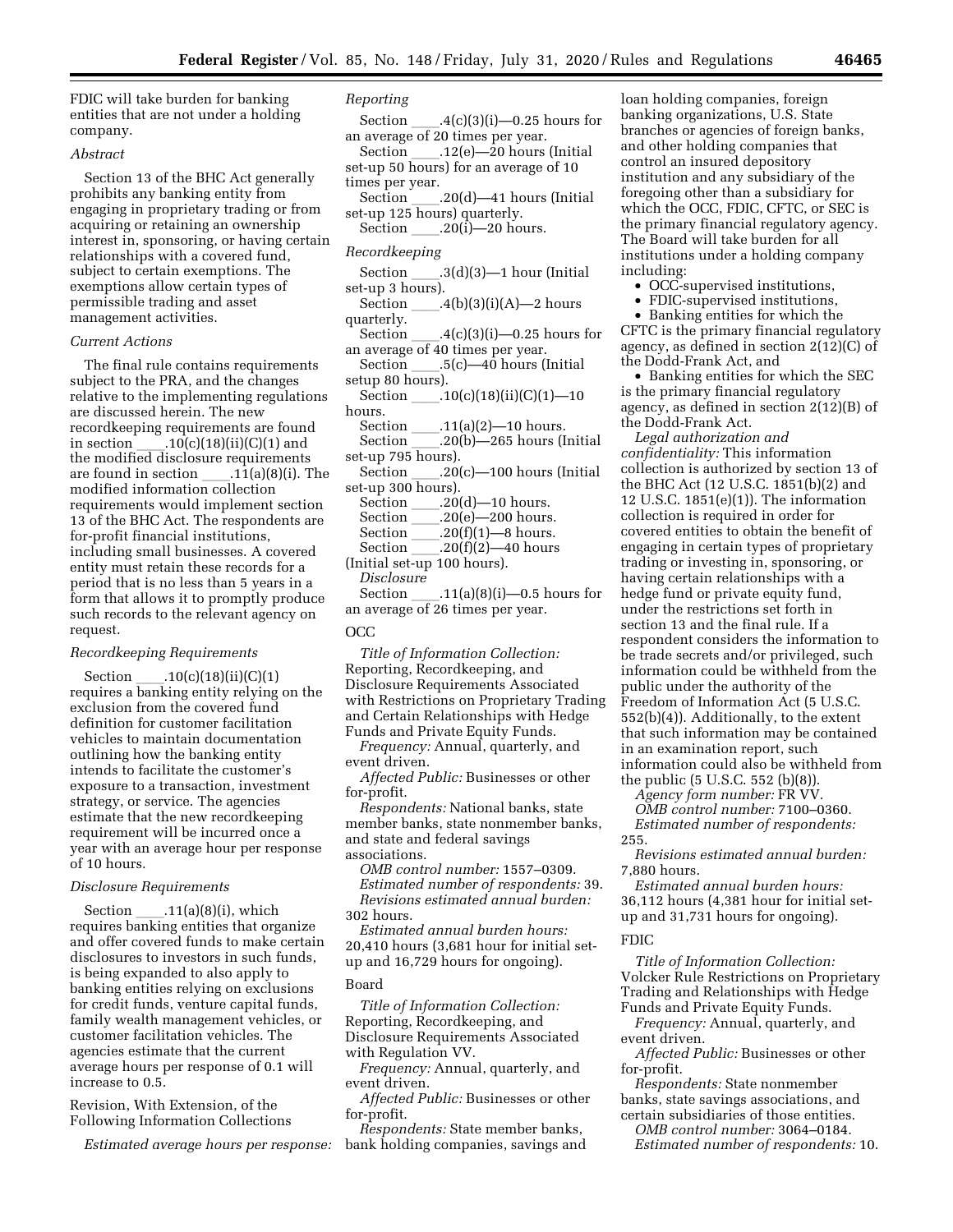*Revisions estimated annual burden:*  175 hours.

*Estimated annual burden hours:* 3,288 hours (1,759 hours for initial set-up and 1,529 hours for ongoing).

#### *C. Regulatory Flexibility Act Analysis*

The Regulatory Flexibility Act (RFA) 493 requires an agency to either provide a regulatory flexibility analysis with a final rule or certify that the final rule will not have a significant economic impact on a substantial number of small entities. The U.S. Small Business Administration (SBA) establishes size standards that define which entities are small businesses for purposes of the RFA.494 Except as otherwise specified below, the size standard to be considered a small business for banking entities subject to the final rule is \$600 million or less in consolidated assets.495

## Board

The Board has considered the potential impact of the final rule on small entities in accordance with section 603 of the RFA. Based on the Board's analysis, and for the reasons stated below, the Board certifies that the final rule will not have a significant economic impact on a substantial of number of small entities.

The Board invited comment on all aspects of its analysis related to the requirements of the RFA in connection with the 2020 proposal. In particular, the Board requested that commenters describe the nature of any impact on small entities and provide empirical data to illustrate and support the extent of the impact. The Board did not receive any comments related to this issue.

As discussed in the **SUPPLEMENTARY INFORMATION**, the agencies are adopting revisions to the regulations implementing section 13 of the BHC Act in order to improve and streamline the regulations by modifying and clarifying requirements related to the covered fund provisions.496 Certain of the exclusions from the covered fund definition included in the final rule contain recordkeeping and disclosure requirements that would apply to banking entities relying on the

exclusion. For example, the exclusion for customer facilitation vehicles requires a banking entity relying on the exclusion to maintain documentation outlining how the banking entity intends to facilitate the customer's exposure to a transaction, investment strategy, or service. The final rule is expected to reduce regulatory burden on banking entities, and the Board does not expect these recordkeeping requirements to result in a significant economic impact.

The Board's rule generally applies to state-chartered banks that are members of the Federal Reserve System, bank holding companies, and foreign banking organizations and nonbank financial companies supervised by the Board (collectively, ''Board-regulated entities''). However, section 203 of the Economic Growth, Regulatory Relief, and Consumer Protection Act (EGRRCPA),497 which was enacted on May 24, 2018, amended section 13 of the BHC Act by narrowing the definition of banking entity to exclude certain community banks.498 The Board is not aware of any Board-regulated entities that meet the SBA's definition of ''small entity'' that are subject to section 13 of the BHC Act and its implementing regulations following the enactment of EGRRCPA. Furthermore, to the extent that any Board-regulated entities that meet the definition of ''small entity'' are or become subject to section 13 of the BHC Act and its implementing regulations, the Board does not expect the total number of such entities to be substantial. Accordingly, the Board's final rule is not expected to have a significant economic impact on a substantial number of small entities.

#### OCC

The Regulatory Flexibility Act (RFA), 5 U.S.C. 601 *et seq.,* requires an agency, in connection with a final rule, to prepare a Final Regulatory Flexibility Analysis describing the impact of the rule on small entities (defined by the Small Business Administration (SBA) for purposes of the RFA to include commercial banks and savings institutions with total assets of \$600 million or less and trust companies with total assets of \$41.5 million or less) or to certify that the final rule would not have a significant economic impact on

a substantial number of small entities. The OCC currently supervises approximately 745 small entities.499 Under the EGRRCPA, banking entities with total consolidated assets of \$10 billion or less generally are not ''banking entities'' within the scope of section 13 of the BHC Act if their trading assets and trading liabilities do not exceed five percent of their total consolidated assets. In addition, section 13 of the BHC Act generally excludes certain institutions that function only in a trust or fiduciary capacity from the definition of ''banking entity. As a result, no OCC-supervised small entities are subject to section 13 of the BHC Act. Thus, the final rule will not impact any OCC-supervised small entities. Therefore, the OCC certifies that the final rule will not have a significant impact on a substantial number of OCCsupervised small entities.

#### FDIC

The RFA generally requires that, in connection with a final rulemaking, an agency prepare and make available for public comment a final regulatory flexibility analysis describing the impact of the final rule on small entities.500 However, a regulatory flexibility analysis is not required if the agency certifies that the final rule will not have a significant economic impact on a substantial number of small entities. The SBA has defined ''small entities'' to include banking organizations with total assets of less than or equal to \$600 million that are independently owned and operated or owned by a holding company with less than or equal to \$600 million in total assets.501 Generally, the FDIC considers

501The SBA defines a small banking organization as having \$600 million or less in assets, where an organization's ''assets are determined by averaging the assets reported on its four quarterly financial statements for the preceding year.'' *See* 13 CFR 121.201 (as amended by 84 FR 34261, effective August 19, 2019). In its determination, the ''SBA counts the receipts, employees, or other measure of size of the concern whose size is at issue and all of its domestic and foreign affiliates.'' *See* 13 CFR 121.103. Following these regulations, the FDIC uses a covered entity's affiliated and acquired assets, averaged over the preceding four quarters, to

<sup>493</sup> 5 U.S.C. 601 *et seq.* 

<sup>494</sup>U.S. SBA, Table of Small Business Size Standards Matched to North American Industry Classification System Codes, *available a[t https://](https://www.sba.gov/document/support--table-size-standards) [www.sba.gov/document/support--table-size](https://www.sba.gov/document/support--table-size-standards)[standards](https://www.sba.gov/document/support--table-size-standards).* 

<sup>495</sup>*See id.* Pursuant to SBA regulations, the asset size of a concern includes the assets of the concern whose size is at issue and all of its domestic and foreign affiliates. 13 CFR 121.103(6).

<sup>&</sup>lt;sup>496</sup> The agencies are explicitly authorized under section  $13(b)(2)$  of the BHC Act to adopt rules implementing section 13. 12 U.S.C. 1851(b)(2).

<sup>497</sup>Public Law 115–174 (May 24, 2018).

<sup>498</sup>Under EGRRCPA, a community bank and its affiliates are generally excluded from the definition of banking entity, and thus section 13 of the BHC Act, if the bank and all companies that control the bank have total consolidated assets equal to \$10 billion or less and trading assets and liabilities equal to five percent or less of total consolidated assets.

<sup>499</sup>The OCC bases its estimate of the number of small entities on the SBA's size thresholds for commercial banks and savings institutions, and trust companies, which are \$600 million and \$41.5 million, respectively. Consistent with the General Principles of Affiliation, 13 CFR 121.103(a), the OCC counts the assets of affiliated financial institutions when determining if the OCC should classify an OCC-supervised institution as a small entity. The OCC uses December 31, 2019, to determine size because a ''financial institution's assets are determined by averaging the assets reported on its four quarterly financial statements for the preceding year.'' *See* footnote 8 of the SBA's Table of Size Standards.

<sup>500</sup> 5 U.S.C. 601 *et seq.*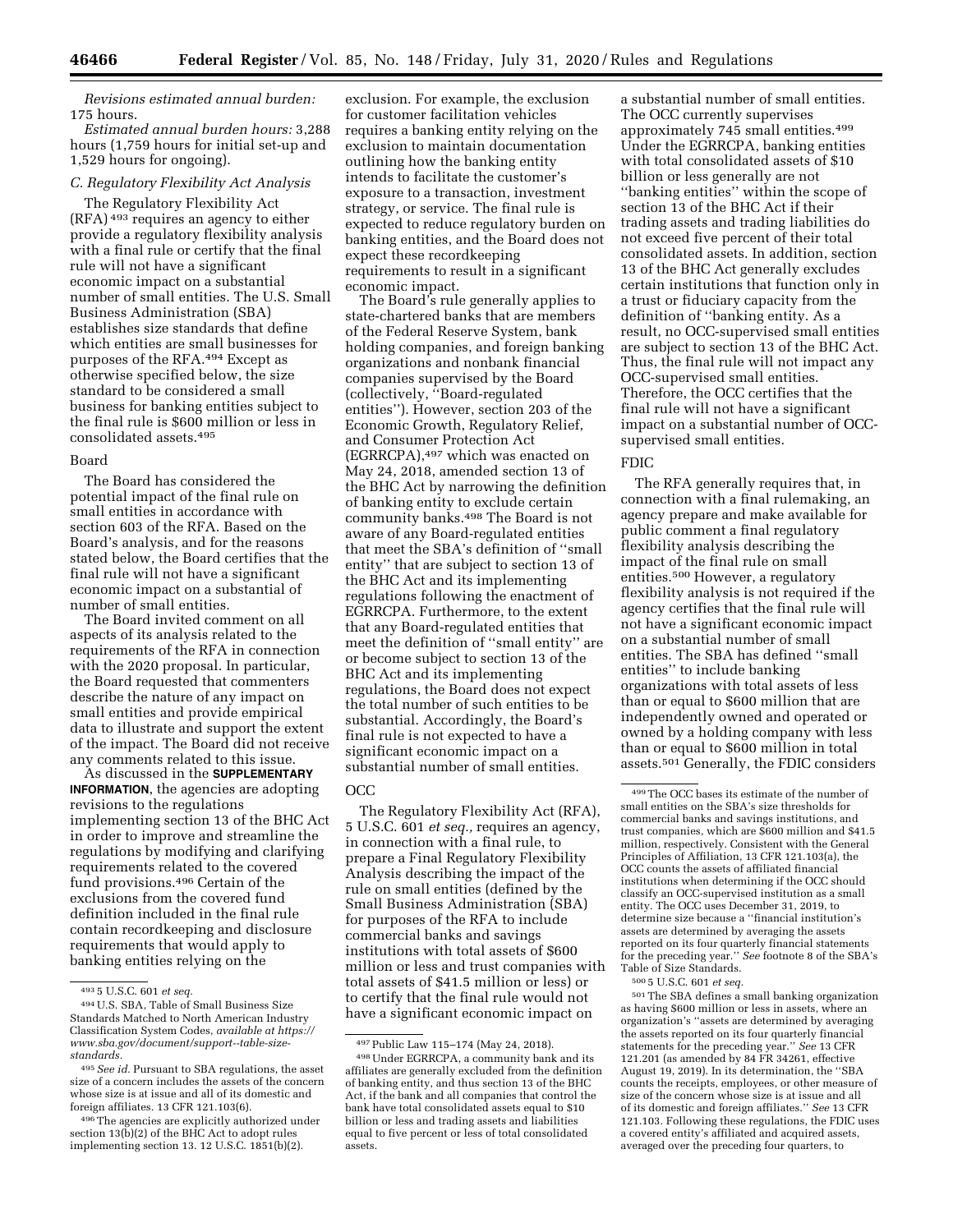a significant effect to be a quantified effect in excess of five percent of total annual salaries and benefits per institution, or 2.5 percent of total noninterest expenses. The FDIC believes that effects in excess of these thresholds typically represent significant effects for FDIC-supervised institutions. For the reasons described below and under section 605(b) of the RFA, the FDIC certifies that this final rule will not have a significant economic impact on a substantial number of small entities.

As of December 31, 2019, the FDIC supervised 3,344 depository institutions,502 of which 2,581 were considered small entities for the purposes of RFA.503 The Economic Growth, Regulatory Relief, and Consumer Protection Act excluded entities from the requirements of section 13 of the BHC Act that do not have and are not controlled by a company that has total assets of more than \$10 billion or trading assets and liabilities comprising more than five percent of total consolidated assets.<sup>504</sup> Only one small, FDIC-supervised institution is subject to section 13 of the BHC Act, because its trading assets and liabilities exceed five percent of total consolidated assets.505

Section 13 of the BHC Act generally prohibits any banking entity from engaging in proprietary trading or from acquiring or retaining an ownership interest in, sponsoring, or having certain relationships with a covered fund. As previously discussed, the final rule modifies existing definitions and exclusions and introduces new exclusions to the implementing regulations. The final rule permits covered entities to engage in additional activities with respect to covered funds, including acquiring or retaining an ownership interest in, sponsoring, or having certain relationships with covered funds, subject to certain restrictions.

This final rule excludes certain types of investment funds from the definition of a ''covered fund'' for the purposes of section 13 of the BHC Act. Investments in funds that are affected by this final rule could be reported as deductions from capital on Call Report schedule RC–R Part 1 Lines 11 or 13 if the investments qualify as ''investments in the capital of an unconsolidated

financial institution'' or as additional deductions on Lines 17 or 24 of schedule RC–R otherwise.506 The one affected small, FDIC-supervised institution did not report any such deductions over the past five years.<sup>507</sup>

Based on this supporting information, the FDIC certifies that this final rule will not have a significant economic impact on a substantial number of small entities.

## SEC

In the 2020 proposal, the SEC certified that, pursuant to 5 U.S.C. 605(b), the 2020 proposal would not, if adopted, have a significant economic impact on a substantial number of small entities. Although the SEC solicited written comments regarding this certification, no commenters responded to this request.

As discussed in the **SUPPLEMENTARY INFORMATION**, the amendments clarify and simplify compliance with the implementing regulations, refine the extraterritorial application of the section 13 of the BHC Act, and permit additional fund activities that do not present the risks that section 13 was intended to address.

The amendments will generally apply to banking entities, including certain SEC-registered entities. These entities include bank-affiliated SEC-registered investment advisers, broker-dealers, and security-based swap dealers. Based on information in filings submitted by these entities, the SEC believes that there are no banking entity registered investment advisers or broker-dealers that are small entities for purposes of the RFA. For this reason, the SEC certifies that the amendments will not have a significant economic impact on a substantial number of small entities.

## CFTC

Pursuant to 5 U.S.C. 605(b), the CFTC hereby certifies that the final rule will not have a significant economic impact on a substantial number of small entities for which the CFTC is the primary financial regulatory agency.

As discussed in this **SUPPLEMENTARY INFORMATION**, the final rule clarifies and simplifies compliance with the implementing regulations, refines the extraterritorial application of section 13 of the BHC Act, and permits additional fund activities that do not present the risks that section 13 was intended to

address. To reduce the extraterritorial impact of the implementing regulations, the final rule exempts the activities of certain funds that are organized outside of the United States and offered to foreign investors from certain restrictions of the implementing regulations. The final rule also revises several existing exclusions from the covered fund provisions, to provide clarity and simplify compliance with the requirements of the implementing regulations. The final rule adopts several new exclusions from the covered fund definition in order to more closely align the regulation with the purpose of the statute. Last, the final rule adopts revisions to the provisions that govern the relationship between a banking entity and a fund and the definition of ownership interest.

The final rule will generally apply to banking entities, including certain CFTC-registered entities. These entities include bank-affiliated CFTC-registered swap dealers, futures commission merchants, commodity trading advisors and commodity pool operators.508 The CFTC has previously determined that swap dealers, futures commission merchants and commodity pool operators are not small entities for purposes of the RFA and, therefore, the requirements of the RFA do not apply to those entities.509 As for commodity trading advisors, the CFTC has found it appropriate to consider whether such registrants should be deemed small entities for purposes of the RFA on a case-by-case basis, in the context of the particular regulation at issue.510

In the context of the final rule, the CFTC believes it is unlikely that a substantial number of the commodity trading advisors that are potentially affected are small entities for purposes of the RFA. In this regard, the CFTC notes that only commodity trading advisors that are registered with the CFTC are covered by the implementing regulations, and generally those that are registered have larger businesses.

509*See* Policy Statement and Establishment of Definitions of ''Small Entities'' for Purposes of the Regulatory Flexibility Act, 47 FR 18618 (Apr. 30, 1982) (futures commission merchants and commodity pool operators); Registration of Swap Dealers and Major Swap Participants, 77 FR 2613, 2620 (Jan. 19, 2012) (swap dealers and major swap participants).

determine whether the covered entity is ''small'' for the purposes of RFA.

<sup>502</sup>FDIC-supervised institutions are set forth in 12 U.S.C.  $1813(q)(2)$ .

<sup>503</sup>FDIC Call Report data, December 31, 2019.

<sup>504</sup>Public Law 115–174, May 24, 2018. *[https://](https://www.congress.gov/bill/115th-congress/senate-bill/2155) [www.congress.gov/bill/115th-congress/senate-bill/](https://www.congress.gov/bill/115th-congress/senate-bill/2155)*  [2155.](https://www.congress.gov/bill/115th-congress/senate-bill/2155) 

<sup>505</sup>FDIC Call Report data, December 2019.

<sup>506</sup>*See* ''Supervisory Guidance on the Capital Treatment of Certain Investments in Covered Funds.'' FDIC FIL–50–2015: November 6, 2015. *[https://www.fdic.gov/news/news/financial/2015/](https://www.fdic.gov/news/news/financial/2015/fil15050a.pdf) [fil15050a.pdf.](https://www.fdic.gov/news/news/financial/2015/fil15050a.pdf)* 

<sup>507</sup>FDIC Call Report data, March 2015–December 2019.

<sup>508</sup>The final rule may also apply to other types of CFTC registrants that are banking entities, such as introducing brokers, but the CFTC believes it is unlikely that such other registrants will have significant activities that would implicate the final rule. *See* 79 FR 5808, 5813 (Jan. 31, 2014) (CFTC version of 2013 final rule).

<sup>510</sup>*See* Policy Statement and Establishment of Definitions of ''Small Entities'' for Purposes of the Regulatory Flexibility Act, 47 FR 18618, 18620 (Apr. 30, 1982).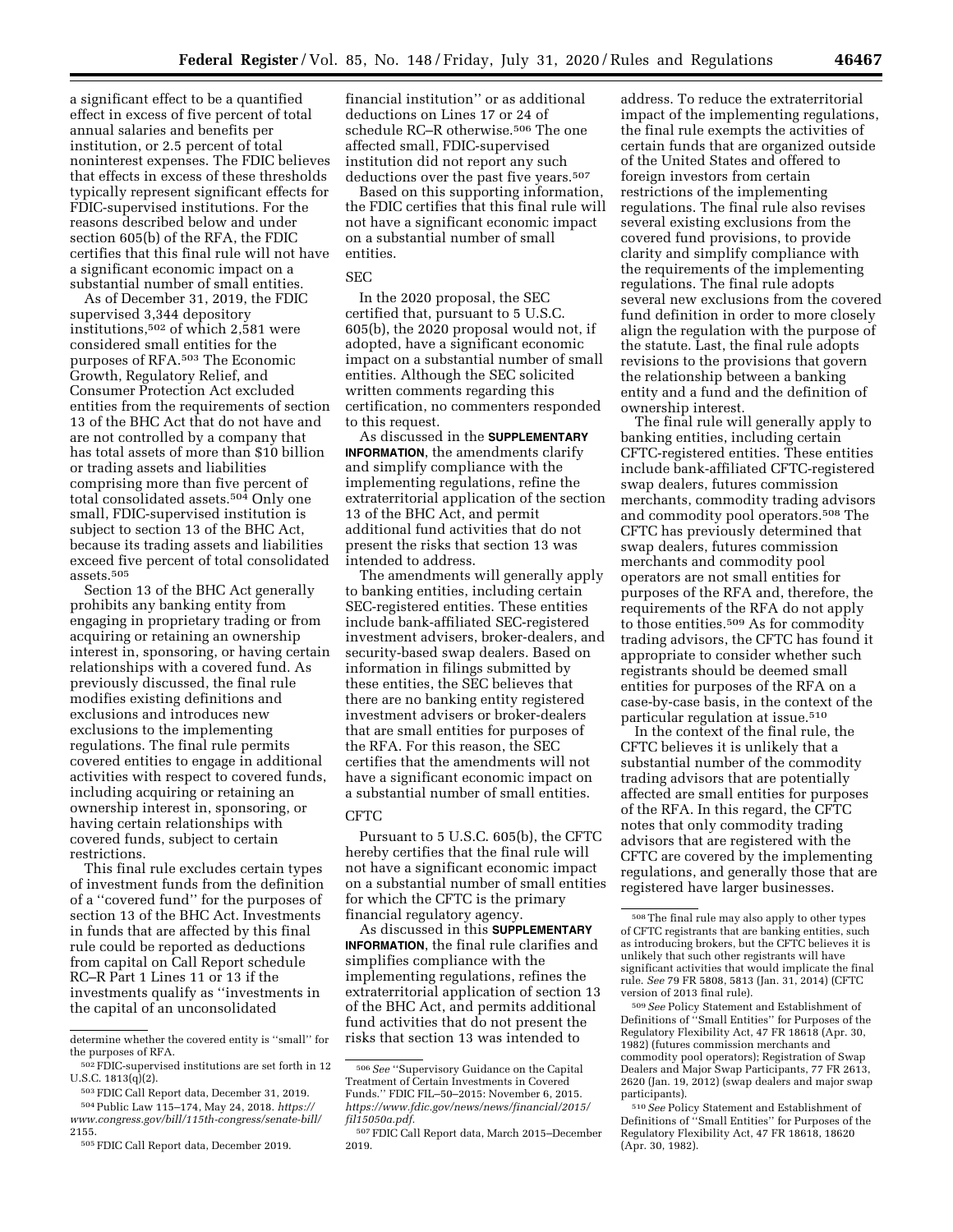Similarly, the final rule applies to only those commodity trading advisors that are affiliated with banks, which the CFTC expects are larger businesses.

The CFTC requested that commenters address in particular whether any of these commodity trading advisors, or other CFTC registrants covered by the proposed revisions, are small entities for purposes of the RFA. The CFTC did not receive any public comments on this or any other aspect of the RFA as it relates to the rule.

Because the CFTC believes that there are not a substantial number of registered, banking entity-affiliated commodity trading advisors that are small entities for purposes of the RFA, and the other CFTC registrants that may be affected by the proposed revisions have been determined not to be small entities, the CFTC believes that the final rule will not have a significant economic impact on a substantial number of small entities for which the CFTC is the primary financial regulatory agency.

# *D. Riegle Community Development and Regulatory Improvement Act*

Section 302(a) of the Riegle Community Development and Regulatory Improvement Act of 1994 (RCDRIA) 511 requires that each Federal banking agency, in determining the effective date and administrative compliance requirements for new regulations that impose additional reporting, disclosure, or other requirements on insured depository institutions, consider, consistent with principles of safety and soundness and the public interest, any administrative burdens that such regulations would place on depository institutions, including small depository institutions, and customers of depository institutions, as well as the benefits of such regulations. The agencies have considered comment on these matters in other parts of this **SUPPLEMENTARY INFORMATION**.

In addition, under section 302(b) of the RCDRIA, new regulations that impose additional reporting, disclosures, or other new requirements on insured depository institutions generally must take effect on the first day of a calendar quarter that begins on or after the date on which the regulations are published in final form.512 Therefore, the effective date for the Federal banking agencies is October

1, 2020, the first day of the calendar quarter.513

# *E. OCC Unfunded Mandates Reform Act*

The OCC has analyzed the final rule under the factors in the Unfunded Mandates Reform Act of 1995 (UMRA). Under this analysis, the OCC considered whether the final rule includes a Federal mandate that may result in the expenditure by state, local, and tribal governments, in the aggregate, or by the private sector, of \$100 million or more in any one year (adjusted annually for inflation). The UMRA does not apply to regulations that incorporate requirements specifically set forth in law.

The final rule does not impose new mandates. Therefore, the OCC finds that the final rule does not trigger the UMRA cost threshold. Accordingly, the OCC has not prepared the written statement described in section 202 of the UMRA.

# *F. SEC Economic Analysis*

1. Broad Economic Considerations

## i. Background

As discussed above, section 13 of the Bank Holding Company (BHC) Act generally prohibits banking entities from acquiring or retaining an ownership interest in, sponsoring, or having certain relationships with, a hedge fund or private equity fund (covered funds), subject to certain exemptions. Section 13(h)(1) of the BHC Act defines the term ''banking entity'' to include (1) any insured depository institution (as defined by statute), (2) any company that controls an insured depository institution, (3) any company that is treated as a bank holding company for purposes of section 8 of the International Banking Act of 1978, and (4) any affiliate or subsidiary of such an entity.514 In addition, the Economic Growth, Regulatory Relief, and Consumer Protection Act (EGRRCPA),515 enacted on May 24, 2018, amended section 13 of the BHC Act to exclude from the definition of ''insured depository institution'' any institution that does not have and is not controlled by a company that has (1) more than \$10 billion in total consolidated assets; and (2) total trading assets and trading liabilities, as reported on the most recent applicable regulatory filing filed by the institution, that are

more than 5% of total consolidated assets.516

Certain SEC-regulated entities, such as broker-dealers, security-based swap dealers (SBSDs), and registered investment advisers (RIAs) affiliated with an insured depository institution, fall under the definition of ''banking entity'' and are subject to the prohibitions of section 13 of the BHC Act.517 The SEC's economic analysis is limited to areas within the scope of the SEC's function as the primary securities markets regulator in the United States. In particular, the SEC's economic analysis focuses primarily on the potential effects of the rule amendments being adopted here (the ''final rule'') on (1) SEC registrants, in their capacity as such, (2) the functioning and efficiency of the securities markets, (3) investor protection, and (4) capital formation. SEC registrants that may be affected by the final rule include SEC-registered broker-dealers, SBSDs, and RIAs. Thus, the analysis below does not consider the direct effects of the final rule on brokerdealers, SBSDs, and registered investment advisers that are not banking entities, or banking entities that are not SEC registrants. In addition, potential spillover effects on these and other entities are reflected in the SEC's analysis of effects on efficiency,

Compliance with SBSD registration requirements is not yet required and there are currently no registered SBSDs. However, the SEC has previously estimated that as many as 50 entities may potentially register as SBSDs and that as many as 16 of these entities may already be SEC-registered broker-dealers. *See* Capital, Margin, and Segregation Requirements for Security-Based Swap Dealers and Major Security-Based Swap Participants and Capital and Segregation Requirements for Broker-Dealers, 84 FR 43872 (Aug. 22, 2019) (''Capital, Margin, and Segregation Adopting Release'').

For the purposes of this economic analysis, the term ''dealer'' generally refers to SEC-registered broker-dealers and SBSDs.

<sup>511</sup> 12 U.S.C. 4802(a).

<sup>512</sup> 12 U.S.C. 4802(b).

<sup>513</sup>Additionally, the Administrative Procedure Act generally requires that the effective date of a rule be no less than 30 days after publication in the **Federal Register**. 5 U.S.C. 553(d)(1). The effective date, October 1, 2020, will be more than 30 days after publication in the **Federal Register**.

<sup>514</sup>*See* 12 U.S.C. 1851(h)(1).

<sup>515</sup>*See supra* note 504.

 $^{\rm 516}\rm{These}$  and other aspects of the regulatory baseline against which the SEC is assessing the economic effects of the final rule being adopted here on SEC-regulated entities are discussed in the economic baseline. On July 22, 2019, the agencies adopted a final rule amending the definition of ''insured depository institution'' in a manner consistent with EGRRCPA. *See* Revisions to Prohibitions and Restrictions on Proprietary Trading and Certain Interests in, and Relationships with, Hedge Funds and Private Equity Funds, 84 FR 35008 (July 22, 2019). In November 2019, the agencies adopted the 2019 amendments, which tailored certain proprietary trading and covered fund restrictions of the 2013 rule. *See supra* note 8.

<sup>517</sup>Throughout this economic analysis, the terms ''banking entity'' and ''entity'' generally refer only to banking entities for which the SEC is the primary financial regulatory agency. While section 13 of the BHC Act and its associated rules apply to a broader set of banking entities, this economic analysis is limited to those banking entities for which the SEC is the primary financial regulatory agency as defined in section 2(12)(B) of the Dodd-Frank Act. *See* 12 U.S.C. 1851(b)(2), 5301(12)(B).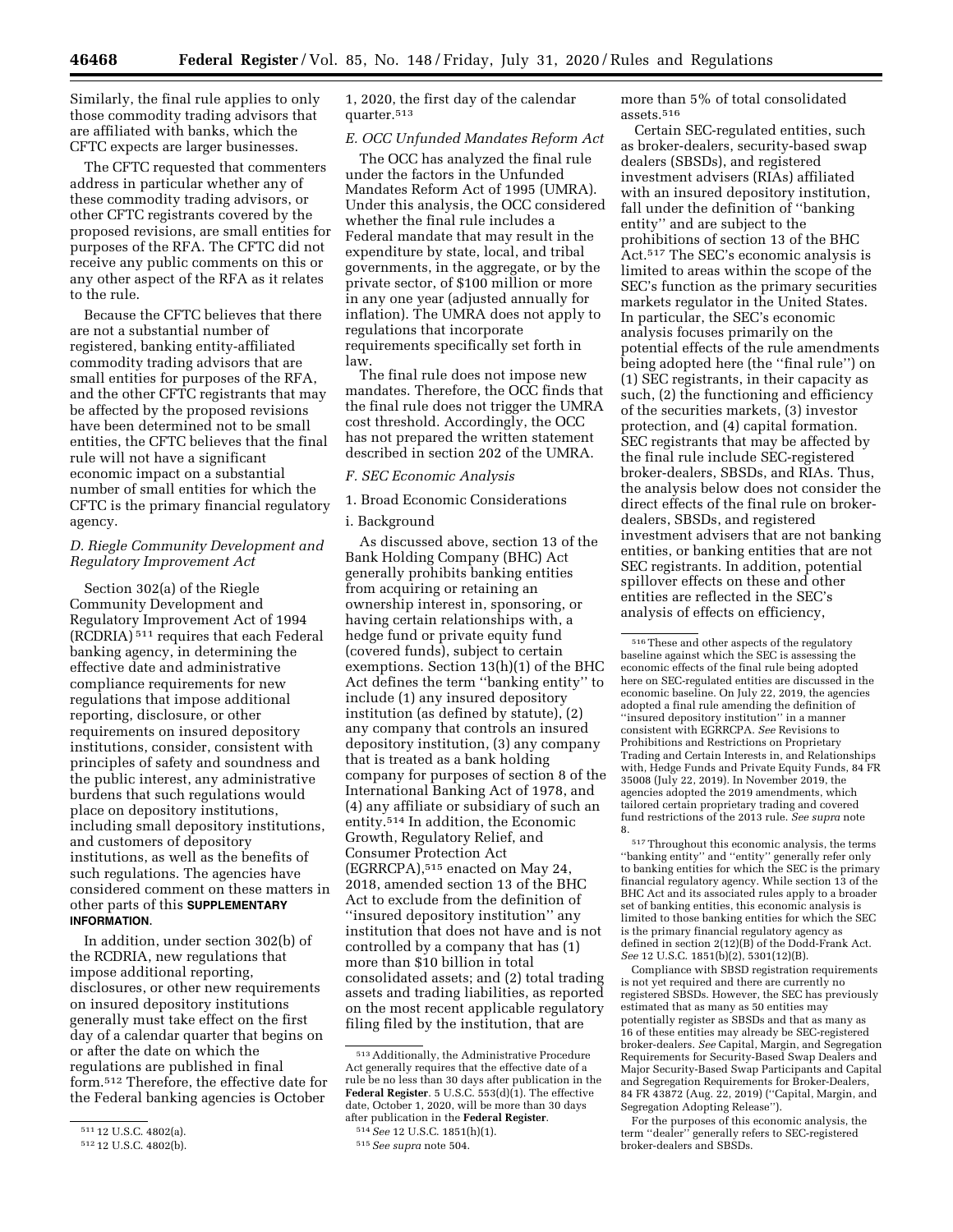competition, investor protection, and capital formation in securities markets. This economic analysis also discusses the impact of the final rule on private funds, $\bar{5}18$  to the degree that it may flow through to SEC registrants, such as RIAs, SEC-registered broker-dealers and SBSDs, and securities markets and investors.

In implementing section 13 of the BHC Act, the agencies sought to increase the safety and soundness of banking entities, promote financial stability, and reduce conflicts of interest between banking entities and their customers.519 The regulatory regime created by the 2013 rule may have enhanced regulatory oversight and compliance with the substantive prohibitions of section 13 of the BHC Act, but could also have impacted capital formation and liquidity, as well as the provision by banking entities of a variety of financial services for customers.

Section 13 of the BHC Act also provides a number of statutory exemptions to the general prohibitions on proprietary trading and covered funds activities. For example, the statute exempts certain covered funds

519*See, e.g.,* 79 FR 5536, 5541, 5574, 5659, 5666. An extensive body of research has examined moral hazard arising out of federal deposit insurance, implicit bailout guarantees, and systemic risk issues. *See, e.g.,* Andrew G. Atkeson et al., *Government Guarantees and the Valuation of American Banks,* 33 NBER Macroeconomics Ann. 81 (2018). *See also* Javier Bianchi, *Efficient Bailouts?* 106 Amer. Econ. Rev. 3607 (2016); Bryan Kelly, Hanno Lustig, & Stijn Van Nieuwerburgh, *Too-Systematic-to-Fail: What Option Markets Imply about Sector-Wide Government Guarantees,* 106 Amer. Econ. Rev. 1278 (2016); Deniz Anginer, Asli Demirguc-Kunt, & Min Zhu, *How Does Deposit Insurance Affect Bank Risk? Evidence from the Recent Crisis,* 48 J. Banking & Fin. 312 (2014); Andrea Beltratti & Rene M. Stulz, *The Credit Crisis Around the Globe: Why Did Some Banks Perform Better?,* 105 J. Fin. Econ. 1 (2012); Pietro Veronesi & Luigi Zingales, *Paulson's Gift,* 97 J. Fin. Econ. 339 (2010). For a literature review, *see, e.g.,* Sylvain Benoit et al., *Where the Risks Lie: A Survey on Systemic Risk,* 21 Rev. Fin. 109 (2017).

activities, such as organizing and offering covered funds.520 The 2013 rule implemented these exemptions.521 Banking entities engaged in activities and investments covered by section 13 of the BHC Act and the implementing regulations are required to establish a compliance program reasonably designed to ensure and monitor compliance with the implementing regulations.522

In the 2020 proposal, the SEC solicited comment on all aspects of the costs and benefits associated with the proposed amendments for SEC registrants, including spillover effects the proposed amendments may have on efficiency, competition, and capital formation in securities markets. The SEC has considered these comments, as discussed in greater detail in the sections that follow.

#### ii. Broad Economic Effects

Certain aspects of the implementing regulations may have resulted in a complex and costly compliance regime that is unduly restrictive and burdensome on some affected banking entities. Distinguishing between permissible and prohibited activities may be complex and costly, resulting in uncertain determinations for some entities. Moreover, the implementing regulations may include in their scope some groups of market participants that do not necessarily engage in the activities or pose the risks that section 13 of the BHC Act intended to address. For example, definition of the term ''covered fund'' may include entities that do not engage in the activities contemplated by section 13 of the BHC Act or may include entities that do not pose the risks that section 13 is intended to mitigate.

The final rule includes amendments that (1) reduce the scope of entities that may be treated as covered funds (*e.g.,*  credit funds, venture capital funds, family wealth management vehicles, and customer facilitation vehicles), (2) modify existing covered fund exclusions under the implementing regulations (*e.g.,* foreign public funds, public welfare funds, and small business investment companies), and (3) affect the types of permitted activities between certain banking entities and certain covered funds (*e.g.,* restrictions on relationships between banking entities and covered funds, definition of ''ownership interest,'' and treatment of loan securitizations). The final rule also reduces the burden on affected banking entities by codifying an existing policy statement by the Federal banking agencies that addresses the potential issues related to a foreign banking entity controlling a qualifying foreign excluded fund and adopting a rule of construction to provide clarity regarding a banking entity's permissible investments alongside a covered fund.

Broadly, to the extent that the final rule directly changes the scope of permissible covered fund activities, and indirectly reduces costs to banking entities and covered funds by reducing uncertainty regarding the scope of permissible activities, the final rule may enhance the beneficial economic effects of the implementing regulations.523 The SEC's economic analysis continues to recognize that the overall risk exposure of banking entities generally reflects a combination of activities, including proprietary trading, market making, traditional banking, asset management, investment activities, and the extent to which banking entities engage in hedging and other risk-mitigating activities. The overall risk exposure is also a function of the magnitude, structure, and manner in which banking entities engage in such activities, both within such activities individually and across all of these activities collectively. As discussed elsewhere,524 the SEC recognizes the complex baseline effects of section 13 of the BHC Act, as amended by sections 203 and 204 of EGRRCPA, and the implementing regulations (including those made with respect to sections 203 and 204 of EGRRCPA) on overall levels and structure of banking entity risk exposures.

The final rule may promote the ability of the capital markets to intermediate between suppliers and users of capital through, for example, increased ability and willingness of banking entities and investors in ''covered funds'' to facilitate capital formation through sponsorship and participation in certain types of funds and to transact with certain groups of counterparties.525 For

<sup>518</sup>There is significant overlap between the definitions of ''private fund'' and ''covered fund.'' For purposes of this economic analysis, ''private fund" means an issuer that would be an investment company, as defined in section 3 of the Investment Company Act (15 U.S.C. 80a–3(a)), but for section  $3(c)(1)$  or section  $3(c)(7)$  of that Act (15 U.S.C. 80– 3(c)(1) or (7)). *See also* 15 U.S.C. 80b–2(a)(29). Section 13(h)(2) of the BHC Act defines ''hedge fund'' and ''private equity fund'' to mean an issuer that would be an investment company, but for section 3(c)(1) or 3(c)(7) of the Investment Company Act, or ''such similar funds'' as the agencies determine by rule (*see* 12 U.S.C. 1851(h)(2)). In the 2013 rule, the agencies combined the definitions of ''hedge fund'' and ''private equity fund'' into a single term ''covered fund'' and defined this term to include any issuer that would be an investment company as defined in the Investment Company Act but for section  $3(c)(1)$  or  $3(c)(7)$  of that Act with a number of express exclusions and additions as determined by the agencies. Implementing regulations  $\S$  \_\_\_\_\_. 10(b) and (c).

<sup>520</sup>*See* 12 U.S.C. 1851(d)(1)(G).

<sup>&</sup>lt;sup>521</sup> *See* 2013 rule §§ 4, .5, .6,

<sup>11,</sup> and \_\_\_\_.13.<br> $\frac{522}$  *See* 2013 rule § <sup>522</sup>*See* 2013 rule §ll.20. *See also* <sup>2019</sup> amendments, 84 FR 62021–25, which, among other things, modified these requirements for banking entities with limited trading assets and liabilities. This SEC Economic Analysis follows earlier sections by referring to the regulations implementing section 13 of the BHC Act, as amended through June 1, 2020 as the ''implementing regulations.'' *See supra* note 8.

<sup>523</sup>*See, e.g.,* 2019 amendments, 84 FR 62037–92. 524*See id.* 

<sup>525</sup>*See, e.g.,* U.S. Dep't of the Treasury, A Financial System That Creates Economic Opportunities: Banks and Credit Unions (June 2017), at 77, *available at [https://www.treasury.gov/](https://www.treasury.gov/press-center/press-releases/Documents/A%20Financial%20System.pdf) [press-center/press-releases/Documents/](https://www.treasury.gov/press-center/press-releases/Documents/A%20Financial%20System.pdf)  [A%20Financial%20System.pdf.](https://www.treasury.gov/press-center/press-releases/Documents/A%20Financial%20System.pdf)*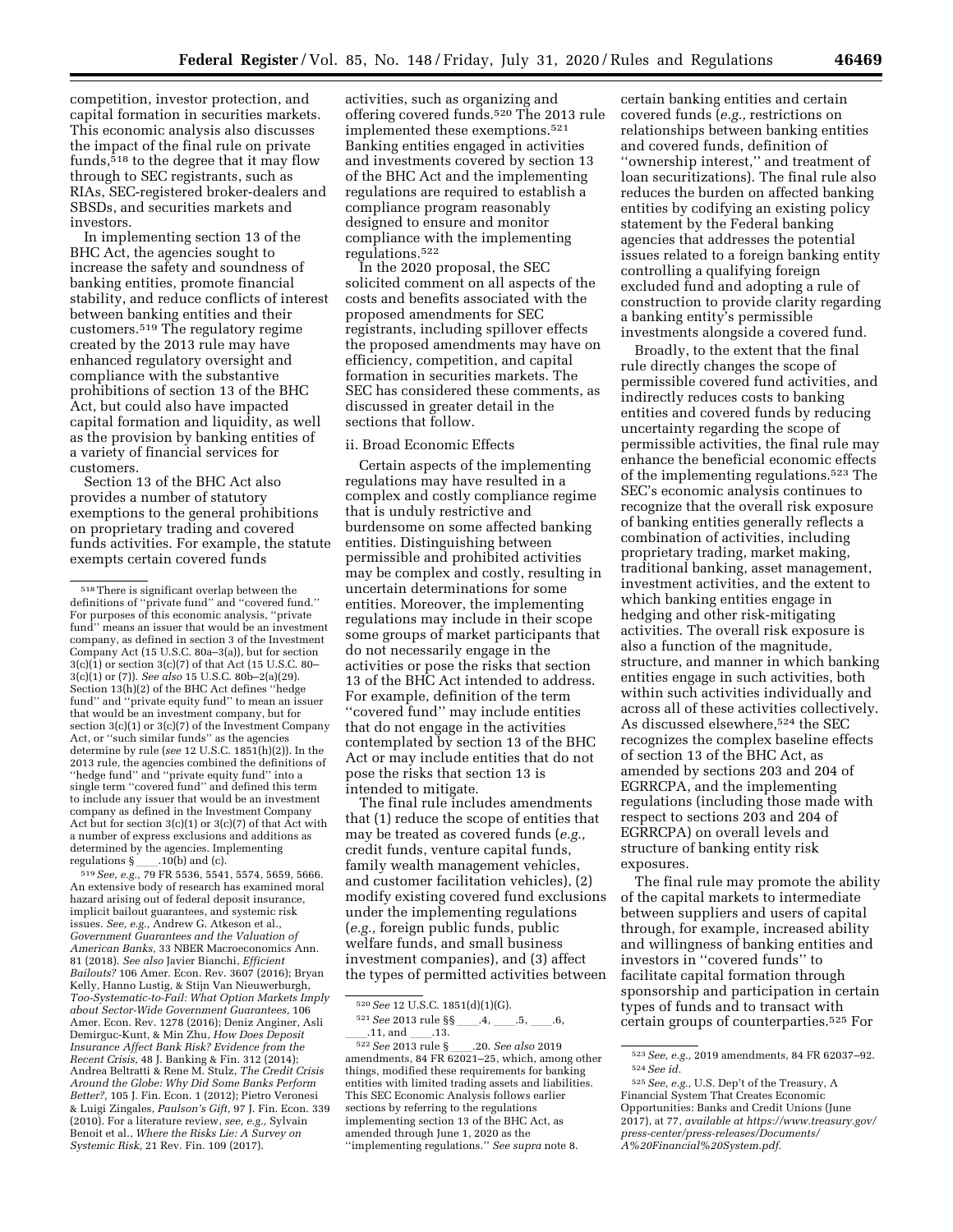example, exclusions from the ''covered fund'' definition of specific types of entities may benefit banking entities by providing clarity and removing certain constraints around potentially profitable business opportunities and by reducing compliance costs, and may benefit excluded funds and their banking entity sponsors and advisers by increasing the spectrum of available counterparties and improving the quality or cost of financial services available to customers.

The final rule, however, may also facilitate risk mitigation as well as risktaking activities of banking entities. The final rule also may change aspects of the relationships among banking entities and certain other groups of market participants, including potentially introducing new conflicts of interest, and increasing or reducing the potential effects of conflicts of interest. To the degree that some banking entities react to the final rule by restructuring activities involving covered funds to take advantage of the exclusions contained in the final rule, there may be shifts in the structure and levels of activities of banking entities that would, in turn, decrease or increase risk exposure. Recognizing these various potential effects, each of the exclusions includes a number of conditions aimed at facilitating banking entity compliance while also allowing for customer oriented financial services provided on arms-length, market terms, and preventing evasion of the requirements of section 13.

In evaluating these various potential effects, it is important to acknowledge that the exclusions made available by the final rule, such as for credit funds and qualifying venture capital funds, allow banking entities to engage indirectly through fund structures in the same activities in which they are currently permitted to engage directly (*e.g.,* extensions of credit or direct ownership stakes). Thus, the type of exposure permitted by engaging in those activities directly, and indirectly through covered funds, is the same and the banking entities may use fund structures to diversify or otherwise mitigate their risk exposure. Other exclusions permit banking entities to provide traditional banking and asset management services to customers through a legal entity structure, with conditions (*e.g.,* limitation on ownership by the banking entity and prohibition on ''bail outs'') intended to ensure that the risks that section 13 of the BHC Act was intended to address are mitigated. Finally, nothing in the final rule removes or modifies prudential capital, margin, and liquidity

requirements that are applicable to banking entities and that facilitate the safety and soundness of banking entities and the financial stability of the United States.

The final rule may also impact competition, allocative efficiency, and capital formation. To the extent that the implementing regulations have constrained banking entities in their covered fund activities, including providing traditional banking and asset management services to customers through a legal entity structure, the exclusions from the definition of ''covered fund'' made available by the final rule may increase competition between banking entities and other entities providing services to and otherwise transacting with those types of funds and other entities. Such competition may reduce costs or increase the quality of certain financial services provided to such funds and their counterparties.

Finally, the final rule's costs, benefits, and effects on efficiency, competition, and capital formation will be influenced by a variety of factors, including the prevailing macroeconomic conditions, the financial condition of firms seeking to raise capital and of funds seeking to transact with banking entities, competition between bank and nonbank providers of capital, and many others. Moreover, these effects are likely to vary widely among banking entities and funds. The SEC recognizes that the economic effects of the final rule may be dampened or magnified in different phases of the macroeconomic cycle, depend on monetary and fiscal policy developments and other government actions, and may vary across different types of banking entities.

The SEC also considered the implications of the final rule for investors. Broadly, the final rule should increase the number of funds and other entities that will be excluded from the covered fund definition. This is likely to result in an increase in offerings of such funds or an increase in the number of banking entities providing services to customers through entities such as customer facilitation vehicles and family wealth management vehicles. If the final rule increases the ability of investors to access public and private markets through funds and other entities, the final rule may result in the relaxing of constraints on investors' portfolio optimization and, thus, enhance the efficiency of portfolio allocations. The ability of additional investors to access these markets through funds and other entities may, in addition to providing those investors with greater choice, benefit the issuers

of the securities held by those funds and other entities by potentially increasing demand for those securities. Increased demand typically results in increased liquidity which can benefit investors because it may enable them to enter or exit their positions in fund instruments, products, and portfolios in a more timely manner and at a more attractive price.

Moreover, investors who seek access to public capital markets investments or other investments through foreign public funds may benefit to the extent the final rule results in banking entities offering more foreign public funds or offering these funds at a lower cost. Further, investors that prefer to implement a trading or investing strategy through a legal entity structure may benefit from the final rule, which allows banking entities to implement or facilitate such a trading or investing strategy while providing other banking and asset management services to the investor.526 At the same time, it is possible that, as a result of banking entities sponsoring or investing in more funds that are excluded from the definition of covered fund by the final rule, general market risk could increase and that risk could adversely affect markets generally, including through the impact on financial stability. However, due to the mitigation effects of the various conditions of the exclusions from the definition of covered fund contained in the final rule as well as expectations regarding the relative size and mix of the investments in the aggregate, the SEC believes this risk to be small. For example, the final rule permits a banking entity to act as a sponsor, investment adviser, or commodity trading advisor to certain excluded funds (*e.g.,* credit funds and qualifying venture capital funds) only to the extent the banking entity ensures that the activities of the funds are consistent with safety and soundness standards that are substantially similar to those that would apply if the banking entity engaged in the activities directly.

# iii. Analytical Approach

The SEC's economic analysis is informed by research 527 on the effects of section 13 of the BHC Act and the 2013 rule, comments received by the agencies from a variety of interested parties, and experience administering the implementing regulations. Throughout this economic analysis, the SEC discusses how different market

<sup>526</sup>*See supra* Section IV.B.1. (Foreign Public Funds).

<sup>527</sup>*See* 2019 amendments, 84 FR 62044–54.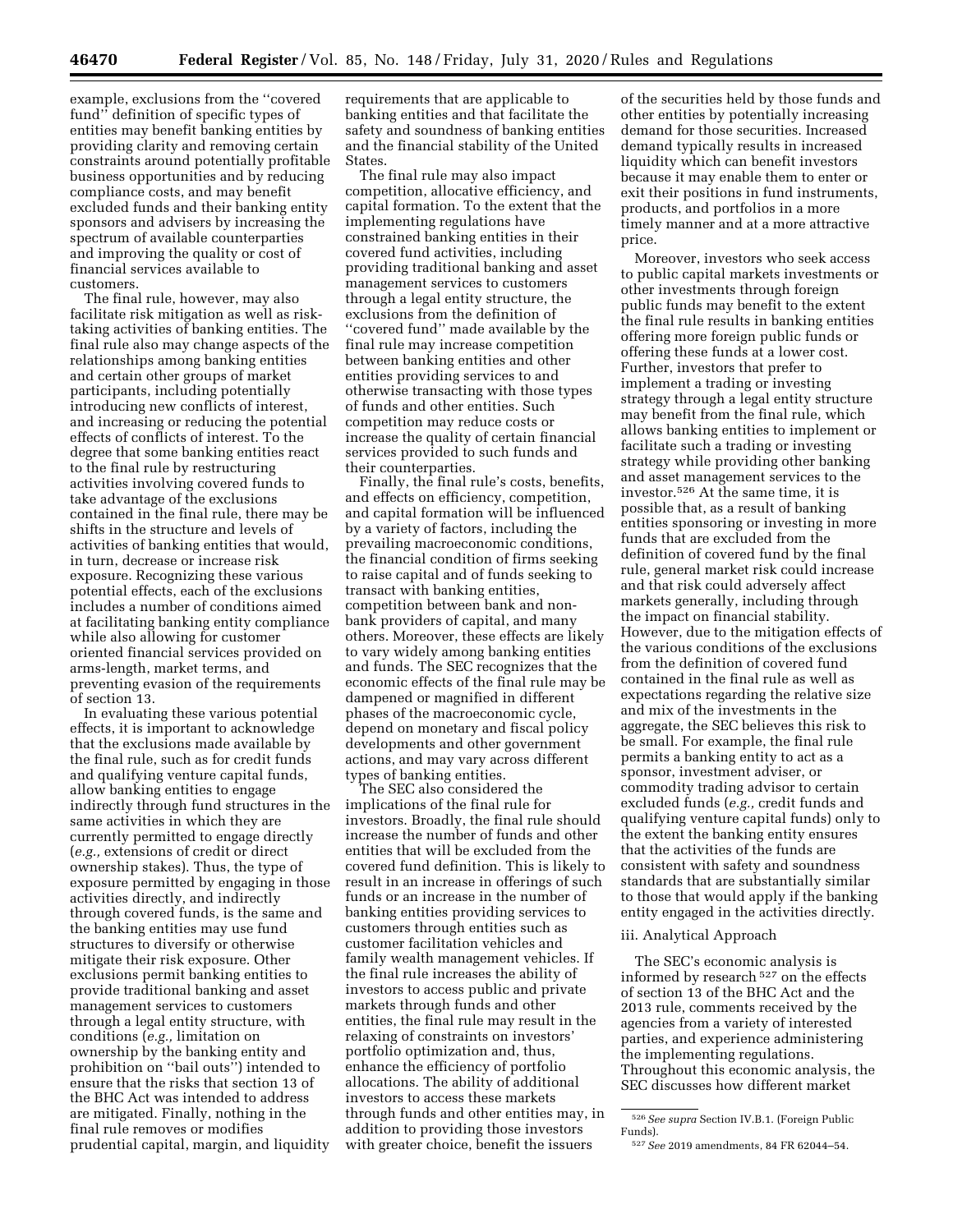participants 528 may respond to various aspects of the final rule. This analysis also considers the potential effects of the final rule on activities by banking entities that involve risk, their willingness and ability to engage in client-facilitation activities, and competition, market quality, and capital formation.

The final rule tailors, removes, or alters the scope of various covered fund requirements in the implementing regulations. Since section 13 of the BHC Act and the implementing regulations impose a number of different requirements, and, as discussed above, the type and level of risk exposure of a banking entity is the result of a combination of activities,529 it is difficult to attribute the observed effects to a specific provision or subset of requirements. In addition, analysis of the effects of the implementation of the 2013 rule is confounded by macroeconomic factors, other policy interventions, and post-crisis changes to market participants' risk aversion and return expectations.530 Because of the extended timeline of implementation of section 13 of the BHC Act and the overlap of the period during which the 2013 rule was in effect with other postcrisis changes affecting the same group or certain sub-groups of SEC registrants, the SEC cannot rely on quantitative methods that might otherwise provide insight into causal attribution and quantification of the effects of section 13 of the BHC Act and the 2013 rule on measures of capital formation, liquidity, competition, and informational or allocative efficiency. Moreover, empirical measures of capital formation or liquidity are substantially limited by the fact that they do not provide insight into security issuance and transaction activity that does not occur (or occurs in a sector of the market for which data is not readily available) as a result of the implementing regulations. Accordingly, it is difficult to quantify the primary

security issuance and secondary market liquidity that would have been observed since the financial crisis absent various provisions of section 13 of the BHC Act and the implementing regulations.

Importantly, the existing securities markets—including market participants, their business models, market structure, etc.—differ in significant ways from the securities markets that existed prior to enactment of section 13 of the BHC Act and the implementation of the 2013 rule. For example, the role of dealers in intermediating trading activity has changed in important ways, including the following: (1) In recent years, on both an absolute and relative basis, bank dealers generally committed less capital to intermediation activities while nonbank dealers generally committed more, although not always in the same manner or on the same terms as bank dealers; (2) the volume and profitability of certain trading activities after the financial crisis may have decreased for bank dealers while it may have increased for other intermediaries, including nonbank entities that provide intraday liquidity, but generally not overnight liquidity, including in some sectors of the market through the use of electronic trading algorithms and high speed access to data and trading venues; and (3) the introduction of alternative credit markets, including non-bank direct lending markets, may have contributed to liquidity fragmentation across markets while potentially increasing access to capital.531

Where possible, the SEC has attempted to quantify the costs and benefits it expects to result from the final rule. In many cases, however, the SEC is unable to quantify these potential economic effects. Some of the primary economic effects, such as the effect on incentives that may give rise to conflicts of interest in various regulated entities and the degree to which the implementing regulations may be impeding activity of banking entities with respect to certain investment vehicles, are inherently difficult to quantify. Moreover, some of the intended benefits of the implementing regulations' definitions and prohibitions that the agencies are amending include the potential for more resilient markets during a financial crisis or during periods of severe market stress. These intended benefits are less readily observable under periods of strong economic conditions, periods of significant government credit

accommodation, and when markets have significant liquidity and are less volatile. Even following an economic shock, identification of these intended benefits requires a sufficient amount of data covering a relevant sample period. Moreover, identifying these benefits following an economic shock could prove difficult if the effects of past regulation are confounded by other interventions aimed at mitigating the impact of the shock on financial markets, including regulation, credit accommodation, and fiscal stimulus. Finally, it is difficult to quantify the net economic effects of any individual amendment because of overlapping implementation periods of various postcrisis regulations. Further, it is difficult to quantify the net economic effects of any individual amendment because of the fact that many market participants changed their behavior in anticipation of future changes in regulation.

In some instances, the SEC lacks the information or data necessary to provide reasonable estimates for the economic effects of the final rule. For example, the SEC lacks information and data on how market participants may choose to restructure their relationships with various types of entities in response to the final rule; the amount of capital formation in covered funds that does not occur because of current covered fund provisions, including those concerning the definition of covered fund, restrictions on relationships with covered funds, the definition of ownership interest, and the exclusion for loan securitizations; the volume of loans, guarantees, securities lending, and derivatives activity dealers may wish to engage in with related covered funds; as well as the extent of risk reduction associated with the covered fund provision of the 2013 rule. Where the SEC cannot quantify the relevant economic effects, they are discussed in qualitative terms.

## 2. Economic Baseline

In the context of this economic analysis, the economic costs and benefits, and the impact of the final rule on efficiency, competition, and capital formation, are considered relative to a baseline that includes the implementing regulations (including the 2013 rule and the 2019 amendments), legislative amendments in EGRRCPA, and current practices aimed at compliance with these regulations.

### i. Regulation

The SEC is assessing the economic impact of the final rule against a baseline that includes the legal and regulatory framework as it exists at the

<sup>528</sup>As discussed above, *supra* Section V.F.1.i. (Background), the SEC's economic analysis is focused on the potential effects of the final rule on (1) SEC registrants, (2) the functioning and efficiency of the securities markets, (3) investor protection, and (4) capital formation. Thus, the below analysis does not consider the direct effects of the final rule on broker-dealers, SBSDs, or investment advisers that are not banking entities, or banking entities that are not SEC registrants, in either case for purposes of section 13 of the BHC Act, beyond the potential spillover effects on these entities and effects on efficiency, competition, investor protection, and capital formation in securities markets. *See infra* Section V.F.2.i. (Affected Participants).

<sup>529</sup>*See, e.g.,* 2013 rule at 5541. 530With respect to the 2019 amendments, *supra*  note 8, analysis of the effects is difficult because of the relatively short time that has passed since they became effective.

<sup>531</sup>*See* U.S. Sec. & Exch. Comm'n, Access to Capital and Market Liquidity (Aug. 2017), *available at [https://www.sec.gov/files/access-to-capital-and](https://www.sec.gov/files/access-to-capital-and-market-liquidity-study-dera-2017.pdf)[market-liquidity-study-dera-2017.pdf.](https://www.sec.gov/files/access-to-capital-and-market-liquidity-study-dera-2017.pdf)*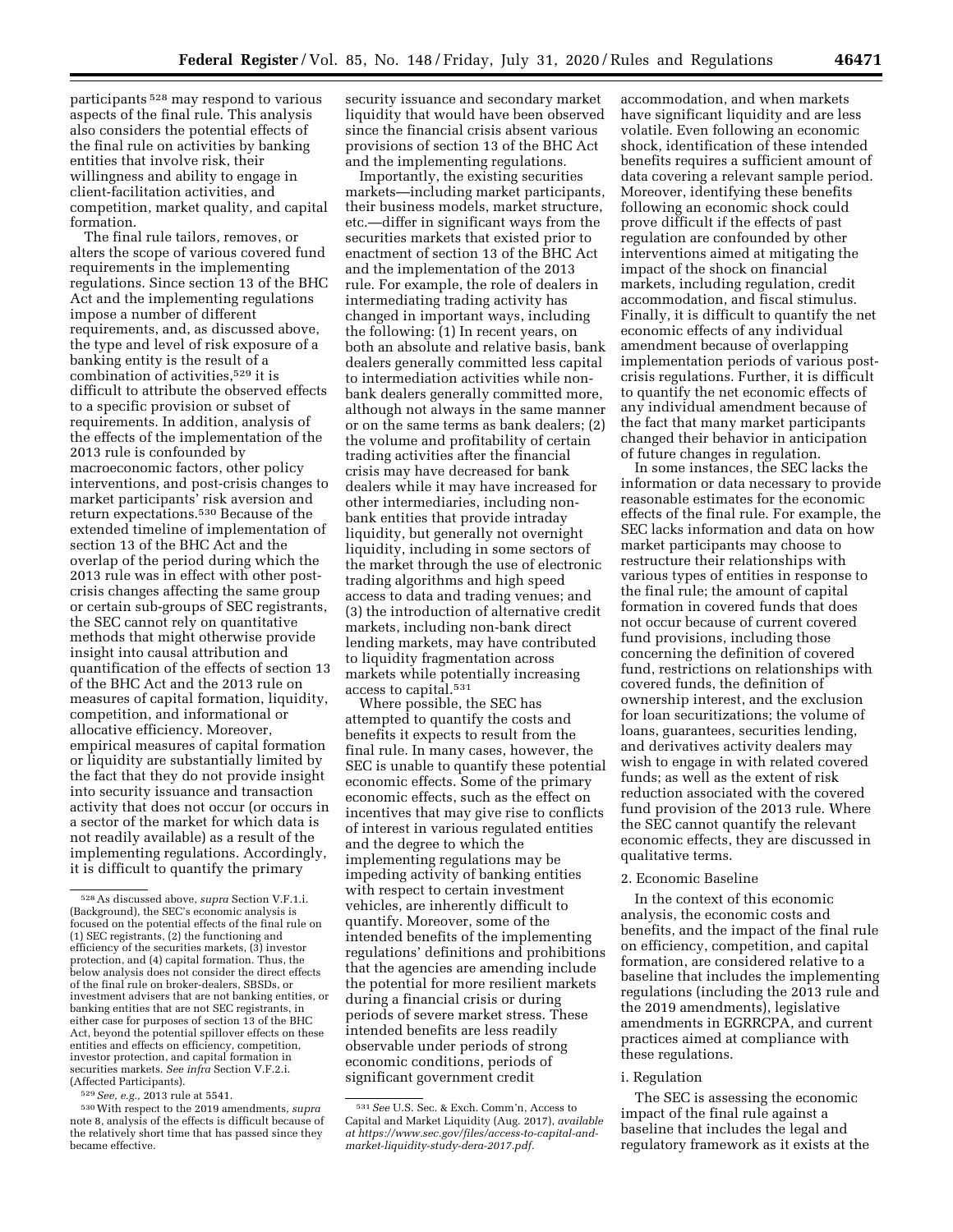time of this release. Thus, the regulatory baseline for the SEC's economic analysis includes section 13 of the BHC Act as amended by EGRRCPA, and the 2013 rule. Further, the baseline accounts for the fact that since the adoption of the 2013 rule, the agencies have adopted the 2019 amendments, which, among other things, relate to the ability of banking entities to engage in certain activities, including underwriting, market-making, and risk-mitigating hedging, with respect to ownership interests in covered funds, as well as amendments conforming the 2013 rule to sections 203 and 204 of EGRRCPA. In addition, the agencies' staffs have provided FAQ responses related to the regulatory obligations of banking entities, including SEC-regulated entities that are also banking entities under the 2013 rule, which likely influenced these entities' decisions about how to comply with the 2013 rule and may influence these entities' decisions about how to comply with the 2019 amendments.532 The Federal banking agencies also issued the policy statement in 2017 with respect to foreign excluded funds, and has since extended the policy statement to 2021.533

Although the 2013 rule also included restrictions on proprietary trading and compliance requirements (as modified by the 2019 amendments), the most relevant portion of the 2013 rule for establishing an economic baseline is that involving covered fund restrictions.534 The features of the regulatory framework under the 2013 rule most relevant to the baseline include the definition of the term ''covered fund''; restrictions on a banking entity's relationships with covered funds; and restrictions on parallel investment, co-investment, and investments in the fund by banking entity employees.

## Scope of the Covered Fund Definition

The definition of ''covered fund'' impacts the scope of the substantive prohibitions on banking entities acquiring or retaining an ownership interest in, sponsoring, and having certain relationships with, covered funds. The implementing regulations define covered funds, in part, as issuers that would be investment companies but for section 3(c)(1) or 3(c)(7) of the Investment Company Act and then excludes specific types of entities from the definition. The definition also

includes certain commodity pools as well as certain foreign funds. Funds that rely on the exclusions in sections 3(c)(1) or 3(c)(7) of the Investment Company Act are covered funds unless an exclusion from the covered fund definition is available. Funds that rely on any exclusion or exemption from the definition of ''investment company'' under the Investment Company Act, other than the exclusion contained in section  $3(c)(1)$  or  $3(c)(7)$ , such as real estate and mortgage funds that rely on the exclusion in section  $3(c)(5)(C)$ , are not covered funds under the implementing regulations. The covered fund provisions of the implementing regulations may reduce the ability and incentives of banking entities to bail out affiliated funds to mitigate reputational risk, limit conflicts of interest with clients, customers, and counterparties, and reduce the ability of banking entities to engage in proprietary trading indirectly through funds.

The broad definition of covered funds encompasses many different types of vehicles, and the implementing regulations exclude some of them from the definition of a covered fund.535 The excluded fund types relevant to the baseline are funds that are regulated by the SEC under the Investment Company Act: Registered investment companies (RICs) and business development companies (BDCs). Seeding vehicles for these funds are also excluded from the covered fund definition during their seeding period.<sup>536</sup>

Restrictions on Relationships Between Banking Entities and Covered Funds

Under the baseline, banking entities are limited in the types of transactions in which they are able to engage with covered funds with which they have certain relationships. Banking entities that serve, directly or indirectly, as the investment manager, adviser, or sponsor to a covered fund are prohibited from engaging in a ''covered transaction,'' as defined in section 23A of the Federal Reserve Act, with the covered fund or with any other covered fund that is controlled by such covered fund.537 Similarly, a banking entity that organizes and offers a covered fund<br>pursuant to  $\S$  .11 or that continues pursuant to § \_\_\_\_.11 or that continues<br>to hold an ownership interest in a covered fund in accordance with § ll.11(b) is prohibited from engaging in such a ''covered transaction.'' This prohibits all ''covered transactions'' that

cause the banking entity to have credit exposure to the affiliated covered fund, including short-term extensions of credit and various other transactions required for a banking entity to provide an affiliated covered fund payment, clearing, and settlement services.

## Definition of ''Banking Entity''

For foreign banking entities,<sup>538</sup> certain funds organized under foreign law and offered to foreign investors (''foreign excluded funds'') are not ''covered funds'' under the implementing regulations, but may be subject to the implementing regulations as ''banking entities'' under certain circumstances. Through the policy statement, the Federal banking agencies (in consultation with the staffs of the SEC and the CFTC) have provided temporary relief, that is currently scheduled to expire on July 21, 2021, for qualifying foreign excluded funds that may otherwise be subject to the implementing regulations as banking entities.539

## Definition of ''Ownership Interest''

The implementing regulations prohibit a banking entity, as principal, from directly or indirectly acquiring or retaining an ''ownership interest'' in a covered fund.540 The implementing regulations define an ''ownership interest'' in a covered fund to mean any equity, partnership, or other similar interest. Under the implementing regulations, ''other similar interest'' is defined as an interest that:

(A) Has the right to participate in the selection or removal of a general partner, managing member, member of the board of directors or trustees,

539*See supra* note 26 and 28. For purposes of the policy statement, a ''qualifying foreign excluded fund" means, with respect to a foreign banking entity, an entity that  $(1)$  is organized or established outside the United States and the ownership interests of which are offered and sold solely outside the United States; (2) would be a covered fund were the entity organized or established in the United States, or is, or holds itself out as being, an entity or arrangement that raises money from investors primarily for the purpose of investing in financial instruments for resale or other disposition or otherwise trading in financial instruments; (3) would not otherwise be a banking entity except by virtue of the foreign banking entity's acquisition or retention of an ownership interest in, or sponsorship of, the entity; (4) is established and operated as part of a bona fide asset management business; and (5) is not operated in a manner that enables the foreign banking entity to evade the requirements of section 13 or implementing regulations.

 $540$  Implementing regulations §\_\_\_\_.10(a).

<sup>532</sup>*See supra* note 14.

<sup>533</sup>*See supra* Section VI.A. (Qualifying Foreign Excluded Funds) and notes 26 and 28 (discussion of ''the policy statement'').

<sup>534</sup>*See* 84 FR 61974.

<sup>535</sup>The exclusions from the covered fund definition are set forth in  $\S$  \_\_\_\_\_. 10(c) of the implementing regulations.

implementing regulations. 536*See* implementing regulations

 $\S$ \\\langlent{bmatrix}\$\sqrt{\bmatrix}\$\sqrt{\bmatrix}\$\sqrt{\bmatrix}\$\sqrt{\bmatrix}\$\sqrt{\bmatrix}\$\sqrt{\bmatrix}\$\sqrt{\bmatrix}\$\sqrt{\bmatrix}\$\sqrt{\bmatrix}\$\sqrt{\bmatrix}\$\sqrt{\bmatrix}\$\sqrt{\bmatrix}\$\sqrt <sup>537</sup> *See* implementing regulations §\_\_\_\_\_.14(a).

<sup>538</sup>For purposes of this analysis, ''foreign banking entity'' has the same meaning as used in the policy statement, *supra* note 27, *i.e.,* a banking entity that is not, and is not controlled directly or indirectly by, a banking entity that is located in or organized under the laws of the United States or any state.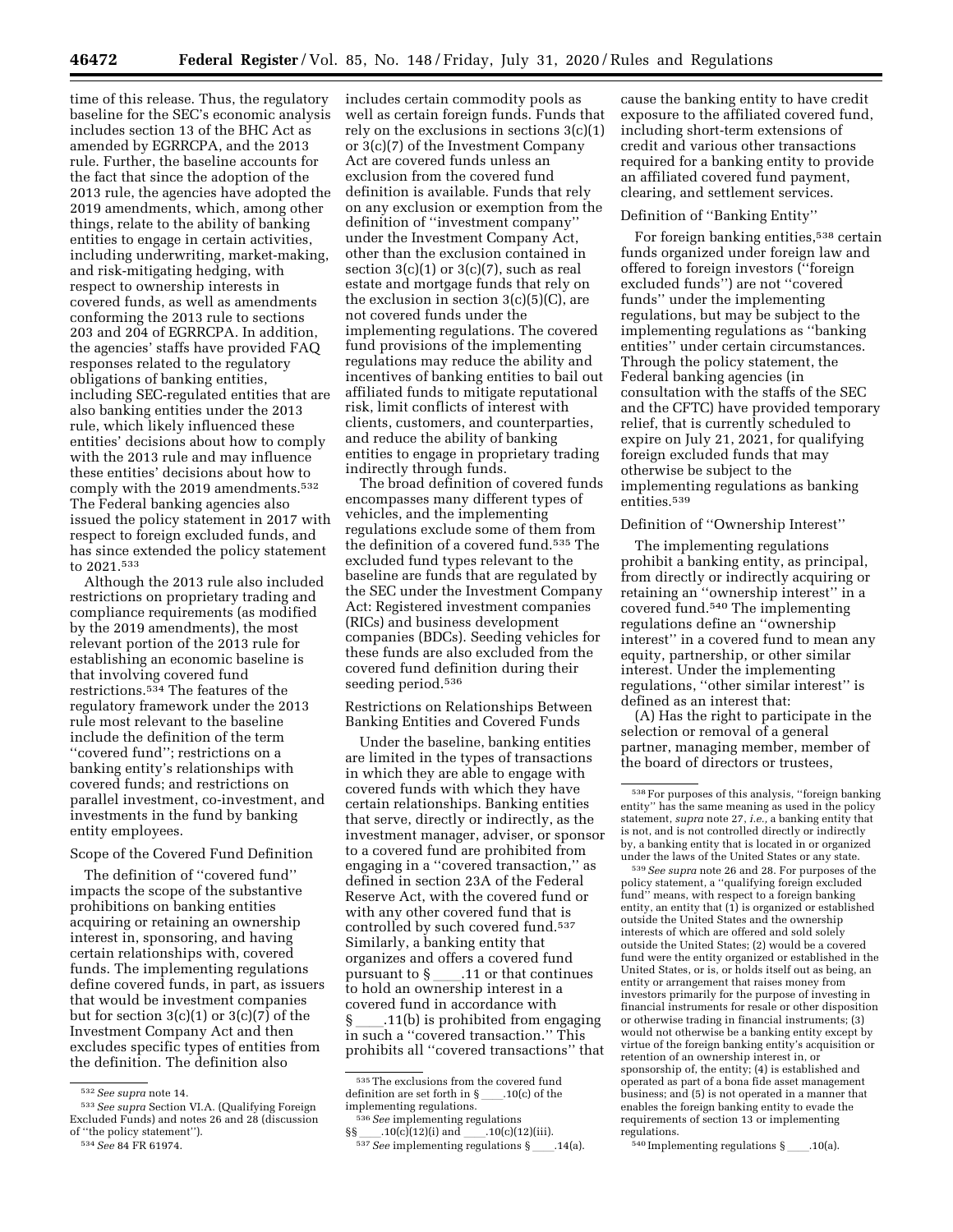investment manager, investment adviser, or commodity trading advisor of the covered fund (excluding the rights of a creditor to exercise remedies upon the occurrence of an event of default or an acceleration event);

(B) Has the right under the terms of the interest to receive a share of the income, gains or profits of the covered fund;

(C) Has the right to receive the underlying assets of the covered fund after all other interests have been redeemed and/or paid in full (excluding the rights of a creditor to exercise remedies upon the occurrence of an event of default or an acceleration event);

(D) Has the right to receive all or a portion of excess spread (the positive difference, if any, between the aggregate interest payments received from the underlying assets of the covered fund and the aggregate interest paid to the holders of other outstanding interests);

(E) Provides under the terms of the interest that the amounts payable by the covered fund with respect to the interest could be reduced based on losses arising from the underlying assets of the covered fund, such as allocation of losses, write-downs or charge-offs of the outstanding principal balance, or reductions in the amount of interest due and payable on the interest;

(F) Receives income on a pass-through basis from the covered fund, or has a rate of return that is determined by reference to the performance of the underlying assets of the covered fund; or

(G) Any synthetic right to have, receive, or be allocated any of the rights above.541

The implementing regulations permit a banking entity to acquire and retain an ownership interest in a covered fund that the banking entity organizes and<br>offers pursuant to  $\S$  \_\_\_\_\_\_.11, but limits offers pursuant to §\_\_\_\_.11, but limits<br>such ownership interests to three percent of the total number or value of the outstanding ownership interests of such fund (the per-fund limit).542

## Loan Securitizations

As discussed above, section 13 of the BHC Act provides a rule of construction that explicitly allows the sale and securitization of loans as otherwise

permitted by law.543 Accordingly, the implementing regulations exclude from the covered fund definition entities that issue asset-backed securities if they meet specified conditions, including that they hold only loans, certain rights and assets, and a small set of other financial instruments (permissible assets).544 In addition, the baseline includes the FAQs issued by agencies' staff in June 2014 regarding the servicing asset provision of the loan securitization exclusion.<sup>545</sup>

#### Public Welfare and SBIC Exclusions

Under the implementing regulations, issuers in the business of making investments that are designed primarily to promote the public welfare, of the type permitted under paragraph (11) of section 5136 of the Revised Statutes of the United States (12 U.S.C. 24),<sup>546</sup> are excluded from the covered fund definition. Similarly, the implementing regulations exclude from the covered fund definition small business investment companies (SBICs) and issuers that have received notice from the Small Business Administration to proceed to qualify for a license as a SBIC and for which the notice or license has not been revoked.<sup>547</sup>

Attribution of Certain Investments to a Banking Entity

As discussed above, the implementing regulations include a per-fund limit and aggregate fund limit on a banking entity's ownership of covered funds that the banking entity organizes and offers.548 The preamble to the 2013 rule stated, ''if a banking entity makes investments side by side in substantially the same positions as a covered fund, then the value of such investments shall be included for purposes of determining the value of the banking entity's investment in the covered fund.'' 549 The agencies also stated that a banking entity that sponsors a covered fund should not make any additional side-byside co-investment with the covered fund in a privately negotiated investment unless the value of such co-

investment is less than 3% of the value of the total amount co-invested by other investors in such investment.550 The 2019 amendments eliminated the aggregate fund limit and capital deduction requirement under  $\S$  .12(d) for the value of ownership interests held by banking entities in third-party covered funds (*e.g.,* covered funds that those banking entities do not organize or offer), acquired or retained as a result of certain underwriting or market-making activities. However, the 2019 amendments did not change or amend the application of the per-fund limit or aggregate funds limit to coinvestments alongside a covered fund.

For purposes of calculating the aggregate fund limit and the capital deduction requirement, the implementing regulations require attribution to a banking entity of restricted profit interests in a covered fund as ownership interests in the covered fund for which the banking entity serves as investment manager, investment adviser, commodity trading advisor, or other service provider.551 Under the implementing regulations, for purposes of calculating a banking entity's compliance with the aggregate fund limit and the capital deduction requirement, a banking entity must include any amounts paid by the banking entity or an employee in connection with obtaining a restricted profit interest in the covered fund.552

# ii. Affected Participants

The SEC-regulated entities directly affected by the final rule include brokerdealers, security-based swap dealers, and investment advisers. The implementing regulations impose a range of restrictions and compliance obligations on banking entities with respect to their covered fund activities and investments. To the degree that the final rule reduces or otherwise alters the scope of private funds subject to covered fund restrictions, SECregistered banking entities, including broker-dealers, security-based swap dealers, and investment advisers may be affected.

#### Broker-Dealers 553

Under the implementing regulations, some of the largest SEC-regulated

 $541$  Implementing regulations §\_\_\_\_.10(d)(6)(i).

 $542$  Implementing regulations §§ \_\_\_\_.12(a)(1)(ii) and \_\_\_\_\_.12(a)(2)(ii)(A). The implementing and \_\_\_\_.12(a)(2)(ii)(A). The implementing<br>regulations also require that the aggregate value of all ownership interests of a banking entity and its affiliates in all covered funds acquired or retained<br>under §\_\_\_\_\_.12 may not exceed three percent of the under § \_\_\_\_.12 may not exceed three percent of the<br>tier 1 capital of the banking entity. Implementing regulations § \_\_\_\_\_.12(a)(2)(iii) (the aggregate funds limit).

<sup>543</sup> 13 U.S.C. 1851(g)(2). *See also supra* Section

<sup>&</sup>lt;sup>544</sup> See implementing regulations §\_\_\_\_.10(c)(8). Loan is further defined as any loan, lease, extension of credit, or secured or unsecured receivable that is not a security or derivative. Implementing regulations rule §ll.2(t). 545*See supra* Section IV.B.2 (Loan

Securitizations, discussion of servicing assets).<br><sup>546</sup> *See* implementing regulations<br>§ .10(c)(11)(ii).

 $\sqrt{\frac{547}{9}}$ *See* implementing regulations  $\frac{8}{10}$ .

 $\frac{10(c)(11)(i)}{248 \text{ S}}$ <sup>548</sup> See implementing regulations §\_\_\_\_.12(a). See <br>so supra Section IV E 2. (Ownership Interest *also supra* Section IV.E.2. (Ownership Interest— Fund Limits and Covered Fund Deduction). 549 79 FR 5734.

<sup>550</sup>*See id.* 

<sup>551</sup> Implementing regulations §§ll.10(d)(6)(ii) and ll.12(c)(1), (d). *See also* 12 U.S.C.  $1851\overline{d}(d)(1)(G)$ .

 $^{552}$  Implementing regulations  $\S\$  \_\_\_\_.12(c)(1), (d). 553This analysis is based on data from Reporting Form FR Y–9C for domestic holding companies on a consolidated basis and Report of Condition and Income for banks regulated by the Board, FDIC, and Continued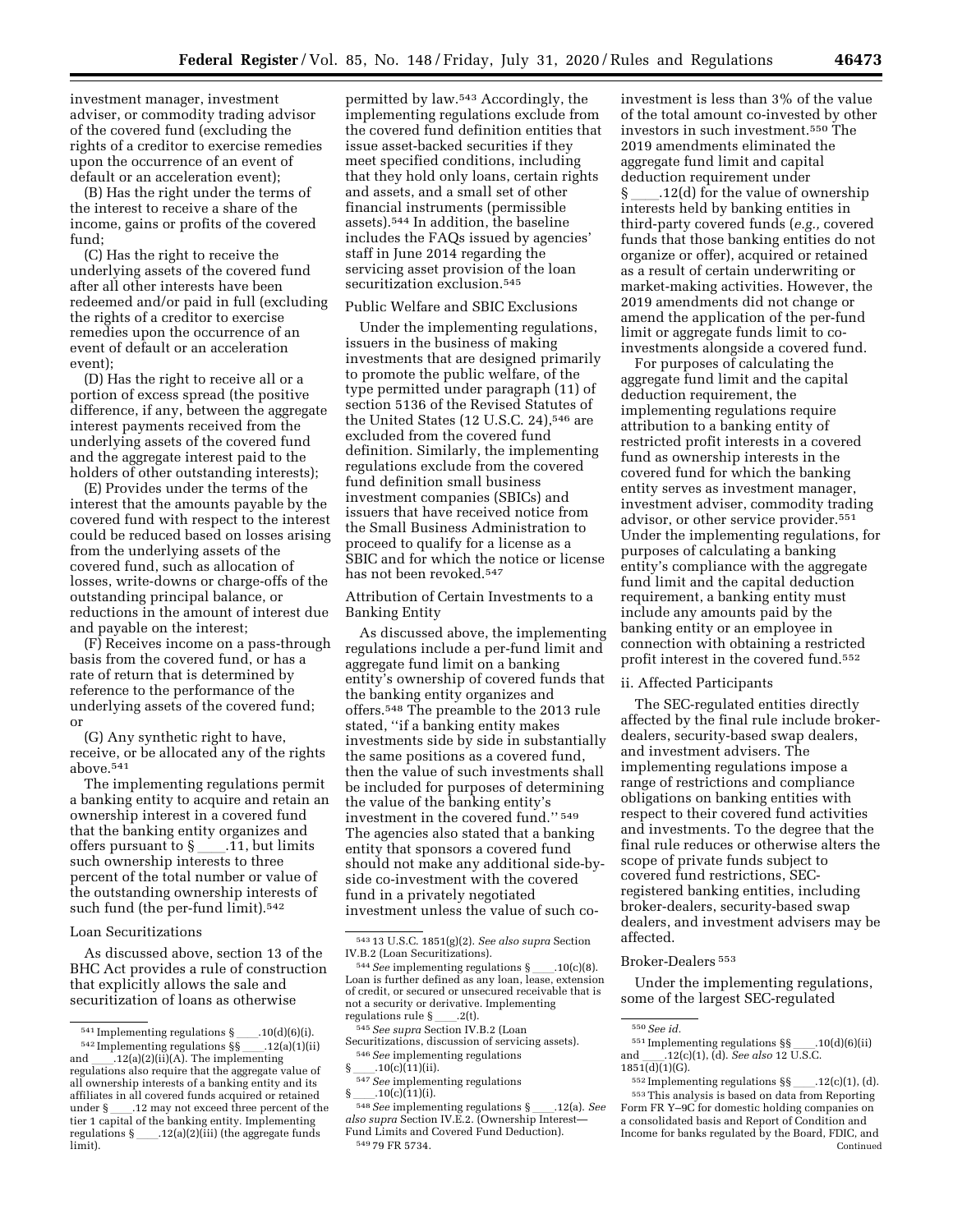broker-dealers are banking entities. Table 1 reports the number, total assets, and holdings of broker-dealers affiliated with banks and broker-dealers that are not.

While the 3,487 domestic brokerdealers that are not affiliated with banks greatly outnumber the 202 banking entity broker-dealers subject to the implementing regulations, banking

entity broker-dealers dominate nonbanking entity broker-dealers in terms of total assets (72% of total broker-dealer assets) and aggregate holdings (66% of total broker-dealer holdings).

| TABLE 1-BROKER-DEALER COUNT, ASSETS, AND HOLDINGS BY AFFILIATION |  |  |  |
|------------------------------------------------------------------|--|--|--|
|------------------------------------------------------------------|--|--|--|

| Broker-dealer affiliation                                       | Number       | Total assets.<br>\$mln <sup>554</sup> | Holdings,<br>\$mln <sup>555</sup> | Holdings<br>(alternative),<br>\$mln <sup>556</sup> |
|-----------------------------------------------------------------|--------------|---------------------------------------|-----------------------------------|----------------------------------------------------|
| Affected bank broker-dealers 557<br>Non-bank broker-dealers 558 | 202<br>3.487 | 3,240,045<br>1.258.510                | 777.192<br>404.754                | 607,086<br>255,380                                 |
| Total                                                           | 3.689        | 4.498.556                             | 1,181,946                         | 862,466                                            |

#### Security-Based Swap Dealers

The final rule may also affect bankaffiliated SBSDs. As compliance with SBSD registration requirements is not yet required, there are currently no registered SBSDs. However, the SEC has previously estimated that as many as 50 entities may potentially register with the SEC as security-based swap dealers and that as many as 16 may already be SECregistered broker-dealers.559 Given the analysis of DTCC Derivatives Repository Limited Trade Information Warehouse (TIW) transaction and positions data on single-name credit-default swaps and consistent with other recent SEC rulemakings, the SEC preliminarily believes that 41 entities that may register with the SEC as SBSDs are bank-affiliated firms, including those that are SEC-registered broker-dealers. Therefore, the SEC preliminarily estimates that, in addition to the bankaffiliated SBSDs that are already

registered as broker-dealers and included in the discussion above, as many as 25 other bank-affiliated SBSDs may be affected by the final rule.<sup>560</sup> Similarly, the SEC's analysis of TIW data suggests that none of the entities that may register with the SEC as Major Security-Based Swap Participants are affected by the final rule.

October 6, 2021 is the compliance date for the SEC's registration rules for SBSDs, as well as several rules applicable to those entities, including segregation requirements and non-bank capital and margin requirements, recordkeeping and reporting requirements, business conduct standards, and risk mitigation techniques.561 Accordingly, the SEC recognizes that in anticipation of the compliance date for registration, firms may choose to restructure their securitybased swap trading activity into (or out of) an affiliated bank or an affiliated

broker-dealer instead of registering as a standalone SBSD if bank or brokerdealer capital and other regulatory requirements are less (or more) costly than those that may be imposed on SBSDs under Title VII. As a result, the above figures may overestimate or underestimate the number of SBSDs that are not broker-dealers and that may become SEC-registered entities affected by the final rule.

## Private Funds and Private Fund Advisers 562

This section describes RIAs advising private funds that may be affected by the final rule. Using Form ADV data, Table 2 reports the number of RIAs advising private funds by fund type as defined in Form ADV.563 Private funds rely on either section  $3(c)(1)$  or  $3(c)(7)$ of the Investment Company Act and so meet the implementing regulations' definition of ''covered fund.'' Table 3

554Broker-dealer total assets are based on FOCUS report data for ''Total Assets.''

555Broker-dealer holdings are based on FOCUS report data for securities and spot commodities owned at market value, including bankers' acceptances, certificates of deposit and commercial paper, state and municipal government obligations, corporate obligations, stocks and warrants, options, arbitrage, other securities, U.S. and Canadian government obligations, and spot commodities.

556This alternative measure excludes U.S. and Canadian government obligations and spot commodities.

<sup>559</sup> See Recordkeeping and Reporting Requirements for Security-Based Swap Dealers, Major Security-Based Swap Participants, and Broker-Dealers, 84 FR 68550, 68607 (Dec. 16, 2019). 560*See id.* 

561*See* Capital, Margin, and Segregation Adopting Release, *supra* note 517, at 43954. *See also* Rule Amendments and Guidance Addressing Cross-Border Application of Certain Security-Based Swap Requirements, 85 FR 6270, 6345–49 (Feb. 4, 2020).

562These estimates are calculated from Form ADV data as of December 31, 2019. An investment adviser is defined as a ''private fund adviser'' for the purposes of this economic analysis if it indicates that it is an adviser to any private fund on Form ADV Item 7.B. An investment adviser is defined as a ''banking entity RIA'' if it indicates on

Form ADV Item 6.A.(7) that it is actively engaged in business as a bank, or it indicates on Form ADV Item 7.A.(8) that it has a ''related person'' that is a banking or thrift institution. For purposes of Form ADV, a ''related person'' is any advisory affiliate and any person that is under common control with the adviser. The definition of ''control'' for purposes of Form ADV, which is used in identifying related persons on the form, differs from the definition of ''control'' under the BHC Act. In addition, this analysis does not exclude SECregistered investment advisers affiliated with banks that have consolidated total assets less than or equal to \$10 billion and trading assets and liabilities less than or equal to 5% of total assets. Those banks are no longer subject to the requirements of the 2013 rule following enactment of the EGRRCPA. Thus, these figures may overestimate or underestimate the number of banking entity RIAs.

563RIAs may also advise foreign public funds that are excluded from the covered fund definition in the implementing regulations, are the subject of the final rule discussed below, and are not reported on Form ADV.

OCC for the most recent available four-quarter average, as well as data from S&P Market Intelligence LLC on the estimated amount of global trading activity of U.S. and non-U.S. bank holding companies. Broker-dealer bank affiliations were obtained from the Federal Financial Institutions Examination Council's National Information Center. Broker-dealer assets and holdings were obtained from FOCUS Report data for Q4 2019.

<sup>557</sup>This category includes all bank-affiliated broker-dealers except those exempted by section

<sup>558</sup> This category includes both bank affiliated broker-dealers subject to section 203 of EGRRCPA and broker-dealers that are not affiliated with banks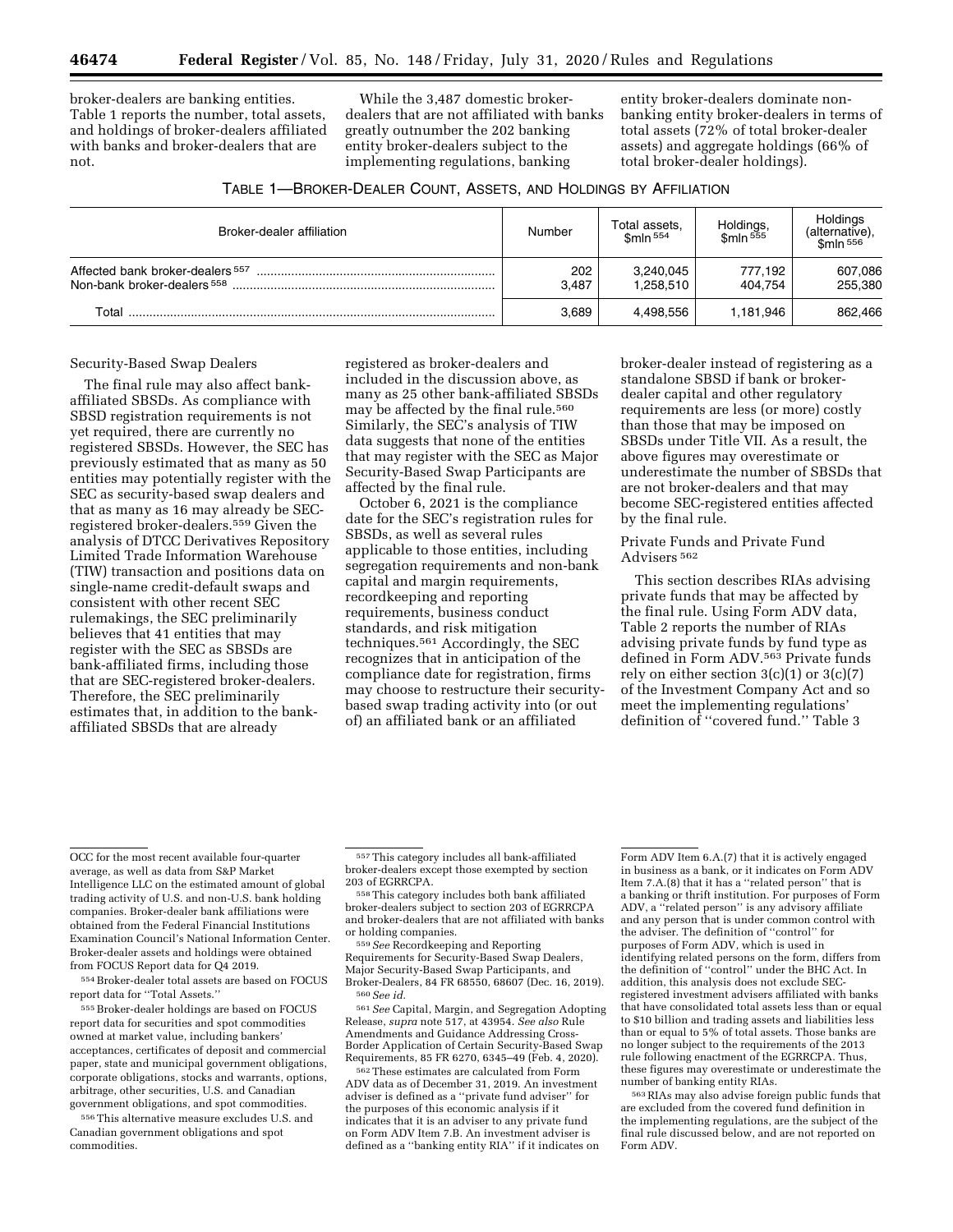reports the number and gross assets of private funds advised by RIAs and separately reports these statistics for banking entity RIAs. As can be seen from Table 2, the two largest categories of private funds advised by RIAs are

hedge funds and private equity funds.564

Banking entity RIAs advise a total of 4,387 private funds with approximately \$2.089 trillion in gross assets. From Form ADV data, banking entity RIAs' gross private fund assets under management are concentrated in hedge

funds and private equity funds. The SEC estimates on the basis of this data that banking entity RIAs advise 890 hedge funds with approximately \$606 billion in gross assets and 1,518 private equity funds with approximately \$466 billion in assets.

TABLE 2—SEC-REGISTERED INVESTMENT ADVISERS ADVISING PRIVATE FUNDS BY FUND TYPE 565

| Fund type | AII RIA      | Bankıng |
|-----------|--------------|---------|
|           | 2 R21        | 151     |
|           | .738         | 96      |
|           | $55^{\circ}$ | 5       |
|           | 233          |         |
|           | 223          |         |
|           | ΔΔ           | 16      |
|           | .060         | 140     |
|           | 4.781        | 282     |

# TABLE 3—THE NUMBER AND GROSS ASSETS OF PRIVATE FUNDS ADVISED BY SEC-REGISTERED INVESTMENT ADVISERS 566

|           |         | Number of private funds |         | Gross assets, \$bln |  |
|-----------|---------|-------------------------|---------|---------------------|--|
| Fund type | AII RIA | Banking entity          | All RIA | Banking entity      |  |
|           | 10.445  | 890                     | 8.048   | 606                 |  |
|           | 16.217  | 1.518                   | 4.119   | 466                 |  |
|           | 3,699   | 320                     | 732     | 94                  |  |
|           | 2,000   | 380                     | 767     | 145                 |  |
|           | .387    | 44                      | 174     |                     |  |
|           |         | 30                      | 304     | 231                 |  |
|           | 4.757   | .206                    | .543    | 542                 |  |
|           | 38.581  | 4.387                   | 15.685  | 2.089               |  |

In addition, the SEC's economic analysis is informed by private fund

565This table includes only the advisers that list private funds on section 7.B.(1) of Form ADV. The number of advisers in the ''Total Private Fund Advisers'' row is not the sum of the rows that precede it since an adviser may advise multiple types of private funds. Each listed private fund type (*e.g.,* real estate funds and liquidity funds) is

statistics submitted by certain RIAs of private funds through Form PF as summarized in quarterly ''Private Fund Statistics." 567

Registered Investment Companies and Business Development Companies

The baseline also reflects the potential that a RIC or a BDC would be treated as a banking entity where the RIC or BDC's sponsor is a banking entity that holds 25% or more of the RIC or BDC's voting securities after a seeding period.568 On the basis of SEC filings and public data,

566 Gross assets include uncalled capital commitments on Form ADV. The large decrease in Gross assets for Liquidity Funds from that reported in the proposing release is due, in part, to the removal of certain Form ADV data from one filer that contained an erroneous value for gross assets.

567*See* U.S. Sec. and Exchange Comm'n, Div. of Inv. Mgmt. Analytics Office, Private Fund Statistics, Third Calendar Quarter 2019 (May 14, 2020), *available at [https://www.sec.gov/divisions/](https://www.sec.gov/divisions/investment/private-funds-statistics/private-funds-statistics-2019-q3-accessible.pdf) [investment/private-funds-statistics/private-funds](https://www.sec.gov/divisions/investment/private-funds-statistics/private-funds-statistics-2019-q3-accessible.pdf)[statistics-2019-q3-accessible.pdf.](https://www.sec.gov/divisions/investment/private-funds-statistics/private-funds-statistics-2019-q3-accessible.pdf)* Statistics for preceding quarters are *available at [https://](https://www.sec.gov/divisions/investment/private-funds-statistics.shtml) [www.sec.gov/divisions/investment/private-funds](https://www.sec.gov/divisions/investment/private-funds-statistics.shtml)[statistics.shtml.](https://www.sec.gov/divisions/investment/private-funds-statistics.shtml)* 

568*See, e.g.,* 2019 amendments, 84 FR 61979.

the SEC estimates that, as of December 2019, there were approximately 15,300 RICs 569 and 101 BDCs. Although RICs and BDCs are generally not themselves banking entities subject to the implementing regulations, they may be indirectly affected by the implementing regulations and the final rule, for example, if their sponsors or advisers are banking entities. For instance, bankaffiliated RIAs or their affiliates may reduce their level of investment in the RICs or BDCs they advise, or potentially close those funds, to eliminate the risk of those funds becoming banking entities themselves.

#### Small Business Investment Companies

Small business investment companies are generally ''privately owned and managed investment funds, licensed and regulated by the Small Business Administration (SBA), that use their own capital plus funds borrowed with

<sup>564</sup>For purposes of Form ADV, ''private equity fund'' is defined as ''any private fund that is not a hedge fund, liquidity fund, real estate fund, securitized asset fund, or venture capital fund and does not provide investors with redemption rights in the ordinary course.'' *See* Form ADV: Instructions for Part 1A, Instruction 6. For purposes of Form ADV, ''hedge fund'' is defined as ''any private fund (other than a securitized asset fund): (a) With respect to which one or more investment advisers (or related persons of investment advisers) may be paid a performance fee or allocation calculated by taking into account unrealized gains (other than a fee or allocation the calculation of which may take into account unrealized gains solely for the purpose of reducing such fee or allocation to reflect net unrealized losses); (b) that may borrow an amount in excess of one-half of its net asset value (including any committed capital) or may have gross notional exposure in excess of twice its net asset value (including any committed capital); or (c) that may sell securities or other assets short or enter into similar transactions (other than for the purpose of hedging currency exposure or managing duration).

defined in Form ADV, and those definitions are the same for purposes of the SEC's Form PF.

<sup>569</sup>This estimate includes open-end companies, exchange-traded funds, closed-end funds, and noninsurance unit investment trusts and does not include fund of funds. The inclusion of fund of funds increases this estimate to approximately 16,800.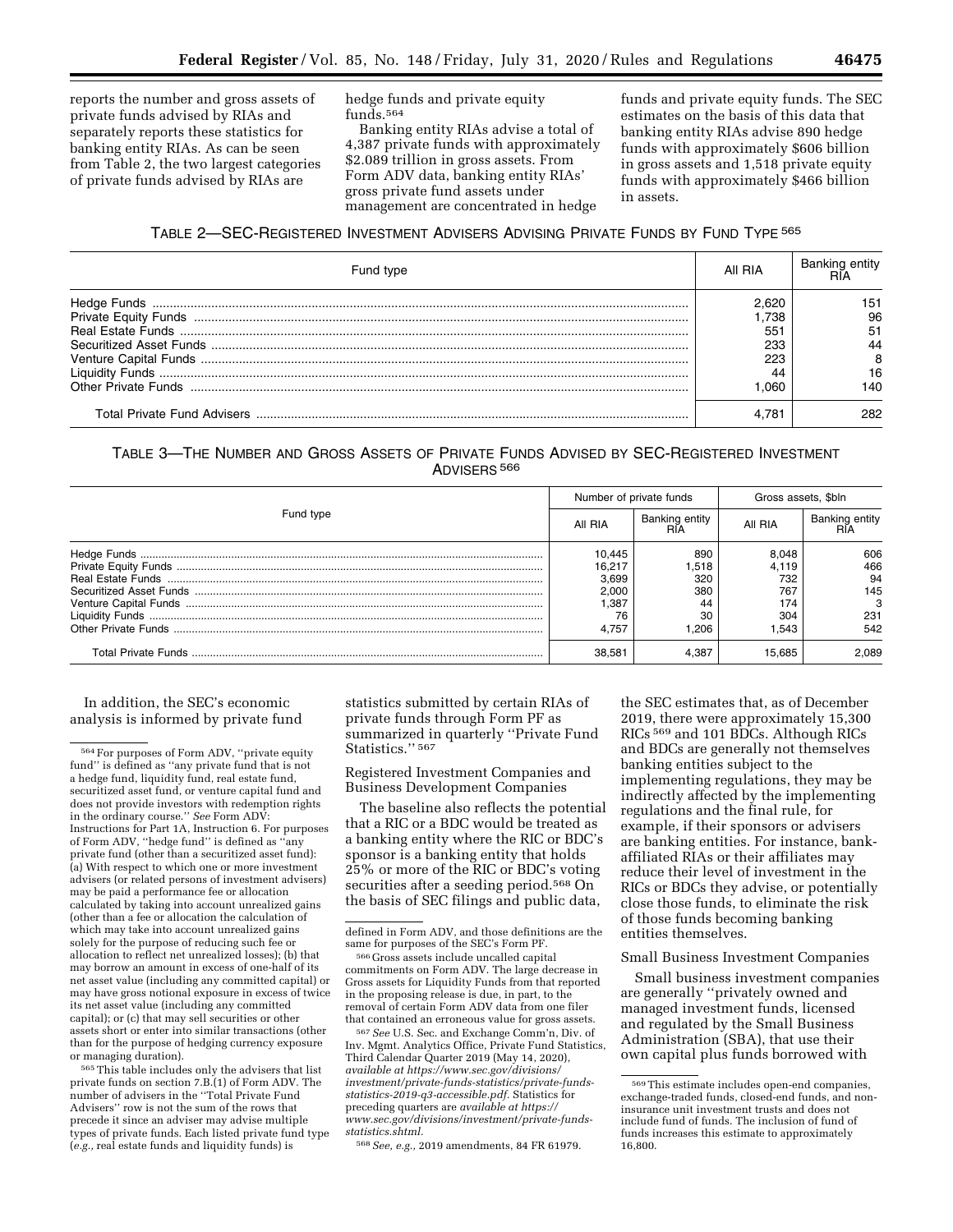an SBA guarantee to make equity and debt investments in qualifying small businesses.'' 570 The final rule provides relief with respect to banking entity investments in SBICs during the winddown process by excluding from the definition of ''covered fund'' those SBICs.571 While the SEC does not have data to quantify the number of SBICs undergoing wind-down, trends in the number of SBIC licenses can be indicative of the turnover in the total number of SBIC licensees. For example, according to SBA data, there were 295 SBIC licensees as of March 31, 2020 572 and 299 SBIC licensees as of December 31, 2019.573 By contrast, as of September 30, 2017, there were 315 SBICs licensed by the SBA.574

The final rule includes an exclusion for rural business investment companies (RBICs) from the implementing regulations similar to that provided to SBICs.575 As the SEC has discussed elsewhere,576 an RBIC is defined in section 384A of the Consolidated Farm and Rural Development Act as a company that is approved by the Secretary of Agriculture and that has entered into a participation agreement

For purposes of the Advisers Act, an SBIC is (other than an entity that has elected to be regulated or is regulated as a business development company pursuant to section 54 of the Investment Company Act of 1940): (A) A small business investment company that is licensed under the Small Business Investment Act of 1958, (B) an entity that has received from the Small Business Administration notice to proceed to qualify for a license as a small business investment company under the Small Business Investment Act of 1958, which notice or license has not been revoked, or (C) an applicant that is affiliated with 1 or more licensed small business investment companies described in subparagraph (A) and that has applied for another license under the Small Business Investment Act of 1958, which application remains pending. 15 U.S.C. 80b–3(b)(7).

571Specifically, the final rule excludes from the definition of ''covered fund'' any SBIC that has voluntarily surrendered its license to operate as an SBIC in accordance with 13 CFR 107.1900 and does not make any new investments (with some exceptions) after such voluntary surrender. *See*   $10(c)(11)(i).$ 

572*See* U.S. Small Bus. Admin., SBIC Program Overview as of March 31, 2020, *available at: [https://www.sba.gov/sites/default/files/2020-05/](https://www.sba.gov/sites/default/files/2020-05/SBIC%20Quarterly%20Report%20as%20of%20March_31_2020%20Amended%205.14.2020.pdf) [SBIC%20Quarterly%20Report%20as%20of%](https://www.sba.gov/sites/default/files/2020-05/SBIC%20Quarterly%20Report%20as%20of%20March_31_2020%20Amended%205.14.2020.pdf) 20March*\_*31*\_*[2020%20Amended%205.14.2020.pdf.](https://www.sba.gov/sites/default/files/2020-05/SBIC%20Quarterly%20Report%20as%20of%20March_31_2020%20Amended%205.14.2020.pdf)* 

573*See* U.S. Small Bus. Admin., SBIC Program Overview as of December 31, 2019, *available at [https://www.sba.gov/sites/default/files/2020-02/](https://www.sba.gov/sites/default/files/2020-02/SBIC%20Quarterly%20Report%20as%20of%20December_31_2019.pdf) [SBIC%20Quarterly%20Report%20as%20of%20](https://www.sba.gov/sites/default/files/2020-02/SBIC%20Quarterly%20Report%20as%20of%20December_31_2019.pdf) [December](https://www.sba.gov/sites/default/files/2020-02/SBIC%20Quarterly%20Report%20as%20of%20December_31_2019.pdf)*\_*31*\_*2019.pdf.* 

574*See id.* 

 $^{\rm 575}\rm$  Under the implementing regulations, an SBIC is excluded from the ''covered fund'' definition. *See*  implementing regulations  $\S$  \_\_\_\_.10(c)(11)(i).

576*See* Exemptions from Investment Adviser Registration for Advisers to Certain Rural Business Investment Companies, 85 FR 13734 (Mar. 10, 2020) (''RBIC Investment Adviser Adopting Release'').

with the Secretary.577 Because SBICs and RBICs share the common purpose of promoting capital formation in their respective sectors, advisers to SBICs and RBICs are treated similarly under the Advisers Act in that they have the opportunity to take advantage of expanded exemptions from investment adviser registration.578 As of August 2019, there were 5 RBICs who were licensed by the USDA managing approximately \$352 million in assets.579

The Tax Cuts and Jobs Act established the ''opportunity zone'' program to provide tax incentives for long-term investing in designated economically distressed communities.580 The program allows taxpayers to defer and reduce taxes on capital gains by reinvesting gains in ''qualified opportunity funds'' (QOFs) that are required to have at least 90 percent of their assets in designated low-income zones.<sup>581</sup> In this regard, QOFs are similar to SBICs and public welfare companies. The final rule provides relief to QOFs from the implementing regulations that is similar to the relief provided to SBICs.582 SEC staff is not aware of an official source for data regarding QOFs that are available for investment, but some private firms collect and report such data. One such firm reports that, as of April 2020, there were 406 QOFs that report raising

577*See* the RBIC Advisers Relief Act of 2018, Public Law 115–417, 132 Stat. 5438 (2019) (the ''RBIC Advisers Relief Act''). To be eligible to participate as an RBIC, the company must be a newly formed for-profit entity or a newly formed for-profit subsidiary of such an entity, have a management team with experience in community development financing or relevant venture capital financing, and invest in enterprises that will create wealth and job opportunities in rural areas, with an emphasis on smaller enterprises. *See* 7 U.S.C. 2009cc–3(a).

578Following enactment of the RBIC Advisers Relief Act, *supra* note 577, advisers to solely RBICs and advisers to solely SBICs are exempt from investment adviser registration pursuant to Advisers Act sections 203(b)(8) and 203(b)(7), respectively. The venture capital fund adviser exemption deems RBICs and SBICs to be venture capital funds for purposes of the registration exemption 15 U.S.C. 80b–3(l). Accordingly, the exclusion for certain venture capital funds discussed below (*see infra* text accompanying notes 672 and 673) which require that a fund be a venture capital fund as defined in the SEC regulations implementing the registration exemption, could include RBICs and SBICs to the extent that they satisfy the other elements of the exclusion.

579*See* RBIC Investment Adviser Adopting Release, *supra* note 576.

580Tax Cuts and Jobs Act of 2017, Public Law 115–97, 131 Stat. 2054 (2017).

581*See* U.S. Sec. and Exchange Comm'n & NASAA, Staff Statement on Opportunity Zones: Federal and State Securities Laws Considerations, *available at [https://www.sec.gov/2019](https://www.sec.gov/2019_Opportunity-Zones_FINAL_508v2.pdf)*\_*Opportunity-Zones*\_*FINAL*\_*[508v2.pdf](https://www.sec.gov/2019_Opportunity-Zones_FINAL_508v2.pdf) (*''*Opportunity Zone Statement*''*).* 

582*See supra* note 575.

\$10.09 billion in equity, and have a fundraising goal of \$31.89 billion.583

# 3. Costs and Benefits

Section 13 of the BHC Act generally prohibits banking entities from acquiring or retaining an ownership interest in, sponsoring, or having certain relationships with covered funds, subject to certain exemptions.584 The SEC's economic analysis concerns the potential costs, benefits, and effects on efficiency, competition, and capital formation of the final rule for five groups of market participants. First, the final rule may impact SEC-registered investment advisers that are banking entities, including those that sponsor or advise covered funds and those that do not, as well as SEC-registered investment advisers that are not banking entities that sponsor or advise covered funds and compete with banking entity RIAs. Second, the final rule permits dealers greater flexibility in providing services to more types of funds since dealers can provide a broader array of services to funds that would be excluded from the covered fund definition. Third, banking entities that are broker-dealers or RIAs may enjoy reduced uncertainty and greater flexibility in making direct investments alongside covered funds. Fourth, the final rule may impact private funds and other vehicles, including those entities scoped in or out of the covered fund provisions of the implementing regulations, as well as private funds competing with such funds. One such impact may be seen to the extent that the final rule permits banking entities to provide a full range of traditional customer-facing banking and asset management services to certain entities, such as customer facilitation vehicles and family wealth management vehicles. Fifth, to the extent that the final rule impacts efficiency, competition, and capital formation in covered funds or underlying securities, investors in, and sponsors of, covered funds and underlying securities and issuers may be affected as well.

As discussed below, the agencies carefully considered the competing effects that could potentially result from the final rule and alternatives. For example, the final rule could result in enhanced competition among, and capital formation driven by, entities that would be treated as covered funds under the implementing regulations.

<sup>570</sup>*See* U.S. Small Bus. Admin., SBIC Program Overview, *available at [https://www.sba.gov/](https://www.sba.gov/content/sbic-program-overview)  [content/sbic-program-overview.](https://www.sba.gov/content/sbic-program-overview)* 

<sup>583</sup>As reported by Novogradac, a national professional services organization that collects and reports information on QOFs. *See [https://](https://www.novoco.com/resource-centers/opportunity-zone-resource-center/opportunity-funds-listing) [www.novoco.com/resource-centers/opportunity](https://www.novoco.com/resource-centers/opportunity-zone-resource-center/opportunity-funds-listing)[zone-resource-center/opportunity-funds-listing.](https://www.novoco.com/resource-centers/opportunity-zone-resource-center/opportunity-funds-listing)*  584*See* 12 U.S.C. 1851.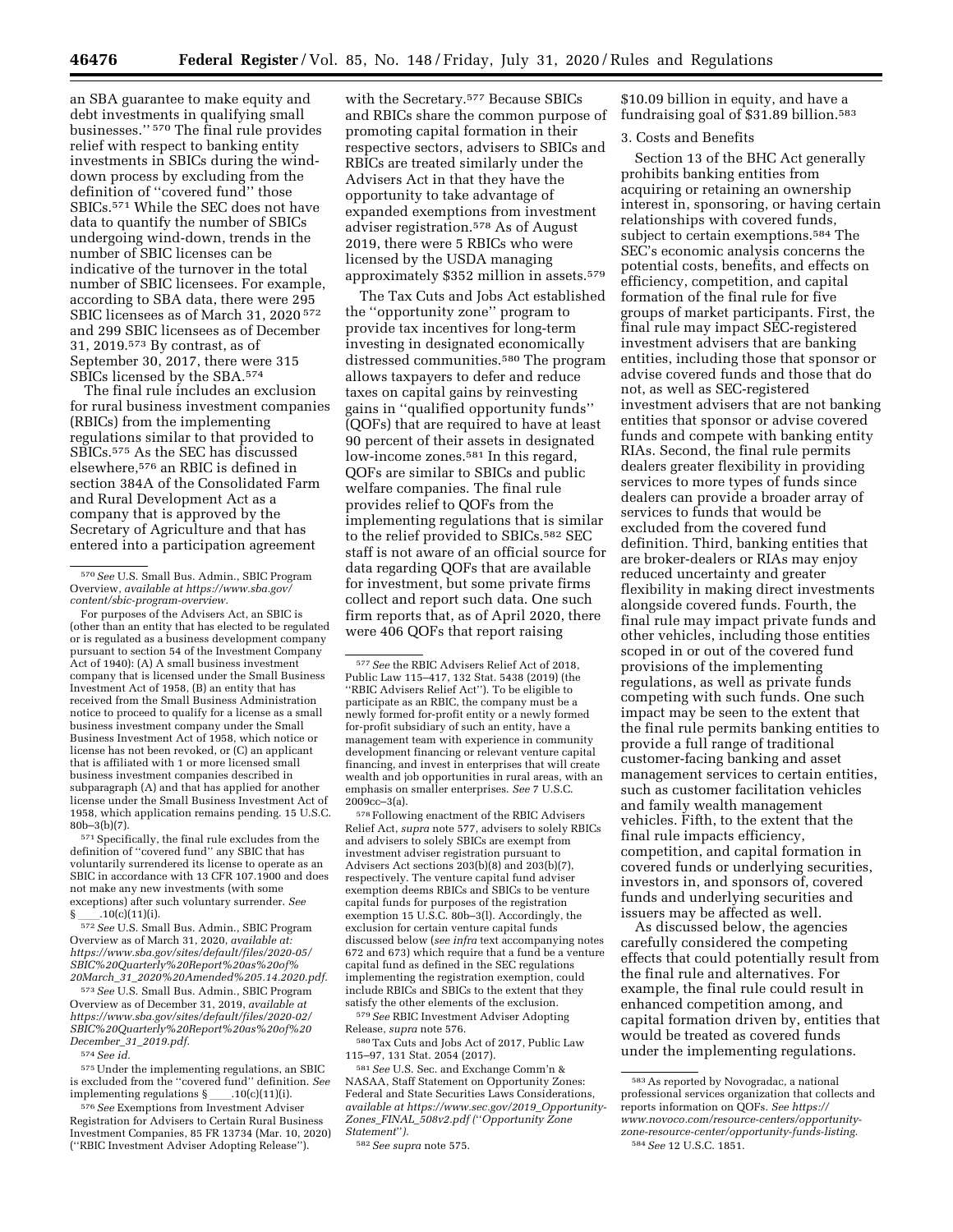The final rule could also potentially increase (or decrease) financial and other risks posed by the ability to make investments in covered funds in addition to or in lieu of direct investments; however, the agencies have sought to mitigate the potential for increased risk and other concerns by imposing various conditions on the exclusions designed to address such risks.

In addition, to the extent that the covered fund provisions of the implementing regulations limit fund formation, the final rule could provide a greater ability for banking entities to organize funds and attract capital from third party investors. This could increase revenues for banking entities while reducing long-term compliance costs; increase the availability of venture, credit, and other financing, including for small businesses and startups; and, as a result, increase capital formation. The SEC is not currently aware of any information or data that would allow a quantification of the extent to which the covered fund provisions of the implementing regulations are inhibiting capital formation via funds. Therefore, the bulk of the analysis below is necessarily qualitative. To the extent that the covered fund provisions of the implementing regulations limit alignment of interests between banking entities and their clients, customers, or counterparties, and to the extent the final rule alters the alignment of interests, the final rule could have a positive or negative effect on conflict of interest concerns.

The final rule creates new recordkeeping requirements and revise certain disclosure requirements. Specifically, a banking entity may only rely on the exclusion for customer facilitation vehicles if the banking entity and its affiliates maintain documentation outlining how the banking entity intends to facilitate the customer's exposure to a transaction, investment strategy or service provided by the banking entity. As discussed above in Section V.B. (Paperwork Reduction Act) 585 and discussed further below, these new recordkeeping burdens may impose an initial burden

of  $$1,078,650$ <sup>586</sup> and an ongoing annual burden of \$1,078,650.587 In addition, under certain circumstances, a banking entity must make certain disclosures with respect to an excluded credit fund, venture capital fund, family wealth vehicle, or customer facilitation vehicle, as if the entity were a covered fund. As discussed above in Section V.B, these disclosure requirements may impose an initial burden of \$53,933 588 and an ongoing burden of \$1,402,245.589

The sections that follow discuss how each of the amendments in the final rule change the implementing regulations, and the anticipated costs and benefits of the amendments, subject to the caveat that not all anticipated costs and benefits can be meaningfully quantified.590

# i. Amendments Related to Specific Types of Funds

As discussed above, the final rule modifies a number of the provisions of the implementing regulations related to the treatment of certain types of funds (*e.g.,* credit funds, family wealth management vehicles, small business investment companies, qualifying venture capital funds, customer facilitation vehicles, foreign excluded funds, foreign public funds, and loan securitizations).591

Broadly, such modifications reduce the number and types of funds that are within the scope of the implementing

586 In the 2019 amendments, amendments that sought, among other things, to provide greater clarity and certainty about what activities were prohibited by the 2013 rule—in particular, under the prohibition on proprietary trading—and to better tailor the compliance requirements to the risk of a banking entity's activities, banking entity PRArelated burdens were apportioned to SEC-regulated entities on the basis of the average weight of brokerdealer assets in holding company assets. *See* 2019 amendments, 84 FR 62074. The SEC believes that such an approach would be inappropriate for the PRA-related burdens associated with the final rule because we do not have a comparable proxy for an investment adviser's significance within the holding company. Since we do not have sufficient information to determine the extent to which the costs associated with any of the new recordkeeping and disclosure requirements would be borne by SEC registrants specifically, we report the entire burden estimated based on information in *supra*  Section V.B (Paperwork Reduction Act).

Initial recordkeeping burdens: (10 hours) × (255 entities)  $\times$  (Attorney at \$423 per hour) = \$1,078,650.

587Annual recordkeeping burdens: (10 hours) × (255 entities)  $\times$  (Attorney at \$423 per hour) = \$1,078,650.

 $^{588}\,$  Initial record<br>keeping burdens: (0.5 hours)  $\times$ (255 entities)  $\times$  (Attorney at \$423 per hour) = \$53,933.

589Annual recordkeeping burdens: (0.5 hours) × (255 entities) × (26 disclosures per year) × (Attorney at \$423 per hour) = \$1,402,245.

590*See supra* Section V.F.1.iii. (SEC Economic Analysis—Analytical Approach).

591*See supra* Section IV. (Summary of the Final Rule).

regulations, impacting the economic effects of section 13 of the BHC Act and the implementing regulations.592

Form ADV data is not sufficiently granular to allow the SEC to estimate the number of funds and fund advisers affected by the exclusions from the covered fund definition added or modified by the final rule and other relief addressed by the final rule. However, Table 2 and Table 3 in the economic baseline quantify the number and asset size of private funds advised by banking entity RIAs by the type of private fund they advise, as those fund types are defined in Form ADV.593

Using Form ADV data, the SEC estimates that approximately 151 banking entity RIAs advise hedge funds and 96 banking entity RIAs advise private equity funds (as those terms are defined in Form ADV).594 As can be seen from Table 2 in the economic baseline, 44 banking entity RIAs advise securitized asset funds. Table 3 shows that banking entity RIAs advise 380 securitized asset funds with \$145 billion in gross assets. Another 51 banking entity RIAs advise real estate funds, and banking entity RIAs advise 320 real estate funds with \$94 billion in gross assets. Venture capital funds are advised by only 8 banking entity RIAs, and all 44 venture capital funds advised by banking entity RIAs have in aggregate approximately \$3 billion in gross assets.

As noted elsewhere, the covered fund provisions of the implementing regulations may limit the ability of banking entities to use covered funds to circumvent the proprietary trading prohibition, reduce bank incentives to bail out their covered funds, and mitigate conflicts of interest between banking entities and their clients, customers, or counterparties. As discussed in the 2020 proposal, the implementing regulations may limit the ability of banking entities to conduct traditional asset management activities and reduce the availability of capital by imposing significant costs on some banking entities without providing commensurate benefits.595 Moreover, the 2013 rule's limitations on banking entities' investment in covered funds may be more significant for certain covered funds that are typically small in size such as many venture capital funds, with potentially more negative spillover

RIA may advise multiple types of funds. *See supra*  note 565. 595*See* 85 FR 12164.

<sup>585</sup>For the purposes of the burden estimates in this release, we are assuming the cost of \$423 per hour for an attorney, from SIFMA's Management and Professional Earnings in the Securities Industry 2013 (*available at [https://www.sifma.org/resources/](https://www.sifma.org/resources/research/management-and-professional-earnings-in-the-securities-industry-2013/) [research/management-and-professional-earnings](https://www.sifma.org/resources/research/management-and-professional-earnings-in-the-securities-industry-2013/)[in-the-securities-industry-2013/](https://www.sifma.org/resources/research/management-and-professional-earnings-in-the-securities-industry-2013/)*), modified to account for an 1800-hour work year and multiplied by 5.35 to account for bonuses, firm size, employee benefits, and overhead, and adjusted for inflation.

<sup>592</sup>*See, e.g.,* 2019 amendments, 84 FR 62037–92. 593These fund types include hedge funds, private equity funds, real estate funds, securitized asset

funds, venture capital funds, liquidity, and other private funds. *See supra* note 564. 594As noted in the economic baseline, a single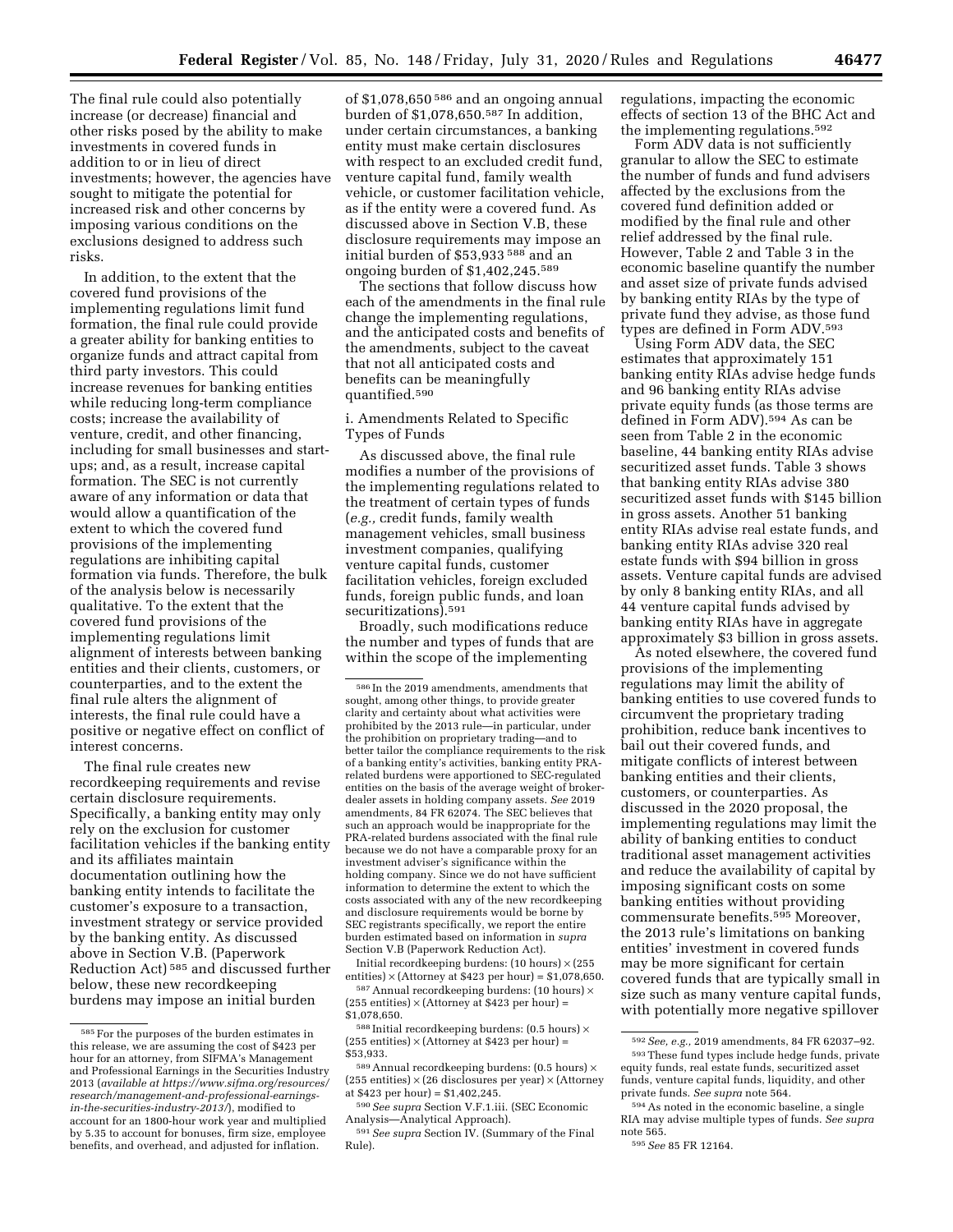effects on capital formation in the types of underlying securities in which these types of funds invest.596

The final rule could reduce the scope of funds that need to be analyzed for covered fund status or could simplify this analysis and enable banking entities to own, sponsor, and have relationships with the types of entities that the final rule excludes from the covered fund definition. Accordingly, the final rule may reduce costs of banking entity ownership in, sponsorship of, and transactions with certain funds; may promote greater capital formation in, and competition among such funds; and may improve access to capital for issuers of the underlying debt or equity that those funds may purchase.

The final rule may also benefit banking entity dealers through higher profits or greater demand for derivatives, margin, payment, clearing, and settlement services. Reducing restrictions on banking entities by further tailoring the covered fund definition may encourage more launches of funds that are excluded from the definition, capital formation and, possibly, competition in those types of funds. If competition increases the quality of funds available to investors or reduces the fees funds charge, investors in funds may benefit. Moreover, to the degree that the final rule may increase the spectrum of funds available to investors, the final rule may relax constraints around investor portfolio optimization and increase the efficiency of capital allocation.

The SEC received comments from a diverse set of commenters. Comments from banking entities and financial services industry trade groups were generally supportive of the proposal, although many recommended additional modifications.597 There were also several organizations and individuals that were generally opposed to the 2020 proposal.<sup>598</sup> The sections that follow further discuss the economic costs, benefits, and effects on competition, efficiency, and capital formation with respect to specific types of funds and specific amendments in the final rule.

# Foreign Excluded Funds

Under the baseline, foreign excluded funds are excluded from the covered fund definition, but could be considered banking entities if a foreign banking entity controls the foreign fund in

certain circumstances.599 As discussed above, the policy statement released by Federal banking agencies provides that the Federal banking agencies would not propose to take action (1) against a foreign banking entity based on attribution of the activities and investments of a qualifying foreign excluded fund to the foreign banking entity 600 or (2) against a qualifying foreign excluded fund as a banking entity, in each case where the foreign banking entity's acquisition or retention of any ownership interest in, or sponsorship of, the qualifying foreign excluded fund would meet the requirements for permitted covered fund activities and investments solely outside the United States, as provided in section 13(d)(1)(I) of the BHC Act and § .13(b) of the implementing regulations, as if the qualifying foreign excluded fund were a covered fund.601 As in the 2020 proposal, the final rule provides a permanent exemption from the proprietary trading and covered fund prohibitions for certain foreign excluded funds that is substantively similar to the relief currently provided to qualifying foreign excluded funds by the policy statement.<sup>602</sup>

Commenters were generally supportive of the proposal to exempt qualifying foreign excluded funds from certain requirements of the rule.603 Two commenters expressed opposition to the proposed exemption.604

The SEC recognizes that failing to exclude such funds from the definition of ''banking entity'' in the implementing regulations imposed proprietary trading restrictions, covered fund prohibitions, and compliance obligations on qualifying foreign excluded funds that may be more burdensome than the requirements that would apply under the implementing regulations to covered funds.

The SEC believes that, absent the qualifying foreign excluded fund exemption and upon expiry of the policy statement, the implementing regulations may have significant adverse

601*See supra* note 26. The policy statement was subsequently extended for a two-year period ending on July 21, 2021. *See also supra* Section IV.A. (Qualifying Foreign Excluded Funds) and note 28.

<sup>602</sup> See final rule §§ \_\_\_\_\_6(f) and \_\_\_\_\_13(d).<br><sup>603</sup> SIFMA; BPI; BVI; AIC; ABA; EFAMA; SAF; IIB; JBA; CBA; and Credit Suisse. *See also supra*  Section IV.A. (Qualifying Foreign Excluded Funds) for a discussion of individual comments. 604*See* Occupy and Data Boiler.

effects on foreign banking entities' ability to organize and offer certain private funds for foreign investments, disrupting foreign asset management activities. The SEC recognizes that the exemption of qualifying foreign excluded funds from the proprietary trading and covered fund prohibitions that apply to ''banking entities'' may result in increased activity by foreign banking entities in organizing and offering such funds, and that such activity may involve risk for those banking entities. At the same time, the SEC recognizes a statutory purpose of certain portions of section 13 of the BHC Act is to limit the extraterritorial impact on foreign banking entities.605 Accordingly, the final rule may benefit foreign banking entities and their foreign counterparties seeking to transact with and through such funds.

The agencies received comments on the 2020 proposal that expressed concern that although qualifying foreign excluded funds would be exempted from the proprietary trading and covered funds restrictions of the implementing regulations, these funds would still be required to put in place compliance programs.606 However, since these qualifying foreign excluded funds are exempted from the proprietary trading requirements of  $\S$  .3(a) and<br>covered fund restrictions of  $\S$  .10(a), covered fund restrictions of  $\S$ the agencies believe that requiring compliance programs to be established for the qualifying foreign excluded fund itself would be overly burdensome and unnecessary. Therefore, under the final rule, in addition to the proposed exemptions from the proprietary trading and covered fund prohibitions, qualifying foreign excluded funds will also not be required to have compliance programs under § \_\_\_\_.20. However, any<br>banking entity that owns or sponsors a qualifying foreign excluded fund will still be required to have in place the appropriate compliance programs as

required by §\_\_\_\_.20.<br>The exemption is also expected to promote capital formation in the United States. While qualifying foreign excluded funds have a limited nexus to the United States, such funds are permitted to invest in U.S. companies. Therefore, to the extent that these funds have any direct impact on capital formation and U.S. financial stability, the exemption would promote U.S. financial stability by providing additional capital and liquidity to U.S. capital markets without a concomitant increase in risk borne by U.S. banking entities.

<sup>596</sup>*See id.* 

<sup>597</sup>*See supra* Section IV. (Summary of the Final Rule) for discussion of comments and recommendations for each of the proposed amendments. 598*See id.* 

<sup>599</sup>*See supra* Section IV.A. (Qualifying Foreign Excluded Funds).

<sup>600</sup>Foreign banking entity was defined for purposes of the policy statement to mean a banking entity that is not, and is not controlled directly or indirectly by, a banking entity that is located in or organized under the laws of the United States or any State.

<sup>605</sup>*See* 85 FR 12123–26.

<sup>606</sup>*See* IIB; JBA; CBA; EBF; and Credit Suisse.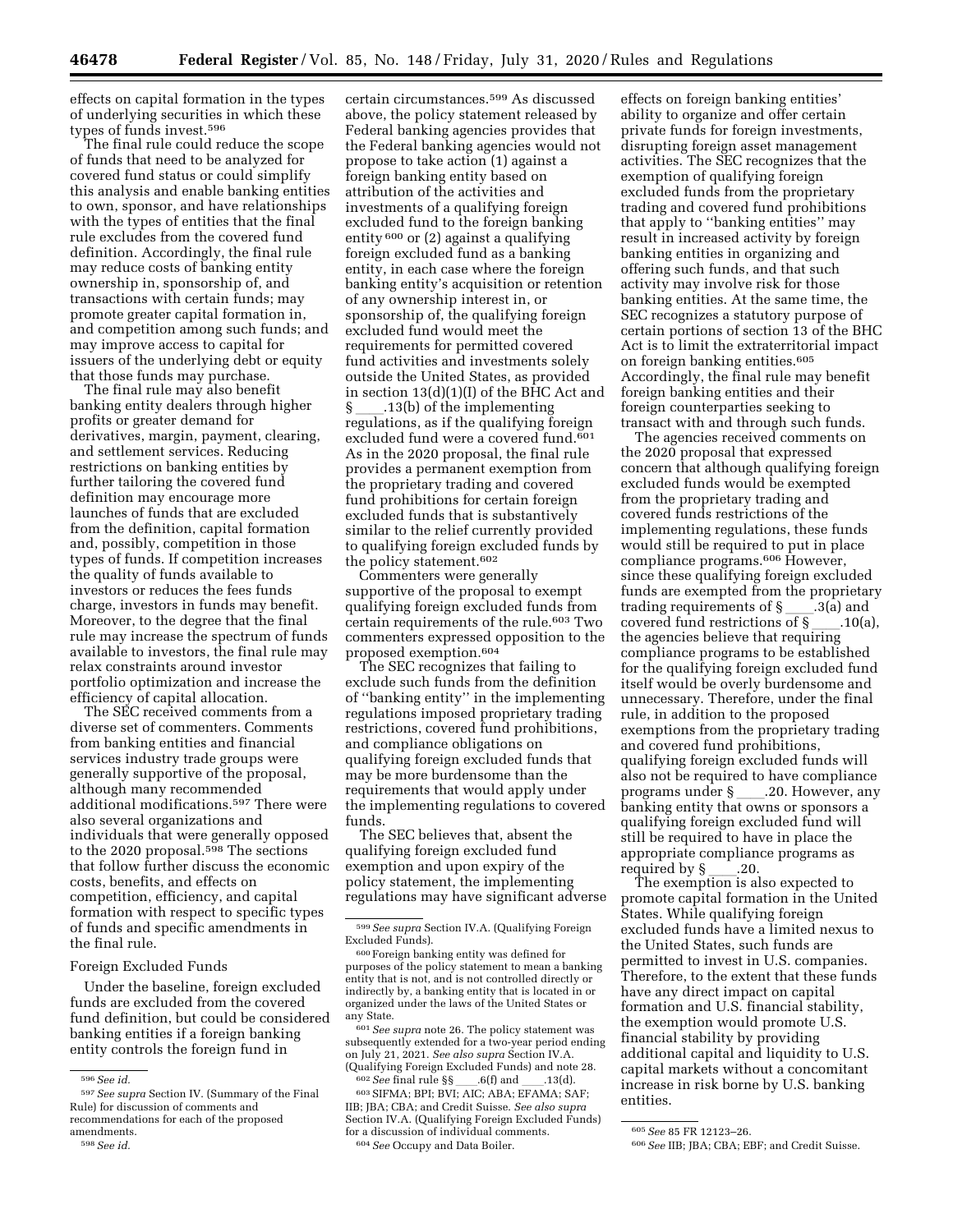The final rule may increase the incentive for some foreign banking entities seeking to organize and offer qualifying foreign excluded funds to reorganize their activities so that these funds' activities qualify for the exemptions. The costs and feasibility of such reorganization will depend on the complexity and existing compliance structures for banking entities, the degree to which there is unmet demand for investment funds that may be organized as qualifying foreign excluded funds, and the profitability of such banking activities. Importantly, the principal risk of foreign banking entities' activities related to foreign excluded funds generally resides outside the United States. As discussed above,607 because the exemption requires that the foreign banking entity's acquisition of an ownership interest in or sponsorship of the fund meets the requirements in § \_\_\_\_.13(b) of the final<br>rule, the exemption will help to ensure that the risks of the investments made by these foreign funds would be booked to foreign entities in foreign jurisdictions. The agencies believe that exempting the activities of qualifying foreign excluded funds promotes and protects the safety and soundness of banking entities and U.S. financial stability,<sup>608</sup> and relatedly the SEC believes the exemption is unlikely to impact negatively SEC registrants.

# Foreign Public Funds

The implementing regulations exclude from the covered fund definition any foreign public fund that satisfies three sets of conditions. First, the issuer must be organized or established outside of the United States, be authorized to offer and sell ownership interests to retail investors in the issuer's home jurisdiction (the ''home jurisdiction'' requirement), and sell ownership interests predominantly through one or more public offerings outside of the United States. The agencies stated in the preamble to the 2013 rule that they generally expect that an offering is made predominantly outside of the United States if 85 percent or more of the fund's interests are sold to investors that are not residents of the United States.609 Second, for funds that are sponsored by a U.S. banking entity, or by a banking entity controlled by a U.S. banking entity, the ownership interests in the issuer must be sold ''predominantly'' to persons other than the sponsoring

609 79 FR 5678.

banking entity, the issuer, their affiliates, directors of such entities, or employees of such entities (the sales limitation). The agencies stated in the preamble to the 2013 rule that, consistent with the agencies' view concerning whether a foreign public fund has been sold predominantly outside of the United States, the agencies generally expect that a foreign public fund would satisfy this additional condition if 85 percent or more of the fund's interests are sold to persons other than the sponsoring U.S. banking entity and the specified persons connected to that banking entity.610 Third, such public offerings must occur outside the United States, must comply with applicable jurisdictional requirements (the compliance obligation), may not restrict availability to investors having a minimum level of net worth or net investment assets, and must have publicly available offering disclosure documents filed or submitted with the relevant jurisdiction.

The final rule makes several changes to the foreign public fund exclusion. First, the final rule removes the home jurisdiction requirement.611 Second, the final rule makes the exclusion available with respect to issuers authorized to offer and sell ownership interests through one or more public offerings, removing the requirement that the issuer sells ownership interests ''predominantly'' through such public offerings.612 Third, the agencies are also modifying the definition of ''public offering'' from the implementing regulations to add a new requirement that the distribution is subject to substantive disclosure and retail investor protection laws or regulations in one or more jurisdictions where ownership interests are sold.613 Fourth, the final rule applies the compliance obligation only in instances in which the banking entity serves as the investment manager, investment adviser, commodity trading advisor, commodity pool operator, or sponsor.614 Finally, the final rule narrows the sales limitation to the sponsoring banking entity, the issuer, affiliates, and directors and senior executive officers of such entities, and requires more than 75 percent of the fund's interest to be sold to such entities and persons.615

As discussed in the 2020 proposal, the SEC has received comments indicating that the foreign public fund

exclusion under the implementing regulations is impractical, overly narrow, and prescriptive, and results in competitive disparities between foreign public funds and RICs.616 The SEC also received comment that the home jurisdiction requirement under the implementing regulations is narrow and fails to recognize the prevalence of non-U.S. retail funds organized in one jurisdiction and authorized to sell interests in other jurisdictions.617

As adopted in the final rule, the elimination of the home jurisdiction requirement may benefit such foreign public funds and may facilitate greater capital formation through such funds, with the potential to create more capital allocation choices for investors. To the degree that the implementing regulations have disadvantaged foreign public funds relative to otherwise comparable RICs, the elimination of the home jurisdiction requirement may dampen such competitive disparities.

As also discussed in the 2020 proposal, the SEC has received comment that the requirement that ownership interests be sold ''predominantly'' through one or more public offerings outside of the United States has been burdensome and poses significant compliance burdens.618 For example, banking entities may not fully observe and predict both historical and potential future distributions of funds that are sponsored by third parties, listed on exchanges, or sold through third-party intermediaries or distributors.619 In response to the 2020 proposal, commenters supported the elimination of the home jurisdiction requirement and the requirement that the fund be sold predominantly through one or more public offerings.620

To the degree that some banking entities restrict their activities because they are unable to quantify the volumes of distributions through foreign public offerings relative to, for instance, foreign private placements, the final rule may enable greater activity by banking entities relating to foreign public funds. Similar to the above discussion, this aspect of the final rule also treats foreign public funds in a manner more similar to RICs (which are not required to

<sup>607</sup>*See supra* Section IV.A. (Qualifying Foreign Excluded Funds). 608*See id.* 

<sup>610</sup> *Id.* 

<sup>611</sup>*See* final rule §ll.10(c)(1)(i)(B). .10(c)(1)(i)(B).<br>.10(c)(1)(iii)(A). <sup>613</sup> See final rule §\_\_\_\_\_\_.10(c)(1)(iii)(A).<br><sup>614</sup> See final rule §\_\_\_\_\_.10(c)(1)(iii)(B).

<sup>614</sup>*See* final rule §ll.10(c)(1)(iii)(B).

<sup>615</sup> *See* final rule §\_\_\_\_\_.10(c)(1)(ii).

<sup>616</sup>*See* 85 FR 12166.

 $\ensuremath{^{617}}$  Such funds could be organized in a particular jurisdiction for reasons including tax treatment, investment strategy, or flexibility to distribute into multiple markets (for instance, in the European Union), even though such funds are authorized to sell interests in other jurisdictions. *See also id.*  618*See* 85 FR 12166.

<sup>619</sup>*See id.* 

<sup>620</sup> IIB; SIFMA; BPI; ABA; EBF; EFAMA; FSF; ICI;

BVI; and CBA. *See also supra* Section IV.B.1. (Foreign Public Funds).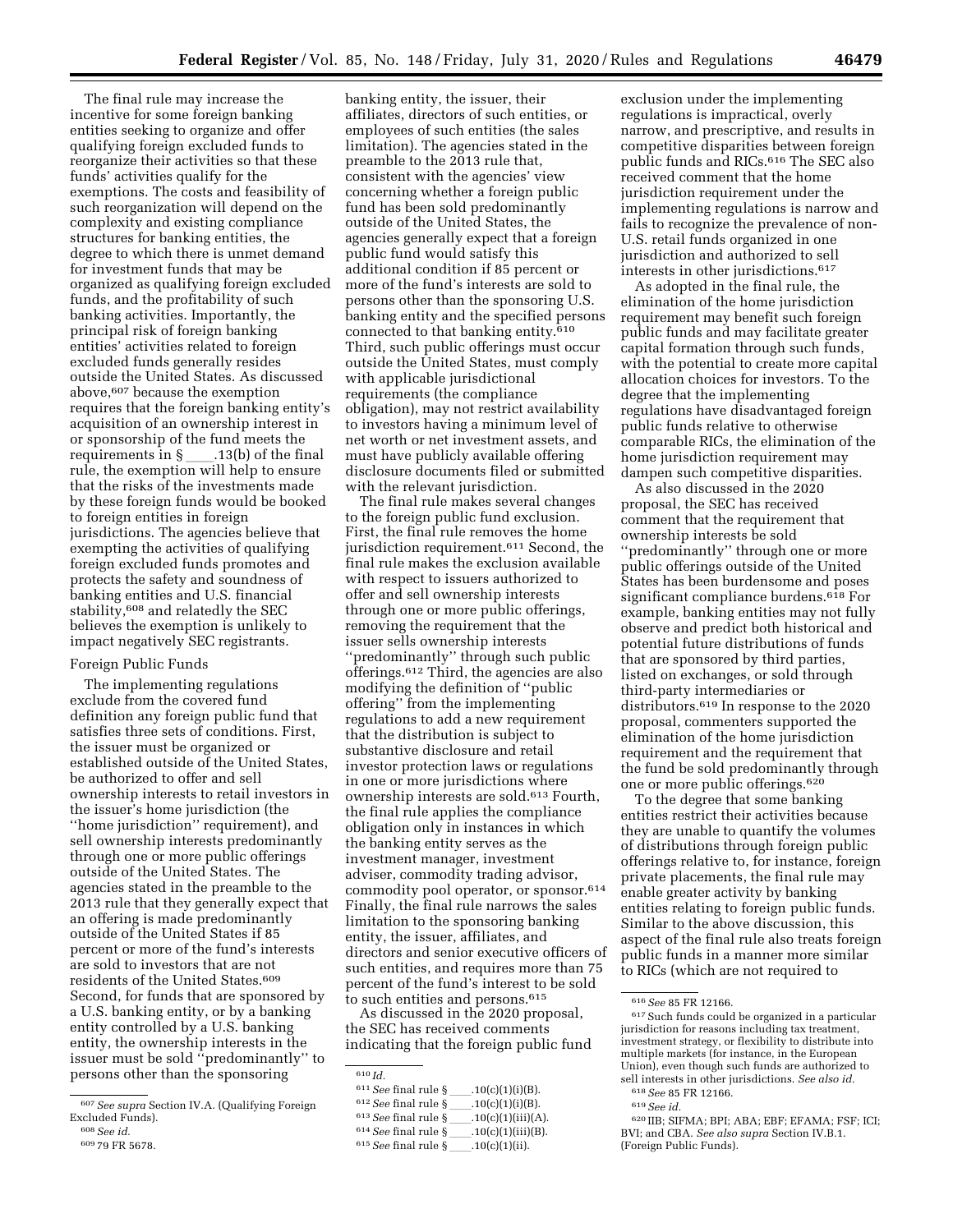monitor or assess distributions), with corresponding competitive effects.

Commenters on the 2020 proposal also supported the proposed change to the ''public offering'' definition to include a requirement that the distribution be subject to substantive disclosure and retail investor protection laws or regulations.621 The final rule adopts that change, as proposed. Accordingly, the final rule tailors the scope of disclosure and compliance obligations for those jurisdictions where ownership interests are sold in recognition of the prevalence of foreign retail fund sales across jurisdictions. Similarly, the final rule limits the compliance obligation to settings in which the banking entity serves as the investment manager, investment adviser, commodity trading advisor, commodity pool operator, or sponsor settings that may involve greater conflicts of interest between banking entities and fund investors than when the banking entity is only an investor in the fund.

The final rule also replaces the employee sales limitation with a limitation on sales to senior executive officers.622 As discussed in the 2020 proposal, the SEC has received comment that banking entities may face significant costs and logistical and interpretive challenges monitoring investments by their employees, including those who transact in fund shares through unaffiliated brokers or through independent exchange trading.623 The SEC has also received comment that the employee sales limitation serves no discernible antievasion purpose.624 In addition, commenters noted that employee ownership interest can be a meaningful mechanism of promoting incentive alignment.625 The final rule replaces the employee sales limitation with a corresponding sales limitation with respect only to senior executive officers. This change may reduce these reported compliance challenges and burdens while preserving, in part, the original anti-evasion purpose of the limitations on employee ownership.

The SEC received comments to the 2020 proposal that recommended the agencies modify their expectation of the level of ownership of a foreign public fund that would satisfy the requirement that a fund be ''predominantly'' sold to persons other than its U.S. banking

entity sponsor and associated parties, 626 which the preamble to the 2013 rule stated was 85 percent or more (which would permit the U.S. banking entity sponsor and associated parties to own the remaining 15 percent). These commenters asserted that the relevant ownership threshold for U.S. registered investment companies is 25 percent, and that, for foreign public funds, the threshold should be the same. The agencies agree that the permitted ownership level of a foreign public fund by a U.S. banking entity sponsor and associated parties should be aligned with the functionally equivalent threshold for banking entity investments in U.S. registered investment companies, which is 24.9 percent.627 Accordingly, the agencies have amended this provision in the final rule to require that more than 75 percent of a foreign public fund's interests must be sold to persons other than the U.S. banking entity sponsor and associated parties.<sup>628</sup>

Commenters on the 2020 proposal generally supported the proposed changes to the foreign public funds exclusion; 629 however, as discussed in this section and above, the agencies are making certain targeted adjustments in response to comments received.630 One commenter stated that the proposed changes were less than ideal for maximum control but acceptable from a practical implementation standpoint to balance compliance costs and benefits.631

As discussed above, the SEC believes that the foreign public fund provisions of the final rule may facilitate greater capital formation through such funds, with the potential to create more capital allocation choices for investors. In

628*See supra* note 69.

629 IIB; SIFMA; BPI; ABA; EBF; EFAMA; FSF; ICI; BVI; CBA; CCMR; Data Boiler; GS; IAA; JBA; SAF; and CCMC.

630*See supra* Section IV.B.1. (Foreign Public Funds).

particular, to the degree that some banking entities restrict their activities relating to foreign public funds because they are unable to quantify the distributions through public offerings or determine the holdings of their employees, the final rule may enable greater activity by banking entities relating to foreign public funds. The final rule also limits the compliance obligation to settings in which the banking entity serves as the investment manager, investment adviser, commodity trading advisor, commodity pool operator, or sponsor—settings that may involve greater conflicts of interest between banking entities and fund investors than when the banking entity is only an investor in the fund.

The agencies could have adopted a variety of alternatives offering more or less relief with respect to foreign public funds. For example, the agencies could have eliminated altogether the limit on sales to affiliated entities, directors and employees, which would have provided an even greater alignment of treatment between foreign public funds and RICs.632 Alternatives providing greater relief with respect to foreign public funds may have facilitated greater banking entity activity and intermediation of such funds on the one hand, but they may also have strengthened the competitive positioning of foreign public funds relative to U.S. registered funds. Moreover, providing greater relief with respect to foreign public funds may have allowed banking entities greater flexibility in the formation and operation of foreign public funds, but may also have increased the risk that banking entities would be able to use foreign public funds to engage in activities that the restrictions on covered funds were intended to prohibit, thereby reducing the magnitude of the expected economic benefits of section 13 of the BHC Act and the implementing regulations. Similarly, relative to the final rule, alternatives providing less relief with respect to foreign public funds may have strengthened the competitive positioning of U.S. RICs relative to foreign public funds and posed lower compliance or evasion risks, but may also have reduced the benefits of the relief for capital formation in foreign public funds and their investors.

#### Loan Securitizations

The 2013 rule excludes from the definition of covered fund any loan securitization that issues asset-backed securities, holds only loans, certain

<sup>621</sup> IIB; EFAMA; FSF; ICI; and BVI.

 $622$  Final rule § \_\_\_\_.  $10(c)(1)(ii)(D)$ .

<sup>623</sup>*See* 85 FR 12166.

<sup>624</sup>*See id.* 

<sup>625</sup>*See id.* 

<sup>626</sup>BPI; FSF; ICI; and CCMC. *See also supra*  Section IV.B.1. (Foreign Public Funds).

<sup>627</sup>Although the implementing regulations do not explicitly prohibit a banking entity from acquiring 25 percent or more of a U.S. registered investment company, a U.S. registered investment company would become a banking entity if it is affiliated with another banking entity (other than as described in  $\S$  \_\_\_\_.12(b)(1)(ii) of the implementing regulations). *See* 79 FR 5732 (''[F]or purposes of section 13 of the BHC Act and the final rule, a registered investment company . . . will not be considered to be an affiliate of the banking entity if the banking entity owns, controls, or holds with the power to vote less than 25 percent of the voting shares of the company or fund, and provides investment advisory, commodity trading advisory, administrative, and other services to the company or fund only in a manner that complies with other limitations under applicable regulation, order, or other authority.'').

<sup>631</sup>*See* Data Boiler. 632*See* 2020 proposal at 12166.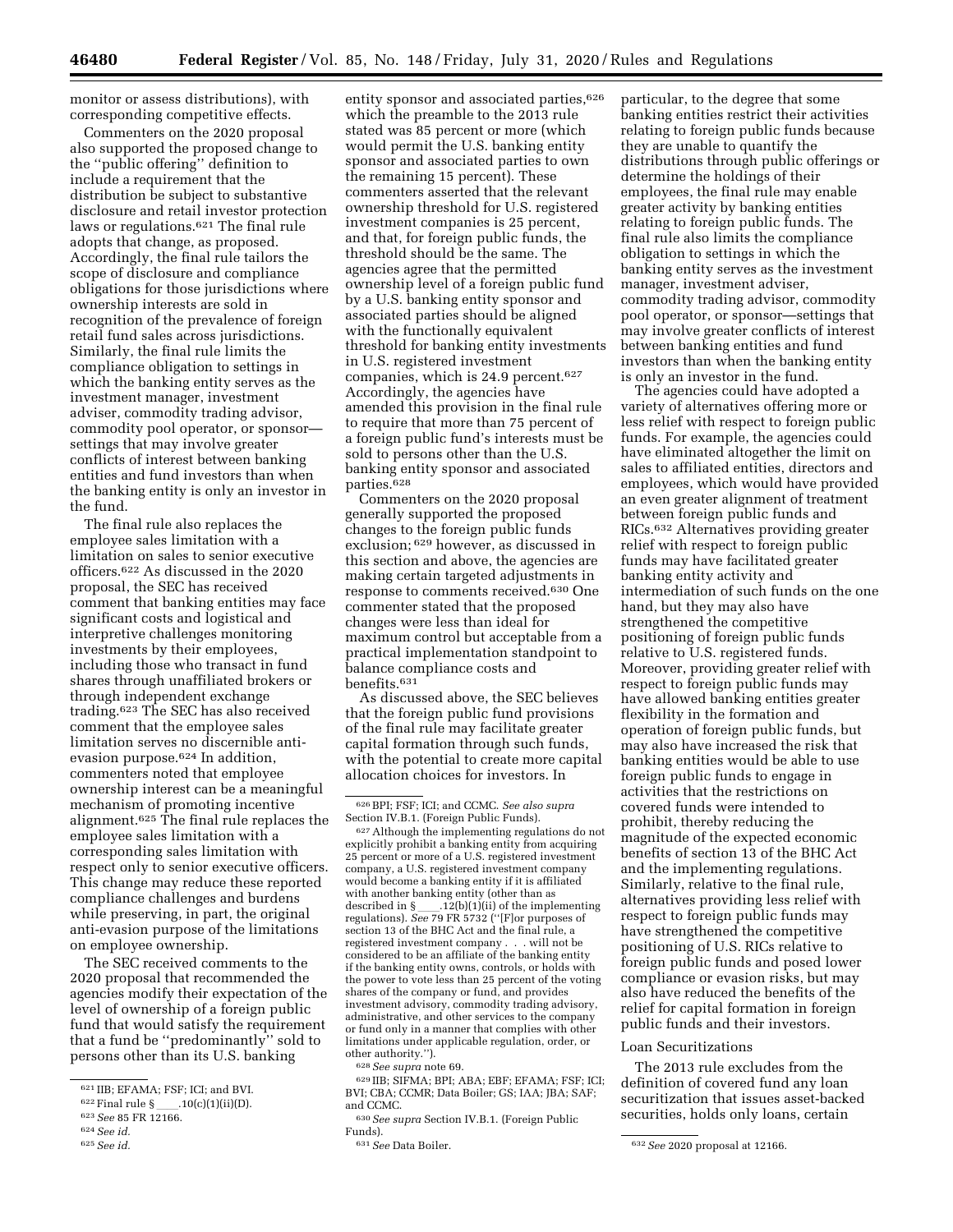rights and assets that arise from the structure of the loan securitization or from the loans supporting a loan securitization, and a small set of other financial instruments (permissible assets), and meets other criteria.633 As discussed in the 2020 proposal, the SEC received comment that, as a result of the 2013 rule, some banking entities may have divested or restructured their interests in loan securitizations due to the narrowly-drawn conditions of the exclusion, and that a limited holding of non-loan assets may enable banking entities to provide traditional securitization products and services demanded by customers, clients, and counterparties.634

The implementing regulations permit loan securitizations to hold rights or other assets (servicing assets) that arise from the structure of the loan securitization or from the loans supporting a loan securitization.<sup>635</sup> In response to questions regarding the scope of the provisions permitting servicing assets and a separate provision limiting the types of permitted securities, the staffs of the agencies released the Loan Securitization Servicing FAQ.636 The final rule codifies the staff-level approach to the loan securitization exclusion in the Loan Securitization Servicing FAQ.637 To the degree that market participants may have restructured their activities consistent with the Loan Securitization Servicing FAQ, an effect of the final rule may be to reduce uncertainty. However, the economic effects of the codification of the Loan Securitization Servicing FAQ with respect to enabling greater capital formation through loan securitizations on the one hand, and increasing potential risks related to such activities on the other, may be limited.

In the preamble to the 2013 rule, the agencies declined to permit loan securitizations to hold a certain amount of non-loan assets.638 Several commenters on the 2018 proposal disagreed with the agencies' views and supported expanding the range of permissible assets in an excluded loan securitization.<sup>639</sup> The 2020 proposal would have allowed a loan securitization vehicle to hold up to five

percent of the fund's total assets in any non-loan assets.

Commenters were generally supportive of allowing loan securitizations to hold a limited amount of non-loan assets.640 These commenters indicated that the requirements under the implementing regulations for the loan securitization exclusion have been too restrictive, excessively limited use of the exclusion, and prevented issuers from responding to investor demand. Further, commenters suggested that a limited bucket of non-loan assets would not fundamentally alter the characteristics and risks of securitizations or otherwise increase risks in banking entities or the financial system.641

In the final rule, the agencies are revising the loan securitization exclusion to permit a loan securitization to hold a limited amount of debt securities.642 To minimize the potential for banking entities to use this exclusion to engage in impermissible activities or take on excessive risk, the final rule permits a loan securitization to hold debt securities (excluding asset-backed securities and convertible securities), as opposed to any non-loan asset, as the 2020 proposal would have allowed.643

The SEC believes that non-loan assets with materially different risk characteristics from loans could change the character and complexity of an issuer and raise the type of concerns that section 13 of the BHC Act was intended to address. Moreover, as described further below, limiting the assets to those with risk characteristics that are similar to loans may allow for a simpler and more transparent calculation of the five percent limit than would have been necessary if loan securitizations could invest in any nonloan asset, which will facilitate banking entities' compliance with the exclusion.

Alternatively, the agencies could have expanded the range of permissible assets in an excluded loan securitization to include any non-loan asset with or without limitations (*e.g.,* the holding of asset-backed securities could have been permitted). Permitting loan securitizations to hold small amounts of non-loan assets may have enabled loan securitizations to respond to investor demand and may have reduced compliance costs associated with

ensuring that a loan securitization holds only assets permitted under the exclusion. However, permitting excluded loan securitizations to hold a broader range of non-loan assets could have increased the risk that the character and complexity of excluded loan securitizations would have changed in a manner that raised the type of concerns that section 13 of the BHC Act was intended to address.

However, the SEC recognizes that the loan securitization industry may have evolved since the issuance of the 2013 rule. As a result, the SEC believes that, even if the scope of non-loan assets permitted to be held were expanded beyond debt securities, loan securitizations may continue to have excluded non-loan assets. Further, permitting loan securitizations to hold a small amount of debt securities will not affect the applicable prudential requirements aimed at the safety and soundness of banking entities. Banking entities currently take on a variety of risks arising out of a broad range of permissible activities, including the core traditional banking activity related to the extension of credit and direct and indirect extension of credit by banking entities flows through to the real economy in the form of greater access to capital.

In the 2020 proposal, the agencies also requested comment on the methodology for calculating the limit on non-loan assets. Several commenters suggested using as a method for calculating the limit on non-loan assets: The par value of assets on the day they are acquired.644 These commenters suggested that relying on par value is accepted practice in the loan securitization industry and would obviate concerns related to tracking amortization or prepayment of loans in a securitization portfolio.645 Another commenter indicated that the limit should be calculated as the lower of the purchase price and par value of the nonqualifying assets over the issuer's aggregate capital commitments plus its subscription based credit facility.646

In response to these comments, the agencies are clarifying the methodology for calculating the five percent limit on non-loan assets.647 As suggested by several commenters, the final rule specifies that the limit on debt securities must be calculated at the most recent

<sup>&</sup>lt;sup>633</sup> See 2013 rule §\_\_\_\_.10(c)(8). Loan is further defined as any loan, lease, extension of credit, or secured or unsecured receivable that is not a<br>security or derivative. See also 2013 rule § scurity or derivative. *See also* 2013 rule §<br>  $\frac{634 \text{ See } 85 \text{ FR } 12173.}{635 \text{ Implementing regulations }$ §§<br>
...2(s);<br>
.10(c)(8)(i)(D), (v).

<sup>636</sup> See supra note 14 (links to the staff-level FAQs) and 78 and referencing paragraph

<sup>(</sup>discussion of Loan Securitization Servicing FAQ).<br>  $^{637}$ S<sub>2</sub> ...10(c)(8)(i)(B).<br>  $^{638}$ 2013 rule at 5687–88.<br>  $^{639}$ *See* 85 FR 12129.

<sup>640</sup>*See, e.g.,* SIFMA; CCMC; ABA; Credit Suisse; MFA; Goldman Sachs; LSTA; BPI; and SFA.

 $^{641}See,$   $e.g.,$  LSTA and Goldman Sachs.  $^{642}\mathrm{Final}$  rule  $\mathcal{\S}$  \_\_\_\_.10(c)(8)(i)(E).

<sup>&</sup>lt;sup>642</sup> Final rule § \_\_\_\_.10(c)(8)(i)(E).<br><sup>643</sup> The implementing regulations also allow an

excluded loan securitization to hold certain interest rate and foreign exchange derivatives for risk management purposes. The final rule makes no change to this provision.

<sup>644</sup>SIFMA; BPI; ABA; and LSTA.

<sup>645</sup>SIFMA and BPI.

<sup>646</sup> Goldman Sachs.

 $647$  Final rule § \_\_\_\_\_.  $10(c)(8)(i)(E)$ .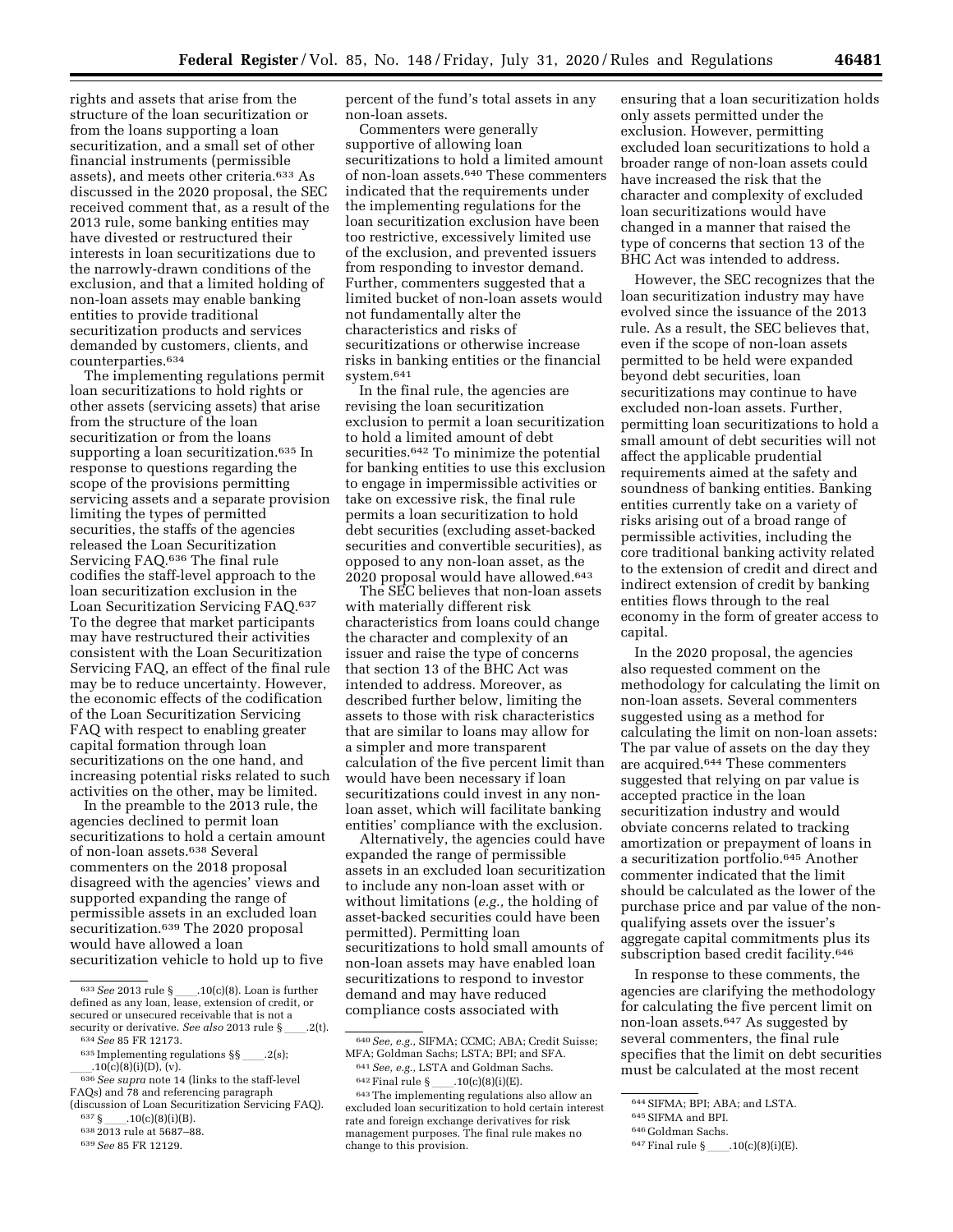time of acquisition of such assets.<sup>648</sup> Specifically, the aggregate value of debt securities may not exceed five percent of the aggregate value of loans, cash and cash equivalents, and debt securities, where the value of the loans, cash and cash equivalents, and debt securities is calculated using par value at the most recent time any such debt security is purchased.649

The agencies have determined a calculation methodology that is intended to reduce compliance costs while ensuring that the investment pool of a loan securitization is composed of loans. The agencies have chosen the most recent time any such debt security is acquired as the moment of calculation to simplify the manner in which the five percent limit applies. This would permit an issuer that, at some point in its life, held debt securities in excess of five percent of its assets to continue to qualify for the exclusion if it came into compliance with the five percent limit prior to the next acquisition of a debt security that is subject to the five percent limit. The SEC believes that this approach balances the cost of calculation with the benefits of addressing the potential for evasion. The SEC believes that the alternative of a continuous monitoring obligation (*i.e.,*  requiring an excluded loan securitization to ensure that it held debt securities below or at the five percent limit at all times, regardless of any change in value of the securitization's assets) would have imposed significant burdens on banking entities and could have caused an issuer to be disqualified from the loan securitization exclusion based on market events not under its control.

In the final rule, this calculation is based only on the value of the loans and debt securities held under  $\S\$  \_\_\_\_\_.10(c)(8)(i)(A) and (E) and the cash and cash equivalents held under  $\S$  .10(c)(8)(iii)(A) rather than the aggregate value of all of the issuing entity's assets. The purpose of the five percent limit is to ensure the investment pool of a loan securitization is composed of loans. Therefore, the calculation takes into account the assets that should make up the issuing entity's investment pool and excludes the value of other rights or incidental assets, as well as derivatives held for risk management. This further simplifies the calculation methodology by excluding assets that may be more complex to value and that are ancillary to the loan

securitization's investment activities. This straightforward calculation methodology will ensure that the loan securitization exclusion remains easy to use and will facilitate banking entities' compliance with the exclusion.

The agencies recognize that a loan securitization's transaction agreements may require that some categories of loans, cash equivalents, or debt securities be valued at fair market value for certain purposes. To accommodate such situations, the exclusion provides that the value of any loan, cash equivalent, or permissible debt security may be based on its fair market value if (1) the issuing entity is required to use the fair market value of such loan or debt security for purposes of calculating compliance with concentration limitations or other similar calculations under its transaction agreements and (2) the issuing entity's valuation methodology values similarly situated assets, for example non-performing loans, consistently. This provision is intended to provide issuers with the flexibility to leverage existing calculation methodologies while preventing issuers from using inconsistent methodologies in a manner to evade the requirements of the exclusion.

# Credit Funds

Under the baseline, funds that raise capital to engage in loan originations or extensions of credit or purchase and hold debt instruments that a banking entity would be permitted to acquire directly may be ''covered funds'' under the implementing regulations. As a result, prior to the final rule, banking entities faced limitations on sponsoring or investing in credit funds that engage in traditional banking activities activities that banking entities are able to engage in directly outside of the fund structure. The SEC received several comments to the 2018 proposal supporting an exclusion for credit funds. For example, some commenters suggested that a fund or partnership structure enables banking entities to engage in permissible activities more efficiently.650 Specifically, one commenter indicated that credit funds facilitate investments by third parties, leading to the creation of a broader and deeper pool of capital, which may allow for more diversification in banking entities' lending portfolios, the pooling of expertise of groups of market participants, and otherwise reduce the risk for banking entities and the financial system.651 In addition, some

650*See* 85 FR 12167.

commenters stated that to the degree that credit funds require precommitments of capital, they may dampen cyclical fluctuations in loan originations and may facilitate ongoing extensions of credit during times of market stress.652

The agencies included in the 2020 proposal a specific exclusion for credit funds. Under the 2020 proposal, a credit fund would have been an issuer whose assets consist solely of: Loans, debt instruments, related rights and other assets that are related or incidental to acquiring, holding, servicing, or selling loans, or debt instruments; and certain interest rate or foreign exchange derivatives.<sup>653</sup> The proposed exclusion would have been subject to certain additional requirements to reduce evasion concerns and ensure that banking entities invest in, sponsor, or advise credit funds in a safe and sound manner. For example, the proposed exclusion would have imposed (1) certain activity requirements on the credit fund, including a prohibition on proprietary trading; 654 (2) disclosure and safety and soundness requirements on banking entities that sponsor or serve as an advisor for a credit fund; 655 (3) safety and soundness requirements on all banking entities that invest in or have certain relationships with a credit fund; 656 and (4) restrictions on the banking entity's investment in, and relationship with, a credit fund.657 The proposed exclusion also would have permitted a credit fund to receive and hold a limited amount of equity securities (or rights to acquire equity securities) that were received on customary terms in connection with the credit fund's loans or debt instruments.658

Commenters on the 2020 proposal were generally supportive of adopting an exclusion for credit funds.659 After consideration of the comments, the agencies are adopting the credit fund exclusion largely as proposed. The final rule creates a separate exclusion from the covered fund definition for credit funds that meet certain conditions, including several conditions that are similar to certain conditions of the loan securitization exclusion, but that reflect

 $^{655}\,2020$  proposal §  $\_$ 

 $\rm ^{648}$  This limit applies to the debt securities that a loan securitization may hold pursuant to final rule  $10(c)(8)(i)(E).$ 

<sup>649</sup> *Id.* 

<sup>651</sup>*See id.* 

<sup>652</sup>*See id.* 

<sup>653 2020</sup> proposal  $\gamma$ \_\_\_\_\_.10(c)(15)(i).

<sup>654</sup> 2020 proposal §ll.10(c)(15)(ii).

<sup>656 2020</sup> proposal §\_\_\_\_.10(c)(15)(iv).

<sup>&</sup>lt;sup>657</sup> 2020 proposal §\_\_\_\_.10(c)(15)(v).<br><sup>658</sup> 2020 proposal §\_\_\_\_.10(c)(15)(i)(C)(1)(*iii*). <sup>658</sup> 2020 proposal §\_\_\_\_.10(c)(15)(i)(C)(*1*)(*iii*).<br><sup>659</sup> *See, e.g.,* CCMC; AIC; SIFMA; FSF; ABA;

Arnold & Porter; and Goldman Sachs. *See also supra* Section IV.C.1.ii. (Credit Funds—Comments) for a more detailed discussion of comments received.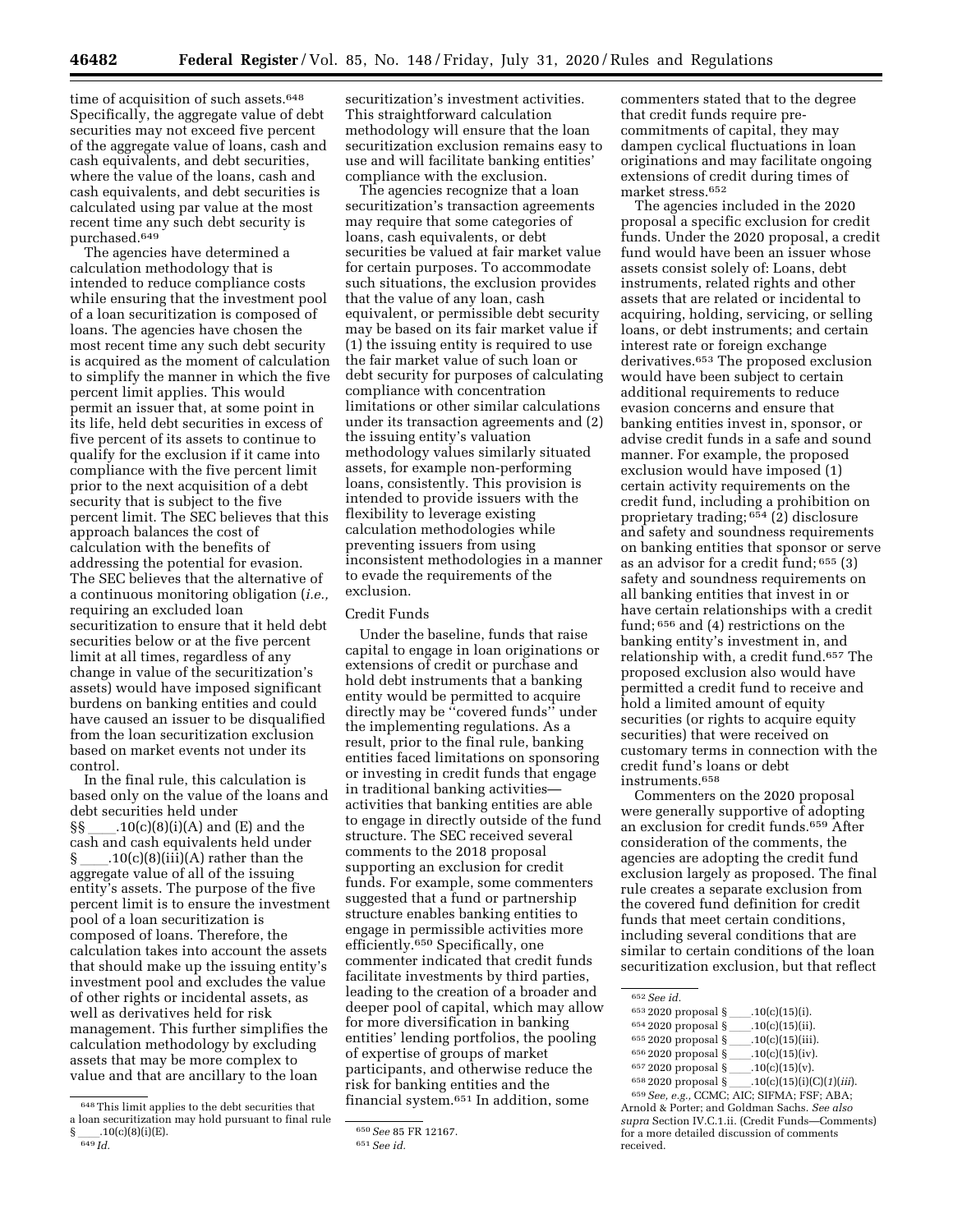the structure and operation of credit funds.

The final rule permits banking entities to extend credit through a fund structure but also contains provisions to prevent a banking entity from taking the types of risks that the covered fund provisions of section 13 were meant to address. First, the credit fund exclusion specifies the types of activities in which these funds may engage. Excluded credit funds can transact in or hold only loans, debt instruments that would be permissible for the banking entity relying on the exception to hold directly, certain rights or assets that are related or incidental to the loans or debt instruments, and certain interest rate and foreign exchange derivatives. The final rule requires that the credit fund not engage in activities that would constitute proprietary trading. Finally, the restrictions on guarantees and other limitations should eliminate the ability and incentive for either the banking entity sponsoring a credit fund or any affiliate to provide additional support beyond the ownership interest retained by the sponsor.

Credit funds are likely to carry similar returns and risks as direct extensions of credit and loan origination outside of the fund structure, including the possibility of losses or gains related to changes in interest rates, borrower default or delinquent payments, fluctuations in foreign currencies, and overall market conditions. While the presence of a fund structure may introduce certain common risks associated with pooled investments, *e.g.,* those related to governance of the fund and those related to relying on third-party investors providing capital to the fund, the SEC believes those risks to banking entities to be limited. Moreover, fund structures also entail certain common risk mitigating features (such as diversification across a larger number of borrowers) as well as significant cost efficiencies for banking entities.

The SEC believes that the credit fund exclusion may allow banking entities to engage, indirectly, in more loan origination and traditional extension of credit relative to the current baseline. To the degree that banking entities are currently constrained in their ability to engage in extensions of credit through credit funds because of the implementing regulations, the exclusion may increase the volume of intermediation of credit by banking entities and make intermediation more efficient and less costly. In addition, permitting banking entities to extend financing to businesses through credit funds could allow banking entities to

compete more effectively with nonbanking entities that are not subject to the same prudential regulation or supervision as banking entities subject to section 13 of the BHC Act and thereby likely result in an increase in lending activity in banking entitysponsored credit funds without negatively affecting capital formation or the availability of financing. In this respect, the final rule could result in greater competition between bank and non-bank provision of credit with both expected lower costs that typically result from increased competition and a larger volume of permissible banking and financial activities to occur in the regulated banking system. In addition, since cost reductions and increased efficiencies are commonly passed along to customers, the exclusion may also benefit banking entities' borrowers and facilitate the extension of credit in the real economy.

The SEC continues to recognize that banking entities already engage in a variety of permissible activities involving risk, including extensions of credit, underwriting, and marketmaking. To the degree that credit funds may enable greater formation of capital by banking entities through various debt instruments, this may influence the risks and returns of banking entities individually and of banking entities as a whole. However, the SEC recognizes that the activities of credit funds largely replicate permissible and traditional activities of banking entities and undertaking similar activities largely results in the same risk exposures. Moreover, banking entities subject to the implementing regulations may also be subject to multiple prudential, capital, margin, and liquidity requirements that facilitate the safety and soundness of banking entities and promote the financial stability of the United States. These requirements would necessarily limit the risk that banks could take on by lending through a credit fund structure in a similar manner that would apply if the banking entity were to undertake similar lending activities directly. In addition, the final rule includes a set of conditions on the credit fund exclusion, including limitations on banking entities' guarantees, assumption or other insurance of the obligations or performance of the fund,660 and compliance with applicable safety and soundness standards.<sup>661</sup>

Several provisions of the exclusion are similar to and modeled on conditions in the existing loan

| <sup>660</sup> Final rule § | .10(c)(15)(iv)(A). |
|-----------------------------|--------------------|
| <sup>661</sup> Final rule § | .10(c)(15)(v)(B).  |
|                             |                    |

securitization exclusion to ease compliance burdens. For example, any derivatives held by the credit fund must relate to loans, permissible debt instruments, or other rights or assets held and reduce the interest rate and/or foreign exchange risks related to these holdings.662 In addition, any related rights or other assets held that are securities must be cash equivalents, securities received in lieu of debts previously contracted with respect to loans or debt instruments held or, unique to the credit fund exclusion, equity securities (or rights to acquire equity securities) received on customary terms in connection with the credit fund's loans or debt instruments.663 Establishing an exclusion for credit funds based on the framework provided by the loan securitization exclusion will allow banking entities to provide traditional extensions of credit regardless of the specific form, whether directly via a loan made by a banking entity, or indirectly through an investment in or relationship with a credit fund that transacts primarily in loans and certain debt instruments.

In the 2020 proposal, the agencies requested comment on whether to impose a limit on the amount of equity securities (or rights to acquire equity securities) that may be held by an excluded credit fund.664 After a review of the comments and further deliberation, the agencies are not adopting a quantitative limit on the amount of equity securities (or rights to acquire equity securities) that may be held by an excluded credit fund. Any such equity securities or rights are limited by the requirements that they be (1) received on customary terms in connection with the fund's loans or debt instruments and (2) related or incidental to acquiring, holding, servicing, or selling those loans or debt instruments. The agencies generally expect that the equity securities or rights satisfying those criteria in connection with an investment in loans or debt instruments of a borrower (or affiliated borrowers) would not exceed five percent of the value of the fund's total investment in the borrower (or affiliated borrowers) at the time the investment is made.

The agencies could have imposed a quantitative limit on the amount of equity securities (or rights to acquire equity securities) held by the fund. However, the value of those equity securities or other rights may change over time for a variety of reasons, including as a result of market

<sup>662</sup> Final rule  $\sum_{663}$  -  $\frac{10(c)(15)(i)(D)}{10(c)(15)(i)(C)}$ .

 $10(c)(15)(i)(C).$ 

<sup>664</sup> 85 FR 12133.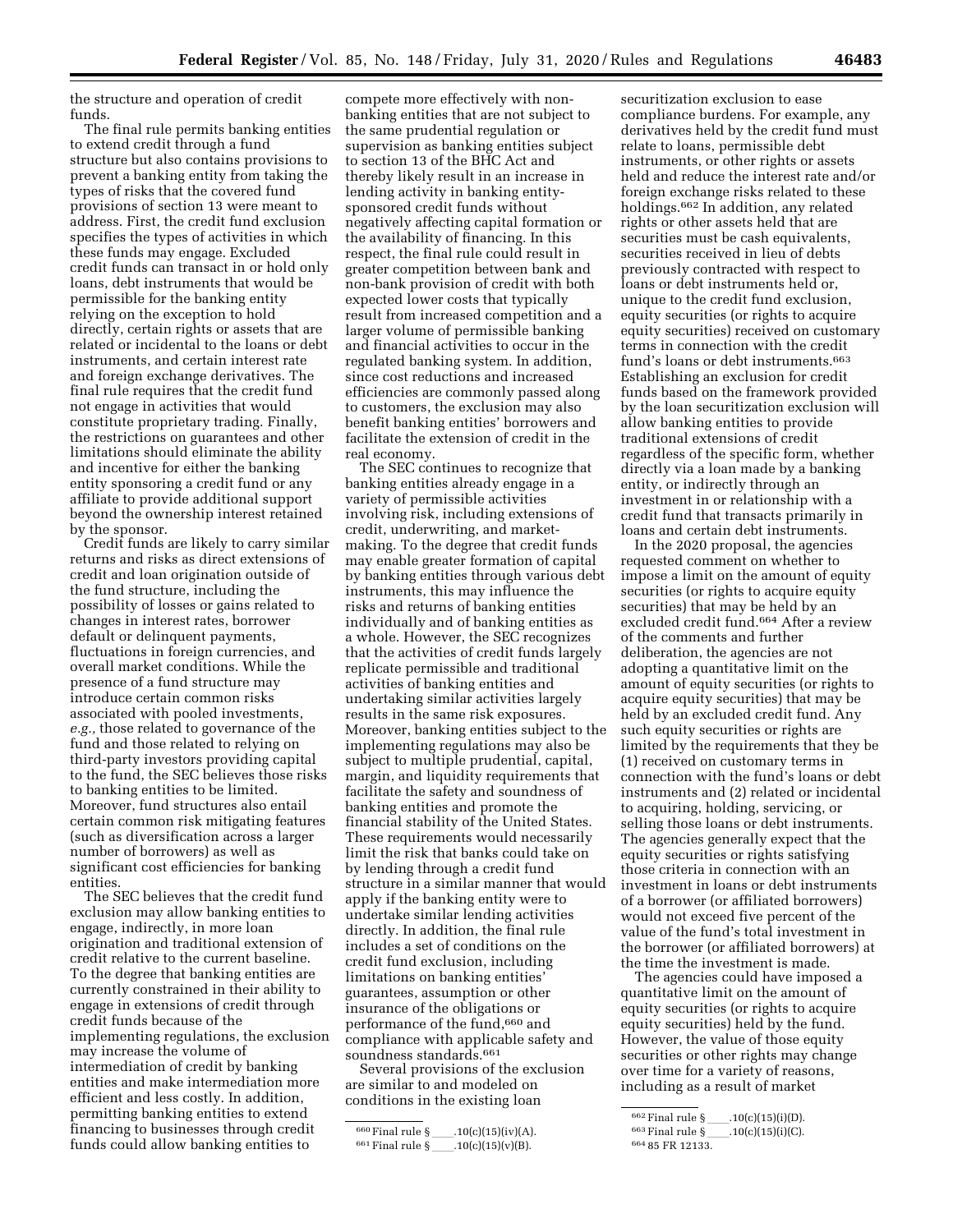conditions and business performance, as well as more fundamental changes in the business and the credit fund's corresponding management of the investment (*e.g.,* exchanges of debt instruments for equity in connection with mergers and restructurings or a disposition of all portion of the credit investment without a corresponding disposition of the equity securities or rights due to differences in market conditions or other factors). Accordingly, the agencies can foresee various circumstances where the relative value of such equity securities or rights in a borrower (or affiliated borrowers) would over the life of the investment exceed five percent on a basis consistent with the requirements. Therefore, a quantitative limit on the amount of equity securities held by the fund could have imposed compliance, opportunity, and performance costs on a fund without a substantial reduction in risk to the fund. Nonetheless, the agencies expect that the fund's exposure to equity securities (or other rights), individually and collectively and when viewed over time, would be managed on a basis consistent with the fund's overall purpose.

The credit fund exclusion prevents a banking entity from relying on the exclusion unless any debt instruments and equity securities (or rights to acquire an equity security) held by the credit fund and received on customary terms in connection with the credit fund's loans or debt instruments are permissible for the banking entity to acquire and hold directly. A banking entity that acts as sponsor, investment adviser or commodity trading advisor of a credit fund must ensure that the activities of the credit fund are consistent with certain safety and soundness standards.665 In addition, a banking entity's investment in, and relationship with, a credit fund must be conducted in compliance with, and subject to, applicable banking laws and regulations, including applicable safety and soundness standards.666 Combined with the prohibition on proprietary trading by a credit fund,667 these limitations are expected to prevent evasion of section 13 of the BHC Act.

The final rule does not separately permit credit funds to hold derivatives under the provision allowing related rights and other assets. The preamble to the 2020 proposal made clear that ''any derivatives held by the credit fund must relate to loans, permissible debt instruments, or other rights or assets

held, and reduce the interest rate and/ or foreign exchange risks related to these holdings.'' 668 The agencies suggested then and currently believe that allowing a credit fund to hold derivatives not related to interest rate or foreign exchange hedging would not be necessary to facilitate the indirect extensions of credit by banking entities that are the goal of the exclusion and may pose the very risks that section 13 of the BHC Act was intended to reach. To help ensure that the credit fund exclusion does not inadvertently allow the holding of certain derivatives unrelated to hedging interest rate and/ or foreign exchange risks, the final rule explicitly excludes derivatives from permissible related rights and other assets.669

Importantly, extensions of credit and loan origination by banking entities, whether directly or indirectly, are influenced by a wide variety of factors, including the prevailing macroeconomic conditions, the creditworthiness of borrowers and potential borrowers, competition between bank and nonbank credit providers, and many others. Moreover, the efficiencies of credit funds relative to direct extensions of credit described above are likely to vary considerably among banking entities and funds. The SEC recognizes that the potential effects described above of the credit fund exclusion may be dampened or magnified in different phases of the macroeconomic cycle and across various types of banking entities.

Investors in a credit fund that a banking entity sponsors or for which the banking entity serves as an investment adviser or commodity trading advisor may have expectations related to the performance of the credit fund that raise bailout concerns. To ensure that these investors are adequately informed of the banking entity's role in the credit fund, the final rule requires a banking entity that acts as a sponsor, investment adviser, or commodity trading advisor to an excluded credit fund to provide prospective and actual investors the disclosures specified in  $\S$  .11(a)(8) of the implementing regulations as if the credit fund were a covered fund.670 In addition, a banking entity that acts as a sponsor, investment adviser, or commodity trading advisor must ensure that the activities of the credit fund are consistent with safety and soundness standards that are substantially similar to those that would apply if the banking

669Final rule §ll.10(c)(15)(i)(C)(*2*).

entity engaged in the activities directly.671

As an alternative, the agencies could have adopted a credit fund exclusion that restricted permissible assets to only loans or debt instruments and not equity. The SEC recognizes that many banking entities are permitted to take as consideration for a loan to a borrower a warrant or option issued by the borrower that may result in an equity holding. The SEC recognizes that if banking entities are to be allowed to provide credit through a fund structure that they would otherwise be allowed to provide outside of a fund structure, an allowance for equity holdings is necessary. However, allowing a credit fund to hold an unlimited amount of equity in connection with an extension of credit could turn the exclusion for credit funds into an exclusion for the type of funds that section 13 of the BHC Act was intended to address. Accordingly, the agencies indicate above that they generally expect that the equity securities or other rights acquired by a credit fund would not exceed five percent of the value of the fund's total investment in a borrower at the time the investment is made.

#### Venture Capital Funds

As discussed above, the agencies are adopting amendments in the final rule to exclude certain venture capital funds from the definition of ''covered fund,'' which allow banking entities to acquire or retain an ownership interest in, or sponsor, those venture capital funds to the extent the banking entity is otherwise permitted to engage in such activities under applicable law.672 The exclusion is available with respect to qualifying venture capital funds, which includes an issuer that meets the definition of ''venture capital fund'' in 17 CFR 275.203(l)–1 and that meets several additional criteria.<sup>673</sup>

A qualifying venture capital fund is an issuer that, among other criteria, is a venture capital fund as defined in 17 CFR 275.203(l)- $1.674$  In the preamble to the regulations adopting this definition of venture capital fund, the SEC explained that the definition's criteria distinguish venture capital funds from other types of funds, including private

<sup>665</sup> Final rule  $\S\$  \_\_\_\_.10(c)(15)(iv)(B), (iii)(B).<br>666 Final rule  $\S\$  \_\_\_\_.10(c)(15)(v)(B).

<sup>666</sup> Final rule  $\S\S$  \_\_\_\_\_.10(c)(15)(v)(B).<br>667 Final rule  $\S$  \_\_\_\_\_\_10(c)(15)(ji)(A)

<sup>667</sup> Final rule §\_\_\_\_\_.10(c)(15)(ii)(A).

<sup>668</sup>*See* 85 FR 12132.

 $670$  Final rule § \_\_\_\_\_.  $10(c)(15)(iii)(A)$ .

 $^{671}\mathrm{Final}$  rule § \_\_\_\_.10(c)(15)(iii)(B).

 $672$  Final rule §\_\_\_\_.10(c)(16).

<sup>673</sup>*See supra* Section IV.C.2. (Venture Capital Funds).

<sup>674</sup>*See id.* for a discussion of the SEC's definition of ''venture capital fund'' in 17 CFR 275.203(l)–1. Following enactment of the RBIC Advisers Relief Act, *supra* note 577, the SEC's definition of 'venture capital fund'' includes any RBIC and any SBIC. *See* 15 U.S.C. 80b–3(l).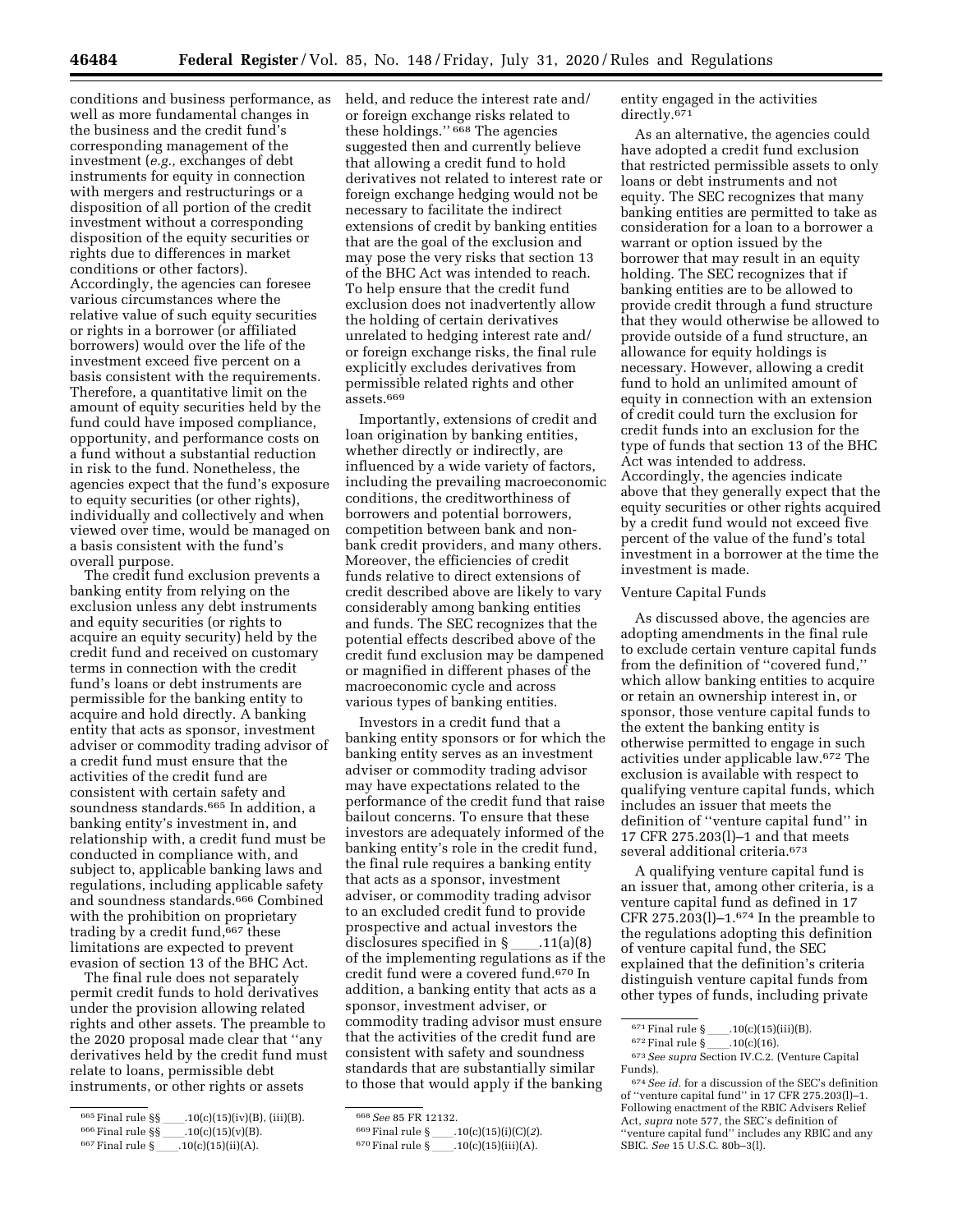equity funds and hedge funds.675 Moreover, the SEC explained that these criteria reflect the Congressional understanding that venture capital funds are less connected with the public markets and therefore may have less potential for systemic risk.676 The SEC further explained that the restriction on the amount of borrowing, debt obligations, guarantees or other incurrence of leverage are appropriate to differentiate venture capital funds from other types of private funds that may engage in trading strategies that use financial leverage and may contribute to systemic risk.677 The SEC believes that its definition includes criteria reflecting the characteristics of venture capital funds that may pose less potential risk

to a banking entity sponsoring or investing in venture capital funds and to the financial system—specifically, the smaller role of leverage financing and a lesser degree of interconnectedness with public markets.

As discussed in the 2020 proposal, the SEC has received comments supporting an exclusion for venture capital funds and stating that venture capital funds do not commonly engage in short-term, high-risk activities, and that, by their nature, venture capital funds make long-term investments in private firms.678 Moreover, the SEC received comment that venture capital funds promote economic growth and competitiveness of the United States more effectively than investments in expressly permissible vehicles, such as small business investment companies.679 The SEC has also received comment that, by virtue of their investment strategy, long-term

677*See id.* at 39661–62. *See also id.* at 39657 (''We proposed these elements of the qualifying portfolio company definition because of the focus on leverage in the Dodd-Frank Act as a potential contributor to systemic risk as discussed by the Senate Committee report, and the testimony before Congress that stressed the lack of leverage in venture capital investing.'').

- 678*See* 85 FR 12168.
- 679*See id.*

investment horizon, and intermediation between companies in need of capital and institutional investors seeking to deploy capital in efficient ways, venture capital funds may play a significant role in capital formation, economic growth, and efficient market function.680

In response to the 2020 proposal, the agencies received comments supporting the proposed definition of ''qualifying venture capital fund.'' 681 At the same time, two commenters expressed opposition to the 2020 proposal.682

The final rule largely adopts the exclusion as proposed.683 As adopted, the exclusion for qualifying venture capital funds is available to an issuer that is a venture capital fund as defined in 17 CFR 275.203 $(l)$ –1 and does not engage in any activity that would constitute proprietary trading, under § \_\_\_\_.3(b)(1)(i), as if it were a banking<br>entity.<sup>684</sup> With respect to any banking entity that acts as sponsor, investment adviser, or commodity trading advisor to the issuer, the banking entity is required (1) to provide in writing to any prospective and actual investor the disclosures required under  $\S$  .11(a)(8), as if the issuer were a covered fund, (2) to ensure that the activities of the issuer are consistent with the safety and soundness standards that are substantially similar to those that would apply if the banking entity engaged in the activities directly, and (3) to comply with the restrictions in § ll.14 (except the banking entity may acquire and retain any ownership interest in the issuer), as if the issuer were a covered fund.685

As in the 2020 proposal, a banking entity that relies on the exclusion may not, directly or indirectly, guarantee, assume, or otherwise insure the obligations or performance of the issuer.686 Finally, the banking entity's ownership interest in or relationship with a qualifying venture capital fund must comply with the limitations imposed in § \_\_\_\_.15 of the<br>implementing regulations (regarding, among other subjects, material conflicts of interest and high-risk investments), as if the issuer were a covered fund; and

683The one change from the proposal is moving the requirement that the banking entity must comply with §§ \_\_\_\_.14 to \_\_\_\_.10(c)(16)(ii). This change clarifies that this requirement applies to a banking entity that acts as sponsor, investment adviser, or commodity trading advisor to the qualifying venture capital fund and does not apply to a banking entity that merely invests in a qualifying venture capital fund.

- $\frac{684 \text{Final rule } \S}{10(c)(16)(i)}$ .<br> $\frac{685 \text{Final rule } \S}{10(c)(16)(i)}$ .
- $\frac{685 \text{Final rule } \S}{10(c)(16)(ii)}$ .<br> $\frac{686 \text{Final rule } S}{10(c)(16)(iii)}$ .
- 686 Final rule §\_\_\_\_.10(c)(16)(iii).

must be conducted in compliance with and subject to, applicable banking laws and regulations, including applicable safety and soundness standards.<sup>687</sup>

The qualifying venture capital fund exclusion being adopted may provide banking entities with greater flexibility in their investments in private firms generally and in private firms with a broader range of financing sources, in each case to the extent that those investments are made through a fund structure. In addition, it is widely noted that the availability of venture capital and other financing from funds is not uniform throughout the United States and is generally available on a competitive basis for companies with a significant presence in certain geographic regions (*e.g.,* the New York metropolitan area, the Boston metropolitan area, and ''Silicon Valley'' and surrounding areas).688 This view was shared by several commenters on the 2020 proposal, who indicated that an exclusion for venture capital funds would benefit underserved regions where venture capital funding is not readily available currently.<sup>689</sup> In this respect, the qualifying venture capital fund exclusion could allow banking entities with a presence in and knowledge of the areas where venture capital and other types of financing are less readily available to businesses to provide this type of financing in those areas, further promoting capital formation.

The SEC remains cognizant of the fact that the overall level and structure of activities of banking entities that involve risk stems from a variety of permissible sources, including traditional capital provision, underwriting, and market-making. To the degree that qualifying venture capital funds may enable greater formation of capital by banking entities, this may influence the risks and returns of such funds individually and of banking entities as a whole. However, the exclusion has a number of conditions, including a prohibition on direct or indirect guarantees by the banking entity, disclosures to investors, and compliance with applicable safety and soundness standards.

The SEC recognizes that venture capital funds commonly invest in

PRICEWATERHOUSECOOPERS & CB INSIGHTS, MoneyTree Report (Q3 2019), *available at [https://](https://www.pwc.com/us/en/moneytree-report/assets/moneytree-report-q3-2019.pdf) [www.pwc.com/us/en/moneytree-report/assets/](https://www.pwc.com/us/en/moneytree-report/assets/moneytree-report-q3-2019.pdf)  [moneytree-report-q3-2019.pdf.](https://www.pwc.com/us/en/moneytree-report/assets/moneytree-report-q3-2019.pdf)* 

<sup>675</sup>*See, e.g.,* Exemptions for Advisers to Venture Capital Funds, Private Fund Advisers With Less Than \$150 Million in Assets Under Management, and Foreign Private Advisers, 76 FR 39645, 39652 (July 6, 2011).

<sup>676</sup>*See id. at* 39648 (''[T]he proposed definition of venture capital fund was designed to . . . address concerns expressed by Congress regarding the potential for systemic risk.''); and at 39656 (''Congressional testimony asserted that these funds may be less connected with the public markets and may involve less potential for systemic risk. This appears to be a key consideration by Congress that led to the enactment of the venture capital exemption. As we discussed in the Proposing Release, the rule we proposed sought to incorporate this Congressional understanding of the nature of investments of a venture capital fund, and these principles guided our consideration of the proposed venture capital fund definition.'').

<sup>680</sup>*See id.* 

<sup>681</sup>*See supra* note 244.

<sup>682</sup>*See supra* note 270.

<sup>&</sup>lt;sup>687</sup> Final rule §<sub>ll.10</sub>(c)(16)(iv).<br><sup>688</sup> *See, e.g.,* Richard Florida, Venture Capital Remains Highly Concentrated in Just a Few Cities, CITYLAB (Oct. 3, 2017), *available at [https://](https://www.citylab.com/life/2017/10/venture-capital-concentration/539775/) [www.citylab.com/life/2017/10/venture-capital](https://www.citylab.com/life/2017/10/venture-capital-concentration/539775/)[concentration/539775/;](https://www.citylab.com/life/2017/10/venture-capital-concentration/539775/)* 

<sup>689</sup>*See* FSF; SIFMA; CCMC; and NVCA.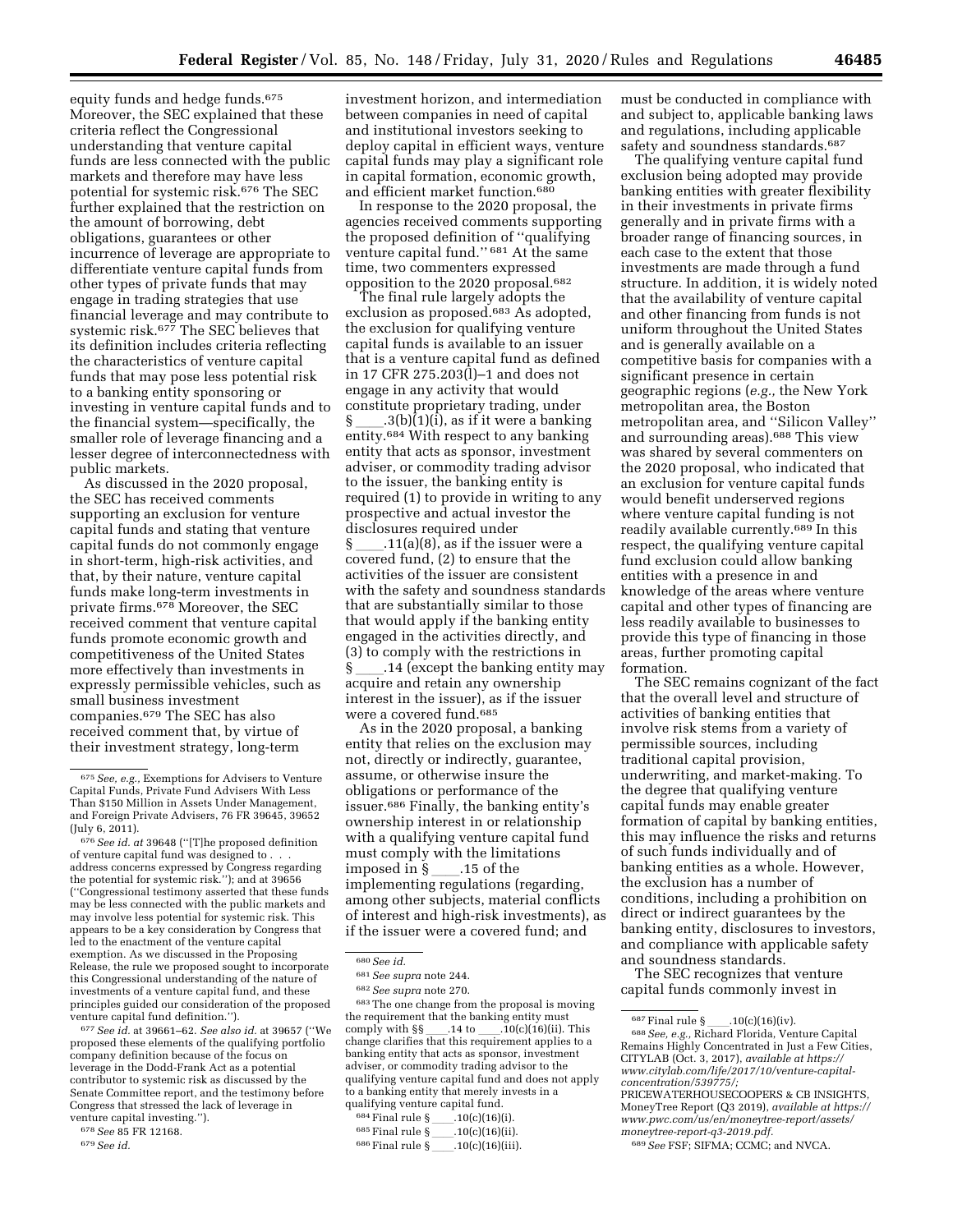illiquid private firms with few sources of market price information, with corresponding risks and returns. To the degree that the exclusion for qualifying venture capital funds facilitates banking entity activities related to venture capital funds, this exclusion could increase the volume and alter the structure of banking entities' activities, affecting the risks associated with those activities. At the same time, as discussed elsewhere,<sup>690</sup> many other traditional and permissible activities of banking entities involve risk, and the provision of capital to private firms is an important function of banking entities within the financial system and securities markets that benefits the real economy.

As an alternative, the agencies considered an additional restriction for which they are requested specific comment as part of the 2020 proposal. Under this additional restriction, and notwithstanding 17 CFR 275.203(1)– 1(a)(2), the venture capital fund exclusion would be limited to funds that do not invest in companies that, at the time of the investment, have more than a limited dollar amount of total annual revenue. The agencies considered several alternative thresholds that could have been appropriate in this regard to further differentiate qualifying venture capital funds from other types of private funds. The potential benefit of including a revenue or other similar test is that it could have been more difficult for banking entities to use the exclusion to make investments through the fund that the agencies may not have intended to be permissible. However, any such antievasion benefits of this alternative could have been offset by the extent to which anti-evasion concerns are already addressed by the other conditions of the exclusion. In addition, such a revenue test or other similar test could have facilitated the indirect investment by banking entities in smaller companies that may have been particularly risky or would have required qualifying venture capital funds to pass up investment opportunities that would otherwise be considered typical venture capital-type investments.

Such an additional restriction as contemplated in the alternative would have made it more difficult for banking entities to sponsor and invest in qualifying venture capital funds by limiting the pool of possible investments in which those funds could invest. This difficulty may have been particularly pronounced for banking entities that would use the qualifying

venture capital fund exclusion to make investments in third-party funds, which may not have been willing to restrict and could have been prohibited from restricting under other applicable laws—the fund's investments in companies that met any such revenue or other similar test. As a result, such an additional condition could have diminished the benefits discussed above, both by limiting the utility of the exclusion for banking entities to make permissible investments and potentially reducing the availability of financing for businesses, including small businesses and start-ups in areas outside of certain major metropolitan areas.

## Small Business Investment Companies

The implementing regulations exclude from the covered fund definition small business investment companies. The implementing regulations include within the scope of the exclusion SBICs and issuers that have received notice to proceed to qualify for a license as an SBIC and which have not received a revocation of the notice or license. The final rule expands the exclusion to incorporate SBICs that have voluntarily surrendered their licenses to operate and do not make new investments (other than investments in cash equivalents) after such voluntary surrender.<sup>691</sup>

Clarifying that SBICs that have voluntarily surrendered their licenses and are winding-down remain excluded from the covered fund definition reduces regulatory uncertainty for banking entities. Under the implementing regulations, because it is unclear whether an SBIC that has voluntarily surrendered its license is still excluded from the definition of ''covered fund,'' banking entities must make a determination whether or not the SBIC that is winding-down is a covered fund. If the banking entity determines that when the SBIC that is winding-down and has voluntarily surrendered its license no longer qualifies for the exclusion from the covered fund definition, then the implementing regulations apply and the banking entity's existing investment in, and relationship with, the SBIC is prohibited. This potential result may discourage banking entities from making investments in SBICs.

The 2020 proposal discussed comments the SEC had received indicating that the 2013 rule had limited banking entity activities in SBICs that may spur economic growth, and that banking entities faced significant regulatory burdens that are not

commensurate with the risk of the underlying activities.692 Another commenter indicated that, in the ordinary course of business, SBIC fund managers often relinquish or voluntarily surrender a license during the winddown of the fund while liquidating assets in the dissolution process (since the license is no longer necessary or an efficient use of partnership funds).693

The agencies proposed revising the exclusion for SBICs to clarify how the exclusion would apply to SBICs that voluntarily surrender their licenses during wind-down phases.<sup>694</sup> Specifically, the agencies proposed revising the exclusion for SBICs to apply explicitly to an issuer that has voluntarily surrendered its license to operate as an SBIC and does not make new investments (other than investments in cash equivalents) after such voluntary surrender.<sup>695</sup>

Most commenters that directly addressed the 2020 proposal's revisions concerning SBICs supported the proposed revisions, stating that the proposed revisions would provide greater certainty to banking entities wishing to invest in SBICs and would increase investment in small businesses.696 The final rule adopts the 2020 proposal's revisions concerning SBICs without modification.

SBICs are an important mechanism for capital allocation by banking entities and one important channel of capital raising for issuers. The final rule clarifies that banking entities are able to continue to participate in SBIC-related activities during the dissolution of such funds, as long as certain conditions are met. To the degree that banking entities have been reluctant to invest in SBICs to avoid the risk of an SBIC being treated as a covered fund during SBIC dissolution, the final rule may increase the willingness of some banking entities to participate in SBICs. The final rule requires that SBICs that have voluntarily surrendered their license may not make new investments during the wind-down process. This aspect of the final rule seeks to address the possibility of banking entities becoming exposed to greater risk as part of their participation in SBICs during their wind-down process, even though such exposure may not be common in an SBIC's ordinary course of business. In any case, both the risks and the returns arising out of a banking entity's investment in a SBIC at all stages of its lifecycle are

<sup>&</sup>lt;sup>690</sup> See 2019 amendments, 84 FR 62037-92. <sup>691</sup> Final rule §\_\_\_\_.10(c)(11)(i).

<sup>692</sup>*See* 85 FR 12169.

<sup>693</sup>*See id.* 

<sup>694</sup>*See* 85 FR 12131.

<sup>695</sup>*See id.* 

<sup>696</sup>*See* SIFMA; BPI; ABA; PNC; and SBIA.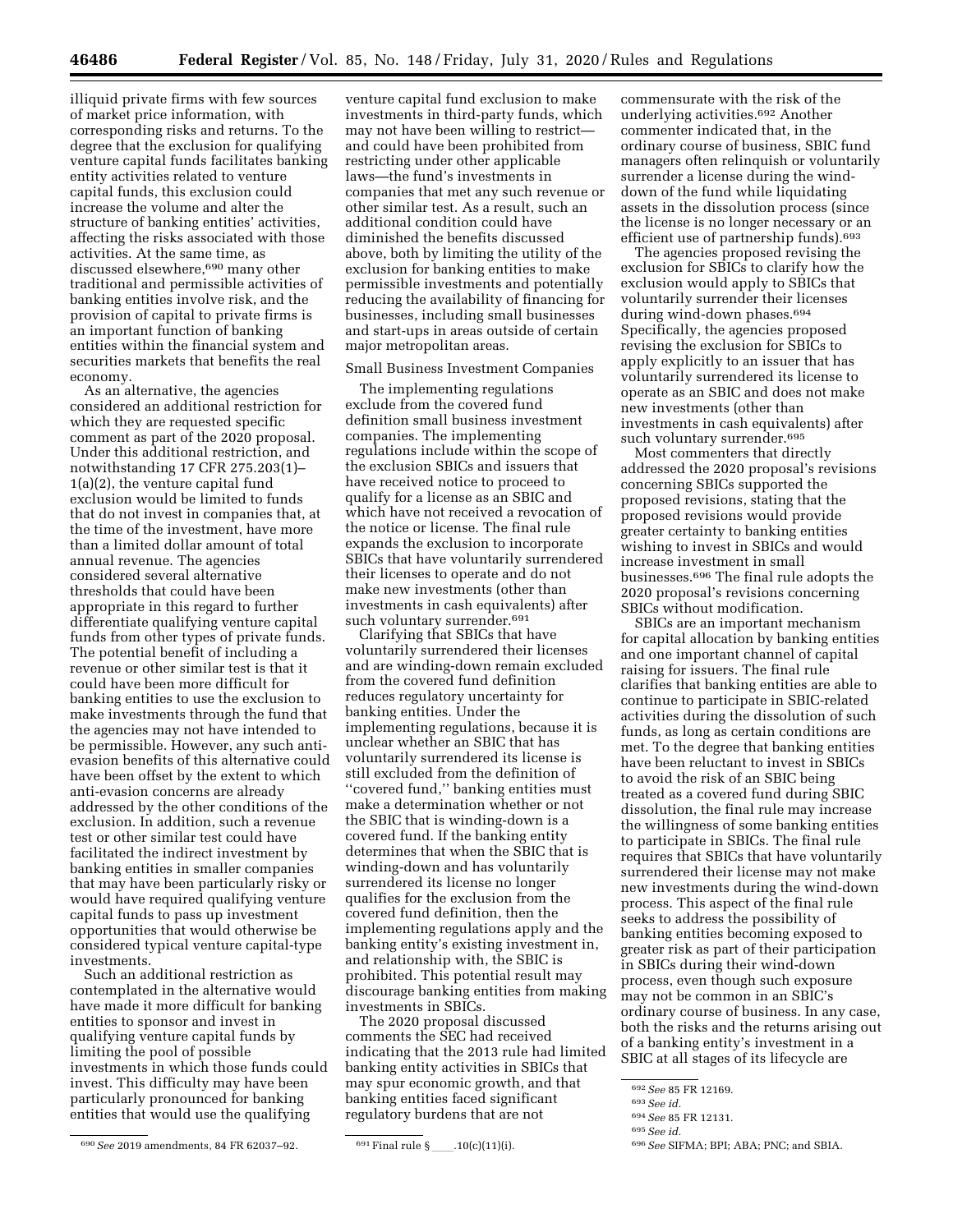implementing regulations to incorporate

likely to flow through to the banking entity's shareholders. Moreover, banking entities participating in SBICs remain subject to applicable safety and soundness regulations and requirements.

#### Public Welfare Funds

The implementing regulations exclude from the definition of ''covered fund'' issuers that make investments that are designed primarily to promote the public welfare, of the type permitted under paragraph 11 of section 5136 of the Revised Statutes of the United States (12 U.S.C. 24), including the welfare of low- and moderate-income communities or families (such as providing housing, services, or jobs) (public welfare investment exclusion).697

As discussed in the 2020 proposal, the SEC has received comment that the implementing regulations' exclusion for public welfare funds may not capture community development investments made through investment vehicles and comment supporting an exclusion of investments that qualify for Community Reinvestment Act (CRA) credit, including direct and indirect investments in a community development fund, SBIC, or similar  ${\rm fund.^{698}}$ 

The 2020 proposal posed a number of questions related to the scope of the public welfare investment exclusion. For example, the 2020 proposal asked whether investments that would receive consideration as qualified investments under the regulations implementing the CRA should be excluded from the definition of covered fund, either by incorporating these investments into the public welfare investment exclusion or by establishing a new exclusion for CRA-qualifying investments.699 In addition, the 2020 proposal requested comment on whether RBICs are typically excluded from the definition of ''covered fund'' because of the public welfare investment exclusion or another exclusion and on whether the agencies should expressly exclude RBICs from the definition of covered fund.700 Finally, the 2020 proposal requested comment on whether many or all QOFs would meet the terms of the public welfare investment exclusion and on whether the agencies should expressly exclude QOFs from the definition of covered fund.701

The final rule revises the public welfare investment exclusion of the

700*See id.* 

issuers explicitly, the business of which is to make investments that qualify for consideration under the regulations implementing the CRA.702

To the degree that some banking entities have faced uncertainty about their ability to make CRA-qualified investments and qualify for the exclusion, the explicit exclusion for such funds may increase the willingness of banking entities to intermediate such community development investments. At the same time, to the degree that banking entities have financed community development projects eligible for the CRA through other fund structures and have relied on corresponding exemptions, the economic effects of the explicit exclusion for CRA-qualified investments may be limited to the difference in compliance burdens between the new explicit exclusion and any existing covered fund exclusions.

Commenters on the 2020 proposal generally favored explicitly excluding RBICs from the definition of ''covered fund,'' either by adopting a new exclusion, or by further clarifying the scope of the public welfare investment exclusion.703 The final rule provides a separate specific exclusion for RBICs, similar to the separate, specific exclusion for SBICs.704 As discussed elsewhere,705 RBICs are intended to promote economic development and the creation of wealth and job opportunities in rural areas and among individuals living in such areas,<sup>706</sup> and their purpose is similar to the purpose of SBICs and public welfare companies.707 Because SBICs and RBICs share the common purpose of promoting capital formation in their respective sectors, advisers to SBICs and RBICs are treated similarly under the Advisers Act (in that they have the opportunity to take advantage of exemptions from investment adviser registration).708 The final rule's specific exclusion for RBICs should expand the economic effects of the SBIC exclusion discussed above and may facilitate capital formation by

706*See* U.S. Dep't of Agriculture, Rural Business Investment Program Overview, *available at [http://](http://www.rd.usda.gov/programs-services/rural-business-investment-program) [www.rd.usda.gov/programs-services/rural-business](http://www.rd.usda.gov/programs-services/rural-business-investment-program)[investment-program.](http://www.rd.usda.gov/programs-services/rural-business-investment-program)* 

707SBICs are intended to increase access to capital for growth stage businesses. *See* U.S. Small Bus. Admin., SBIC Program Overview, *available at [https://www.sba.gov/partners/sbics.](https://www.sba.gov/partners/sbics)* 

708*See supra* note 578. The private fund adviser exemption excludes the assets of RBICs and SBICs from counting towards the \$150 million threshold. 15 U.S.C. 80b–3(m).

banking entities in growth stage businesses.

The SEC understands that RBICs may already have been excluded from the definition of covered fund under the implementing regulations.709 For example, RBICs may qualify for the public welfare exclusion under the implementing regulations or may not be a covered fund by virtue of relying on an exclusion from the definition of ''investment company'' under the Investment Company Act other than section  $3(c)(1)$  or  $3(c)(7)$ . An express exclusion for RBICs nevertheless should reduce compliance costs for banking entities, which may otherwise have been required to conduct a case-by-case analysis of each RBIC to determine whether it qualifies for an exclusion or exemption under the implementing regulations.

In response to a request for comment in the 2020 proposal, commenters generally favored explicitly excluding QOFs from the definition of ''covered fund.'' 710 The final rule provides a specific exclusion for QOFs similar to that provided to RBICs.711 As discussed above, the QOF program allows taxpayers to defer and reduce taxes on capital gains by reinvesting gains in QOFs that are required to have at least 90 percent of their assets in designated low-income zones. In this regard, QOFs are similar to SBICs and public welfare companies. The QOF exclusion should expand the economic effects of the SBIC exclusion and public welfare exclusion discussed above, and may facilitate capital formation by banking entities.

QOFs already may have been excluded from the definition of covered fund under the implementing regulations. For example, QOFs may qualify for the public welfare exclusion under the implementing regulations or may not be covered funds by virtue of relying on an exclusion from the definition of ''investment company'' under the Investment Company Act other than section  $3(c)(1)$  or  $3(c)(7)$ , such as section  $3(c)(5)(C)$ .<sup>712</sup> In addition, depending on the facts and circumstances, an issuer that holds securities issued by a QOF may not meet the definition of ''investment company'' under section 3(a)(1) of the Investment Company Act, may be excluded under Rule 3a–1 thereunder, or may qualify for the exclusion under

- 710*See* SIFMA; FSF; and ABA.
- $^{711}\mathrm{Final}$  rule § \_\_\_\_\_.10(c)(11)(iv).

 $697$  Implementing regulations<br>.10(c)(11)(ii)(A).

<sup>§</sup>ll.10(c)(11)(ii)(A). 698*See* 85 FR 12169. 699*See id.* 

<sup>701</sup>*See id.* 

<sup>702</sup>*See* Final rule §ll.10(c)(11)(ii)(A). 703*See* SIFMA; FSF; and SBIA.

<sup>704</sup>*See supra* note 575.

<sup>705</sup>*See supra* note 576.

<sup>709</sup> In addition, RBICs may be excluded from the definition of ''covered fund'' under the qualifying venture capital fund exclusion in the final rule. *See supra* note 578.

<sup>712</sup>*See* Opportunity Zone Statement, *supra* note 581.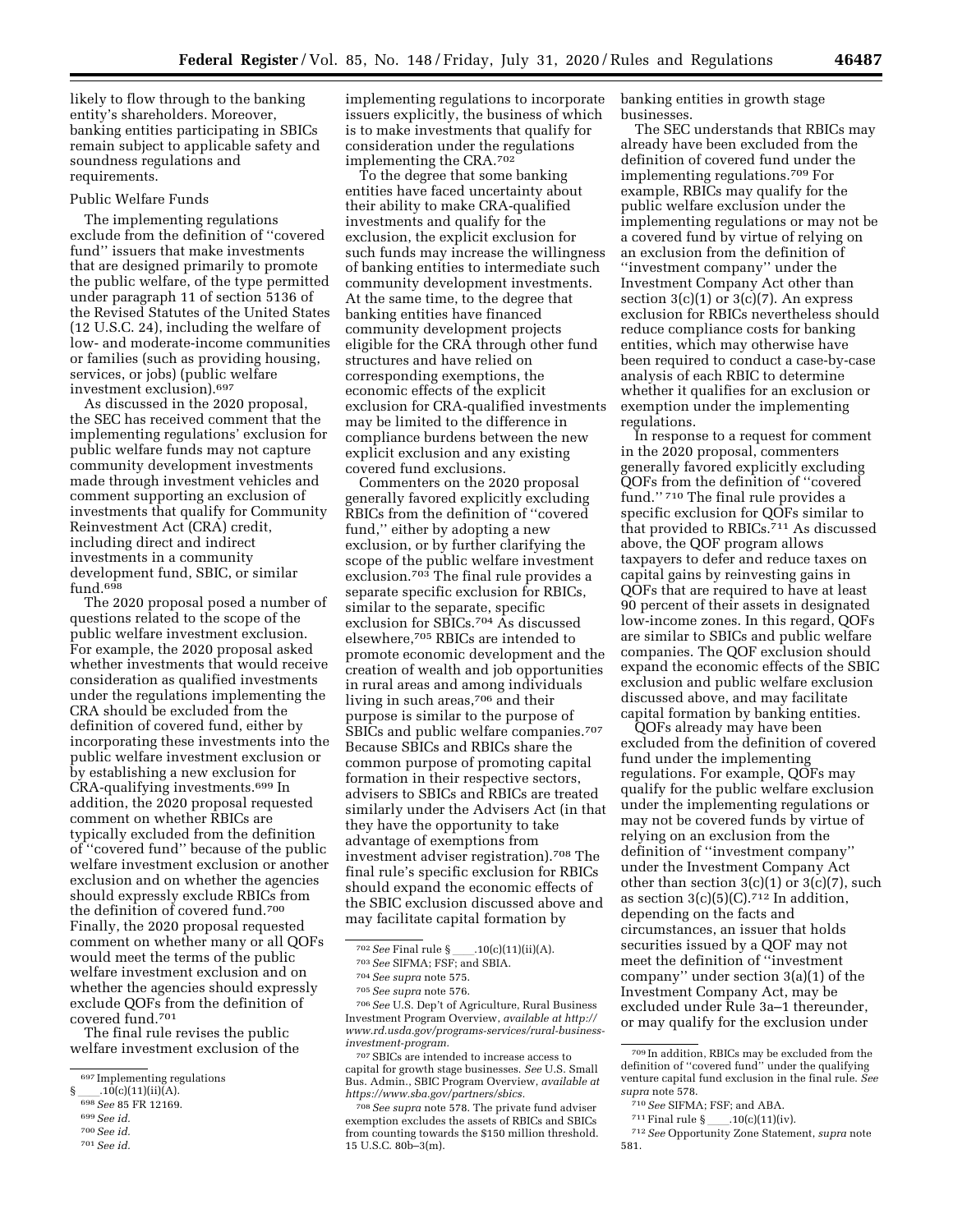section 3(c)(6) of the Investment Company Act.713 The express exclusion for QOFs, similar to the express exclusion for RBICs, should reduce compliance costs for banking entities, which may otherwise be required to conduct a case-by-case analysis of each QOF to determine whether it qualifies for an exclusion or exemption under the implementing regulations.

#### Family Wealth Management Vehicles

As discussed in the 2020 proposal, family wealth management vehicles commonly engage in asset management activities, as well as estate planning and other related activities.714 The SEC understands that some banking entities may have been constrained in providing traditional banking and asset management services, including, for example, investment advice, brokerage execution, financing, clearing, and settlement services, to family wealth management vehicles due to the implementing regulations.715 In addition, the SEC understands that certain family wealth management vehicles that are structured as trusts may prefer to appoint banking entities as trustees acting in a fiduciary capacity.716

In the 2020 proposal, the agencies requested comment on whether to exclude family wealth management vehicles from the definition of ''covered fund.'' 717 Several commenters supported this exclusion, stating generally that it would reduce uncertainty for banking entities about the permissibility of providing traditional banking, investment management, and trust and estate planning services to family wealth management vehicle clients.718

As discussed above, the agencies are adopting an exclusion from the definition of ''covered fund'' for any entity that acts as a ''family wealth management vehicle.'' By specifically excluding family wealth management vehicles, the final rule may benefit such banking entities and their family customers by permitting the banking entities to offer services to and engage in transactions with family wealth management vehicle customers.

Importantly, the final rule may benefit family wealth management vehicles and their investment advisers by increasing the number of banking entity counterparties willing to provide

716*See id.* 

traditional client-oriented financial and asset management services. Thus, the final rule may enhance competition among banking and non-banking entities providing financial services to family wealth management vehicles and may lead to more efficient capital allocation of family wealth management vehicles' funds. To the degree banking entities pass compliance costs on to customers, family wealth vehicles may experience costs savings from the final rule as well.

Some commenters on the 2020 proposal opposed the exclusion for family wealth management vehicles. One commenter stated that rather than providing an exclusion for family wealth management vehicles through an agency rulemaking, the agencies should instead provide no-action relief to such vehicles on a case-by-case basis.719 The SEC believes that such an approach would be unnecessarily burdensome and difficult to administer. The compliance costs of such an approach could impact the willingness of banking entities to provide traditional clientoriented financial and asset management services to their family customers. This approach would also unnecessarily deviate from the agencies' treatment of other excluded entities under the implementing regulations and hinder transparency and consistency.

The SEC recognizes that some banking entities may respond to the exclusion by seeking to structure other entities as family wealth management vehicles. However, as discussed in detail above, the exclusion is only available under a number of conditions.720 Specifically, if the entity is a trust, the grantor(s) of the entity must all be family customers; if the entity is not a trust, a majority of the voting interests in the entity must be owned (directly or indirectly) by family customers, a majority of the interests in the entity must be owned by family customers, and the entity must be owned only by family customers and up to five closely related persons of the family customers.721 Moreover, up to an aggregate 0.5 percent of the family wealth management vehicle's outstanding ownership interests may be acquired or retained by one or more entities that are not family customers or closely related persons for the purpose of and to the extent necessary for establishing corporate separateness or addressing bankruptcy, insolvency, or

similar concerns.722 In addition, banking entities may rely on this exclusion only if they: (1) Provide bona fide trust, fiduciary, investment advisory, or commodity trading advisory services to the entity; 723 (2) do not, directly or indirectly, guarantee, assume, or otherwise insure the obligations or performance of such entity; 724 (3) comply with the disclosure obligations under  $\S$  .11(a)(8), as if such entity were a covered fund, provided that the content may be modified to prevent the disclosure from being misleading and the manner of disclosure may be modified to accommodate the specific circumstances of the entity; 725 (4) comply with the requirements of  $\S\$  \_\_\_\_\_.14(b) and \_\_\_\_\_.15, as if such entity were a covered fund; <sup>726</sup> and (5) except for riskless principal transactions as defined in § \_\_\_\_.10(d)(11), comply<br>with the requirements of 12 CFR

223.15(a), as if such banking entity and its affiliates were a member bank and the entity were an affiliate thereof.727

The definition of ''family customer'' includes any ''family client'' as defined in Rule 202(a)(11)(G)–1(d)(4) of the Investment Advisers Act of 1940, and any natural person who is a father-inlaw, mother-in-law, brother-in-law, sister-in-law, son-in-law or daughter-inlaw of a family client, or a spouse or a spousal equivalent of any of the foregoing.728 The SEC believes that the conditions for the exclusion and the definition of ''family customer'' will result in family wealth management vehicles being used as vehicles for providing customer-oriented financial services on arms-length, market terms, which the SEC believes will reduce the risk that banking entities' involvement in these vehicles will give rise to the types of risks that the covered funds provisions are meant to mitigate.

In the 2020 proposal, the agencies proposed to permit up to three closely related persons to hold ownership interests in a family wealth management vehicle. Several commenters supported allowing a finite number of closely related persons to hold ownership interests, but suggested that the proposed limit of three did not reflect the typical manner in which family

<sup>724</sup> See final rule § \_\_\_\_.10(c)(17)(ii)(B).<br><sup>725</sup> The disclosure content may be modified to prevent the disclosure from being misleading, and the manner of disclosure may be modified to accommodate the specific circumstances of the

<sup>713</sup>*See id.* 

<sup>714</sup>*See* 85 FR 12170.

<sup>715</sup>*See id.* 

<sup>717</sup>*See* 85 FR 12170.

<sup>718</sup>*See, e.g.,* Goldman Sachs; FSF; CCMR; IAA; ABA; BPI; PNC; and SIFMA.

<sup>719</sup>*See* Data Boiler.

<sup>720</sup>*See supra* Section IV.C.3. (Family Wealth Management Vehicles). <sup>721</sup> See final rule §\_\_\_\_.10(c)(17)(i).

 $^{722}See$  final rule § \_\_\_\_.10(c)(17)(i)(C).

<sup>&</sup>lt;sup>723</sup> See final rule § \_\_\_\_\_\_,10(c)(17)(ii)(A).<br><sup>724</sup> See final rule § \_\_\_\_\_,10(c)(17)(ii)(B).

entity. *See* final rule §ll.10(c)(17)(ii)(C).

<sup>&</sup>lt;sup>726</sup> See final rule § \_\_\_\_\_.10(c)(17)(ii)(E).<br><sup>727</sup> See final rule § \_\_\_\_\_.10(c)(17)(ii)(F). 727 See final rule § \_\_\_\_\_, 10(c)(17)(ii)(F).<br><sup>728</sup> See final rule § \_\_\_\_\_\_ 10(c)(17)(iii)(B)

<sup>728</sup>*See* final rule §ll.10(c)(17)(iii)(B).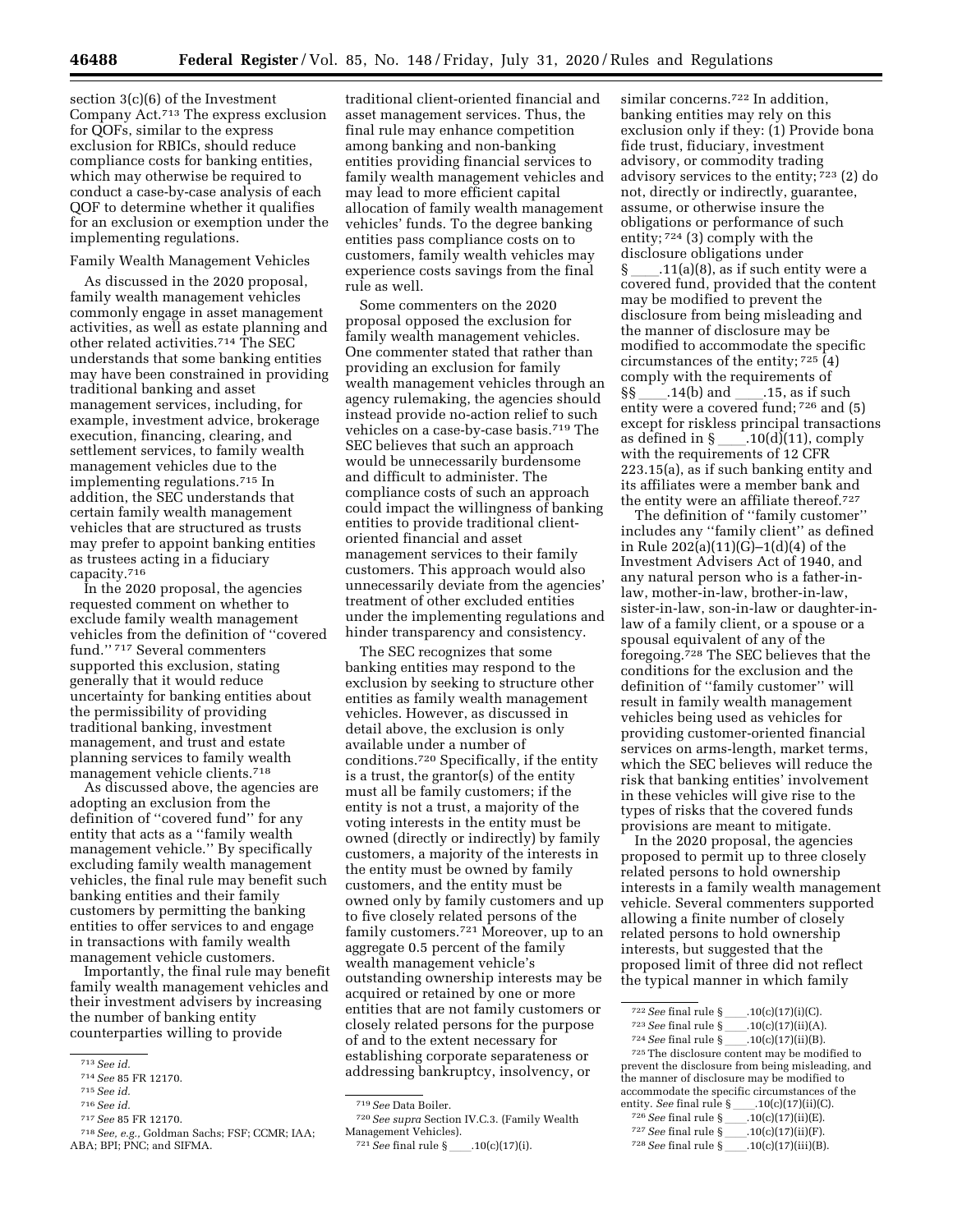wealth management vehicles are constituted and would unnecessarily constrain the availability of the exclusion.729

The final rule allows for five closely related persons to hold ownership interests in a family wealth management vehicle. The agencies understand that many family wealth management vehicles currently include more than three closely related persons.730 The agencies believe that the final rule will more closely align the exclusion with the current composition of family wealth management vehicles, thereby increasing the utility of the exclusion without allowing such a large number of non-family customer owners to suggest the entity is in reality a hedge fund or private equity fund.

In the 2020 proposal, a banking entity could rely on the family wealth management vehicle exclusion only if the banking entity and its affiliates did not acquire or retain, as principal, an ownership interest in the entity, other than up to 0.5 percent of the entity's outstanding ownership interests. In addition, such *de minimis* interest could be held only for the purpose of and to the extent necessary for establishing corporate separateness or addressing bankruptcy, insolvency, or similar concerns.731 Some commenters requested that unaffiliated third parties—such as third-party trustees or similar service providers—be permitted to hold the *de minimis* interest.732

As adopted, the final rule allows up to an aggregate 0.5 percent of the vehicle's outstanding ownership interests to be acquired or retained by third parties (that is, entities other than family customers or closely related persons). The SEC believes that permitting *de minimis* ownership by these third parties reflects a common structure of family wealth management vehicles. The SEC recognizes that without this modification, family wealth management vehicles may be forced to engage in less effective and/or efficient means of structuring and organization because the exclusion could limit the vehicle's access to some customary service providers that have traditionally taken small ownership interests for structuring purposes. To the extent that a family customer prefers a particular person or entity to act as a service provider, allowing third-party service providers to acquire the *de minimis*  ownership interest may enable the family customer to choose to establish a

family wealth management vehicle. Whether the *de minimis* amount is held by a banking entity or some other third party is not likely to raise any concerns that are not sufficiently addressed by the aggregate ownership limit and the narrow circumstances in which such *de minimis* ownership interest may be held. At the same time, when circumstances require that a *de minimis*  ownership interest be held (*e.g.,* for establishing corporate separateness), if the *de minimis* ownership interest is held by a third party and not a banking entity, then no banking entity will be exposed to any risk associated with holding the interest, however minimal that risk may be.

In the 2020 proposal, banking entities could rely on the family wealth management vehicle exclusion only if the banking entity complied with the disclosure obligations under  $\S$  .11(a)(8), as if such vehicle were a covered fund. Commenters on the 2020 proposal requested that the agencies clarify that the disclosures could be modified (1) to reflect the specific circumstances of the banking entity's relationship with, and the particular structure of, its family wealth management vehicle clients; and (2) to allow the banking entity to satisfy the written disclosure requirement by means other than including such disclosures in the governing document(s) of the family wealth management vehicle(s).

The final rule provides such clarity and change the disclosure requirement to permit banking entities and their affiliates (1) to modify the content of such disclosures to prevent them from being misleading and (2) to modify the manner of disclosure to accommodate the specific circumstances of the vehicle. The SEC believes that these disclosures will provide important information to the customers for whom these vehicles will be established. Because the final rule permits modification of the disclosures for certain reasons, the SEC expects that the disclosures provided to any particular family customer will be more accurate and better tailored to the particular circumstances of the family wealth management vehicle than the disclosures might have been under the 2020 proposal. These disclosures may result in the family customers being better able to understand the information included in these disclosures and being better able to weigh that information in determining whether to establish a family wealth management vehicle. To the extent that these tailored disclosures assist family customers in determining whether or

how to structure a family wealth management vehicle, they may assist family customers in deciding how best to receive services from or otherwise interact with banking entities. The SEC expects that these benefits will justify any costs incurred by banking entities in tailoring the disclosures of

§ \_\_\_\_.11(a)(8) or in providing them to<br>customers (either by including them in existing documents or preparing a new disclosure document).

The agencies are adopting, with modifications, the condition requiring a banking entity relying on the exclusion for family wealth management vehicles to comply with the requirements of 12 CFR 223.15(a), as if such banking entity were a member bank and the vehicle were an affiliate thereof.733 This condition prohibits banking entity purchases of low-quality assets from these vehicles and is intended to prevent banking entities from ''bailing out'' family wealth management vehicles. Several commenters on the 2020 proposal stated that the agencies should clarify that the exclusion permits banking entities to engage in riskless principal transactions to purchase assets—including low quality assets for purposes of section 223.15 of Regulation W—from family wealth management vehicles.734 According to these commenters, allowing a banking entity to engage in such riskless principal transactions would facilitate the family customer's sale of assets,735 while posing minimal market or credit risk to the banking entity because the banking entity would purchase and sell the same asset contemporaneously.736 Furthermore, commenters stated that absent clarity on the permissiveness of riskless principal transactions, a family wealth management vehicle would be forced to obtain the services of a third party service provider to sell low quality assets, which in turn would increase the vehicle's costs and operational complexity without providing a meaningful benefit to furthering the aims of section 13 of the BHC or the implementing regulations.737

The SEC believes that permitting a banking entity to engage in riskless principal transactions that involve the purchase of low-quality assets from a

735*See, e.g.,* SIFMA.

<sup>729</sup>*See, e.g.,* BPI; SIFMA; ABA; and PNC.

<sup>730</sup>*See, e.g.,* BPI; ABA; and PNC.

<sup>731</sup>*See* 85 FR 12139.

<sup>732</sup>*See, e.g.,* SIFMA and BPI.

<sup>&</sup>lt;sup>733</sup> See final rule  $\underline{\S}$  \_\_\_\_.10(c)(17)(ii)(F). 12 CFR<br>223.15(a) provides that a member bank may not purchase a low-quality asset from an affiliate unless, pursuant to an independent credit evaluation, the member bank had committed itself to purchase the asset before the time the asset was acquired by the affiliate. 12 CFR 223.15(a).

<sup>734</sup>*See, e.g.,* BPI and SIFMA.

<sup>736</sup>*See, e.g.,* SIFMA and BPI.

<sup>737</sup>*See, e.g.,* SIFMA.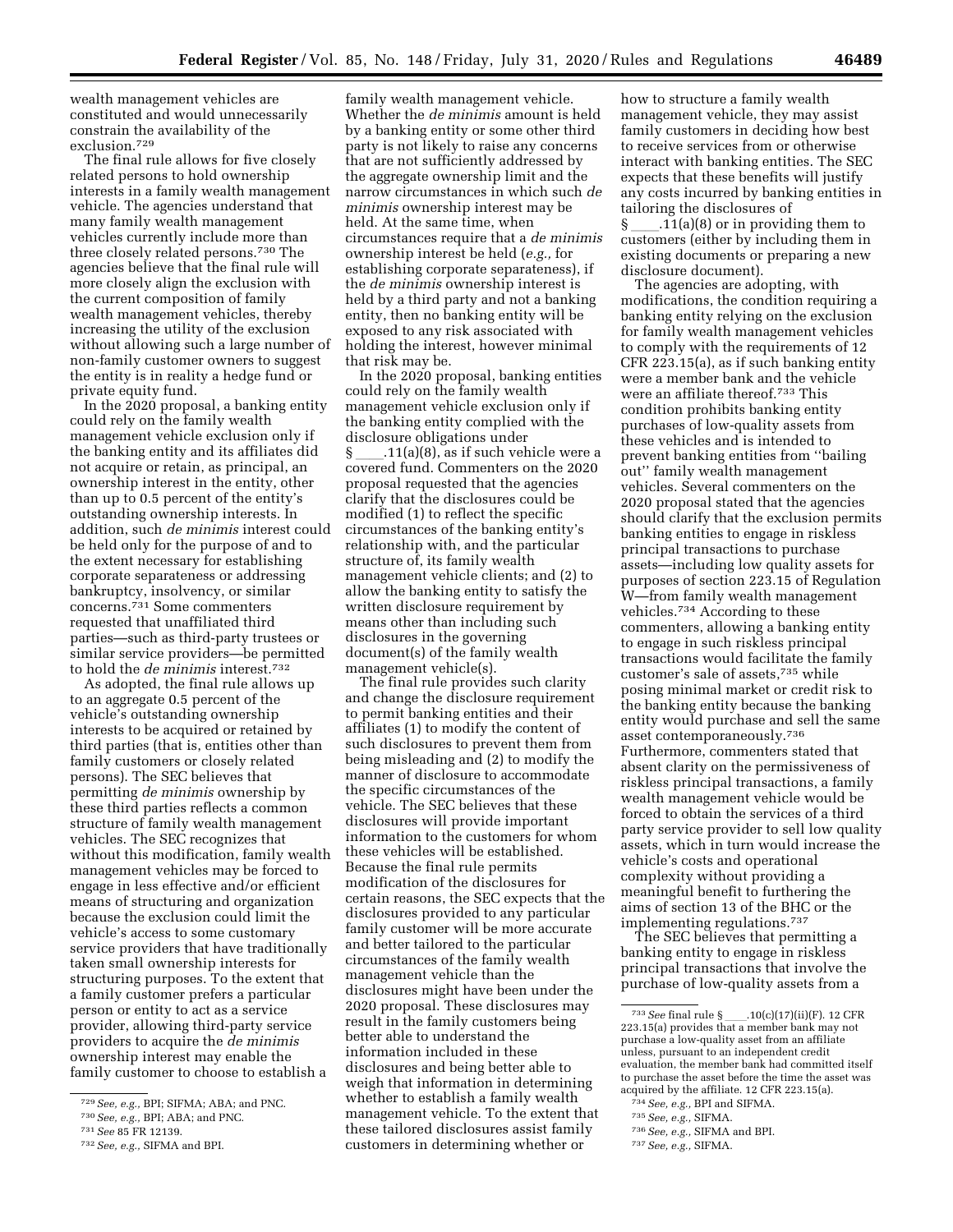family wealth management vehicle is unlikely to pose a substantive risk of evading section 13 of the BHC Act. Accordingly, in a change from the 2020 proposal and in response to the concerns raised by commenters, the condition will explicitly exclude from the requirements of 12 CFR 223.15(a) transactions that meet the definition of riskless principal transactions as<br>defined in  $\S$  .10(d)(11). The SEC defined in § \_\_\_\_.10(d)(11). The SEC<br>expects that, together, the adopted criteria for the family wealth management vehicle exclusion will prevent a banking entity from being able to bail out such vehicles in periods of financial stress or otherwise expose the banking entity to the types of risks that the covered fund provisions of section 13 were intended to address.

Alternative forms of relief with respect to family wealth management vehicles—for example, alternatives that define ''family customers'' more broadly or narrowly, or that remove some of the conditions for the exclusion—would have increased or reduced the availability of the exclusion relative to the final rule. Alternatively, the agencies could have amended the limitations on relationships with a covered fund to permit banking entity transactions with family wealth management vehicles that would otherwise be considered covered transactions (*e.g.,* ordinary extensions of credit) without subjecting them to 12 CFR 223.15(a) or section 23B of the Federal Reserve Act, as if such banking entity were a member bank and such family wealth management vehicle were an affiliate thereof.

Broader (narrower) alternative forms of relief may have increased (decreased) the magnitude of the economic benefits for capital formation, allocative efficiency, and the ability of banking entities to provide traditional customer oriented services to family wealth management vehicles. At the same time, such broader relief may have increased the risk that some banking entities would have responded to such relief by attempting to evade the intent of the rule, increasing the volume of their activities with family wealth management vehicles. Such risks of the alternatives, as compared to the exclusion contained in the final rule, may have been mitigated by the fact that banking entities would have remained subject to the full scope of broker-dealer and prudential capital, margin, and other rules aimed at facilitating safety and soundness. Nonetheless, by providing relief that is narrower than the broader alternative, the final rule should reduce those possible risks even further. Moreover, as discussed above,

the SEC believes that traditional banking and asset management services involving family wealth management vehicles in general do not involve the types of risks that section 13 of the BHC Act was designed to address.738 Accordingly, any narrower relief than that provided by the final rule with respect to family wealth management vehicles may have constrained the economic benefits of the final rule (including with respect to capital formation and allocative efficiency) unnecessarily.

## Customer Facilitation Vehicles

As discussed in the 2020 proposal, the SEC has received comments that, because of the implementing regulations' covered fund restrictions, some banking entities have been unable to engage in traditional banking and asset management services with respect to vehicles provided for customers, even though banking entities are otherwise able to provide such exposures and services to customers directly (outside of the fund structure).739 The SEC has also received comment that some clients, particularly clients in markets such as Brazil, Germany, Hong Kong, and Japan, prefer to transact with or through such vehicles rather than banking entities directly because of a variety of legal, counterparty risk management, and accounting factors.740 Moreover, the SEC is aware that limitations of the implementing regulations on the activities of such vehicles may have disrupted client relationships, reducing the efficiency of customer-facing financial services, and raising compliance costs of banking entities.741

The final rule establishes an exclusion from the definition of ''covered fund'' for any issuer that acts as a ''customer facilitation vehicle.'' The customer facilitation vehicle exclusion will, as proposed, be available for any issuer that is formed by or at the request of a customer of the banking entity for the purpose of providing such customer (which may include one or more affiliates of such customer) with exposure to a transaction, investment strategy, or other service provided by the banking entity.742

A banking entity may only rely on the exclusion with respect to an issuer provided that: (1) All of the ownership interests of the issuer are owned by the

customer (which may include one or more of its affiliates) for whom the issuer was created; 743 and (2) the banking entity and its affiliates: (i) Maintain documentation outlining how the banking entity intends to facilitate the customer's exposure to such transaction, investment strategy, or service; (ii) do not, directly or indirectly, guarantee, assume, or otherwise insure the obligations or performance of such issuer; (iii) comply with the disclosure obligations under  $\S$  11(a)(8), as if such issuer were a covered fund, provided that the content may be modified to prevent the disclosure from being misleading and the manner of disclosure may be modified to accommodate the specific circumstances of the issuer; (iv) do not acquire or retain, as principal, an ownership interest in the issuer, other than up to an aggregate 0.5 percent of the issuer's outstanding ownership interests for the purpose of and to the extent necessary for establishing corporate separateness or addressing bankruptcy, insolvency, or similar concerns; (v) comply with the requirements of §§ \_\_\_\_.14(b) and<br>15 as if such issuer were a co

.15, as if such issuer were a covered<br> $\frac{1}{\text{fund}}$  and (vi) except for risklessfund; and (vi) except for riskless principal transactions as defined in § \_\_\_\_.10(d)(11), comply with the<br>requirements of 12 CFR 223.15(a), as if such banking entity and its affiliates were a member bank and the entity were an affiliate thereof.

The exclusion in the final rule should reduce or eliminate the costs imposed by the implementing regulations that limit the services that banking entities can provide to customer facilitation vehicles, which in turn may limit the activities of these vehicles. These costs include those associated with the disruption of client relationships and the reduction in the efficiency of customer-facing financial services. The final rule should reduce these baseline costs and inefficiencies by allowing banking entities to provide customeroriented financial services through vehicles, the purpose of which is to provide such customers with exposure to a transaction, investment strategy, or other service. As a result, banking entities may become better able to engage in the full range of customer facilitation activities through special

<sup>738</sup>*See supra* Section IV.C.3. (Customer

Facilitation Vehicles).

<sup>739</sup>*See* 85 FR 12171.

<sup>740</sup>*See id.* 

<sup>741</sup>*See id.* 

<sup>&</sup>lt;sup>742</sup> See final rule §\_\_\_\_.10(c)(18)(i).

 $^{743}\,$  Notwithstanding this condition, up to an aggregate 0.5 percent of the issuer's outstanding ownership interests may be acquired or retained by one or more entities that are not customers if the ownership interest is acquired or retained by such parties for the purpose of and to the extent necessary for establishing corporate separateness or addressing bankruptcy, insolvency, or similar concerns. *See* § \_\_\_\_\_.10(c)(18)(ii)(B).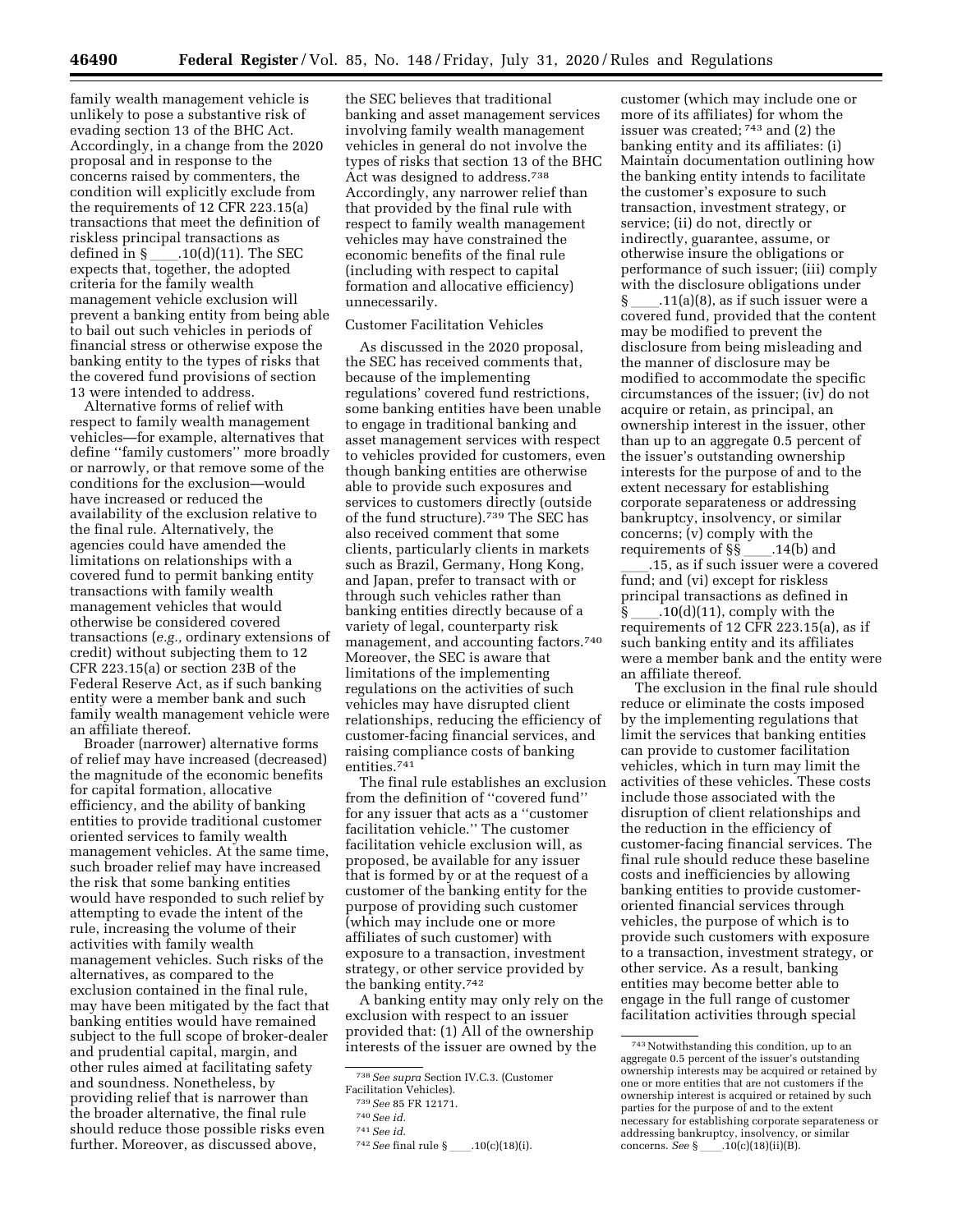purpose vehicles and fund structures, which could benefit banking entities, their customers, and securities markets more broadly.

Most commenters on the 2020 proposal that addressed this exclusion were supportive,<sup>744</sup> stating that it would provide banking entities with greater flexibility to meet client needs and objectives.745 Some commenters found the exclusion's conditions to be reasonable and sufficient.746 However, two commenters recommended that the agencies impose additional limitations on the exclusion.747 One of these commenters argued that the exclusion would permit, and possibly encourage, banking entities to increase their risk exposures through the use of customer facilitation vehicles, and the agencies should minimize such risk exposures and promote risk monitoring and management.748

In the 2020 proposal, banking entities could rely on the customer facilitation vehicle exclusion only if the banking entity complied with the disclosure obligations under § \_\_\_\_.11(a)(8), as if<br>such vehicle were a covered fund. Commenters on the 2020 proposal requested that the agencies provide clarification in the context of family wealth management vehicles that the content of the disclosure may be modified to prevent the disclosure from being misleading and the manner of disclosure may be modified to accommodate the specific circumstances of the issuer.

As with family wealth management vehicles, the final rule includes a modification to the proposed exclusion clarifying that the content of the disclosure may be modified to accommodate the specific circumstances of the issuer.749 The SEC believes that these disclosures will provide important information to the customers for whom these vehicles will be used to provide services—whether they are family customers under the family wealth management vehicle exclusion or other customers under this exclusion. As discussed above with respect to family wealth management vehicles, the SEC believes that the clarification in the final rule regarding permissible modifications of the disclosures required by § \_\_\_\_.11(a)(8)<br>will provide benefits that will justify

any costs from tailoring and providing the disclosures.

In the 2020 proposal, as with family wealth management vehicles, a banking entity could rely on the customer facilitation vehicle exclusion only if the banking entity and its affiliates did not acquire or retain, as principal, an ownership interest in the entity, other than up to 0.5 percent of the entity's outstanding ownership interests. In addition, such *de minimis* interest could be held only for the purpose of and to the extent necessary for establishing corporate separateness or addressing bankruptcy, insolvency, or similar concerns.750 As with family wealth management vehicles, commenters suggested that the agencies specifically allow any party that is unaffiliated with the customer, rather than only the banking entity and its affiliates, to own this *de minimis* interest.751

As adopted, the final rule allows up to an aggregate 0.5 percent of the vehicle's outstanding ownership interests to be acquired or retained by third parties (that is, entities other than the customer) if the ownership interest is acquired or retained by such parties for the purpose of and to the extent necessary for establishing corporate separateness or addressing bankruptcy, insolvency, or similar concerns.752 The SEC recognize that without this modification, customer facilitation vehicles may be forced to engage in less effective and/or efficient means of structuring and organization because the exclusion could limit the vehicle's access to some customary service providers that have traditionally taken or may otherwise take small ownership interests for structuring purposes. To the extent that a customer prefers a particular person or entity to act as a service provider, allowing third-party service providers to acquire the *de minimis* ownership interest may make the customer more willing to establish a customer facilitation vehicle. Whether the *de minimis* amount is held by a banking entity or some other third party is not likely to raise any concerns that are not sufficiently addressed by the aggregate ownership limit and the narrow circumstances in which the *de minimis* ownership interest may be held.

The SEC recognizes that the provision of financial services related to customer facilitation vehicles may involve market risk, and the exclusion in the final rule may enable banking entities to provide a greater array of financial services to,

and otherwise transact with, such vehicles. The SEC believes that such risks may be mitigated by at least two of the conditions of the exclusion. First, similar to the family wealth management vehicle discussed above, other than the *de minimis* ownership interest, a banking entity and its affiliates may not acquire or retain, as principal, any ownership in interest in the issuer.753 Second, a banking entity and its affiliates may not directly or indirectly guarantee, assume, or otherwise insure the obligations or performance of the vehicle.754 These conditions, among the other conditions of the exclusion, may mitigate risks that may be borne by individual banking entities and by banking entities as a whole as a result of the exclusion, and may facilitate banking entities' ongoing compliance with section 13 of the BHC Act and the final rule. Moreover, the SEC continues to believe that the provision of customer-oriented financial services by banking entities may benefit customers, counterparties, and securities markets.

The final rule creates new recordkeeping requirements for a banking entity that relies on the exclusion for customer facilitation vehicles.755 Specifically, the banking entity and its affiliates must maintain documentation outlining how the banking entity intends to facilitate the customer's exposure to a transaction, investment strategy or service offered by the banking entity. As discussed in Section V.B<sup>756</sup> and above, these recordkeeping burdens may impose a total initial burden of \$1,078,650 757 and a total ongoing annual burden of 1,0798,650.758

The agencies are adopting, with modifications, the condition requiring a banking entity relying on the exclusion for customer facilitation vehicles to comply with the requirements of 12 CFR 223.15(a), as if such banking entity were a member bank and the vehicle were an affiliate thereof.759 The purpose of the proposed requirement that a customer facilitation vehicle must comply with 12 CFR 223.15(a) was the same for both the family wealth management vehicle and the customer facilitation vehicle

223.15(a) provides that a member bank may not purchase a low-quality asset from an affiliate unless, pursuant to an independent credit evaluation, the member bank had committed itself to purchase the asset before the time the asset was acquired by the affiliate. 12 CFR 223.15(a).

<sup>744</sup>*See, e.g.,* SIFMA; BPI; ABA; Credit Suisse; FSF; Goldman Sachs; and IAA.

<sup>745</sup>*See, e.g.,* SIFMA; BPI; ABA; and Goldman Sachs.

<sup>746</sup>*See, e.g.,* SIFMA; FSF; and SAF.

<sup>747</sup>*See* Better Markets and Data Boiler.

<sup>748</sup>*See* Better Markets.

<sup>749</sup>*See* final rule §ll.10(c)(18)(ii)(C)(3).

<sup>750</sup>*See* 85 FR 12139.

<sup>751</sup>*See* SIFMA; BPI; and FSF.

<sup>&</sup>lt;sup>752</sup> See final rule §\_\_\_\_.10(c)(18)(ii)(B).

<sup>753</sup>Final rule §ll.10(c)(18)(ii)(B)(4). 754Final rule §ll.10(c)(18)(ii)(B)(2). 755Final rule §ll.10(c)(18)(ii)(B)(1). 756*See supra* note 585. 757*See supra* note 586. 758*See supra* note 587. 759*See* final rule §ll.10(c)(18)(ii)(C)(6). 12 CFR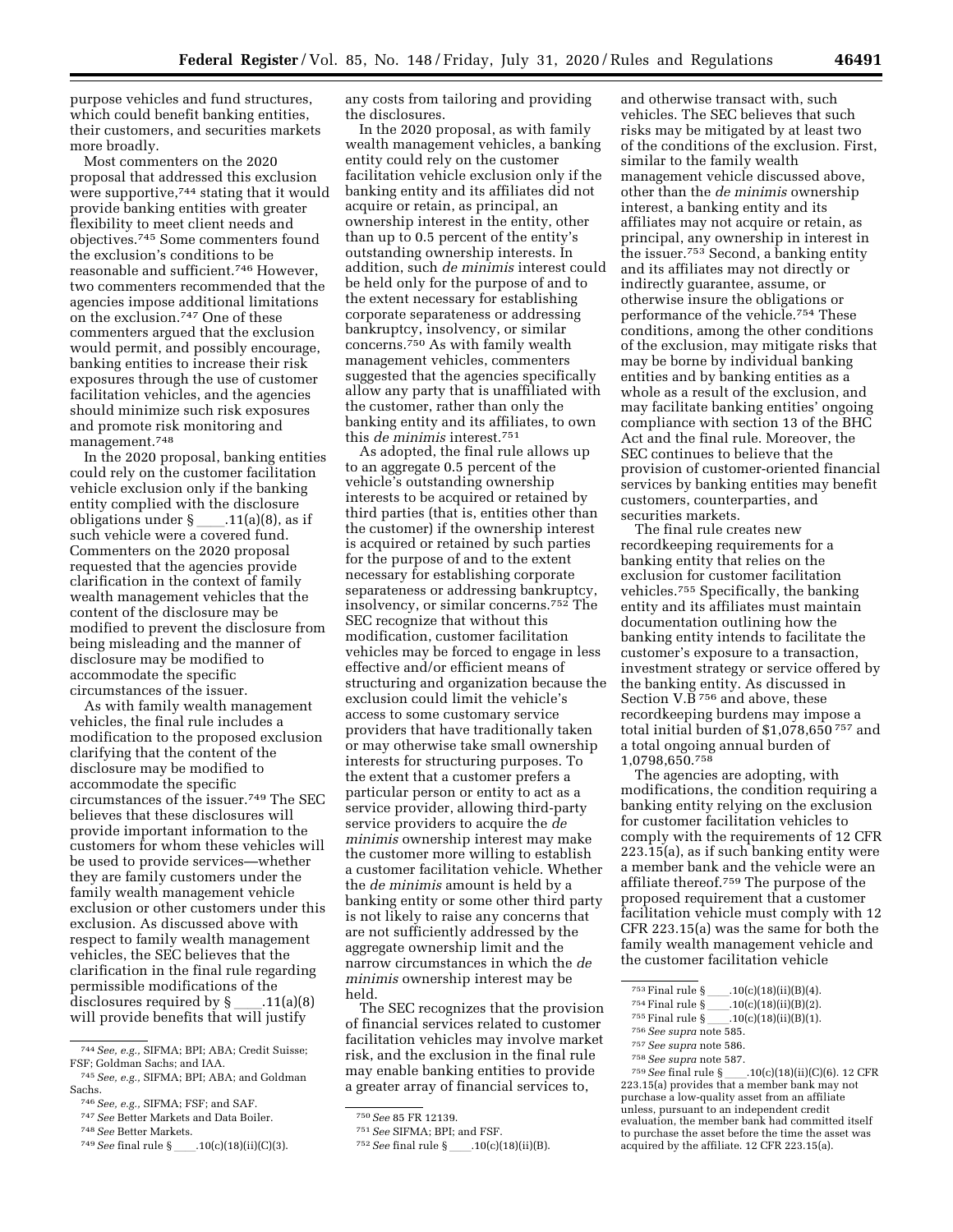exclusions—to help ensure that the exclusions do not allow banking entities to ''bail out'' either vehicle.760 For the same reasons discussed above with respect to family wealth management vehicles, the agencies have modified the requirement to exclude from the requirements of 12 CFR 223.15(a) any transactions that meet the definition of riskless principal transactions as defined in  $\S$  .10(d)(11).

As with the discussion of family wealth management vehicles above, the SEC believes that the ability of a banking entity to engage in riskless principal transactions with a customer facilitation vehicle will lower costs for the vehicle by allowing it to avoid finding a third party to intermediate trades for low quality assets. At the same time, allowing these riskless principal transactions should not pose the type of risk to the banking entity that section 13 of the BHC Act was intended to prevent. The SEC expects that the conditions for the customer facilitation vehicle exclusion will prevent a banking entity from being able to bail out such vehicles in periods of financial stress or otherwise expose the banking entity to the types of risks that the covered fund provisions of section 13 were intended to address.

The agencies considered alternative forms of relief with respect to customer facilitation vehicles. For example, the agencies could have adopted a higher third party ownership limit (of, for example, 5% or 10%). Alternatively, the agencies could have adopted a 0.5% ownership interest limit, but without specifying a list of purposes for which such interest may be held, leading to banking entities accumulating greater ownership interests in such vehicles. As another example, the agencies could have adopted an exclusion for customer facilitation vehicles without subjecting the banking entity relying on the exclusion to 12 CFR 223.15(a) or section 23B of the Federal Reserve Act, as if such banking entity were a member bank and such customer facilitation vehicles were an affiliate thereof. Such alternatives would have removed or loosened the conditions of the exclusion, which may have increased the risk that customer facilitation vehicles could be used for evasion purposes or could have exposed banking entities to additional risk, but could also have further reduced compliance burdens and provided greater flexibility to banking entities and their customers.

ii. Limitations on Relationships Between Banking Entities and Covered Funds

As discussed above, under the implementing regulations, banking entities that either: (1) Serve, directly or indirectly, as a sponsor, investment adviser, commodity trading advisor, or investment manager to a covered fund; (2) organize and offer a covered fund under § \_\_\_\_.11; or (3) hold an<br>ownershin interest under § ownership interest under § \_\_\_\_.11(b)<br>have been unable to engage in any have been unable to engage in any covered transactions with such funds.761 This prohibition may have limited the services that such banking entities and their affiliates have been able to provide to certain entities that are covered funds under the implementing regulations. For example, as noted above, banking entities have been significantly limited in their ability to both organize and offer a covered fund, as well as to provide custody or other services to the fund.

The final rule permits a banking entity to engage in certain covered transactions with a related covered fund that would be exempt from the quantitative limits, collateral requirements, and low-quality asset prohibition under section 23A of the Federal Reserve Act, including certain transactions that would be exempt pursuant to section 223.42 of the Board's Regulation W.762 In addition, the final rule authorizes banking entities to engage in certain transactions, such as extensions of intraday credit for purchases of assets from covered funds in connection with payment, clearing, and settlement services.763 Finally, in a modification from the 2020 proposal, the final rule expressly permits banking entities to enter into certain riskless principal transactions with a related covered fund, including in circumstances where the covered fund is not a ''securities affiliate.'' 764

As discussed in the 2020 proposal, the SEC received comment suggesting that section  $13(f)(1)$  of the BHC Act should be interpreted to include the exemptions provided under section 23A of the Federal Reserve Act, and that banking entities should be permitted to engage in a limited amount of covered transactions with related covered funds.765 The SEC recognizes that outsourcing such activities to third parties may have adversely affected customer relationships, increasing costs and decreasing operational efficiency

for banking entities and covered funds. The final rule provides banking entities greater flexibility to provide these and other services directly to covered funds. If being able to provide custody, clearing, and other services to related covered funds reduces the costs of these services and risks of operational failure of fund custodians, then fund advisers and, indirectly, fund investors, may benefit from the final rule. Many direct benefits are likely to accrue to banking entity advisers to covered funds that have been relying on third-party service providers as a result of the requirements of the implementing regulations.

The final rule includes a standalone provision that permits banking entities to enter into riskless principal transactions with a related covered fund, including in circumstances where the covered fund is not a ''securities affiliate.'' The 2020 proposal would have permitted a banking entity to enter into a riskless principal transaction with a covered fund provided it met the criteria in Regulation W. The SEC believes that providing a standalone exception will provide clarity and certainty to banking entities about the extent to which they are able to enter into riskless principal transactions with related covered funds. In addition, by permitting more riskless principal transactions than would have been the case under the 2020 proposal (*i.e.,* those that do not or may not meet the criteria of Regulation W), the final rule may facilitate banking entities entering into more of these transactions than they would have, reducing the likelihood that the covered fund would incur additional costs in buying or selling securities.766 As described above, in a riskless principal transaction, the riskless principal (the banking entity) buys and sells the same security contemporaneously, and the asset risk passes promptly from the affiliate (the related covered fund) through the riskless principal to a third party. Accordingly, the SEC does not believe that an increase in riskless principal transactions overall will increase the risks borne by any particular banking entity or banking entities in general.

The final rule increases banking entities' ability to engage in custody, clearing, and other transactions with related covered funds and will benefit banking entities that have been unable

<sup>761</sup>*See* 12 U.S.C. 1851(f)(1).

<sup>&</sup>lt;sup>762</sup> See final rule §\_\_\_\_\_\_.14(a)(2)(iii).<br><sup>763</sup> See final rule §\_\_\_\_\_\_.14(a)(2)(v).

<sup>763</sup>*See* final rule §ll.14(a)(2)(v).

<sup>764</sup>*See* final rule §ll.14(a)(2)(iv). 765*See* 85 FR 12144.

 $^{766}\mathrm{As}$  discussed above, the final rule includes a definition of riskless principal transaction that is similar to the definition adopted in Regulation W. To the extent these definitions are sufficiently similar, the SEC expects that compliance costs will be low for banking entities seeking to enter into riskless principal transactions with related covered funds.

<sup>760</sup>*See* 85 FR 12140.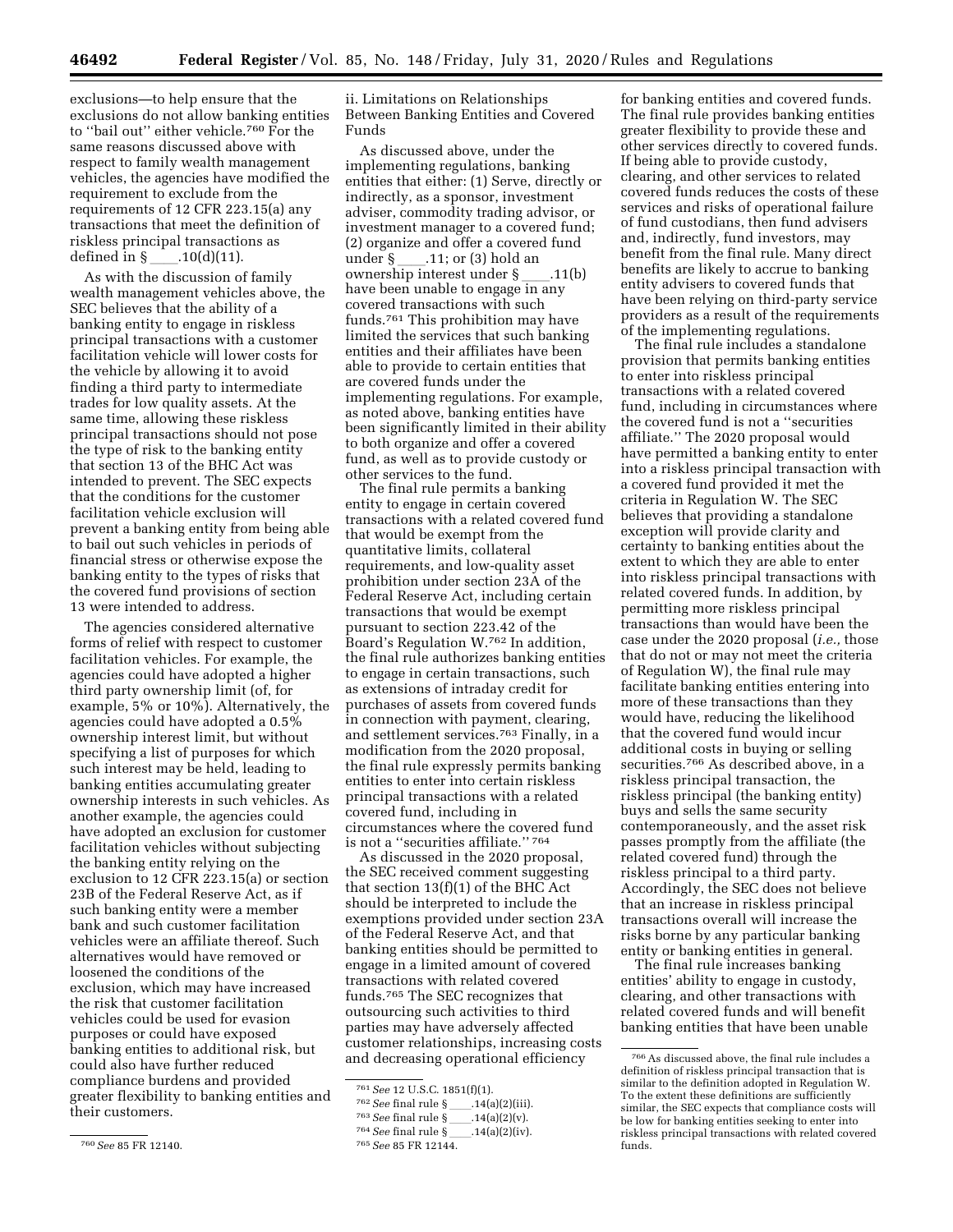to engage in otherwise profitable or efficient activities with related covered funds. Moreover, this may enhance operational efficiency and reduce operational risks and costs incurred by covered funds, which have been unable to rely on banking entities with which they have certain relationships for custody, clearing, and other transactions. As discussed above, reducing operational risk as well as the interconnectedness between financial firms that would result from such services being provided by the banking entities and their affiliates, would promote the financial stability of the U.S. financial system.767

In the 2020 proposal, the SEC discussed a prior comment that opposed incorporating the Federal Reserve Act section 23A exemptions or quantitative limits.768 To the extent that the final rule may increase transactions between banking entities and related covered funds, banking entities could incur risks associated with these transactions. However, as discussed above, the final rule imposes a number of conditions aimed at reducing overall risks to banking entities, the ability of banking entities to lever up related covered funds, and the incentive of banking entities to bail out related covered funds, while enhancing their ability to provide ordinary-course banking, custody, and asset management services, and to facilitate capital formation in covered funds.

The agencies could have adopted broader or narrower forms of relief. For example, in addition to the relief under the final rule, the agencies could have permitted banking entities to engage in additional covered transactions in connection with payment, clearing, and settlement services beyond extensions of credit and purchases of assets. Further, under the final rule, each extension of credit must be repaid, sold, or terminated by the end of five business days.<sup>769</sup> As another alternative, the agencies could have allowed extensions of credit in connection with payment transactions, clearing, or settlement services for periods that are longer than five business days. However, the five business day criteria is consistent with the federal banking agencies' capital rule and generally requires banking entities to rely on transactions with normal settlement periods, which have lower risk of delayed settlement or failure, when providing short-term extensions of

credit.770 In addition, the agencies could have imposed quantitative limits on the newly permitted covered transactions tied to bank capital or fund size. Relative to the final rule, alternatives providing greater relief with respect to covered transactions with covered funds could have magnified the cost savings and operational risk benefits described above, but may also have increased risk to banking entities or the incentives for banking entities to bail out related covered funds. Similarly, narrower alternative forms of relief may have dampened the economic effects of the final rule discussed above.

#### iii. Definition of Ownership Interest

As discussed above, the implementing regulations define ''ownership interest'' in a covered fund to mean any equity, partnership, or "other similar interest.' This definition focuses on the attributes of the interest and whether it provides a banking entity with voting rights or economic exposure to the profits and losses of the covered fund, rather than its form. ''Other similar interest'' is defined, in part, as an interest that:

''Has the right to participate in the selection or removal of a general partner, managing member, member of the board of directors or trustees, investment manager, investment adviser, or commodity trading advisor of the covered fund (excluding the rights of a creditor to exercise remedies upon the occurrence of an event of default or an acceleration event).'' 771

As discussed in the 2020 proposal, the SEC has received comment that the implementing regulations' definition of ownership interest has captured instruments that do not have equity-like features and constrained banking entity investments in debt securitizations and client facilitation services.772 For example, one commenter indicated that analyzing the ownership interest definition in the context of securitizations had resulted in added time and costs of executing transactions, as well as impeded securitization transactions.773 Moreover, the commenter indicated that the ''other similar interest'' prong of the definition precluded some banking entities from investing in collateralized loan obligation (CLO) senior debt instruments, which affects lending to CLOs, and that banking entities with pre-existing CLO exposures have had to waive credit-enhancing remedies to avoid triggering the ownership interest

771*See* implementing regulations §ll.10(d)(6)(i)(A). *See also supra* Section IV.E.1. (Ownership Interest).

restrictions.774 In addition, the SEC received comment that the ownership interest definition in the implementing regulations may have required an extensive legal analysis and documentation review and that, as a result, some banking entities may have defaulted to treating interests without controlling positions or equity-like features as ownership interests.775

The final rule modifies the definition of ownership interest in several ways. First, the final rule moves the existing exclusion from the definition of "other<br>similar interest" in  $\S$  .10(d)(6)(A) similar interest'' in §\_\_\_\_.10(d)(6)(A)<br>(''for the rights of a creditor to exercise remedies upon the occurrence of an event of default or an acceleration event'') from the parenthetical to its own provision.776 The final rule also creates a new exclusion, for ''the right to participate in the removal of an investment manager for ''cause'' or participate in the selection of a replacement manager upon an investment manager's resignation or removal.'' 777

Commenters on the 2020 proposal asserted that creditors' rights are also provided to debt holders in circumstances other than an event of default or acceleration. These commenters therefore recommended the proposed exclusion be expanded to include additional for cause events that are independent of an event of default or acceleration, such as the insolvency of the investment manager or breach of the investment management or collateral management agreement.778 The final rule reflects those comments and provide clarity about the types of creditor rights that may attach to an interest without that interest being deemed an ownership interest. In particular, under § \_\_\_\_.10(d)(6)(A)(2), the definition of ownership interest does not include rights of an interest that allows a creditor to participate in the removal of an investment manager for ''cause.'' The final rule defines ''cause'' for removal to mean one or more of the following events:

(1) The bankruptcy, insolvency, conservatorship or receivership of the investment manager;

(2) The breach by the investment manager of any material provision of the covered fund's transaction agreements applicable to the investment manager;

(3) The breach by the investment manager of material representations or warranties;

<sup>767</sup>*See supra* Section IV.D. (Limitations on Relationships with a Covered Fund). 768*See* 85 FR 12172.

<sup>&</sup>lt;sup>769</sup> See final rule §\_\_\_\_.14(a)(2)(iv)(B).

<sup>770</sup>*See supra* note 435.

<sup>772</sup>*See* 85 FR 12173.

<sup>773</sup>*See id.* 

<sup>774</sup>*See id.* 

<sup>775</sup>*See id.* 

<sup>776</sup> *See* final rule §\_\_\_\_\_.10(d)(6)(i)(A)(1).<br>777 *See* final rule §\_\_\_\_\_.10(d)(6)(i)(A)(2).

<sup>777</sup>*See* final rule §ll.10(d)(6)(i)(A)(*2*).

<sup>778</sup>*See* SIFMA.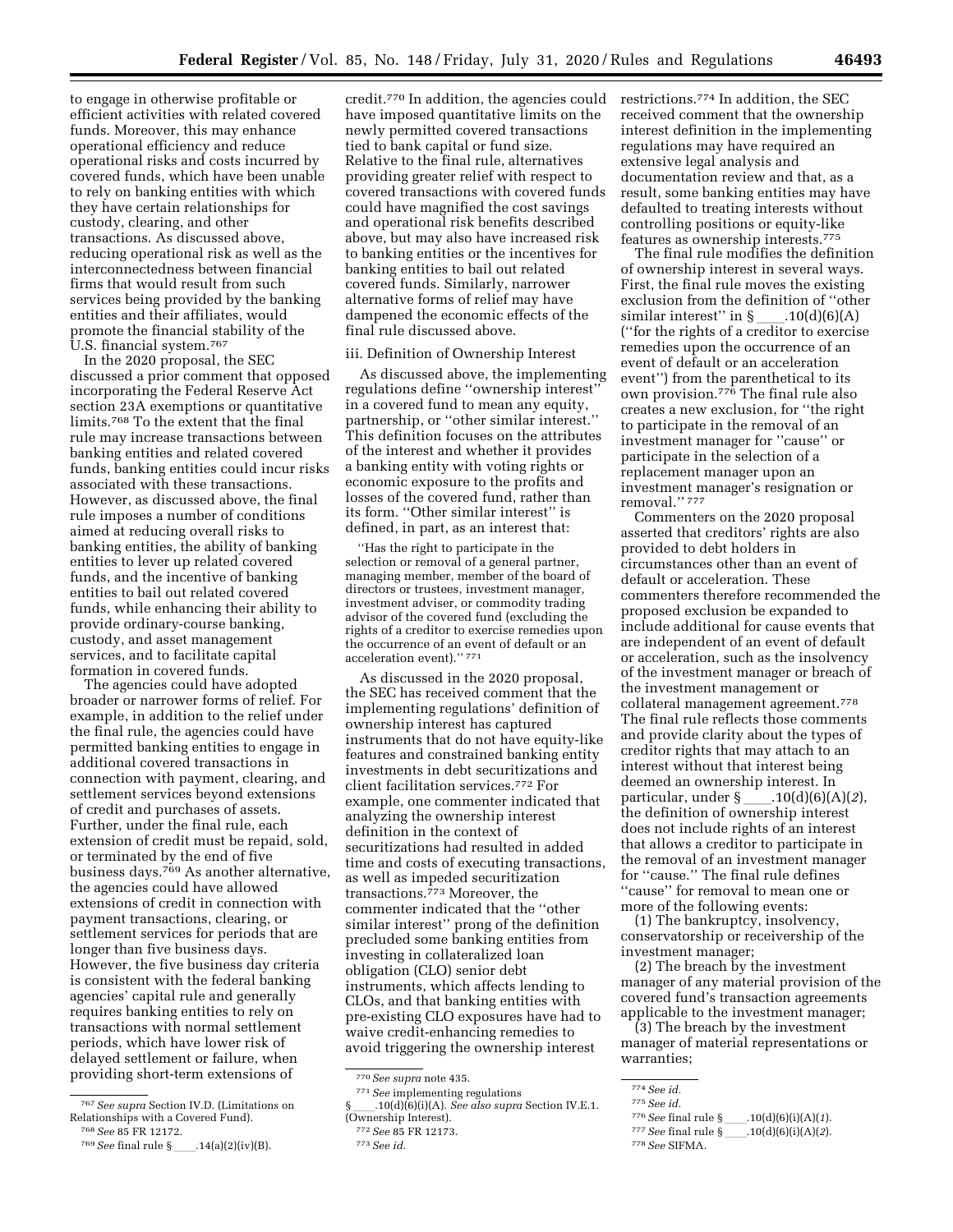(4) The occurrence of an act that constitutes fraud or criminal activity in the performance of the investment manager's obligations under the covered fund's transaction agreements;

(5) The indictment of the investment manager for a criminal offense, or the indictment of any officer, member, partner or other principal of the investment manager for a criminal offense materially related to his or her investment management activities;

(6) A change in control with respect to the investment manager;

(7) The loss, separation or incapacitation of an individual critical to the operation of the investment manager or primarily responsible for the management of the covered fund's assets; or

(8) Other similar events that constitute ''cause'' for removal of an investment manager, provided that such events are not solely related to the performance of the covered fund or to the investment manager's exercise of investment discretion under the covered fund's transaction agreements.

The final rule also modifies the definition of ownership interest to add to the list of interests that are excluded from the definition of ownership interest. Specifically, the final rule provides a safe harbor excluding any senior loan or senior debt interest that has specific characteristics.779 Those characteristics are: (1) Under the terms of the interest, the holders do not have the right to receive a share of the income, gains, or profits of the covered fund, but are entitled to receive only certain interest and fees, and repayment of a fixed principal amount on or before a maturity date in a contractuallydetermined manner (which may include prepayment premiums intended solely to reflect, and compensate holders of the interest for, forgone income resulting from an early prepayment); (2) the entitlement to payments is absolute and cannot be reduced because of the losses arising from the covered fund's underlying assets; and (3) the holders of the interest are not entitled to receive the underlying assets of the covered fund after all other interests have been redeemed or paid in full (excluding the rights of a creditor to exercise remedies upon the occurrence of an event of default or an acceleration event).780

The final rule should simplify the analysis banking entities must perform to determine whether they have an ownership interest under section 13 of the BHC Act and the final rule.

Moreover, to the degree that banking entities may have responded to the ownership interest definition in the implementing regulations by reducing their investments in certain debt instruments, the final rule may result in greater banking entity investments in covered funds and a greater ability of covered funds to allocate capital to the underlying assets.

The SEC recognizes that such debt instrument investments carry risk,781 and that the risks and returns of such investments flow through to banking entities' shareholders. While the final rule's ownership interest definition may permit banking entities to increase exposures to certain debt instruments, three key considerations may mitigate the risks associated with such activities. First, the final rule does not change any of the applicable prudential capital, margin, or liquidity requirements intended to ensure safety and soundness of banking entities. Second, to the degree that the ownership interest definition has actually discouraged banking entities from obtaining credit enhancements to avoid triggering the ownership interest restrictions, the final rule may result in banking entities receiving credit enhancements that reduce the risk of the debt instrument or loan and are therefore stronger than what banking entities may have received in the absence of the final rule. Finally, the final rule includes a number of conditions and restrictions aimed at reducing the risk to banking entities while facilitating traditional lending activity.

The agencies could have adopted broader relief by limiting the particular forms of a banking entity's interest (*e.g.,*  equity or partnership shares) that would qualify as an ownership interest or by limiting the definition of ownership interest to ''voting securities'' as defined by the Board's Regulation Y. By providing broader relief relative to the final rule, such an alternative may have produced greater reductions in uncertainty and compliance burdens, and a greater willingness of banking entities to become involved in certain debt transactions. However, such greater involvement in certain debt transactions may also have given rise to greater risks being borne by banking entities. The final rule is intended to provide sufficient safeguards and limitations to prevent banking entities from acquiring interests in covered funds that run counter to the intentions of the implementing regulations and limit a banking entity's exposure to the economic risks of covered funds and

their underlying assets, while reducing compliance uncertainty and increasing the willingness of banking entities to participate in covered funds.

# iv. Parallel Investments

As discussed above, the preamble to the 2013 rule stated that if a banking entity makes investments side by side in substantially the same positions as a covered fund, then the value of such investments would be included for the purposes of determining the value of the banking entity's investment in the covered fund.782 The agencies also stated that a banking entity that sponsors a covered fund should not make any additional side-by-side coinvestment with the covered fund in a privately negotiated investment unless the value of such co-investment is less than three percent of the value of the total amount co-invested by other investors in such investment.783

As discussed in the 2020 proposal, the SEC has received comment that argued the implementing regulations should not impose a limit on parallel investments and noted that such a restriction is not reflected in the text of the 2013 rule.784 The final rule includes a rule of construction that (1) a banking entity will not be required to include in the calculation of the investment limits<br>under  $\S$  \_\_\_\_\_.12(a)(2) any investment the under § \_\_\_\_.12(a)(2) any investment the<br>banking entity makes alongside a covered fund, as long as the investment is made in compliance with applicable laws and regulations, and (2) a banking entity shall not be restricted in the amount of any investment the banking entity makes alongside a covered fund as long as the investment is made in compliance with applicable laws and regulations, including applicable safety and soundness standards.785

The SEC recognizes that this rule of construction may increase the incentive for banking entities to make parallel investments alongside a covered fund that is organized and offered by the banking entity for the purposes of artificially maintaining or increasing the value of the fund's positions. Supporting a fund with a direct investment in such a manner would increase these banking entities' exposures to the covered fund's assets and, as discussed above, could be inconsistent with the final rule's restriction on a banking entity guaranteeing, assuming, or otherwise

<sup>&</sup>lt;sup>779</sup> See final rule §\_\_\_\_.10(d)(6)(ii)(B). 780*See id. See also, supra* Section IV.E.1. (Ownership Interest). 781*See* Occupy.

<sup>782</sup>*See supra* Section IV.F. (Parallel Investments) and references therein.

<sup>783</sup>*See id.* 

<sup>784</sup>*See* 85 FR 12174.

<sup>&</sup>lt;sup>785</sup> See final rule §\_\_\_\_.12(b)(5)(i).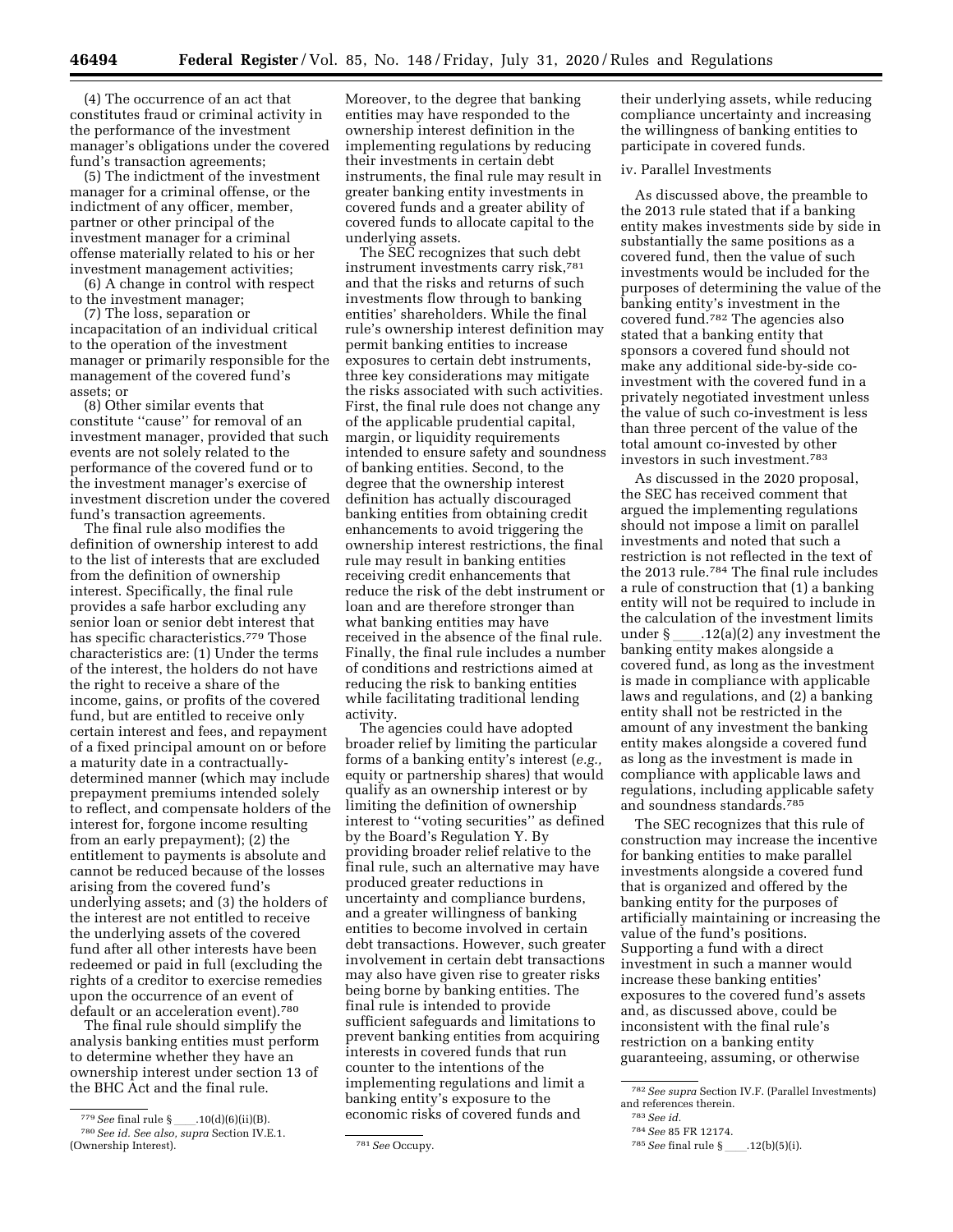insuring the obligations or performance of such covered fund.786

Further, as stated above, the agencies would expect that any investments made alongside a covered fund by a director or employee of a banking entity or its affiliate, if made in compliance with applicable laws and regulations, would not be treated as an investment by the director or employee in the covered fund. Accordingly, such an investment would not be attributed to the banking entity as an investment in the covered fund, regardless of whether the banking entity arranged the transaction on behalf of the director or employee or provided financing for the investment.

The SEC recognizes that the rule of construction may remove a restriction on investments made alongside a covered fund that may have interfered with banking entities' ability to make otherwise permissible investments directly on their balance sheets.787 In particular, the rule of construction may allow banking entities to make parallel investments alongside their covered funds without including the value of those parallel investments within the ownership limits imposed on a banking entity. Similarly, the rule of construction may provide clarity to banking entities such that they will not be prevented from making investments alongside their covered funds, as long as those investments are otherwise permissible under applicable laws and regulations.788 In addition to removing impediments for banking entities' otherwise permissible investments, the rule of construction in the final rule may enable banking entities to make investments alongside a covered fund that will credibly signal the banking entity's view of the quality of the investment(s) to investors in the fund, and may also help align the incentives of banking entities, and their directors and employees, with those of the covered funds and their investors.

4. Efficiency, Competition, and Capital Formation

As discussed above, the final rule excludes certain groups of private funds and other entities from the scope of the covered fund definition and modifies other covered fund restrictions applicable to banking entities subject to the final rule. Moreover, the final rule reduces compliance obligations of banking entities subject to the final rule. The SEC believes that the final rule may

impact competition, capital formation, and allocative efficiency.

The final rule may have three groups of competitive effects. First, the final rule may make it easier for bank affiliated broker-dealers, SBSDs, and RIAs to compete with bank unaffiliated broker-dealers, SBSDs, and RIAs in their activities with certain groups of private funds and other entities. Second, the final rule may reduce competitive disparities between banking entities subject to the final rule and affected by the final rule, and banking entities that are not. Third, certain aspects of the final rule (such as those related to foreign excluded funds and foreign public funds) may reduce competitive disparities between U.S. banking entities and foreign banking entities in their covered fund activities. Because competition may reduce costs or increase quality, and because some affected banking entities may face economies of scale or scope in the provision of services to certain private funds, these competitive effects may flow through to customers, clients, and investors in the form of reduced transaction costs and greater quality of private fund and other offerings and related financial services.

The final rule may also impact capital formation. For example, by reducing the scope of application of covered fund restrictions in the final rule, the final rule relaxes restrictions related to banking entity underwriting and market-making of certain private funds. Moreover, the final rule modifies certain restrictions related to banking entity relationships with certain covered funds. Further, as discussed above, the final rule enables banking entities to engage indirectly (through a fund structure) in certain of the same activities that they are currently able to engage in directly (extending credit or direct ownership stakes). To the degree that the implementing regulations impede or otherwise constrain banking entity activities in such funds, the final rule may result in a greater number of such private funds being launched by banking entities, increasing capital formation via private funds. The effects of the final rule on capital formation are likely to flow through to investors (in the form of greater availability or variety or private funds available for investors) as well as an increase in the supply of capital available to firms seeking to raise capital or obtain financing from private funds.789

The possible effects of the final rule on allocative efficiency are related to the final rule's likely impact on capital formation. Specifically, as discussed above, the SEC believes that the final rule may result in a greater number and variety of private funds launched by banking entities. To the degree that banking entities may be able to provide superior private funds due to their expertise or economies of scale or scope, and to the degree that fund structures may be more efficient than direct investments (due to, *e.g.,* superior risk sharing and pooling of expertise across fund investors), the final rule may enhance the ability of market participants, investors, and issuers to allocate their capital efficiently.

The SEC recognizes that the final rule may increase the ability of banking entities to engage in certain types of activities involving risk, and that increases in risk exposures of large groups of banking entities may negatively impact capital formation, securities markets, and the real economy, particularly during times of adverse economic conditions. Moreover, losses on investment portfolios may discourage capital market participation by various groups of investors. Three important considerations may mitigate these potential risks. First, as discussed throughout this economic analysis, banking entities already engage in a variety of permissible activities involving risk, including extensions of credit, underwriting, and marketmaking, and the activities of many types of private funds that are excluded under the final rule largely replicate permissible and traditional activities of banking entities. Second, banking entities subject to the final rule may also be subject to multiple prudential capital, margin, and liquidity requirements that facilitate the safety and soundness of banking entities and promote financial stability. Third, the additional exclusions from the definition of covered fund each include a number of conditions aimed at preventing evasion of section 13 of the BHC Act and the final rule, promoting safety and soundness, and/or allowing for customer oriented financial services provided on arms-length, market terms.

Under the final rule, a banking entity is not prohibited from acquiring or retaining an ownership interest in, or acting as sponsor to, a covered fund if the banking entity organizes or offers the covered fund and satisfies other requirements. One such requirement is that the banking entity provide specified disclosures to prospective and actual

<sup>786</sup> *Id.* 

<sup>787</sup>*See supra* note 784.

<sup>788</sup>*See id.* 

<sup>789</sup>For example, the final rule could result in additional venture capital being available in geographic areas where it has been relatively less available. *See supra* Section V.F.3.i. (Venture Capital Funds).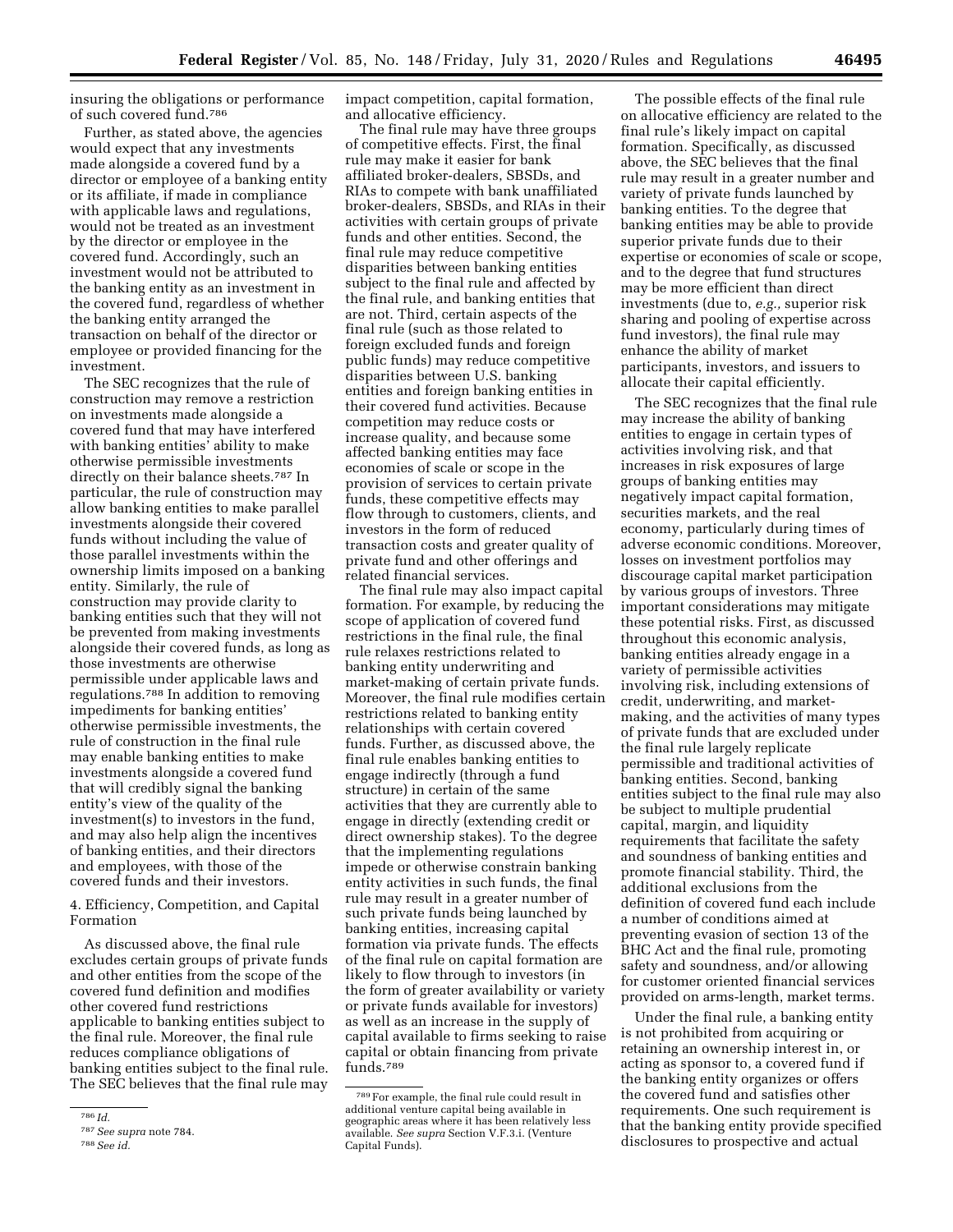investors in the covered fund.790 Under the final rule, banking entities must

provide the disclosures specified by § \_\_\_\_.11(a)(8) to satisfy the exclusions<br>for family wealth management vehicles and customer facilitation vehicles and to satisfy the exclusions for credit funds and venture capital funds if the banking entity is a sponsor, investment adviser, or commodity trading advisor of the fund. To the extent that the final rule leads banking entities to establish or provide services to more of these vehicles, the volume of information available to market participants could increase. Specifically, if banking entities respond to the final rule by establishing or providing services to more of these vehicles because they are excluded from the definition of ''covered fund,'' then the amount of such disclosures would increase accordingly.

Importantly, the magnitude of all of the above effects on competition, capital formation, and allocative efficiency will be influenced by a large number of factors, such as prevailing macroeconomic conditions, the financial condition of firms seeking to raise capital, and of funds seeking to transact with banking entities, market saturation, and search for higher yields by investors during low interest rate environments. Moreover, the relative efficiency between fund structures and the direct provision of capital is likely to vary widely among banking entities and funds. The SEC recognizes that such economic effects may be dampened or magnified in different phases of the macroeconomic cycle and across various types of banking entities.

## *G. Congressional Review Act*

For the OCC, Board, FDIC, SEC, and CFTC, the Office of Information and Regulatory Affairs, pursuant to the Congressional Review Act, has designated this rule as a ''major rule'' as defined by 5 U.S.C. 804(2).

# **List of Subjects**

# *12 CFR Part 44*

Banks, Banking, Compensation, Credit, Derivatives, Government securities, Insurance, Investments, National banks, Penalties, Reporting and recordkeeping requirements, Risk, Risk retention, Securities, Trusts and trustees.

### *12 CFR Part 248*

Administrative practice and procedure, Banks, banking, Conflict of interests, Credit, Foreign banking, Government securities, Holding companies, Insurance, Insurance

companies, Investments, Penalties, Reporting and recordkeeping requirements, Securities, State nonmember banks, State savings associations, Trusts and trustees.

## *12 CFR Part 351*

Banks, Banking, Capital, Compensation, Conflicts of interest, Credit, Derivatives, Government securities, Insurance, Insurance companies, Investments, Penalties, Reporting and recordkeeping requirements, Risk, Risk retention, Securities, Trusts and trustees.

#### *17 CFR Part 75*

Banks, Banking, Compensation, Credit, Derivatives, Federal branches and agencies, Federal savings associations, Government securities, Hedge funds, Insurance, Investments, National banks, Penalties, Proprietary trading, Reporting and recordkeeping requirements, Risk, Risk retention, Securities, Swap dealers, Trusts and trustees, Volcker rule.

#### *17 CFR Part 255*

Banks, Brokers, Dealers, Investment advisers, Recordkeeping, Reporting, Securities.

# **DEPARTMENT OF THE TREASURY**

# **Office of the Comptroller of the Currency**

## **12 CFR Chapter I**

## **Authority and Issuance**

For the reasons stated in the Common Preamble, the Office of the Comptroller of the Currency amends chapter I of title 12, Code of Federal Regulations as follows:

# **PART 44—PROPRIETARY TRADING AND CERTAIN INTERESTS IN AND RELATIONSHIPS WITH COVERED FUNDS**

■ 1. The authority citation for part 44 continues to read as follows:

**Authority:** 7 U.S.C. 27 *et seq.,* 12 U.S.C. 1, 24, 92a, 93a, 161, 1461, 1462a, 1463, 1464, 1467a, 1813(q), 1818, 1851, 3101, 3102, 3108, 5412.

### **Subpart B—Proprietary Trading**

■ 2. Amend § 44.6 by adding paragraph (f) to read as follows:

## **§ 44.6 Other permitted proprietary trading activities.**

\* \* \* \* \* (f) *Permitted trading activities of qualifying foreign excluded funds.* The prohibition contained in § 44.3(a) does not apply to the purchase or sale of a financial instrument by a qualifying

foreign excluded fund. For purposes of this paragraph (f), a qualifying foreign excluded fund means a banking entity that:

(1) Is organized or established outside the United States, and the ownership interests of which are offered and sold solely outside the United States;

(2)(i) Would be a covered fund if the entity were organized or established in the United States, or

(ii) Is, or holds itself out as being, an entity or arrangement that raises money from investors primarily for the purpose of investing in financial instruments for resale or other disposition or otherwise trading in financial instruments;

(3) Would not otherwise be a banking entity except by virtue of the acquisition or retention of an ownership interest in, sponsorship of, or relationship with the entity, by another banking entity that meets the following:

(i) The banking entity is not organized, or directly or indirectly controlled by a banking entity that is organized, under the laws of the United States or of any State; and

(ii) The banking entity's acquisition or retention of an ownership interest in or sponsorship of the fund meets the requirements for permitted covered fund activities and investments solely outside the United States, as provided in § 44.13(b);

(4) Is established and operated as part of a bona fide asset management business; and

(5) Is not operated in a manner that enables the banking entity that sponsors or controls the qualifying foreign excluded fund, or any of its affiliates, to evade the requirements of section 13 of the BHC Act or this part.

# **Subpart C—Covered Funds Activities and Investments**

- 3. Amend § 44.10 by:
- a. Revising paragraph (c)(1);
- $\blacksquare$  b. Revising paragraph  $(c)(3)(i)$ ;
- c. Revising paragraph (c)(8);
- d. Revising the heading of paragraph
- $(c)(10)$  and revising paragraph  $(c)(10)(i);$
- $\blacksquare$  e. Revising paragraph (c)(11);
- f. Adding paragraphs  $(c)(15)$ ,  $(16)$ ,
- (17), and (18);
- $\blacksquare$  g. Revising paragraph  $(d)(6)$ ; and
- h. Adding paragraph (d)(11).

The revisions and additions read as follows:

#### **§ 44.10 Prohibition on acquiring or retaining an ownership interest in and having certain relationships with a covered fund.**

- \* \* \* \* \*
- (c) \* \* \*

(1) *Foreign public funds.* (i) Subject to paragraphs (c)(1)(ii) and (iii) of this section, an issuer that:

 $790$  Implementing regulations §\_\_\_\_.11(a)(8).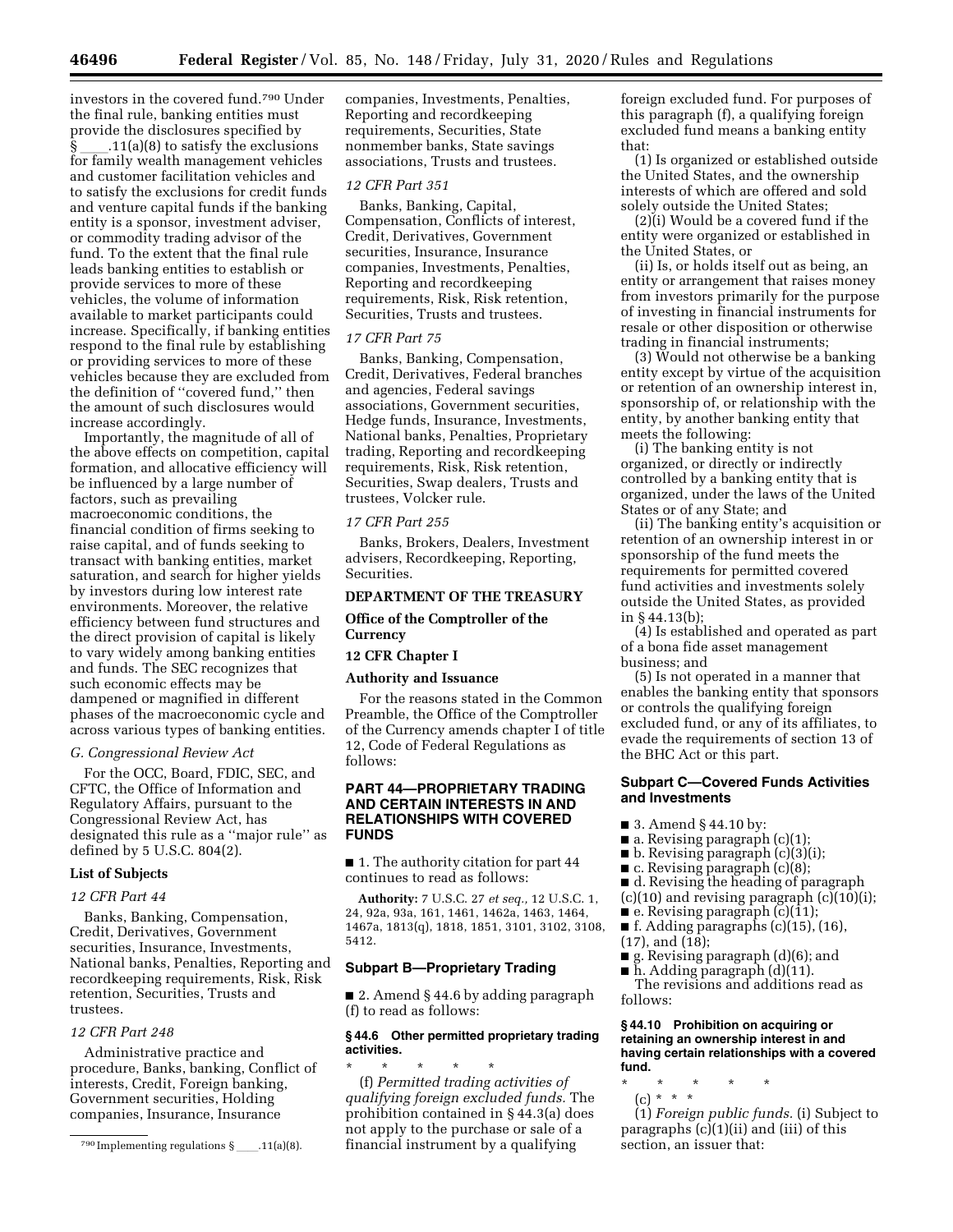(A) Is organized or established outside of the United States; and

(B) Is authorized to offer and sell ownership interests, and such interests are offered and sold, through one or more public offerings.

(ii) With respect to a banking entity that is, or is controlled directly or indirectly by a banking entity that is, located in or organized under the laws of the United States or of any State and any issuer for which such banking entity acts as sponsor, the sponsoring banking entity may not rely on the exemption in paragraph  $(c)(1)(i)$  of this section for such issuer unless more than 75 percent of the ownership interests in the issuer are sold to persons other than:

(A) Such sponsoring banking entity;

(B) Such issuer;

(C) Affiliates of such sponsoring banking entity or such issuer; and

(D) Directors and senior executive officers as defined in § 225.71(c) of the Board's Regulation Y (12 CFR 225.71(c)) of such entities.

(iii) For purposes of paragraph  $(c)(1)(i)(B)$  of this section, the term ''public offering'' means a distribution (as defined in  $\S 44.4(a)(3)$ ) of securities in any jurisdiction outside the United States to investors, including retail investors, provided that:

(A) The distribution is subject to substantive disclosure and retail investor protection laws or regulations;

(B) With respect to an issuer for which the banking entity serves as the investment manager, investment adviser, commodity trading advisor, commodity pool operator, or sponsor, the distribution complies with all applicable requirements in the jurisdiction in which such distribution is being made;

(C) The distribution does not restrict availability to investors having a minimum level of net worth or net investment assets; and

(D) The issuer has filed or submitted, with the appropriate regulatory authority in such jurisdiction, offering disclosure documents that are publicly available.

- \* \* \* \* \*
	- (3) \* \* \*

(i) Is composed of no more than 10 unaffiliated co-venturers;

\* \* \* \* \* (8) *Loan securitizations.* (i) *Scope.* An issuing entity for asset-backed securities that satisfies all the conditions of this paragraph (c)(8) and the assets or holdings of which are composed solely of:

(A) Loans as defined in § 44.2(t); (B) Rights or other assets designed to assure the servicing or timely

distribution of proceeds to holders of such securities and rights or other assets that are related or incidental to purchasing or otherwise acquiring and holding the loans, provided that each asset that is a security (other than special units of beneficial interest and collateral certificates meeting the requirements of paragraph (c)(8)(v) of this section) meets the requirements of paragraph (c)(8)(iii) of this section;

(C) Interest rate or foreign exchange derivatives that meet the requirements of paragraph (c)(8)(iv) of this section;

(D) Special units of beneficial interest and collateral certificates that meet the requirements of paragraph  $(c)(8)(v)$  of this section; and

(E) Debt securities, other than assetbacked securities and convertible securities, provided that:

(*1*) The aggregate value of such debt securities does not exceed five percent of the aggregate value of loans held under paragraph  $(c)(8)(i)(A)$  of this section, cash and cash equivalents held under paragraph  $(c)(8)(iii)(A)$  of this section, and debt securities held under this paragraph  $(c)(8)(i)(E)$ ; and

(*2*) The aggregate value of the loans, cash and cash equivalents, and debt securities for purposes of this paragraph is calculated at par value at the most recent time any such debt security is acquired, except that the issuing entity may instead determine the value of any such loan, cash equivalent, or debt security based on its fair market value if:

(*i*) The issuing entity is required to use the fair market value of such assets for purposes of calculating compliance with concentration limitations or other similar calculations under its transaction agreements, and

(*ii*) The issuing entity's valuation methodology values similarly situated assets consistently.

(ii) *Impermissible assets.* For purposes of this paragraph (c)(8), except as permitted under paragraph (c)(8)(i)(E) of this section, the assets or holdings of the issuing entity shall not include any of the following:

(A) A security, including an assetbacked security, or an interest in an equity or debt security other than as permitted in paragraphs (c)(8)(iii), (iv), or (v) of this section;

(B) A derivative, other than a derivative that meets the requirements of paragraph (c)(8)(iv) of this section; or

(C) A commodity forward contract. (iii) *Permitted securities.*  Notwithstanding paragraph (c)(8)(ii)(A) of this section, the issuing entity may hold securities, other than debt securities permitted under paragraph

 $(c)(8)(i)(E)$  of this section, if those securities are:

(A) Cash equivalents—which, for the purposes of this paragraph, means high quality, highly liquid investments whose maturity corresponds to the securitization's expected or potential need for funds and whose currency corresponds to either the underlying loans or the asset-backed securities—for purposes of the rights and assets in paragraph (c)(8)(i)(B) of this section; or

(B) Securities received in lieu of debts previously contracted with respect to the loans supporting the asset-backed securities.

(iv) *Derivatives.* The holdings of derivatives by the issuing entity shall be limited to interest rate or foreign exchange derivatives that satisfy all of the following conditions:

(A) The written terms of the derivatives directly relate to the loans, the asset-backed securities, the contractual rights or other assets described in paragraph (c)(8)(i)(B) of this section, or the debt securities described in paragraph (c)(8)(i)(E) of this section; and

(B) The derivatives reduce the interest rate and/or foreign exchange risks related to the loans, the asset-backed securities, the contractual rights or other assets described in paragraph (c)(8)(i)(B) of this section, or the debt securities described in paragraph (c)(8)(i)(E) of this section.

(v) *Special units of beneficial interest and collateral certificates.* The assets or holdings of the issuing entity may include collateral certificates and special units of beneficial interest issued by a special purpose vehicle, provided that:

(A) The special purpose vehicle that issues the special unit of beneficial interest or collateral certificate meets the requirements in this paragraph  $(c)(8)$ 

(B) The special unit of beneficial interest or collateral certificate is used for the sole purpose of transferring to the issuing entity for the loan securitization the economic risks and benefits of the assets that are permissible for loan securitizations under this paragraph (c)(8) and does not directly or indirectly transfer any interest in any other economic or financial exposure;

(C) The special unit of beneficial interest or collateral certificate is created solely to satisfy legal requirements or otherwise facilitate the structuring of the loan securitization; and

(D) The special purpose vehicle that issues the special unit of beneficial interest or collateral certificate and the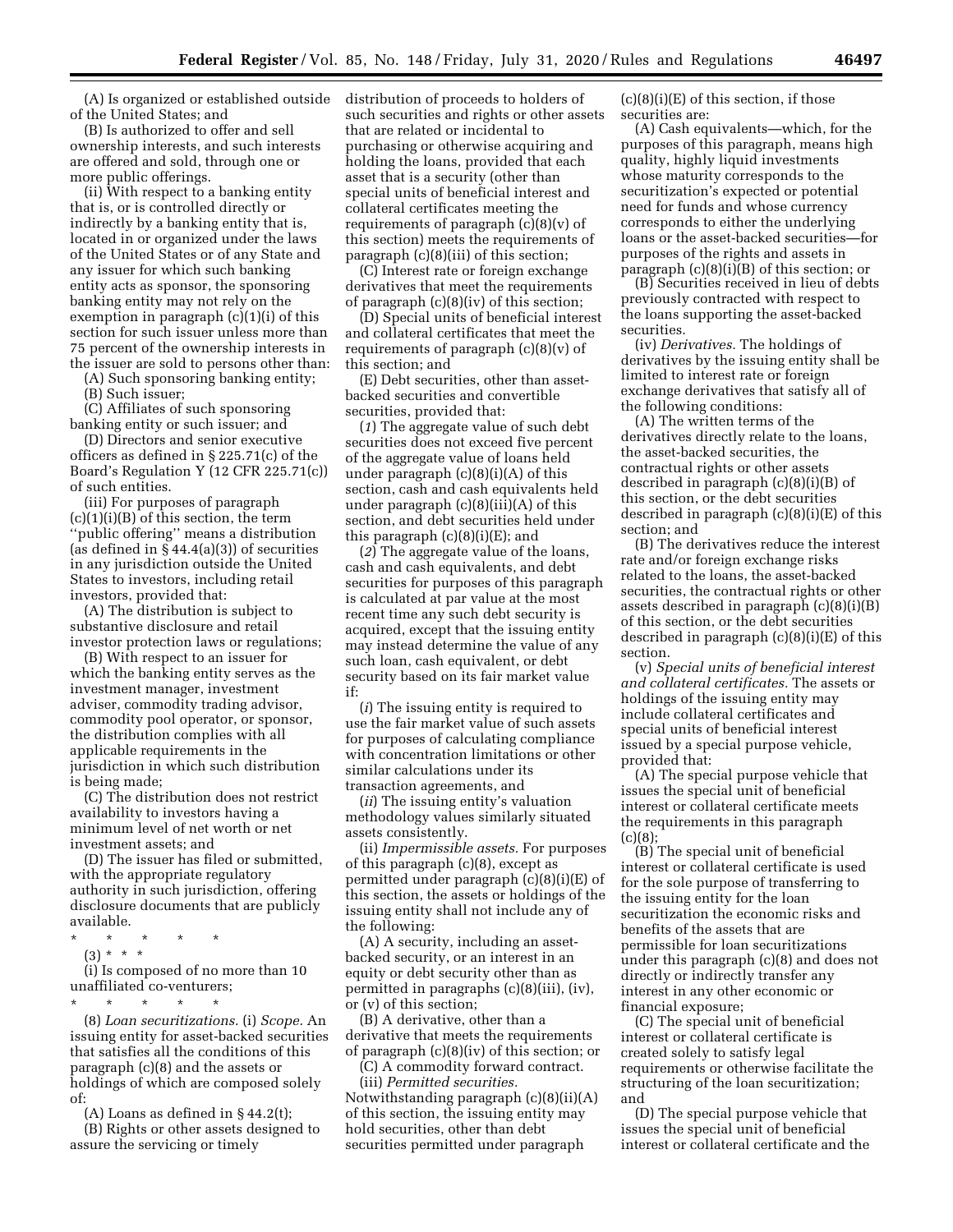issuing entity are established under the direction of the same entity that initiated the loan securitization.

\* \* \* \* \* (10) *Qualifying covered bonds.* (i) *Scope.* An entity owning or holding a dynamic or fixed pool of loans or other assets as provided in paragraph (c)(8) of this section for the benefit of the holders of covered bonds, provided that the assets in the pool are composed solely of assets that meet the conditions in paragraph (c)(8)(i) of this section.

\* \* \* \* \* (11) *SBICs and public welfare investment funds.* An issuer:

(i) That is a small business investment company, as defined in section 103(3) of the Small Business Investment Act of 1958 (15 U.S.C. 662), or that has received from the Small Business Administration notice to proceed to qualify for a license as a small business investment company, which notice or license has not been revoked, or that has voluntarily surrendered its license to operate as a small business investment company in accordance with 13 CFR 107.1900 and does not make any new investments (other than investments in cash equivalents, which, for the purposes of this paragraph, means high quality, highly liquid investments whose maturity corresponds to the issuer's expected or potential need for funds and whose currency corresponds to the issuer's assets) after such voluntary surrender;

(ii) The business of which is to make investments that are:

(A) Designed primarily to promote the public welfare, of the type permitted under paragraph (11) of section 5136 of the Revised Statutes of the United States (12 U.S.C. 24), including the welfare of low- and moderate-income communities or families (such as providing housing, services, or jobs) and including investments that qualify for consideration under the regulations implementing the Community Reinvestment Act (12 U.S.C. 2901 *et seq.*); or

(B) Qualified rehabilitation expenditures with respect to a qualified rehabilitated building or certified historic structure, as such terms are defined in section 47 of the Internal Revenue Code of 1986 or a similar State historic tax credit program;

(iii) That has elected to be regulated or is regulated as a rural business investment company, as described in 15 U.S.C.  $80b-3(b)(8)(A)$  or (B), or that has terminated its participation as a rural business investment company in accordance with 7 CFR 4290.1900 and does not make any new investments

(other than investments in cash equivalents, which, for the purposes of this paragraph, means high quality, highly liquid investments whose maturity corresponds to the issuer's expected or potential need for funds and whose currency corresponds to the issuer's assets) after such termination; or

(iv) That is a qualified opportunity fund, as defined in 26 U.S.C. 1400Z– 2(d).

\* \* \* \* \* (15) *Credit funds.* Subject to

paragraphs  $(c)(15)(iii)$ ,  $(iv)$ , and  $(v)$  of this section, an issuer that satisfies the asset and activity requirements of paragraphs (c)(15)(i) and (ii) of this section.

(i) *Asset requirements.* The issuer's assets must be composed solely of:

(A) Loans as defined in § 44.2(t);

(B) Debt instruments, subject to paragraph (c)(15)(iv) of this section;

(C) Rights and other assets that are related or incidental to acquiring, holding, servicing, or selling such loans or debt instruments, provided that:

(*1*) Each right or asset held under this paragraph  $(c)(15)(i)(C)$  that is a security is either:

(*i*) A cash equivalent (which, for the purposes of this paragraph, means high quality, highly liquid investments whose maturity corresponds to the issuer's expected or potential need for funds and whose currency corresponds to either the underlying loans or the debt instruments);

(*ii*) A security received in lieu of debts previously contracted with respect to such loans or debt instruments; or

(*iii*) An equity security (or right to acquire an equity security) received on customary terms in connection with such loans or debt instruments; and

(*2*) Rights or other assets held under this paragraph  $(c)(15)(i)(C)$  of this section may not include commodity forward contracts or any derivative; and

(D) Interest rate or foreign exchange derivatives, if:

(*1*) The written terms of the derivative directly relate to the loans, debt instruments, or other rights or assets described in paragraph (c)(15)(i)(C) of this section; and

(*2*) The derivative reduces the interest rate and/or foreign exchange risks related to the loans, debt instruments, or other rights or assets described in paragraph  $(c)(15)(i)(C)$  of this section.

(ii) *Activity requirements.* To be eligible for the exclusion of paragraph (c)(15) of this section, an issuer must:

(A) Not engage in any activity that would constitute proprietary trading under  $\S$  44.3(b)(l)(i), as if the issuer were a banking entity; and

(B) Not issue asset-backed securities. (iii) *Requirements for a sponsor, investment adviser, or commodity trading advisor.* A banking entity that acts as a sponsor, investment adviser, or commodity trading advisor to an issuer that meets the conditions in paragraphs (c)(15)(i) and (ii) of this section may not rely on this exclusion unless the banking entity:

(A) Provides in writing to any prospective and actual investor in the issuer the disclosures required under § 44.11(a)(8) of this subpart, as if the issuer were a covered fund;

(B) Ensures that the activities of the issuer are consistent with safety and soundness standards that are substantially similar to those that would apply if the banking entity engaged in the activities directly; and

(C) Complies with the limitations imposed in § 44.14, as if the issuer were a covered fund, except the banking entity may acquire and retain any ownership interest in the issuer.

(iv) *Additional Banking Entity Requirements.* A banking entity may not rely on this exclusion with respect to an issuer that meets the conditions in paragraphs (c)(15)(i) and (ii) of this section unless:

(A) The banking entity does not, directly or indirectly, guarantee, assume, or otherwise insure the obligations or performance of the issuer or of any entity to which such issuer extends credit or in which such issuer invests; and

(B) Any assets the issuer holds pursuant to paragraphs  $(c)(15)(i)(B)$  or (i)(C)(*1*)(*iii*) of this section would be permissible for the banking entity to acquire and hold directly under applicable federal banking laws and regulations.

(v) *Investment and Relationship Limits.* A banking entity's investment in, and relationship with, the issuer must:

(A) Comply with the limitations imposed in § 44.15, as if the issuer were a covered fund; and

(B) Be conducted in compliance with, and subject to, applicable banking laws and regulations, including applicable safety and soundness standards.

(16) *Qualifying venture capital funds.*  (i) Subject to paragraphs (c)(16)(ii) through (iv) of this section, an issuer that:

(A) Is a venture capital fund as defined in 17 CFR 275.203(l)–1; and

(B) Does not engage in any activity that would constitute proprietary trading under  $\S$  44.3(b)(1)(i), as if the issuer were a banking entity.

(ii) A banking entity that acts as a sponsor, investment adviser, or commodity trading advisor to an issuer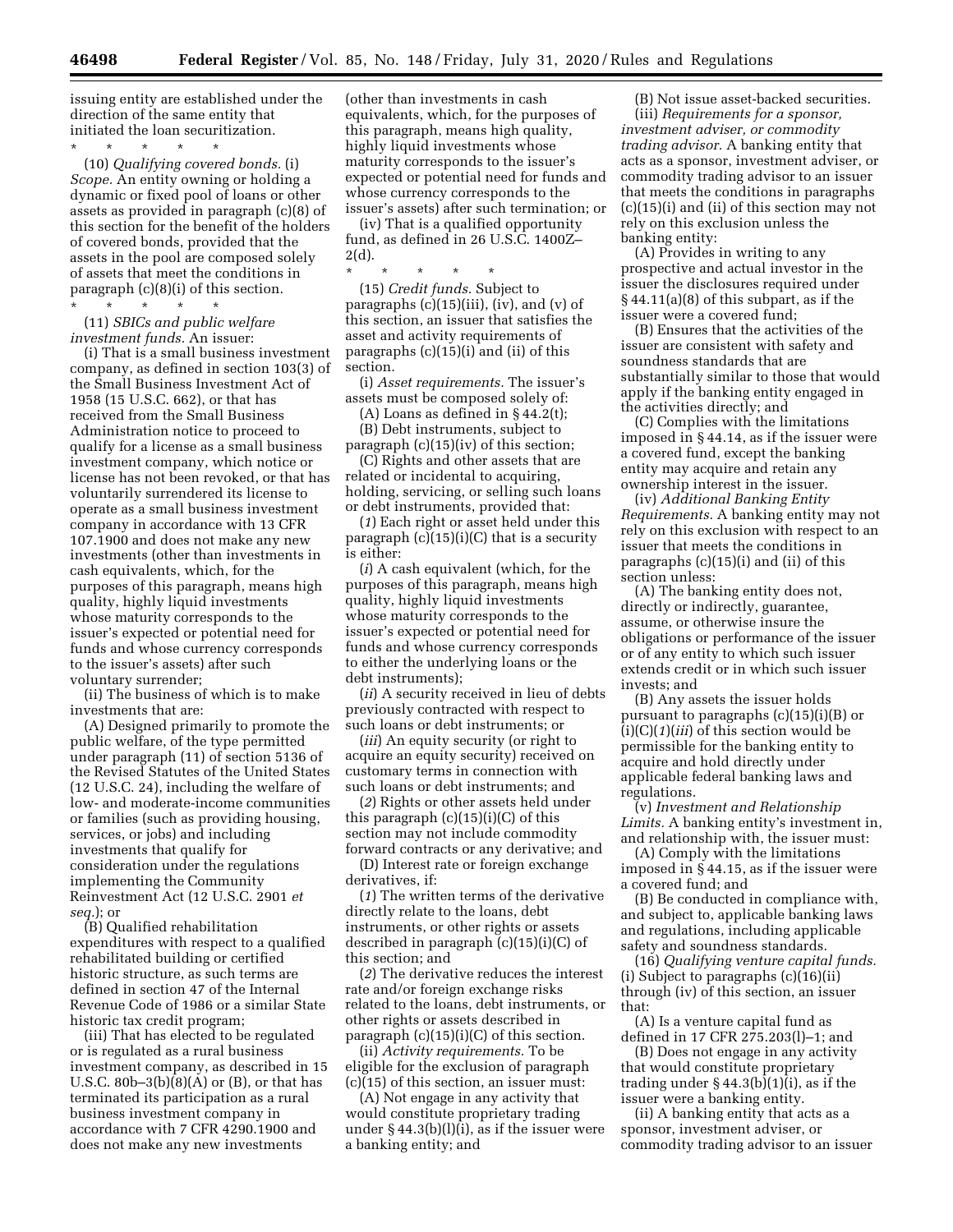that meets the conditions in paragraph (c)(16)(i) of this section may not rely on this exclusion unless the banking entity:

(A) Provides in writing to any prospective and actual investor in the issuer the disclosures required under § 44.11(a)(8), as if the issuer were a covered fund;

(B) Ensures that the activities of the issuer are consistent with safety and soundness standards that are substantially similar to those that would apply if the banking entity engaged in the activities directly; and

(C) Complies with the restrictions in § 44.14 as if the issuer were a covered fund (except the banking entity may acquire and retain any ownership interest in the issuer).

(iii) The banking entity must not, directly or indirectly, guarantee, assume, or otherwise insure the obligations or performance of the issuer.

(iv) A banking entity's ownership interest in or relationship with the issuer must:

(A) Comply with the limitations imposed in § 44.15, as if the issuer were a covered fund; and

(B) Be conducted in compliance with, and subject to, applicable banking laws and regulations, including applicable safety and soundness standards.

(17) *Family wealth management vehicles.* (i) Subject to paragraph (c)(17)(ii) of this section, any entity that is not, and does not hold itself out as being, an entity or arrangement that raises money from investors primarily for the purpose of investing in securities for resale or other disposition or otherwise trading in securities, and:

(A) If the entity is a trust, the grantor(s) of the entity are all family customers; and

(B) If the entity is not a trust:

(*1*) A majority of the voting interests in the entity are owned (directly or indirectly) by family customers;

(*2*) A majority of the interests in the entity are owned (directly or indirectly) by family customers;

(*3*) The entity is owned only by family customers and up to 5 closely related persons of the family customers; and

(C) Notwithstanding paragraph  $(c)(17)(i)(A)$  and  $(B)$  of this section, up to an aggregate 0.5 percent of the entity's outstanding ownership interests may be acquired or retained by one or more entities that are not family customers or closely related persons if the ownership interest is acquired or retained by such parties for the purpose of and to the extent necessary for establishing corporate separateness or addressing bankruptcy, insolvency, or similar concerns.

(ii) A banking entity may rely on the exclusion in paragraph (c)(17)(i) of this section with respect to an entity provided that the banking entity (or an affiliate):

(A) Provides bona fide trust, fiduciary, investment advisory, or commodity trading advisory services to the entity;

(B) Does not, directly or indirectly, guarantee, assume, or otherwise insure the obligations or performance of such entity;

(C) Complies with the disclosure obligations under § 44.11(a)(8), as if such entity were a covered fund, provided that the content may be modified to prevent the disclosure from being misleading and the manner of disclosure may be modified to accommodate the specific circumstances of the entity;

(D) Does not acquire or retain, as principal, an ownership interest in the entity, other than as described in paragraph (c)(17)(i)(C) of this section;

(E) Complies with the requirements of §§ 44.14(b) and 44.15, as if such entity were a covered fund; and

(F) Except for riskless principal transactions as defined in paragraph (d)(11) of this section, complies with the requirements of 12 CFR 223.15(a), as if such banking entity and its affiliates were a member bank and the entity were an affiliate thereof.

(iii) For purposes of paragraph (c)(17) of this section, the following definitions apply:

(A) *Closely related person* means a natural person (including the estate and estate planning vehicles of such person) who has longstanding business or personal relationships with any family customer.

(B) *Family customer* means:

(*1*) A family client, as defined in Rule  $202(a)(11)(G)-1(d)(4)$  of the Investment Advisers Act of 1940 (17 CFR  $275.202(a)(11)(G)-1(d)(4)$ ; or

(*2*) Any natural person who is a father-in-law, mother-in-law, brother-inlaw, sister-in-law, son-in-law or daughter-in-law of a family client, or a spouse or a spousal equivalent of any of the foregoing.

(18) *Customer facilitation vehicles.* (i) Subject to paragraph (c)(18)(ii) of this section, an issuer that is formed by or at the request of a customer of the banking entity for the purpose of providing such customer (which may include one or more affiliates of such customer) with exposure to a transaction, investment strategy, or other service provided by the banking entity.

(ii) A banking entity may rely on the exclusion in paragraph (c)(18)(i) of this section with respect to an issuer provided that:

(A) All of the ownership interests of the issuer are owned by the customer (which may include one or more of its affiliates) for whom the issuer was created;

(B) Notwithstanding paragraph  $(c)(18)(ii)(A)$  of this section, up to an aggregate 0.5 percent of the issuer's outstanding ownership interests may be acquired or retained by one or more entities that are not customers if the ownership interest is acquired or retained by such parties for the purpose of and to the extent necessary for establishing corporate separateness or addressing bankruptcy, insolvency, or similar concerns; and

(C) The banking entity and its affiliates:

(*1*) Maintain documentation outlining how the banking entity intends to facilitate the customer's exposure to such transaction, investment strategy, or service;

(*2*) Do not, directly or indirectly, guarantee, assume, or otherwise insure the obligations or performance of such issuer;

(*3*) Comply with the disclosure obligations under § 44.11(a)(8), as if such issuer were a covered fund, provided that the content may be modified to prevent the disclosure from being misleading and the manner of disclosure may be modified to accommodate the specific circumstances of the issuer;

(*4*) Do not acquire or retain, as principal, an ownership interest in the issuer, other than as described in paragraph  $(c)(18)(ii)(B)$  of this section;

(*5*) Comply with the requirements of §§ 44.14(b) and 44.15, as if such issuer were a covered fund; and

(*6*) Except for riskless principal transactions as defined in paragraph (d)(11) of this section, comply with the requirements of 12 CFR 223.15(a), as if such banking entity and its affiliates were a member bank and the issuer were an affiliate thereof.

\* \* \* \* \* (d) \* \* \*

(6) *Ownership interest.* (i) *Ownership interest* means any equity, partnership, or other similar interest. An ''other similar interest'' means an interest that:

(A) Has the right to participate in the selection or removal of a general partner, managing member, member of the board of directors or trustees, investment manager, investment adviser, or commodity trading advisor of the covered fund, excluding:

(*1*) The rights of a creditor to exercise remedies upon the occurrence of an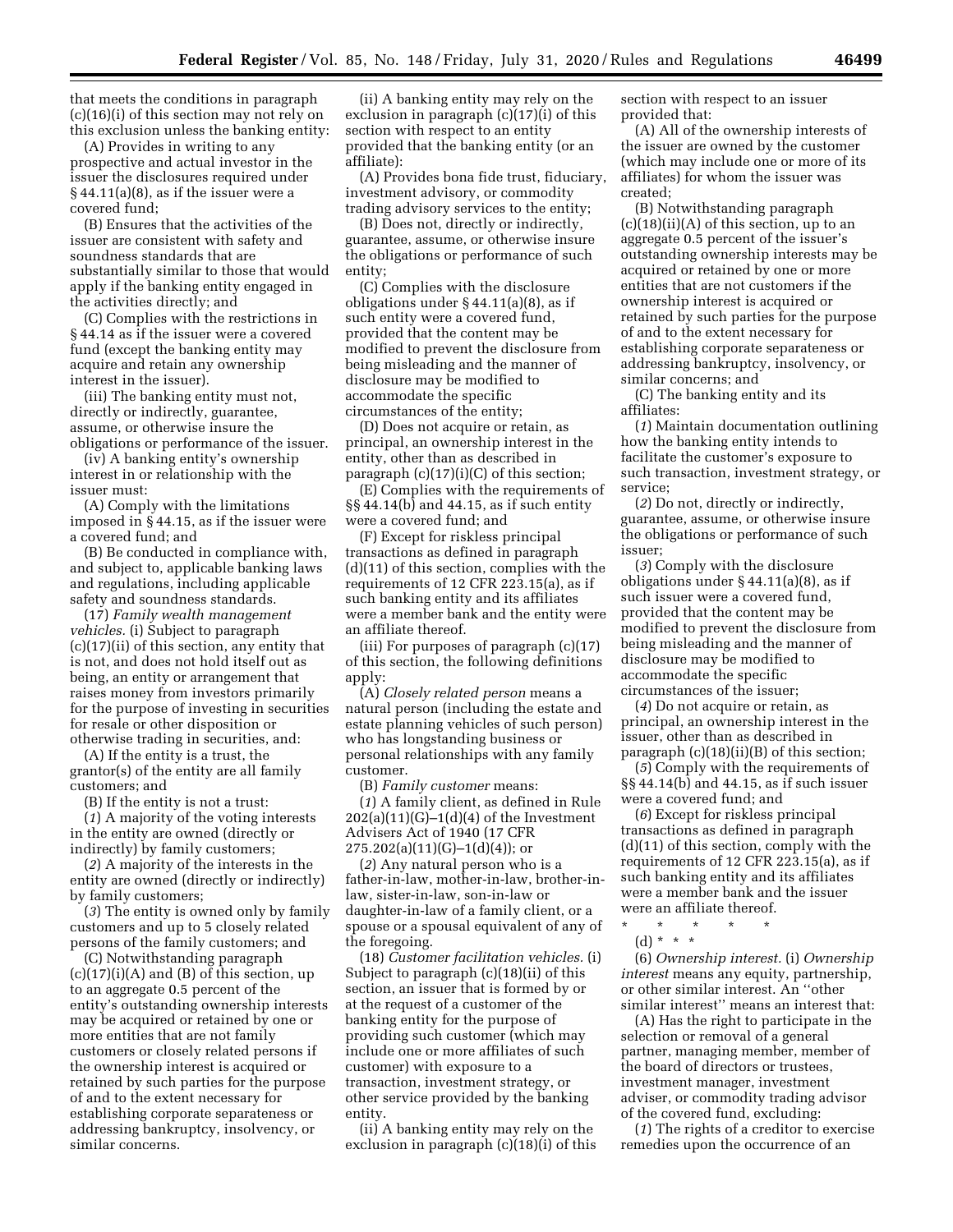event of default or an acceleration event; and

(*2*) The right to participate in the removal of an investment manager for ''cause'' or participate in the selection of a replacement manager upon an investment manager's resignation or removal. For purposes of this paragraph  $(d)(6)(i)(A)(2)$ , "cause" for removal of an investment manager means one or more of the following events:

*(i)* The bankruptcy, insolvency, conservatorship or receivership of the investment manager;

*(ii)* The breach by the investment manager of any material provision of the covered fund's transaction agreements applicable to the investment manager;

*(iii)* The breach by the investment manager of material representations or warranties;

*(iv)* The occurrence of an act that constitutes fraud or criminal activity in the performance of the investment manager's obligations under the covered fund's transaction agreements;

*(v)* The indictment of the investment manager for a criminal offense, or the indictment of any officer, member, partner or other principal of the investment manager for a criminal offense materially related to his or her investment management activities;

*(vi)* A change in control with respect to the investment manager;

*(vii)* The loss, separation or incapacitation of an individual critical to the operation of the investment manager or primarily responsible for the management of the covered fund's assets; or

*(viii)* Other similar events that constitute ''cause'' for removal of an investment manager, provided that such events are not solely related to the performance of the covered fund or the investment manager's exercise of investment discretion under the covered fund's transaction agreements;

(B) Has the right under the terms of the interest to receive a share of the income, gains or profits of the covered fund;

(C) Has the right to receive the underlying assets of the covered fund after all other interests have been redeemed and/or paid in full (excluding the rights of a creditor to exercise remedies upon the occurrence of an event of default or an acceleration event);

(D) Has the right to receive all or a portion of excess spread (the positive difference, if any, between the aggregate interest payments received from the underlying assets of the covered fund and the aggregate interest paid to the holders of other outstanding interests);

(E) Provides under the terms of the interest that the amounts payable by the covered fund with respect to the interest could be reduced based on losses arising from the underlying assets of the covered fund, such as allocation of losses, write-downs or charge-offs of the outstanding principal balance, or reductions in the amount of interest due and payable on the interest;

(F) Receives income on a pass-through basis from the covered fund, or has a rate of return that is determined by reference to the performance of the underlying assets of the covered fund; or

(G) Any synthetic right to have, receive, or be allocated any of the rights in paragraphs (d)(6)(i)(A) through (F) of this section.

(ii) Ownership interest does not include:

(A) Restricted profit interest, which is an interest held by an entity (or an employee or former employee thereof) in a covered fund for which the entity (or employee thereof) serves as investment manager, investment adviser, commodity trading advisor, or other service provider, so long as:

(*1*) The sole purpose and effect of the interest is to allow the entity (or employee or former employee thereof) to share in the profits of the covered fund as performance compensation for the investment management, investment advisory, commodity trading advisory, or other services provided to the covered fund by the entity (or employee or former employee thereof), provided that the entity (or employee or former employee thereof) may be obligated under the terms of such interest to return profits previously received;

(*2*) All such profit, once allocated, is distributed to the entity (or employee or former employee thereof) promptly after being earned or, if not so distributed, is retained by the covered fund for the sole purpose of establishing a reserve amount to satisfy contractual obligations with respect to subsequent losses of the covered fund and such undistributed profit of the entity (or employee or former employee thereof) does not share in the subsequent investment gains of the covered fund;

(*3*) Any amounts invested in the covered fund, including any amounts paid by the entity in connection with obtaining the restricted profit interest, are within the limits of § 44.12 of this subpart; and

(*4*) The interest is not transferable by the entity (or employee or former employee thereof) except to an affiliate thereof (or an employee of the banking entity or affiliate), to immediate family members, or through the intestacy, of

the employee or former employee, or in connection with a sale of the business that gave rise to the restricted profit interest by the entity (or employee or former employee thereof) to an unaffiliated party that provides investment management, investment advisory, commodity trading advisory, or other services to the fund.

(B) Any senior loan or senior debt interest that has the following characteristics:

(*1*) Under the terms of the interest the holders of such interest do not have the right to receive a share of the income, gains, or profits of the covered fund, but are entitled to receive only:

(*i*) Interest at a stated interest rate, as well as commitment fees or other fees, which are not determined by reference to the performance of the underlying assets of the covered fund; and

(*ii*) Repayment of a fixed principal amount, on or before a maturity date, in a contractually-determined manner (which may include prepayment premiums intended solely to reflect, and compensate holders of the interest for, forgone income resulting from an early prepayment);

(*2*) The entitlement to payments under the terms of the interest are absolute and could not be reduced based on losses arising from the underlying assets of the covered fund, such as allocation of losses, writedowns or charge-offs of the outstanding principal balance, or reductions in the amount of interest due and payable on the interest; and

(*3*) The holders of the interest are not entitled to receive the underlying assets of the covered fund after all other interests have been redeemed or paid in full (excluding the rights of a creditor to exercise remedies upon the occurrence of an event of default or an acceleration event).

\* \* \* \* \*

(11) *Riskless principal transaction.*  Riskless principal transaction means a transaction in which a banking entity, after receiving an order from a customer to buy (or sell) a security, purchases (or sells) the security in the secondary market for its own account to offset a contemporaneous sale to (or purchase from) the customer.

- 4. Amend § 44.12 by:
- $\blacksquare$  a. Revising paragraph (b)(1)(ii);
- $\blacksquare$  b. Revising paragraph (b)(4);
- c. Adding paragraph (b)(5);
- d. Revising paragraph (c)(1); and
- e. Revising paragraphs (d) and (e).

The revisions and addition read as follows: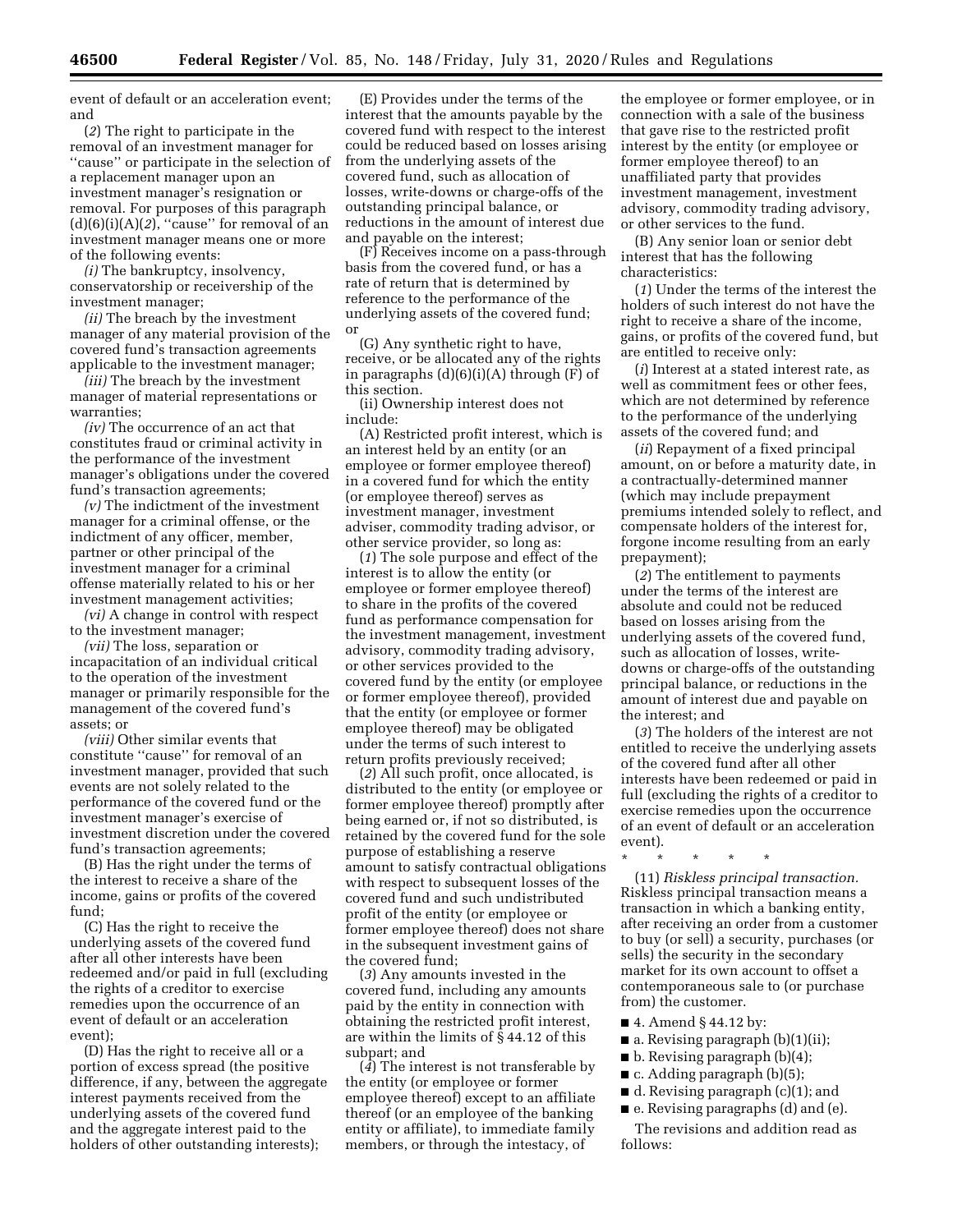# **§ 44.12 Permitted investment in a covered fund.**

| $\star$ |  | * * * * |  |
|---------|--|---------|--|
|         |  |         |  |

- (b) \* \* \*
- $(1) * * * *$

(ii) *Treatment of registered investment companies, SEC-regulated business development companies, and foreign public funds.* For purposes of paragraph (b)(1)(i) of this section, a registered investment company, SEC-regulated business development companies, or foreign public fund as described in § 44.10(c)(1) will not be considered to be an affiliate of the banking entity so long as:

(A) The banking entity, together with its affiliates, does not own, control, or hold with the power to vote 25 percent or more of the voting shares of the company or fund; and

(B) The banking entity, or an affiliate of the banking entity, provides investment advisory, commodity trading advisory, administrative, and other services to the company or fund in compliance with the limitations under applicable regulation, order, or other authority.

\* \* \* \* \*

(4) *Multi-tier fund investments.* (i) *Master-feeder fund investments.* If the principal investment strategy of a covered fund (the ''feeder fund'') is to invest substantially all of its assets in another single covered fund (the ''master fund''), then for purposes of the investment limitations in paragraphs  $(a)(2)(i)(B)$  and  $(a)(2)(ii)$  of this section, the banking entity's permitted investment in such funds shall be measured only by reference to the value of the master fund. The banking entity's permitted investment in the master fund shall include any investment by the banking entity in the master fund, as well as the banking entity's pro-rata share of any ownership interest in the master fund that is held through the feeder fund; and

(ii) *Fund-of-funds investments.* If a banking entity organizes and offers a covered fund pursuant to § 44.11 for the purpose of investing in other covered funds (a ''fund of funds'') and that fund of funds itself invests in another covered fund that the banking entity is permitted to own, then the banking entity's permitted investment in that other fund shall include any investment by the banking entity in that other fund, as well as the banking entity's pro-rata share of any ownership interest in the fund that is held through the fund of funds. The investment of the banking entity may not represent more than 3 percent of the amount or value of any single covered fund.

(5) *Parallel Investments and Co-Investments.* (i) A banking entity shall not be required to include in the calculation of the investment limits under paragraph (a)(2) of this section any investment the banking entity makes alongside a covered fund as long as the investment is made in compliance with applicable laws and regulations, including applicable safety and soundness standards.

(ii) A banking entity shall not be restricted under this section in the amount of any investment the banking entity makes alongside a covered fund as long as the investment is made in compliance with applicable laws and regulations, including applicable safety and soundness standards.

# $(c) * * * *$

(1)(i) For purposes of paragraph (a)(2)(iii) of this section, the aggregate value of all ownership interests held by a banking entity shall be the sum of all amounts paid or contributed by the banking entity in connection with acquiring or retaining an ownership interest in covered funds (together with any amounts paid by the entity in connection with obtaining a restricted profit interest under § 44.10(d)(6)(ii)), on a historical cost basis;

(ii) Treatment of employee and director restricted profit interests financed by the banking entity. For purposes of paragraph (c)(1)(i) of this section, an investment by a director or employee of a banking entity who acquires a restricted profit interest in his or her personal capacity in a covered fund sponsored by the banking entity will be attributed to the banking entity if the banking entity, directly or indirectly, extends financing for the purpose of enabling the director or employee to acquire the restricted profit interest in the fund and the financing is used to acquire such ownership interest in the covered fund.

\* \* \* \* \* (d) *Capital treatment for a permitted investment in a covered fund.* For purposes of calculating compliance with the applicable regulatory capital requirements, a banking entity shall deduct from the banking entity's tier 1 capital (as determined under paragraph (c)(2) of this section) the greater of:

(1)(i) The sum of all amounts paid or contributed by the banking entity in connection with acquiring or retaining an ownership interest (together with any amounts paid by the entity in connection with obtaining a restricted profit interest under § 44.10(d)(6)(ii) of subpart C of this part), on a historical cost basis, plus any earnings received; and

(ii) The fair market value of the banking entity's ownership interests in the covered fund as determined under paragraph (b)(2)(ii) or (b)(3) of this section (together with any amounts paid by the entity in connection with obtaining a restricted profit interest under  $\S 44.10(d)(6)(ii)$  of subpart C of this part), if the banking entity accounts for the profits (or losses) of the fund investment in its financial statements.

(2) Treatment of employee and director restricted profit interests financed by the banking entity. For purposes of paragraph (d)(1) of this section, an investment by a director or employee of a banking entity who acquires a restricted profit interest in his or her personal capacity in a covered fund sponsored by the banking entity will be attributed to the banking entity if the banking entity, directly or indirectly, extends financing for the purpose of enabling the director or employee to acquire the restricted profit interest in the fund and the financing is used to acquire such ownership interest in the covered fund.

(e) *Extension of time to divest an ownership interest.* (1) *Extension period.*  Upon application by a banking entity, the Board may extend the period under paragraph (a)(2)(i) of this section for up to 2 additional years if the Board finds that an extension would be consistent with safety and soundness and not detrimental to the public interest.

(2) *Application requirements.* An application for extension must:

(i) Be submitted to the Board at least 90 days prior to the expiration of the applicable time period;

(ii) Provide the reasons for application, including information that addresses the factors in paragraph (e)(3) of this section; and

(iii) Explain the banking entity's plan for reducing the permitted investment in a covered fund through redemption, sale, dilution or other methods as required in paragraph (a)(2) of this section.

(3) *Factors governing the Board determinations.* In reviewing any application under paragraph (e)(1) of this section, the Board may consider all the facts and circumstances related to the permitted investment in a covered fund, including:

(i) Whether the investment would result, directly or indirectly, in a material exposure by the banking entity to high-risk assets or high-risk trading strategies;

(ii) The contractual terms governing the banking entity's interest in the covered fund;

(iii) The date on which the covered fund is expected to have attracted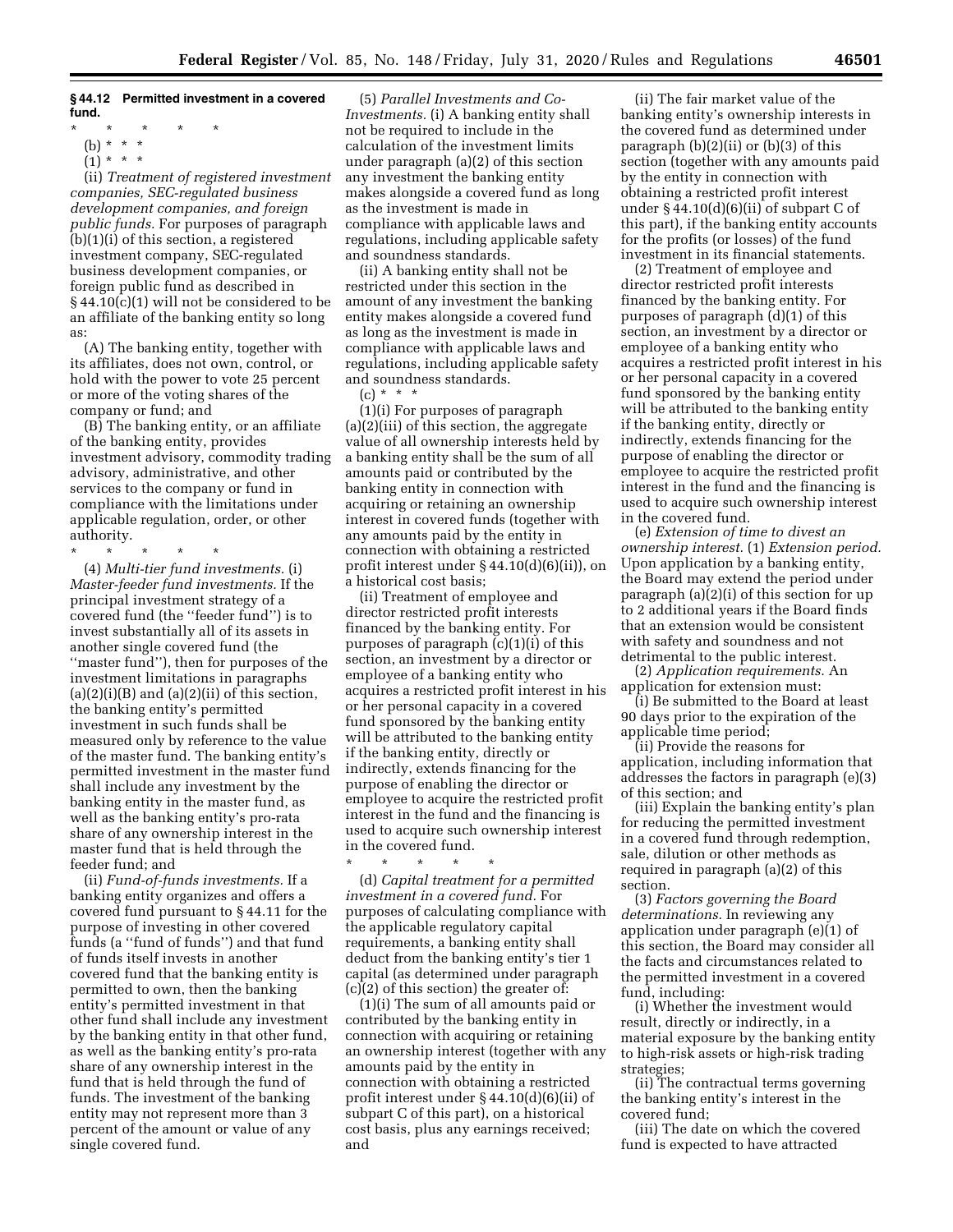sufficient investments from investors unaffiliated with the banking entity to enable the banking entity to comply with the limitations in paragraph (a)(2)(i) of this section;

(iv) The total exposure of the covered banking entity to the investment and the risks that disposing of, or maintaining, the investment in the covered fund may pose to the banking entity and the financial stability of the United States;

(v) The cost to the banking entity of divesting or disposing of the investment within the applicable period;

(vi) Whether the investment or the divestiture or conformance of the investment would involve or result in a material conflict of interest between the banking entity and unaffiliated parties, including clients, customers, or counterparties to which it owes a duty;

(vii) The banking entity's prior efforts to reduce through redemption, sale, dilution, or other methods its ownership interests in the covered fund, including activities related to the marketing of interests in such covered fund;

(viii) Market conditions; and

(ix) Any other factor that the Board believes appropriate.

(4) *Authority to impose restrictions on activities or investment during any extension period.* The Board may impose such conditions on any extension approved under paragraph (e)(1) of this section as the Board determines are necessary or appropriate to protect the safety and soundness of the banking entity or the financial stability of the United States, address material conflicts of interest or other unsound banking practices, or otherwise further the purposes of section 13 of the BHC Act and this part.

(5) *Consultation.* In the case of a banking entity that is primarily regulated by another Federal banking agency, the SEC, or the CFTC, the Board will consult with such agency prior to acting on an application by the banking entity for an extension under paragraph (e)(1) of this section.

■ 5. Amend § 44.13 by adding paragraph (d) to read as follows:

### **§ 44.13 Other permitted covered fund activities and investments.**

\* \* \* \* \* (d) *Permitted covered fund activities* 

*and investments of qualifying foreign excluded funds.* (1) The prohibition contained in § 44.10(a) does not apply to a qualifying foreign excluded fund.

(2) For purposes of this paragraph (d), a qualifying foreign excluded fund means a banking entity that:

(i) Is organized or established outside the United States, and the ownership

interests of which are offered and sold solely outside the United States;

(ii)(A) Would be a covered fund if the entity were organized or established in the United States, or

(B) Is, or holds itself out as being, an entity or arrangement that raises money from investors primarily for the purpose of investing in financial instruments for resale or other disposition or otherwise trading in financial instruments;

(iii) Would not otherwise be a banking entity except by virtue of the acquisition or retention of an ownership interest in, sponsorship of, or relationship with the entity, by another banking entity that meets the following:

(A) The banking entity is not organized, or directly or indirectly controlled by a banking entity that is organized, under the laws of the United States or of any State; and

(B) The banking entity's acquisition of an ownership interest in or sponsorship of the fund by the foreign banking entity meets the requirements for permitted covered fund activities and investments solely outside the United States, as provided in § 44.13(b);

(iv) Is established and operated as part of a bona fide asset management business; and

(v) Is not operated in a manner that enables the banking entity that sponsors or controls the qualifying foreign excluded fund, or any of its affiliates, to evade the requirements of section 13 of the BHC Act or this part.

■ 6. Amend § 44.14 by:

 $\blacksquare$  a. Revising paragraph  $(a)(2)(i)$ ;

■ b. Revising paragraph (a)(2)(ii)(C);

■ c. Adding paragraphs (a)(2)(iii), (iv),

(v), and (3); and

■ d. Revising paragraph (c).

The revisions and additions read as follows:

#### **§ 44.14 Limitations on relationships with a covered fund.**

- (a) \* \* \*
- $(2) * * * *$

(i) Acquire and retain any ownership interest in a covered fund in accordance with the requirements of §§ 44.11, 44.12, or 44.13;

 $(ii) * * * *$ 

(C) The Board has not determined that such transaction is inconsistent with the safe and sound operation and condition of the banking entity; and

(iii) Enter into a transaction with a covered fund that would be an exempt covered transaction under 12 U.S.C. 371c(d) or § 223.42 of the Board's Regulation W (12 CFR 223.42) subject to the limitations specified under 12 U.S.C. 371c(d) or § 223.42 of the Board's Regulation W (12 CFR 223.42), as applicable,

(iv) Enter into a riskless principal transaction with a covered fund; and

(v) Extend credit to or purchase assets from a covered fund, provided:

(A) Each extension of credit or purchase of assets is in the ordinary course of business in connection with payment transactions; settlement services; or futures, derivatives, and securities clearing;

(B) Each extension of credit is repaid, sold, or terminated by the end of five business days; and

(C) The banking entity making each extension of credit meets the requirements of  $\S 223.42(l)(1)(i)$  and (ii) of the Board's Regulation W (12 CFR  $223.42(l)(1)(i)$  and(ii)), as if the extension of credit was an intraday extension of credit, regardless of the duration of the extension of credit.

(3) Any transaction or activity permitted under paragraphs (a)(2)(iii), (iv) or (v) of this section must comply with the limitations in § 44.15.

\* \* \* \* \* (c) *Restrictions on other permitted transactions.* Any transaction permitted under paragraphs (a)(2)(ii), (iii), or (iv) of this section shall be subject to section 23B of the Federal Reserve Act (12 U.S.C. 371c–1) as if the counterparty were an affiliate of the banking entity under section 23B.

## **Subpart D—Compliance Program Requirements; Violations**

- 7. Amend § 44.20 by:
- a. Revising paragraph (a);
- b. Revising the heading of paragraph
- (d) and revising paragraph (d)(1); and

■ c. Revising the introductory text of paragraph (e).

The revisions and addition read as follows:

## **§ 44.20 Program for compliance; reporting.**

(a) *Program requirement.* Each banking entity (other than a banking entity with limited trading assets and liabilities or a qualifying foreign excluded fund under section 44.6(f) or 44.13(d)) shall develop and provide for the continued administration of a compliance program reasonably designed to ensure and monitor compliance with the prohibitions and restrictions on proprietary trading and covered fund activities and investments set forth in section 13 of the BHC Act and this part. The terms, scope, and detail of the compliance program shall be appropriate for the types, size, scope, and complexity of activities and business structure of the banking entity.

\* \* \* \* \* (d) *Reporting requirements under appendix A to this part.* (1) A banking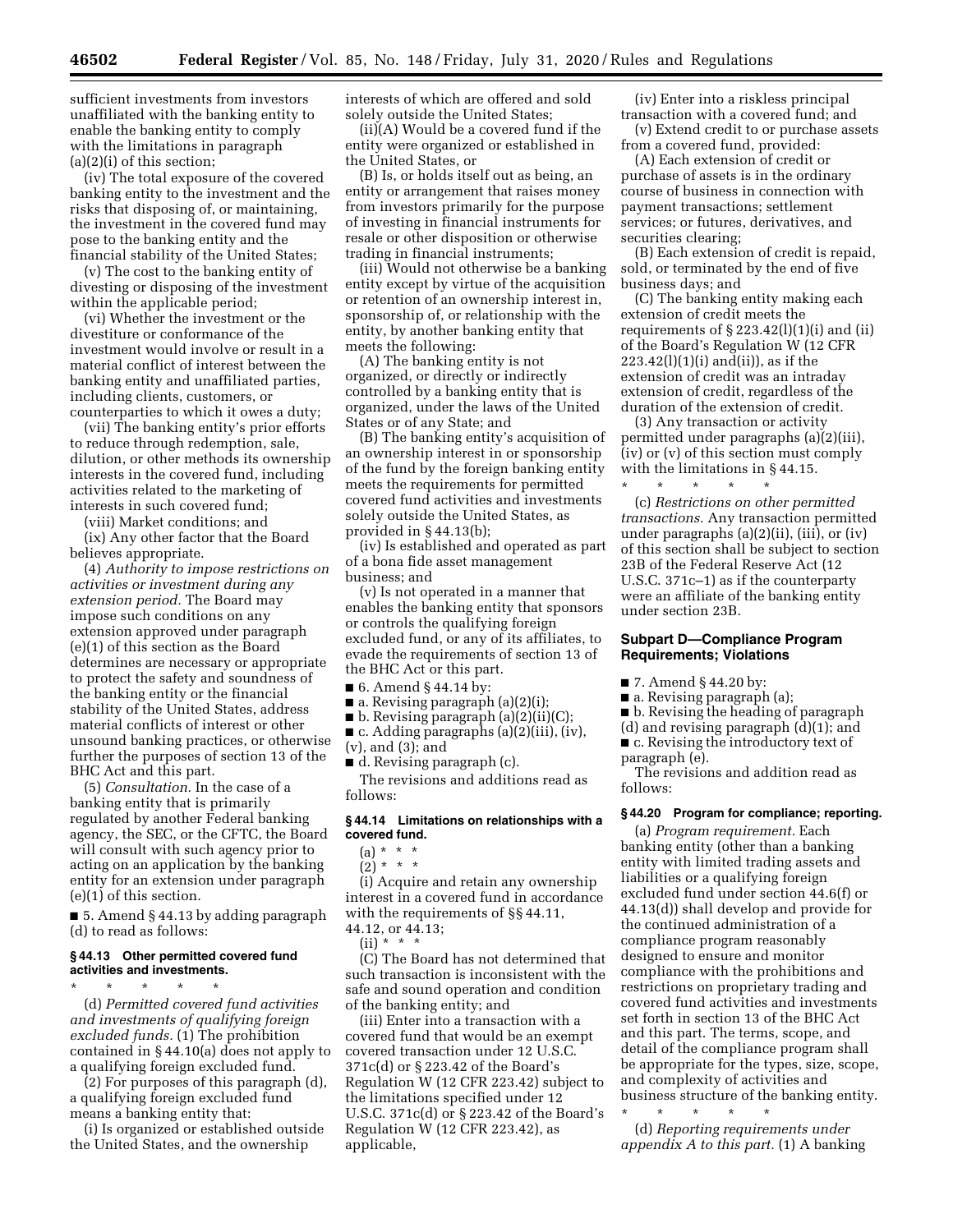entity (other than a qualifying foreign excluded fund under section 44.6(f) or 44.13(d)) engaged in proprietary trading activity permitted under subpart B shall comply with the reporting requirements described in appendix A to this part, if:

\* \* \* \* \* (e) *Additional documentation for covered funds.* A banking entity with significant trading assets and liabilities (other than a qualifying foreign excluded fund under section 44.6(f) or 44.13(d)) shall maintain records that include:

\* \* \* \* \*

# **BOARD OF GOVERNORS OF THE FEDERAL RESERVE**

# **12 CFR Chapter II**

#### **Authority and Issuance**

For the reasons stated in the Common Preamble, the Board amends chapter II of title 12, Code of Federal Regulations as follows:

# **PART 248—PROPRIETARY TRADING AND CERTAIN INTERESTS IN AND RELATIONSHIPS WITH COVERED FUNDS (Regulation VV)**

■ 8. The authority citation for part 248 continues to read as follows:

**Authority:** 12 U.S.C. 1851, 12 U.S.C. 221 *et seq.,* 12 U.S.C. 1818, 12 U.S.C. 1841 *et seq.,*  and 12 U.S.C. 3103 *et seq.* 

#### **Subpart B—Proprietary Trading**

■ 9. Amend § 248.6 by adding paragraph (f) to read as follows:

#### **§ 248.6 Other permitted proprietary trading activities.**

\* \* \* \* \* (f) *Permitted trading activities of qualifying foreign excluded funds.* The prohibition contained in § 248.3(a) does not apply to the purchase or sale of a financial instrument by a qualifying foreign excluded fund. For purposes of this paragraph (f), a qualifying foreign excluded fund means a banking entity that:

(1) Is organized or established outside the United States, and the ownership interests of which are offered and sold solely outside the United States;

(2)(i) Would be a covered fund if the entity were organized or established in the United States, or

(ii) Is, or holds itself out as being, an entity or arrangement that raises money from investors primarily for the purpose of investing in financial instruments for resale or other disposition or otherwise trading in financial instruments;

(3) Would not otherwise be a banking entity except by virtue of the acquisition or retention of an ownership interest in,

sponsorship of, or relationship with the entity, by another banking entity that meets the following:

(i) The banking entity is not organized, or directly or indirectly controlled by a banking entity that is organized, under the laws of the United States or of any State; and

(ii) The banking entity's acquisition or retention of an ownership interest in or sponsorship of the fund meets the requirements for permitted covered fund activities and investments solely outside the United States, as provided in § 248.13(b);

(4) Is established and operated as part of a bona fide asset management business; and

(5) Is not operated in a manner that enables the banking entity that sponsors or controls the qualifying foreign excluded fund, or any of its affiliates, to evade the requirements of section 13 of the BHC Act or this part.

# **Subpart C—Covered Funds Activities and Investments**

■ 10. Amend § 248.10 by:

■ a. Revising paragraph (c)(1);

- b. Revising paragraph (c)(3)(i);
- $\blacksquare$  c. Revising paragraph (c)(8);
- d. Revising the heading of paragraph
- $(c)(10)$  and revising paragraph  $(c)(10)(i);$
- e. Revising paragraph (c)(11);
- $\blacksquare$  f. Adding paragraphs (c)(15), (16), (17), and (18);
- g. Revising paragraph (d)(6); and
- h. Adding paragraph (d)(11).

The revisions and additions read as follows:

### **§ 248.10 Prohibition on acquiring or retaining an ownership interest in and having certain relationships with a covered fund.**

\* \* \* \* \*

(c) \* \* \*

(1) *Foreign public funds.* (i) Subject to paragraphs (c)(1)(ii) and (iii) of this section, an issuer that:

(A) Is organized or established outside of the United States; and

(B) Is authorized to offer and sell ownership interests, and such interests are offered and sold, through one or more public offerings.

(ii) With respect to a banking entity that is, or is controlled directly or indirectly by a banking entity that is, located in or organized under the laws of the United States or of any State and any issuer for which such banking entity acts as sponsor, the sponsoring banking entity may not rely on the exemption in paragraph (c)(1)(i) of this section for such issuer unless more than 75 percent of the ownership interests in the issuer are sold to persons other than: (A) Such sponsoring banking entity; (B) Such issuer;

(C) Affiliates of such sponsoring banking entity or such issuer; and

(D) Directors and senior executive officers as defined in § 225.71(c) of the Board's Regulation Y (12 CFR 225.71(c)) of such entities.

(iii) For purposes of paragraph  $(c)(1)(i)(B)$  of this section, the term ''public offering'' means a distribution (as defined in  $\S 248.4(a)(3)$ ) of securities in any jurisdiction outside the United States to investors, including retail investors, provided that:

(A) The distribution is subject to substantive disclosure and retail investor protection laws or regulations;

(B) With respect to an issuer for which the banking entity serves as the investment manager, investment adviser, commodity trading advisor, commodity pool operator, or sponsor, the distribution complies with all applicable requirements in the jurisdiction in which such distribution is being made;

(C) The distribution does not restrict availability to investors having a minimum level of net worth or net investment assets; and

(D) The issuer has filed or submitted, with the appropriate regulatory authority in such jurisdiction, offering disclosure documents that are publicly available.

\* \* \* \* \* (3) \* \* \*

(i) Is composed of no more than 10 unaffiliated co-venturers;

\* \* \* \* \* (8) *Loan securitizations.* (i) *Scope.* An issuing entity for asset-backed securities that satisfies all the conditions of this paragraph (c)(8) and the assets or holdings of which are composed solely of:

(A) Loans as defined in § 248.2(t);

(B) Rights or other assets designed to assure the servicing or timely distribution of proceeds to holders of such securities and rights or other assets that are related or incidental to purchasing or otherwise acquiring and holding the loans, provided that each asset that is a security (other than special units of beneficial interest and collateral certificates meeting the requirements of paragraph (c)(8)(v) of this section) meets the requirements of paragraph (c)(8)(iii) of this section;

(C) Interest rate or foreign exchange derivatives that meet the requirements of paragraph (c)(8)(iv) of this section;

(D) Special units of beneficial interest and collateral certificates that meet the requirements of paragraph (c)(8)(v) of this section; and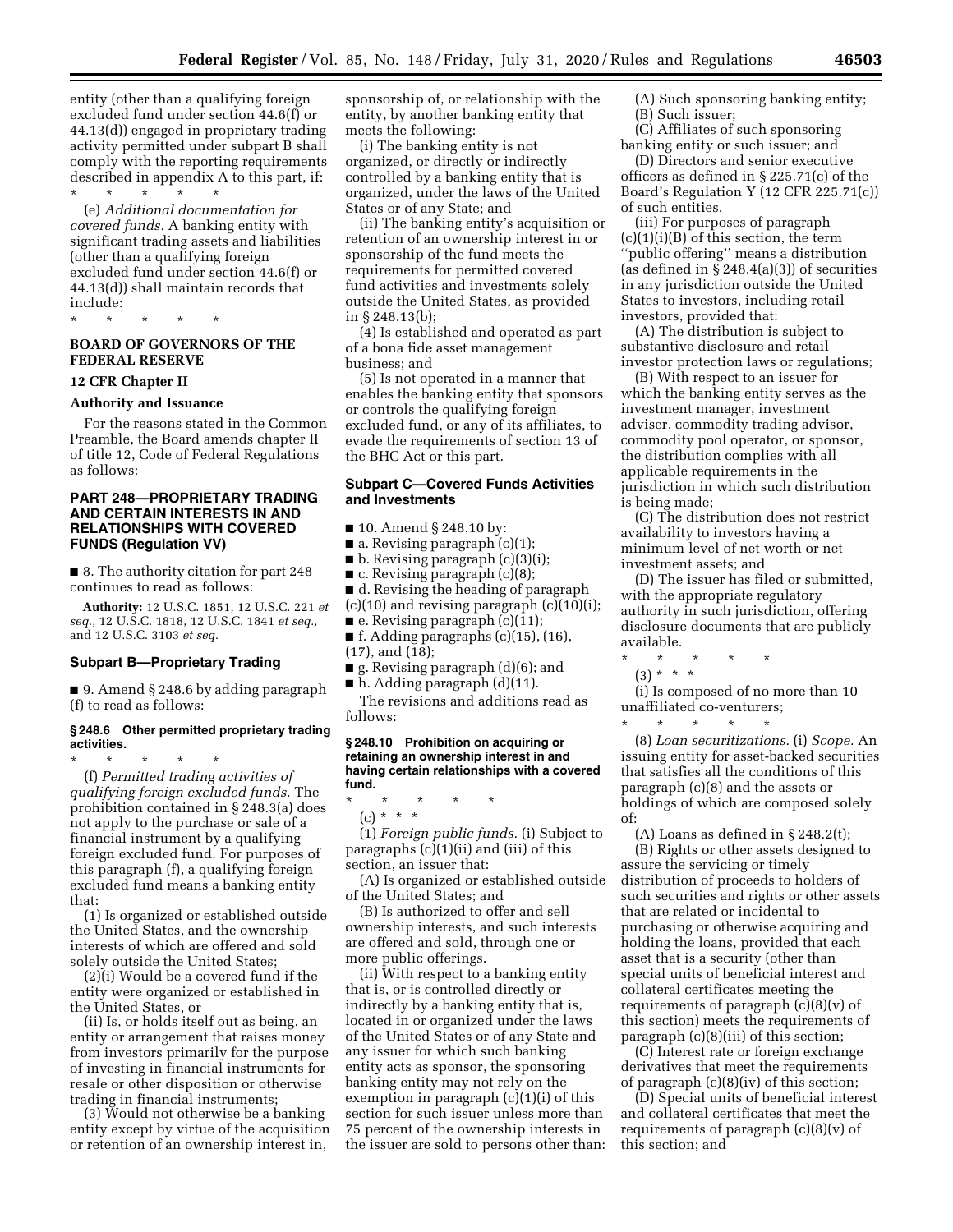(E) Debt securities, other than assetbacked securities and convertible securities, provided that:

(*1*) The aggregate value of such debt securities does not exceed five percent of the aggregate value of loans held under paragraph  $(c)(8)(i)(A)$  of this section, cash and cash equivalents held under paragraph  $(c)(8)(iii)(A)$  of this section, and debt securities held under this paragraph  $(c)(8)(i)(E)$ ; and

(*2*) The aggregate value of the loans, cash and cash equivalents, and debt securities for purposes of this paragraph is calculated at par value at the most recent time any such debt security is acquired, except that the issuing entity may instead determine the value of any such loan, cash equivalent, or debt security based on its fair market value if:

(*i*) The issuing entity is required to use the fair market value of such assets for purposes of calculating compliance with concentration limitations or other similar calculations under its transaction agreements, and

(*ii*) The issuing entity's valuation methodology values similarly situated assets consistently.

(ii) *Impermissible assets.* For purposes of this paragraph (c)(8), except as permitted under paragraph (c)(8)(i)(E) of this section, the assets or holdings of the issuing entity shall not include any of the following:

(A) A security, including an assetbacked security, or an interest in an equity or debt security other than as permitted in paragraphs (c)(8)(iii), (iv), or (v) of this section;

(B) A derivative, other than a derivative that meets the requirements of paragraph (c)(8)(iv) of this section; or

(C) A commodity forward contract.

(iii) *Permitted securities.*  Notwithstanding paragraph (c)(8)(ii)(A) of this section, the issuing entity may hold securities, other than debt securities permitted under paragraph  $(c)(8)(i)(E)$  of this section, if those securities are:

(A) Cash equivalents—which, for the purposes of this paragraph, means high quality, highly liquid investments whose maturity corresponds to the securitization's expected or potential need for funds and whose currency corresponds to either the underlying loans or the asset-backed securities—for purposes of the rights and assets in paragraph (c)(8)(i)(B) of this section; or

(B) Securities received in lieu of debts previously contracted with respect to the loans supporting the asset-backed securities.

(iv) *Derivatives.* The holdings of derivatives by the issuing entity shall be limited to interest rate or foreign

exchange derivatives that satisfy all of the following conditions:

(A) The written terms of the derivatives directly relate to the loans, the asset-backed securities, the contractual rights or other assets described in paragraph (c)(8)(i)(B) of this section, or the debt securities described in paragraph (c)(8)(i)(E) of this section; and

(B) The derivatives reduce the interest rate and/or foreign exchange risks related to the loans, the asset-backed securities, the contractual rights or other assets described in paragraph (c)(8)(i)(B) of this section, or the debt securities described in paragraph (c)(8)(i)(E) of this section.

(v) *Special units of beneficial interest and collateral certificates.* The assets or holdings of the issuing entity may include collateral certificates and special units of beneficial interest issued by a special purpose vehicle, provided that:

(A) The special purpose vehicle that issues the special unit of beneficial interest or collateral certificate meets the requirements in this paragraph  $(c)(8)$ :

(B) The special unit of beneficial interest or collateral certificate is used for the sole purpose of transferring to the issuing entity for the loan securitization the economic risks and benefits of the assets that are permissible for loan securitizations under this paragraph (c)(8) and does not directly or indirectly transfer any interest in any other economic or financial exposure;

(C) The special unit of beneficial interest or collateral certificate is created solely to satisfy legal requirements or otherwise facilitate the structuring of the loan securitization; and

(D) The special purpose vehicle that issues the special unit of beneficial interest or collateral certificate and the issuing entity are established under the direction of the same entity that initiated the loan securitization.

\* \* \* \* \* (10) *Qualifying covered bonds.* (i) *Scope.* An entity owning or holding a dynamic or fixed pool of loans or other assets as provided in paragraph (c)(8) of this section for the benefit of the holders of covered bonds, provided that the assets in the pool are composed solely of assets that meet the conditions in paragraph (c)(8)(i) of this section. \* \* \* \* \*

(11) *SBICs and public welfare investment funds.* An issuer:

(i) That is a small business investment company, as defined in section 103(3) of

the Small Business Investment Act of 1958 (15 U.S.C. 662), or that has received from the Small Business Administration notice to proceed to qualify for a license as a small business investment company, which notice or license has not been revoked, or that has voluntarily surrendered its license to operate as a small business investment company in accordance with 13 CFR 107.1900 and does not make any new investments (other than investments in cash equivalents, which, for the purposes of this paragraph, means high quality, highly liquid investments whose maturity corresponds to the issuer's expected or potential need for funds and whose currency corresponds to the issuer's assets) after such voluntary surrender;

(ii) The business of which is to make investments that are:

(A) Designed primarily to promote the public welfare, of the type permitted under paragraph (11) of section 5136 of the Revised Statutes of the United States (12 U.S.C. 24), including the welfare of low- and moderate-income communities or families (such as providing housing, services, or jobs) and including investments that qualify for consideration under the regulations implementing the Community Reinvestment Act (12 U.S.C. 2901 *et seq.*); or

(B) Qualified rehabilitation expenditures with respect to a qualified rehabilitated building or certified historic structure, as such terms are defined in section 47 of the Internal Revenue Code of 1986 or a similar State historic tax credit program;

(iii) That has elected to be regulated or is regulated as a rural business investment company, as described in 15 U.S.C. 80 $b-3(b)(8)(A)$  or (B), or that has terminated its participation as a rural business investment company in accordance with 7 CFR 4290.1900 and does not make any new investments (other than investments in cash equivalents, which, for the purposes of this paragraph, means high quality, highly liquid investments whose maturity corresponds to the issuer's expected or potential need for funds and whose currency corresponds to the issuer's assets) after such termination; or

(iv) That is a qualified opportunity fund, as defined in 26 U.S.C. 1400Z– 2(d).

\* \* \* \* \* (15) *Credit funds.* Subject to paragraphs (c)(15)(iii), (iv), and (v) of this section, an issuer that satisfies the asset and activity requirements of paragraphs (c)(15)(i) and (ii) of this section.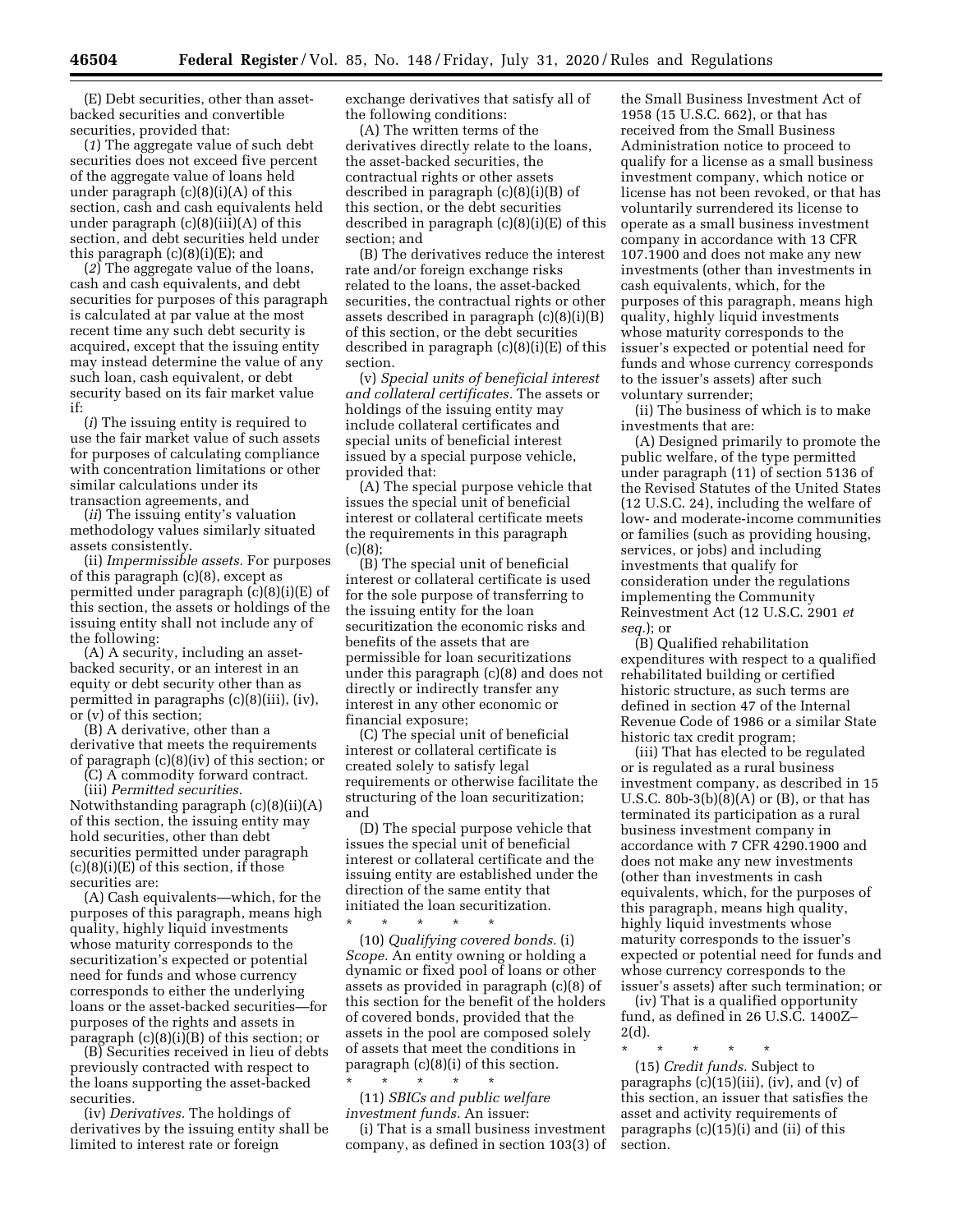(i) *Asset requirements.* The issuer's assets must be composed solely of:

(A) Loans as defined in § 248.2(t);

(B) Debt instruments, subject to paragraph (c)(15)(iv) of this section;

(C) Rights and other assets that are related or incidental to acquiring, holding, servicing, or selling such loans or debt instruments, provided that:

(*1*) Each right or asset held under this paragraph (c)(15)(i)(C) that is a security is either:

(*i*) A cash equivalent (which, for the purposes of this paragraph, means high quality, highly liquid investments whose maturity corresponds to the issuer's expected or potential need for funds and whose currency corresponds to either the underlying loans or the debt instruments);

(*ii*) A security received in lieu of debts previously contracted with respect to such loans or debt instruments; or

(*iii*) An equity security (or right to acquire an equity security) received on customary terms in connection with such loans or debt instruments; and

(*2*) Rights or other assets held under this paragraph  $(c)(15)(i)(C)$  of this section may not include commodity forward contracts or any derivative; and

(D) Interest rate or foreign exchange derivatives, if:

(*1*) The written terms of the derivative directly relate to the loans, debt instruments, or other rights or assets described in paragraph (c)(15)(i)(C) of this section; and

(*2*) The derivative reduces the interest rate and/or foreign exchange risks related to the loans, debt instruments, or other rights or assets described in paragraph  $(c)(15)(i)(C)$  of this section.

(ii) *Activity requirements.* To be eligible for the exclusion of paragraph (c)(15) of this section, an issuer must:

(A) Not engage in any activity that would constitute proprietary trading under  $\S 248.3(b)(l)(i)$ , as if the issuer were a banking entity; and

(B) Not issue asset-backed securities.

(iii) *Requirements for a sponsor, investment adviser, or commodity trading advisor.* A banking entity that acts as a sponsor, investment adviser, or commodity trading advisor to an issuer that meets the conditions in paragraphs (c)(15)(i) and (ii) of this section may not rely on this exclusion unless the banking entity:

(A) Provides in writing to any prospective and actual investor in the issuer the disclosures required under § 248.11(a)(8) of this subpart, as if the issuer were a covered fund;

(B) Ensures that the activities of the issuer are consistent with safety and soundness standards that are substantially similar to those that would apply if the banking entity engaged in the activities directly; and

(C) Complies with the limitations imposed in § 248.14, as if the issuer were a covered fund, except the banking entity may acquire and retain any ownership interest in the issuer.

(iv) *Additional Banking Entity Requirements.* A banking entity may not rely on this exclusion with respect to an issuer that meets the conditions in paragraphs (c)(15)(i) and (ii) of this section unless:

(A) The banking entity does not, directly or indirectly, guarantee, assume, or otherwise insure the obligations or performance of the issuer or of any entity to which such issuer extends credit or in which such issuer invests; and

(B) Any assets the issuer holds pursuant to paragraphs (c)(15)(i)(B) or (i)(C)(*1*)(*iii*) of this section would be permissible for the banking entity to acquire and hold directly under applicable federal banking laws and regulations.

(v) *Investment and Relationship Limits.* A banking entity's investment in, and relationship with, the issuer must:

(A) Comply with the limitations imposed in § 248.15, as if the issuer were a covered fund; and

(B) Be conducted in compliance with, and subject to, applicable banking laws and regulations, including applicable safety and soundness standards.

(16) *Qualifying venture capital funds.*  (i) Subject to paragraphs (c)(16)(ii) through (iv) of this section, an issuer that:

(A) Is a venture capital fund as defined in 17 CFR 275.203(l)–1; and

(B) Does not engage in any activity that would constitute proprietary trading under § 248.3(b)(1)(i), as if the issuer were a banking entity.

(ii) A banking entity that acts as a sponsor, investment adviser, or commodity trading advisor to an issuer that meets the conditions in paragraph (c)(16)(i) of this section may not rely on this exclusion unless the banking entity:

(A) Provides in writing to any prospective and actual investor in the issuer the disclosures required under § 248.11(a)(8), as if the issuer were a covered fund;

(B) Ensures that the activities of the issuer are consistent with safety and soundness standards that are substantially similar to those that would apply if the banking entity engaged in the activities directly; and

(C) Complies with the restrictions in § 248.14 as if the issuer were a covered fund (except the banking entity may acquire and retain any ownership interest in the issuer).

(iii) The banking entity must not, directly or indirectly, guarantee, assume, or otherwise insure the obligations or performance of the issuer.

(iv) A banking entity's ownership interest in or relationship with the issuer must:

(A) Comply with the limitations imposed in § 248.15, as if the issuer were a covered fund; and

(B) Be conducted in compliance with, and subject to, applicable banking laws and regulations, including applicable safety and soundness standards.

(17) *Family wealth management vehicles.* (i) Subject to paragraph (c)(17)(ii) of this section, any entity that is not, and does not hold itself out as being, an entity or arrangement that raises money from investors primarily for the purpose of investing in securities for resale or other disposition or otherwise trading in securities, and:

(A) If the entity is a trust, the grantor(s) of the entity are all family customers; and

(B) If the entity is not a trust:

(*1*) A majority of the voting interests in the entity are owned (directly or indirectly) by family customers;

(*2*) A majority of the interests in the entity are owned (directly or indirectly) by family customers;

(*3*) The entity is owned only by family customers and up to 5 closely related persons of the family customers; and

(C) Notwithstanding paragraph  $(c)(17)(i)(A)$  and  $(B)$  of this section, up to an aggregate 0.5 percent of the entity's outstanding ownership interests may be acquired or retained by one or more entities that are not family customers or closely related persons if the ownership interest is acquired or retained by such parties for the purpose of and to the extent necessary for establishing corporate separateness or addressing bankruptcy, insolvency, or similar concerns.

(ii) A banking entity may rely on the exclusion in paragraph  $(c)(17)(i)$  of this section with respect to an entity provided that the banking entity (or an affiliate):

(A) Provides bona fide trust, fiduciary, investment advisory, or commodity trading advisory services to the entity;

(B) Does not, directly or indirectly, guarantee, assume, or otherwise insure the obligations or performance of such entity;

(C) Complies with the disclosure obligations under § 248.11(a)(8), as if such entity were a covered fund, provided that the content may be modified to prevent the disclosure from being misleading and the manner of disclosure may be modified to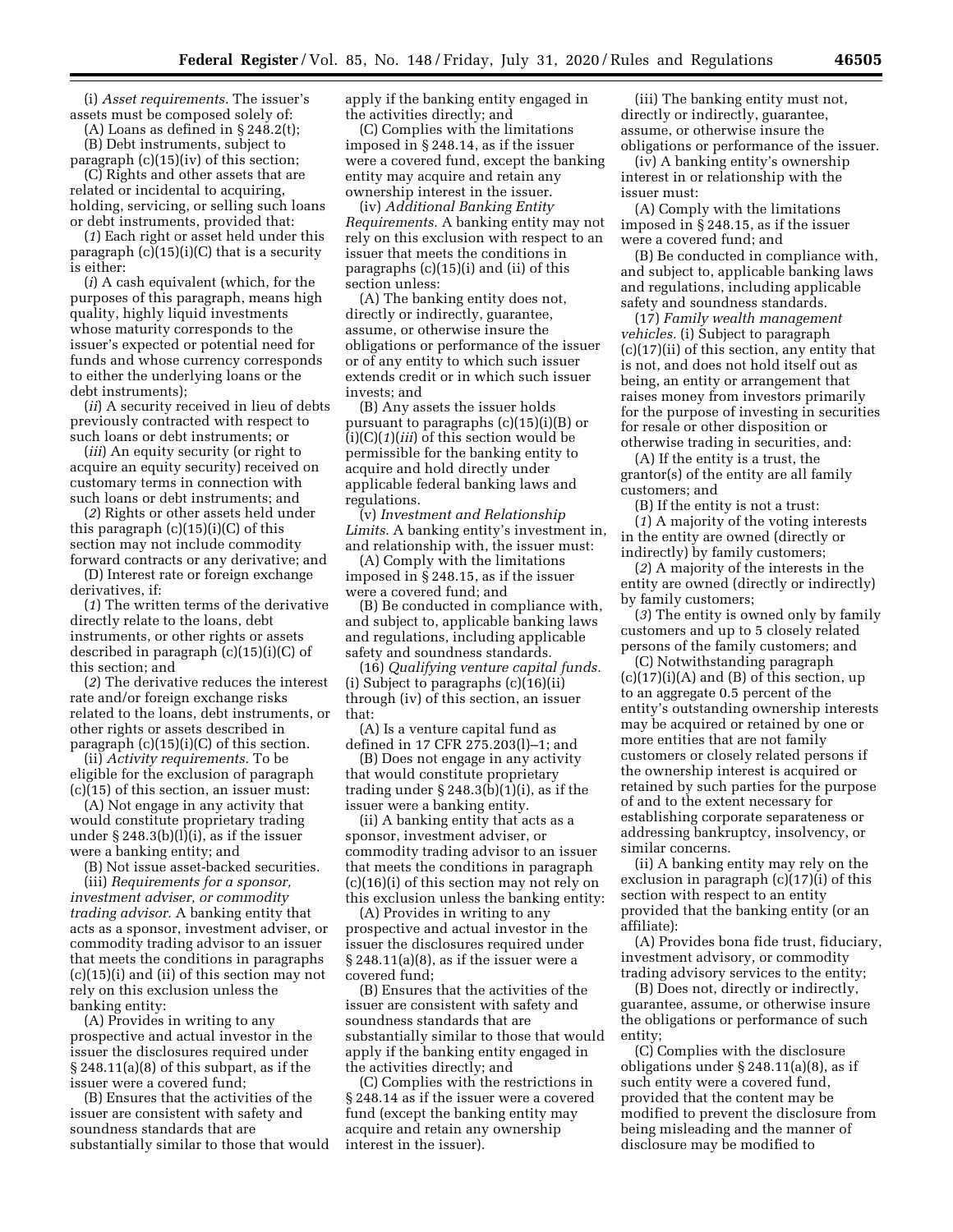accommodate the specific circumstances of the entity;

(D) Does not acquire or retain, as principal, an ownership interest in the entity, other than as described in paragraph (c)(17)(i)(C) of this section;

(E) Complies with the requirements of §§ 248.14(b) and 248.15, as if such entity were a covered fund; and

(F) Except for riskless principal transactions as defined in paragraph (d)(11) of this section, complies with the requirements of 12 CFR 223.15(a), as if such banking entity and its affiliates were a member bank and the entity were an affiliate thereof.

(iii) For purposes of paragraph (c)(17) of this section, the following definitions apply:

(A) *Closely related person* means a natural person (including the estate and estate planning vehicles of such person) who has longstanding business or personal relationships with any family customer.

(B) *Family customer* means:

(*1*) A family client, as defined in Rule  $202(a)(11)(G)-1(d)(4)$  of the Investment Advisers Act of 1940 (17 CFR  $275.202(a)(11)(G)-1(d)(4)$ ; or

(*2*) Any natural person who is a father-in-law, mother-in-law, brother-inlaw, sister-in-law, son-in-law or daughter-in-law of a family client, or a spouse or a spousal equivalent of any of the foregoing.

(18) *Customer facilitation vehicles.* (i) Subject to paragraph (c)(18)(ii) of this section, an issuer that is formed by or at the request of a customer of the banking entity for the purpose of providing such customer (which may include one or more affiliates of such customer) with exposure to a transaction, investment strategy, or other service provided by the banking entity.

(ii) A banking entity may rely on the exclusion in paragraph (c)(18)(i) of this section with respect to an issuer provided that:

(A) All of the ownership interests of the issuer are owned by the customer (which may include one or more of its affiliates) for whom the issuer was created;

(B) Notwithstanding paragraph  $(c)(18)(ii)(A)$  of this section, up to an aggregate 0.5 percent of the issuer's outstanding ownership interests may be acquired or retained by one or more entities that are not customers if the ownership interest is acquired or retained by such parties for the purpose of and to the extent necessary for establishing corporate separateness or addressing bankruptcy, insolvency, or similar concerns; and

(C) The banking entity and its affiliates:

(*1*) Maintain documentation outlining how the banking entity intends to facilitate the customer's exposure to such transaction, investment strategy, or service;

(*2*) Do not, directly or indirectly, guarantee, assume, or otherwise insure the obligations or performance of such issuer;

(*3*) Comply with the disclosure obligations under § 248.11(a)(8), as if such issuer were a covered fund, provided that the content may be modified to prevent the disclosure from being misleading and the manner of disclosure may be modified to accommodate the specific circumstances of the issuer;

(*4*) Do not acquire or retain, as principal, an ownership interest in the issuer, other than as described in paragraph (c)(18)(ii)(B) of this section;

(*5*) Comply with the requirements of §§ 248.14(b) and 248.15, as if such issuer were a covered fund; and

(*6*) Except for riskless principal transactions as defined in paragraph (d)(11) of this section, comply with the requirements of 12 CFR 223.15(a), as if such banking entity and its affiliates were a member bank and the issuer were an affiliate thereof.

\* \* \* \* \*

(d) \* \* \*

(6) *Ownership interest.* (i) *Ownership interest* means any equity, partnership, or other similar interest. An ''other similar interest'' means an interest that:

(A) Has the right to participate in the selection or removal of a general partner, managing member, member of the board of directors or trustees, investment manager, investment adviser, or commodity trading advisor of the covered fund, excluding:

(*1*) The rights of a creditor to exercise remedies upon the occurrence of an event of default or an acceleration event; and

(*2*) The right to participate in the removal of an investment manager for ''cause'' or participate in the selection of a replacement manager upon an investment manager's resignation or removal. For purposes of this paragraph  $(d)(6)(i)(A)(2)$ , "cause" for removal of an investment manager means one or more of the following events:

*(i)* The bankruptcy, insolvency, conservatorship or receivership of the investment manager;

*(ii)* The breach by the investment manager of any material provision of the covered fund's transaction agreements applicable to the investment manager;

*(iii)* The breach by the investment manager of material representations or warranties;

*(iv)* The occurrence of an act that constitutes fraud or criminal activity in the performance of the investment manager's obligations under the covered fund's transaction agreements;

*(v)* The indictment of the investment manager for a criminal offense, or the indictment of any officer, member, partner or other principal of the investment manager for a criminal offense materially related to his or her investment management activities;

*(vi)* A change in control with respect to the investment manager;

*(vii)* The loss, separation or incapacitation of an individual critical to the operation of the investment manager or primarily responsible for the management of the covered fund's assets; or

*(viii)* Other similar events that constitute ''cause'' for removal of an investment manager, provided that such events are not solely related to the performance of the covered fund or the investment manager's exercise of investment discretion under the covered fund's transaction agreements;

(B) Has the right under the terms of the interest to receive a share of the income, gains or profits of the covered fund;

(C) Has the right to receive the underlying assets of the covered fund after all other interests have been redeemed and/or paid in full (excluding the rights of a creditor to exercise remedies upon the occurrence of an event of default or an acceleration event);

(D) Has the right to receive all or a portion of excess spread (the positive difference, if any, between the aggregate interest payments received from the underlying assets of the covered fund and the aggregate interest paid to the holders of other outstanding interests);

(E) Provides under the terms of the interest that the amounts payable by the covered fund with respect to the interest could be reduced based on losses arising from the underlying assets of the covered fund, such as allocation of losses, write-downs or charge-offs of the outstanding principal balance, or reductions in the amount of interest due and payable on the interest;

(F) Receives income on a pass-through basis from the covered fund, or has a rate of return that is determined by reference to the performance of the underlying assets of the covered fund; or

(G) Any synthetic right to have, receive, or be allocated any of the rights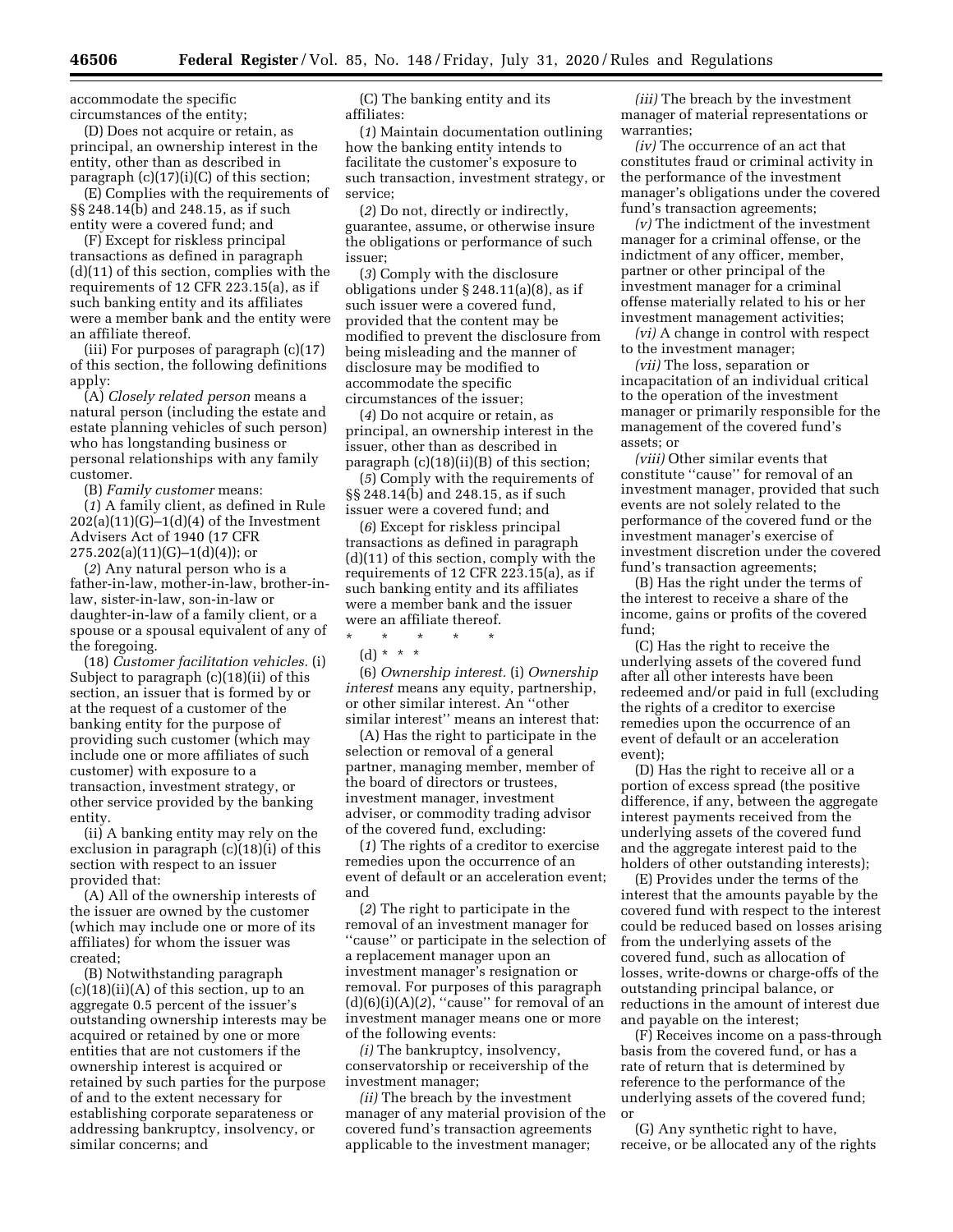in paragraphs  $(d)(6)(i)(A)$  through  $(F)$  of this section.

(ii) Ownership interest does not include:

(A) Restricted profit interest, which is an interest held by an entity (or an employee or former employee thereof) in a covered fund for which the entity (or employee thereof) serves as investment manager, investment adviser, commodity trading advisor, or other service provider, so long as:

(*1*) The sole purpose and effect of the interest is to allow the entity (or employee or former employee thereof) to share in the profits of the covered fund as performance compensation for the investment management, investment advisory, commodity trading advisory, or other services provided to the covered fund by the entity (or employee or former employee thereof), provided that the entity (or employee or former employee thereof) may be obligated under the terms of such interest to return profits previously received;

(*2*) All such profit, once allocated, is distributed to the entity (or employee or former employee thereof) promptly after being earned or, if not so distributed, is retained by the covered fund for the sole purpose of establishing a reserve amount to satisfy contractual obligations with respect to subsequent losses of the covered fund and such undistributed profit of the entity (or employee or former employee thereof) does not share in the subsequent investment gains of the covered fund;

(*3*) Any amounts invested in the covered fund, including any amounts paid by the entity in connection with obtaining the restricted profit interest, are within the limits of § 248.12 of this subpart; and

(*4*) The interest is not transferable by the entity (or employee or former employee thereof) except to an affiliate thereof (or an employee of the banking entity or affiliate), to immediate family members, or through the intestacy, of the employee or former employee, or in connection with a sale of the business that gave rise to the restricted profit interest by the entity (or employee or former employee thereof) to an unaffiliated party that provides investment management, investment advisory, commodity trading advisory, or other services to the fund.

(B) Any senior loan or senior debt interest that has the following characteristics:

(*1*) Under the terms of the interest the holders of such interest do not have the right to receive a share of the income, gains, or profits of the covered fund, but are entitled to receive only:

(*i*) Interest at a stated interest rate, as well as commitment fees or other fees, which are not determined by reference to the performance of the underlying assets of the covered fund; and

(*ii*) Repayment of a fixed principal amount, on or before a maturity date, in a contractually-determined manner (which may include prepayment premiums intended solely to reflect, and compensate holders of the interest for, forgone income resulting from an early prepayment);

(*2*) The entitlement to payments under the terms of the interest are absolute and could not be reduced based on losses arising from the underlying assets of the covered fund, such as allocation of losses, writedowns or charge-offs of the outstanding principal balance, or reductions in the amount of interest due and payable on the interest; and

(*3*) The holders of the interest are not entitled to receive the underlying assets of the covered fund after all other interests have been redeemed or paid in full (excluding the rights of a creditor to exercise remedies upon the occurrence of an event of default or an acceleration event).

\* \* \* \* \*

(11) *Riskless principal transaction.*  Riskless principal transaction means a transaction in which a banking entity, after receiving an order from a customer to buy (or sell) a security, purchases (or sells) the security in the secondary market for its own account to offset a contemporaneous sale to (or purchase from) the customer.

- 11. Amend § 248.12 by:
- $\blacksquare$  a. Revising paragraph  $(b)(1)(ii)$ ;
- b. Revising paragraph (b)(4);
- $\blacksquare$  c. Adding paragraph (b)(5);
- d. Revising paragraph (c)(1); and ■ e. Revising paragraphs (d) and (e).

The revisions and addition read as follows:

#### **§ 248.12 Permitted investment in a covered fund.**

- \* \* \* \* \*
- (b) \* \* \*
- (1) \* \* \*

(ii) *Treatment of registered investment companies, SEC-regulated business development companies, and foreign public funds.* For purposes of paragraph (b)(1)(i) of this section, a registered investment company, SEC-regulated business development companies, or foreign public fund as described in § 248.10(c)(1) will not be considered to be an affiliate of the banking entity so long as:

(A) The banking entity, together with its affiliates, does not own, control, or hold with the power to vote 25 percent

or more of the voting shares of the company or fund; and

(B) The banking entity, or an affiliate of the banking entity, provides investment advisory, commodity trading advisory, administrative, and other services to the company or fund in compliance with the limitations under applicable regulation, order, or other authority.

\* \* \* \* \*

(4) *Multi-tier fund investments.* (i) *Master-feeder fund investments.* If the principal investment strategy of a covered fund (the ''feeder fund'') is to invest substantially all of its assets in another single covered fund (the ''master fund''), then for purposes of the investment limitations in paragraphs  $(a)(2)(i)(B)$  and  $(a)(2)(ii)$  of this section, the banking entity's permitted investment in such funds shall be measured only by reference to the value of the master fund. The banking entity's permitted investment in the master fund shall include any investment by the banking entity in the master fund, as well as the banking entity's pro-rata share of any ownership interest in the master fund that is held through the feeder fund; and

(ii) *Fund-of-funds investments.* If a banking entity organizes and offers a covered fund pursuant to § 248.11 for the purpose of investing in other covered funds (a ''fund of funds'') and that fund of funds itself invests in another covered fund that the banking entity is permitted to own, then the banking entity's permitted investment in that other fund shall include any investment by the banking entity in that other fund, as well as the banking entity's pro-rata share of any ownership interest in the fund that is held through the fund of funds. The investment of the banking entity may not represent more than 3 percent of the amount or value of any single covered fund.

(5) *Parallel Investments and Co-Investments.* (i) A banking entity shall not be required to include in the calculation of the investment limits under paragraph (a)(2) of this section any investment the banking entity makes alongside a covered fund as long as the investment is made in compliance with applicable laws and regulations, including applicable safety and soundness standards.

(ii) A banking entity shall not be restricted under this section in the amount of any investment the banking entity makes alongside a covered fund as long as the investment is made in compliance with applicable laws and regulations, including applicable safety and soundness standards.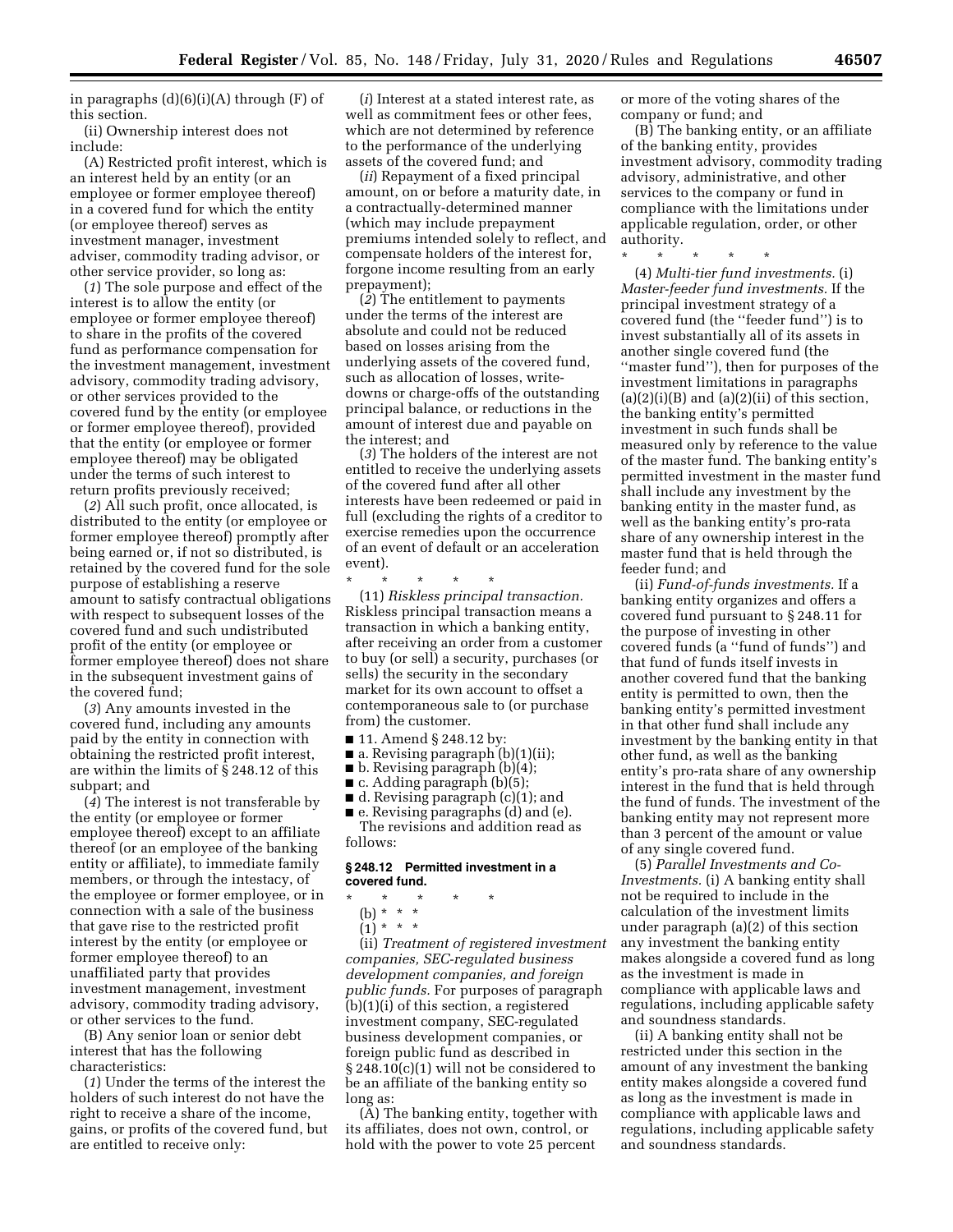#### $(c) * * * *$

(1)(i) For purposes of paragraph (a)(2)(iii) of this section, the aggregate value of all ownership interests held by a banking entity shall be the sum of all amounts paid or contributed by the banking entity in connection with acquiring or retaining an ownership interest in covered funds (together with any amounts paid by the entity in connection with obtaining a restricted profit interest under § 248.10(d)(6)(ii)), on a historical cost basis;

(ii) Treatment of employee and director restricted profit interests financed by the banking entity. For purposes of paragraph (c)(1)(i) of this section, an investment by a director or employee of a banking entity who acquires a restricted profit interest in his or her personal capacity in a covered fund sponsored by the banking entity will be attributed to the banking entity if the banking entity, directly or indirectly, extends financing for the purpose of enabling the director or employee to acquire the restricted profit interest in the fund and the financing is used to acquire such ownership interest in the covered fund.

\* \* \* \* \*

(d) *Capital treatment for a permitted investment in a covered fund.* For purposes of calculating compliance with the applicable regulatory capital requirements, a banking entity shall deduct from the banking entity's tier 1 capital (as determined under paragraph (c)(2) of this section) the greater of:

(1)(i) The sum of all amounts paid or contributed by the banking entity in connection with acquiring or retaining an ownership interest (together with any amounts paid by the entity in connection with obtaining a restricted profit interest under § 248.10(d)(6)(ii) of subpart C of this part), on a historical cost basis, plus any earnings received; and

(ii) The fair market value of the banking entity's ownership interests in the covered fund as determined under paragraph  $(b)(2)(ii)$  or  $(b)(3)$  of this section (together with any amounts paid by the entity in connection with obtaining a restricted profit interest under  $\S$  248.10(d)(6)(ii) of subpart C of this part), if the banking entity accounts for the profits (or losses) of the fund investment in its financial statements.

(2) Treatment of employee and director restricted profit interests financed by the banking entity. For purposes of paragraph (d)(1) of this section, an investment by a director or employee of a banking entity who acquires a restricted profit interest in his or her personal capacity in a covered

fund sponsored by the banking entity will be attributed to the banking entity if the banking entity, directly or indirectly, extends financing for the purpose of enabling the director or employee to acquire the restricted profit interest in the fund and the financing is used to acquire such ownership interest in the covered fund.

(e) *Extension of time to divest an ownership interest.* (1) *Extension period.*  Upon application by a banking entity, the Board may extend the period under paragraph (a)(2)(i) of this section for up to 2 additional years if the Board finds that an extension would be consistent with safety and soundness and not detrimental to the public interest.

(2) *Application requirements.* An application for extension must:

(i) Be submitted to the Board at least 90 days prior to the expiration of the applicable time period;

(ii) Provide the reasons for application, including information that addresses the factors in paragraph (e)(3) of this section; and

(iii) Explain the banking entity's plan for reducing the permitted investment in a covered fund through redemption, sale, dilution or other methods as required in paragraph (a)(2) of this section.

(3) *Factors governing the Board determinations.* In reviewing any application under paragraph (e)(1) of this section, the Board may consider all the facts and circumstances related to the permitted investment in a covered fund, including:

(i) Whether the investment would result, directly or indirectly, in a material exposure by the banking entity to high-risk assets or high-risk trading strategies;

(ii) The contractual terms governing the banking entity's interest in the covered fund;

(iii) The date on which the covered fund is expected to have attracted sufficient investments from investors unaffiliated with the banking entity to enable the banking entity to comply with the limitations in paragraph (a)(2)(i) of this section;

(iv) The total exposure of the covered banking entity to the investment and the risks that disposing of, or maintaining, the investment in the covered fund may pose to the banking entity and the financial stability of the United States;

(v) The cost to the banking entity of divesting or disposing of the investment within the applicable period;

(vi) Whether the investment or the divestiture or conformance of the investment would involve or result in a material conflict of interest between the banking entity and unaffiliated parties,

including clients, customers, or counterparties to which it owes a duty;

(vii) The banking entity's prior efforts to reduce through redemption, sale, dilution, or other methods its ownership interests in the covered fund, including activities related to the marketing of interests in such covered fund;

(viii) Market conditions; and (ix) Any other factor that the Board believes appropriate.

(4) *Authority to impose restrictions on activities or investment during any extension period.* The Board may impose such conditions on any extension approved under paragraph (e)(1) of this section as the Board determines are necessary or appropriate to protect the safety and soundness of the banking entity or the financial stability of the United States, address material conflicts of interest or other unsound banking practices, or otherwise further the purposes of section 13 of the BHC Act and this part.

(5) *Consultation.* In the case of a banking entity that is primarily regulated by another Federal banking agency, the SEC, or the CFTC, the Board will consult with such agency prior to acting on an application by the banking entity for an extension under paragraph (e)(1) of this section.

 $\blacksquare$  12. Amend § 248.13 by adding paragraph (d) to read as follows:

# **§ 248.13 Other permitted covered fund activities and investments.**

\* \* \* \* \* (d) *Permitted covered fund activities and investments of qualifying foreign excluded funds.* (1) The prohibition contained in § 248.10(a) does not apply to a qualifying foreign excluded fund.

(2) For purposes of this paragraph (d), a qualifying foreign excluded fund means a banking entity that:

(i) Is organized or established outside the United States, and the ownership interests of which are offered and sold solely outside the United States;

(ii)(A) Would be a covered fund if the entity were organized or established in the United States, or

(B) Is, or holds itself out as being, an entity or arrangement that raises money from investors primarily for the purpose of investing in financial instruments for resale or other disposition or otherwise trading in financial instruments;

(iii) Would not otherwise be a banking entity except by virtue of the acquisition or retention of an ownership interest in, sponsorship of, or relationship with the entity, by another banking entity that meets the following:

(A) The banking entity is not organized, or directly or indirectly controlled by a banking entity that is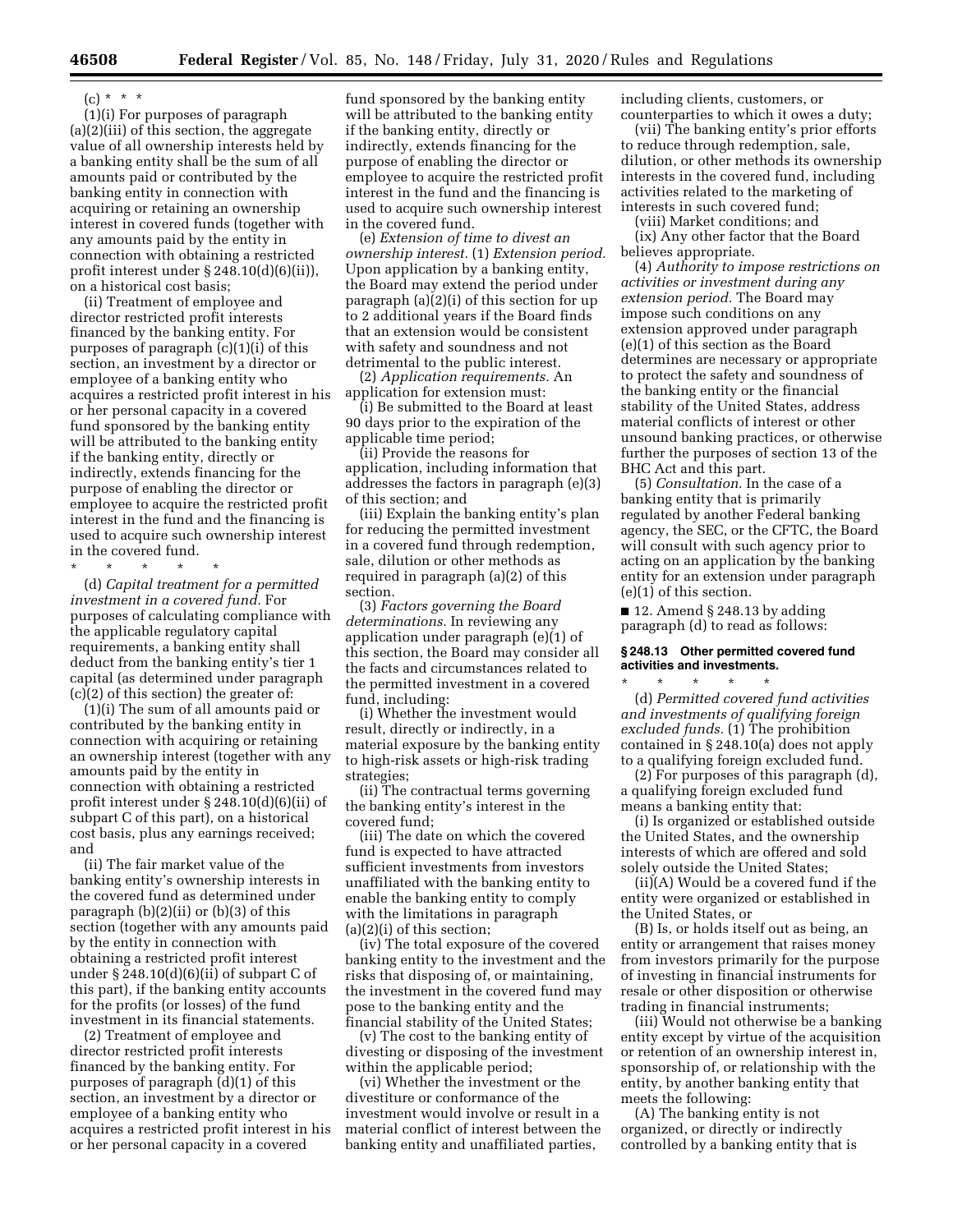organized, under the laws of the United States or of any State; and

(B) The banking entity's acquisition of an ownership interest in or sponsorship of the fund by the foreign banking entity meets the requirements for permitted covered fund activities and investments solely outside the United States, as provided in § 248.13(b);

(iv) Is established and operated as part of a bona fide asset management business; and

(v) Is not operated in a manner that enables the banking entity that sponsors or controls the qualifying foreign excluded fund, or any of its affiliates, to evade the requirements of section 13 of the BHC Act or this part.

■ 13. Amend § 248.14 by:

■ a. Revising paragraph (a)(2)(i);

■ b. Revising paragraph (a)(2)(ii)(C);

■ c. Adding paragraphs (a)(2)(iii), (iv), (v), and (3); and

■ d. Revising paragraph (c).

The revisions and additions read as follows:

## **§ 248.14 Limitations on relationships with a covered fund.**

 $(a) * * * *$ 

 $(2) * * * *$ 

(i) Acquire and retain any ownership interest in a covered fund in accordance with the requirements of §§ 248.11, 248.12, or 248.13;

 $(ii)$  \*

(C) The Board has not determined that such transaction is inconsistent with the safe and sound operation and condition of the banking entity; and

(iii) Enter into a transaction with a covered fund that would be an exempt covered transaction under 12 U.S.C. 371c(d) or § 223.42 of the Board's Regulation W (12 CFR 223.42) subject to the limitations specified under 12 U.S.C. 371c(d) or § 223.42 of the Board's Regulation W (12 CFR 223.42), as applicable,

(iv) Enter into a riskless principal transaction with a covered fund; and

(v) Extend credit to or purchase assets from a covered fund, provided:

(A) Each extension of credit or purchase of assets is in the ordinary course of business in connection with payment transactions; settlement services; or futures, derivatives, and securities clearing;

(B) Each extension of credit is repaid, sold, or terminated by the end of five business days; and

(C) The banking entity making each extension of credit meets the requirements of  $\S 223.42(l)(1)(i)$  and (ii) of the Board's Regulation W (12 CFR  $223.42(l)(1)(i)$  and(ii)), as if the extension of credit was an intraday extension of credit, regardless of the duration of the extension of credit.

(3) Any transaction or activity permitted under paragraphs (a)(2)(iii), (iv) or (v) must comply with the limitations in § 248.15.

\* \* \* \* \*

(c) *Restrictions on other permitted transactions.* Any transaction permitted under paragraphs (a)(2)(ii), (iii), or (iv) of this section shall be subject to section 23B of the Federal Reserve Act (12 U.S.C. 371c–1) as if the counterparty were an affiliate of the banking entity under section 23B.

# **Subpart D—Compliance Program Requirements; Violations**

■ 14. Amend § 248.20 by:

■ a. Revising paragraph (a);

■ b. Revising the heading of paragraph (d) and revising paragraph (d)(1) ; and

■ c. Revising the introductory text of paragraph (e).

The revisions and addition read as follows:

# **§ 248.20 Program for compliance; reporting.**

(a) *Program requirement.* Each banking entity (other than a banking entity with limited trading assets and liabilities or a qualifying foreign excluded fund under §§ 248.6(f) or 248.13(d)) shall develop and provide for the continued administration of a compliance program reasonably designed to ensure and monitor compliance with the prohibitions and restrictions on proprietary trading and covered fund activities and investments set forth in section 13 of the BHC Act and this part. The terms, scope, and detail of the compliance program shall be appropriate for the types, size, scope, and complexity of activities and business structure of the banking entity.

\* \* \* \* \*

(d) *Reporting requirements under appendix A to this part.* (1) A banking entity (other than a qualifying foreign excluded fund under section 248.6(f) or 248.13(d)) engaged in proprietary trading activity permitted under subpart B shall comply with the reporting requirements described in appendix A to this part, if:

\* \* \* \* \*

(e) *Additional documentation for covered funds.* A banking entity with significant trading assets and liabilities (other than a qualifying foreign excluded fund under section 248.6(f) or 248.13(d)) shall maintain records that include:

\* \* \* \* \*

# **FEDERAL DEPOSIT INSURANCE CORPORATION**

# **12 CFR Chapter III**

#### **Authority and Issuance**

For the reasons set forth in the Common Preamble, the Federal Deposit Insurance Corporation amends chapter III of title 12, Code of Federal Regulations as follows:

# **PART 351—PROPRIETARY TRADING AND CERTAIN INTERESTS IN AND RELATIONSHIPS WITH COVERED FUNDS**

■ 15. The authority citation for part 351 continues to read as follows:

**Authority:** 12 U.S.C. 1851; 1811 *et seq.;*  3101 *et seq.;* and 5412.

#### **Subpart B—Proprietary Trading**

 $\blacksquare$  16. Amend § 351.6 by adding paragraph (f) to read as follows:

### **§ 351.6 Other permitted proprietary trading activities.**

\* \* \* \* \* (f) *Permitted trading activities of qualifying foreign excluded funds.* The prohibition contained in § 351.3(a) does not apply to the purchase or sale of a financial instrument by a qualifying foreign excluded fund. For purposes of this paragraph (f), a qualifying foreign excluded fund means a banking entity that:

(1) Is organized or established outside the United States, and the ownership interests of which are offered and sold solely outside the United States;

(2)(i) Would be a covered fund if the entity were organized or established in the United States, or

(ii) Is, or holds itself out as being, an entity or arrangement that raises money from investors primarily for the purpose of investing in financial instruments for resale or other disposition or otherwise trading in financial instruments;

(3) Would not otherwise be a banking entity except by virtue of the acquisition or retention of an ownership interest in, sponsorship of, or relationship with the entity, by another banking entity that meets the following:

(i) The banking entity is not organized, or directly or indirectly controlled by a banking entity that is organized, under the laws of the United States or of any State; and

(ii) The banking entity's acquisition or retention of an ownership interest in or sponsorship of the fund meets the requirements for permitted covered fund activities and investments solely outside the United States, as provided in § 351.13(b);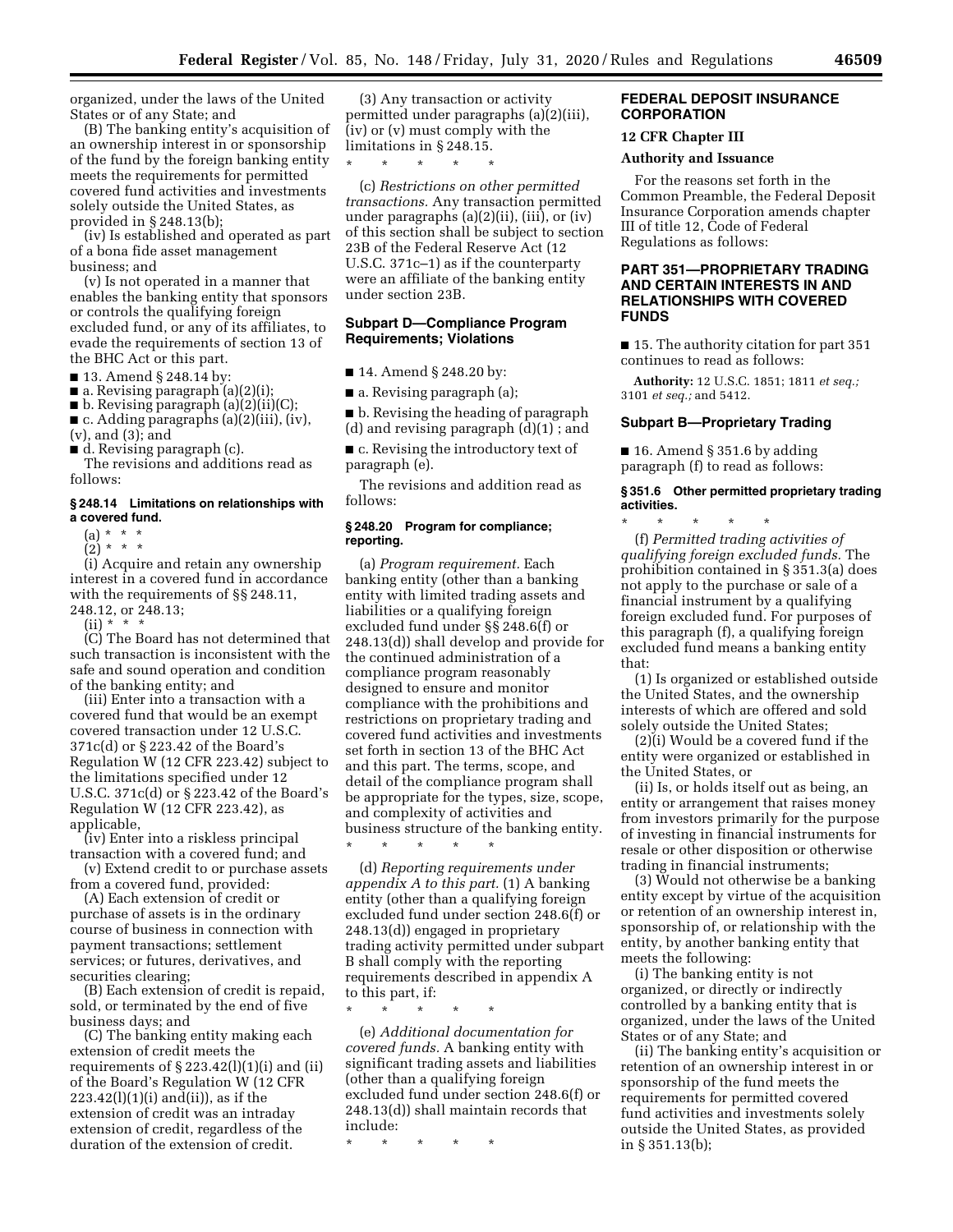(4) Is established and operated as part of a bona fide asset management business; and

(5) Is not operated in a manner that enables the banking entity that sponsors or controls the qualifying foreign excluded fund, or any of its affiliates, to evade the requirements of section 13 of the BHC Act or this part.

# **Subpart C—Covered Funds Activities and Investments**

■ 17. Amend § 351.10 by:

- $\blacksquare$  a. Revising paragraph (c)(1);
- $\blacksquare$  b. Revising paragraph  $(c)(3)(i);$
- $\blacksquare$  c. Revising paragraph (c)(8);

■ d. Revising the heading of paragraph (c)(10) and revising paragraph (c)(10)(i);

 $\blacksquare$  e. Revising paragraph (c)(11);

 $\blacksquare$  f. Adding paragraphs (c)(15), (16),

(17), and (18);

- g. Revising paragraph (d)(6); and
- h. Adding paragraph (d)(11).

The revisions and additions read as follows:

**§ 351.10 Prohibition on acquiring or retaining an ownership interest in and having certain relationships with a covered fund.** 

- \* \* \* \* \*
- (c) \* \* \*

(1) *Foreign public funds.* (i) Subject to paragraphs (c)(1)(ii) and (iii) of this section, an issuer that:

(A) Is organized or established outside of the United States; and

(B) Is authorized to offer and sell ownership interests, and such interests are offered and sold, through one or more public offerings.

(ii) With respect to a banking entity that is, or is controlled directly or indirectly by a banking entity that is, located in or organized under the laws of the United States or of any State and any issuer for which such banking entity acts as sponsor, the sponsoring banking entity may not rely on the exemption in paragraph (c)(1)(i) of this section for such issuer unless more than 75 percent of the ownership interests in the issuer are sold to persons other than:

(A) Such sponsoring banking entity;

(B) Such issuer;

(C) Affiliates of such sponsoring banking entity or such issuer; and

(D) Directors and senior executive officers as defined in § 225.71(c) of the Board's Regulation Y (12 CFR 225.71(c)) of such entities.

(iii) For purposes of paragraph  $(c)(1)(i)(B)$  of this section, the term *public offering* means a distribution (as defined in § 351.4(a)(3)) of securities in any jurisdiction outside the United States to investors, including retail investors, provided that:

(A) The distribution is subject to substantive disclosure and retail investor protection laws or regulations;

(B) With respect to an issuer for which the banking entity serves as the investment manager, investment adviser, commodity trading advisor, commodity pool operator, or sponsor, the distribution complies with all applicable requirements in the jurisdiction in which such distribution is being made;

(C) The distribution does not restrict availability to investors having a minimum level of net worth or net investment assets; and

(D) The issuer has filed or submitted, with the appropriate regulatory authority in such jurisdiction, offering disclosure documents that are publicly available.

\* \* \* \* \*

(3) \* \* \* (i) Is composed of no more than 10 unaffiliated co-venturers;

\* \* \* \* \* (8) *Loan securitizations.* (i) *Scope.* An issuing entity for asset-backed securities that satisfies all the conditions of this paragraph (c)(8) and the assets or holdings of which are composed solely of:

(A) Loans as defined in § 351.2(t);

(B) Rights or other assets designed to assure the servicing or timely distribution of proceeds to holders of such securities and rights or other assets that are related or incidental to purchasing or otherwise acquiring and holding the loans, provided that each asset that is a security (other than special units of beneficial interest and collateral certificates meeting the requirements of paragraph  $(c)(8)(v)$  of this section) meets the requirements of paragraph (c)(8)(iii) of this section;

(C) Interest rate or foreign exchange derivatives that meet the requirements of paragraph (c)(8)(iv) of this section;

(D) Special units of beneficial interest and collateral certificates that meet the requirements of paragraph (c)(8)(v) of this section; and

(E) Debt securities, other than assetbacked securities and convertible securities, provided that:

(*1*) The aggregate value of such debt securities does not exceed five percent of the aggregate value of loans held under paragraph (c)(8)(i)(A) of this section, cash and cash equivalents held under paragraph  $(c)(8)(iii)(A)$  of this section, and debt securities held under this paragraph (c)(8)(i)(E); and

(*2*) The aggregate value of the loans, cash and cash equivalents, and debt securities for purposes of this paragraph is calculated at par value at the most

recent time any such debt security is acquired, except that the issuing entity may instead determine the value of any such loan, cash equivalent, or debt security based on its fair market value if:

(*i*) The issuing entity is required to use the fair market value of such assets for purposes of calculating compliance with concentration limitations or other similar calculations under its transaction agreements, and

(*ii*) The issuing entity's valuation methodology values similarly situated assets consistently.

(ii) *Impermissible assets.* For purposes of this paragraph (c)(8), except as permitted under paragraph (c)(8)(i)(E) of this section, the assets or holdings of the issuing entity shall not include any of the following:

(A) A security, including an assetbacked security, or an interest in an equity or debt security other than as permitted in paragraphs (c)(8)(iii), (iv), or (v) of this section;

(B) A derivative, other than a derivative that meets the requirements of paragraph (c)(8)(iv) of this section; or

(C) A commodity forward contract. (iii) *Permitted securities.* 

Notwithstanding paragraph (c)(8)(ii)(A) of this section, the issuing entity may hold securities, other than debt securities permitted under paragraph  $(c)(8)(i)(E)$  of this section, if those securities are:

(A) Cash equivalents—which, for the purposes of this paragraph, means high quality, highly liquid investments whose maturity corresponds to the securitization's expected or potential need for funds and whose currency corresponds to either the underlying loans or the asset-backed securities—for purposes of the rights and assets in paragraph (c)(8)(i)(B) of this section; or

(B) Securities received in lieu of debts previously contracted with respect to the loans supporting the asset-backed securities.

(iv) *Derivatives.* The holdings of derivatives by the issuing entity shall be limited to interest rate or foreign exchange derivatives that satisfy all of the following conditions:

(A) The written terms of the derivatives directly relate to the loans, the asset-backed securities, the contractual rights or other assets described in paragraph (c)(8)(i)(B) of this section, or the debt securities described in paragraph (c)(8)(i)(E) of this section; and

(B) The derivatives reduce the interest rate and/or foreign exchange risks related to the loans, the asset-backed securities, the contractual rights or other assets described in paragraph (c)(8)(i)(B)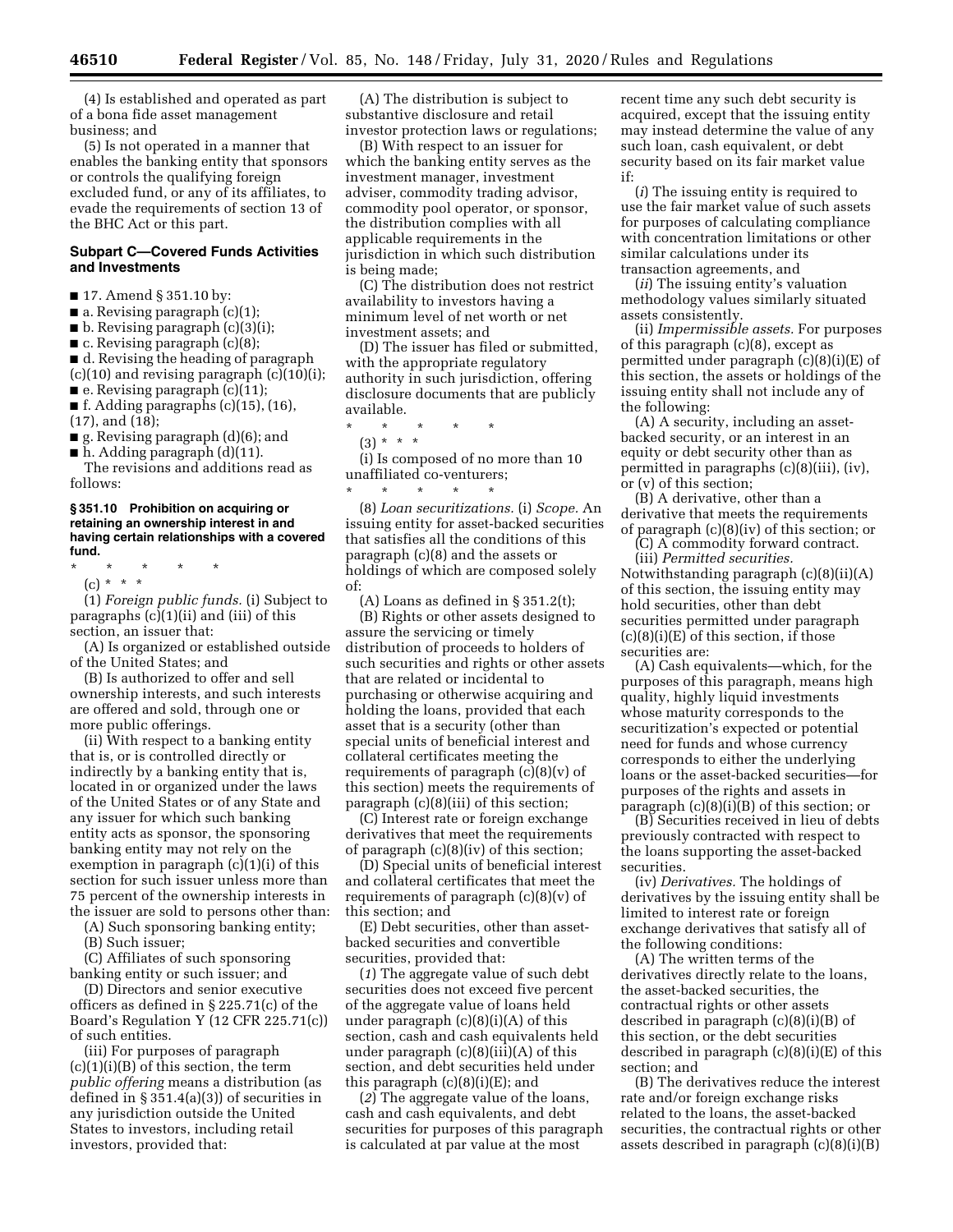of this section, or the debt securities described in paragraph (c)(8)(i)(E) of this section.

(v) *Special units of beneficial interest and collateral certificates.* The assets or holdings of the issuing entity may include collateral certificates and special units of beneficial interest issued by a special purpose vehicle, provided that:

(A) The special purpose vehicle that issues the special unit of beneficial interest or collateral certificate meets the requirements in this paragraph  $(c)(8);$ 

(B) The special unit of beneficial interest or collateral certificate is used for the sole purpose of transferring to the issuing entity for the loan securitization the economic risks and benefits of the assets that are permissible for loan securitizations under this paragraph (c)(8) and does not directly or indirectly transfer any interest in any other economic or financial exposure;

(C) The special unit of beneficial interest or collateral certificate is created solely to satisfy legal requirements or otherwise facilitate the structuring of the loan securitization; and

(D) The special purpose vehicle that issues the special unit of beneficial interest or collateral certificate and the issuing entity are established under the direction of the same entity that initiated the loan securitization.

\* \* \* \* \* (10) *Qualifying covered bonds.* (i) *Scope.* An entity owning or holding a dynamic or fixed pool of loans or other assets as provided in paragraph (c)(8) of this section for the benefit of the holders of covered bonds, provided that the assets in the pool are composed solely of assets that meet the conditions in paragraph (c)(8)(i) of this section. \* \* \* \* \*

(11) *SBICs and public welfare investment funds.* An issuer:

(i) That is a small business investment company, as defined in section 103(3) of the Small Business Investment Act of 1958 (15 U.S.C. 662), or that has received from the Small Business Administration notice to proceed to qualify for a license as a small business investment company, which notice or license has not been revoked, or that has voluntarily surrendered its license to operate as a small business investment company in accordance with 13 CFR 107.1900 and does not make any new investments (other than investments in cash equivalents, which, for the purposes of this paragraph, means high quality, highly liquid investments

whose maturity corresponds to the issuer's expected or potential need for funds and whose currency corresponds to the issuer's assets) after such voluntary surrender;

(ii) The business of which is to make investments that are:

(A) Designed primarily to promote the public welfare, of the type permitted under paragraph (11) of section 5136 of the Revised Statutes of the United States (12 U.S.C. 24), including the welfare of low- and moderate-income communities or families (such as providing housing, services, or jobs) and including investments that qualify for consideration under the regulations implementing the Community Reinvestment Act (12 U.S.C. 2901 *et seq.*); or

(B) Qualified rehabilitation expenditures with respect to a qualified rehabilitated building or certified historic structure, as such terms are defined in section 47 of the Internal Revenue Code of 1986 or a similar State historic tax credit program;

(iii) That has elected to be regulated or is regulated as a rural business investment company, as described in 15 U.S.C. 80b $-3(b)(8)(A)$  or (B), or that has terminated its participation as a rural business investment company in accordance with 7 CFR 4290.1900 and does not make any new investments (other than investments in cash equivalents, which, for the purposes of this paragraph, means high quality, highly liquid investments whose maturity corresponds to the issuer's expected or potential need for funds and whose currency corresponds to the issuer's assets) after such termination; or

(iv) That is a qualified opportunity fund, as defined in 26 U.S.C. 1400Z– 2(d).

\* \* \* \* \* (15) *Credit funds.* Subject to paragraphs  $(c)(15)(iii)$ ,  $(iv)$ , and  $(v)$  of this section, an issuer that satisfies the asset and activity requirements of paragraphs (c)(15)(i) and (ii) of this section.

(i) *Asset requirements.* The issuer's assets must be composed solely of:

(A) Loans as defined in  $\S 351.2(t)$ ;

(B) Debt instruments, subject to paragraph (c)(15)(iv) of this section;

(C) Rights and other assets that are related or incidental to acquiring, holding, servicing, or selling such loans or debt instruments, provided that:

(*1*) Each right or asset held under this paragraph (c)(15)(i)(C) that is a security is either:

(*i*) A cash equivalent (which, for the purposes of this paragraph, means high quality, highly liquid investments

whose maturity corresponds to the issuer's expected or potential need for funds and whose currency corresponds to either the underlying loans or the debt instruments);

(*ii*) A security received in lieu of debts previously contracted with respect to such loans or debt instruments; or

(*iii*) An equity security (or right to acquire an equity security) received on customary terms in connection with such loans or debt instruments; and

(*2*) Rights or other assets held under this paragraph  $(c)(15)(i)(C)$  of this section may not include commodity forward contracts or any derivative; and

(D) Interest rate or foreign exchange derivatives, if:

(*1*) The written terms of the derivative directly relate to the loans, debt instruments, or other rights or assets described in paragraph (c)(15)(i)(C) of this section; and

(*2*) The derivative reduces the interest rate and/or foreign exchange risks related to the loans, debt instruments, or other rights or assets described in paragraph  $(c)(15)(i)(C)$  of this section.

(ii) *Activity requirements.* To be eligible for the exclusion of paragraph (c)(15) of this section, an issuer must:

(A) Not engage in any activity that would constitute proprietary trading under  $\S 351.3(b)(1)(i)$ , as if the issuer were a banking entity; and

(B) Not issue asset-backed securities. (iii) *Requirements for a sponsor, investment adviser, or commodity trading advisor.* A banking entity that acts as a sponsor, investment adviser, or commodity trading advisor to an issuer that meets the conditions in paragraphs (c)(15)(i) and (ii) of this section may not rely on this exclusion unless the banking entity:

(A) Provides in writing to any prospective and actual investor in the issuer the disclosures required under § 351.11(a)(8) of this subpart, as if the issuer were a covered fund;

(B) Ensures that the activities of the issuer are consistent with safety and soundness standards that are substantially similar to those that would apply if the banking entity engaged in the activities directly; and

(C) Complies with the limitations imposed in § 351.14, as if the issuer were a covered fund, except the banking entity may acquire and retain any ownership interest in the issuer.

(iv) *Additional Banking Entity Requirements.* A banking entity may not rely on this exclusion with respect to an issuer that meets the conditions in paragraphs (c)(15)(i) and (ii) of this section unless:

(A) The banking entity does not, directly or indirectly, guarantee,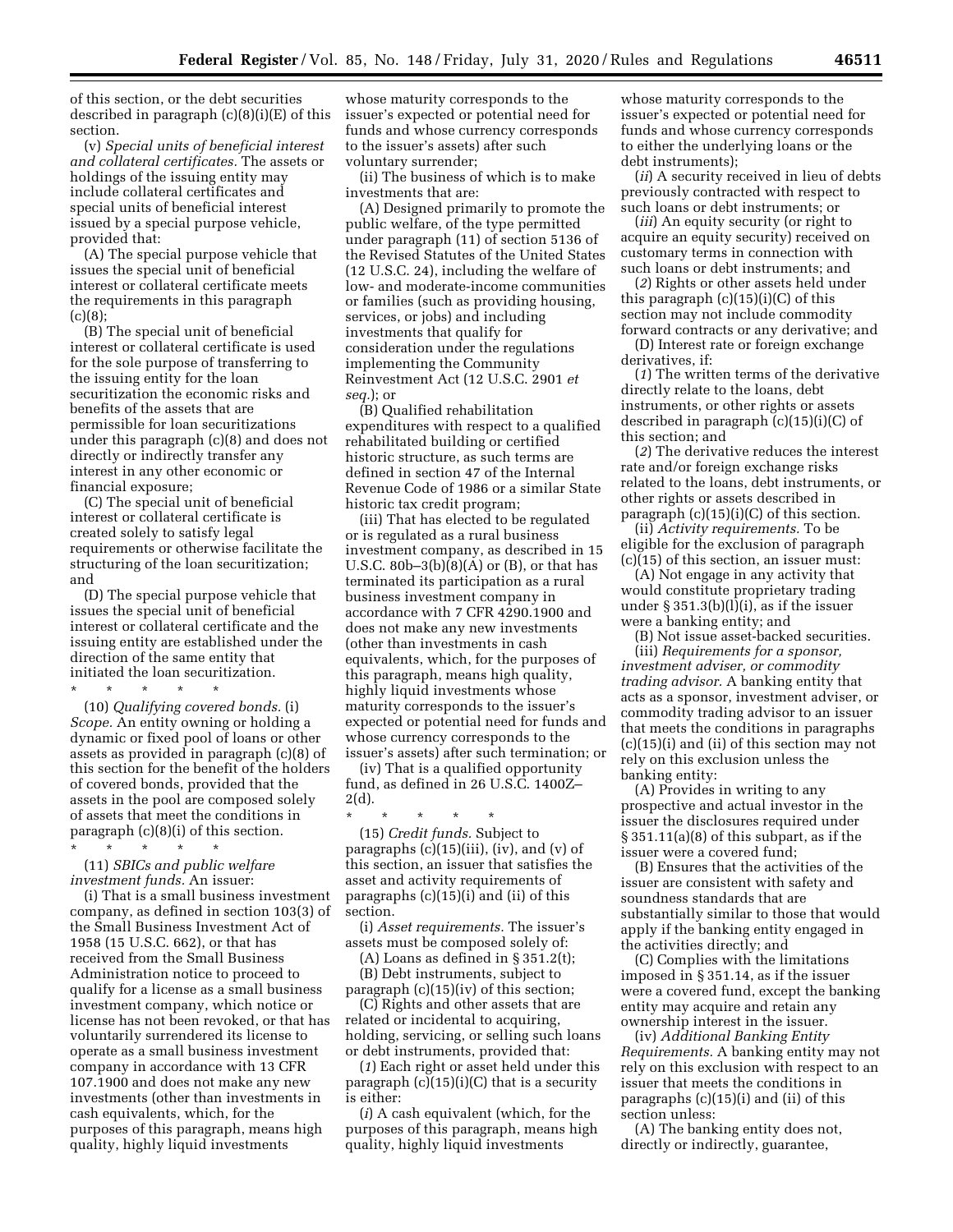assume, or otherwise insure the obligations or performance of the issuer or of any entity to which such issuer extends credit or in which such issuer invests; and

(B) Any assets the issuer holds pursuant to paragraphs (c)(15)(i)(B) or (i)(C)(*1*)(*iii*) of this section would be permissible for the banking entity to acquire and hold directly under applicable federal banking laws and regulations.

(v) *Investment and Relationship Limits.* A banking entity's investment in, and relationship with, the issuer must:

(A) Comply with the limitations imposed in § 351.15, as if the issuer were a covered fund; and

(B) Be conducted in compliance with, and subject to, applicable banking laws and regulations, including applicable safety and soundness standards.

(16) *Qualifying venture capital funds.*  (i) Subject to paragraphs (c)(16)(ii) through (iv) of this section, an issuer that:

(A) Is a venture capital fund as defined in 17 CFR 275.203(l)–1; and

(B) Does not engage in any activity that would constitute proprietary trading under  $\S 351.3(b)(1)(i)$ , as if the issuer were a banking entity.

(ii) A banking entity that acts as a sponsor, investment adviser, or commodity trading advisor to an issuer that meets the conditions in paragraph (c)(16)(i) of this section may not rely on this exclusion unless the banking entity:

(A) Provides in writing to any prospective and actual investor in the issuer the disclosures required under § 351.11(a)(8), as if the issuer were a covered fund;

(B) Ensures that the activities of the issuer are consistent with safety and soundness standards that are substantially similar to those that would apply if the banking entity engaged in the activities directly; and

(C) Complies with the restrictions in § 351.14 as if the issuer were a covered fund (except the banking entity may acquire and retain any ownership interest in the issuer).

(iii) The banking entity must not, directly or indirectly, guarantee, assume, or otherwise insure the obligations or performance of the issuer.

(iv) A banking entity's ownership interest in or relationship with the issuer must:

(A) Comply with the limitations imposed in § 351.15, as if the issuer were a covered fund; and

(B) Be conducted in compliance with, and subject to, applicable banking laws and regulations, including applicable safety and soundness standards.

(17) *Family wealth management vehicles.* (i) Subject to paragraph

(c)(17)(ii) of this section, any entity that is not, and does not hold itself out as being, an entity or arrangement that raises money from investors primarily for the purpose of investing in securities for resale or other disposition or otherwise trading in securities, and:

(A) If the entity is a trust, the grantor(s) of the entity are all family customers; and

(B) If the entity is not a trust:

(*1*) A majority of the voting interests in the entity are owned (directly or indirectly) by family customers;

(*2*) A majority of the interests in the entity are owned (directly or indirectly) by family customers;

(*3*) The entity is owned only by family customers and up to 5 closely related persons of the family customers; and

(C) Notwithstanding paragraph  $(c)(17)(i)(A)$  and  $(B)$  of this section, up to an aggregate 0.5 percent of the entity's outstanding ownership interests may be acquired or retained by one or more entities that are not family customers or closely related persons if the ownership interest is acquired or retained by such parties for the purpose of and to the extent necessary for establishing corporate separateness or addressing bankruptcy, insolvency, or similar concerns.

(ii) A banking entity may rely on the exclusion in paragraph (c)(17)(i) of this section with respect to an entity provided that the banking entity (or an affiliate):

(A) Provides bona fide trust, fiduciary, investment advisory, or commodity trading advisory services to the entity;

(B) Does not, directly or indirectly, guarantee, assume, or otherwise insure the obligations or performance of such entity;

(C) Complies with the disclosure obligations under § 351.11(a)(8), as if such entity were a covered fund, provided that the content may be modified to prevent the disclosure from being misleading and the manner of disclosure may be modified to accommodate the specific circumstances of the entity;

(D) Does not acquire or retain, as principal, an ownership interest in the entity, other than as described in paragraph (c)(17)(i)(C) of this section;

(E) Complies with the requirements of §§ 351.14(b) and 351.15, as if such entity were a covered fund; and

(F) Except for riskless principal transactions as defined in paragraph (d)(11) of this section, complies with the requirements of 12 CFR 223.15(a), as if such banking entity and its affiliates were a member bank and the entity were an affiliate thereof.

(iii) For purposes of paragraph (c)(17) of this section, the following definitions apply:

(A) *Closely related person* means a natural person (including the estate and estate planning vehicles of such person) who has longstanding business or personal relationships with any family customer.

(B) *Family customer* means: (*1*) A family client, as defined in Rule  $202(a)(11)(G)-1(d)(4)$  of the Investment Advisers Act of 1940 (17 CFR  $275.202(a)(11)(G)-1(d)(4)$ ; or

(*2*) Any natural person who is a father-in-law, mother-in-law, brother-inlaw, sister-in-law, son-in-law or daughter-in-law of a family client, or a spouse or a spousal equivalent of any of the foregoing.

(18) *Customer facilitation vehicles.* (i) Subject to paragraph (c)(18)(ii) of this section, an issuer that is formed by or at the request of a customer of the banking entity for the purpose of providing such customer (which may include one or more affiliates of such customer) with exposure to a transaction, investment strategy, or other service provided by the banking entity.

(ii) A banking entity may rely on the exclusion in paragraph (c)(18)(i) of this section with respect to an issuer provided that:

(A) All of the ownership interests of the issuer are owned by the customer (which may include one or more of its affiliates) for whom the issuer was created;

(B) Notwithstanding paragraph  $(c)(18)(ii)(A)$  of this section, up to an aggregate 0.5 percent of the issuer's outstanding ownership interests may be acquired or retained by one or more entities that are not customers if the ownership interest is acquired or retained by such parties for the purpose of and to the extent necessary for establishing corporate separateness or addressing bankruptcy, insolvency, or similar concerns; and

(C) The banking entity and its affiliates:

(*1*) Maintain documentation outlining how the banking entity intends to facilitate the customer's exposure to such transaction, investment strategy, or service;

(*2*) Do not, directly or indirectly, guarantee, assume, or otherwise insure the obligations or performance of such issuer;

(*3*) Comply with the disclosure obligations under § 351.11(a)(8), as if such issuer were a covered fund, provided that the content may be modified to prevent the disclosure from being misleading and the manner of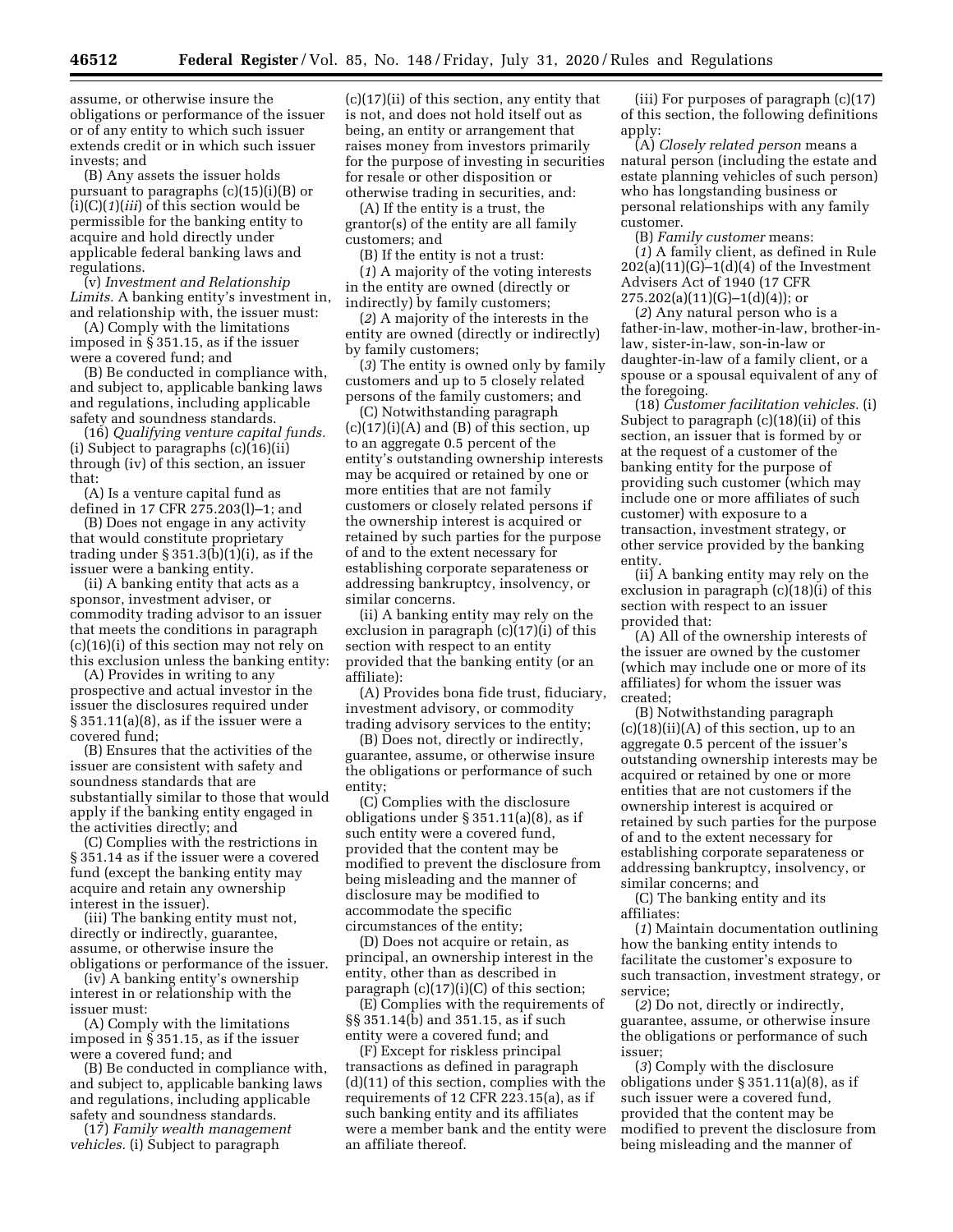disclosure may be modified to accommodate the specific circumstances of the issuer;

(*4*) Do not acquire or retain, as principal, an ownership interest in the issuer, other than as described in paragraph (c)(18)(ii)(B) of this section;

(*5*) Comply with the requirements of §§ 351.14(b) and 351.15, as if such issuer were a covered fund; and

(*6*) Except for riskless principal transactions as defined in paragraph (d)(11) of this section, comply with the requirements of 12 CFR 223.15(a), as if such banking entity and its affiliates were a member bank and the issuer were an affiliate thereof.

\* \* \* \* \*

(d) \* \* \*

(6) *Ownership interest.* (i) *Ownership interest* means any equity, partnership, or other similar interest. An other similar interest means an interest that:

(A) Has the right to participate in the selection or removal of a general partner, managing member, member of the board of directors or trustees, investment manager, investment adviser, or commodity trading advisor of the covered fund, excluding:

(*1*) The rights of a creditor to exercise remedies upon the occurrence of an event of default or an acceleration event; and

(*2*) The right to participate in the removal of an investment manager for ''cause'' or participate in the selection of a replacement manager upon an investment manager's resignation or removal. For purposes of this paragraph  $(d)(6)(i)(A)(2)$ , "cause" for removal of an investment manager means one or more of the following events: *(i)* The bankruptcy, insolvency, conservatorship or receivership of the investment manager;

*(ii)* The breach by the investment manager of any material provision of the covered fund's transaction agreements applicable to the investment manager;

*(iii)* The breach by the investment manager of material representations or warranties;

*(iv)* The occurrence of an act that constitutes fraud or criminal activity in the performance of the investment manager's obligations under the covered fund's transaction agreements;

*(v)* The indictment of the investment manager for a criminal offense, or the indictment of any officer, member, partner or other principal of the investment manager for a criminal offense materially related to his or her investment management activities;

*(vi)* A change in control with respect to the investment manager;

*(vii)* The loss, separation or incapacitation of an individual critical to the operation of the investment manager or primarily responsible for the management of the covered fund's assets; or

*(viii)* Other similar events that constitute ''cause'' for removal of an investment manager, provided that such events are not solely related to the performance of the covered fund or the investment manager's exercise of investment discretion under the covered fund's transaction agreements;

(B) Has the right under the terms of the interest to receive a share of the income, gains or profits of the covered fund;

(C) Has the right to receive the underlying assets of the covered fund after all other interests have been redeemed and/or paid in full (excluding the rights of a creditor to exercise remedies upon the occurrence of an event of default or an acceleration event);

(D) Has the right to receive all or a portion of excess spread (the positive difference, if any, between the aggregate interest payments received from the underlying assets of the covered fund and the aggregate interest paid to the holders of other outstanding interests);

(E) Provides under the terms of the interest that the amounts payable by the covered fund with respect to the interest could be reduced based on losses arising from the underlying assets of the covered fund, such as allocation of losses, write-downs or charge-offs of the outstanding principal balance, or reductions in the amount of interest due and payable on the interest;

(F) Receives income on a pass-through basis from the covered fund, or has a rate of return that is determined by reference to the performance of the underlying assets of the covered fund; or

(G) Any synthetic right to have, receive, or be allocated any of the rights in paragraphs  $(d)(6)(i)(A)$  through  $(F)$  of this section.

(ii) Ownership interest does not include:

(A) Restricted profit interest, which is an interest held by an entity (or an employee or former employee thereof) in a covered fund for which the entity (or employee thereof) serves as investment manager, investment adviser, commodity trading advisor, or other service provider, so long as:

(*1*) The sole purpose and effect of the interest is to allow the entity (or employee or former employee thereof) to share in the profits of the covered fund as performance compensation for the investment management, investment advisory, commodity trading advisory, or other services provided to the

covered fund by the entity (or employee or former employee thereof), provided that the entity (or employee or former employee thereof) may be obligated under the terms of such interest to return profits previously received;

(*2*) All such profit, once allocated, is distributed to the entity (or employee or former employee thereof) promptly after being earned or, if not so distributed, is retained by the covered fund for the sole purpose of establishing a reserve amount to satisfy contractual obligations with respect to subsequent losses of the covered fund and such undistributed profit of the entity (or employee or former employee thereof) does not share in the subsequent investment gains of the covered fund;

(*3*) Any amounts invested in the covered fund, including any amounts paid by the entity in connection with obtaining the restricted profit interest, are within the limits of § 351.12 of this subpart; and

(*4*) The interest is not transferable by the entity (or employee or former employee thereof) except to an affiliate thereof (or an employee of the banking entity or affiliate), to immediate family members, or through the intestacy, of the employee or former employee, or in connection with a sale of the business that gave rise to the restricted profit interest by the entity (or employee or former employee thereof) to an unaffiliated party that provides investment management, investment advisory, commodity trading advisory, or other services to the fund.

(B) Any senior loan or senior debt interest that has the following characteristics:

(*1*) Under the terms of the interest the holders of such interest do not have the right to receive a share of the income, gains, or profits of the covered fund, but are entitled to receive only:

(*i*) Interest at a stated interest rate, as well as commitment fees or other fees, which are not determined by reference to the performance of the underlying assets of the covered fund; and

(*ii*) Repayment of a fixed principal amount, on or before a maturity date, in a contractually-determined manner (which may include prepayment premiums intended solely to reflect, and compensate holders of the interest for, forgone income resulting from an early prepayment);

(*2*) The entitlement to payments under the terms of the interest are absolute and could not be reduced based on losses arising from the underlying assets of the covered fund, such as allocation of losses, writedowns or charge-offs of the outstanding principal balance, or reductions in the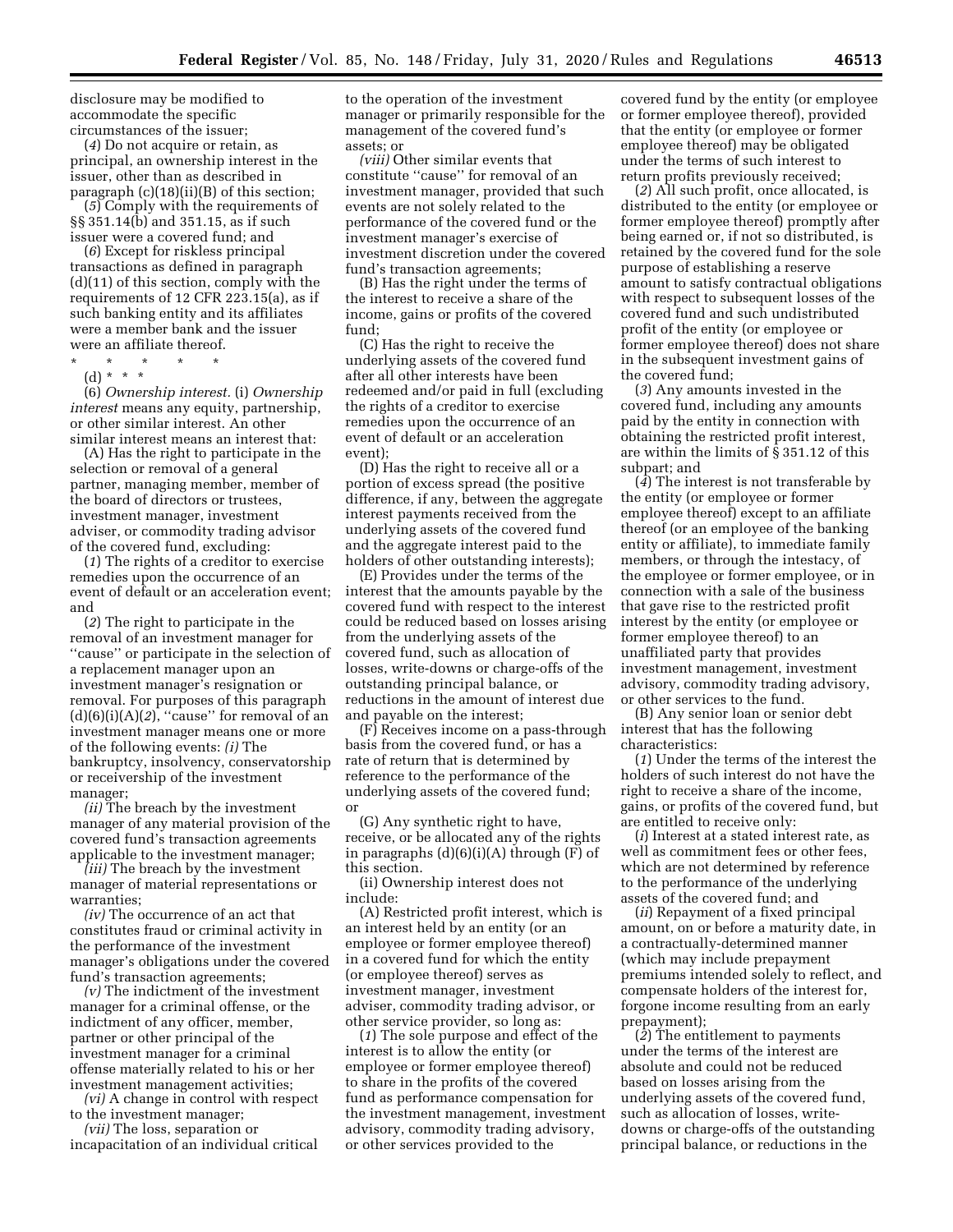amount of interest due and payable on the interest; and

(*3*) The holders of the interest are not entitled to receive the underlying assets of the covered fund after all other interests have been redeemed or paid in full (excluding the rights of a creditor to exercise remedies upon the occurrence of an event of default or an acceleration event).

\* \* \* \* \*

(11) *Riskless principal transaction.*  Riskless principal transaction means a transaction in which a banking entity, after receiving an order from a customer to buy (or sell) a security, purchases (or sells) the security in the secondary market for its own account to offset a contemporaneous sale to (or purchase from) the customer.

- 18. Amend § 351.12 by:
- $\blacksquare$  a. Revising paragraph  $(b)(1)(ii)$ ;
- $\blacksquare$  b. Revising paragraph (b)(4);
- c. Adding paragraph (b)(5);
- d. Revising paragraph (c)(1); and
- e. Revising paragraphs (d) and (e). The revisions and addition read as follows:

#### **§ 351.12 Permitted investment in a covered fund.**

- \* \* \* \* \*
- (b) \* \* \*
- $(1) * * * *$

(ii) *Treatment of registered investment companies, SEC-regulated business development companies, and foreign public funds.* For purposes of paragraph  $(b)(1)(i)$  of this section, a registered investment company, SEC-regulated business development companies, or foreign public fund as described in § 351.10(c)(1) will not be considered to be an affiliate of the banking entity so long as:

(A) The banking entity, together with its affiliates, does not own, control, or hold with the power to vote 25 percent or more of the voting shares of the company or fund; and

(B) The banking entity, or an affiliate of the banking entity, provides investment advisory, commodity trading advisory, administrative, and other services to the company or fund in compliance with the limitations under applicable regulation, order, or other authority.

\* \* \* \* \* (4) *Multi-tier fund investments.* (i) *Master-feeder fund investments.* If the principal investment strategy of a covered fund (the ''feeder fund'') is to invest substantially all of its assets in another single covered fund (the ''master fund''), then for purposes of the investment limitations in paragraphs  $(a)(2)(i)(B)$  and  $(a)(2)(ii)$  of this section,

the banking entity's permitted investment in such funds shall be measured only by reference to the value of the master fund. The banking entity's permitted investment in the master fund shall include any investment by the banking entity in the master fund, as well as the banking entity's pro-rata share of any ownership interest in the master fund that is held through the feeder fund; and

(ii) *Fund-of-funds investments.* If a banking entity organizes and offers a covered fund pursuant to § 351.11 for the purpose of investing in other covered funds (a ''fund of funds'') and that fund of funds itself invests in another covered fund that the banking entity is permitted to own, then the banking entity's permitted investment in that other fund shall include any investment by the banking entity in that other fund, as well as the banking entity's pro-rata share of any ownership interest in the fund that is held through the fund of funds. The investment of the banking entity may not represent more than 3 percent of the amount or value of any single covered fund.

(5) *Parallel Investments and Co-Investments.* (i) A banking entity shall not be required to include in the calculation of the investment limits under paragraph (a)(2) of this section any investment the banking entity makes alongside a covered fund as long as the investment is made in compliance with applicable laws and regulations, including applicable safety and soundness standards.

(ii) A banking entity shall not be restricted under this section in the amount of any investment the banking entity makes alongside a covered fund as long as the investment is made in compliance with applicable laws and regulations, including applicable safety and soundness standards.

 $(c) * * * *$ (1)(i) For purposes of paragraph (a)(2)(iii) of this section, the aggregate value of all ownership interests held by a banking entity shall be the sum of all amounts paid or contributed by the banking entity in connection with acquiring or retaining an ownership interest in covered funds (together with any amounts paid by the entity in connection with obtaining a restricted profit interest under § 351.10(d)(6)(ii)),

on a historical cost basis; (ii) Treatment of employee and director restricted profit interests financed by the banking entity. For purposes of paragraph (c)(1)(i) of this section, an investment by a director or employee of a banking entity who acquires a restricted profit interest in his or her personal capacity in a covered

fund sponsored by the banking entity will be attributed to the banking entity if the banking entity, directly or indirectly, extends financing for the purpose of enabling the director or employee to acquire the restricted profit interest in the fund and the financing is used to acquire such ownership interest in the covered fund.

\* \* \* \* \*

(d) *Capital treatment for a permitted investment in a covered fund.* For purposes of calculating compliance with the applicable regulatory capital requirements, a banking entity shall deduct from the banking entity's tier 1 capital (as determined under paragraph (c)(2) of this section) the greater of:

(1)(i) The sum of all amounts paid or contributed by the banking entity in connection with acquiring or retaining an ownership interest (together with any amounts paid by the entity in connection with obtaining a restricted profit interest under § 351.10(d)(6)(ii) of subpart C of this part), on a historical cost basis, plus any earnings received; and

(ii) The fair market value of the banking entity's ownership interests in the covered fund as determined under paragraph (b)(2)(ii) or (b)(3) of this section (together with any amounts paid by the entity in connection with obtaining a restricted profit interest under  $\S 351.10(d)(6)(ii)$  of subpart C of this part), if the banking entity accounts for the profits (or losses) of the fund investment in its financial statements.

(2) Treatment of employee and director restricted profit interests financed by the banking entity. For purposes of paragraph (d)(1) of this section, an investment by a director or employee of a banking entity who acquires a restricted profit interest in his or her personal capacity in a covered fund sponsored by the banking entity will be attributed to the banking entity if the banking entity, directly or indirectly, extends financing for the purpose of enabling the director or employee to acquire the restricted profit interest in the fund and the financing is used to acquire such ownership interest in the covered fund.

(e) *Extension of time to divest an ownership interest.* (1) *Extension period.*  Upon application by a banking entity, the Board may extend the period under paragraph (a)(2)(i) of this section for up to 2 additional years if the Board finds that an extension would be consistent with safety and soundness and not detrimental to the public interest.

(2) *Application requirements.* An application for extension must: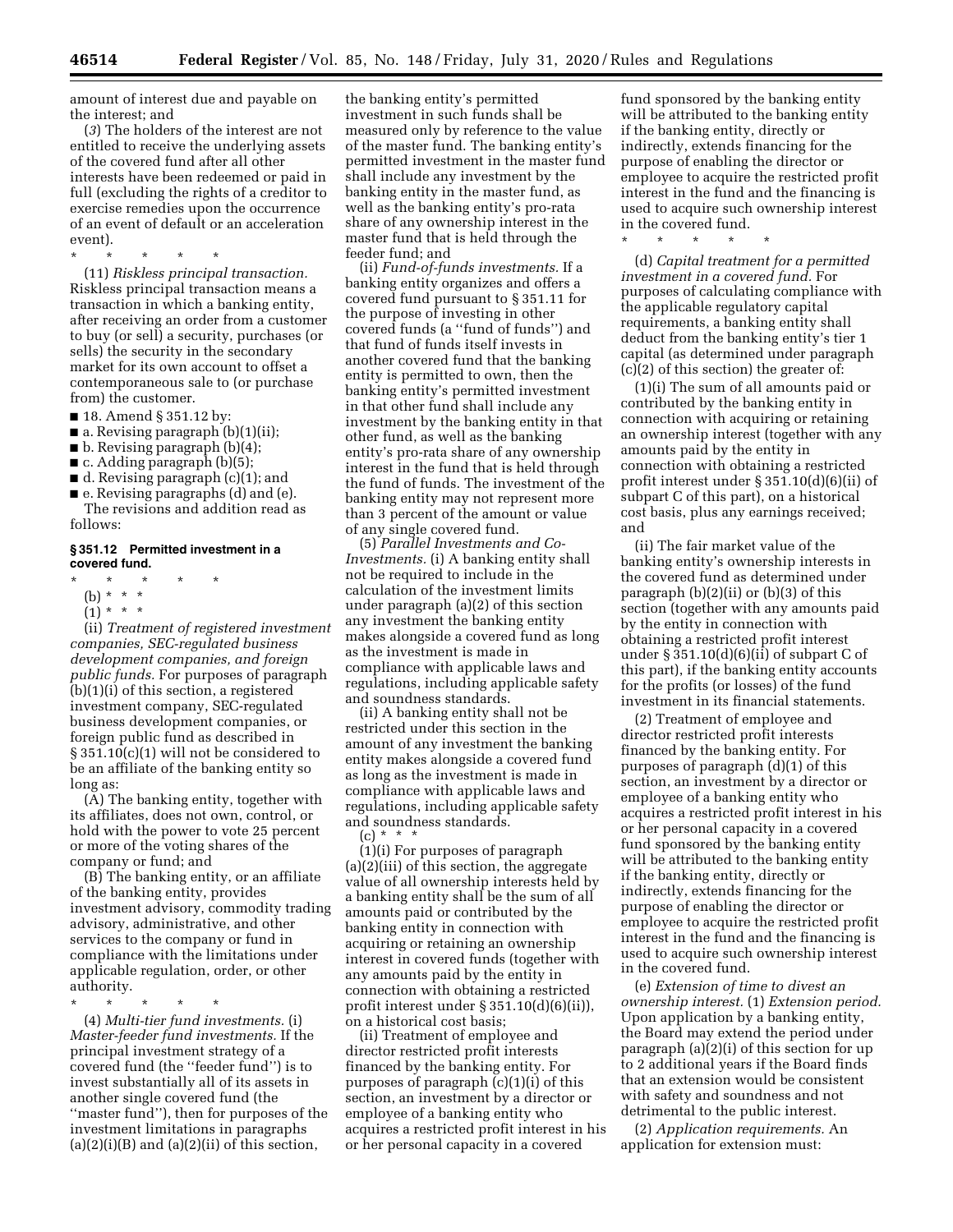(i) Be submitted to the Board at least 90 days prior to the expiration of the applicable time period;

(ii) Provide the reasons for application, including information that addresses the factors in paragraph (e)(3) of this section; and

(iii) Explain the banking entity's plan for reducing the permitted investment in a covered fund through redemption, sale, dilution or other methods as required in paragraph (a)(2) of this section.

(3) *Factors governing the Board determinations.* In reviewing any application under paragraph (e)(1) of this section, the Board may consider all the facts and circumstances related to the permitted investment in a covered fund, including:

(i) Whether the investment would result, directly or indirectly, in a material exposure by the banking entity to high-risk assets or high-risk trading strategies;

(ii) The contractual terms governing the banking entity's interest in the covered fund;

(iii) The date on which the covered fund is expected to have attracted sufficient investments from investors unaffiliated with the banking entity to enable the banking entity to comply with the limitations in paragraph (a)(2)(i) of this section;

(iv) The total exposure of the covered banking entity to the investment and the risks that disposing of, or maintaining, the investment in the covered fund may pose to the banking entity and the financial stability of the United States;

(v) The cost to the banking entity of divesting or disposing of the investment within the applicable period;

(vi) Whether the investment or the divestiture or conformance of the investment would involve or result in a material conflict of interest between the banking entity and unaffiliated parties, including clients, customers, or counterparties to which it owes a duty;

(vii) The banking entity's prior efforts to reduce through redemption, sale, dilution, or other methods its ownership interests in the covered fund, including activities related to the marketing of interests in such covered fund;

(viii) Market conditions; and

(ix) Any other factor that the Board believes appropriate.

(4) *Authority to impose restrictions on activities or investment during any extension period.* The Board may impose such conditions on any extension approved under paragraph (e)(1) of this section as the Board determines are necessary or appropriate to protect the safety and soundness of the banking entity or the financial

stability of the United States, address material conflicts of interest or other unsound banking practices, or otherwise further the purposes of section 13 of the BHC Act and this part.

(5) *Consultation.* In the case of a banking entity that is primarily regulated by another Federal banking agency, the SEC, or the CFTC, the Board will consult with such agency prior to acting on an application by the banking entity for an extension under paragraph (e)(1) of this section.

 $\blacksquare$  19. Amend § 351.13 by adding paragraph (d) to read as follows:

## **§ 351.13 Other permitted covered fund activities and investments.**

\* \* \* \* \* (d) *Permitted covered fund activities and investments of qualifying foreign excluded funds.* (1) The prohibition contained in § 351.10(a) does not apply to a qualifying foreign excluded fund.

(2) For purposes of this paragraph (d), a qualifying foreign excluded fund means a banking entity that:

(i) Is organized or established outside the United States, and the ownership interests of which are offered and sold solely outside the United States;

(ii)(A) Would be a covered fund if the entity were organized or established in the United States, or

(B) Is, or holds itself out as being, an entity or arrangement that raises money from investors primarily for the purpose of investing in financial instruments for resale or other disposition or otherwise trading in financial instruments;

(iii) Would not otherwise be a banking entity except by virtue of the acquisition or retention of an ownership interest in, sponsorship of, or relationship with the entity, by another banking entity that meets the following:

(A) The banking entity is not organized, or directly or indirectly controlled by a banking entity that is organized, under the laws of the United States or of any State; and

(B) The banking entity's acquisition of an ownership interest in or sponsorship of the fund by the foreign banking entity meets the requirements for permitted covered fund activities and investments solely outside the United States, as provided in § 351.13(b);

(iv) Is established and operated as part of a bona fide asset management business; and

(v) Is not operated in a manner that enables the banking entity that sponsors or controls the qualifying foreign excluded fund, or any of its affiliates, to evade the requirements of section 13 of the BHC Act or this part.

■ 20. Amend § 351.14 by:

 $\blacksquare$  a. Revising paragraph  $(a)(2)(i)$ ;

- $\blacksquare$  b. Revising paragraph (a)(2)(ii)(C);
- c. Adding paragraphs (a)(2)(iii), (iv),
- (v), and (3); and

■ d. Revising paragraph (c).

The revisions and additions read as follows:

### **§ 351.14 Limitations on relationships with a covered fund.**

 $(a) * * * *$ 

 $(2) * * * *$ 

(i) Acquire and retain any ownership interest in a covered fund in accordance with the requirements of §§ 351.11, 351.12, or 351.13;

 $(ii) * * * *$ 

(C) The Board has not determined that such transaction is inconsistent with the safe and sound operation and condition of the banking entity; and

(iii) Enter into a transaction with a covered fund that would be an exempt covered transaction under 12 U.S.C. 371c(d) or § 223.42 of the Board's Regulation W (12 CFR 223.42) subject to the limitations specified under 12 U.S.C. 371c(d) or § 223.42 of the Board's Regulation W (12 CFR 223.42), as applicable,

(iv) Enter into a riskless principal transaction with a covered fund; and

(v) Extend credit to or purchase assets from a covered fund, provided:

(A) Each extension of credit or purchase of assets is in the ordinary course of business in connection with payment transactions; settlement services; or futures, derivatives, and securities clearing;

(B) Each extension of credit is repaid, sold, or terminated by the end of five business days; and

(C) The banking entity making each extension of credit meets the requirements of  $\S 223.42(l)(1)(i)$  and (ii) of the Board's Regulation W (12 CFR 223.42(l)(1)(i) and(ii)), as if the extension of credit was an intraday extension of credit, regardless of the duration of the extension of credit.

(3) Any transaction or activity permitted under paragraphs (a)(2)(iii), (iv) or (v) must comply with the limitations in § 351.15.

\* \* \* \* \*

(c) *Restrictions on other permitted transactions.* Any transaction permitted under paragraphs (a)(2)(ii), (iii), or (iv) of this section shall be subject to section 23B of the Federal Reserve Act (12 U.S.C. 371c–1) as if the counterparty were an affiliate of the banking entity under section 23B.

# **Subpart D—Compliance Program Requirements; Violations**

- 21. Amend § 351.20 by:
- a. Revising paragraph (a);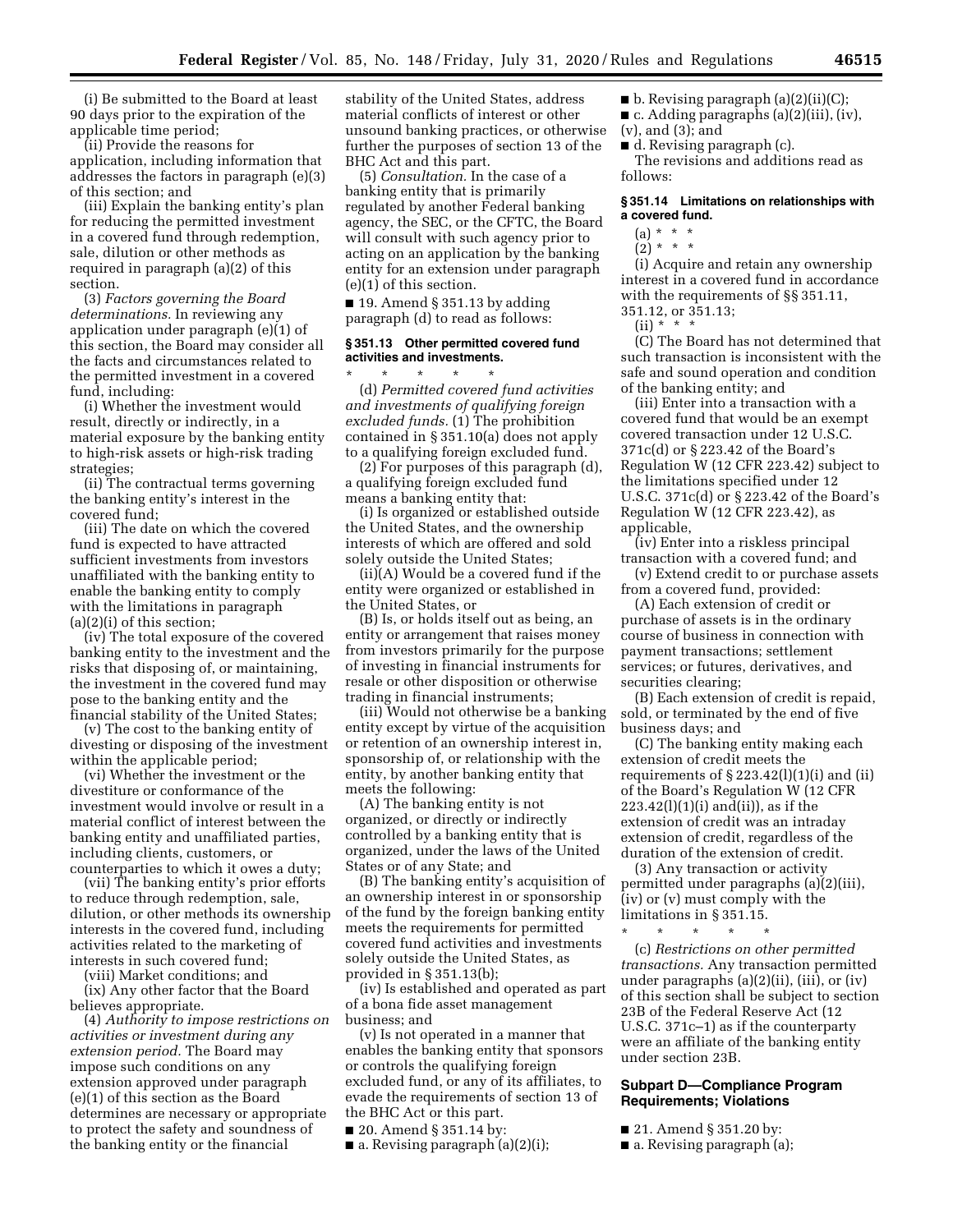■ b. Revising the heading of paragraph (d) and revising paragraph (d)(1); and

■ c. Revising the introductory text of paragraph (e).

The revisions and addition read as follows:

### **§ 351.20 Program for compliance; reporting.**

(a) *Program requirement.* Each banking entity (other than a banking entity with limited trading assets and liabilities or a qualifying foreign excluded fund under section 351.6(f) or 351.13(d)) shall develop and provide for the continued administration of a compliance program reasonably designed to ensure and monitor compliance with the prohibitions and restrictions on proprietary trading and covered fund activities and investments set forth in section 13 of the BHC Act and this part. The terms, scope, and detail of the compliance program shall be appropriate for the types, size, scope, and complexity of activities and business structure of the banking entity.

\* \* \* \* \*

(d) *Reporting requirements under appendix A to this part.* (1) A banking entity (other than a qualifying foreign excluded fund under section 351.6(f) or 351.13(d)) engaged in proprietary trading activity permitted under subpart B shall comply with the reporting requirements described in appendix A to this part, if:

\* \* \* \* \*

(e) *Additional documentation for covered funds.* A banking entity with significant trading assets and liabilities (other than a qualifying foreign excluded fund under section 351.6(f) or 351.13(d)) shall maintain records that include:

\* \* \* \* \* **COMMODITY FUTURES TRADING COMMISSION** 

# **17 CFR Chapter I**

# **Authority and Issuance**

For the reasons set forth in the Common Preamble, the Commodity Futures Trading Commission amends part 75 to chapter I of title 17 of the Code of Federal Regulations as follows:

# **PART 75—PROPRIETARY TRADING AND CERTAIN INTERESTS IN AND RELATIONSHIPS WITH COVERED FUNDS**

■ 22. The authority citation for part 75 continues to read as follows:

**Authority:** 12 U.S.C. 1851.

# **Subpart B—Proprietary Trading**

■ 23. Amend § 75.6 by adding paragraph (f) to read as follows:

# **§ 75.6 Other permitted proprietary trading activities.**

\* \* \* \* \* (f) *Permitted trading activities of qualifying foreign excluded funds.* The prohibition contained in § 75.3(a) does not apply to the purchase or sale of a financial instrument by a qualifying foreign excluded fund. For purposes of this paragraph (f), a qualifying foreign excluded fund means a banking entity that:

(1) Is organized or established outside the United States, and the ownership interests of which are offered and sold solely outside the United States;

(2)(i) Would be a covered fund if the entity were organized or established in the United States, or

(ii) Is, or holds itself out as being, an entity or arrangement that raises money from investors primarily for the purpose of investing in financial instruments for resale or other disposition or otherwise trading in financial instruments;

(3) Would not otherwise be a banking entity except by virtue of the acquisition or retention of an ownership interest in, sponsorship of, or relationship with the entity, by another banking entity that meets the following:

(i) The banking entity is not organized, or directly or indirectly controlled by a banking entity that is organized, under the laws of the United States or of any State; and

(ii) The banking entity's acquisition or retention of an ownership interest in or sponsorship of the fund meets the requirements for permitted covered fund activities and investments solely outside the United States, as provided in § 75.13(b);

(4) Is established and operated as part of a bona fide asset management business; and

(5) Is not operated in a manner that enables the banking entity that sponsors or controls the qualifying foreign excluded fund, or any of its affiliates, to evade the requirements of section 13 of the BHC Act or this part.

# **Subpart C—Covered Funds Activities and Investments**

- 24. Amend § 75.10 by:
- $\blacksquare$  a. Revising paragraph (c)(1);
- $\blacksquare$  b. Revising paragraph  $(c)(3)(i);$
- c. Revising paragraph (c)(8);
- d. Revising the heading of paragraph
- $(c)(10)$  and revising paragraph  $(c)(10)(i);$
- $\blacksquare$  e. Revising paragraph (c)(11);
- $\blacksquare$  f. Adding paragraphs (c)(15), (16), (17), and (18);

 $\blacksquare$  g. Revising paragraph  $(d)(6)$ ; and

■ h. Adding paragraph (d)(11).

The revisions and additions read as follows:

#### **§ 75.10 Prohibition on acquiring or retaining an ownership interest in and having certain relationships with a covered fund.**

\* \* \* \* \*

(c) \* \* \*

(1) *Foreign public funds.* (i) Subject to paragraphs  $(c)(1)(ii)$  and  $(iii)$  of this section, an issuer that:

(A) Is organized or established outside of the United States; and

(B) Is authorized to offer and sell ownership interests, and such interests are offered and sold, through one or more public offerings.

(ii) With respect to a banking entity that is, or is controlled directly or indirectly by a banking entity that is, located in or organized under the laws of the United States or of any State and any issuer for which such banking entity acts as sponsor, the sponsoring banking entity may not rely on the exemption in paragraph (c)(1)(i) of this section for such issuer unless more than 75 percent of the ownership interests in the issuer are sold to persons other than:

(A) Such sponsoring banking entity; (B) Such issuer;

(C) Affiliates of such sponsoring banking entity or such issuer; and

(D) Directors and senior executive officers as defined in § 225.71(c) of the Board's Regulation Y (12 CFR 225.71(c)) of such entities.

(iii) For purposes of paragraph  $(c)(1)(i)(B)$  of this section, the term ''public offering'' means a distribution (as defined in  $\S 75.4(a)(3)$ ) of securities in any jurisdiction outside the United States to investors, including retail investors, provided that:

(A) The distribution is subject to substantive disclosure and retail investor protection laws or regulations;

(B) With respect to an issuer for which the banking entity serves as the investment manager, investment adviser, commodity trading advisor, commodity pool operator, or sponsor, the distribution complies with all applicable requirements in the jurisdiction in which such distribution is being made;

(C) The distribution does not restrict availability to investors having a minimum level of net worth or net investment assets; and

(D) The issuer has filed or submitted, with the appropriate regulatory authority in such jurisdiction, offering disclosure documents that are publicly available.

\* \* \* \* \*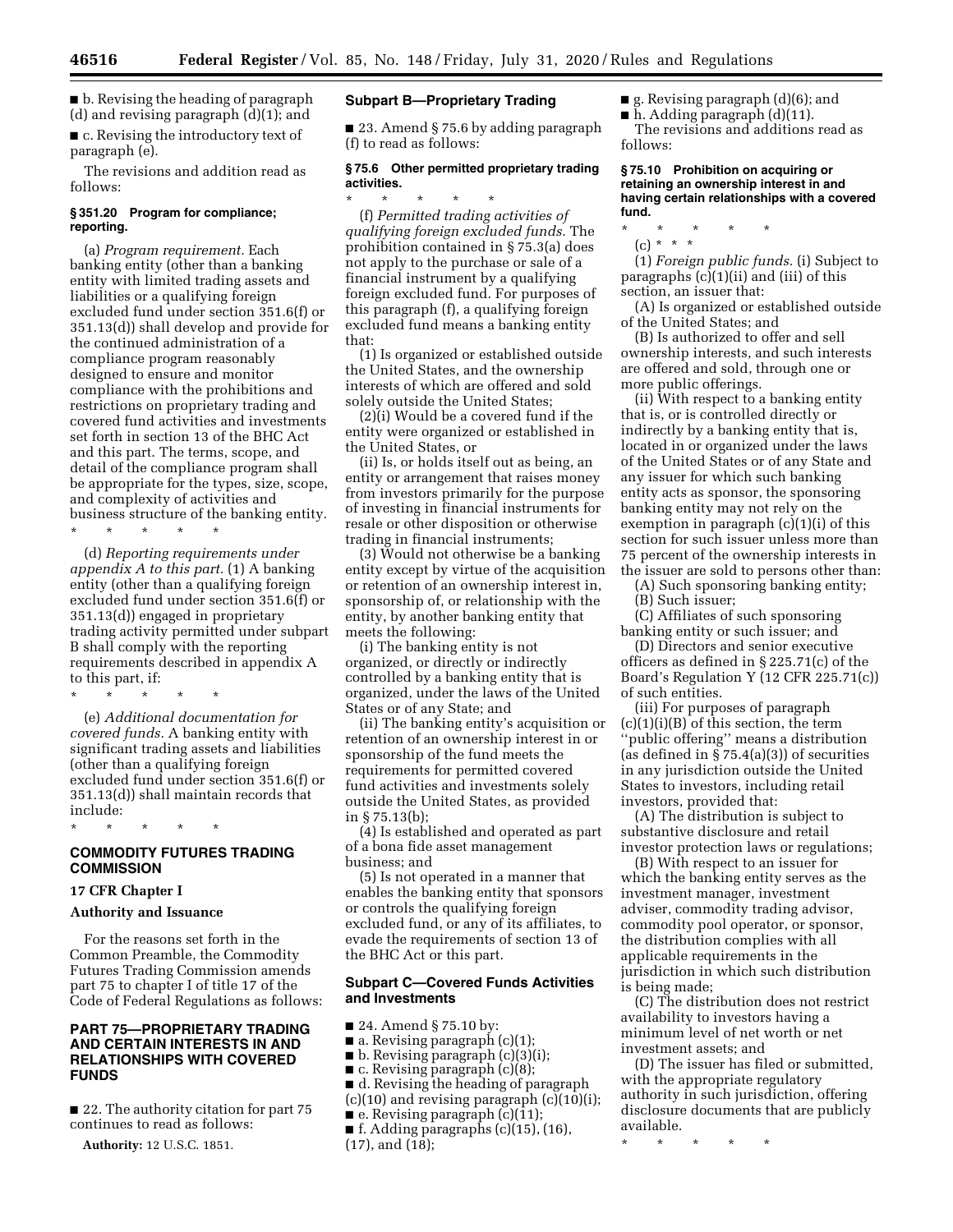$(3) * * * *$ 

\* \* \* \* \*

(i) Is composed of no more than 10 unaffiliated co-venturers;

(8) *Loan securitizations.* (i) *Scope.* An issuing entity for asset-backed securities that satisfies all the conditions of this paragraph (c)(8) and the assets or holdings of which are composed solely of:

(A) Loans as defined in  $\S 75.2(t)$ ; (B) Rights or other assets designed to assure the servicing or timely distribution of proceeds to holders of such securities and rights or other assets that are related or incidental to purchasing or otherwise acquiring and holding the loans, provided that each asset that is a security (other than special units of beneficial interest and collateral certificates meeting the requirements of paragraph (c)(8)(v) of this section) meets the requirements of paragraph (c)(8)(iii) of this section;

(C) Interest rate or foreign exchange derivatives that meet the requirements of paragraph (c)(8)(iv) of this section;

(D) Special units of beneficial interest and collateral certificates that meet the requirements of paragraph  $(c)(8)(v)$  of this section; and

(E) Debt securities, other than assetbacked securities and convertible securities, provided that:

(*1*) The aggregate value of such debt securities does not exceed five percent of the aggregate value of loans held under paragraph  $(c)(8)(i)(A)$  of this section, cash and cash equivalents held under paragraph (c)(8)(iii)(A) of this section, and debt securities held under this paragraph  $(c)(8)(i)(E)$ ; and

(*2*) The aggregate value of the loans, cash and cash equivalents, and debt securities for purposes of this paragraph is calculated at par value at the most recent time any such debt security is acquired, except that the issuing entity may instead determine the value of any such loan, cash equivalent, or debt security based on its fair market value if:

(*i*) The issuing entity is required to use the fair market value of such assets for purposes of calculating compliance with concentration limitations or other similar calculations under its transaction agreements, and

(*ii*) The issuing entity's valuation methodology values similarly situated assets consistently.

(ii) *Impermissible assets.* For purposes of this paragraph (c)(8), except as permitted under paragraph (c)(8)(i)(E) of this section, the assets or holdings of the issuing entity shall not include any of the following:

(A) A security, including an assetbacked security, or an interest in an

equity or debt security other than as permitted in paragraphs (c)(8)(iii), (iv), or (v) of this section;

(B) A derivative, other than a derivative that meets the requirements of paragraph (c)(8)(iv) of this section; or (C) A commodity forward contract.

(iii) *Permitted securities.*  Notwithstanding paragraph (c)(8)(ii)(A) of this section, the issuing entity may hold securities, other than debt securities permitted under paragraph  $(c)(8)(i)(E)$  of this section, if those securities are:

(A) Cash equivalents—which, for the purposes of this paragraph, means high quality, highly liquid investments whose maturity corresponds to the securitization's expected or potential need for funds and whose currency corresponds to either the underlying loans or the asset-backed securities—for purposes of the rights and assets in paragraph  $(c)(8)(i)(B)$  of this section; or

(B) Securities received in lieu of debts previously contracted with respect to the loans supporting the asset-backed securities.

(iv) *Derivatives.* The holdings of derivatives by the issuing entity shall be limited to interest rate or foreign exchange derivatives that satisfy all of the following conditions:

(A) The written terms of the derivatives directly relate to the loans, the asset-backed securities, the contractual rights or other assets described in paragraph (c)(8)(i)(B) of this section, or the debt securities described in paragraph (c)(8)(i)(E) of this section; and

(B) The derivatives reduce the interest rate and/or foreign exchange risks related to the loans, the asset-backed securities, the contractual rights or other assets described in paragraph (c)(8)(i)(B) of this section, or the debt securities described in paragraph (c)(8)(i)(E) of this section.

(v) *Special units of beneficial interest and collateral certificates.* The assets or holdings of the issuing entity may include collateral certificates and special units of beneficial interest issued by a special purpose vehicle, provided that:

(A) The special purpose vehicle that issues the special unit of beneficial interest or collateral certificate meets the requirements in this paragraph  $(c)(8)$ ;

(B) The special unit of beneficial interest or collateral certificate is used for the sole purpose of transferring to the issuing entity for the loan securitization the economic risks and benefits of the assets that are permissible for loan securitizations under this paragraph (c)(8) and does not directly or indirectly transfer any interest in any other economic or financial exposure;

(C) The special unit of beneficial interest or collateral certificate is created solely to satisfy legal requirements or otherwise facilitate the structuring of the loan securitization; and

(D) The special purpose vehicle that issues the special unit of beneficial interest or collateral certificate and the issuing entity are established under the direction of the same entity that initiated the loan securitization.

\* \* \* \* \* (10) *Qualifying covered bonds.* (i) *Scope.* An entity owning or holding a dynamic or fixed pool of loans or other assets as provided in paragraph (c)(8) of this section for the benefit of the holders of covered bonds, provided that the assets in the pool are composed solely of assets that meet the conditions in paragraph (c)(8)(i) of this section.

\* \* \* \* \*  $(11) * * * *$ 

(i) That is a small business investment company, as defined in section 103(3) of the Small Business Investment Act of 1958 (15 U.S.C. 662), or that has received from the Small Business Administration notice to proceed to qualify for a license as a small business investment company, which notice or license has not been revoked, or that has voluntarily surrendered its license to operate as a small business investment company in accordance with 13 CFR 107.1900 and does not make any new investments (other than investments in cash equivalents, which, for the purposes of this paragraph, means high quality, highly liquid investments whose maturity corresponds to the issuer's expected or potential need for funds and whose currency corresponds to the issuer's assets) after such voluntary surrender;

(ii) The business of which is to make investments that are:

(A) Designed primarily to promote the public welfare, of the type permitted under paragraph (11) of section 5136 of the Revised Statutes of the United States (12 U.S.C. 24), including the welfare of low- and moderate-income communities or families (such as providing housing, services, or jobs) and including investments that qualify for consideration under the regulations implementing the Community Reinvestment Act (12 U.S.C. 2901 *et seq.*); or

(B) Qualified rehabilitation expenditures with respect to a qualified rehabilitated building or certified historic structure, as such terms are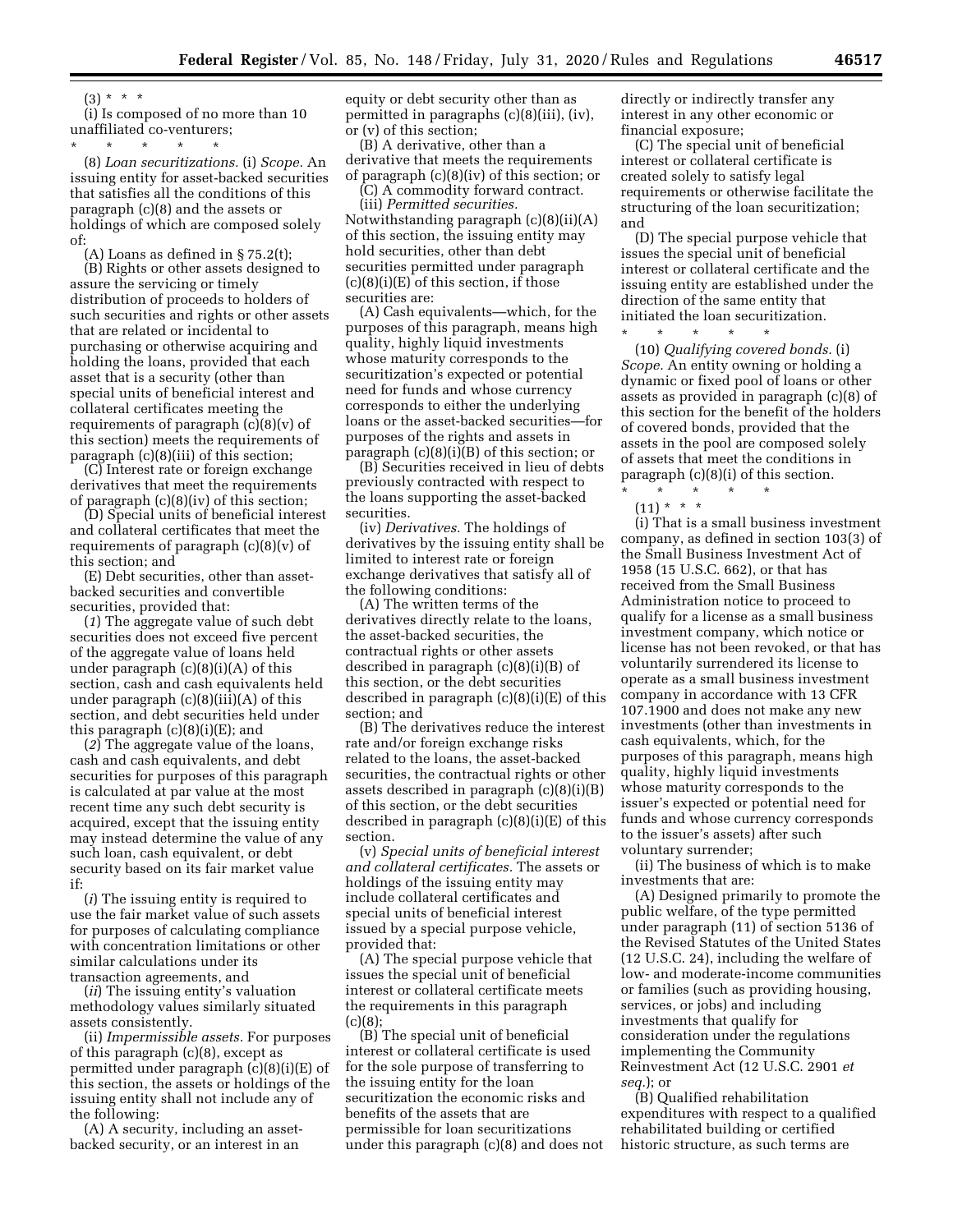defined in section 47 of the Internal Revenue Code of 1986 or a similar State historic tax credit program;

(iii) That has elected to be regulated or is regulated as a rural business investment company, as described in 15 U.S.C. 80 $b-3(b)(8)(A)$  or (B), or that has terminated its participation as a rural business investment company in accordance with 7 CFR 4290.1900 and does not make any new investments (other than investments in cash equivalents, which, for the purposes of this paragraph, means high quality, highly liquid investments whose maturity corresponds to the issuer's expected or potential need for funds and whose currency corresponds to the issuer's assets) after such termination; or

(iv) That is a qualified opportunity fund, as defined in 26 U.S.C. 1400Z– 2(d).

\* \* \* \* \* (15) *Credit funds.* Subject to paragraphs  $(c)(15)(iii)$ ,  $(iv)$ , and  $(v)$  of this section, an issuer that satisfies the asset and activity requirements of paragraphs (c)(15)(i) and (ii) of this section.

(i) *Asset requirements.* The issuer's assets must be composed solely of:

(A) Loans as defined in  $\S 75.2(t)$ ;

(B) Debt instruments, subject to paragraph (c)(15)(iv) of this section;

(C) Rights and other assets that are related or incidental to acquiring, holding, servicing, or selling such loans or debt instruments, provided that:

(*1*) Each right or asset held under this paragraph  $(c)(15)(i)(C)$  that is a security is either:

(*i*) A cash equivalent (which, for the purposes of this paragraph, means high quality, highly liquid investments whose maturity corresponds to the issuer's expected or potential need for funds and whose currency corresponds to either the underlying loans or the debt instruments);

(*ii*) A security received in lieu of debts previously contracted with respect to such loans or debt instruments; or

(*iii*) An equity security (or right to acquire an equity security) received on customary terms in connection with such loans or debt instruments; and

(*2*) Rights or other assets held under this paragraph  $(c)(15)(i)(C)$  of this section may not include commodity forward contracts or any derivative; and

(D) Interest rate or foreign exchange derivatives, if:

(*1*) The written terms of the derivative directly relate to the loans, debt instruments, or other rights or assets described in paragraph (c)(15)(i)(C) of this section; and

(*2*) The derivative reduces the interest rate and/or foreign exchange risks

related to the loans, debt instruments, or other rights or assets described in paragraph  $(c)(15)(i)(C)$  of this section.

(ii) *Activity requirements.* To be eligible for the exclusion of paragraph (c)(15) of this section, an issuer must:

(A) Not engage in any activity that would constitute proprietary trading under § 75.3(b)(l)(i), as if the issuer were a banking entity; and

(B) Not issue asset-backed securities. (iii) *Requirements for a sponsor, investment adviser, or commodity trading advisor.* A banking entity that acts as a sponsor, investment adviser, or commodity trading advisor to an issuer that meets the conditions in paragraphs (c)(15)(i) and (ii) of this section may not rely on this exclusion unless the

banking entity:

(A) Provides in writing to any prospective and actual investor in the issuer the disclosures required under § 75.11(a)(8) of this subpart, as if the issuer were a covered fund;

(B) Ensures that the activities of the issuer are consistent with safety and soundness standards that are substantially similar to those that would apply if the banking entity engaged in the activities directly; and

(C) Complies with the limitations imposed in § 75.14, as if the issuer were a covered fund, except the banking entity may acquire and retain any ownership interest in the issuer.

(iv) *Additional Banking Entity Requirements.* A banking entity may not rely on this exclusion with respect to an issuer that meets the conditions in paragraphs (c)(15)(i) and (ii) of this section unless:

(A) The banking entity does not, directly or indirectly, guarantee, assume, or otherwise insure the obligations or performance of the issuer or of any entity to which such issuer extends credit or in which such issuer invests; and

(B) Any assets the issuer holds pursuant to paragraphs (c)(15)(i)(B) or (i)(C)(*l*)(*iii*) of this section would be permissible for the banking entity to acquire and hold directly under applicable federal banking laws and regulations.

(v) *Investment and Relationship Limits.* A banking entity's investment in, and relationship with, the issuer must:

(A) Comply with the limitations imposed in § 75.15, as if the issuer were a covered fund; and

(B) Be conducted in compliance with, and subject to, applicable banking laws and regulations, including applicable safety and soundness standards.

(16) *Qualifying venture capital funds.*  (i) Subject to paragraphs (c)(16)(ii)

through (iv) of this section, an issuer that:

(A) Is a venture capital fund as defined in 17 CFR 275.203(l)–1; and

(B) Does not engage in any activity that would constitute proprietary trading under § 75.3(b)(1)(i), as if the issuer were a banking entity.

(ii) A banking entity that acts as a sponsor, investment adviser, or commodity trading advisor to an issuer that meets the conditions in paragraph (c)(16)(i) of this section may not rely on this exclusion unless the banking entity:

(A) Provides in writing to any prospective and actual investor in the issuer the disclosures required under § 75.11(a)(8), as if the issuer were a covered fund;

(B) Ensures that the activities of the issuer are consistent with safety and soundness standards that are substantially similar to those that would apply if the banking entity engaged in the activities directly; and

(C) Complies with the restrictions in § 75.14 as if the issuer were a covered fund (except the banking entity may acquire and retain any ownership interest in the issuer).

(iii) The banking entity must not, directly or indirectly, guarantee, assume, or otherwise insure the obligations or performance of the issuer.

(iv) A banking entity's ownership interest in or relationship with the issuer must:

(A) Comply with the limitations imposed in § 75.15, as if the issuer were a covered fund; and

(B) Be conducted in compliance with, and subject to, applicable banking laws and regulations, including applicable safety and soundness standards.

(17) *Family wealth management vehicles.* (i) Subject to paragraph (c)(17)(ii) of this section, any entity that is not, and does not hold itself out as being, an entity or arrangement that raises money from investors primarily for the purpose of investing in securities for resale or other disposition or otherwise trading in securities, and:

(A) If the entity is a trust, the grantor(s) of the entity are all family customers; and

(B) If the entity is not a trust:

(*1*) A majority of the voting interests in the entity are owned (directly or indirectly) by family customers;

(*2*) A majority of the interests in the entity are owned (directly or indirectly) by family customers;

(*3*) The entity is owned only by family customers and up to 5 closely related persons of the family customers; and

(C) Notwithstanding paragraph  $(c)(17)(i)(A)$  and  $(B)$  of this section, up to an aggregate 0.5 percent of the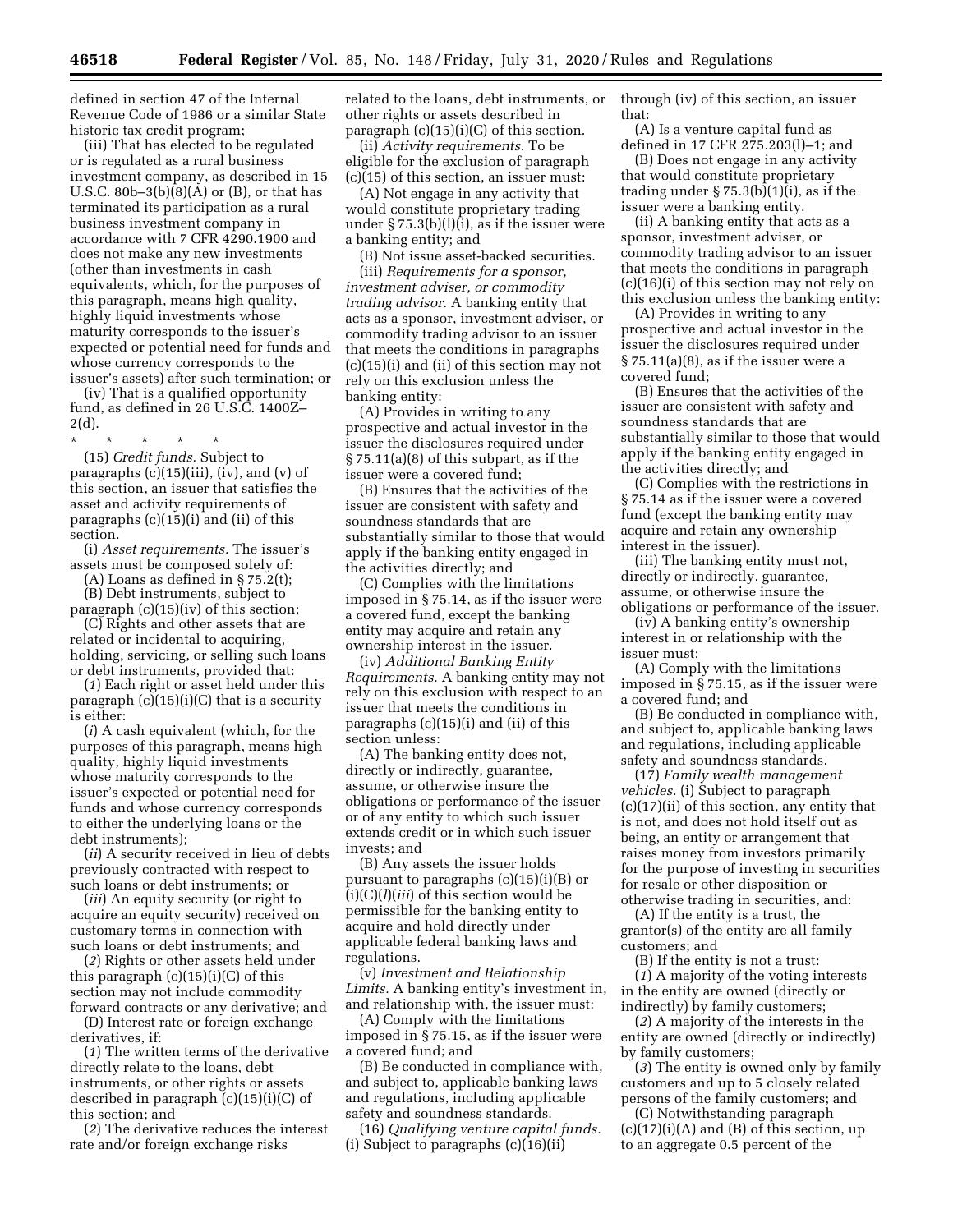entity's outstanding ownership interests may be acquired or retained by one or more entities that are not family customers or closely related persons if the ownership interest is acquired or retained by such parties for the purpose of and to the extent necessary for establishing corporate separateness or addressing bankruptcy, insolvency, or similar concerns.

(ii) A banking entity may rely on the exclusion in paragraph (c)(17)(i) of this section with respect to an entity provided that the banking entity (or an affiliate):

(A) Provides bona fide trust, fiduciary, investment advisory, or commodity trading advisory services to the entity;

(B) Does not, directly or indirectly, guarantee, assume, or otherwise insure the obligations or performance of such entity;

(C) Complies with the disclosure obligations under § 75.11(a)(8), as if such entity were a covered fund, provided that the content may be modified to prevent the disclosure from being misleading and the manner of disclosure may be modified to accommodate the specific circumstances of the entity;

(D) Does not acquire or retain, as principal, an ownership interest in the entity, other than as described in paragraph  $(c)(17)(i)(C)$  of this section;

(E) Complies with the requirements of §§ 75.14(b) and 75.15, as if such entity were a covered fund; and

(F) Except for riskless principal transactions as defined in paragraph (d)(11) of this section, complies with the requirements of 12 CFR 223.15(a), as if such banking entity and its affiliates were a member bank and the entity were an affiliate thereof.

(iii) For purposes of paragraph (c)(17) of this section, the following definitions apply:

(A) *Closely related person* means a natural person (including the estate and estate planning vehicles of such person) who has longstanding business or personal relationships with any family customer.

(B) *Family customer* means:

(*1*) A family client, as defined in Rule  $202(a)(11)(G)-1(d)(4)$  of the Investment Advisers Act of 1940 (17 CFR  $275.202(a)(11)(G)-1(d)(4)$ ; or

(*2*) Any natural person who is a father-in-law, mother-in-law, brother-inlaw, sister-in-law, son-in-law or daughter-in-law of a family client, or a spouse or a spousal equivalent of any of the foregoing.

(18) *Customer facilitation vehicles.* (i) Subject to paragraph (c)(18)(ii) of this section, an issuer that is formed by or at the request of a customer of the

banking entity for the purpose of providing such customer (which may include one or more affiliates of such customer) with exposure to a transaction, investment strategy, or other service provided by the banking entity.

(ii) A banking entity may rely on the exclusion in paragraph (c)(18)(i) of this section with respect to an issuer provided that:

(A) All of the ownership interests of the issuer are owned by the customer (which may include one or more of its affiliates) for whom the issuer was created;

(B) Notwithstanding paragraph  $(c)(18)(ii)(A)$  of this section, up to an aggregate 0.5 percent of the issuer's outstanding ownership interests may be acquired or retained by one or more entities that are not customers if the ownership interest is acquired or retained by such parties for the purpose of and to the extent necessary for establishing corporate separateness or addressing bankruptcy, insolvency, or similar concerns; and

(C) The banking entity and its affiliates:

(*1*) Maintain documentation outlining how the banking entity intends to facilitate the customer's exposure to such transaction, investment strategy, or service;

(*2*) Do not, directly or indirectly, guarantee, assume, or otherwise insure the obligations or performance of such issuer;

(*3*) Comply with the disclosure obligations under § 75.11(a)(8), as if such issuer were a covered fund, provided that the content may be modified to prevent the disclosure from being misleading and the manner of disclosure may be modified to accommodate the specific circumstances of the issuer;

(*4*) Do not acquire or retain, as principal, an ownership interest in the issuer, other than as described in paragraph (c)(18)(ii)(B) of this section;

(*5*) Comply with the requirements of §§ 75.14(b) and 75.15, as if such issuer were a covered fund; and

(*6*) Except for riskless principal transactions as defined in paragraph (d)(11) of this section, comply with the requirements of 12 CFR 223.15(a), as if such banking entity and its affiliates were a member bank and the issuer were an affiliate thereof.

\* \* \* \* \* (d) \* \* \*

(6) *Ownership interest.* (i) *Ownership interest* means any equity, partnership, or other similar interest. An ''other similar interest'' means an interest that:

(A) Has the right to participate in the selection or removal of a general partner, managing member, member of the board of directors or trustees, investment manager, investment adviser, or commodity trading advisor of the covered fund, excluding:

(*1*) The rights of a creditor to exercise remedies upon the occurrence of an event of default or an acceleration event; and

(*2*) The right to participate in the removal of an investment manager for ''cause'' or participate in the selection of a replacement manager upon an investment manager's resignation or removal. For purposes of this paragraph  $(d)(6)(i)(A)(2)$ , "cause" for removal of an investment manager means one or more of the following events:

*(i)* The bankruptcy, insolvency, conservatorship or receivership of the investment manager;

*(ii)* The breach by the investment manager of any material provision of the covered fund's transaction agreements applicable to the investment manager;

*(iii)* The breach by the investment manager of material representations or warranties;

*(iv)* The occurrence of an act that constitutes fraud or criminal activity in the performance of the investment manager's obligations under the covered fund's transaction agreements;

*(v)* The indictment of the investment manager for a criminal offense, or the indictment of any officer, member, partner or other principal of the investment manager for a criminal offense materially related to his or her investment management activities;

*(vi)* A change in control with respect to the investment manager;

*(vii)* The loss, separation or incapacitation of an individual critical to the operation of the investment manager or primarily responsible for the management of the covered fund's assets; or

*(viii)* Other similar events that constitute ''cause'' for removal of an investment manager, provided that such events are not solely related to the performance of the covered fund or the investment manager's exercise of investment discretion under the covered fund's transaction agreements;

(B) Has the right under the terms of the interest to receive a share of the income, gains or profits of the covered fund;

(C) Has the right to receive the underlying assets of the covered fund after all other interests have been redeemed and/or paid in full (excluding the rights of a creditor to exercise remedies upon the occurrence of an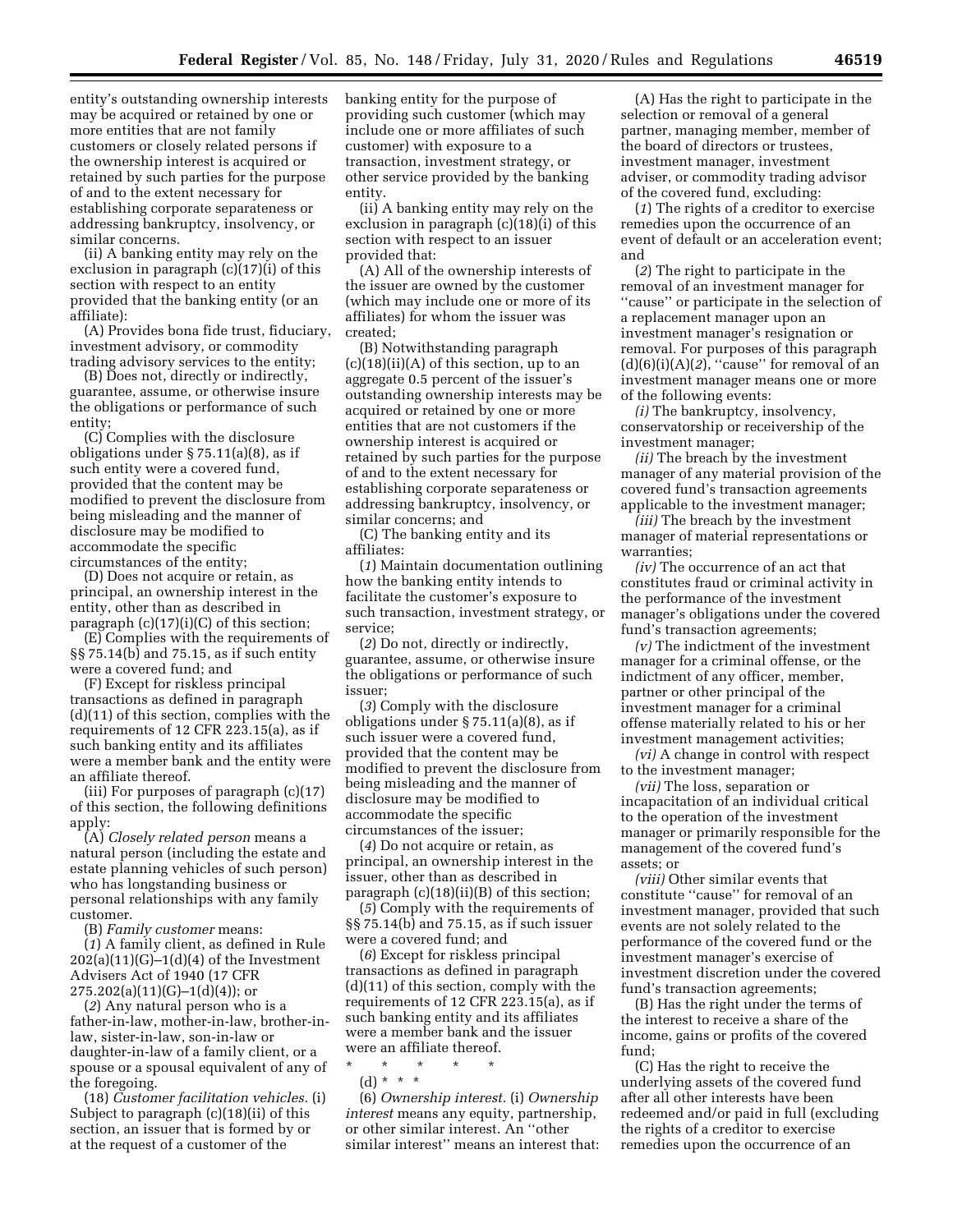event of default or an acceleration event);

(D) Has the right to receive all or a portion of excess spread (the positive difference, if any, between the aggregate interest payments received from the underlying assets of the covered fund and the aggregate interest paid to the holders of other outstanding interests);

(E) Provides under the terms of the interest that the amounts payable by the covered fund with respect to the interest could be reduced based on losses arising from the underlying assets of the covered fund, such as allocation of losses, write-downs or charge-offs of the outstanding principal balance, or reductions in the amount of interest due and payable on the interest;

(F) Receives income on a pass-through basis from the covered fund, or has a rate of return that is determined by reference to the performance of the underlying assets of the covered fund; or

(G) Any synthetic right to have, receive, or be allocated any of the rights in paragraphs (d)(6)(i)(A) through (F) of this section.

(ii) Ownership interest does not include:

(A) Restricted profit interest, which is an interest held by an entity (or an employee or former employee thereof) in a covered fund for which the entity (or employee thereof) serves as investment manager, investment adviser, commodity trading advisor, or other service provider, so long as:

(*1*) The sole purpose and effect of the interest is to allow the entity (or employee or former employee thereof) to share in the profits of the covered fund as performance compensation for the investment management, investment advisory, commodity trading advisory, or other services provided to the covered fund by the entity (or employee or former employee thereof), provided that the entity (or employee or former employee thereof) may be obligated under the terms of such interest to return profits previously received;

(*2*) All such profit, once allocated, is distributed to the entity (or employee or former employee thereof) promptly after being earned or, if not so distributed, is retained by the covered fund for the sole purpose of establishing a reserve amount to satisfy contractual obligations with respect to subsequent losses of the covered fund and such undistributed profit of the entity (or employee or former employee thereof) does not share in the subsequent investment gains of the covered fund;

(*3*) Any amounts invested in the covered fund, including any amounts paid by the entity in connection with

obtaining the restricted profit interest, are within the limits of § 75.12 of this subpart; and

(*4*) The interest is not transferable by the entity (or employee or former employee thereof) except to an affiliate thereof (or an employee of the banking entity or affiliate), to immediate family members, or through the intestacy, of the employee or former employee, or in connection with a sale of the business that gave rise to the restricted profit interest by the entity (or employee or former employee thereof) to an unaffiliated party that provides investment management, investment advisory, commodity trading advisory, or other services to the fund.

(B) Any senior loan or senior debt interest that has the following characteristics:

(*1*) Under the terms of the interest the holders of such interest do not have the right to receive a share of the income, gains, or profits of the covered fund, but are entitled to receive only:

(*i*) Interest at a stated interest rate, as well as commitment fees or other fees, which are not determined by reference to the performance of the underlying assets of the covered fund; and

(*ii*) Repayment of a fixed principal amount, on or before a maturity date, in a contractually-determined manner (which may include prepayment premiums intended solely to reflect, and compensate holders of the interest for, forgone income resulting from an early prepayment);

(*2*) The entitlement to payments under the terms of the interest are absolute and could not be reduced based on losses arising from the underlying assets of the covered fund, such as allocation of losses, writedowns or charge-offs of the outstanding principal balance, or reductions in the amount of interest due and payable on the interest; and

(*3*) The holders of the interest are not entitled to receive the underlying assets of the covered fund after all other interests have been redeemed or paid in full (excluding the rights of a creditor to exercise remedies upon the occurrence of an event of default or an acceleration event).

\* \* \* \* \*

(11) *Riskless principal transaction.*  Riskless principal transaction means a transaction in which a banking entity, after receiving an order from a customer to buy (or sell) a security, purchases (or sells) the security in the secondary market for its own account to offset a contemporaneous sale to (or purchase from) the customer.

■ 26. Amend § 75.12 by:

- $\blacksquare$  a. Revising paragraph (b)(1)(ii);
- $\blacksquare$  b. Revising paragraph (b)(4);
- c. Adding paragraph (b)(5);
- d. Revising paragraph (c)(1); and ■ e. Revising paragraphs (d) and (e).

The revisions and addition read as follows:

### **§ 75.12 Permitted investment in a covered fund.**

- \* \* \* \* \*
	- (b) \* \* \*
	- $(1)^*$  \* \*

(ii) *Treatment of registered investment companies, SEC-regulated business development companies, and foreign public funds.* For purposes of paragraph (b)(1)(i) of this section, a registered investment company, SEC-regulated business development companies, or foreign public fund as described in § 75.10(c)(1) will not be considered to be an affiliate of the banking entity so long as:

(A) The banking entity, together with its affiliates, does not own, control, or hold with the power to vote 25 percent or more of the voting shares of the company or fund; and

(B) The banking entity, or an affiliate of the banking entity, provides investment advisory, commodity trading advisory, administrative, and other services to the company or fund in compliance with the limitations under applicable regulation, order, or other authority.

\* \* \* \* \*

(4) *Multi-tier fund investments.* (i) *Master-feeder fund investments.* If the principal investment strategy of a covered fund (the ''feeder fund'') is to invest substantially all of its assets in another single covered fund (the ''master fund''), then for purposes of the investment limitations in paragraphs  $(a)(2)(i)(B)$  and  $(a)(2)(ii)$  of this section, the banking entity's permitted investment in such funds shall be measured only by reference to the value of the master fund. The banking entity's permitted investment in the master fund shall include any investment by the banking entity in the master fund, as well as the banking entity's pro-rata share of any ownership interest in the master fund that is held through the feeder fund; and

(ii) *Fund-of-funds investments.* If a banking entity organizes and offers a covered fund pursuant to § 75.11 for the purpose of investing in other covered funds (a ''fund of funds'') and that fund of funds itself invests in another covered fund that the banking entity is permitted to own, then the banking entity's permitted investment in that other fund shall include any investment by the banking entity in that other fund,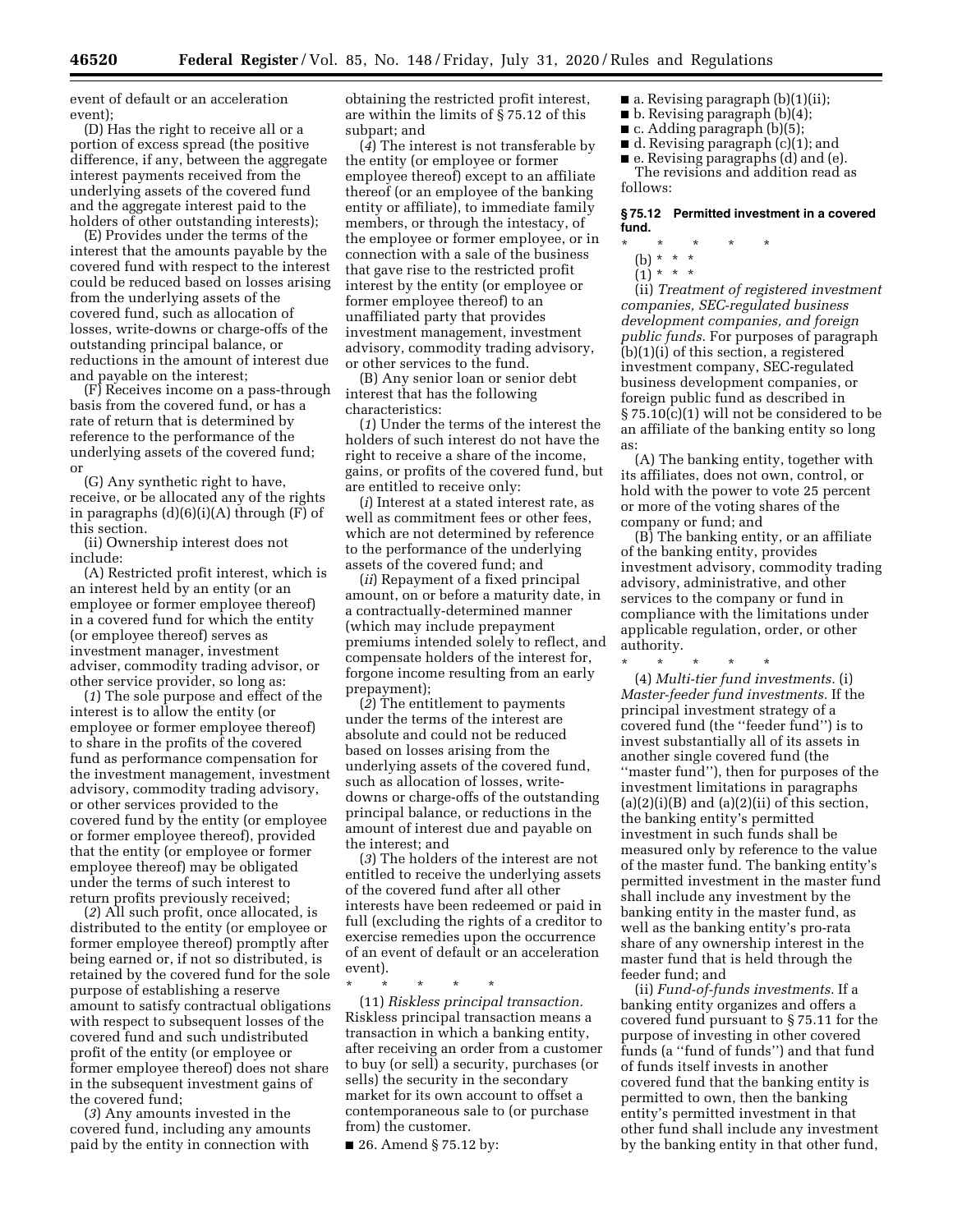as well as the banking entity's pro-rata share of any ownership interest in the fund that is held through the fund of funds. The investment of the banking entity may not represent more than 3 percent of the amount or value of any single covered fund.

(5) *Parallel Investments and Co-Investments.* (i) A banking entity shall not be required to include in the calculation of the investment limits under paragraph (a)(2) of this section any investment the banking entity makes alongside a covered fund as long as the investment is made in compliance with applicable laws and regulations, including applicable safety and soundness standards.

(ii) A banking entity shall not be restricted under this section in the amount of any investment the banking entity makes alongside a covered fund as long as the investment is made in compliance with applicable laws and regulations, including applicable safety and soundness standards.

 $(c) * * * *$ 

(1)(i) For purposes of paragraph (a)(2)(iii) of this section, the aggregate value of all ownership interests held by a banking entity shall be the sum of all amounts paid or contributed by the banking entity in connection with acquiring or retaining an ownership interest in covered funds (together with any amounts paid by the entity in connection with obtaining a restricted profit interest under § 75.10(d)(6)(ii)), on a historical cost basis;

(ii) Treatment of employee and director restricted profit interests financed by the banking entity. For purposes of paragraph (c)(1)(i) of this section, an investment by a director or employee of a banking entity who acquires a restricted profit interest in his or her personal capacity in a covered fund sponsored by the banking entity will be attributed to the banking entity if the banking entity, directly or indirectly, extends financing for the purpose of enabling the director or employee to acquire the restricted profit interest in the fund and the financing is used to acquire such ownership interest in the covered fund.

\* \* \* \* \*

(d) *Capital treatment for a permitted investment in a covered fund.* For purposes of calculating compliance with the applicable regulatory capital requirements, a banking entity shall deduct from the banking entity's tier 1 capital (as determined under paragraph (c)(2) of this section) the greater of:

(1)(i) The sum of all amounts paid or contributed by the banking entity in connection with acquiring or retaining

an ownership interest (together with any amounts paid by the entity in connection with obtaining a restricted profit interest under § 75.10(d)(6)(ii) of subpart C of this part), on a historical cost basis, plus any earnings received; and

(ii) The fair market value of the banking entity's ownership interests in the covered fund as determined under paragraph  $(b)(2)(ii)$  or  $(b)(3)$  of this section (together with any amounts paid by the entity in connection with obtaining a restricted profit interest under  $\S 75.10(d)(6)(ii)$  of subpart C of this part), if the banking entity accounts for the profits (or losses) of the fund investment in its financial statements.

(2) Treatment of employee and director restricted profit interests financed by the banking entity. For purposes of paragraph (d)(1) of this section, an investment by a director or employee of a banking entity who acquires a restricted profit interest in his or her personal capacity in a covered fund sponsored by the banking entity will be attributed to the banking entity if the banking entity, directly or indirectly, extends financing for the purpose of enabling the director or employee to acquire the restricted profit interest in the fund and the financing is used to acquire such ownership interest in the covered fund.

(e) *Extension of time to divest an ownership interest.* (1) *Extension period.*  Upon application by a banking entity, the Board may extend the period under paragraph (a)(2)(i) of this section for up to 2 additional years if the Board finds that an extension would be consistent with safety and soundness and not detrimental to the public interest.

(2) *Application requirements.* An application for extension must: (i) Be submitted to the Board at least

90 days prior to the expiration of the applicable time period; (ii) Provide the reasons for

application, including information that addresses the factors in paragraph (e)(3) of this section; and

(iii) Explain the banking entity's plan for reducing the permitted investment in a covered fund through redemption, sale, dilution or other methods as required in paragraph (a)(2) of this section.

(3) *Factors governing the Board determinations.* In reviewing any application under paragraph (e)(1) of this section, the Board may consider all the facts and circumstances related to the permitted investment in a covered fund, including:

(i) Whether the investment would result, directly or indirectly, in a material exposure by the banking entity to high-risk assets or high-risk trading strategies;

(ii) The contractual terms governing the banking entity's interest in the covered fund;

(iii) The date on which the covered fund is expected to have attracted sufficient investments from investors unaffiliated with the banking entity to enable the banking entity to comply with the limitations in paragraph (a)(2)(i) of this section;

(iv) The total exposure of the covered banking entity to the investment and the risks that disposing of, or maintaining, the investment in the covered fund may pose to the banking entity and the financial stability of the United States;

(v) The cost to the banking entity of divesting or disposing of the investment within the applicable period;

(vi) Whether the investment or the divestiture or conformance of the investment would involve or result in a material conflict of interest between the banking entity and unaffiliated parties, including clients, customers, or counterparties to which it owes a duty;

(vii) The banking entity's prior efforts to reduce through redemption, sale, dilution, or other methods its ownership interests in the covered fund, including activities related to the marketing of interests in such covered fund;

(viii) Market conditions; and (ix) Any other factor that the Board believes appropriate.

(4) *Authority to impose restrictions on activities or investment during any extension period.* The Board may impose such conditions on any extension approved under paragraph (e)(1) of this section as the Board determines are necessary or appropriate to protect the safety and soundness of the banking entity or the financial stability of the United States, address material conflicts of interest or other unsound banking practices, or otherwise further the purposes of section 13 of the BHC Act and this part.

(5) *Consultation.* In the case of a banking entity that is primarily regulated by another Federal banking agency, the SEC, or the CFTC, the Board will consult with such agency prior to acting on an application by the banking entity for an extension under paragraph (e)(1) of this section.

 $\blacksquare$  26. Amend § 75.13 by adding paragraph (d) to read as follows:

### **§ 75.13 Other permitted covered fund activities and investments.**

\* \* \* \* \* (d) *Permitted covered fund activities and investments of qualifying foreign excluded funds.* (1) The prohibition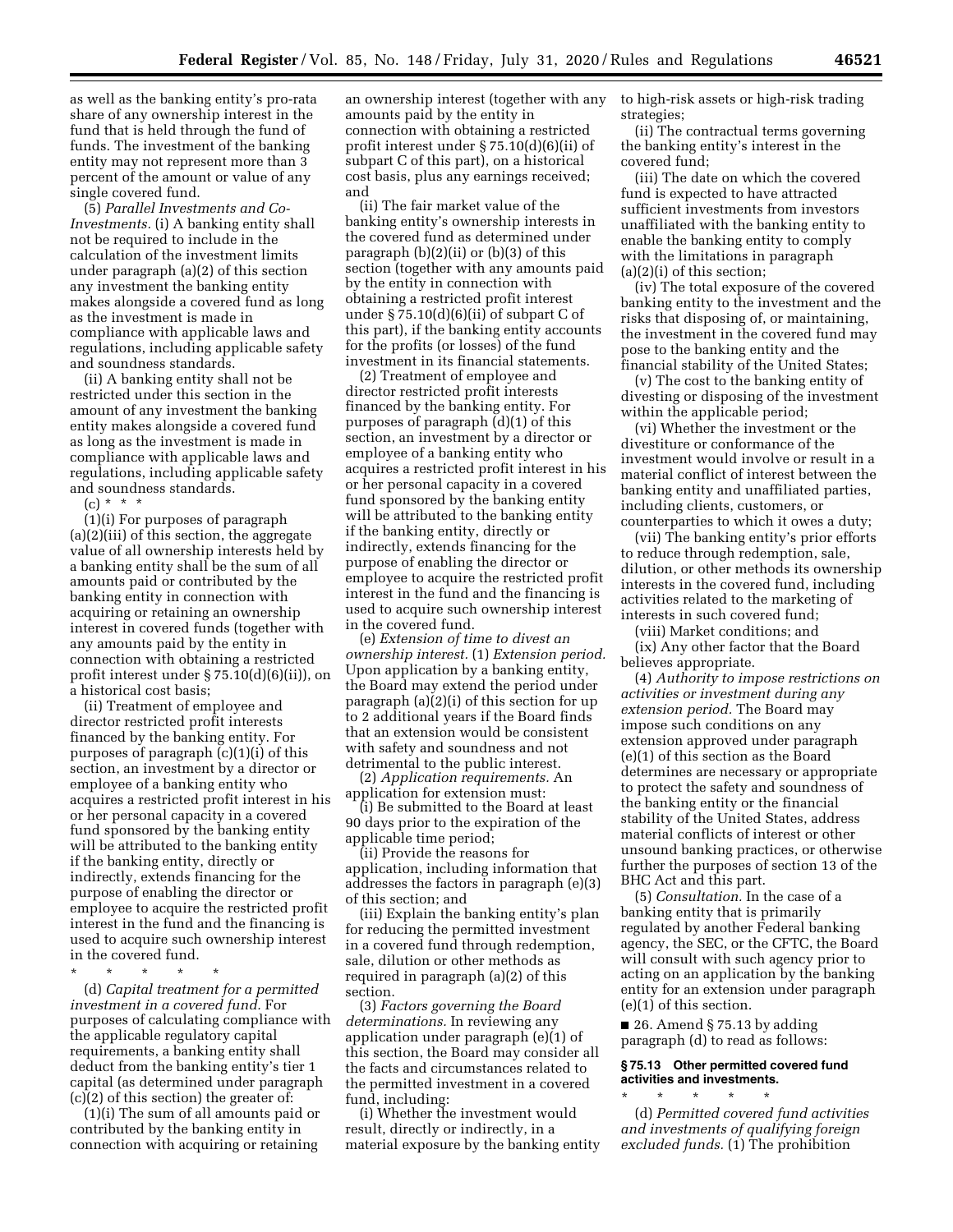contained in § 75.10(a) does not apply to a qualifying foreign excluded fund.

(2) For purposes of this paragraph (d), a qualifying foreign excluded fund means a banking entity that:

(i) Is organized or established outside the United States, and the ownership interests of which are offered and sold solely outside the United States;

(ii)(A) Would be a covered fund if the entity were organized or established in the United States, or

(B) Is, or holds itself out as being, an entity or arrangement that raises money from investors primarily for the purpose of investing in financial instruments for resale or other disposition or otherwise trading in financial instruments;

(iii) Would not otherwise be a banking entity except by virtue of the acquisition or retention of an ownership interest in, sponsorship of, or relationship with the entity, by another banking entity that meets the following:

(A) The banking entity is not organized, or directly or indirectly controlled by a banking entity that is organized, under the laws of the United States or of any State; and

(B) The banking entity's acquisition of an ownership interest in or sponsorship of the fund by the foreign banking entity meets the requirements for permitted covered fund activities and investments solely outside the United States, as provided in § 75.13(b);

(iv) Is established and operated as part of a bona fide asset management business; and

(v) Is not operated in a manner that enables the banking entity that sponsors or controls the qualifying foreign excluded fund, or any of its affiliates, to evade the requirements of section 13 of the BHC Act or this part.

■ 27. Amend § 75.14 by:

 $\blacksquare$  a. Revising paragraph (a)(2)(i);

■ b. Revising paragraph (a)(2)(ii)(C);

■ c. Adding paragraphs (a)(2)(iii), (iv),

(v), and (3); and

■ d. Revising paragraph (c).

The revisions and additions read as follows:

#### **§ 75.14 Limitations on relationships with a covered fund.**

- $(a) * * * *$
- $(2) * * * *$

(i) Acquire and retain any ownership interest in a covered fund in accordance with the requirements of §§ 75.11, 75.12, or 75.13;

 $(ii) * * * *$ 

(C) The Board has not determined that such transaction is inconsistent with the safe and sound operation and condition of the banking entity; and

(iii) Enter into a transaction with a covered fund that would be an exempt covered transaction under 12 U.S.C. 371c(d) or § 223.42 of the Board's Regulation W (12 CFR 223.42) subject to the limitations specified under 12 U.S.C. 371c(d) or § 223.42 of the Board's Regulation W (12 CFR 223.42), as applicable,

(iv) Enter into a riskless principal transaction with a covered fund; and

(v) Extend credit to or purchase assets from a covered fund, provided:

(A) Each extension of credit or purchase of assets is in the ordinary course of business in connection with payment transactions; settlement services; or futures, derivatives, and securities clearing;

(B) Each extension of credit is repaid, sold, or terminated by the end of five business days; and

(C) The banking entity making each extension of credit meets the requirements of  $\S 223.42(l)(1)(i)$  and (ii) of the Board's Regulation W (12 CFR 223.42(l)(1)(i) and(ii)), as if the extension of credit was an intraday extension of credit, regardless of the duration of the extension of credit.

(3) Any transaction or activity permitted under paragraphs (a)(2)(iii), (iv) or (v) must comply with the limitations in § 75.15.

\* \* \* \* \* (c) *Restrictions on other permitted transactions.* Any transaction permitted under paragraphs (a)(2)(ii), (iii), or (iv) of this section shall be subject to section 23B of the Federal Reserve Act (12 U.S.C. 371c–1) as if the counterparty were an affiliate of the banking entity under section 23B.

### **Subpart D—Compliance Program Requirements; Violations**

■ 28. Amend § 75.20 by:

■ a. Revising paragraph (a);

■ b. Revising the heading of paragraph

(d) and revising paragraph (d)(1); and ■ c. Revising the introductory text of

paragraph (e).

The revisions and addition read as follows:

# **§ 75.20 Program for compliance; reporting.**

(a) *Program requirement.* Each banking entity (other than a banking entity with limited trading assets and liabilities or a qualifying foreign excluded fund under section 75.6(f) or 75.13(d)) shall develop and provide for the continued administration of a compliance program reasonably designed to ensure and monitor compliance with the prohibitions and restrictions on proprietary trading and covered fund activities and investments set forth in section 13 of the BHC Act and this part. The terms, scope, and

detail of the compliance program shall be appropriate for the types, size, scope, and complexity of activities and business structure of the banking entity.

\* \* \* \* \*

(d) *Reporting requirements under appendix A to this part.* (1) A banking entity (other than a qualifying foreign excluded fund under section 75.6(f) or 75.13(d)) engaged in proprietary trading activity permitted under subpart B shall comply with the reporting requirements described in appendix A to this part, if: \* \* \* \* \*

(e) *Additional documentation for covered funds.* A banking entity with significant trading assets and liabilities (other than a qualifying foreign excluded fund under section 75.6(f) or 75.13(d)) shall maintain records that include:

\* \* \* \* \*

# **SECURITIES AND EXCHANGE COMMISSION**

## **17 CFR Chapter II**

### **Authority and Issuance**

For the reasons set forth in the Common Preamble, the Securities and Exchange Commission amends part 255 to chapter II of title 17 of the Code of Federal Regulations as follows:

# **PART 255—PROPRIETARY TRADING AND CERTAIN INTERESTS IN AND RELATIONSHIPS WITH COVERED FUNDS**

■ 29. The authority citation for part 255 continues to read as follows:

**Authority:** 12 U.S.C. 1851.

#### **Subpart B—Proprietary Trading**

 $\blacksquare$  30. Amend § 255.6 by adding paragraph (f) to read as follows:

### **§ 255.6 Other permitted proprietary trading activities.**

\* \* \* \* \* (f) *Permitted trading activities of qualifying foreign excluded funds.* The prohibition contained in § 255.3(a) does not apply to the purchase or sale of a financial instrument by a qualifying foreign excluded fund. For purposes of this paragraph (f), a qualifying foreign excluded fund means a banking entity that:

(1) Is organized or established outside the United States, and the ownership interests of which are offered and sold solely outside the United States;

 $(2)(i)$  Would be a covered fund if the entity were organized or established in the United States, or

(ii) Is, or holds itself out as being, an entity or arrangement that raises money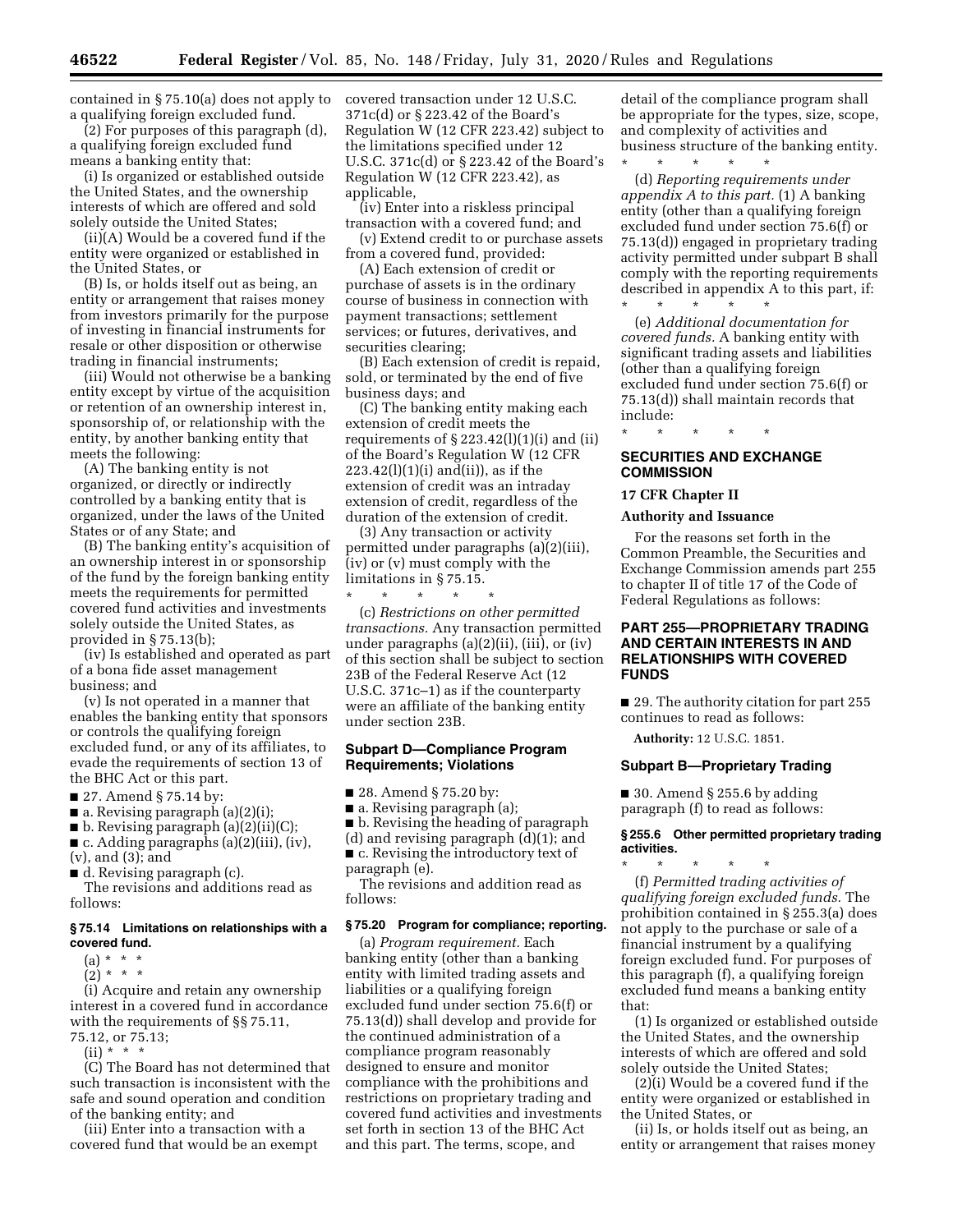from investors primarily for the purpose of investing in financial instruments for resale or other disposition or otherwise trading in financial instruments;

(3) Would not otherwise be a banking entity except by virtue of the acquisition or retention of an ownership interest in, sponsorship of, or relationship with the entity, by another banking entity that meets the following:

(i) The banking entity is not organized, or directly or indirectly controlled by a banking entity that is organized, under the laws of the United States or of any State; and

(ii) The banking entity's acquisition or retention of an ownership interest in or sponsorship of the fund meets the requirements for permitted covered fund activities and investments solely outside the United States, as provided in § 255.13(b);

(4) Is established and operated as part of a bona fide asset management business; and

(5) Is not operated in a manner that enables the banking entity that sponsors or controls the qualifying foreign excluded fund, or any of its affiliates, to evade the requirements of section 13 of the BHC Act or this part.

## **Subpart C—Covered Funds Activities and Investments**

■ 31. Amend § 255.10 by:

- $\blacksquare$  a. Revising paragraph  $(c)(1)$ ;
- $\blacksquare$  b. Revising paragraph  $(c)(3)(i);$
- $\blacksquare$  c. Revising paragraph (c)(8);
- d. Revising the heading of paragraph

(c)(10) and revising paragraph (c)(10)(i);

- $\blacksquare$  e. Revising paragraph (c)(11);
- $\blacksquare$  f. Adding paragraphs (c)(15), (16),
- (17), and (18);
- $\blacksquare$  g. Revising paragraph  $(d)(6)$ ; and
- $\blacksquare$  h. Adding paragraph (d)(11).

The revisions and additions read as follows:

### **§ 255.10 Prohibition on acquiring or retaining an ownership interest in and having certain relationships with a covered fund.**

- \* \* \* \* \*
	- (c) \* \* \*

(1) *Foreign public funds.* (i) Subject to paragraphs (c)(1)(ii) and (iii) of this section, an issuer that:

(A) Is organized or established outside of the United States; and

(B) Is authorized to offer and sell ownership interests, and such interests are offered and sold, through one or more public offerings.

(ii) With respect to a banking entity that is, or is controlled directly or indirectly by a banking entity that is, located in or organized under the laws of the United States or of any State and any issuer for which such banking

entity acts as sponsor, the sponsoring banking entity may not rely on the exemption in paragraph  $(c)(1)(i)$  of this section for such issuer unless more than 75 percent of the ownership interests in the issuer are sold to persons other than:

(A) Such sponsoring banking entity;

(B) Such issuer;

(C) Affiliates of such sponsoring banking entity or such issuer; and

(D) Directors and senior executive officers as defined in § 225.71(c) of the Board's Regulation Y (12 CFR 225.71(c)) of such entities.

(iii) For purposes of paragraph (c)(1)(i)(B) of this section, the term ''public offering'' means a distribution (as defined in  $\S 255.4(a)(3)$ ) of securities in any jurisdiction outside the United States to investors, including retail investors, provided that:

(A) The distribution is subject to substantive disclosure and retail investor protection laws or regulations;

(B) With respect to an issuer for which the banking entity serves as the investment manager, investment adviser, commodity trading advisor, commodity pool operator, or sponsor, the distribution complies with all applicable requirements in the jurisdiction in which such distribution is being made;

(C) The distribution does not restrict availability to investors having a minimum level of net worth or net investment assets; and

(D) The issuer has filed or submitted, with the appropriate regulatory authority in such jurisdiction, offering disclosure documents that are publicly available.

- $*$  \* \*
- $(3) * * * *$

\* \* \* \* \*

(i) Is composed of no more than 10 unaffiliated co-venturers;

(8) *Loan securitizations.* (i) *Scope.* An issuing entity for asset-backed securities that satisfies all the conditions of this paragraph (c)(8) and the assets or holdings of which are composed solely of:

(A) Loans as defined in § 255.2(t);

(B) Rights or other assets designed to assure the servicing or timely distribution of proceeds to holders of such securities and rights or other assets that are related or incidental to purchasing or otherwise acquiring and holding the loans, provided that each asset that is a security (other than special units of beneficial interest and collateral certificates meeting the requirements of paragraph (c)(8)(v) of this section) meets the requirements of paragraph (c)(8)(iii) of this section;

(C) Interest rate or foreign exchange derivatives that meet the requirements of paragraph (c)(8)(iv) of this section;

(D) Special units of beneficial interest and collateral certificates that meet the requirements of paragraph  $(c)(8)(v)$  of this section; and

(E) Debt securities, other than assetbacked securities and convertible securities, provided that:

(*1*) The aggregate value of such debt securities does not exceed five percent of the aggregate value of loans held under paragraph  $(c)(8)(i)(A)$  of this section, cash and cash equivalents held under paragraph (c)(8)(iii)(A) of this section, and debt securities held under this paragraph  $(c)(8)(i)(E)$ ; and

(*2*) The aggregate value of the loans, cash and cash equivalents, and debt securities for purposes of this paragraph is calculated at par value at the most recent time any such debt security is acquired, except that the issuing entity may instead determine the value of any such loan, cash equivalent, or debt security based on its fair market value if:

(*i*) The issuing entity is required to use the fair market value of such assets for purposes of calculating compliance with concentration limitations or other similar calculations under its transaction agreements, and

(*ii*) The issuing entity's valuation methodology values similarly situated assets consistently.

(ii) *Impermissible assets.* For purposes of this paragraph (c)(8), except as permitted under paragraph (c)(8)(i)(E) of this section, the assets or holdings of the issuing entity shall not include any of the following:

(A) A security, including an assetbacked security, or an interest in an equity or debt security other than as permitted in paragraphs (c)(8)(iii), (iv), or (v) of this section;

(B) A derivative, other than a derivative that meets the requirements of paragraph (c)(8)(iv) of this section; or

(C) A commodity forward contract.

(iii) *Permitted securities.*  Notwithstanding paragraph (c)(8)(ii)(A) of this section, the issuing entity may hold securities, other than debt securities permitted under paragraph  $(c)(8)(i)(E)$  of this section, if those securities are:

(A) Cash equivalents—which, for the purposes of this paragraph, means high quality, highly liquid investments whose maturity corresponds to the securitization's expected or potential need for funds and whose currency corresponds to either the underlying loans or the asset-backed securities—for purposes of the rights and assets in paragraph (c)(8)(i)(B) of this section; or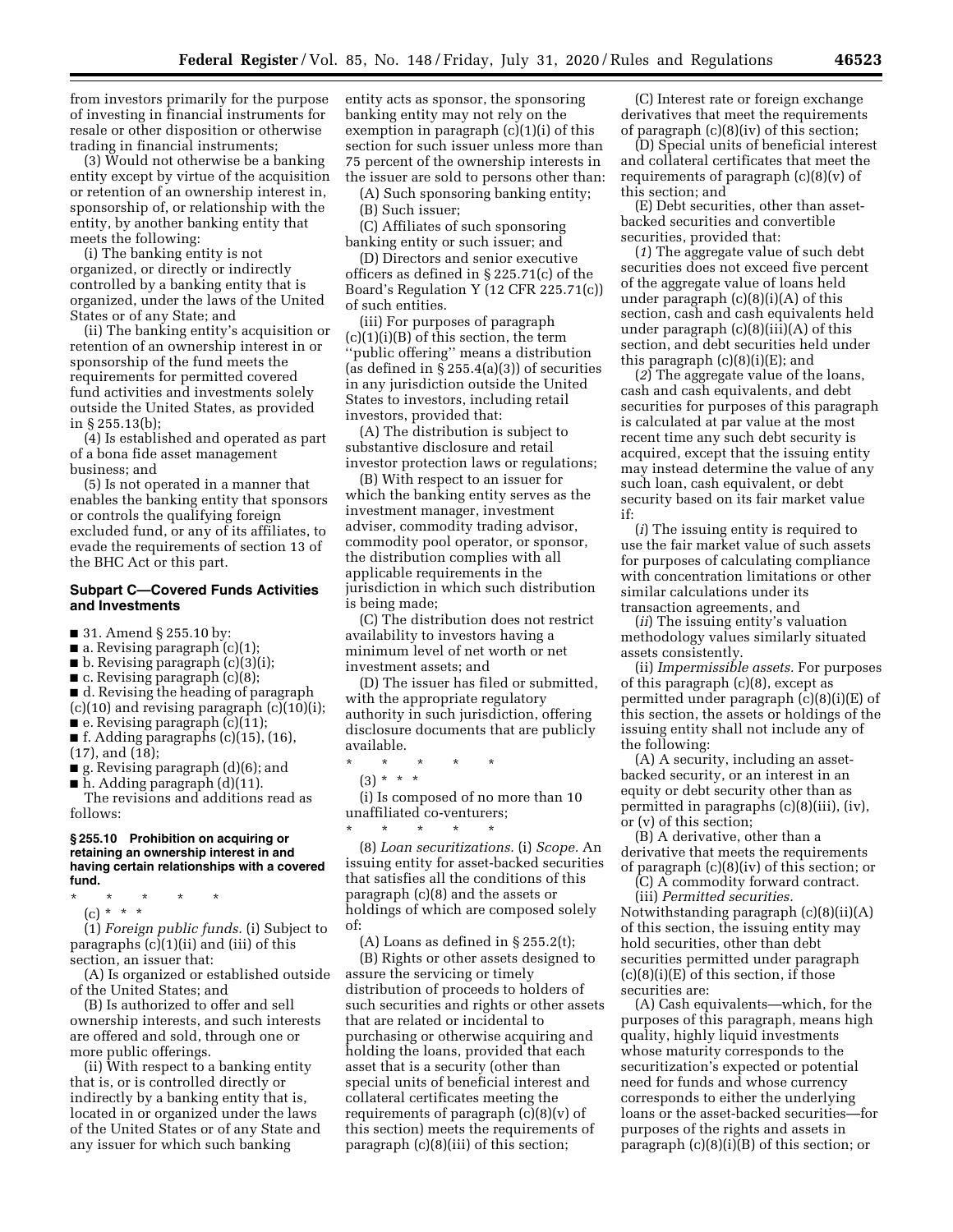(B) Securities received in lieu of debts previously contracted with respect to the loans supporting the asset-backed securities.

(iv) *Derivatives.* The holdings of derivatives by the issuing entity shall be limited to interest rate or foreign exchange derivatives that satisfy all of the following conditions:

(A) The written terms of the derivatives directly relate to the loans, the asset-backed securities, the contractual rights or other assets described in paragraph (c)(8)(i)(B) of this section, or the debt securities described in paragraph (c)(8)(i)(E) of this section; and

(B) The derivatives reduce the interest rate and/or foreign exchange risks related to the loans, the asset-backed securities, the contractual rights or other assets described in paragraph (c)(8)(i)(B) of this section, or the debt securities described in paragraph (c)(8)(i)(E) of this section.

(v) *Special units of beneficial interest and collateral certificates.* The assets or holdings of the issuing entity may include collateral certificates and special units of beneficial interest issued by a special purpose vehicle, provided that:

(A) The special purpose vehicle that issues the special unit of beneficial interest or collateral certificate meets the requirements in this paragraph  $(c)(8);$ 

(B) The special unit of beneficial interest or collateral certificate is used for the sole purpose of transferring to the issuing entity for the loan securitization the economic risks and benefits of the assets that are permissible for loan securitizations under this paragraph (c)(8) and does not directly or indirectly transfer any interest in any other economic or financial exposure;

(C) The special unit of beneficial interest or collateral certificate is created solely to satisfy legal requirements or otherwise facilitate the structuring of the loan securitization; and

(D) The special purpose vehicle that issues the special unit of beneficial interest or collateral certificate and the issuing entity are established under the direction of the same entity that initiated the loan securitization.

\* \* \* \* \* (10) *Qualifying covered bonds.* (i) *Scope.* An entity owning or holding a dynamic or fixed pool of loans or other assets as provided in paragraph (c)(8) of this section for the benefit of the holders of covered bonds, provided that the assets in the pool are composed solely

of assets that meet the conditions in paragraph (c)(8)(i) of this section.

\* \* \* \* \*  $(11) * * * *$ 

(i) That is a small business investment company, as defined in section 103(3) of the Small Business Investment Act of 1958 (15 U.S.C. 662), or that has received from the Small Business Administration notice to proceed to qualify for a license as a small business investment company, which notice or license has not been revoked, or that has voluntarily surrendered its license to operate as a small business investment company in accordance with 13 CFR 107.1900 and does not make any new investments (other than investments in cash equivalents, which, for the purposes of this paragraph, means high quality, highly liquid investments whose maturity corresponds to the issuer's expected or potential need for funds and whose currency corresponds to the issuer's assets) after such voluntary surrender;

(ii) The business of which is to make investments that are:

(A) Designed primarily to promote the public welfare, of the type permitted under paragraph (11) of section 5136 of the Revised Statutes of the United States (12 U.S.C. 24), including the welfare of low- and moderate-income communities or families (such as providing housing, services, or jobs) and including investments that qualify for consideration under the regulations implementing the Community Reinvestment Act (12 U.S.C. 2901 *et seq.*); or

(B) Qualified rehabilitation expenditures with respect to a qualified rehabilitated building or certified historic structure, as such terms are defined in section 47 of the Internal Revenue Code of 1986 or a similar State historic tax credit program;

(iii) That has elected to be regulated or is regulated as a rural business investment company, as described in 15 U.S.C.  $80b-3(b)(8)(A)$  or (B), or that has terminated its participation as a rural business investment company in accordance with 7 CFR 4290.1900 and does not make any new investments (other than investments in cash equivalents, which, for the purposes of this paragraph, means high quality, highly liquid investments whose maturity corresponds to the issuer's expected or potential need for funds and whose currency corresponds to the issuer's assets) after such termination; or

(iv) That is a qualified opportunity fund, as defined in 26 U.S.C. 1400Z– 2(d).

\* \* \* \* \*

(15) *Credit funds.* Subject to paragraphs (c)(15)(iii), (iv), and (v) of this section, an issuer that satisfies the asset and activity requirements of paragraphs  $(c)(15)(i)$  and  $(ii)$  of this section.

(i) *Asset requirements.* The issuer's assets must be composed solely of:

(A) Loans as defined in  $\S 255.2(t)$ ; (B) Debt instruments, subject to

paragraph (c)(15)(iv) of this section; (C) Rights and other assets that are related or incidental to acquiring,

holding, servicing, or selling such loans or debt instruments, provided that:

(*1*) Each right or asset held under this paragraph  $(c)(15)(i)(C)$  that is a security is either:

(*i*) A cash equivalent (which, for the purposes of this paragraph, means high quality, highly liquid investments whose maturity corresponds to the issuer's expected or potential need for funds and whose currency corresponds to either the underlying loans or the debt instruments);

(*ii*) A security received in lieu of debts previously contracted with respect to such loans or debt instruments; or

(*iii*) An equity security (or right to acquire an equity security) received on customary terms in connection with such loans or debt instruments; and

(*2*) Rights or other assets held under this paragraph  $(c)(15)(i)(C)$  of this section may not include commodity forward contracts or any derivative; and

(D) Interest rate or foreign exchange derivatives, if:

(*1*) The written terms of the derivative directly relate to the loans, debt instruments, or other rights or assets described in paragraph (c)(15)(i)(C) of this section; and

(*2*) The derivative reduces the interest rate and/or foreign exchange risks related to the loans, debt instruments, or other rights or assets described in paragraph  $(c)(15)(i)(C)$  of this section.

(ii) *Activity requirements.* To be eligible for the exclusion of paragraph (c)(15) of this section, an issuer must:

(A) Not engage in any activity that would constitute proprietary trading under  $\S 255.3(b)(l)(i)$ , as if the issuer were a banking entity; and

(B) Not issue asset-backed securities. (iii) *Requirements for a sponsor, investment adviser, or commodity trading advisor.* A banking entity that acts as a sponsor, investment adviser, or commodity trading advisor to an issuer that meets the conditions in paragraphs (c)(15)(i) and (ii) of this section may not rely on this exclusion unless the banking entity:

(A) Provides in writing to any prospective and actual investor in the issuer the disclosures required under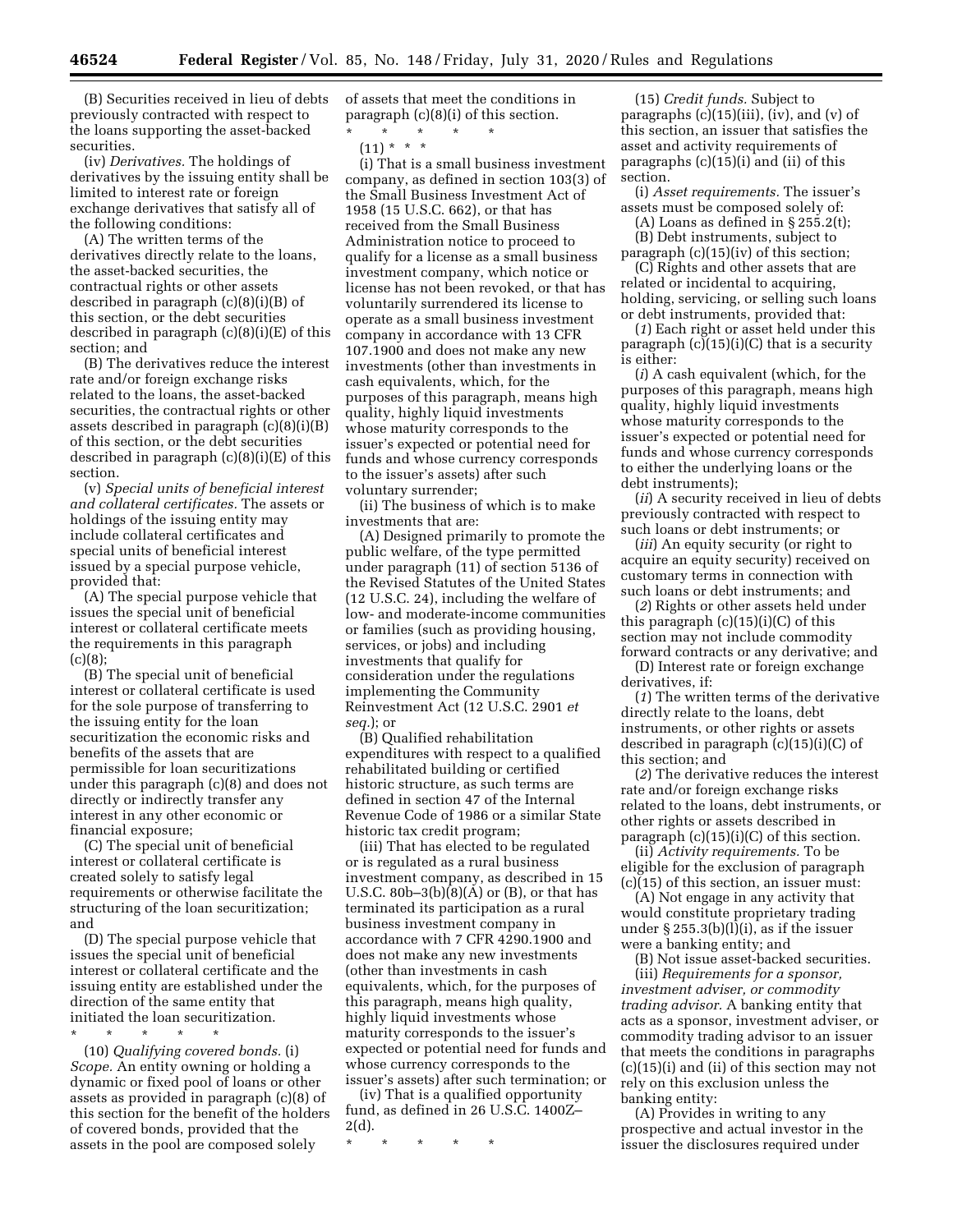§ 255.11(a)(8) of this subpart, as if the issuer were a covered fund;

(B) Ensures that the activities of the issuer are consistent with safety and soundness standards that are substantially similar to those that would apply if the banking entity engaged in the activities directly; and

(C) Complies with the limitations imposed in § 255.14, as if the issuer were a covered fund, except the banking entity may acquire and retain any ownership interest in the issuer.

(iv) *Additional Banking Entity Requirements.* A banking entity may not rely on this exclusion with respect to an issuer that meets the conditions in paragraphs (c)(15)(i) and (ii) of this section unless:

(A) The banking entity does not, directly or indirectly, guarantee, assume, or otherwise insure the obligations or performance of the issuer or of any entity to which such issuer extends credit or in which such issuer invests; and

(B) Any assets the issuer holds pursuant to paragraphs (c)(15)(i)(B) or (i)(C)(*1*)(*iii*) of this section would be permissible for the banking entity to acquire and hold directly under applicable federal banking laws and regulations.

(v) *Investment and Relationship Limits.* A banking entity's investment in, and relationship with, the issuer must:

(A) Comply with the limitations imposed in § 255.15, as if the issuer were a covered fund; and

(B) Be conducted in compliance with, and subject to, applicable banking laws and regulations, including applicable safety and soundness standards.

(16) *Qualifying venture capital funds.*  (i) Subject to paragraphs (c)(16)(ii) through (iv) of this section, an issuer that:

(A) Is a venture capital fund as defined in 17 CFR 275.203(l)–1; and

(B) Does not engage in any activity that would constitute proprietary trading under  $\S 255.3(b)(1)(i)$ , as if the issuer were a banking entity.

(ii) A banking entity that acts as a sponsor, investment adviser, or commodity trading advisor to an issuer that meets the conditions in paragraph (c)(16)(i) of this section may not rely on this exclusion unless the banking entity:

(A) Provides in writing to any prospective and actual investor in the issuer the disclosures required under § 255.11(a)(8), as if the issuer were a covered fund;

(B) Ensures that the activities of the issuer are consistent with safety and soundness standards that are substantially similar to those that would apply if the banking entity engaged in the activities directly; and

(C) Complies with the restrictions in § 255.14 as if the issuer were a covered fund (except the banking entity may acquire and retain any ownership interest in the issuer).

(iii) The banking entity must not, directly or indirectly, guarantee, assume, or otherwise insure the obligations or performance of the issuer.

(iv) A banking entity's ownership interest in or relationship with the issuer must:

(A) Comply with the limitations imposed in § 255.15, as if the issuer were a covered fund; and

(B) Be conducted in compliance with, and subject to, applicable banking laws and regulations, including applicable safety and soundness standards.

(17) *Family wealth management vehicles.* (i) Subject to paragraph (c)(17)(ii) of this section, any entity that is not, and does not hold itself out as being, an entity or arrangement that raises money from investors primarily for the purpose of investing in securities for resale or other disposition or otherwise trading in securities, and:

(A) If the entity is a trust, the grantor(s) of the entity are all family customers; and

(B) If the entity is not a trust:

(*1*) A majority of the voting interests in the entity are owned (directly or indirectly) by family customers;

(*2*) A majority of the interests in the entity are owned (directly or indirectly) by family customers;

(*3*) The entity is owned only by family customers and up to 5 closely related persons of the family customers; and

(C) Notwithstanding paragraph  $(c)(17)(i)(A)$  and  $(B)$  of this section, up to an aggregate 0.5 percent of the entity's outstanding ownership interests may be acquired or retained by one or more entities that are not family customers or closely related persons if the ownership interest is acquired or retained by such parties for the purpose of and to the extent necessary for establishing corporate separateness or addressing bankruptcy, insolvency, or similar concerns.

(ii) A banking entity may rely on the exclusion in paragraph (c)(17)(i) of this section with respect to an entity provided that the banking entity (or an affiliate):

(A) Provides bona fide trust, fiduciary, investment advisory, or commodity trading advisory services to the entity;

(B) Does not, directly or indirectly, guarantee, assume, or otherwise insure the obligations or performance of such entity;

(C) Complies with the disclosure obligations under § 255.11(a)(8), as if such entity were a covered fund, provided that the content may be modified to prevent the disclosure from being misleading and the manner of disclosure may be modified to accommodate the specific circumstances of the entity;

(D) Does not acquire or retain, as principal, an ownership interest in the entity, other than as described in paragraph  $(c)(17)(i)(C)$  of this section;

(E) Complies with the requirements of §§ 255.14(b) and 255.15, as if such entity were a covered fund; and

(F) Except for riskless principal transactions as defined in paragraph (d)(11) of this section, complies with the requirements of 12 CFR 223.15(a), as if such banking entity and its affiliates were a member bank and the entity were an affiliate thereof.

(iii) For purposes of paragraph (c)(17) of this section, the following definitions apply:

(A) *Closely related person* means a natural person (including the estate and estate planning vehicles of such person) who has longstanding business or personal relationships with any family customer.

(B) *Family customer* means: (*1*) A family client, as defined in Rule  $202(a)(11)(G)-1(d)(4)$  of the Investment Advisers Act of 1940 (17 CFR  $275.202(a)(11)(G)-1(d)(4)$ ; or

(*2*) Any natural person who is a father-in-law, mother-in-law, brother-inlaw, sister-in-law, son-in-law or daughter-in-law of a family client, or a spouse or a spousal equivalent of any of the foregoing.

(18) *Customer facilitation vehicles.* (i) Subject to paragraph (c)(18)(ii) of this section, an issuer that is formed by or at the request of a customer of the banking entity for the purpose of providing such customer (which may include one or more affiliates of such customer) with exposure to a transaction, investment strategy, or other service provided by the banking entity.

(ii) A banking entity may rely on the exclusion in paragraph (c)(18)(i) of this section with respect to an issuer provided that:

(A) All of the ownership interests of the issuer are owned by the customer (which may include one or more of its affiliates) for whom the issuer was created;

(B) Notwithstanding paragraph  $(c)(18)(ii)(A)$  of this section, up to an aggregate 0.5 percent of the issuer's outstanding ownership interests may be acquired or retained by one or more entities that are not customers if the ownership interest is acquired or retained by such parties for the purpose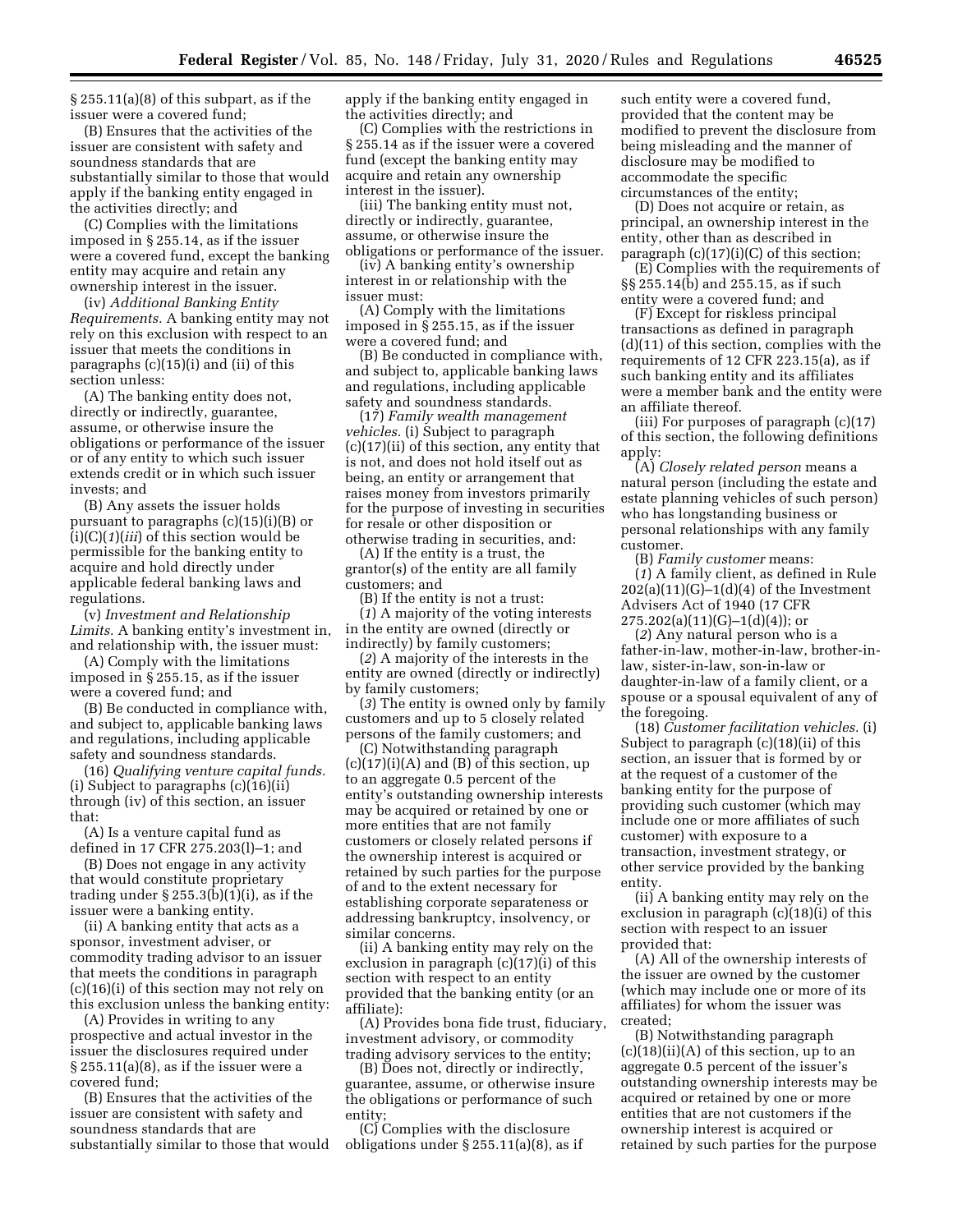of and to the extent necessary for establishing corporate separateness or addressing bankruptcy, insolvency, or similar concerns; and

(C) The banking entity and its affiliates:

(*1*) Maintain documentation outlining how the banking entity intends to facilitate the customer's exposure to such transaction, investment strategy, or service;

(*2*) Do not, directly or indirectly, guarantee, assume, or otherwise insure the obligations or performance of such issuer;

(*3*) Comply with the disclosure obligations under § 255.11(a)(8), as if such issuer were a covered fund, provided that the content may be modified to prevent the disclosure from being misleading and the manner of disclosure may be modified to accommodate the specific circumstances of the issuer;

(*4*) Do not acquire or retain, as principal, an ownership interest in the issuer, other than as described in paragraph  $(c)(18)(ii)(B)$  of this section;

(*5*) Comply with the requirements of §§ 255.14(b) and 255.15, as if such issuer were a covered fund; and

(*6*) Except for riskless principal transactions as defined in paragraph (d)(11) of this section, comply with the requirements of 12 CFR 223.15(a), as if such banking entity and its affiliates were a member bank and the issuer were an affiliate thereof.

\* \* \* \* \*

(d) \* \* \* (6) *Ownership interest.* (i) *Ownership interest* means any equity, partnership, or other similar interest. An ''other

similar interest'' means an interest that: (A) Has the right to participate in the selection or removal of a general partner, managing member, member of the board of directors or trustees, investment manager, investment adviser, or commodity trading advisor of the covered fund, excluding:

(*1*) The rights of a creditor to exercise remedies upon the occurrence of an event of default or an acceleration event; and

(*2*) The right to participate in the removal of an investment manager for ''cause'' or participate in the selection of a replacement manager upon an investment manager's resignation or removal. For purposes of this paragraph  $(d)(6)(i)(A)(2)$ , "cause" for removal of an investment manager means one or more of the following events:

*(i)* The bankruptcy, insolvency, conservatorship or receivership of the investment manager;

*(ii)* The breach by the investment manager of any material provision of the covered fund's transaction agreements applicable to the investment manager;

*(iii)* The breach by the investment manager of material representations or warranties;

*(iv)* The occurrence of an act that constitutes fraud or criminal activity in the performance of the investment manager's obligations under the covered fund's transaction agreements;

*(v)* The indictment of the investment manager for a criminal offense, or the indictment of any officer, member, partner or other principal of the investment manager for a criminal offense materially related to his or her investment management activities;

*(vi)* A change in control with respect to the investment manager;

*(vii)* The loss, separation or incapacitation of an individual critical to the operation of the investment manager or primarily responsible for the management of the covered fund's assets; or

*(viii)* Other similar events that constitute ''cause'' for removal of an investment manager, provided that such events are not solely related to the performance of the covered fund or the investment manager's exercise of investment discretion under the covered fund's transaction agreements;

(B) Has the right under the terms of the interest to receive a share of the income, gains or profits of the covered fund;

(C) Has the right to receive the underlying assets of the covered fund after all other interests have been redeemed and/or paid in full (excluding the rights of a creditor to exercise remedies upon the occurrence of an event of default or an acceleration event);

(D) Has the right to receive all or a portion of excess spread (the positive difference, if any, between the aggregate interest payments received from the underlying assets of the covered fund and the aggregate interest paid to the holders of other outstanding interests);

(E) Provides under the terms of the interest that the amounts payable by the covered fund with respect to the interest could be reduced based on losses arising from the underlying assets of the covered fund, such as allocation of losses, write-downs or charge-offs of the outstanding principal balance, or reductions in the amount of interest due and payable on the interest;

(F) Receives income on a pass-through basis from the covered fund, or has a rate of return that is determined by reference to the performance of the underlying assets of the covered fund; or

(G) Any synthetic right to have, receive, or be allocated any of the rights in paragraphs (d)(6)(i)(A) through (F) of this section.

(ii) Ownership interest does not include:

(A) Restricted profit interest, which is an interest held by an entity (or an employee or former employee thereof) in a covered fund for which the entity (or employee thereof) serves as investment manager, investment adviser, commodity trading advisor, or other service provider, so long as:

(*1*) The sole purpose and effect of the interest is to allow the entity (or employee or former employee thereof) to share in the profits of the covered fund as performance compensation for the investment management, investment advisory, commodity trading advisory, or other services provided to the covered fund by the entity (or employee or former employee thereof), provided that the entity (or employee or former employee thereof) may be obligated under the terms of such interest to return profits previously received;

(*2*) All such profit, once allocated, is distributed to the entity (or employee or former employee thereof) promptly after being earned or, if not so distributed, is retained by the covered fund for the sole purpose of establishing a reserve amount to satisfy contractual obligations with respect to subsequent losses of the covered fund and such undistributed profit of the entity (or employee or former employee thereof) does not share in the subsequent investment gains of the covered fund;

(*3*) Any amounts invested in the covered fund, including any amounts paid by the entity in connection with obtaining the restricted profit interest, are within the limits of § 255.12 of this subpart; and

(*4*) The interest is not transferable by the entity (or employee or former employee thereof) except to an affiliate thereof (or an employee of the banking entity or affiliate), to immediate family members, or through the intestacy, of the employee or former employee, or in connection with a sale of the business that gave rise to the restricted profit interest by the entity (or employee or former employee thereof) to an unaffiliated party that provides investment management, investment advisory, commodity trading advisory, or other services to the fund.

(B) Any senior loan or senior debt interest that has the following characteristics:

(*1*) Under the terms of the interest the holders of such interest do not have the right to receive a share of the income,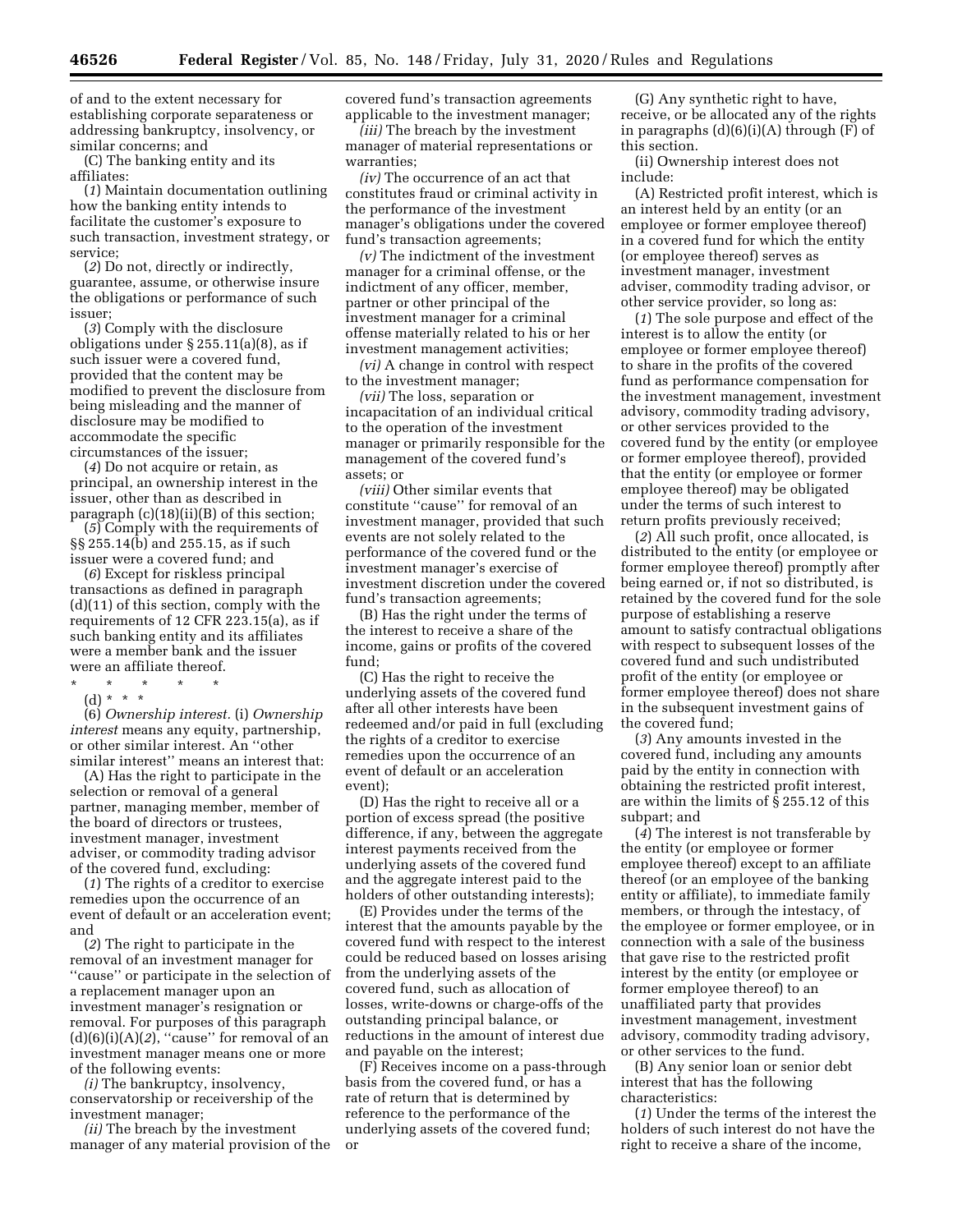gains, or profits of the covered fund, but are entitled to receive only:

(*i*) Interest at a stated interest rate, as well as commitment fees or other fees, which are not determined by reference to the performance of the underlying assets of the covered fund; and

(*ii*) Repayment of a fixed principal amount, on or before a maturity date, in a contractually-determined manner (which may include prepayment premiums intended solely to reflect, and compensate holders of the interest for, forgone income resulting from an early prepayment);

(*2*) The entitlement to payments under the terms of the interest are absolute and could not be reduced based on losses arising from the underlying assets of the covered fund, such as allocation of losses, writedowns or charge-offs of the outstanding principal balance, or reductions in the amount of interest due and payable on the interest; and

(*3*) The holders of the interest are not entitled to receive the underlying assets of the covered fund after all other interests have been redeemed or paid in full (excluding the rights of a creditor to exercise remedies upon the occurrence of an event of default or an acceleration event).

\* \* \* \* \*

(11) *Riskless principal transaction.*  Riskless principal transaction means a transaction in which a banking entity, after receiving an order from a customer to buy (or sell) a security, purchases (or sells) the security in the secondary market for its own account to offset a contemporaneous sale to (or purchase from) the customer.

- 32. Amend § 255.12 by:
- $\blacksquare$  a. Revising paragraph (b)(1)(ii);
- b. Revising paragraph (b)(4);
- $\blacksquare$  c. Adding paragraph (b)(5);
- d. Revising paragraph (c)(1); and

■ e. Revising paragraphs (d) and (e). The revisions and addition read as follows:

#### **§ 255.12 Permitted investment in a covered fund.**

- \* \* \* \* \*
	- (b) \* \* \*
	- $(1) * * * *$

(ii) *Treatment of registered investment companies, SEC-regulated business development companies, and foreign public funds.* For purposes of paragraph (b)(1)(i) of this section, a registered investment company, SEC-regulated business development companies, or foreign public fund as described in § 255.10(c)(1) will not be considered to be an affiliate of the banking entity so long as:

(A) The banking entity, together with its affiliates, does not own, control, or hold with the power to vote 25 percent or more of the voting shares of the company or fund; and

(B) The banking entity, or an affiliate of the banking entity, provides investment advisory, commodity trading advisory, administrative, and other services to the company or fund in compliance with the limitations under applicable regulation, order, or other authority.

\* \* \* \* \*

(4) *Multi-tier fund investments.* (i) *Master-feeder fund investments.* If the principal investment strategy of a covered fund (the ''feeder fund'') is to invest substantially all of its assets in another single covered fund (the ''master fund''), then for purposes of the investment limitations in paragraphs  $(a)(2)(i)(B)$  and  $(a)(2)(ii)$  of this section, the banking entity's permitted investment in such funds shall be measured only by reference to the value of the master fund. The banking entity's permitted investment in the master fund shall include any investment by the banking entity in the master fund, as well as the banking entity's pro-rata share of any ownership interest in the master fund that is held through the feeder fund; and

(ii) *Fund-of-funds investments.* If a banking entity organizes and offers a covered fund pursuant to § 255.11 for the purpose of investing in other covered funds (a ''fund of funds'') and that fund of funds itself invests in another covered fund that the banking entity is permitted to own, then the banking entity's permitted investment in that other fund shall include any investment by the banking entity in that other fund, as well as the banking entity's pro-rata share of any ownership interest in the fund that is held through the fund of funds. The investment of the banking entity may not represent more than 3 percent of the amount or value of any single covered fund.

(5) *Parallel Investments and Co-Investments.* (i) A banking entity shall not be required to include in the calculation of the investment limits under paragraph (a)(2) of this section any investment the banking entity makes alongside a covered fund as long as the investment is made in compliance with applicable laws and regulations, including applicable safety and soundness standards.

(ii) A banking entity shall not be restricted under this section in the amount of any investment the banking entity makes alongside a covered fund as long as the investment is made in

compliance with applicable laws and regulations, including applicable safety and soundness standards.  $(c) * * * *$ 

(1)(i) For purposes of paragraph (a)(2)(iii) of this section, the aggregate value of all ownership interests held by a banking entity shall be the sum of all amounts paid or contributed by the banking entity in connection with acquiring or retaining an ownership interest in covered funds (together with any amounts paid by the entity in connection with obtaining a restricted profit interest under § 255.10(d)(6)(ii)), on a historical cost basis;

(ii) Treatment of employee and director restricted profit interests financed by the banking entity. For purposes of paragraph (c)(1)(i) of this section, an investment by a director or employee of a banking entity who acquires a restricted profit interest in his or her personal capacity in a covered fund sponsored by the banking entity will be attributed to the banking entity if the banking entity, directly or indirectly, extends financing for the purpose of enabling the director or employee to acquire the restricted profit interest in the fund and the financing is used to acquire such ownership interest in the covered fund.  $\star$   $\star$ 

(d) *Capital treatment for a permitted investment in a covered fund.* For purposes of calculating compliance with the applicable regulatory capital requirements, a banking entity shall deduct from the banking entity's tier 1 capital (as determined under paragraph (c)(2) of this section) the greater of:

(1)(i) The sum of all amounts paid or contributed by the banking entity in connection with acquiring or retaining an ownership interest (together with any amounts paid by the entity in connection with obtaining a restricted profit interest under § 255.10(d)(6)(ii) of subpart C of this part), on a historical cost basis, plus any earnings received; and

(ii) The fair market value of the banking entity's ownership interests in the covered fund as determined under paragraph  $(b)(2)(ii)$  or  $(b)(3)$  of this section (together with any amounts paid by the entity in connection with obtaining a restricted profit interest under  $\S 255.10(d)(6)(ii)$  of subpart C of this part), if the banking entity accounts for the profits (or losses) of the fund investment in its financial statements.

(2) Treatment of employee and director restricted profit interests financed by the banking entity. For purposes of paragraph (d)(1) of this section, an investment by a director or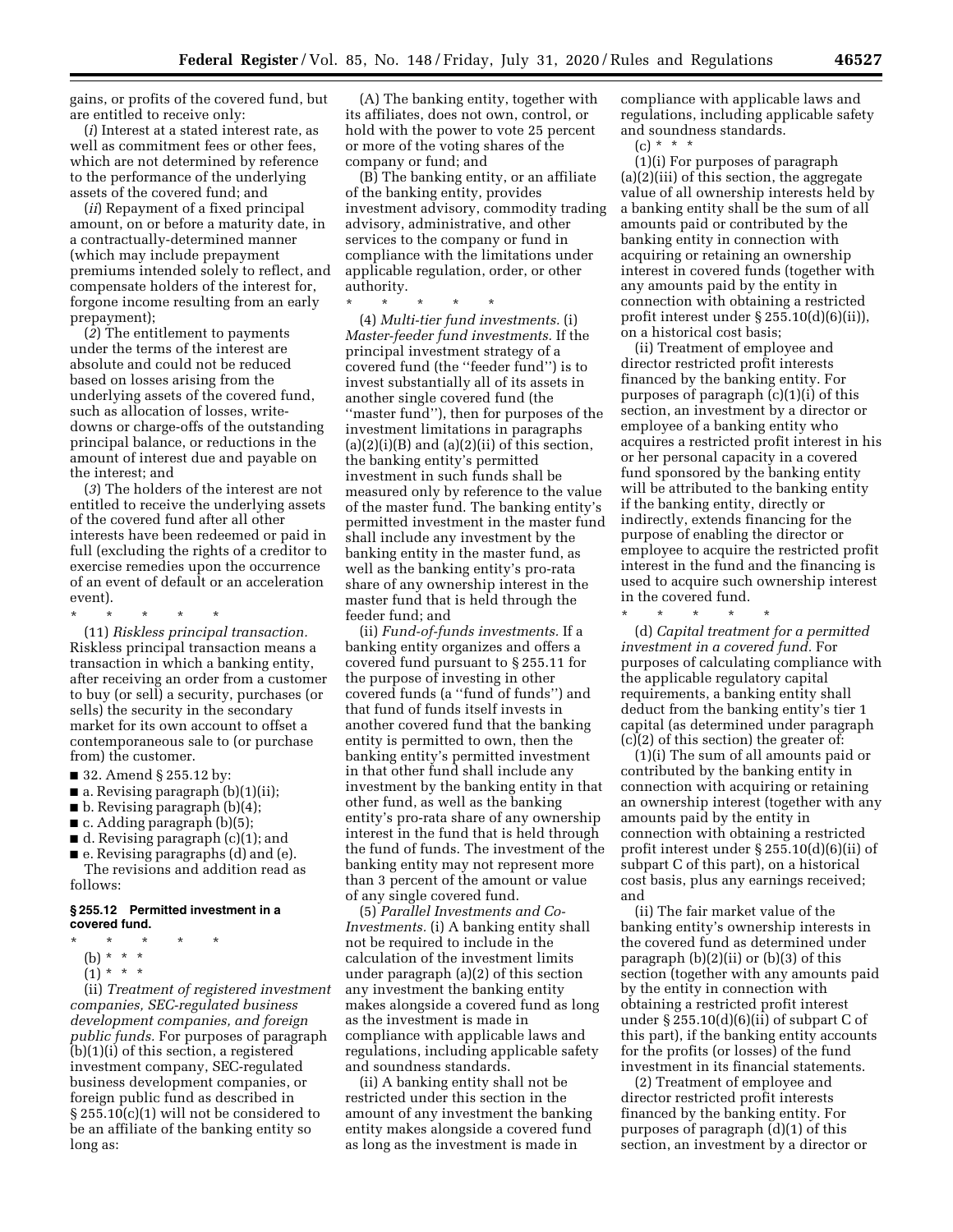employee of a banking entity who acquires a restricted profit interest in his or her personal capacity in a covered fund sponsored by the banking entity will be attributed to the banking entity if the banking entity, directly or indirectly, extends financing for the purpose of enabling the director or employee to acquire the restricted profit interest in the fund and the financing is used to acquire such ownership interest in the covered fund.

(e) *Extension of time to divest an ownership interest.* (1) *Extension period.*  Upon application by a banking entity, the Board may extend the period under paragraph (a)(2)(i) of this section for up to 2 additional years if the Board finds that an extension would be consistent with safety and soundness and not detrimental to the public interest.

(2) *Application requirements.* An application for extension must:

(i) Be submitted to the Board at least 90 days prior to the expiration of the applicable time period;

(ii) Provide the reasons for application, including information that addresses the factors in paragraph (e)(3) of this section; and

(iii) Explain the banking entity's plan for reducing the permitted investment in a covered fund through redemption, sale, dilution or other methods as required in paragraph (a)(2) of this section.

(3) *Factors governing the Board determinations.* In reviewing any application under paragraph (e)(1) of this section, the Board may consider all the facts and circumstances related to the permitted investment in a covered fund, including:

(i) Whether the investment would result, directly or indirectly, in a material exposure by the banking entity to high-risk assets or high-risk trading strategies;

(ii) The contractual terms governing the banking entity's interest in the covered fund;

(iii) The date on which the covered fund is expected to have attracted sufficient investments from investors unaffiliated with the banking entity to enable the banking entity to comply with the limitations in paragraph (a)(2)(i) of this section;

(iv) The total exposure of the covered banking entity to the investment and the risks that disposing of, or maintaining, the investment in the covered fund may pose to the banking entity and the financial stability of the United States;

(v) The cost to the banking entity of divesting or disposing of the investment within the applicable period;

(vi) Whether the investment or the divestiture or conformance of the

investment would involve or result in a material conflict of interest between the banking entity and unaffiliated parties, including clients, customers, or counterparties to which it owes a duty;

(vii) The banking entity's prior efforts to reduce through redemption, sale, dilution, or other methods its ownership interests in the covered fund, including activities related to the marketing of interests in such covered fund;

(viii) Market conditions; and (ix) Any other factor that the Board believes appropriate.

(4) *Authority to impose restrictions on activities or investment during any extension period.* The Board may impose such conditions on any extension approved under paragraph (e)(1) of this section as the Board determines are necessary or appropriate to protect the safety and soundness of the banking entity or the financial stability of the United States, address material conflicts of interest or other unsound banking practices, or otherwise further the purposes of section 13 of the BHC Act and this part.

(5) *Consultation.* In the case of a banking entity that is primarily regulated by another Federal banking agency, the SEC, or the CFTC, the Board will consult with such agency prior to acting on an application by the banking entity for an extension under paragraph (e)(1) of this section.

 $\blacksquare$  33. Amend § 255.13 by adding paragraph (d) to read as follows:

#### **§ 255.13 Other permitted covered fund activities and investments.**  \* \* \* \* \*

(d) *Permitted covered fund activities and investments of qualifying foreign excluded funds.* (1) The prohibition contained in § 255.10(a) does not apply to a qualifying foreign excluded fund.

(2) For purposes of this paragraph (d), a qualifying foreign excluded fund means a banking entity that:

(i) Is organized or established outside the United States, and the ownership interests of which are offered and sold solely outside the United States;

(ii)(A) Would be a covered fund if the entity were organized or established in the United States, or

(B) Is, or holds itself out as being, an entity or arrangement that raises money from investors primarily for the purpose of investing in financial instruments for resale or other disposition or otherwise trading in financial instruments;

(iii) Would not otherwise be a banking entity except by virtue of the acquisition or retention of an ownership interest in, sponsorship of, or relationship with the entity, by another banking entity that meets the following:

(A) The banking entity is not organized, or directly or indirectly controlled by a banking entity that is organized, under the laws of the United States or of any State; and

(B) The banking entity's acquisition of an ownership interest in or sponsorship of the fund by the foreign banking entity meets the requirements for permitted covered fund activities and investments solely outside the United States, as provided in § 255.13(b);

(iv) Is established and operated as part of a bona fide asset management business; and

(v) Is not operated in a manner that enables the banking entity that sponsors or controls the qualifying foreign excluded fund, or any of its affiliates, to evade the requirements of section 13 of the BHC Act or this part.

■ 34. Amend § 255.14 by:

- a. Revising paragraph (a)(2)(i);
- b. Revising paragraph (a)(2)(ii)(C);
- c. Adding paragraphs (a)(2)(iii), (iv),
- (v), and (3); and
- d. Revising paragraph (c).

The revisions and additions read as follows:

### **§ 255.14 Limitations on relationships with a covered fund.**

- $(a) * * * *$
- $(2) * * * *$

(i) Acquire and retain any ownership interest in a covered fund in accordance with the requirements of §§ 255.11, 255.12, or 255.13;

 $(ii) * * * *$ 

(C) The Board has not determined that such transaction is inconsistent with the safe and sound operation and condition of the banking entity; and

(iii) Enter into a transaction with a covered fund that would be an exempt covered transaction under 12 U.S.C. 371c(d) or § 223.42 of the Board's Regulation W (12 CFR 223.42) subject to the limitations specified under 12 U.S.C. 371c(d) or § 223.42 of the Board's Regulation W (12 CFR 223.42), as applicable,

(iv) Enter into a riskless principal transaction with a covered fund; and

(v) Extend credit to or purchase assets from a covered fund, provided:

(A) Each extension of credit or purchase of assets is in the ordinary course of business in connection with payment transactions; settlement services; or futures, derivatives, and securities clearing;

(B) Each extension of credit is repaid, sold, or terminated by the end of five business days; and

(C) The banking entity making each extension of credit meets the requirements of  $\S 223.42(1)(1)(i)$  and (ii) of the Board's Regulation W (12 CFR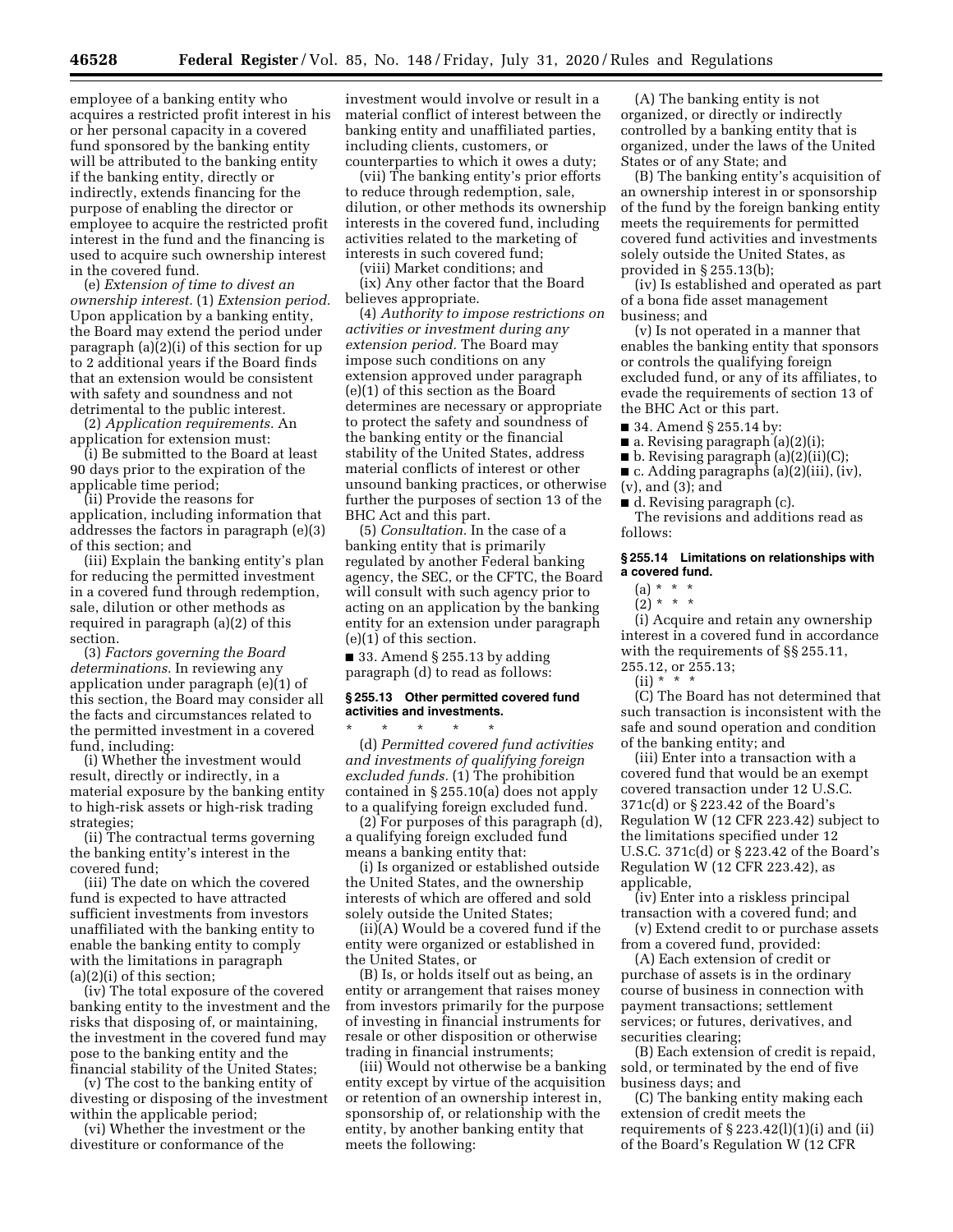$223.42(l)(1)(i)$  and(ii)), as if the extension of credit was an intraday extension of credit, regardless of the duration of the extension of credit.

(3) Any transaction or activity permitted under paragraphs (a)(2)(iii), (iv) or (v) must comply with the limitations in § 255.15. \* \* \* \* \*

(c) *Restrictions on other permitted transactions.* Any transaction permitted under paragraphs (a)(2)(ii), (iii), or (iv) of this section shall be subject to section 23B of the Federal Reserve Act (12 U.S.C. 371c–1) as if the counterparty were an affiliate of the banking entity under section 23B.

# **Subpart D—Compliance Program Requirements; Violations**

■ 35. Amend § 255.20 by:

■ a. Revising paragraph (a);

■ b. Revising the heading of paragraph (d) and revising paragraph (d)(1); and

■ c. Revising the introductory text of paragraph (e).

The revisions and addition read as follows:

## **§ 255.20 Program for compliance; reporting.**

(a) *Program requirement.* Each banking entity (other than a banking entity with limited trading assets and liabilities or a qualifying foreign excluded fund under section 255.6(f) or 255.13(d)) shall develop and provide for the continued administration of a compliance program reasonably designed to ensure and monitor compliance with the prohibitions and restrictions on proprietary trading and covered fund activities and investments set forth in section 13 of the BHC Act and this part. The terms, scope, and detail of the compliance program shall be appropriate for the types, size, scope, and complexity of activities and business structure of the banking entity.

(d) *Reporting requirements under appendix A to this part.* (1) A banking entity (other than a qualifying foreign excluded fund under section 255.6(f) or 255.13(d)) engaged in proprietary trading activity permitted under subpart B shall comply with the reporting requirements described in appendix A to this part, if:

\* \* \* \* \*

\* \* \* \* \*

(e) *Additional documentation for covered funds.* A banking entity with significant trading assets and liabilities (other than a qualifying foreign excluded fund under section 255.6(f) or 255.13(d)) shall maintain records that include:

#### **Brian P. Brooks,**

*Acting Comptroller of the Currency.* 

\* \* \* \* \*

By order of the Board of Governors of the Federal Reserve System.

## **Ann E. Misback,**

*Secretary of the Board.* 

Federal Deposit Insurance Corporation. By order of the Board of Directors.

Dated at Washington, DC, on or about June 25, 2020.

# **James P. Sheesley,**

*Acting Assistant Executive Secretary.* 

Issued in Washington, DC, on June 25, 2020 by the Commission.

#### **Christopher Kirkpatrick,**

*Secretary of the Commission.* 

By the Securities and Exchange Commission.

**Vanessa A. Countryman,** 

*Secretary.* 

**Note:** *The following appendices will not appear in the Code of Federal Regulations.* 

**Appendices to Prohibitions and Restrictions on Proprietary Trading and Certain Interests in, and Relationships With, Hedge Funds and Private Equity Funds—CFTC Voting Summary and CFTC Commissioners' Statements** 

## **Appendix 1—CFTC Voting Summary**

On this matter, CFTC Chairman Tarbert and Commissioners Quintenz and Stump voted in the affirmative. CFTC Commissioners Behnam and Berkovitz voted in the negative. The document submitted to the CFTC Commissioners for a vote did not include Section V.F. SEC Economic Analysis.

### **Appendix 2—Supporting Statement of CFTC Chairman Heath P. Tarbert**

As I have previously remarked, the Volcker Rule is ''among the most well-intentioned but poorly designed regulations in the history of American finance."<sup>1</sup> While today's final rule does not fix the fundamental flaws of the Volcker Rule 2—only congressional action can do that—it at least represents a more accurate reading of the law Congress actually passed and brings us a step closer to a reasonable implementation of the rule.3

3See Statement of Chairman Heath P. Tarbert in Support of Further Revisions to the Volcker Rule (Jan. 30, 2020), *[https://www.cftc.gov/PressRoom/](https://www.cftc.gov/PressRoom/SpeechesTestimony/tarbertstatement013020b)  [SpeechesTestimony/tarbertstatement013020b.](https://www.cftc.gov/PressRoom/SpeechesTestimony/tarbertstatement013020b)* 

Specifically, the Volcker Rule will now no longer be applied to investments Congress never intended to be included in the first place, such as credit funds, venture capital funds, customer facilitation vehicles, and family wealth management vehicles. The final rule also contains important modifications to several existing exclusions from the prohibition on activities related to private equity and hedge funds (the ''covered funds'' provisions)—for foreign public funds, loan securitizations, and small business investment companies. In these ways, the final rule begins to address the over-breadth of the covered funds definition and related requirements.

I am therefore pleased to support adoption of the proposed revisions to the Volcker Rule's covered funds provisions. While only a modest step forward, these refinements will nonetheless enhance the regulatory experience and provide clarity for market participants who have struggled to comply with the Volcker Rule.

## **Appendix 3—Dissenting Statement of CFTC Commissioner Rostin Behnam**

I respectfully dissent as to the Commission's decision to finalize additional revisions to the Volcker Rule. As we approach the ten year anniversary of the Dodd-Frank Act,<sup>1</sup> and cautiously begin mapping a path out of the current pandemic, I believe it is a good time to reflect on the lessons learned from the 2008 financial crisis, the efficacy of our responses, and whether our objectives have changed, or just our perspective. One of the many critically important provisions of the Dodd-Frank Act is the Volcker Rule. The Volcker Rule, in simple terms, contains two basic prohibitions: (1) Banking entities may not engage in proprietary trading; and (2) banking entities cannot have an ownership interest in, sponsor, or have certain relationships with a covered fund.

Last September, the Commission, along with other Federal agencies (the ''Agencies''),2 approved changes that significantly weakened the prohibition on propriety trading by narrowing the scope of financial instruments subject to the Volcker Rule.3 I did not support those changes.4 Today, the Commission, again in tandem with the Agencies, completes the dismantling that began in 2018,<sup>5</sup> and votes to significantly weaken the prohibition on ownership of

3Prohibitions and Restrictions on Proprietary Trading and Certain Interests in, and Relationships With, Hedge Funds and Private Equity Funds, 84 FR 61974 (Nov. 14, 2019).

4 *Id.* at 62275.

5*See* Prohibitions and Restrictions on Proprietary Trading and Certain Interests in, and Relationships With, Hedge Funds and Private Equity Funds, 83 FR 33432 (proposed July 17, 2018).

<sup>1</sup>See Statement of Chairman Heath P. Tarbert in Support of Revisions to the Volcker Rule (Sept. 16, 2019), *[https://www.cftc.gov/PressRoom/](https://www.cftc.gov/PressRoom/SpeechesTestimony/tarbertstatement091619)  [SpeechesTestimony/tarbertstatement091619.](https://www.cftc.gov/PressRoom/SpeechesTestimony/tarbertstatement091619)* 

<sup>2</sup>See, *e.g.,* Economic Growth, Regulatory Relief, and Consumer Protection Act, Public Law No: 115– 174 (May 24, 2018) (amending section 13 of the Bank Holding Company Act by narrowing the definition of ''banking entity'' in the Volcker Rule to exclude certain community banks).

<sup>1</sup> Dodd-Frank Wall Street Reform and Consumer Protection Act, Public Law 111–203, 124 Stat. 1376 (2010).

<sup>2</sup>The Office of the Comptroller of the Currency, Treasury; the Board of Governors of the Federal Reserve System; the Federal Deposit Insurance Corporation; and the Securities and Exchange Commission.